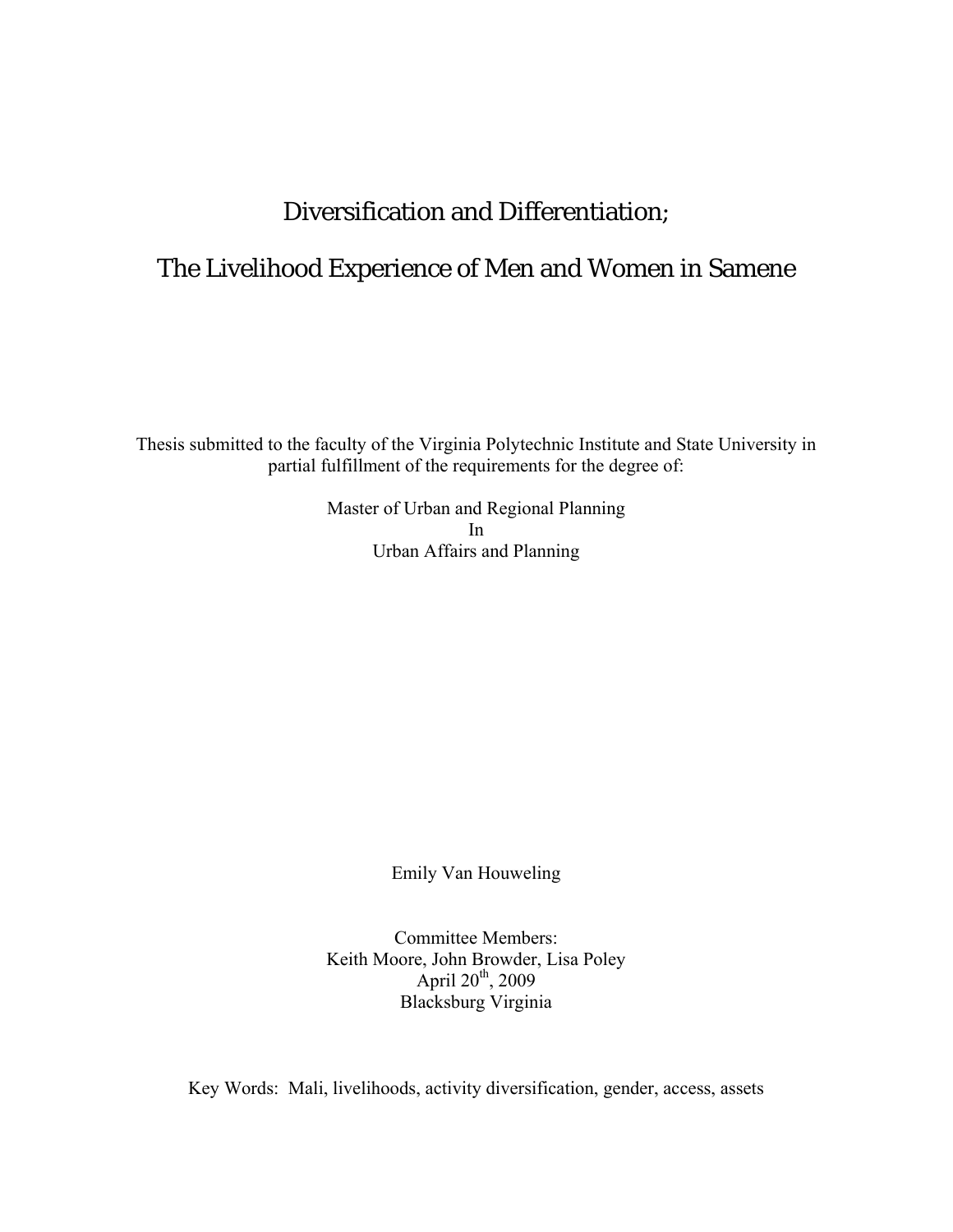Diversification and Differentiation; The Livelihood Experience of Men and Women in Samene

#### Emily Van Houweling

#### Abstract

The research for this thesis was conducted in village of Samene, Mali from 2006-2008 where I served as a Peace Corps volunteer. In Samene I became interested in understanding the livelihood experience of men and women and the critical factors that led to positive livelihood outcomes for individuals. The formal research question addressed in this thesis is how assets and access (social rules and norms) influence livelihood diversification options for men and women.

The research is based on a mixed method design consisting of extensive individual and household surveying, focus groups, interviews, and participant observation. The Livelihood Approach is utilized to describe the assets, access restrictions and diversification strategies that comprise the livelihoods for men and women in Samene. The findings show that while diversification activities are important to both men and women, women are unable to access the more attractive high return activities that are dominated by men. Differences in the livelihood experiences between and within gendered groups are explained by looking at an individual's relationship to the critical assets, which are identified as the keys to accessing activities that lead to greater livelihood security.

Based on the research findings a new livelihood framework is advanced to show the different pathways men and women take to sustain and improve their livelihoods. This framework incorporates the concepts and processes of social differentiation, social exclusion, historical motion, power and access that were found to be critical in explaining an individual's livelihood experience in Samene.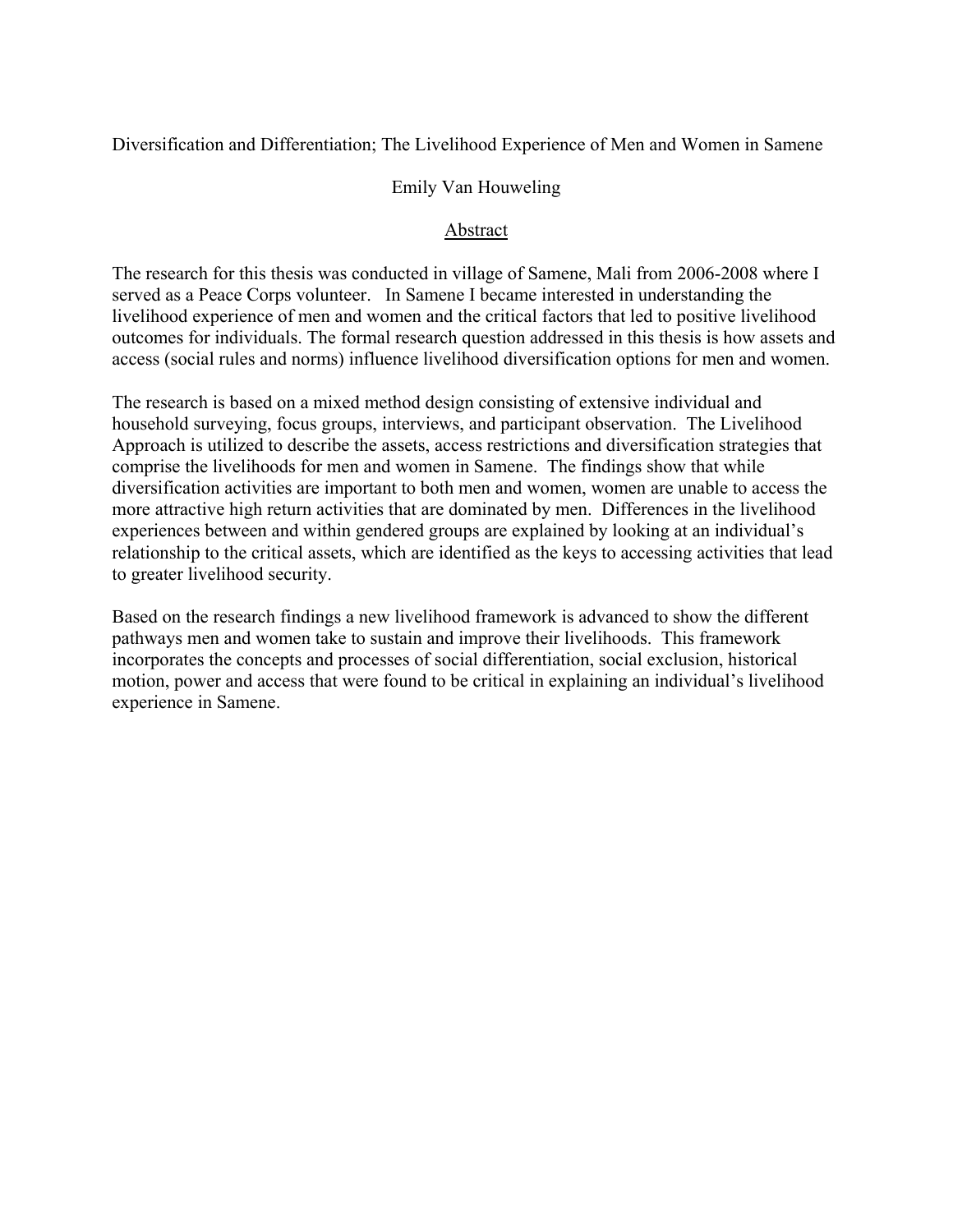# **Acknowledgements and Dedications**

Dedicated to my friends in Samene who shared their lives with me. *Allah k'aw demi. Allah ka keneya d'aw ma. Allah k'an to nogon ye.* 

A special thanks to Keith Moore, who guided me when I was in Mali with only rough questions and little idea of how to proceed. I couldn't have asked for a more knowledgeable or patient mentor through the process.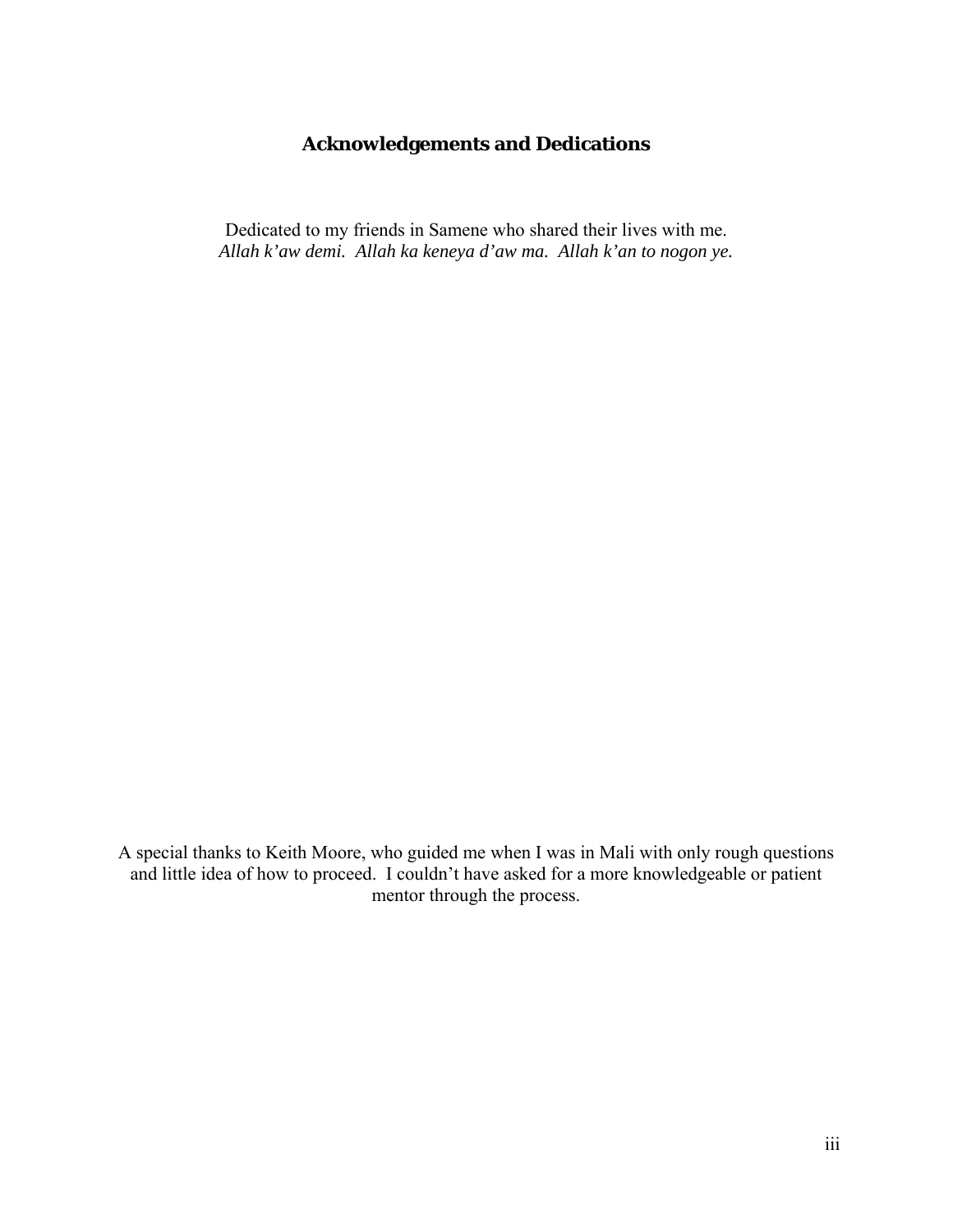# **Table of Contents**

| Livelihoods and Diversification |  |
|---------------------------------|--|
|                                 |  |
|                                 |  |
|                                 |  |
|                                 |  |
|                                 |  |
|                                 |  |
|                                 |  |
|                                 |  |
|                                 |  |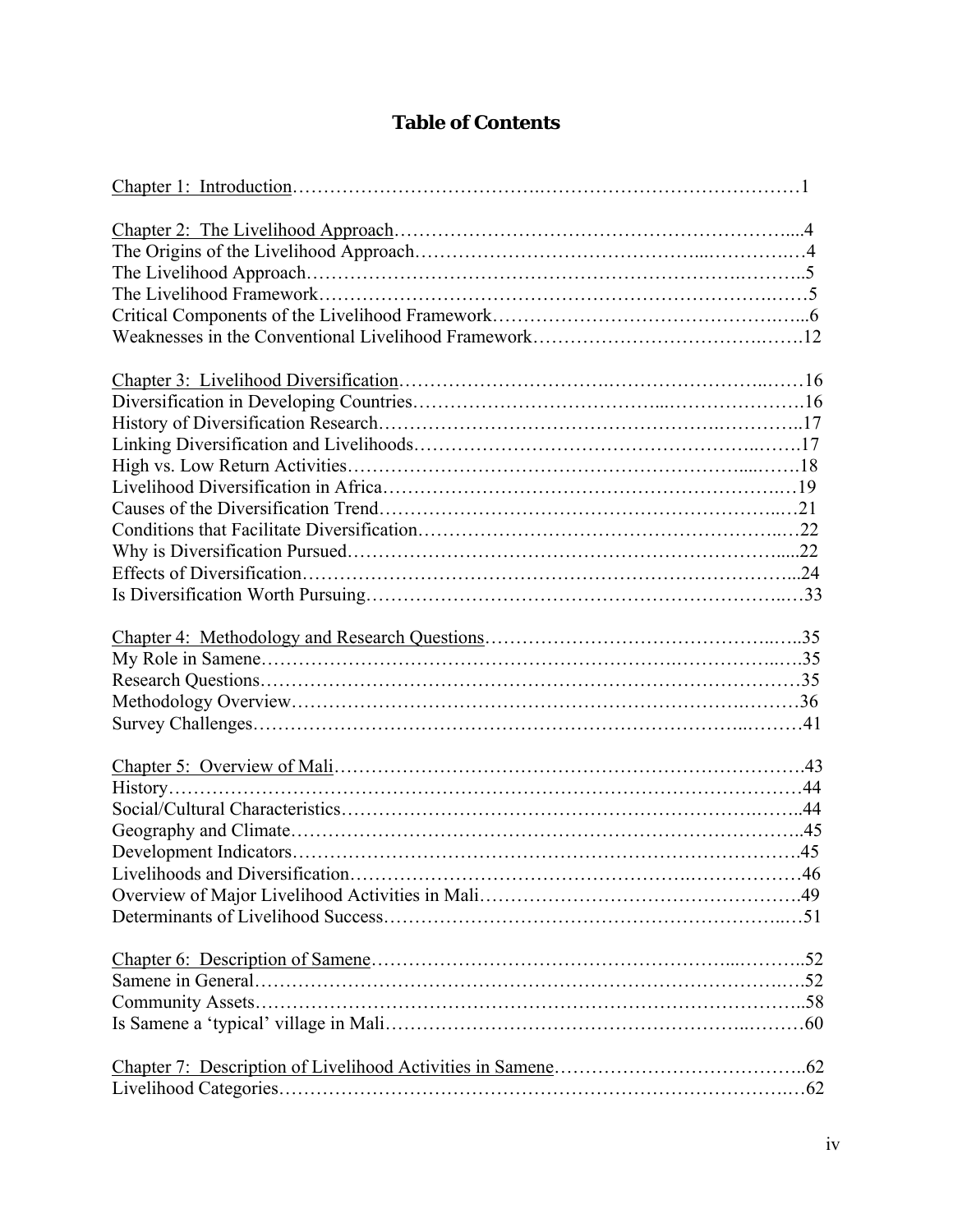| The Livelihood Experience of Men and Women in the Different Orbits of the Livelihood |  |
|--------------------------------------------------------------------------------------|--|
|                                                                                      |  |
|                                                                                      |  |
|                                                                                      |  |
|                                                                                      |  |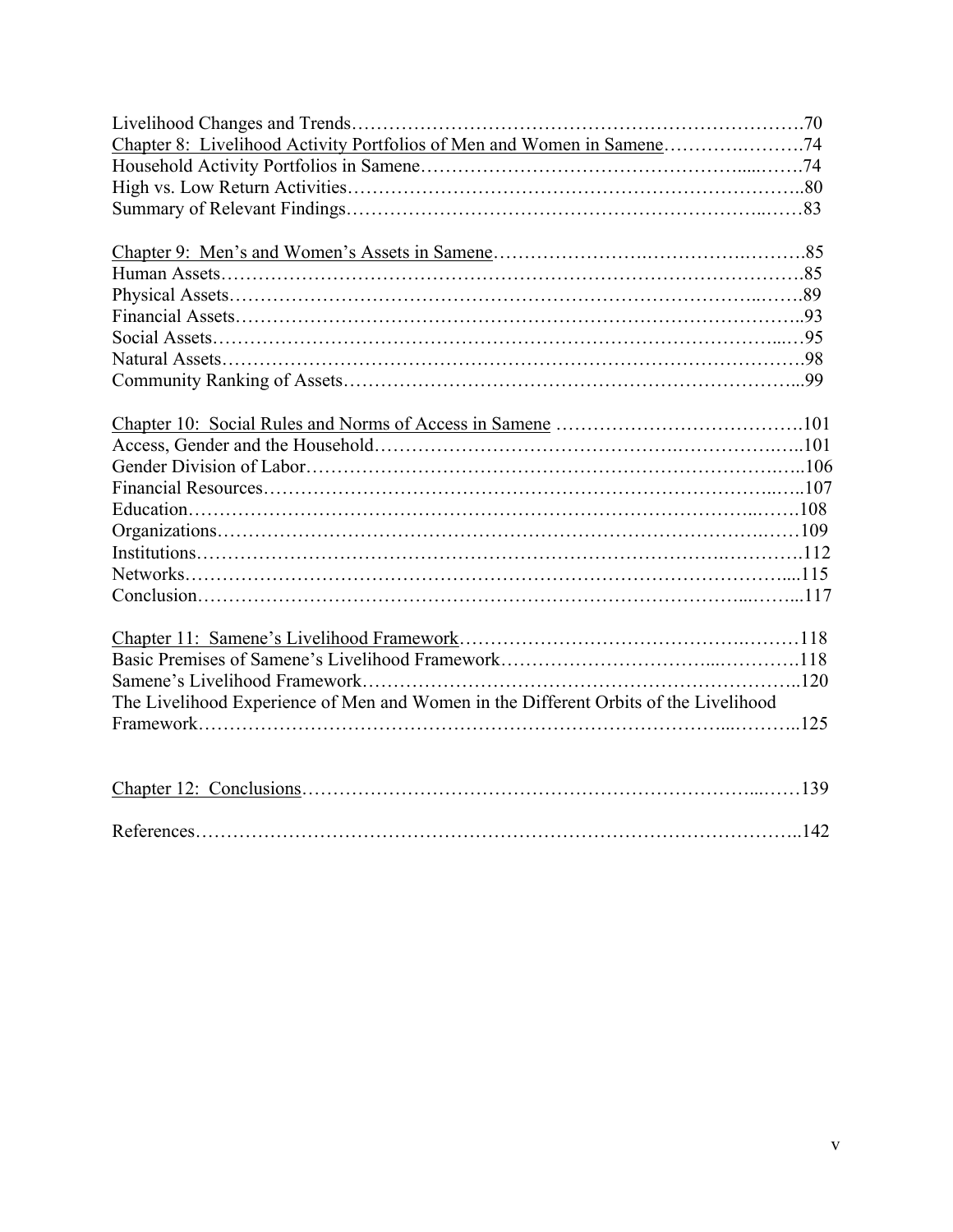# **List of Tables and Figures**

#### List of Tables

- Livelihood Framework (6)
- Income sources for 28 samples of farming households across Sub Saharan Africa (20)
- Participation Trends by Industry Grouping Ghana 1991/92 (29)
- The Income Portfolios of Men and Women in Mali (29)
- Overview of Research Methods (37)
- The five households selected for Extended Household Surveying (40)
- The Income Portfolios of Men and Women in Mali (48)
- Livelihood Activity Categories in Samene (62)
- The Importance Attributed to Each Livelihood Activity by Household (74)
- Seasonal Activity Calendar (76)
- Men's and Women's Activities by Age Groups (77)
- Number of Livelihood Activities Men and Women Participate in (78)
- Men's and Women's Involvement in Nonfarm Activities (79)
- Livelihood Activity Participation for Men and Women (79)
- Low, Medium and High Return Activities in Samene (80)
- Average Returns per Activity for Men and Women (82)
- Percentage of Men and Women Involved in Low and High Return Activities for the Major Activity Sectors both Men and Women are Involved in (83)
- Percentage of Men and Women who have achieved each level of Education (86)
- Percentage of Men and Women who are able to Write their Names (86)
- Percentage of Men and Women who have Participated in Migration (87)
- Number of Years of Migration by Age and Gender (88)
- Farming Equipment Ownership by Position in the Household (90)
- Ownership of Bicycles, Motorcycles and Cars for Men and Women (91)
- Ownership of Livelihood tools for Men and Women (92)
- Percentage of Men and Women that Own Livelihood Tools (92)
- Percentage of Men and Women owning each type of Animal (94)
- Women's Involvement in Organizations: By Organization Type (95)
- Men's Involvement in Organizations: By Organization Type (96)
- Percentage of Men and Women in positions of Leadership (97)
- Degree of Control Men and Women have over the Income they Earn (97)
- Number of Hectares farmed by Men and Women on their Own (98)
- Percentage of Men and Women that Have a Gardening Space (98)
- Household Cattle Holdings and Field Size by Household Size (124)
- 34 Percentage of Men and Women that own at least one head of cattle for different Household Cattle herd sizes (124)
- Summary of Men's and Women's Livelihood Experiences at each orbit of Livelihood Framework (138)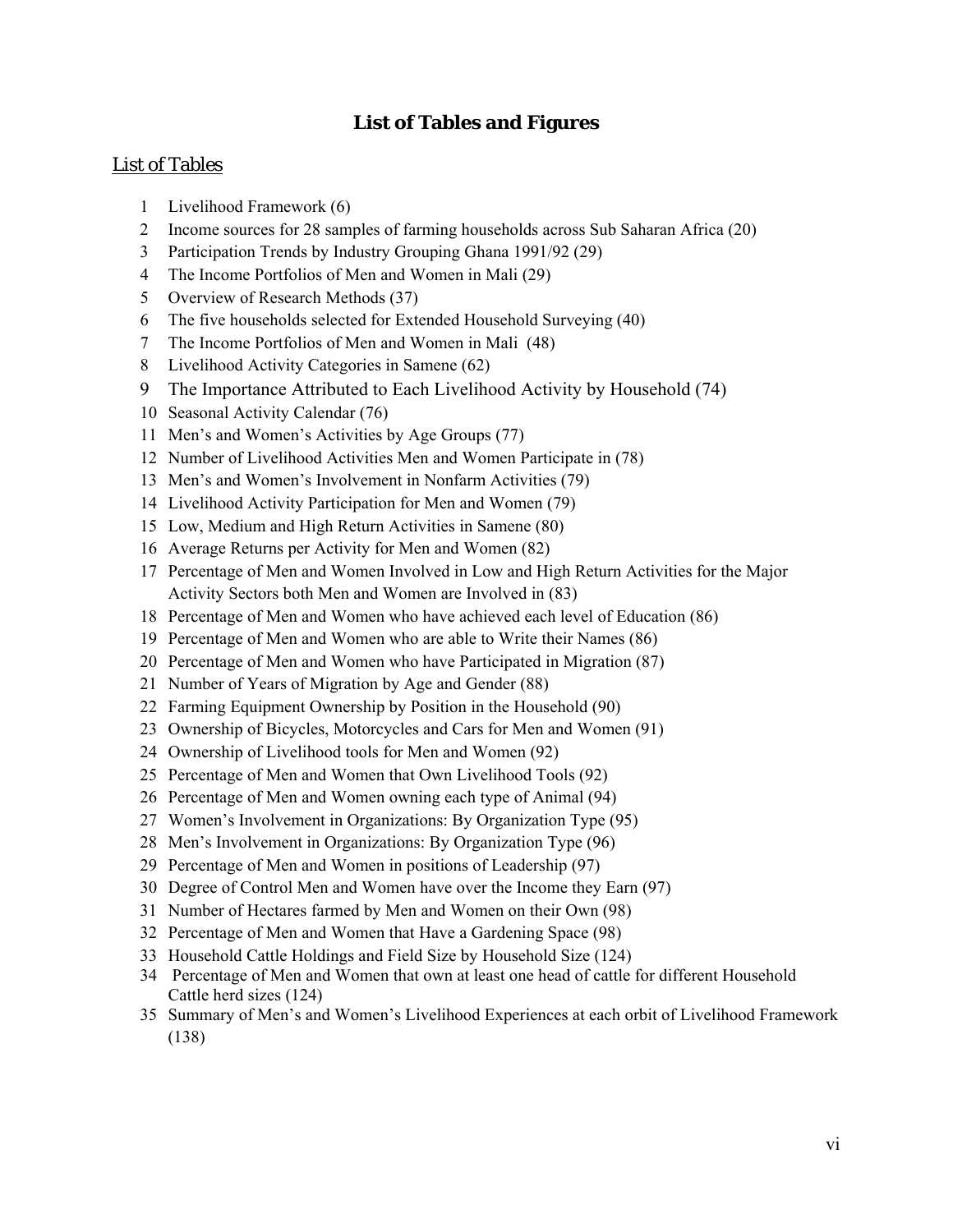# List of Figures

- 1. Asset Mapping (10)
- 2. An "Average" Livelihood Portfolio for a Rural Household in Sub Saharan Africa (21)
- 3. Diagram of Livelihood Changes in Samene in the last 30-40 years (71)
- 4. Samene's Livelihood Framework (123)

#### List of Maps

- 1. Map of Mali (43)
- 2. Map of Samene Commune (54)
- 3. Map of Samene (55)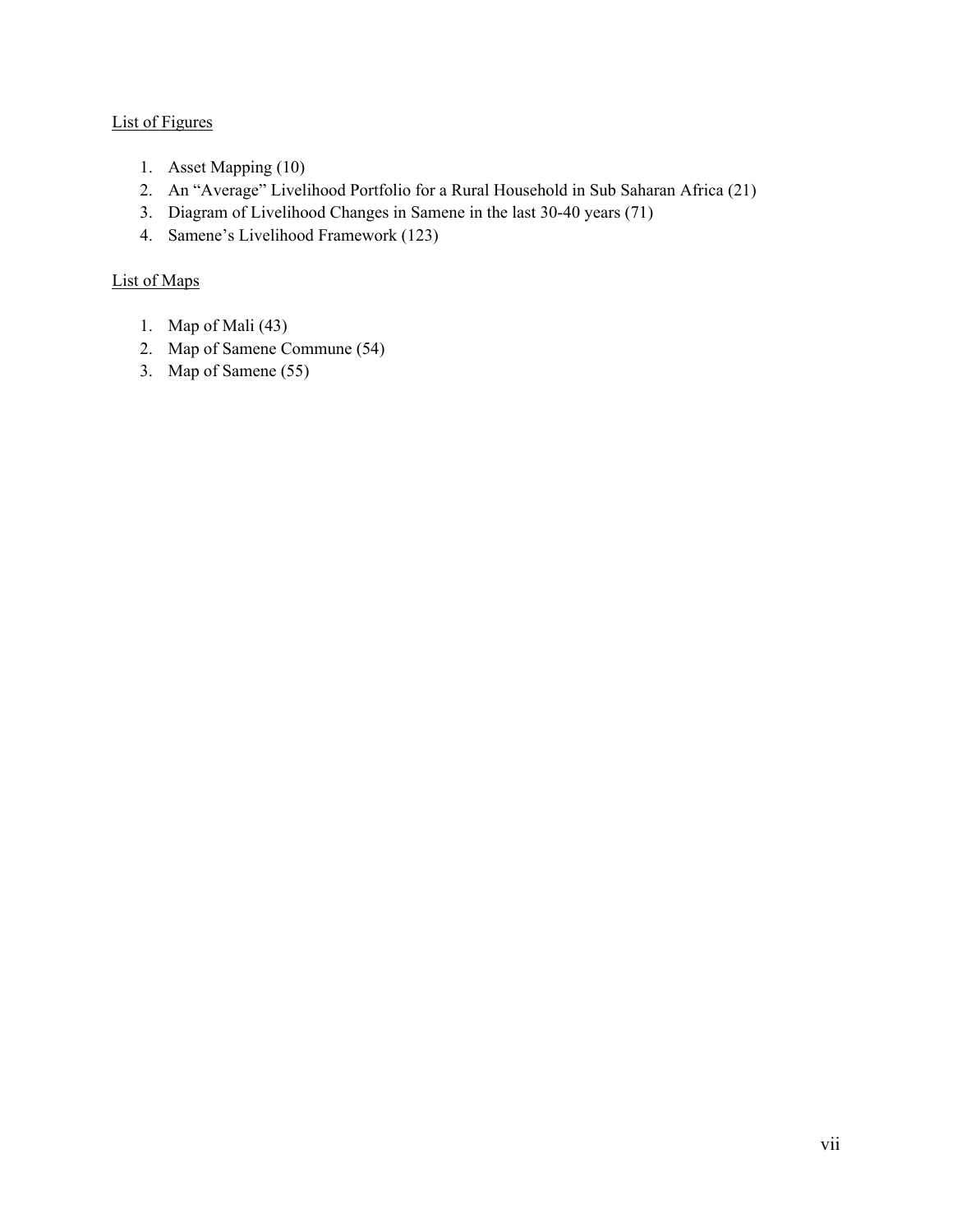#### **Chapter 1: Introduction**

There are a wide range of entry points into understanding and tackling the persistent rural poverty in the Global South. In the early 1990's the livelihood approach gained popularity among scholars of poverty, development practitioners, and policy makers. It is an approach to poverty issues that is people centered, holistic and grounded in the multidimensional reality of daily life. The livelihood approach looks at how people make a living under adverse circumstances and how people and communities can be supported in ways that are more meaningful to their daily lives, as opposed to ready-made instruments (Appendini 2001, pp. 3).

The livelihood approach is well suited to capture the multiple activities rural dwellers rely on in composing their livelihoods. Activity diversification is high in the developing world with estimates as high as 40-50% of incomes coming from nonfarm sources. Many studies have also found diversification to be increasing rapidly in some regions of the world. The conventional picture of the small farmer sustaining themselves off of their crops is no longer in accords with reality. Peasants are also traders, craftsmen, entrepreneurs, migrant workers, animal raisers and wage laborers. Some people pursue diversification activities to cope with insecurity and spread risks, while others are motivated by income accumulation.

Imagine you live in a large village in the Sahel belt of Mali called Samene. You live in a mud hut and get water from a nearby well. When the ground starts to crack, Allah satisfies your prayers and the first rains come. Everyone heads to the fields to plant millet and sorghum. The rains are a relief, but it will be at least three more months until the crops are ready to come in and the stores of grain left in your household are only enough for everyone to eat one meager meal a day. The old people in the village say that 30 years ago nobody went hungry, but the hunger season has become a regular part of life here when farming productivity started to decline. Under the large mango tree the men talk about of the lack of rain, the degraded nature of the soils, and the lack of fertile land. Farming alone can no longer support households in Samene.

How would you compose your livelihood under these difficult conditions? If you are a woman what sorts of activities are you likely to be involved in? Do these activities lead to income accumulation and improved security or are they simply necessary for survival? How might you access activities that are more beneficial to your livelihood and what are the restrictions preventing you from doing so? How would your livelihood experience be different if you were a man? Now imagine yourself with different bundles of assets. How do your livelihood options change if you have ten head of cattle, if you are from a large landholding household, if you are literate or if you are leader of a prominent organization?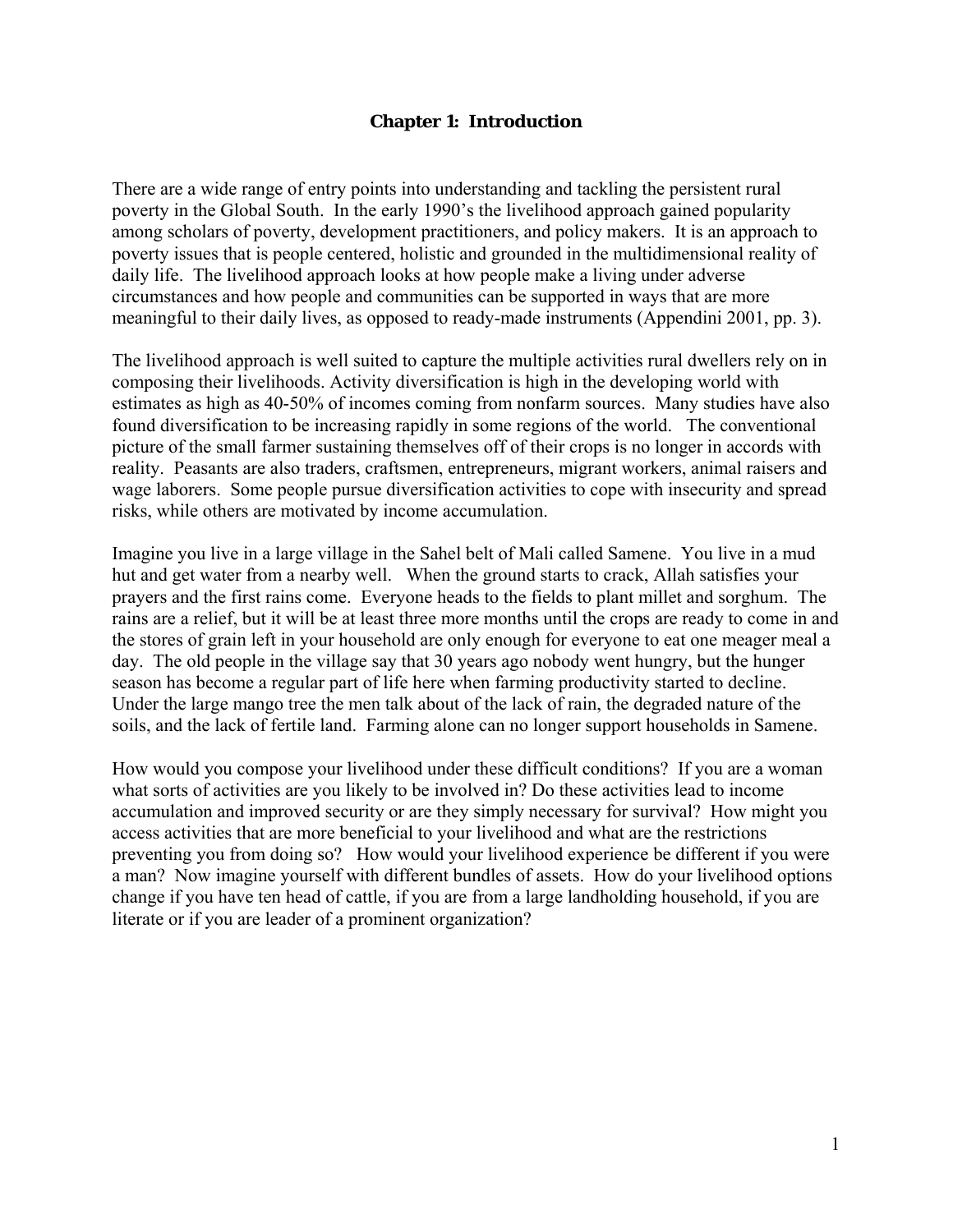# Research Question and Methodology

Living in Samene, Mali as a Peace Corps volunteer these are the sorts of questions that I asked myself. I was interested in understanding the livelihood experience of men and women in Samene and the critical factors that led to positive livelihood outcomes for individuals. I formulated my research question to get at these answers. My primary research question is:

• How do assets and access (social rules and norms) influence livelihood diversification options for men and women?

This question is based generally on the definition of a livelihood formulated by Ellis (2000) as: the assets (natural, human, financial, physical and social capital), the activities, and the access to these (mediated by institutions and social relations) that together determine the living gained by the individual or household."

Activities are the manifestation of an individual's access and assets and the easiest way of quickly assessing an individual's livelihood success. Assets are at the center of the livelihoods approach, but the social rules and norms (Ellis uses institutions and social relations) that affect an individual's access are also considered to be of critical importance.

Secondary research questions include:

- How are men's and women's livelihood activity portfolios composed?
- How are assets held differently by men and women?
- What are the major access restrictions that affect livelihood success for men and women?
- What accounts for the intra-gender differences in men's and women's livelihood success?

To address these research questions I undertook an extended field study (as part of my two year Peace Corps service) and utilized a mixed methods design. My methods consisted of participant observation, informal conversations, key interviews, a series of focus group discussion sessions, 121 household surveys and 167 individual surveys.

# Findings

The data I collected show that men and women have different assets and face unique access constraints that affect their livelihood diversification options. Women have fewer of the assets that enable them to enter high return activities in the nonfarm sector and also face more severe access restrictions. Therefore, women tend to be concentrated in low return, easy entry activities that are mainly in the farm sector. Men's livelihoods are also constrained by rules and social norms, but overall they are more likely to have the assets that grant access to nonfarm activities than women. All of the high return farm and nonfarm activities in Samene are exclusively controlled by men. However, a wide range of livelihood outcomes were found within gendered groups. The social position of the individual in the household and community and their personal assets were found to account for this variance within gendered groups.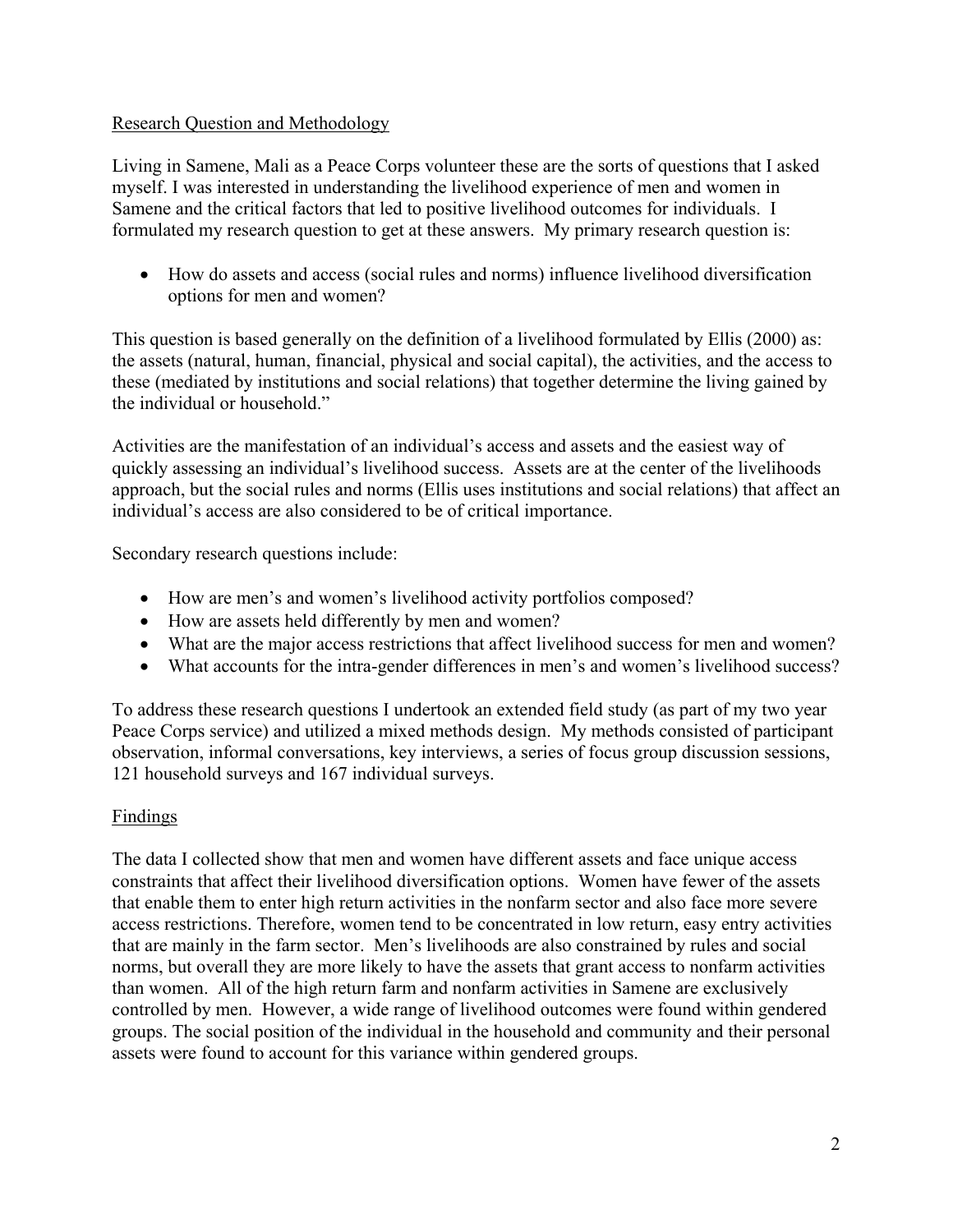My primary contribution to the research on livelihoods and diversification is the livelihood framework I developed to explain my findings. Samene's livelihood framework incorporates the concepts and processes of social differentiation, social exclusion, power and access into an integrated framework. These are concepts and processes that I found to be critical to my research, which are typically ignored or downplayed in the conventional livelihood frameworks.

My livelihood framework is depicted as a spiral where individuals move outward depending on the power their assets give them to open the access gates into activities, which set one on the pathway to larger orbits of opportunity. The gates are the social rules and norms of society that are guarded by gatekeepers who have the power to restrain the livelihoods of others. Gatekeepers are the powerful groups in the community: the male household heads, the landowners, and the leaders of the village that enforce the social rules and norms of society which grant differential access to decision making, activities, services and resources. Assets and social position are an individual's power or keys to unlocking the access gates.

The livelihood experience of individuals can be understood by their position and trajectory within the framework. The first orbit represents the weak assets, poor access and low return activities that are characteristic of poor and marginalized groups. At this level people are just barely getting by and their livelihoods are likely to be based within their household. Each successive orbit represents an increase in assets, a widening of access and participation in more prolific livelihood activities. In the second orbit livelihoods are based in the village and in the third orbit, livelihoods rely on resources, activities or networks, based outside the village.

This livelihood framework is useful in understanding the opportunities and constraints for improving livelihood options for different social groups. It can be used to identify the critical assets that increase livelihood opportunities for certain groups and the pathways that individuals have taken to achieve livelihood security.

#### Organization of the Thesis

After this introduction, chapters two and three present an overview of the foundational literature, on livelihoods and diversification that my research is grounded in. Chapter four introduces my research questions and research methodology. Chapter five is an overview of Mali. Chapter six is an introduction to Samene, the site of the research. The livelihood activities in Samene are described in depth in chapter seven and chapter eight provides more quantitative data to describe the livelihood portfolios of men and women in Samene. Chapter nine is a summary of my findings in terms of men's and women's asset holdings in Samene. The social rules and norms that affect access and livelihood opportunities in Samene are discussed in chapter ten. Chapter eleven presents the livelihood framework I designed to summarize and explain my findings and chapter twelve concludes the thesis.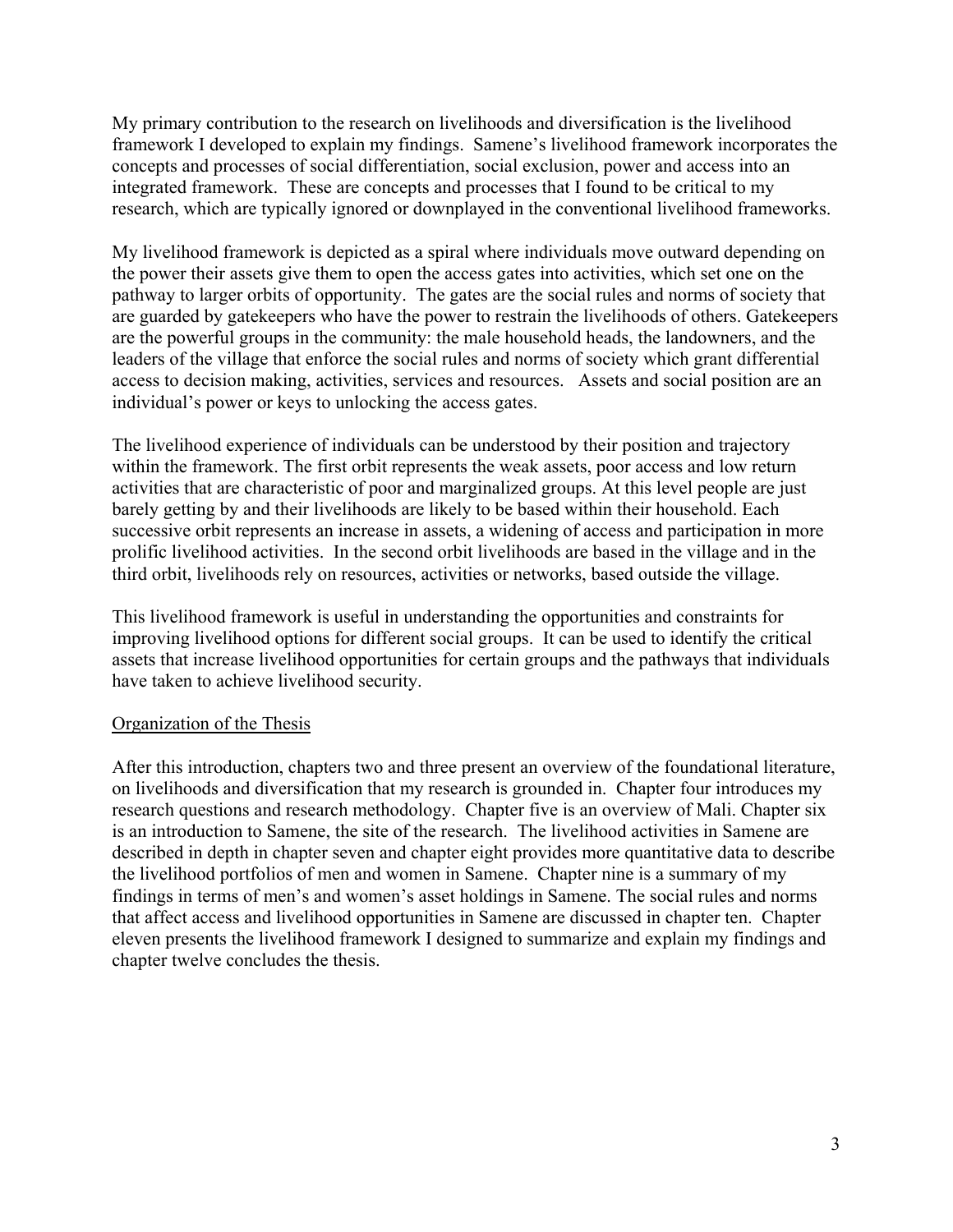# **Chapter 2: The Livelihood Approach**

Chapter two is a review of the literature on the livelihood approach, which forms the foundation for my thesis. The chapter begins with an overview of the origins and key characteristics of the livelihood approach followed by a discussion of each of the components of the livelihood framework individually. This chapter concludes with a critical analysis of the livelihood framework.

#### **The Origins of the Livelihood Approach**

Since the 1970's there has been a broad interest in understanding and combating rural poverty in developing countries. Early research and development interventions focused on increasing agricultural output and incomes thru technology change, agriculture input packages, subsidies, extension services, irrigation, and rural feeder routes (Ellis 2000 pp. 21).

Concurrent with this approach, the Structural Adjustment Programs (SAPs) were brought to the forefront in the early 1980's as the macro level panacea to solve the problems of development and poverty. Contrary to these expectations, SAPs plunged many rural communities into greater uncertainty and insecurity (Bryceson 1999; Havnevik at al. 2006). SAPs were based on the concepts of economic liberalization and government spending cuts. The removal of subsidies for farming inputs, marketing services and cuts to public spending on rural services, hurt small farmers all over the world and increased their needs for spending cash (Bryceson 1999). These dislocations were compounded by a series of agro-climatic shocks in the 1980's and 1990's and the failure of agriculture growth to support poverty reduction in many low-income countries and in Africa in particular (Havnevik at al. 2006).

Two seminal reports (UNICEF's report 'Adjustment With a Human Face' 1987 and WCED's report 'Our Common Future' 1987 ) came out in the late 1980's in response to the failures of macroeconomic programs, to stress a more people sensitive approach to development. The research advanced from the mid 1980's to early 1990's followed suit by departing from the past macroeconomic theories to focus on how poor rural households adapt to their changing environment (Ellis 2000).

Human geographers, economists, anthropologists, social scientists and other disciplines contributed to the early research on livelihoods by showing that: the top down character of rural development projects didn't address local needs; women experience different opportunities and constraints in their lives; and improving rural welfare isn't as simple as raising agricultural productivity (Havnevik at al. 2006). This research led to the understanding that situations of poverty are diverse in character and that poverty is a multidimensional problem involving not only economic, but political, cultural, social and ecological aspects as well (Kang et al. 2004, pp. 3).

These insights created the foundation for the new development paradigm born in the early 1990's. This paradigm emphasized actor-oriented participatory approaches, and sought particular local solutions to poverty. The changing role of the State in the 1990's also played a role in opening up space for a new type of governance that was based on democracy, decentralization, participation and empowerment (Havnevik at al. 2006). With its focus on influencing and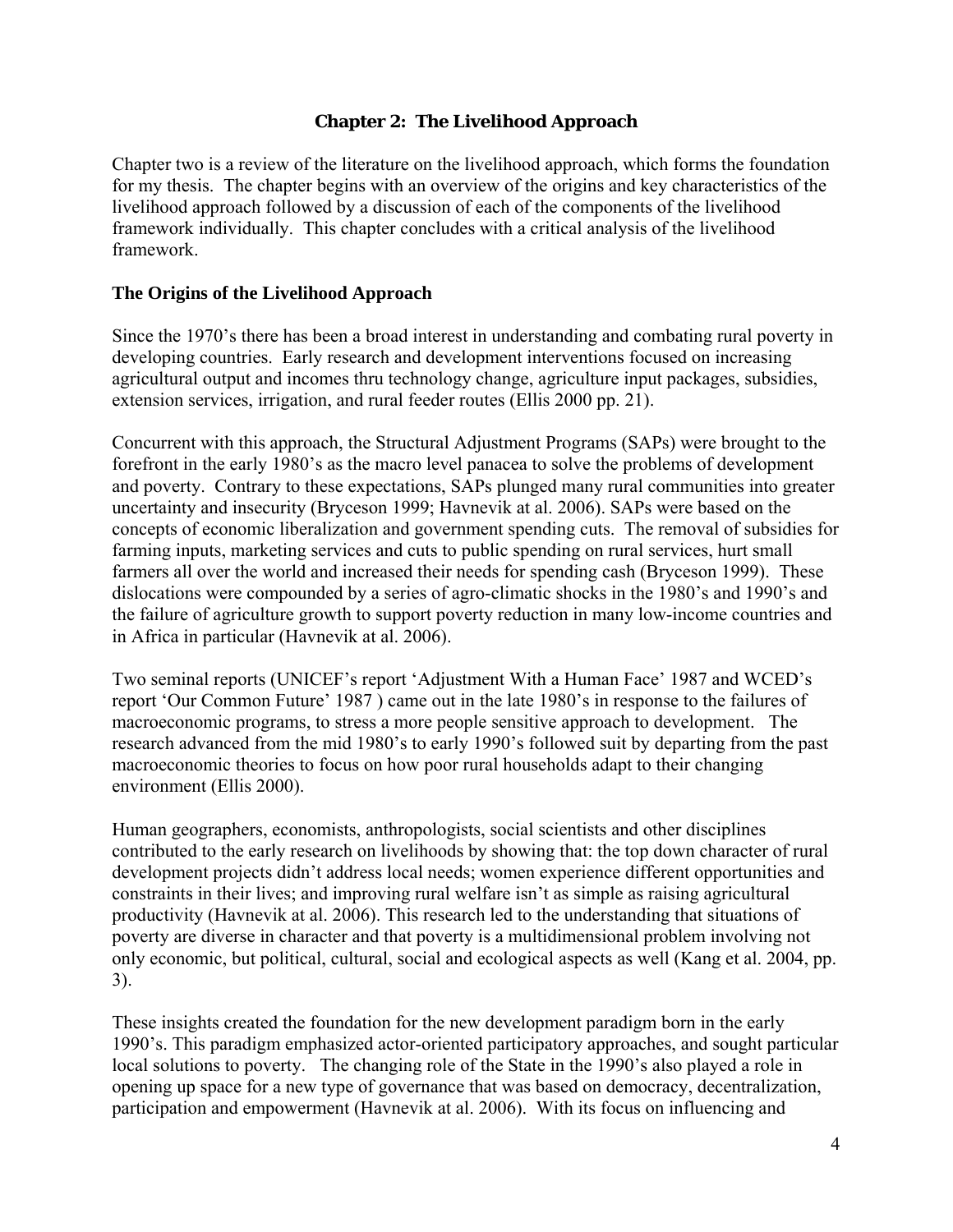understanding local development from below, the livelihood approach fit well in this new system.

A discussion paper by Robert Chambers presented at an Institute of Development Studies (University of Sussex) conference in 1992, provided the inspiration and direction for a renewed emphasis on the livelihood approach. In fact, livelihood studies were conducted decades before Chambers historical paper was presented, but in the early 1990's interest in livelihoods from many different disciplines and organizations coalesced and the livelihood approach moved to center stage as the most appropriate development paradigm. The basic concepts of the livelihood framework were soon adapted by major development organizations (DFID, Oxfam International, UNDP, CARE International, World Bank) and incorporated into policy circles and development interventions.

# **The Livelihood Approach**

The livelihood approach focuses on people and the realities poor people face. Under this approach people's strengths rather than their weaknesses and needs are emphasized. The livelihood approach is optimistic- it examines the ways that people have creatively adapted to their circumstances, rather than seeing people as passive victims heading towards a destitute future.

The livelihood approach is less dependent on aggregated economic measures of poverty that have wide application across regions, and focuses more on people's survival strategies in local and specific contexts. According to Appendini, "The central objective of the livelihood approach was to search for more effective methods to support people and communities in ways that are more meaningful to their daily lives and needs, as opposed to ready-made interventionist instruments" (Appendini 2001, pp 3). The livelihood approach seeks to understand changing activity combinations, and the cause and effect processes of livelihoods in a dynamic and historical context. This holistic perspective incorporates the complexity of human struggles and examines poverty from multiple dimensions.

A popular definition of livelihoods advanced by Frank Ellis (2000) and relied on throughout this paper, is included below.

"A livelihood comprises the assets (natural, human, financial and social capital), the activities, and the access to these (mediated by institutions and social relations) that together determine the living gained by the individual or household."

# **The Livelihood Framework**

The livelihood framework attempts to conceptualize the livelihood approach. The frameworks advanced by different researchers and organizations all look different, but they are composed of the same key components: assets, access, activities/livelihood strategies, and outcomes (Carney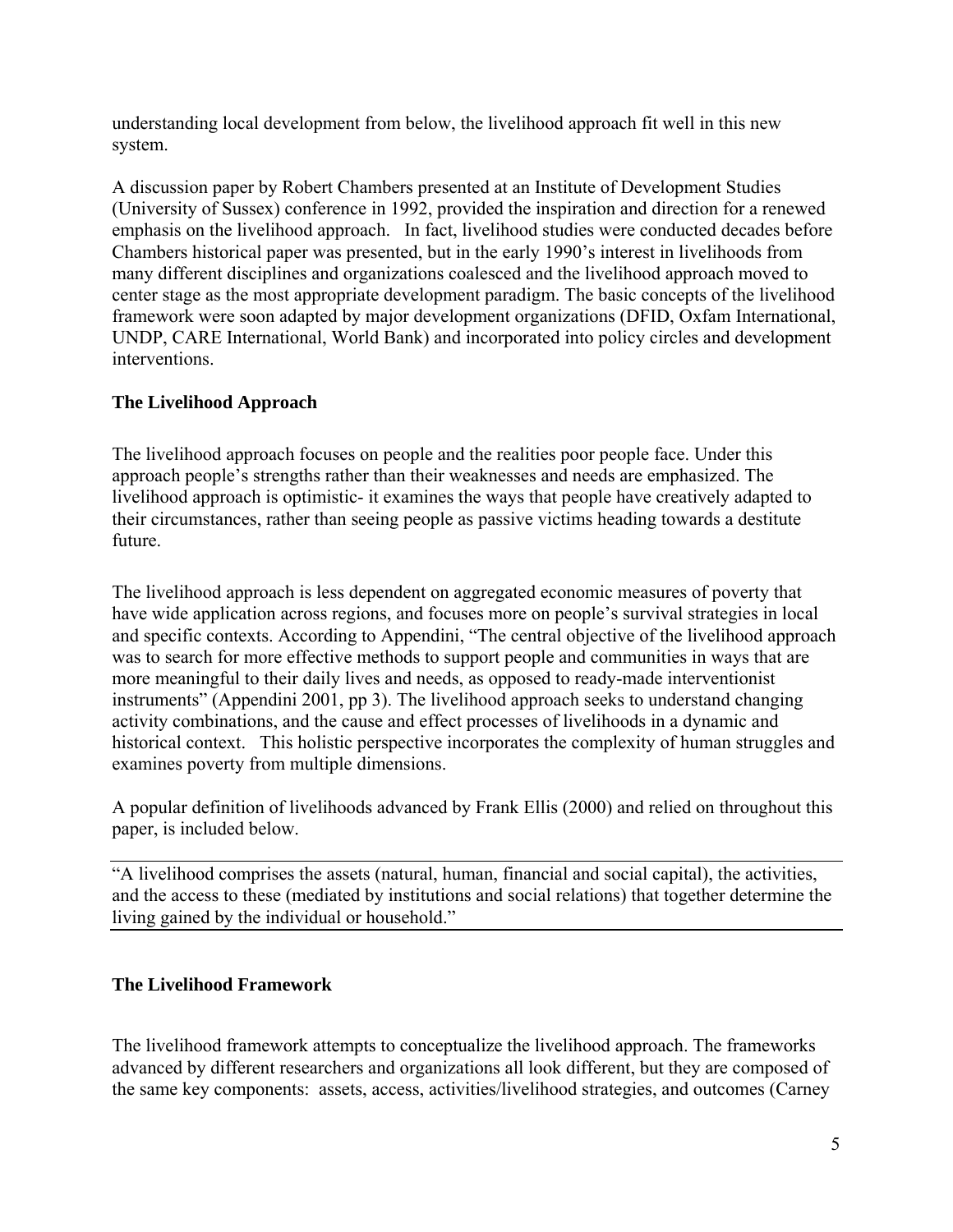1998, CARE; De Haan 2002; DFID, Ellis 2000; Rakodi 2002; Scoones 1998). Notice how closely the framework below matches the definition of a livelihood included in the previous section. Many of the frameworks also feature external conditions like policies, shocks and trends as part of the context that livelihoods are embedded in. The household is generally the primary level of analysis of the livelihood framework.

The livelihood framework is an effective tool for organizing and understanding complex livelihoods. It has been used in the following ways (Ellis 2000; Rakodi 2002):

- To define the main factors affecting livelihoods and the relationships between them.
- To improve our understanding of the livelihoods of poor people and manage their complexity.
- To provide a basis for identifying appropriate objectives and interventions to support livelihoods.



**Table 1: The Livelihood Framework** 

*Source: Ellis (2000)* 

# **Critical components of the Livelihood Framework**

The following sections break down the main livelihood components (assets, access, activities and outcomes) featured in the framework in Table 1.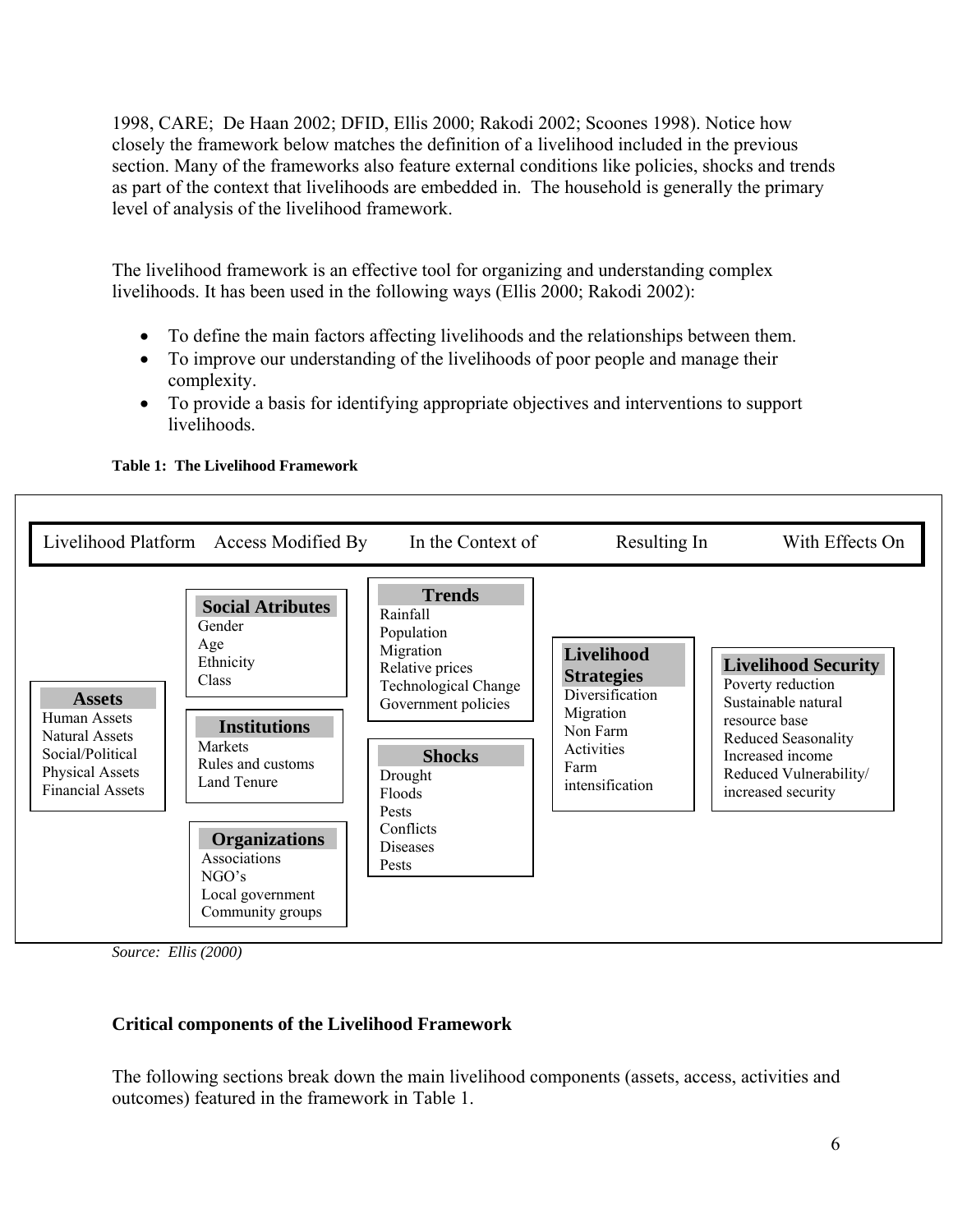#### Assets

Assets form the foundation of the livelihood framework. They are the tangible (i.e. farming equipment or livestock), or intangible (i.e. social networks or political influence) means that enable participation in certain livelihood activities. Everything from education and job networks to livelihood tools and fruit trees can be considered assets.

Bebbington has adopted a more holistic understanding of assets. He writes, "Assets are not simply resources that people use in building livelihoods: they are assets that give them the capability to be and to act. Assets should not be understood only as things that allow survival, adaptation and poverty eradication: they are also the basis of agents' power to act and to reproduce, challenge or change the rules that govern the control, use and transformation of resources" (1999: 2022).

Assets are constantly changing due to different incentives, external shocks and internal demographic factors. Assets can be stored, accumulated, exchanged, or depleted and put to work to generate a flow of income or other benefits (Rakodi 2002, pp. 10). Because assets can be privately held by individuals, collectively help by a restricted group, or collectively held without access restrictions, it is important to look at access rights and how access affects returns and the distribution of returns.

Some assets, such as financial capital, can be applied to many activities, but others, like blacksmith tools are only useful for particular activities. Asset flexibility and substitutability are critical for livelihood security (Barrett and Reardon 2000). Asset fixity, which refers to less fungible assets, makes livelihoods more vulnerable. Livestock, for example, are quite fungible assets: they can be used for reproduction, or provide manure (for fertilizer), animal traction (for plowing), transportation, and milk. Asset flexibility can also refer to the ability to trade-off between capitals, i.e if a poor woman lacks land, she will try to acquire a plot through her network of social relations (De Haan 2005).

There are many different types of assets and researchers have categorized them in many ways to serve their particular objectives. For example, Reardon and Vosti (1995) divide assets between natural resources, human resources, on farm physicaland financial assets and off farm physical and financial resources to draw distinction between farm and nonfarm activities (Cited in Ellis 2000). Swift (1989) uses three broad categories to describe assets: investments, stores, and claims (Cited in Ellis 2000). Generally though, livelihood researchers group assets under five categories: social/political, financial, physical, natural, and human (Bebbington 1999; Conway 1998; De Haan 2001; Ellis 1999, 2000; Scoones 1998). These five types of assets are described in more detail below.

*Human Assets:* Human assets capture the labor resources available to the households and individuals, in both their qualitative and quantitative dimensions. Household size, health, education and skills are all considered to be aspects of human capital. Individual human assets have prescribed traits like gender, age, and ethnic group, as well as acquired capital like education, skills and experience. Household capital is in constant flux due to internal demographic reasons (births, deaths, marriage, migration, children growing older), and to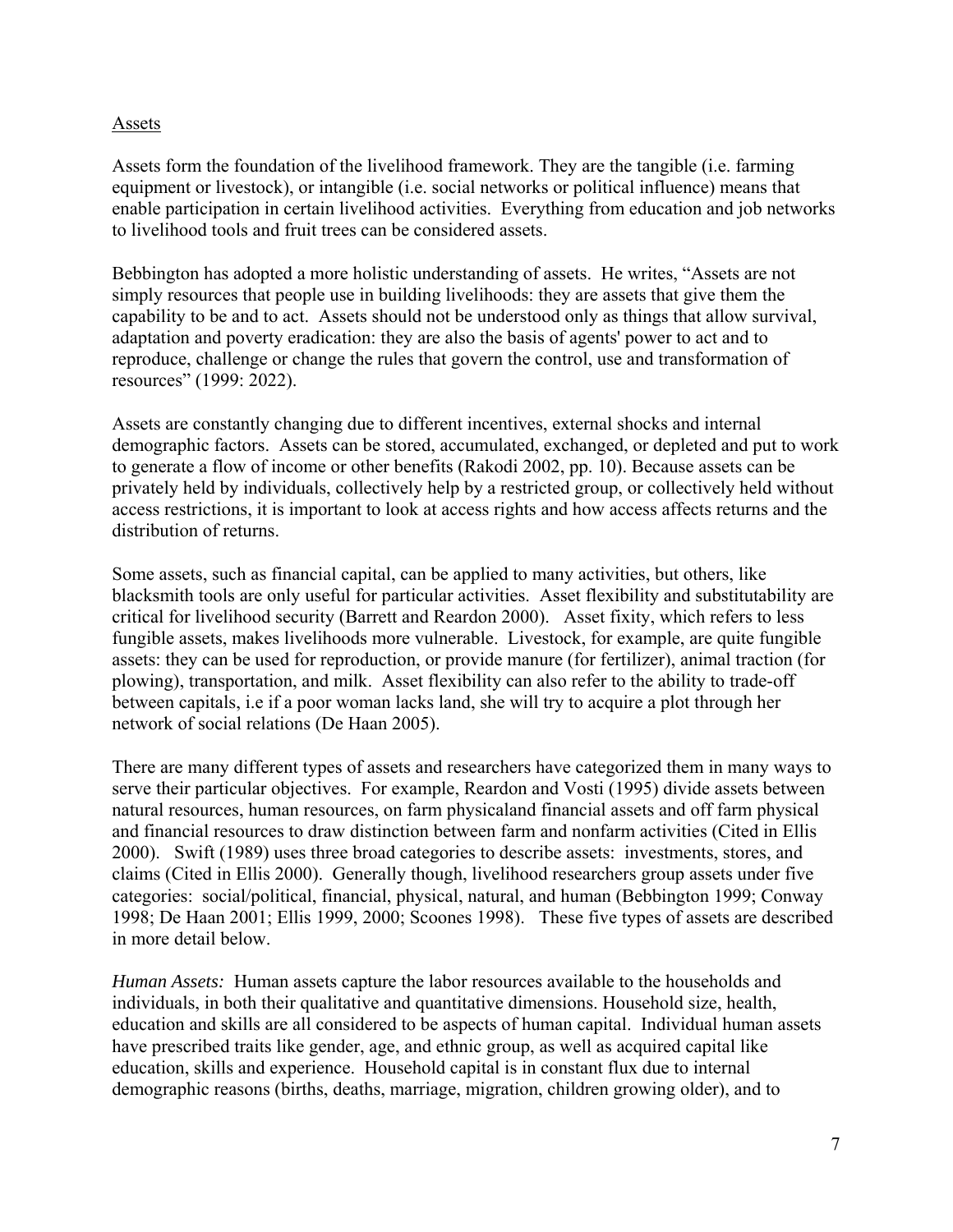deliberate restructuring to meet unexpected events or external pressures (Moser 1998). For example, a drought in the rural areas might motivate urban migration and greater access to urban job markets might encourage a higher investment in education. Human capital can be enhanced through education and skill training and improved health care services.

*Social:* Social capital can be seen as enhancing the capacity of individuals, households, small groups, or whole societies. At a community level the concept is useful for describing the qualities of a community that make collective action and civil society possible. This thesis is focused on the ways that individuals utilize different forms of social capital to reduce risks, access other types of capital, find jobs, acquire information, and access services. Organizations and networks give individuals access to livelihood activities and opportunities that they wouldn't be able to access on their own. The key point is that social capital has value just like a plow (physical capital) or a high school diploma (human capital).

There are a wide variety of definitions of social capital, but most have the following components in common: social networks, relationships of trust and reciprocity, and organizational membership.

Networks are a set of relations or ties between individuals, households, social groups or communities. The ties may be based on kinship, ethnicity, friendship, village memberships, patron-client relationships, or political party. In rural communities organizations and associations are integral to the social and economic fabric of the community. Organizations can play an important role in facilitating livelihood activities. They might provide money, income generating activities, advice, food, or even business opportunities to their members. An organization in this thesis will be simply defined as a coordinated group of individuals bound together by a common objective. Rural communities are often sites of dense social networks, strongly held norms of generalized reciprocity and social trust, and multiple associations and organizations that are critical for collective action and individual survival.

Social and political capital can be difficult to separate and are often considered synonymous in rural areas. Political capital depends on social capital, and the two forms of capital positively reinforce each other. For example, the chief of a village generally has a high degree of both social and political capital and his authority is based in the shared values, norms and cultural identity of the community.

*Natural:* Natural assets are the resources found in the land, water and other natural landscapes that are useful for livelihood survival or enhancement. Rural populations are especially dependent on natural assets for their livelihood activities (Benjamin 2004). Natural assets are often held as common pool resources, accessible to all of the population. Land is generally considered the key asset for rural peasants (Cornia 1994). Land tenure must be considered in relationship to natural assets, because a complicated set of access rules and rights often dictate land ownership and usage (Crowley 1991).

Livelihood activities that utilize natural assets include farming, fishing, hunting, mineral extraction, and collecting fruits, plants and firewood. Most of the natural assets relied on by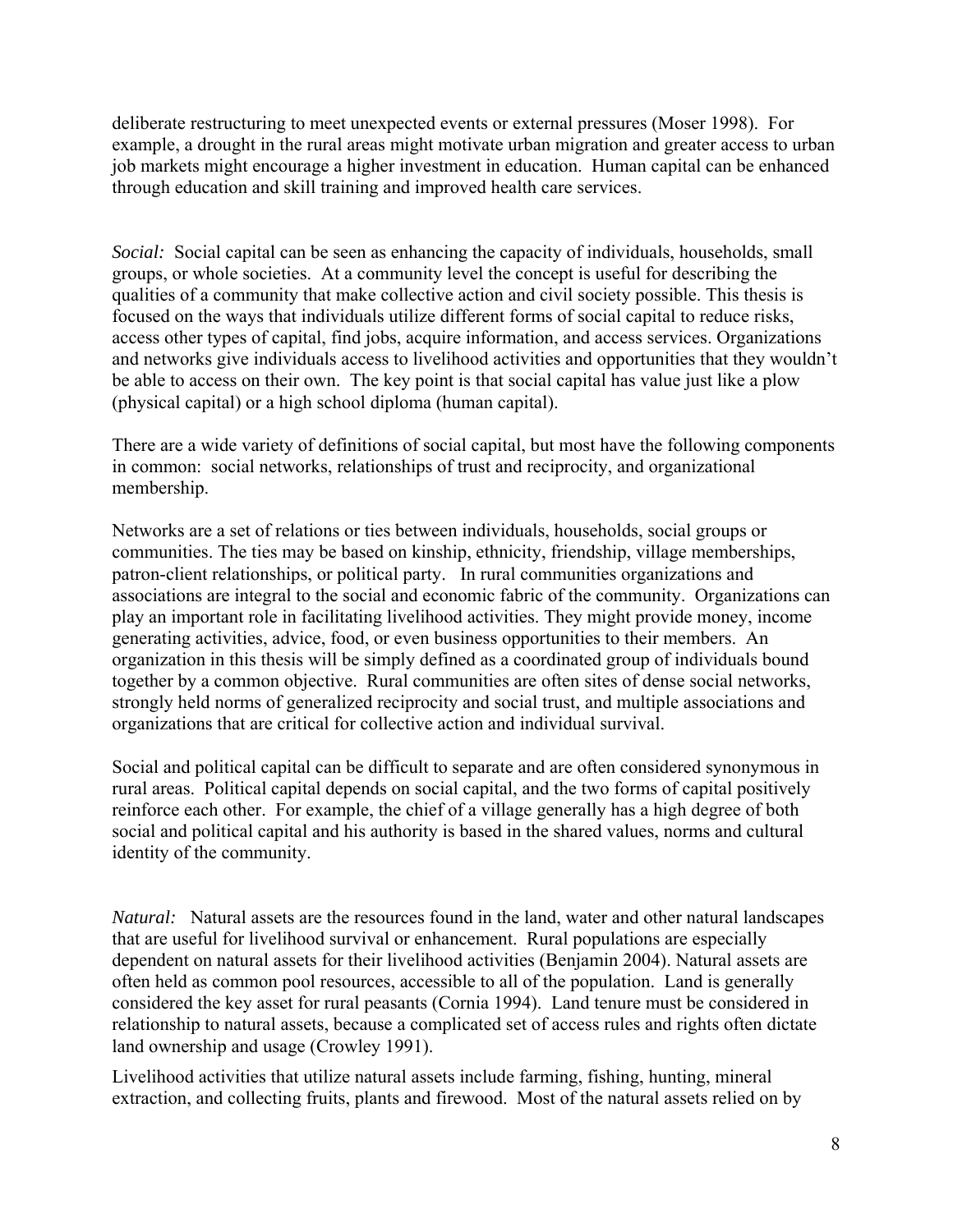rural populations are renewable resources, but in some areas nonrenewable resources, like gold or oil, are critical for livelihoods. Natural assets are not static and can be degraded or enhanced over time, depending on how they are managed.

*Physical:* Physical assets are generated by production processes to provide the means which enable people to pursue their livelihood activities. For example: tools, machines, roads, communication systems, and land improvements like terraces or irrigation canals are all considered physical assets (Rakodi 2002). Physical assets are investments in a future flow of returns, as opposed to a consumer good purchased for its direct effect on material standards of living. A consumer good, such as a solar panel, can become a physical asset when it is put to a productive use, like recharging car batteries for small fees.

Physical assets may be individually or collectively held. Blacksmithing tools are privately held and critical to the livelihood of a blacksmith, whereas roads, power lines and other infrastructure are community assets that everyone can draw benefits from. Infrastructure is especially important for facilitating livelihood diversification. Roads, for example, have multiple effects: they reduce the spatial cost of transactions in resources and outputs; facilitate the movement of people between places offering different income earning opportunities; create markets; and play an important role in transfer of information (Rakodi 2002).

*Financial:* Financial assets are savings, income and any other assets that are held as wealth or can easily be converted to cash. Stocks of money are often held in unusual and unpredictable ways, in rural areas where banks are not available. Financial capital could consist of loans, gold, livestock, remittances, or informal credit associations.

#### Asset Pentagon

The asset pentagon is one way of visually depicting the five assets described above. Assets can be mapped at the level of the individual, household, or social group. Each of the corners of the pentagon represents one of the five major asset categories. Plotting the assets in the pentagon allows you to easily identify the assets that are strong and weak for each case.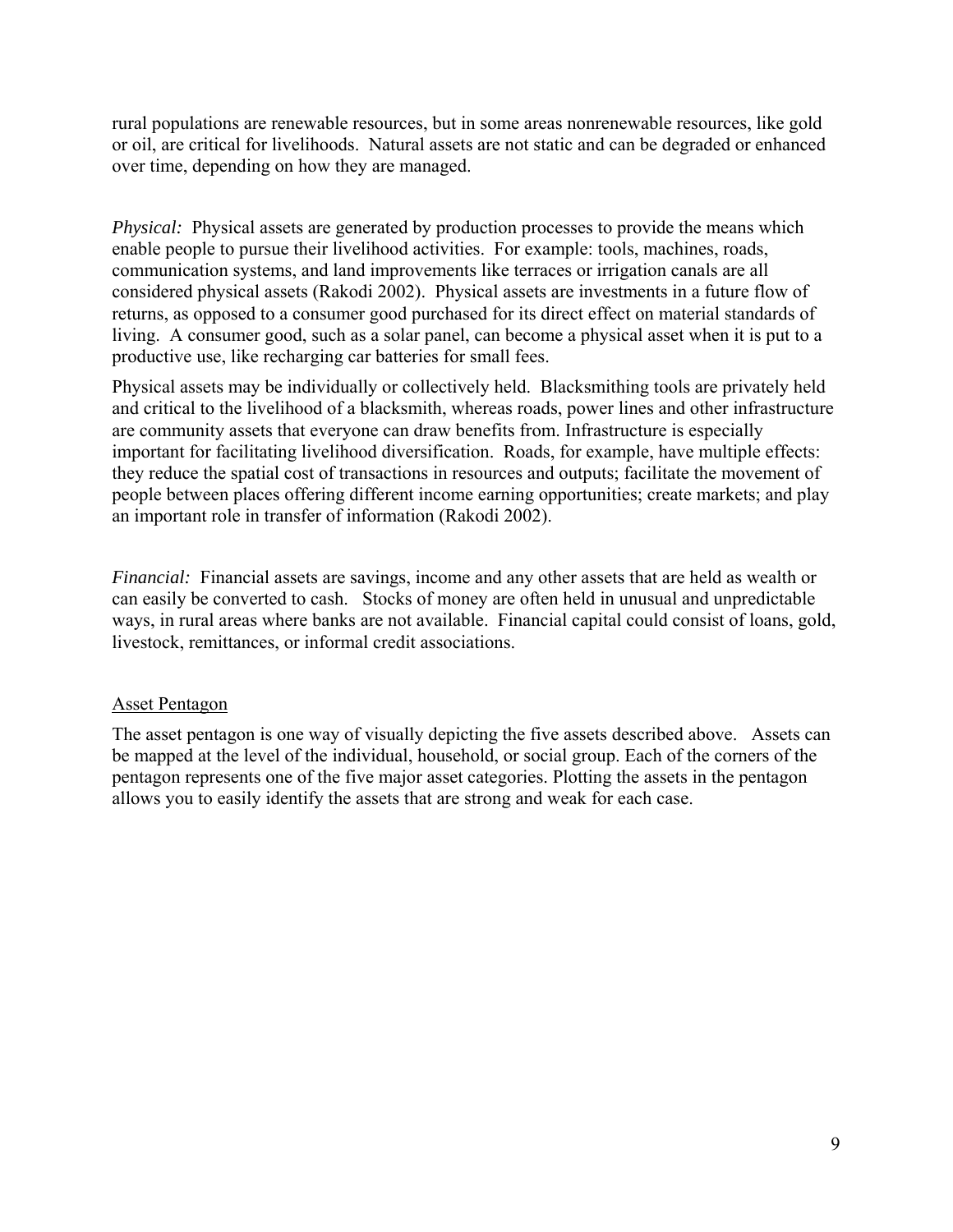



The example above displays a household that is high in social/political assets, and moderately endowed with human assets. The household is fairly weak in terms of natural assets, financial assets and physical assets.

The further a group lies form the central intersection of the pentagon the greater the power of its assets. In some cases certain types of assets are critical to improving livelihoods, but generally speaking it is the overall area of the pentagon (the shape created when asset status is plotted on each axis) that is important in determining livelihood success (Cited in Rakodi 2002, pp. 12). This system of mapping assets will be important later in my thesis when I use it to plot the assets of different social groups and compare the strength of their different assets (Carney 1998).

# *Asset Questions to Consider*

Scoones (1998, pp.8) suggests considering a number of other factors when analyzing rural livelihood assets. These key questions will be addressed later in this thesis.

- Sequencing: What is the starting point for establishing a successful livelihood strategy? Is one type of asset more relevant than others for subsequently gaining access to other assets and activities?
- Substitution: Can one type of capital be substituted for another? Which forms of capital can be most easily substituted for others?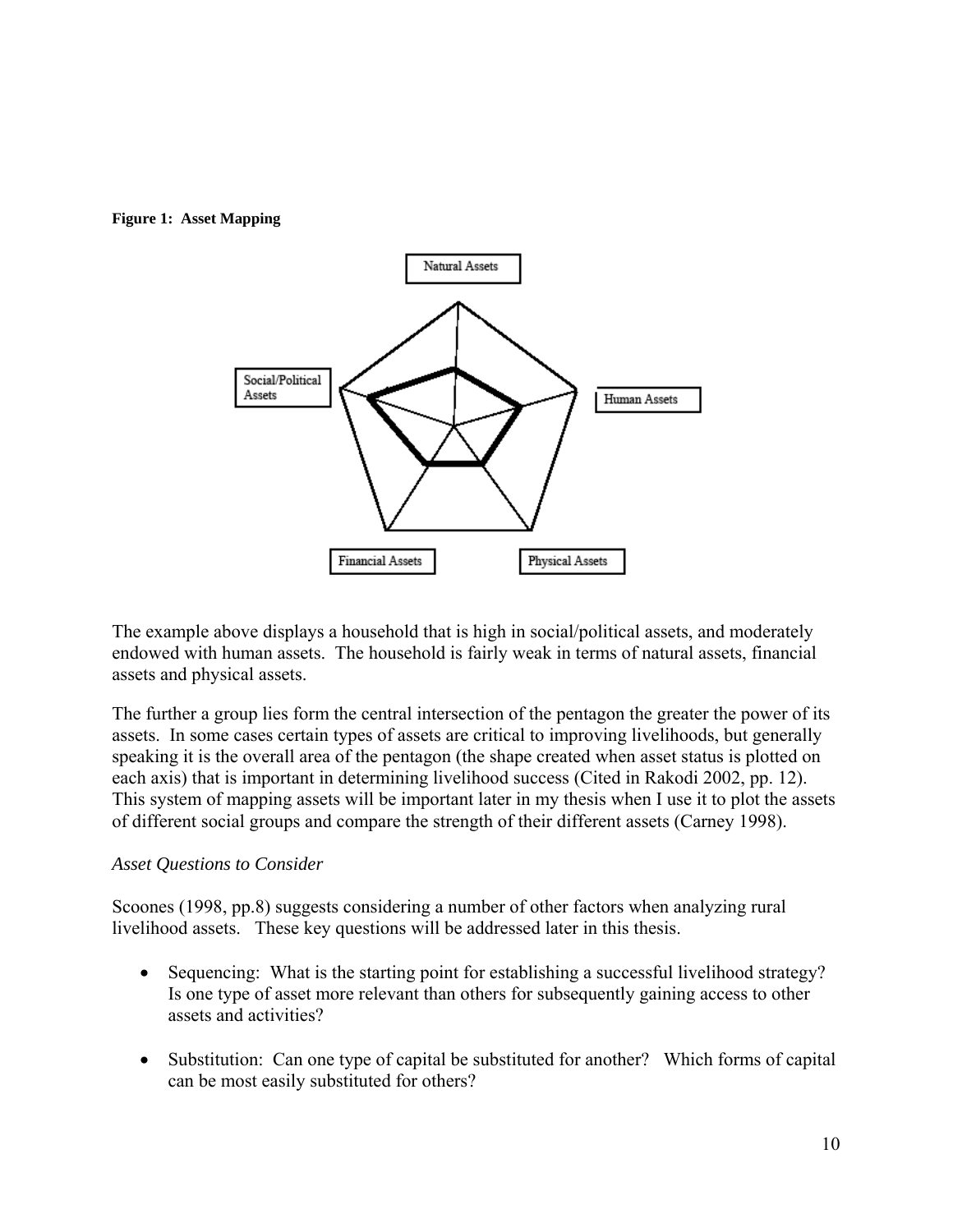- Trends: What are the trends is how assets are being depleted and accumulated, and by whom? What are the trends in what new livelihood assets are being created and on access to assets and activities?
- Access: Do different groups have different access to particular assets? What are the rules of access and who dictates them?

#### Access

Access is a central component of the livelihood framework. While all livelihood researchers agree that access is important, access is not easy to define and it cannot be easily measured or counted like assets. Looking at the different ways that access has been defined by prominent organizations and researchers some consistent themes emerge. The definitions of access all focus on either institutions or social rules and norms (Davies 1997; DFID 2009; Ellis 2001; Scoones 1998).

Institutions are a manifestation of social rules and norms, and can be described as 'regularized patterns of behavior structured by rules that have widespread use in society' (Carswell 1997). In his dissertation on institutions and livelihoods in Mali, Charles Benjamin (2004) defines institutions as 'reoccurring social situations shaped by shared formal and informal rules, norms and strategies' (pp. 19). Institutions determine how: community resources are governed, land tenure arrangements are conducted, community decisions are made, conflicts are resolved, household resources are distributed, natural resources are managed and social services are accessed.

Institutions are the 'gateways through which people pass on the route to positive or negative livelihood adaptation' (Davies 1997: 24). Ian Scoones (1998) defines access by 'the rules and social norms that determine the differential ability of people in rural areas to own, control, otherwise claim or make use of resources such as land and common property.'

Not everyone has equal access. An individual's access is determined by their assets and their social relations, or their social positioning within households, communities and society, which comprises such factors as gender, social standing, income, caste, class, age, ethnicity and religion (Ellis 2000). In developing countries the social rules and norms that shape gender and class distinctions are important factors in determining livelihood opportunities (Rakodi 2002; Brujin 1995).

#### Livelihood Activities and Strategies

Activities are a convenient intermediate measure to link assets and outcomes. They are the most visible sign of an individual's or household's success. Livelihood activity options are dependent on an individual's assets and their ability to convert assets to activities (Ellis 2000; Rakodi 2002). There are distinct patterns in the types of activities pursued by different social groups, patterns that are structured by similar assets and abilities to access different activities (Ellis 2000; Gladwin 2001, Jiggins 1989; Rakodi 2002). The most desirable high return activities generally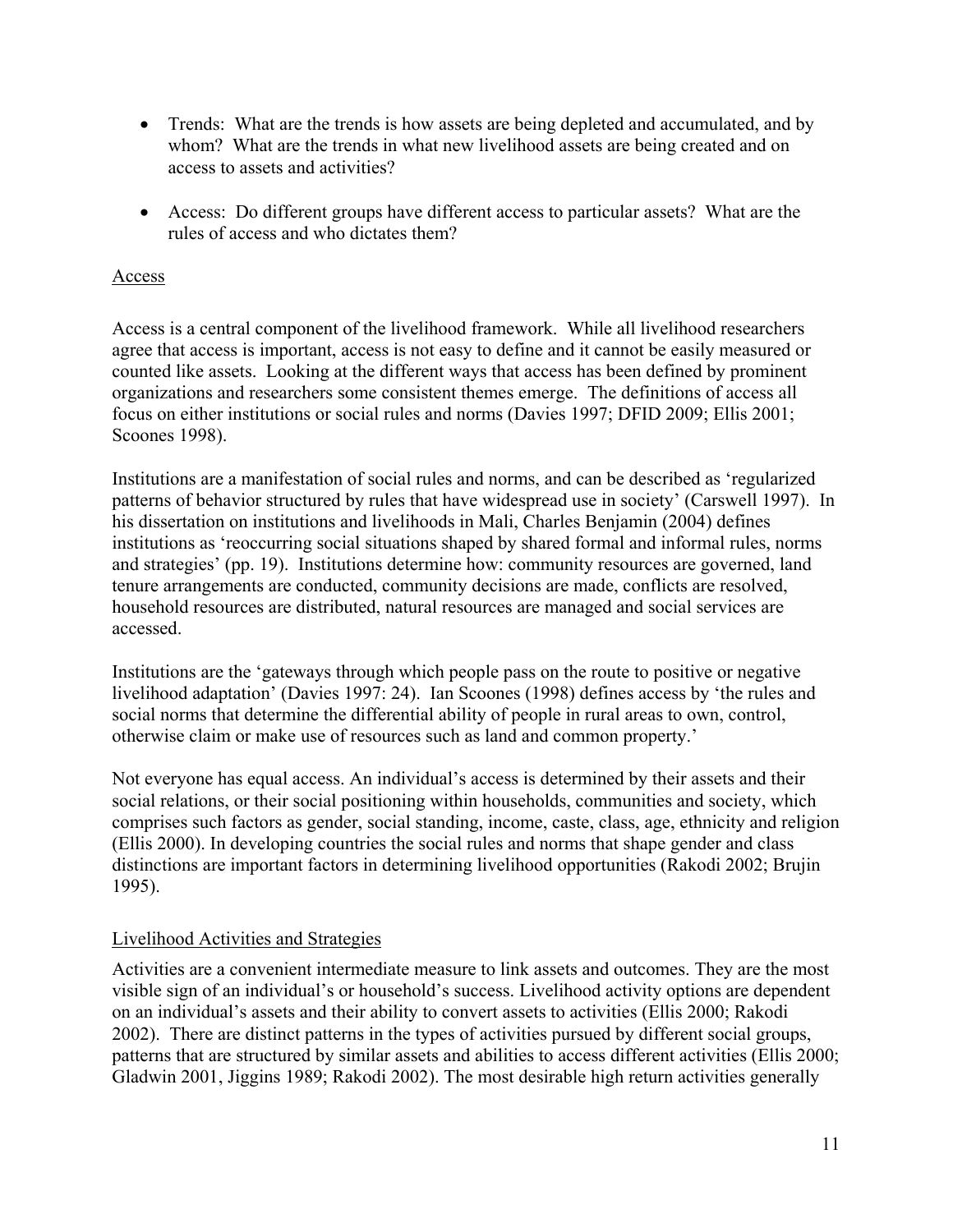also have high entry barriers and individuals without the necessary financial capital, education, or social attributes are excluded from participating.

There are many different ways of classifying activities. Two of the distinctions that are relied on throughout this paper are farm vs. nonfarm activities and high vs. low return activities. These categories are discussed in greater detail in Chapter 3.

Livelihood strategies are defined by the way a household or an individual puts together their activity portfolio. Livelihood strategies may include: agriculture intensification, migration, nonfarm activities, and farm diversification. While a household's activities can be described by one of these strategies, more commonly the diversity of activities a household is involved in does not fall neatly into a single category. One way of distinguishing the different activity strategies is whether they are pursued as part of a coping or an accumulation strategy. For some, diversification is pursued as a survival mechanism, but for others it is a strategy for income and asset accumulation.

# Livelihood Outcomes

Livelihood outcomes are shaped by an individual's activity portfolio and their ability to convert activities into desired outcomes. People pursue a wide range of livelihood outcomes, which makes assessing livelihoods difficult. Reducing the vulnerability of rural households and increasing the overall security of livelihoods, however, is generally the priority of livelihood interventions (Barrett and Reardon 2000; Haggblade at al. 2007).

This thesis focuses on the outcomes of asset enhancement and activity diversification as the primary indicators of livelihood success. An individual or household that is able to enhance their assets (e.g. build a more secure house, increase livestock herds, or improve their social networks) and diversify their income portfolios will be more secure and less at risk for livelihood failure than those with weak assets and single income sources.

# **Weaknesses in the conventional livelihood framework**

The livelihood framework has greatly improved our understanding of the livelihoods of the poor, but it is not a perfect approach. Below I discuss three critiques found in the literature and found to be of relevance to my own findings.

# Power, access, and social exclusion

The livelihood approach is often criticized for downplaying the role power, social rules and norms and structural constraints play in shaping livelihoods (De Haan 2005; Havnevik at al. 2007; Kang et al. 2004, Murray 2001; Rakodi 2002; Scoones 1998). These issues are best addressed by paying more attention to access in the livelihood framework (De Haan 2005; Kang et al. 2004; Scoones 1998).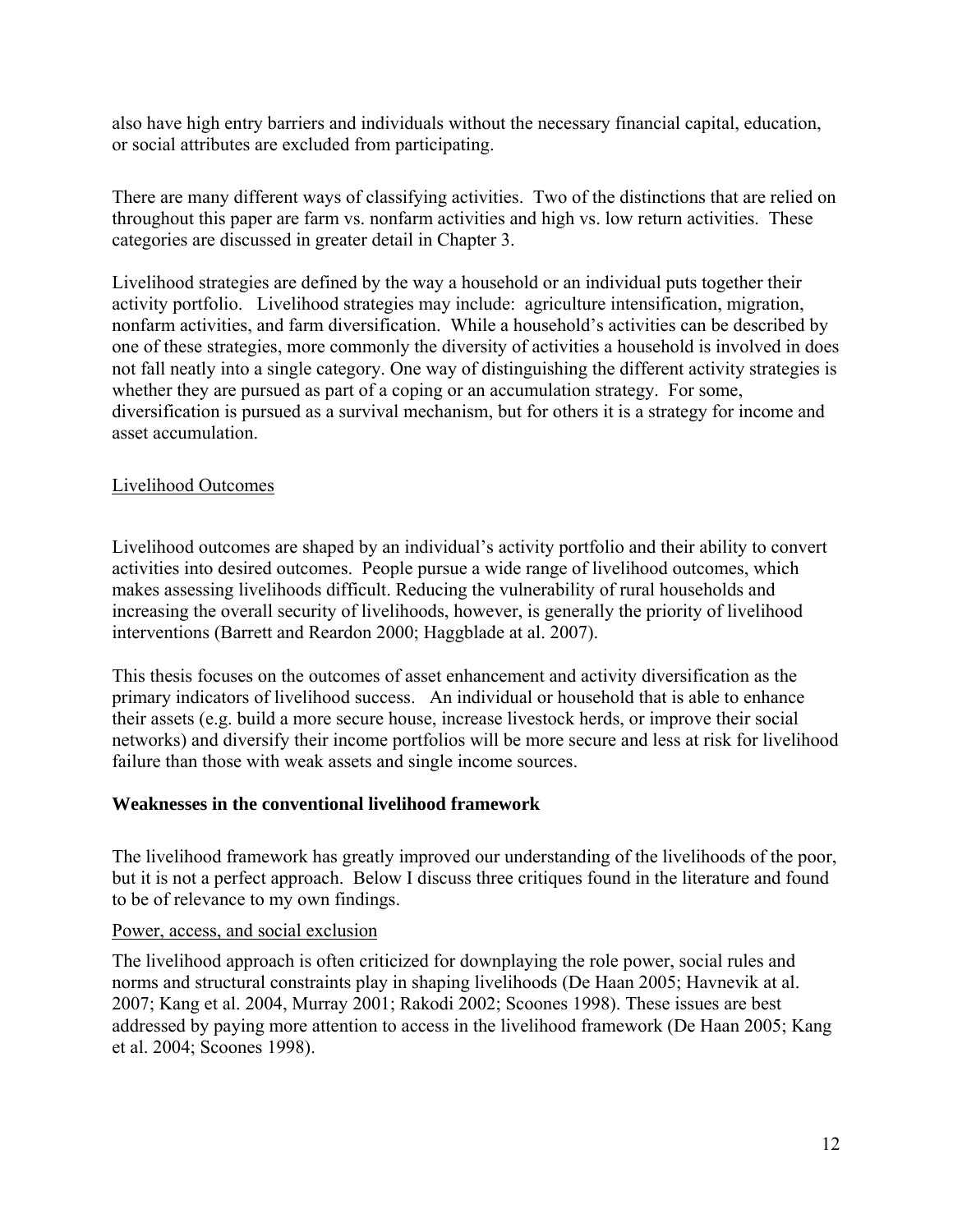Everyone does not have an equal ability to access opportunities. Remember how Scoones describes access as the '*differential ability* of people in rural areas to own, control, or otherwise 'claim,' or make use of resources' (Scoones 1998). The institutional access factors that are often considered only in passing or are assumed to be neutral are very important for explaining (differences in) resource endowments and activity strategies for different social groups (Van Dijk 2002 cited in Kang et al. 5; Scoones 1998).

Institutional factors are the social rules and norms *based in power dynamics and structures* that shape livelihood options for different social groups. Within the household, power dynamics, gender roles, social norms, and cultural traditions differentially constrain the actions and opportunities of different family members. Outside the household the macro structures such as markets, institutions, and policies can inhibit individuals from freely pursing activities that bring them the greatest benefits. As Scoones writes, 'Understanding institutional processes allows the identification of restrictions/barriers and opportunities (or 'gateways') to sustainable livelihoods' (Scoones 1998 pp. 12).

Inequalities of power must be acknowledged to explain the persistence or the worsening of poverty (Brujin 1995; Murray 2001). Different social groups are faced with unequal power relations and differential access to resources (Brujin 1995; Kang et al. 2004). The powerful groups have the ability to manipulate rules and norms pertaining to access to resources, decisionmaking and the institutions of society that may lessen poverty (Brujin 1995). In regards to the livelihoods of the Fulani in Mali, Brujin writes, 'access to productive natural resources, labor, the appropriation of products, but also access to social resources, help networks, and command over redistributional networks is a privilege of the powerful' (1995, pp. 9).

Bebbington describes assets as the basis of agents' *power* to act and to reproduce, challenge and change the rules that govern the control, use and transformation of resources (1999, pp. 2022). Here land, membership in certain organizations, animal ownership, and leadership positions are examples of assets that give individuals power. Power is also shaped by an individual's position in society and the household and by other factors such as gender, income, and ethnicity.

One way of examining unequal power dynamics in relation to livelihoods is through the lens of social exclusion, which encompasses both the material and social aspects of deprivation. Social exclusion has rarely been considered in relation to livelihoods (Kang et al 2004). Kang et al. (2004) describes poverty as the result of a historical process of the exclusion of certain social groups from natural resources, decision making, land rights, income control, information, trade opportunities, knowledges, livelihood opportunities and social services.

The process of social exclusion involves one group claiming a specific opportunity for their own members based on material, social or physical characteristics such as race, gender, property ownership, caste, education, social status, or ethnicity. These characteristics can become accepted barriers that fence in opportunities for the eligibles and exclude the ineligibles (Ellis 2000, pp.11). Social exclusion is a process in which groups try to monopolize specific opportunities to their own advantage.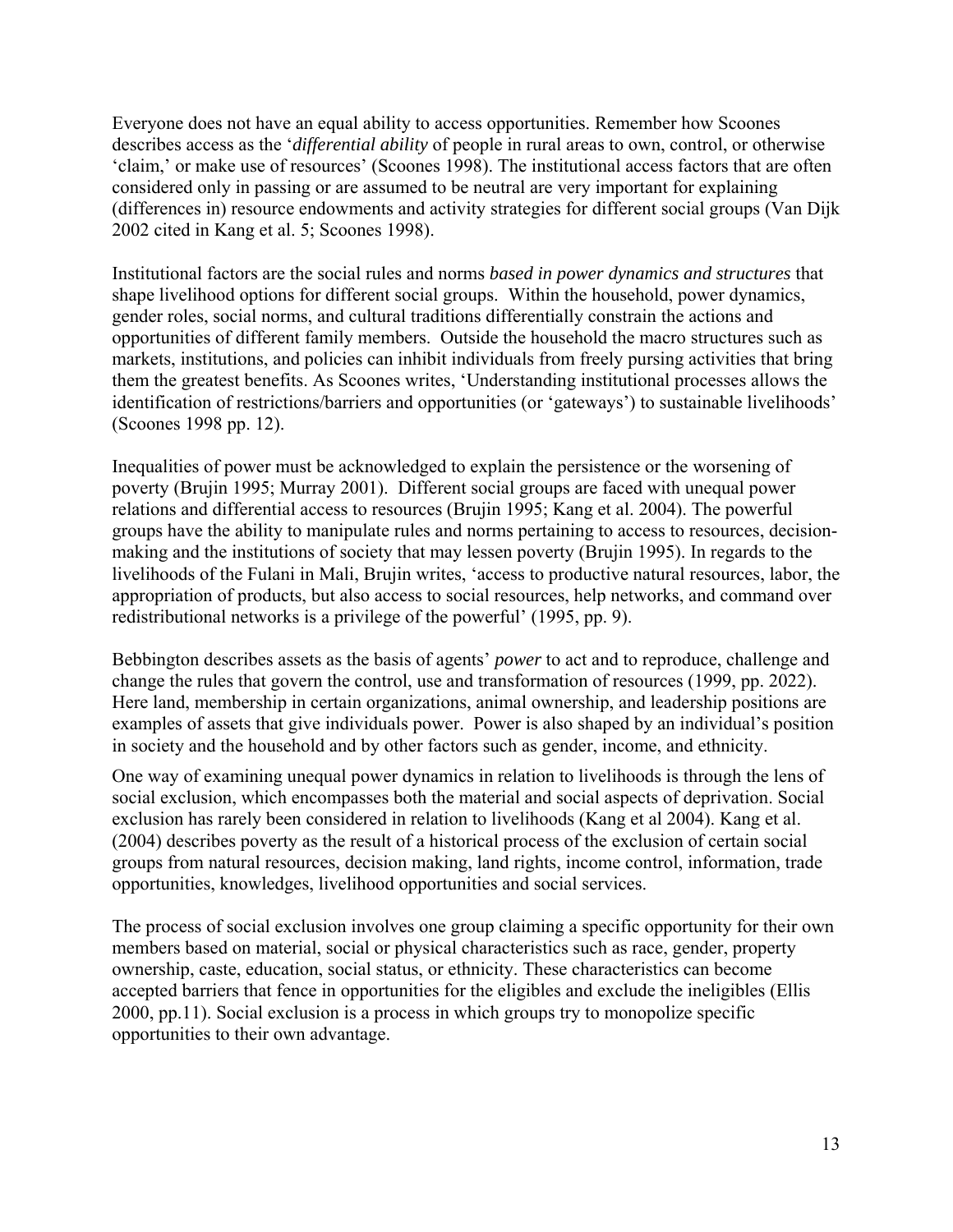Gender based exclusions are particularly acute in developing countries and are central to my research question. A patriarchal society can set up rigid barriers that prevent women from accessing opportunities. In many countries a high gender division of labor concentrates women in lower return activities, and inhibits women's ability to acquire and make use of valuable assets. Within the household women may be forced to obey strict gender norms, and have little power to engage in supplementary activities and hold their own assets. The powerful groups in society have the ability to manipulate social relations, norms, rules and values to their own advantage (Brujin 1995). Gender studies therefore started analyzing power as the foundation upon which livelihoods depend and empowerment as the key to development or well being (De Haan 2005 pp.13).

# Social group livelihood patterns

The conventional livelihood framework does not adequately address the differences in how specific social groups, especially men and women, compose their livelihoods. It is well documented that men and women have different assets and access barriers that lead to different activities and outcomes, but this knowledge hasn't been adequately incorporated into the livelihood framework (Ellis 2000; Gladwin 2001; Jiggins 1989; Kang et al. 2004; Scoones 1998). Generally livelihood frameworks tend to examine each of the livelihood components separately, losing the cohesion of a shared livelihood experience within social groups.

Each social group operates within a distinct pattern of achieving social security and will have similar life opportunities (Arce and Hebinick 2002). The internal logic of the livelihood experience therefore consists of the specific cultural repertoire of shared experiences, knowledge, insights, prospects, interpretations of the context, and an integrated set of assets and shared challenges (Arce and Hebinick 2002).

# Social Differentiation

It follows from the previous two sections that the process of social differentiation is important in the understanding of livelihoods (Brujin 1995; Kang et al. 2004; Rakodi 2002; Scoones 1998). The livelihood approach however, has not thus far been able to incorporate the process of social differentiation into its framework. Scoones advocates moving towards a livelihood framework that pays more attention to the structures and processes that mediate the complex and *highly differentiated process* of achieving a sustainable livelihood (1998).

In the Sahel the differential effects of insecurities for various social groups and individuals based on gender, age, status and wealth have led to growing inequalities (Brujin 1995 pp. 9). Inequality applies not only to material wealth and access to productive assets, but also to differential access to the institutions of society that may lessen poverty (Brujin 1995, pp. 28). Due to the lack of a material base, poor access to social security mechanisms, and the enforcement of power relations, social security deteriorates for the poor (Bjujin 1995, pp. 28). The poor are stuck in what Barrett et al. (2001) refers to as an asset poverty trap; while the powerful groups in society have the ability to manipulate rules, norms, institutions, and the symbolic and material capital to accumulate advantages over time (Brujin 1995).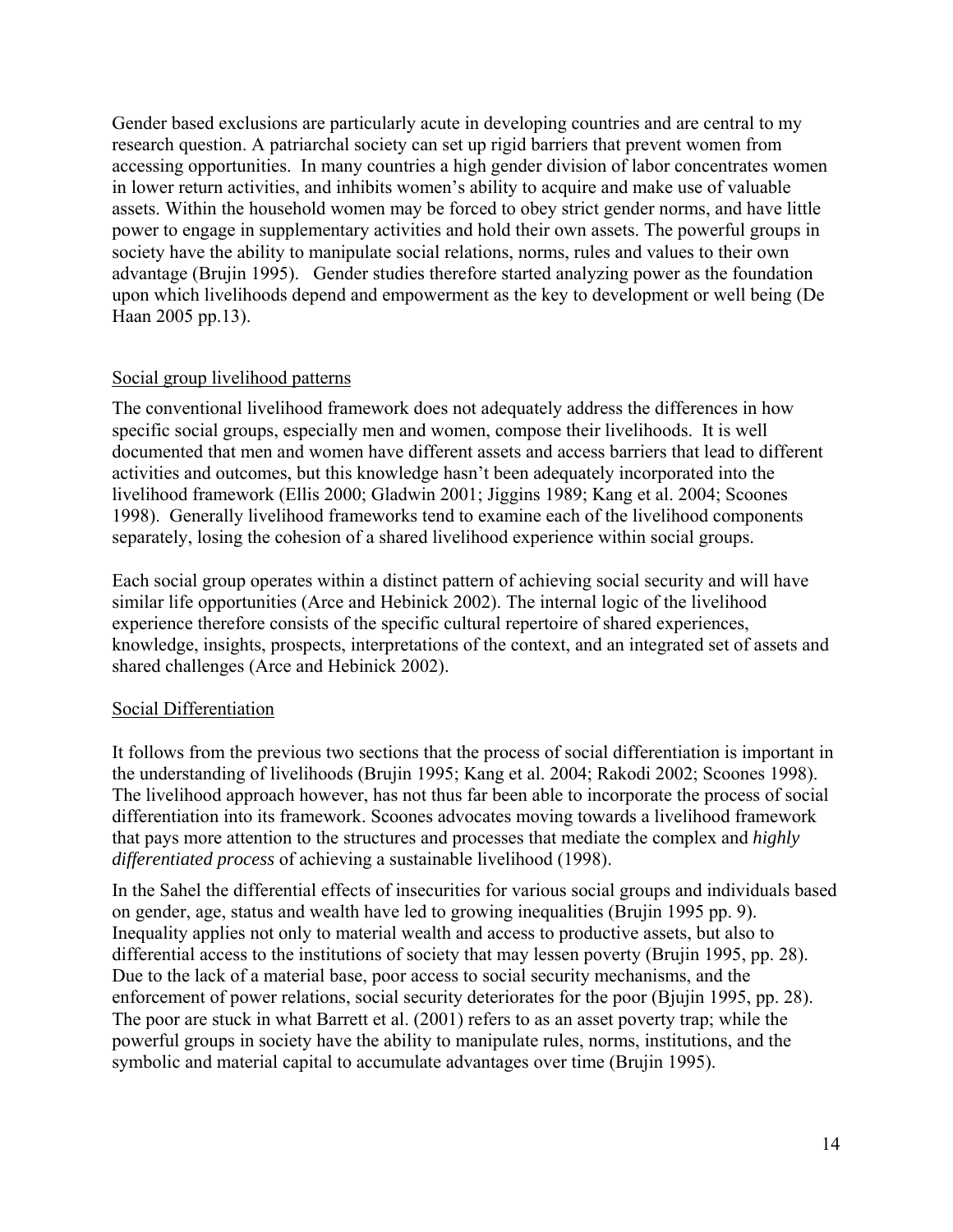In Central Mali Toulmin (1992) found the process of differentiation to be relevant between small and large households. Large households were found to be better equipped to diversify their incomes and more capable of acquiring and maintaining productive assets, than smaller households. Large households had more of the three critical assets considered (wells, oxen plough team and cattle) than smaller households. Toulmin writes, 'household size plays a crucial role in this process of accumulation' (1992). Small households were found to be constrained by a lack of assets and an inability to generate sufficient surplus to invest in raising farm productivity (Toulmin 1992).

Livelihood studies generally focus on the household, and there has been a reluctance to differentiate between the livelihoods of the different members of the household. However, as many researchers have pointed out the household is not a homogenous unit of corresponding interests (see Quisumbing 2003 and De Haan, 2005). The internal power dynamics, social norms and often incongruous objectives of the different members work to differentiate the livelihood experience for individuals within the household as well.

De Haan's concept of 'trajectories' is useful for illustrating how differentiation occurs at an individual level within the livelihood framework. De Haan describes trajectories as individual strategic behavior embedded both in a historical repertoire and in social differentiation, including power relations, and institutional processes, which pre-structure subsequent decision-making (De Haan 2005). He writes, 'A livelihood trajectory can be described as unraveling a historical route through a labyrinth of rooms, with each room having several doors giving access to new livelihood opportunities, but the doors can be opened and the room of opportunities successfully accessed only with the right key qualifications. As a result, some doors remain unopened and rooms of opportunities unaccessed; sometimes new rooms of opportunities are successfully exploited, but perhaps more often a person ends up in a room that very much resembles the room from which they tried to escape from a while ago' (De Haan 2005, pp. 17).

A dynamic standpoint on livelihoods, that incorporates the sense of historical movement and attention to access evident in the above quotation by De Haan, is better suited to help make sense of how social differentiation occurs over time. The standard livelihood framework presents livelihoods as a static snapshot and fails to devote adequate attention to the differences in the access capabilities of different social groups. Furthermore, in many cases considerable intragroup differences exist, and the livelihood framework should take into account successes and failures, as well as social mobility, instead of making rigid and static assumptions about class, gender, etc. (De Haan 2005, pp. 17; Kang et al. 2004). Understanding this process of social differentiation and incorporating it into the livelihood framework is critical in understanding why different social groups structure their livelihoods as they do and how positive livelihood outcomes can be accessed.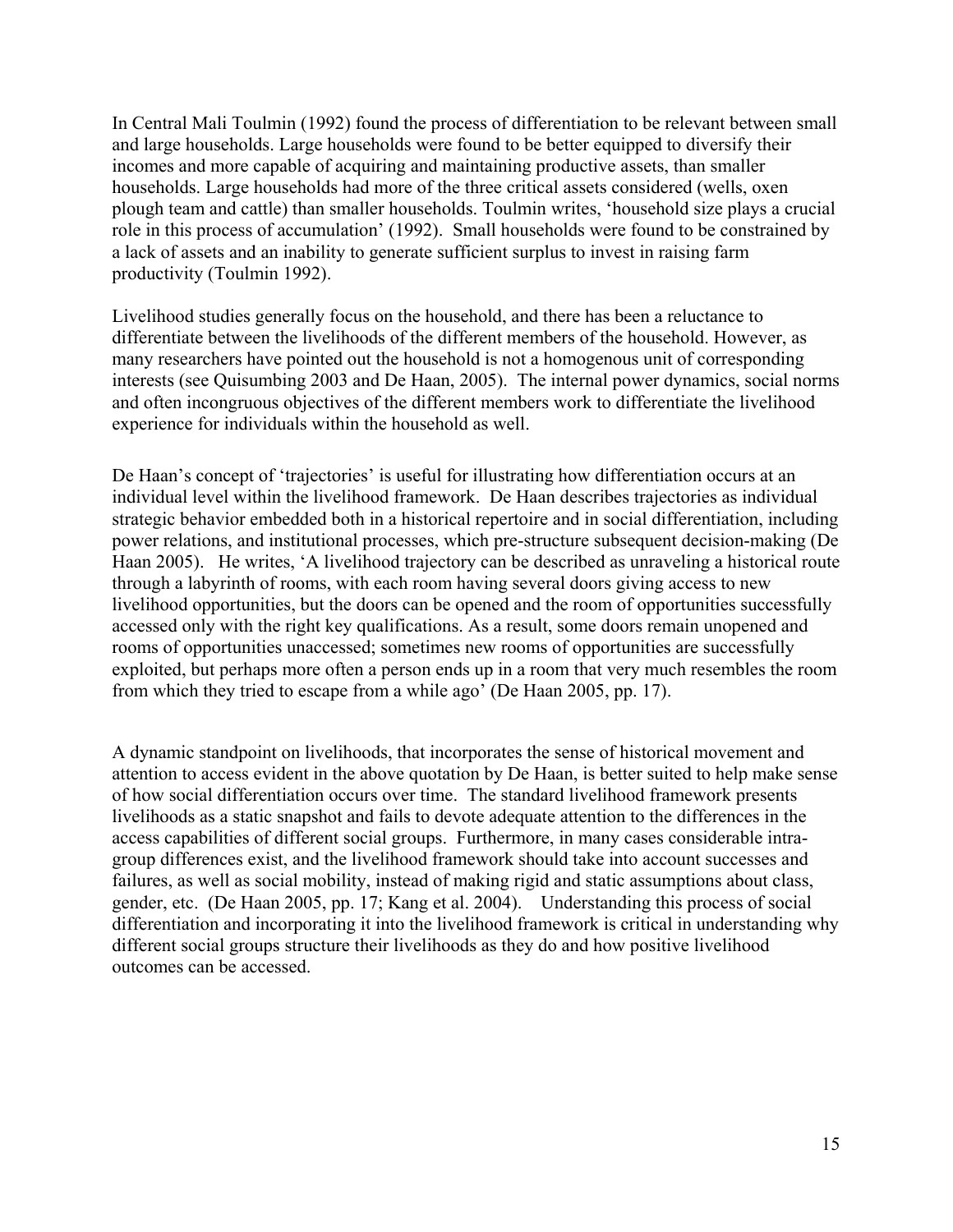#### **Chapter 3: Livelihood Diversification**

This chapter is intended to present an overview of the literature on livelihood diversification in developing countries. It begins with an introduction to the significance of diversification in developing countries and a brief historical review of diversification research. After this point I make explicit the connection between livelihoods and diversification and focus on livelihood diversification in Africa. The chapter then moves to the weighty and contested issues concerning the causes and effects of diversification.

#### **Diversification in Developing Countries**

Livelihood diversification is the norm in developing countries. Very few people or households derive all their income from a single source. Diversification has increasingly turned towards nonfarm activities as a source of income and employment. Nonfarm activities have been found to account for between 35 to 50 percent of rural incomes (Haggblade 2007).

These findings run contrary to our conventional views of rural communities populated strictly by small farmers. Research conducted around the world has revealed that livelihood diversification is widespread and found in all locations, as well as across farm sizes and ranges of income and wealth (Ellis 2000).

Livelihood diversity is a static measurement of different activities and income sources at a single point in time, but livelihood diversification is a process of creation, by which people engage multiple assets in a plurality of activities to achieve greater livelihood security. Frank Ellis defines diversification as, "the process by which rural households construct an increasingly diverse portfolio of activities and assets in order to survive and improve their standard of living" (Ellis 2000).

Diversification is often understood as a form of self-insurance through which people seek activities and income streams with different degrees of risk, expected returns, liquidity, and seasonality. For example, urban migration into nonfarm activities is not threatened by droughts, sudden price fluctuations or insect invasions that can be disastrous for many farming activities. Rural dwellers generally engage in more than one, sometimes several different activities simultaneously or at different points throughout the year.

This section begins with an outline of the evolution of diversification research, followed by a description of the livelihood categories that are used to define diversification and give it meaning. In the third section the trends and characteristics of diversification in Africa are discussed. This chapter concludes by examining the causes of diversification, the conditions that facilitate diversification, and the effects of diversification in terms of poverty alleviation, inequality, gender, agricultural productivity and environmental sustainability.

This chapter is intended to provide an overview of the major issues within livelihood diversification research. The topics that are most directly applicable to my research concern the gender and equality effects of diversification.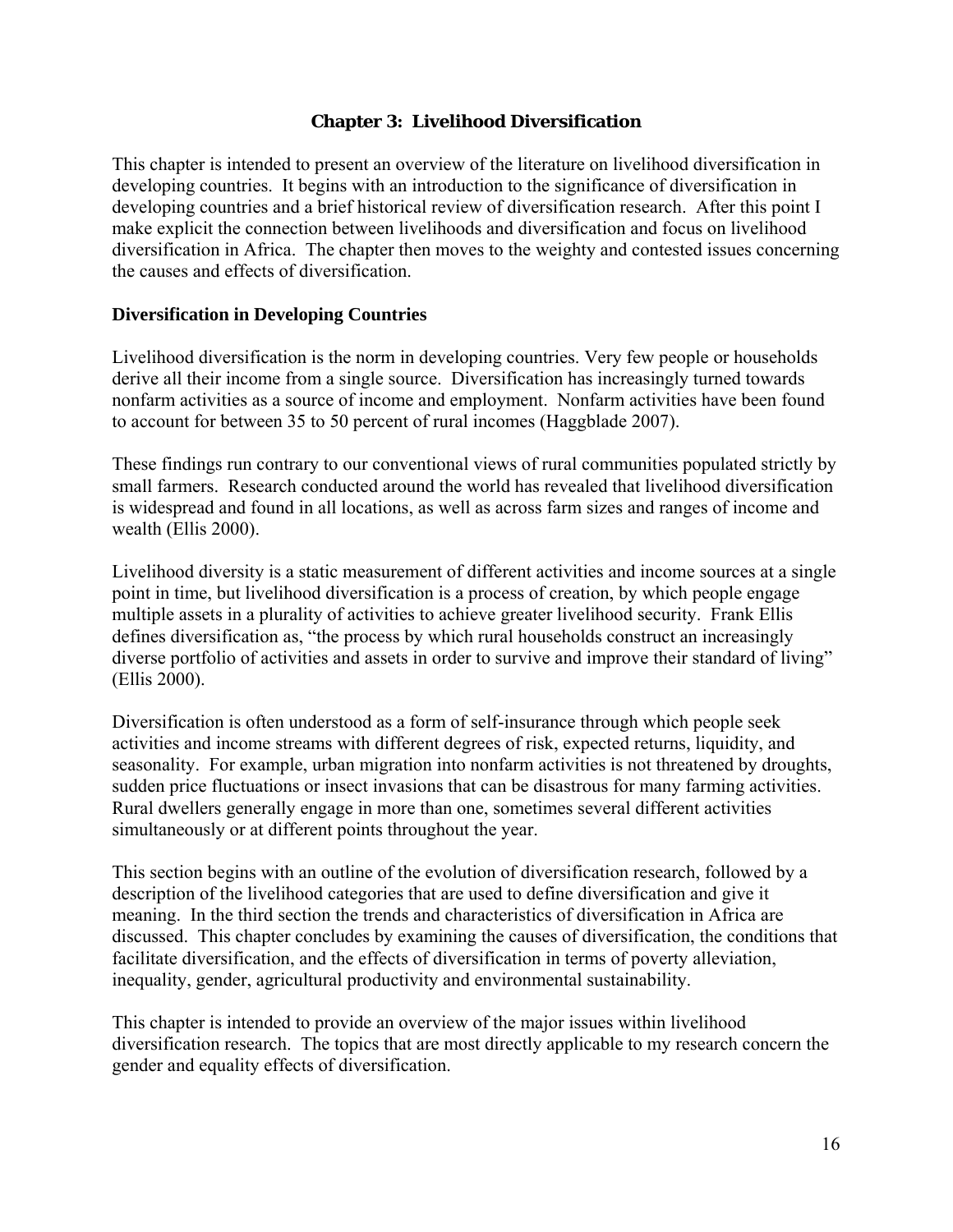# **History of Diversification Research**

Rural nonfarm activity was largely invisible to policymakers and practitioners investigating rural poverty throughout the 1950's and 1960's. A strong dichotomy was set up between the rural and urban environments. The rural was seen as backwards and strictly agricultural, while the urban was considered modern and industrial. Small rural enterprises were dismissed as primitive and inefficient.

When the first real research efforts to investigate the rural nonfarm economy began in the early 1970's, researchers for the first time acknowledged the scale and importance of the sector. Nearly a decade later when livelihoods research began in earnest, livelihood diversification quickly became a constant theme.

Researchers were surprised to find rural dwellers engaged in incredibly diverse, complex and dynamic livelihoods. Although diversification has only recently gained attention, it is, in fact, an age-old phenomenon that reflects peasant ingenuity when faced with adversity and opportunities (Yaro 2006).

Livelihood and diversification research took off along many different branches. The multidisciplinary research variants include: the factors that cause households to adopt more diverse livelihood strategies; the asset bases that permit diversification; the effects of different forms of diversification; and the link between diversification, farm output and labor productivity (Barrett at al. 2001; Bryceson 1999; Ellis 2000; Haggblade 2007; Havnevik at al 2006).

#### **Linking Diversification and Livelihoods**

In order to begin the discussion of livelihood diversification we must first agree on what is meant by livelihood diversification and farm and nonfarm activities.

# Farm Activities

Farm activities are the primary production or gathering of unprocessed crops, livestock, forest or fish products from natural resources (Barrett at al. 2001). Livestock raising, gathering forest products, gardening, fishing, and farming are all considered farming activities. While diversification usually refers to diversification outside of the farming sector, on-farm diversification can play an important role in increasing livelihood security as well. In fact, some classification systems divide the farm sector further, creating separate categories for livestock raising or collecting forest products, to draw attention to the plurality of activities that fall under this broad sector. Livestock rearing, for example, makes an important contribution to diversity and sustainable livelihoods, as each livestock type has specific uses, with multiple livelihood security implications (Yaro 2006).

# Nonfarm Activities

Non-farm activities therefore consist of all other economic activities that do not directly involve plant or animal husbandry or collection (Bryceson 1999). Rural nonfarm activities represent a highly heterogeneous sector of the economy. Agricultural processing, transportation, petty trading, migration, beer making, handicrafts, and off-farm wage labor are some common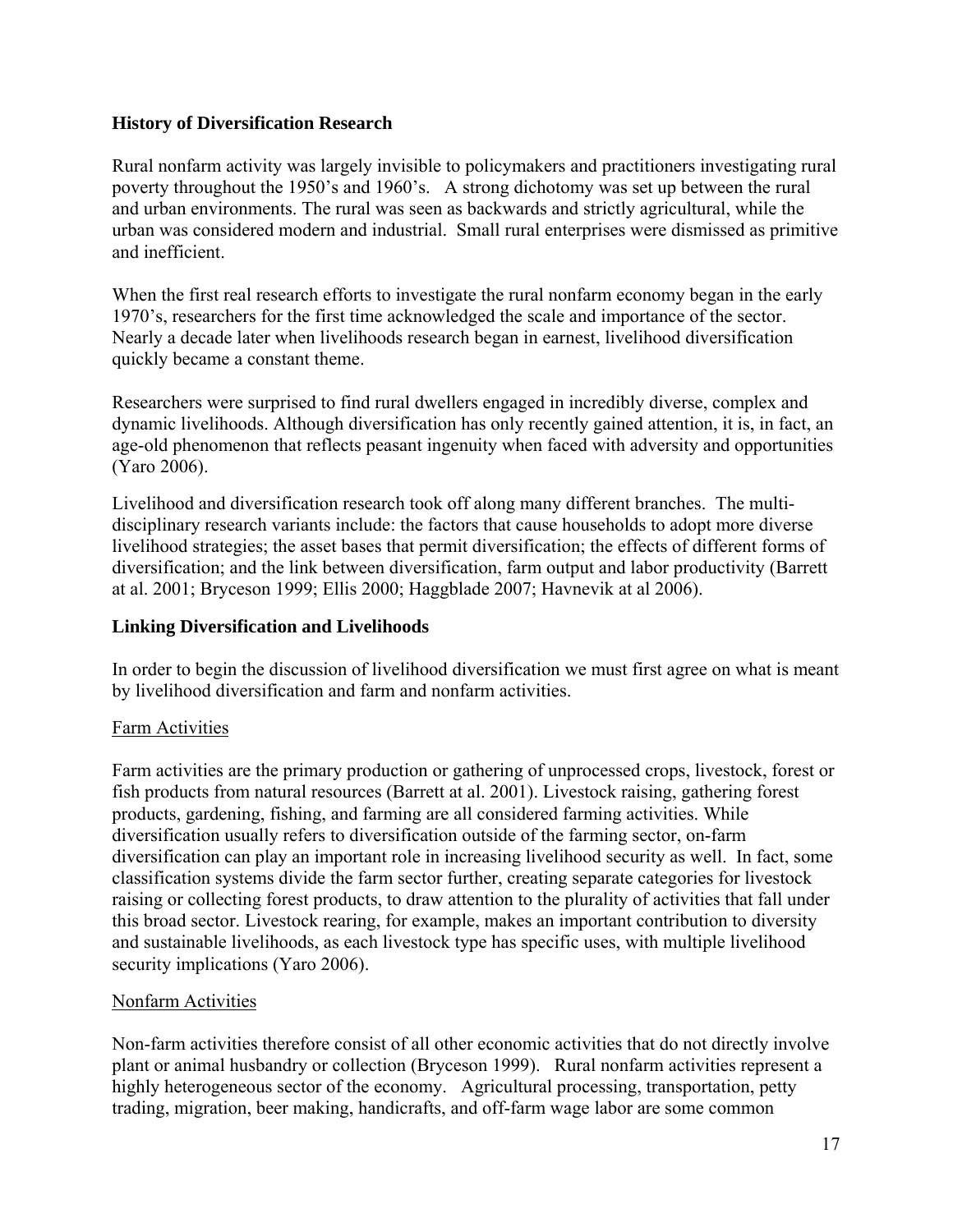examples of rural nonfarm activities. The types of nonfarm activities pursued differ for each context depending on: "differences in location, agricultural structure, natural resource endowments, placement of government administrative services, and a rich array of pathdependent historical idiosyncrasies" (Haggblade 2007 pp. 5).

Generally though, services and commerce account for the bulk of rural nonfarm activities (Haggblade 2007). Rural manufacturing, on average, also contributes 20-25% to the rural nonfarm economy (Haggblade 2007). The commerce and service enterprises are mostly of a smaller scale and are run from the home by household members, often on a part-time or seasonal basis (Pedersen 1997). Larger, full-time enterprises are also found in some rural economies.

Migration is an important type of diversification, and often a natural compliment to farming activities. During the slack agricultural seasons farmers might seek work in the cities, and return home during the peak periods of labor input, mainly land preparation and harvesting. This is an example of seasonal migration. Generally four main types of migration are identified: seasonal, circular, permanent and international.

#### Categorizing Livelihood Activities

Aside from the fairly standard breakdown between farm and nonfarm activities, there is little agreement concerning the more elaborate systems for classifying livelihood activities. Furthermore, activities are often assigned to sectors in arbitrary ways, making comparisons difficult.

This thesis will rely on a system of classification advocated by Barrett and Reardon, which is generally consistent with national classification systems. This method is based on sectoral classification and further clarified with a locational dimension. Off-farm is a locational indicator and non-farm is a sectoral indicator. Under the sectoral classification: place, scale, technology and income/profit do not matter. "Off-farm" means off the owner's farm and includes wage employment in agriculture earned on other people's farms along with all other nonfarm earnings (Barrett and Reardon 2000). "Rural nonfarm income is thus smaller than total "off-farm income" by the amount of wage earnings in agriculture" (Haggblade, 2007). Generally migration is considered a non-farm activity, except when the migrant is engaged in farm activities. In this case, migration will be classified according to its sector as a "farm" activity, and secondarily according to its location as "off-farm."

Activities can be more elaborately categorized depending on the needs of the researcher. For this paper it will be important to separate high return activities from low return activities. In other research, activities have also been classified as seasonal vs. permanent; resource based vs. nonresource based; formal vs. informal; and wage employment vs. self-employment in order to investigate different characteristics of the nonfarm sector (Barrett at al. 2001).

# **High vs. Low Return Activities**

Disaggregating nonfarm activities by their returns is necessary to understand the effects of diversification. Rural nonfarm activities have an incredible range of returns. Most researchers evaluate diversification by counting the number of livelihood activities a person or household is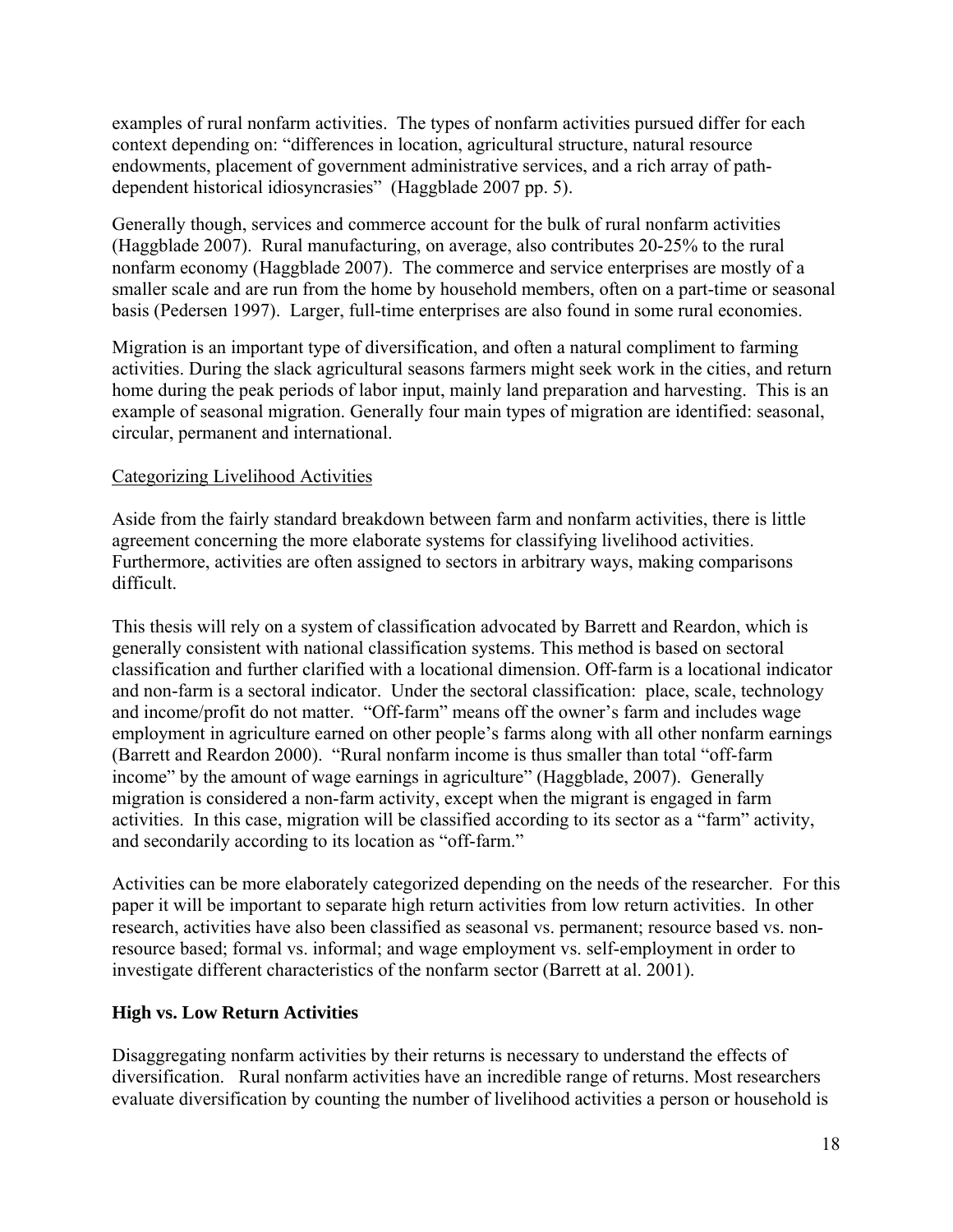engaged in or by calculating the percentage of income nonfarm activities contribute to total household income (Benjamin 2004; Bryceson 1999; Ellis 2000; Haggblade 2007). These are measures of the degree of involvement in diversification activities. They are satisfactory methods if the research is not concerned with how diversification benefits social groups outside the household differently or how diversification it is actually undertaken (Foeken 1992; Hart 1994; Lanjouw 2007; Gladwin 2001).

This paper however, aims to describe the different benefits of diversification for men and women, so income returns cannot be ignored. It is imperative to look at the income returns from nonfarm activities and compare income levels from nonfarm activities to understand the effects of diversification for different social groups (Foeken 1992; Hart 1994; Lanjouw 2007).

The categories of high and low return activities fail to capture the diversity of nonfarm activities, but they do set up a useful dichotomy that allows the salient characteristics of different activities to be compared.

Low return activities generally have low entry barriers. Examples of low return activities include spinning cotton by hand, selling small amounts of forest products, or weaving mats. To participate in these activities one usually does not require special tools, a lot of financial capital, or high education levels. Often these activities are labor intensive, monotonous, and dependant on natural resources. High return activities, on the other hand, are more likely to have high entry barriers. To enter high return commercial or service enterprises for example, one must generally have money, special equipment, a good education or well developed skills. Low return activities are often coping strategies, while high return activities are more likely to lead to income accumulation.

# **Livelihood Diversification in Africa**

In Africa, estimates converge on 40% of rural incomes coming from non-farming sources (Bryceson 1999; Barrett and Reardon 2000). However, most of the surveys this estimate relies on were conducted in the 1980's or early 1990's, and it is quite possible that participation in nonagricultural activities is proceeding apace (Bryceson 1999).

The overall sectoral change in Africa has meant a decreasing proportion of the population in agriculture both in terms of labor force participation and rural residence. In many places where farming is no longer able to sustain households due to poor soils, population pressure, climatic factors, and a lack of farmland, diversification has become a necessity. In these cases, engagement in other activities is critical to provide the cash to purchase food, medicines, agricultural inputs, and pay for taxes. Generally speaking, income from agriculture in many poor households is on the decline, while general expenditure is on the rise. The trends and continental averages obscure the great variation of involvement in the nonfarm economy between regions, countries, and within countries due to their unique set of opportunities and constraints. Table 2 summarizes the results of twenty Sub Saharan case

studies. The percentage of income coming from nonfarm sources ranges between 12 and 63 percent in these case studies.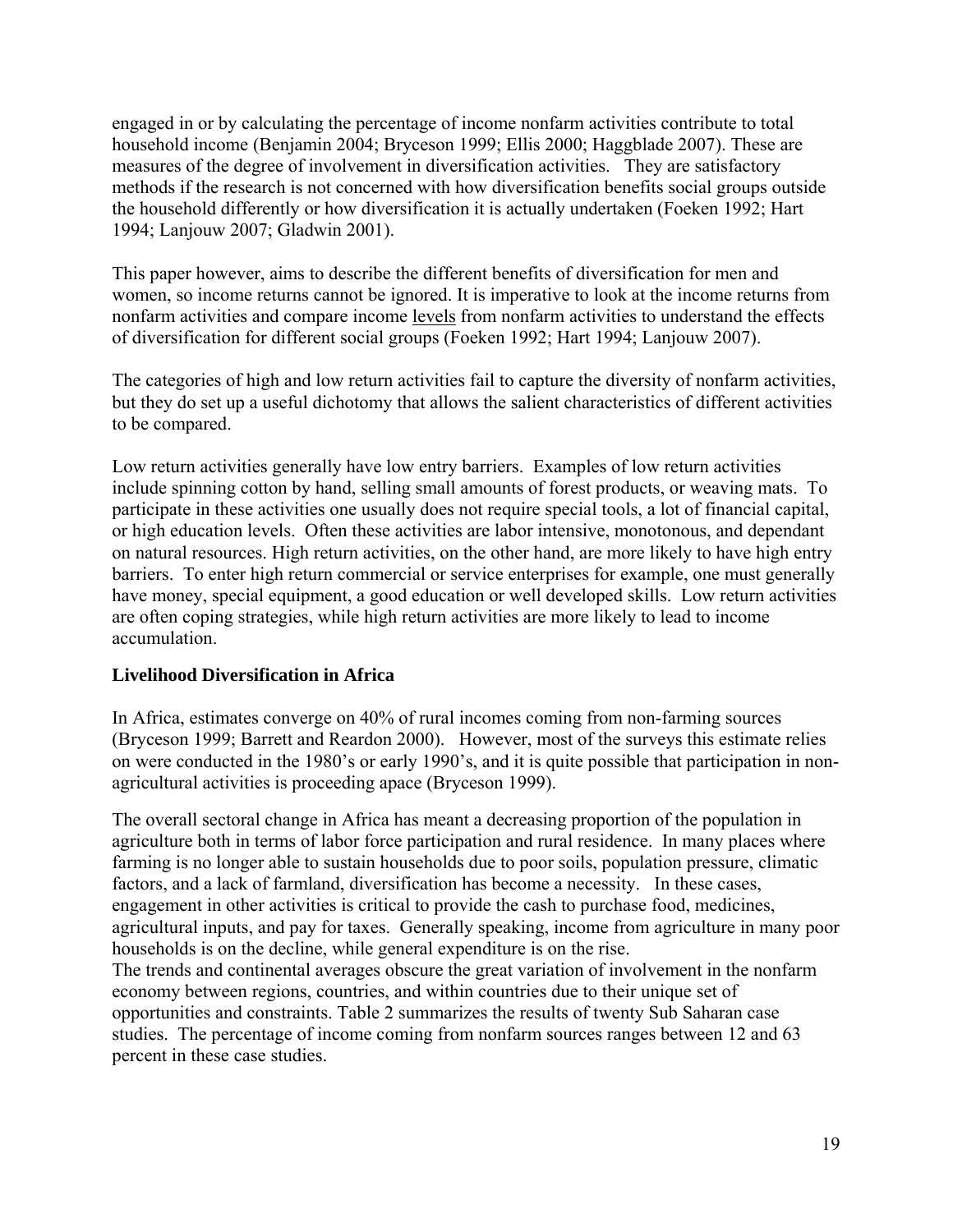#### **Table 2: Income sources for 28 samples of farming households across Sub Saharan Africa**

| <b>Share of Farm Income</b> | <b>Nonfarm Income</b> | <b>Farm Income</b> |
|-----------------------------|-----------------------|--------------------|
| Maximum <sup>1</sup>        |                       |                    |
| Mean <sup>2</sup>           | 37                    |                    |
| Median <sup>3</sup>         | 37                    |                    |
| Minimum <sup>4</sup>        |                       |                    |

(in percentage of total household income)

1 Gambia, Uplands Area, 1985/86 (Puetz and von Braun 1991). 2Mean for each income source separately, across the sample 3 Zimbabwe, natural region IV, 1998/89 (Mudimu et al.) 4Senegal Sahelian zone, 1988/90 (Reardon et al.)

#### *Source: Delgado and Siamwalla 1997*

Remittances from migration activities or nonfarm self employment are two of the most important nonfarm activity categories in sub-Saharan Africa. In terms of farming activities, gathering and livestock are of primary importance behind crop output.

Figure 1 provides a basic illustration of the livelihood activities households in Africa are involved in. It displays the percentages of household income that come from the major livelihood activities. Although there is no "average household," the compiled averages from comparative data show that 42% of the income generated by rural livelihood activities in sub-Saharan Africa comes from non-farm activities. Here "Non-farm self employment," "Non-farm wage," and "Remittances" are all considered part of non-farm income.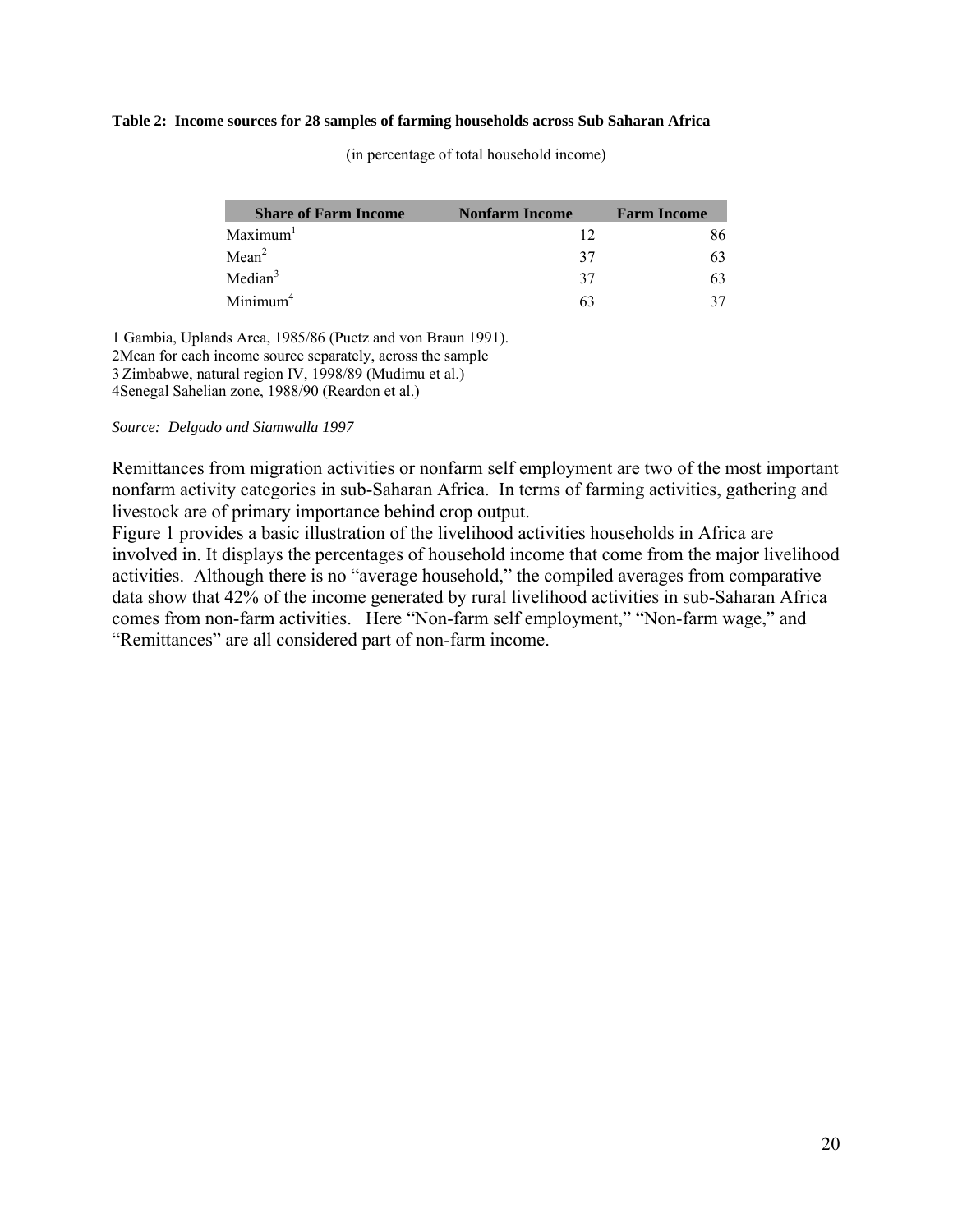

**Figure 2: An "Average" Livelihood Portfolio for a Rural Household in Sub Saharan Africa** 

*Source: Ellis, 2000*

# **Causes of the Diversification Trend**

Many studies point to moderate to fast growth in the share of rural income derived from nonfarm sources over the last two decades (Bryceson 1999; Haggblade 2007; Yaro 2005). Diversification research has consistently remarked on the dynamism, scale, and rapidity of structural changes currently under way in the rural nonfarm economy (Haggblade 2007). In the rural areas of many countries there has been a major shift from farming activities to services and commercial activities (Bryceson 1997).

Economic, political, environmental, social and institutional forces have driven this diversification process. De Haan elaborates, "the poor adjust, cope, create, and re-create their livelihoods under the impact of macro-economic circumstances, climatic variability and institutional change" (2005, pp. 8). The changing asset portfolios of households and changes in the agrarian economy related to agriculture policy and structural adjustment have also played a role in the shaping livelihood portfolios of rural dwellers (Kumar 2002).

Diversification unfolds differently in every context depending on how all these factors come into play. The following example from Andhra Pradesh, India illustrates some of the drivers of diversification in a specific context.

In Andhra Pradesh, the Department for International Development (DFID) funded a series of longitudinal livelihood studies that began in 1975 and continued until 2001. The studies showed that over this 25 year span income derived from farm activities declined and households diversified into nonfarm activities, and especially labor migration (Kumar 2002). The breadth of factors that were identified as contributing to this trend is impressive. The list includes: changes in relative agricultural crop prices, declining agricultural yields (resulting from drought and the failure of irrigation systems); smaller land holdings and households, and higher education levels (Kumar 2002).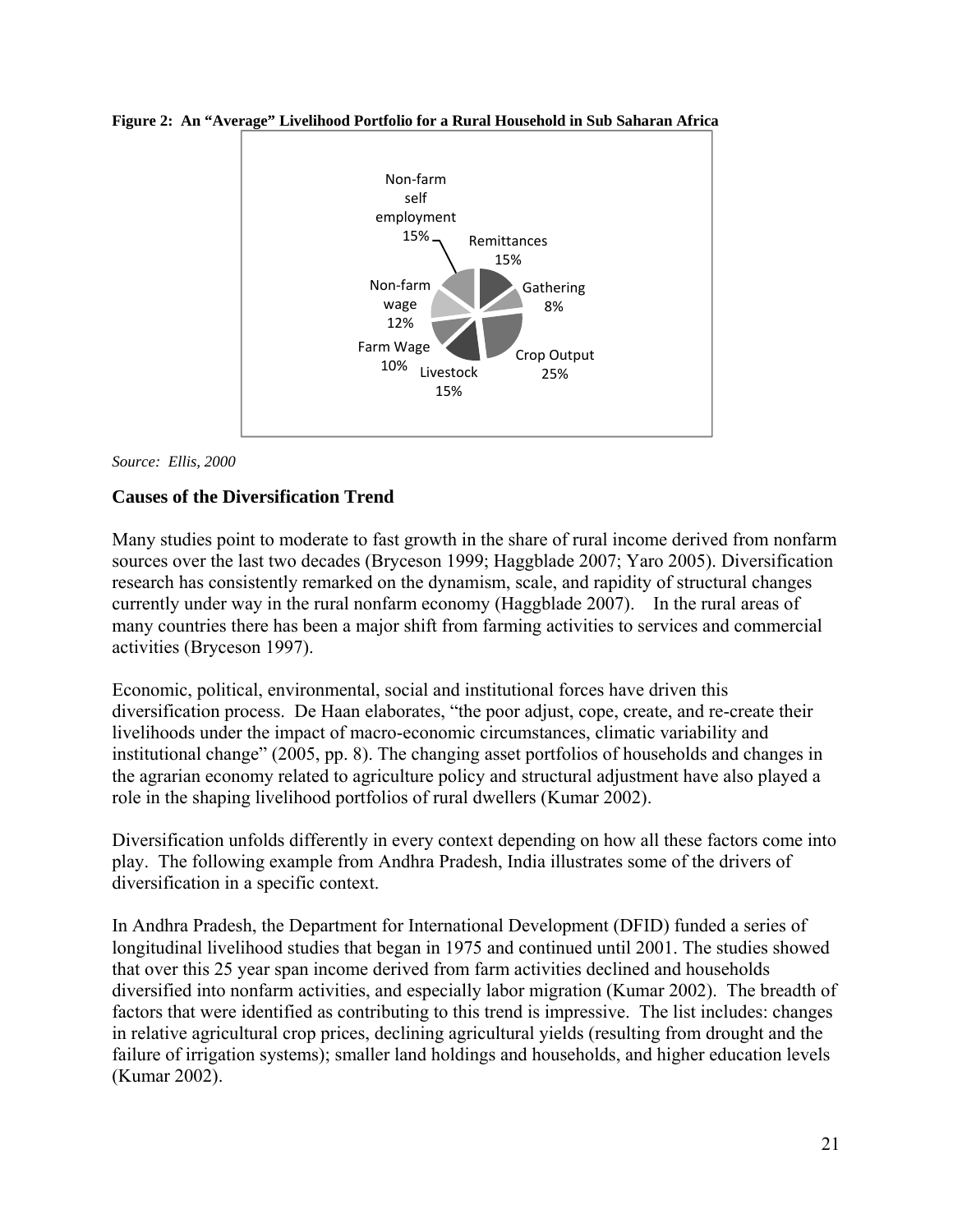In Sub-Saharan Africa the impact of Structural Adjustment Policies (SAP) and economic liberalization have triggered a rapid expansion of nonfarm income diversification (Bryceson 1999). The SAP programs of the mid-1980's and 1990's undermined peasant livelihoods by removing subsidies on improved inputs like fertilizers, seeds and pesticides (Bryceson 1999). Bryceson also notes that government policies have undermined traditional export crop production and access to essential means of production. The increasing cash needs sparked by the removal of subsidies and the decline of African agricultural exports has played a major role in moving households towards nonfarm diversification.

Land scarcity, soil degregation, declining and erratic rainfall and frequent natural disasters have led to falling agriculture productivity in many countries, and in Africa in particular (Cornia 1994; Elias 2000). Increasing food insecurity has resulted from agricultural growth failing to keep up with population growth (Cornia 1994; Davies, Elias 2000). In many countries diversification is driven by the need to earn cash income to fill the food production gaps.

# **Conditions that Facilitate Diversification**

In every region of the world there are certain assets that are especially critical in facilitating diversification and enabling individuals to enter high return nonfarm activities. For example, in Africa household size and livestock holdings are often found to enable diversification (Toulmin 1992). Looking at livelihood diversification across three different agro-climatic zones in Burkina Faso, Reardon et. al. found that in all zones greater livestock holdings meant greater diversification, although the same correlation was not found with land holding (1992). In addition to individual and household assets, community level assets are also important in shaping diversification opportunities. Households in prosperous agricultural regions, with good access to services, and markets have more opportunities for nonfarm diversification (Haggblade 2007). Rural dwellers' physical mobility and access to urban areas beyond the village is strongly related to the economic dynamism of the region (Bryceson 1999). In Northern Ghana Yaro found diversification to be dependent on a number of different community and household assets including: land quality and availability, opportunities for nonfarm activities, educational facilities, irrigation access, natural resource endowments, and social relations (2006).

Newman and Canagarajah (2001) constructed a base model to predict participation in the nonfarm economy in Uganda and Ghana. They found that higher education, proximity to markets and urban centers and regional characteristics all had a positive effect on participation in nonfarm activities. The effects of primary schooling are mixed, but higher education levels were associated not only with increased participation in nonfarm activities, but deceased participation in agriculture, in both rural and urban areas (Newman and Canagarajah (2001).

# **Why is diversification pursued?**

The previous sections described some of the macro level causes that triggered diversification, as well as the conditions that facilitate diversification. At this point, this section will address the variety of individual or household motivations for pursing diversification. Some households are pushed to diversify their activities simply to cope and survive, while other households are pulled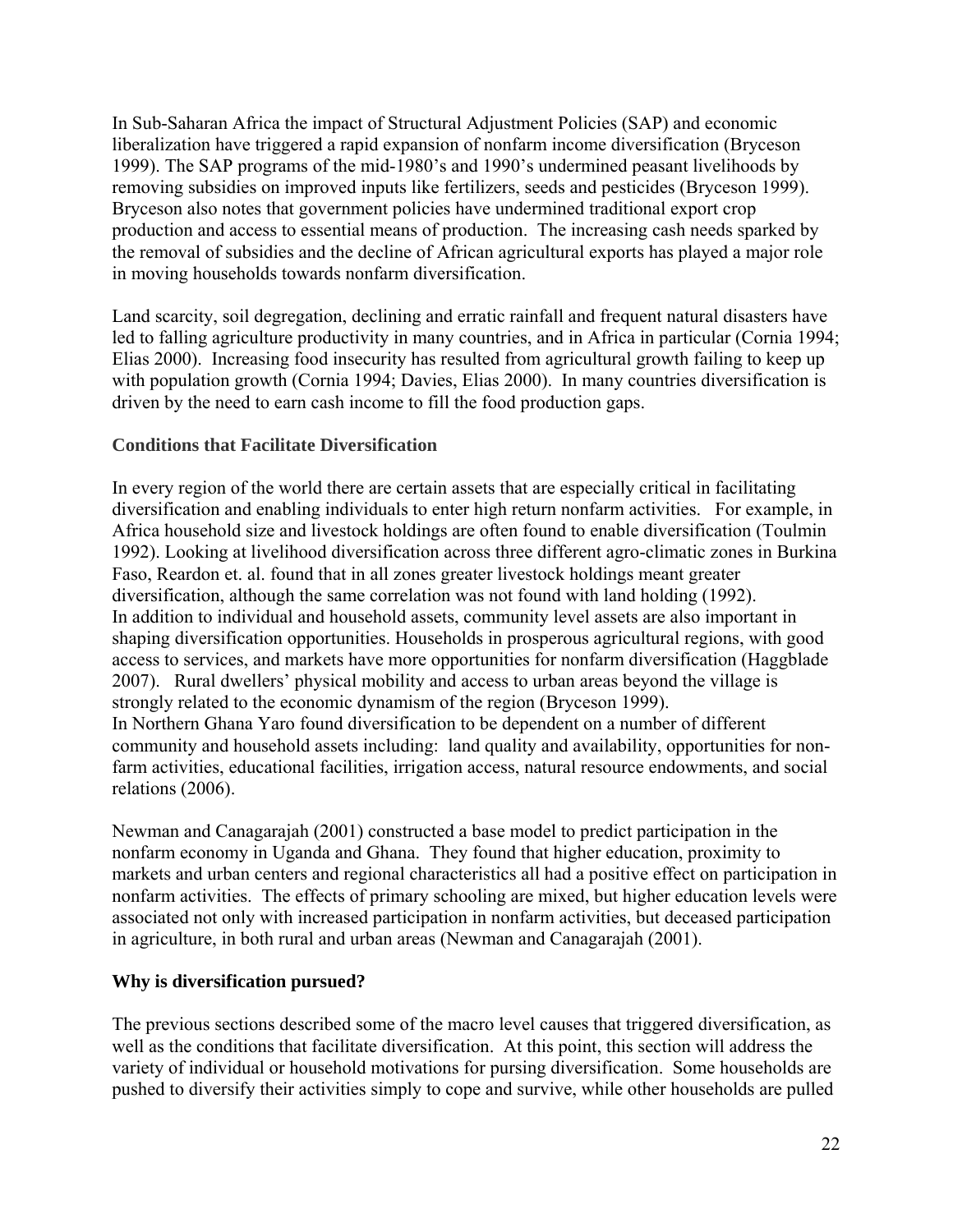into the nonfarm economy by the opportunity for income accumulation. There are some cases where people achieve financial success in their non-agricultural activities, but evidence suggests that the vast majority are involved in non-agricultural enterprises which are just barely viable and provide only their day-to-day expenditure (Bryceson 1999). It is important to examine the reason that diversification is pursued, because they are often closely linked to certain activities and outcomes.

# Risk reduction vs. Coping

Significant distinctions exist between risk reduction and coping diversification, voluntary and involuntary diversification, and ex ante and ex post diversification. While there are important differences between these categories, households may be simultaneously engaging in both coping and accumulation activities or they might move back and forth between these motivations over the years (Ellis 2000; Yaro 2006).

Many researchers consider risk reduction to be the fundamental motive for livelihood diversification (Bryceson 1996; Ellis 2000). Ellis describes rational risk management as voluntary decisions that prevent income failure by varying income sources. This type of diversification can also be called ex ante diversification because it refers to deliberate household strategies to anticipate failure in income streams by maintaining a spread of activities (Ellis 2000).

Coping strategies, on the other hand are ex post, involuntary responses to disaster or unanticipated failure in major sources of survival (Bryceson 2006; Yaro 2006). Droughts, civil unrest, or disease outbreaks that disrupt primary livelihood activities can force households to find other sources of income. The result of chronic insufficiency of farming income is often distress diversification into low-return activities.

# Seasonality

Diversification is also pursued to reduce seasonality. In rural areas income flows are often uneven and unstable, while household consumption needs are continuous. Farming households generally gain the majority of their income at one point of the year. Diversification occurs in these instances to reduce seasonal income variability.

Seasonality also pertains to labor. Returns to labor time vary throughout the year. Farming households are often extended during planting and harvesting, but have few productive activities after the farming season is over. Migration and participation in other nonfarming activities is a common response to labor seasonality.

# Income accumulation

Individuals are also motivated by the possibility of income accumulation in nonfarm activities. The assets owned by an individual might induce them to enter the nonfarm sector. Individuals with a comparative advantage accorded by superior technologies, skills, networks or resources, might be able to excel in certain nonfarm activities and earn a great deal of income.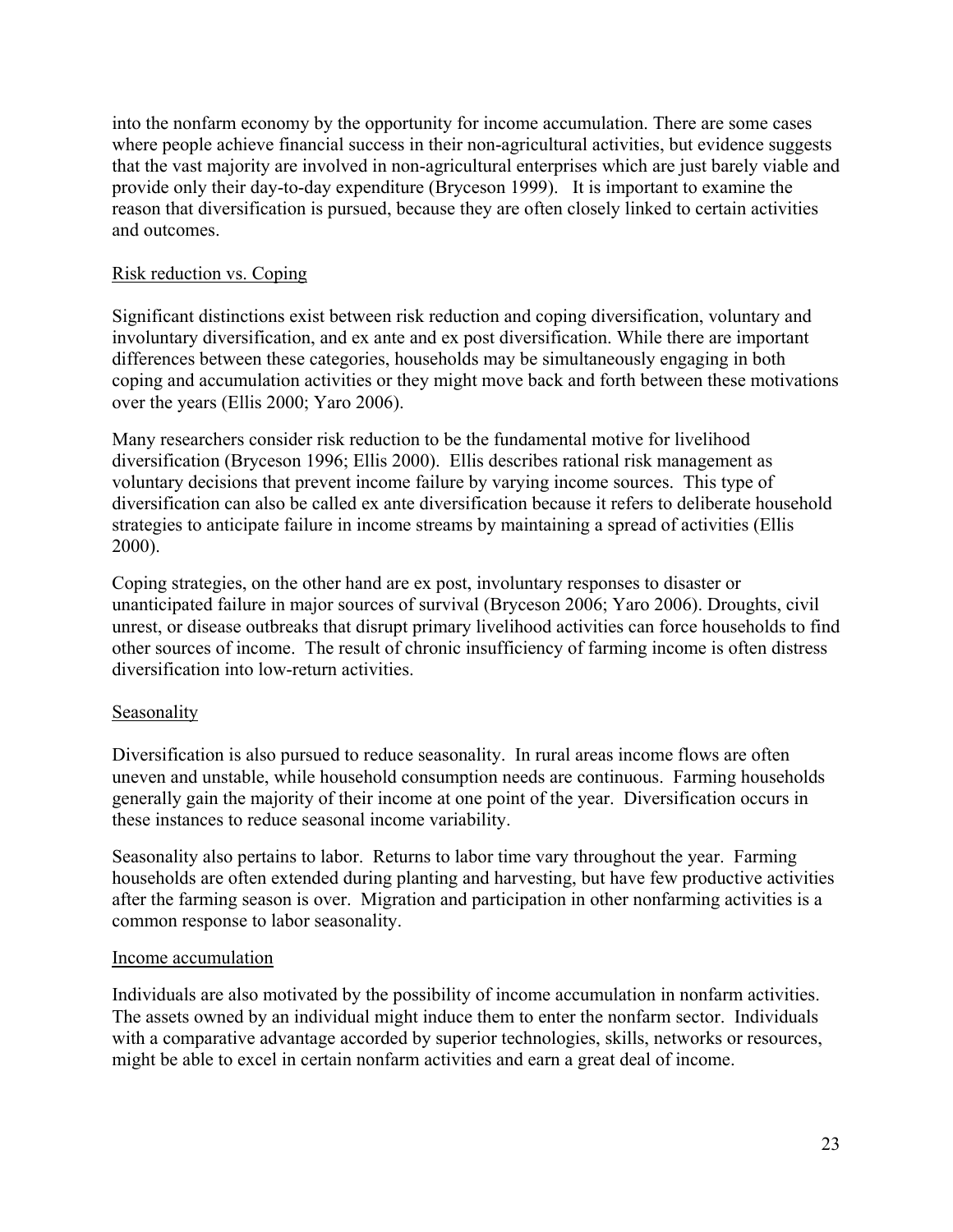#### Missing Markets (labor, credit, land and insurance)

Lastly, the prevalence of nonfarm activities are finally related to access to labor, credit, insurance and markets. These markets are poorly developed or nonexistent for billions of rural dwellers. Missing markets can induce and reduce diversification. An example of missing markets inducing diversification, would be the case of households in a remote village with poor access to markets diversifying simply to satisfy their consumption demands.

Labor markets are highly differentiated by education, skills, social norms, and gender. The social rules for access in the family, community and larger society may result in occupational exclusion. The market for agricultural wage labor is also poorly developed or non-existent in Africa, especially compared to Asia where rural wage labor is often ubiquitous (Ellis 2000). The contraction of the urban job markets for would be rural emigrants over the last couple decades has driven them to creatively diversify their income sources in other ways (Bryceson 1997).

Credit markets are very important assets for rural dwellers. A lack of credit is often the only thing preventing rural dwellers from improving their livelihood activities or starting new ventures. The lack of rural credit could also be said to motivate diversification because people are forced to look for cash to purchase agricultural inputs and other large capital investments in alternative activities.

Households in the developing world are forced to self insure because insurance markets operate so poorly and insurance is not provided for them by any other means. Transfers provided by the government, non-profit agencies and the community or family members are generally insufficient. Diversification can be thought of as a form of self insurance that seeks to reduce risks and protect the family against catastrophic shocks.

Under both private and communal property systems, unequal access to the land has been identified as a major factor underlying poverty for smallholders and the landless (Cornia 1994). In situations where low return diversification is pursued to cope with poverty, diversification will be highest among the landless (Ellis 2000; Reardon 1992). However, if we are speaking of higher return diversification, diversification is more likely to be high among the land rich who have sufficient agricultural assets to enter supplementary activities (Toulmin 1992).

It is important to keep in mind that speaking of land ownership obscures the myriad of different tenure arrangements based in the rights people have to the land (i.e right of use, transfer, alienation, allocation, exclusion from use, etc. ) that shape their ability to do use the land as they wish (Crowley 1991). In many countries traditional tenure systems prevail and there is no market for private property. Women are especially vulnerable under traditional tenure systems, because they often have the weakest tenure and their rights to the land are mediated by men (Whitehead and Kabeer 2001; Lastarria-Cornhiel 2009).

# **Effects of Diversification**

Just as diversification does not have a single cause, it also does not have a single outcome. There are many different local and macro level variables that shape the effects diversification will have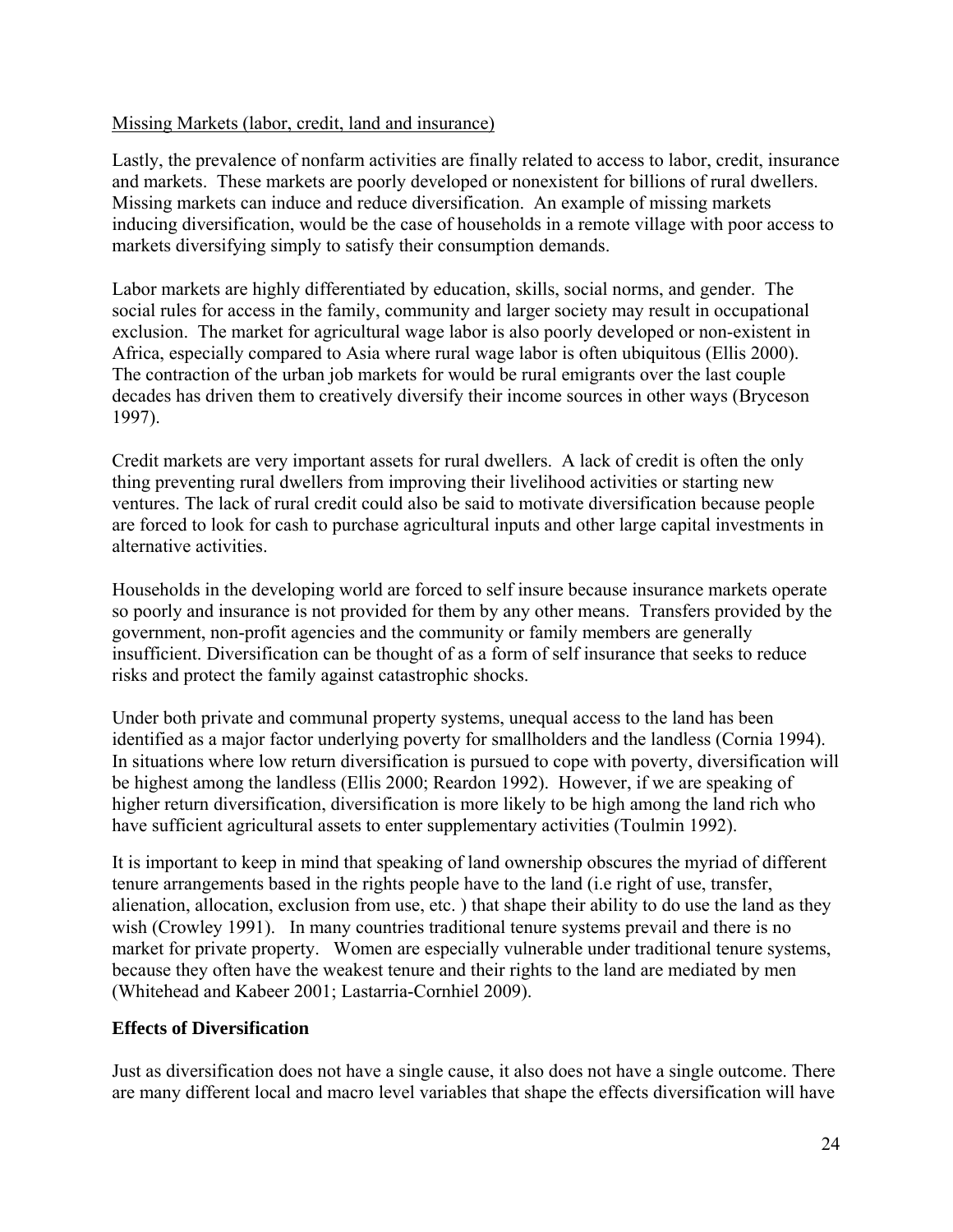on the local population. It is however possible to draw generalizations about the effects of diversification when the local conditions are taken into account.

The effects of diversification can also be analyzed from many different perspectives. Below, the effects of diversification are discussed as they relate to: poverty reduction, inequality, gender, agricultural productivity, and environmental sustainability.

#### Poverty Reduction

Simple conclusions cannot be drawn between diversification and rural poverty reduction. Conclusions about the impact of diversification on poverty are often directly related to the particular method employed to measure poverty. Poverty can be measured by looking at assets, income, vulnerability, security, health, or food security. However, in terms of security and vulnerability, which are the often used indicators of livelihood sustainability, research has consistently found that more diverse livelihoods are more secure and less vulnerable than undiversified livelihoods (Ellis 1999). There is also little argument of the short-term benefits of diversification on food security. During droughts or other harvest shortfalls, working in nonfarm activities for cash to fill the food deficit is critical for household survival.

Reardon found that during the severe droughts in Burkina Faso in the mid-1980s households that were able to maintain food security had the most diverse incomes. The zone in Reardon's study that was most prone to food security risk at the onset of drought, was, in fact, the one typically regarded as the most successful at agriculture in which households exhibited the least diversified incomes (Reardon et al. 1992).

Income is generally the most consistent way to measure poverty, although this method may also be the most problematic due to seasonality, multi-activity, unreliable reporting, and the subsistence basis of so many consumption activities. Some of the more straightforward effects of diversification on incomes are the reduction of the risk of income failure overall and the reduction of both intra and inter year income variability (Ellis 1998). Otherwise neither theory nor empirical evidence provides a consistent hypothesis concerning the relation of either landholdings or wealth to income source diversification; the findings are locally contingent (Reardon et al. 1992).

A review of the empirical evidence of the income effects of diversification in terms of income shares and levels, shows inconsistent results that are highly dependent on the specific country or region. There are however, three primary conclusions that have been advanced. The first case observed is that higher incomes are correlated with a higher share of non-farm income. This experience is characteristic of rural Africa (Ellis 2000). This relationship is consistent with what Reardon found in semi-arid and savanna West Africa, where income distribution and diversification out of agriculture appears to be monotonically increasing as well (Reardon et al., 1992, 1994).

In rural Asia and Latin America, the inverse of this relationship is more common. In these regions rising income levels are associated with less livelihood diversity (Ellis 2000, Reardon et al. 1992). In these regions, the wealthy are more likely to rely on a single prolific source of income than the poor, who must string together many activities just to make ends meet. The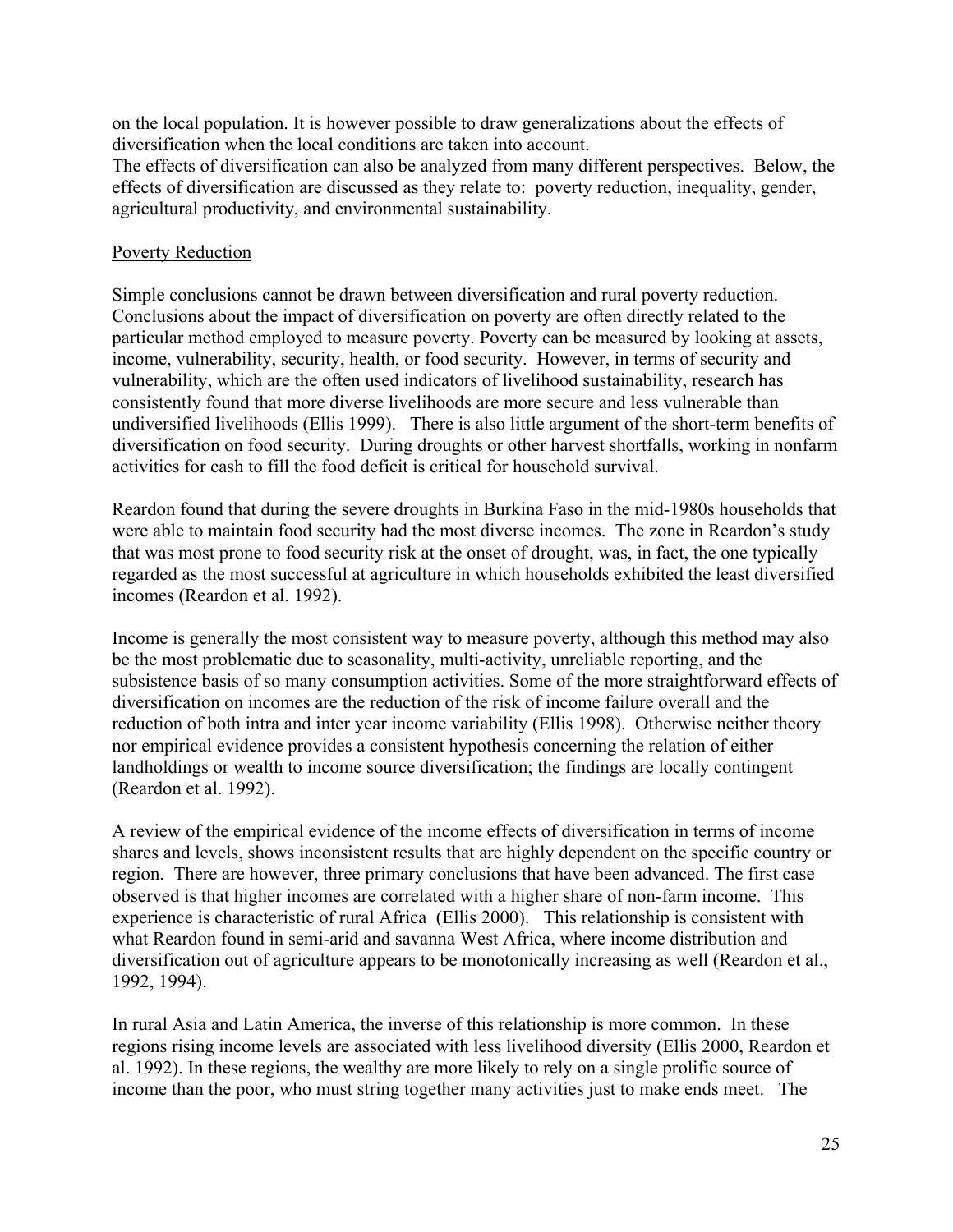third pattern observed is where the very poor and the comparatively well off have the most diverse livelihoods, while the middle ranges of income display less diversity. In this case, the poor small landholders are driven into low return, labor intensive activities just to survive, while wealthier households have the skills and initial capital to pursue high return activities for accumulation.

Yaro's findings from Ghana challenge these three conclusions and point to a case where multiactivity is higher among middle income earners than among the ultra-poor and rich, for whom lack of resources in the one case, or sufficiency in the other, inhibits income diversification (2006 pp. 134).

Comparing the rates of change over time between agriculture and nonfarm activities in Uganda and Ghana, Newman and Canagarajah (2001) found that poverty levels for the people in nonfarm activities declined more rapidly than for those in agriculture. In Uganda the differences in poverty reduction for those working in nonfarm activities were the most pronounced. For those citing agriculture as their main occupation, poverty fell by 20%, and for those in nonfarm activities, it fell by 31%; for those working exclusively in the nonfarm sector, poverty fell by the largest amount, 42%. For those working exclusively in agriculture, poverty fell by only 17% (Newman and Canagarajah 2001 pp. 11).

While it is not clear that involvement in the nonfarm sector consistently drives down poverty, it is quite possible that poverty would have risen markedly had the nonfarm economy not have acted as a safety net for rural dwellers (Haggblade 2007). In many cases diversification is the strategy that keeps households from desperation and just above the margins of survival. Peter Lanjouw (2007) writes, "Population growth, leading to declining per capita landholdings and to environmental degradation, could be a powerful force raising poverty if offsetting factors such as an expanding nonfarm sector or growing agricultural productivity were not present" (pp 56). In Northern Ghana, Yaro (2006) found that, incomes received from most non-farm activities were small, but constant and vital for household survival during periods of food deficit and stress (Yaro 2006).

In many case studies, the cause and effect relationship between income accumulation and diversification activities is unclear. Did wealthy households accumulate their incomes through nonfarm activities or are wealthy households more likely to participate in nonfarm activities? The answers to these questions have profound implications in regards to the following section.

# Income Inequality

The effect of diversification on inequality is often neglected or poorly analyzed by researchers. The evidence presented in this section is closely related to the above section, which outlines how diversification is related to income and poverty reduction.

There are two perspectives on the effects of diversification on income inequality. The first contends that diversification has an equalizing effect on rural incomes. According to this view the poor can fully deploy their assets and have the same opportunities to increase their income through diversification as the rich (Ellis 2000). The second perspective asserts that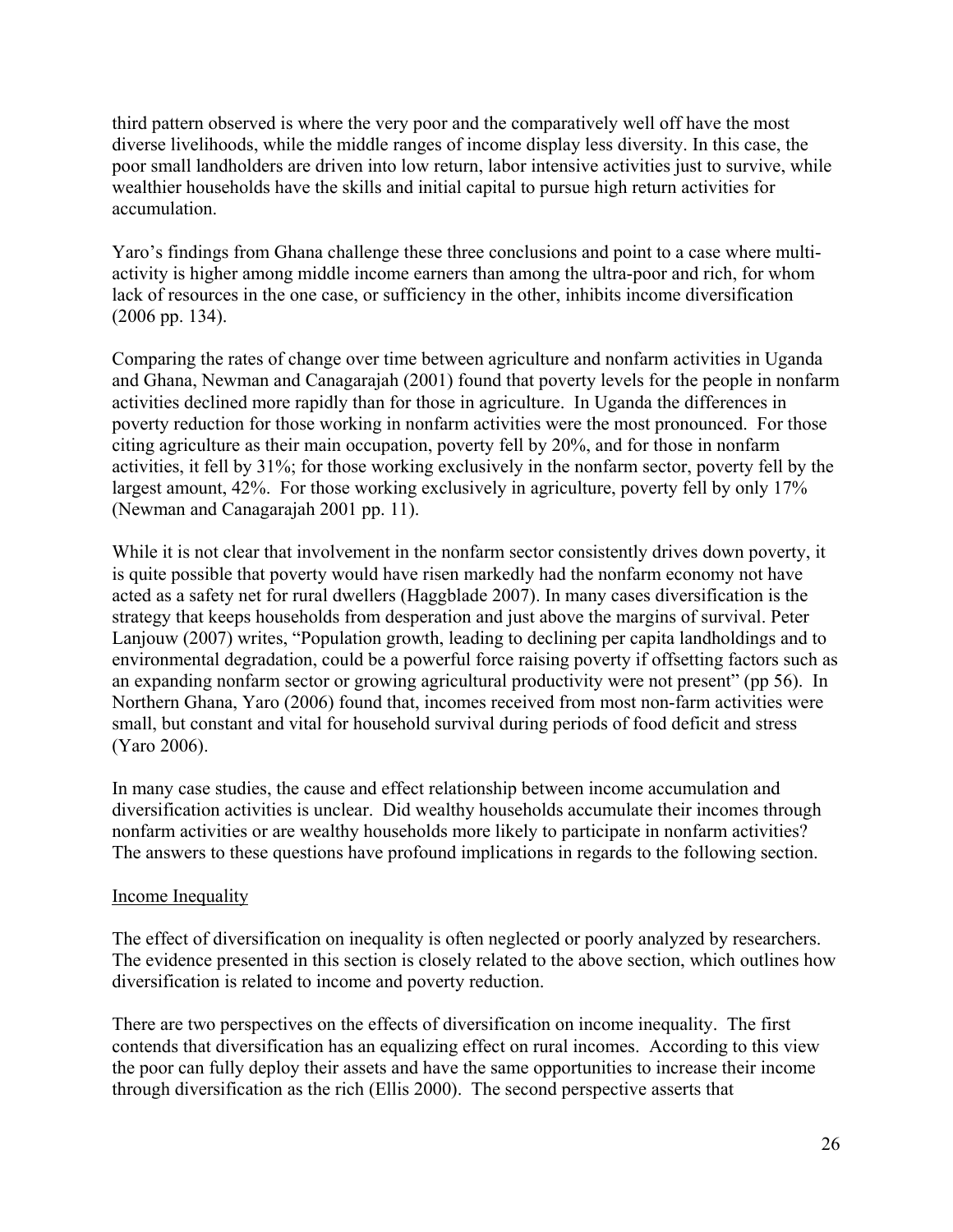diversification has a disequalizing effect on rural incomes. This occurs because the higher assets of the wealthy allow them to diversify into more advantageous labor markets than the poor.

It is also possible that some activities have an equalizing effect of rural incomes, while others have a disequalising effect. In Pakistan, for example, livestock, non-farm wages, and domestic remittances were found to have a equalizing impact, while international remittances, agriculture, and rental income were found to increase inequality (Ellis 2000).

Most authors have concluded that nonfarm activities can be seen as a route out of poverty, and that the impacts of nonfarm growth on inequality depend on the type of nonfarm activity, land tenure patterns, and physical and human capital requirements in question (Newman and Canagarajah 2000).

The benefits accrued in the rural nonfarm economy depend highly on the nature of the activities the individuals are involved in. The rich and poor might be involved in the same number of nonfarm activities, but the character and returns from these activities are likely to vary significantly. An example from Malaysia illustrates the different quality of activities the rich and poor are able to access.

When mechanization began to displace farm laborers in Malaysia, members of poorer households found work in low wage nonfarm jobs such as construction labor, quarry work and rice mill labor (Hart 1994). The better off found more remunerative nonfarm work in pursuits such as trade enterprises, government jobs and contracting services. Hart (1994) discovered that the wealthier group was earning incomes triple those of the poorer group.

Quite often, it is the case that wealthier individuals are involved in more secure, high return activities that require high levels of capital to enter, while poorer individuals are stuck in insecure, low entry, and low return activities. The wealthy have greater opportunity to access high return activities than the poor. There are few profitable non-farm opportunities available for the rural poor and the scale of investment needed for profitability in most non-farm activities precludes many poor people from engaging in them (Yaro 2006). Studies carried out in a number of developing countries on the basis of probability or logit models consistently find that an "important segment of the population in poverty are significantly less likely than others to participate in the nonfarm sector, particularly in those activities that would appear to be able to lift them out of poverty" (Lanjouw 2007, pp. 71).

One way to bring these income disparities to light is to compare the income *levels* of the nonfarm activities rather than just the income shares. Using this method, it is generally the case that the wealthier households are making many times more income from nonfarm activities than the poorer households. This relationship was found by Foeken in Kenya's Coastal Province. In his study area households in the high income category were earning 71% of their incomes from nonfarm activities, compared to just 30% for the low income group. The most staggering difference between the two groups emerges when the income levels are compared. The low income households earn just 152 (KSh/cu) in the nonfarm economy, while the high income households earn 3,372 (KSh/cu) (Foeken 1992).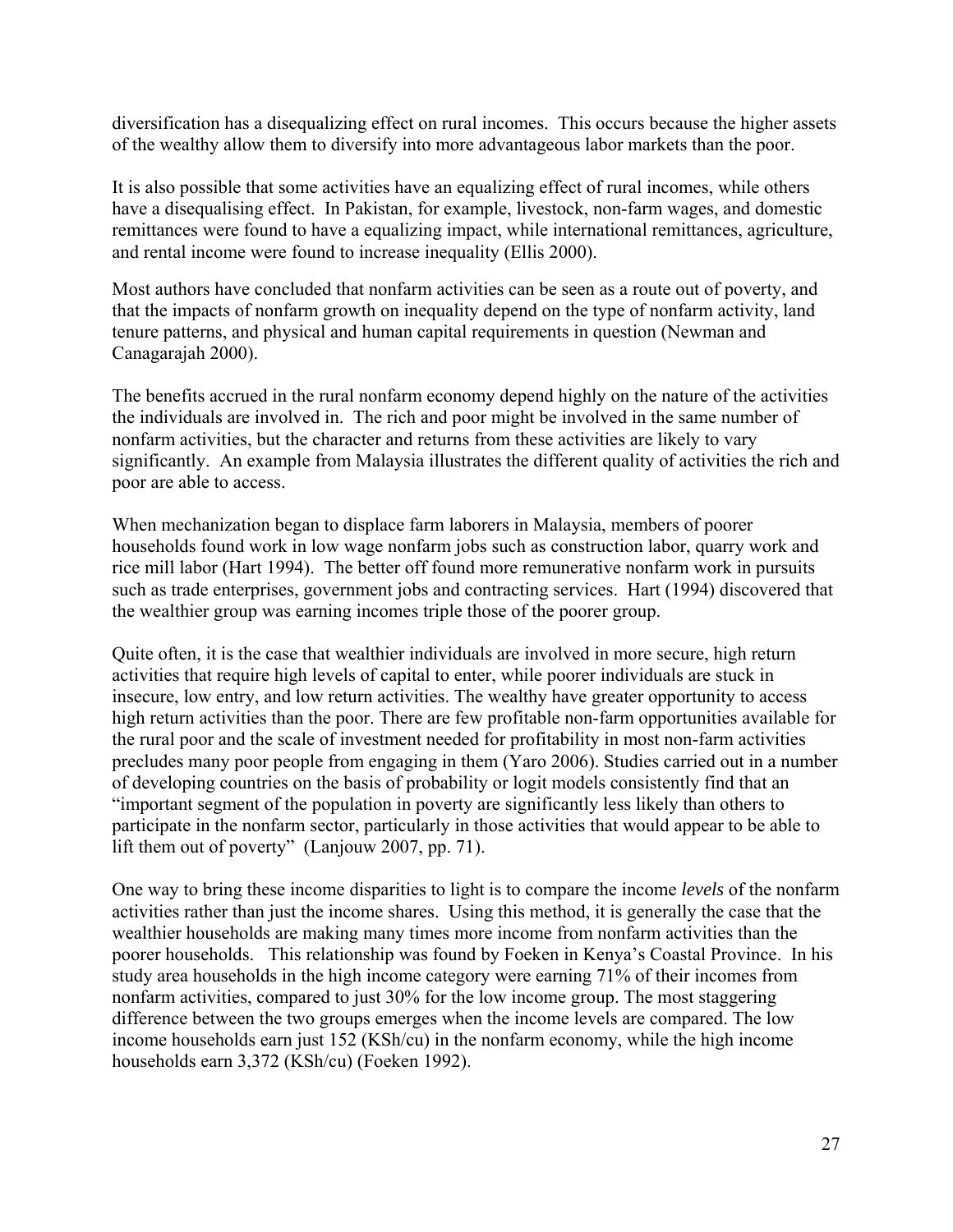Looking at Africa more broadly, Barrett and Reardon (2000) found that nonfarm earnings are poorly distributed in rural areas, and the rich always seem to draw a higher share of income from nonfarm sources than the poor (Barrett and Reardon 2000). In other low and middle income regions, such a relationship is far less common, suggesting 'there are features of rural markets in Africa that especially impede entry of the poor and cause nonfarm income diversification to be largely distributionally regressive' (Barrett at al. 2001 pp. 324).

In two rural communities in Zimbabwe, where Piesse and Thirtle (1999) conducted their research, the differences in the impact of nonfarm income resulted from the differences in degree of production for the market and in physical remoteness. "In more remote areas with traditional subsistence agriculture, the agrarian power structures result in a situation where those who have better farm incomes are also in a better position to exploit non-farm opportunities. Conversely, where there is a more developed infrastructure and urban proximity, the commercialization of agriculture may result in less equal farm incomes, but gives greater opportunities for non-farm employment and thus more equalizing non farm income" (pp. 13). These types of findings demonstrate that the effects of diversification depend on the extent and nature of opportunities available in the nonfarm economy.

Thus, in some cases, diversification may serve to exacerbate rather than alleviate income interhousehold economic differentiation (Bryceson 1999; Ellis 1999; Haggblade 2007). This is especially true in more remote rural areas with few opportunities and poorly functioning markets. In much of rural Africa a cruel and self reinforcing cycle prevents those with little financial capital from climbing the ladder into the attractive upper reaches of nonfarm economy that allow them to escape poverty, rather than just survive.

#### Gender

This section discusses the influence and implication of gender in terms of diversification and is the section that is most directly applicable to my research in Mali. In developing countries, gender remains the fundamental principal for organizing labor within the family and the wider society, yet this topic has received little attention from researchers in relation to diversification (Jiggins 1989; Newman and Canagarajah 2000; Sardier 2003). Men and women participate in very different types of activities due to the particular access constraints they face and their different asset bases (Newman and Canagarajah 2001; Jiggins 1989; Gladwin 2001; Sardier 2003).

Data that compares the livelihood diversification strategies for men and women in rural areas is rare. One good source of data, is the Ghana Living Standards Surveys 1991/92. Newman and Canagarajah (2001) collected primary and secondary activity data from the surveys and put together a number of key summary tables like the one shown below. While around 80% of men and women are involved in agriculture/livestock as their primary livelihood activity, both actively participate in nonfarm secondary activities. The traditional role of women as market traders is marked by their high participation in wholesale/retail trade. Beer brewing and snack food preparation are also major activities for Ghanaian women. More men than women listed farming as their secondary activity. Outside of farming activities men are distributed in a wide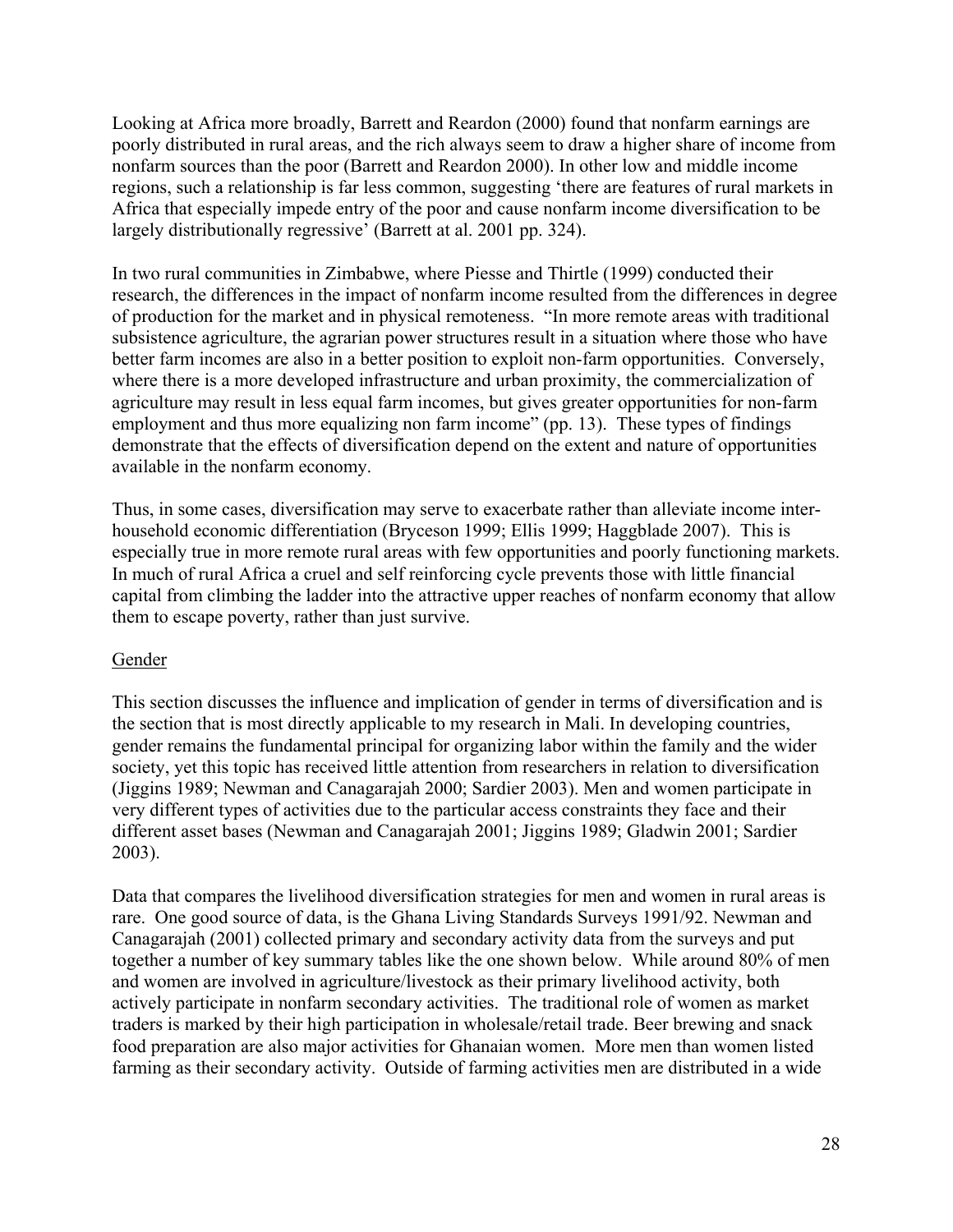range of secondary activities, but found in the greatest numbers in manufacturing (food, beverages, tobacco) and wholesale/retail trade.

|                                                            | Men Primary<br>Activity | Men Secondary<br>Activity | Women<br>Primary | Women<br>Secondary |
|------------------------------------------------------------|-------------------------|---------------------------|------------------|--------------------|
| Agriculture/Livestock                                      | 83%                     | 53%                       | 79%              | 29%                |
| Fish/Forest/Mining                                         |                         |                           |                  | $\theta$           |
| Manufacturing: food, beverages, tobacco                    |                         | 11                        | 4                | 20                 |
| Manufacturing: textiles, wood, leather, handicrafts        |                         | 8                         |                  |                    |
| Manufacturing: paper, chemicals, mental and nonmetal       |                         | 4                         | $_{0}$           | 6                  |
| Utilities, construction, transportation and communications |                         | 4                         | $\theta$         | $\theta$           |
| Wholesale, retail trade                                    |                         | 10                        | 12               | 41                 |
| Restaurant, repair, or other services                      |                         | 3                         |                  |                    |
| Public Administration, education                           |                         |                           |                  | $\theta$           |
| Professional and Financial Services                        |                         |                           | 0                | $\theta$           |
|                                                            |                         |                           |                  |                    |

#### **Table 3: Percentage of Men's and Women's Participation by Industry Grouping: Ghana 1991/92**

*Source: Newman, Constance and Sudharshan Canagarajah. 2000. Pg 41* 

In the Ghanaian example the gender divisions between activities are not as acute as the data collected by Charles Benjamin (2004) in Mali. Benjamin examined the differences between the livelihood activities of men and women in four villages in the region of Mopti (see Table 4). He found that men earned a much greater percentage of their incomes from agriculture and remittances than women. Wage/industry activities were found to be more than twice more important to women's incomes than men's. In the exchange, animal and non-timber forest product (NTFP) sectors, the relative contributions towards men's and women's incomes were similar.

Looking at total income levels for men and women, Benjamin found that female adults (age 20- 40) earn slightly more than a third of what males of the same age make (37,304 FCFA compared to 104,523 FCFA).

|  | Table 4: The Income Portfolios of Men and Women in Mali (% of Income) |  |  |  |  |  |
|--|-----------------------------------------------------------------------|--|--|--|--|--|
|--|-----------------------------------------------------------------------|--|--|--|--|--|

|          |         | Agric.        |     | Exch. Fishing   Animal   Remit. |      |               | $\log$ Wage/Industry NTFP |               |
|----------|---------|---------------|-----|---------------------------------|------|---------------|---------------------------|---------------|
| Male     |         | 118 14.9      | 6.3 | 2.6                             | 23.3 |               | 20.5                      | 19.3          |
| Female   | 122 2.6 |               |     |                                 | 20.2 | 23            | 45.5                      | 23.7          |
| P-value* |         | $\leq 0.01**$ | 901 | $\leq 0.01**$                   | .636 | $\leq 0.01**$ | $\leq 0.01**$             | $\leq 0.01**$ |

\*Mann-Whitney Test

\*\*Mean Values are significantly different at 99% level

Source: Benjamin 2004 pp. 251.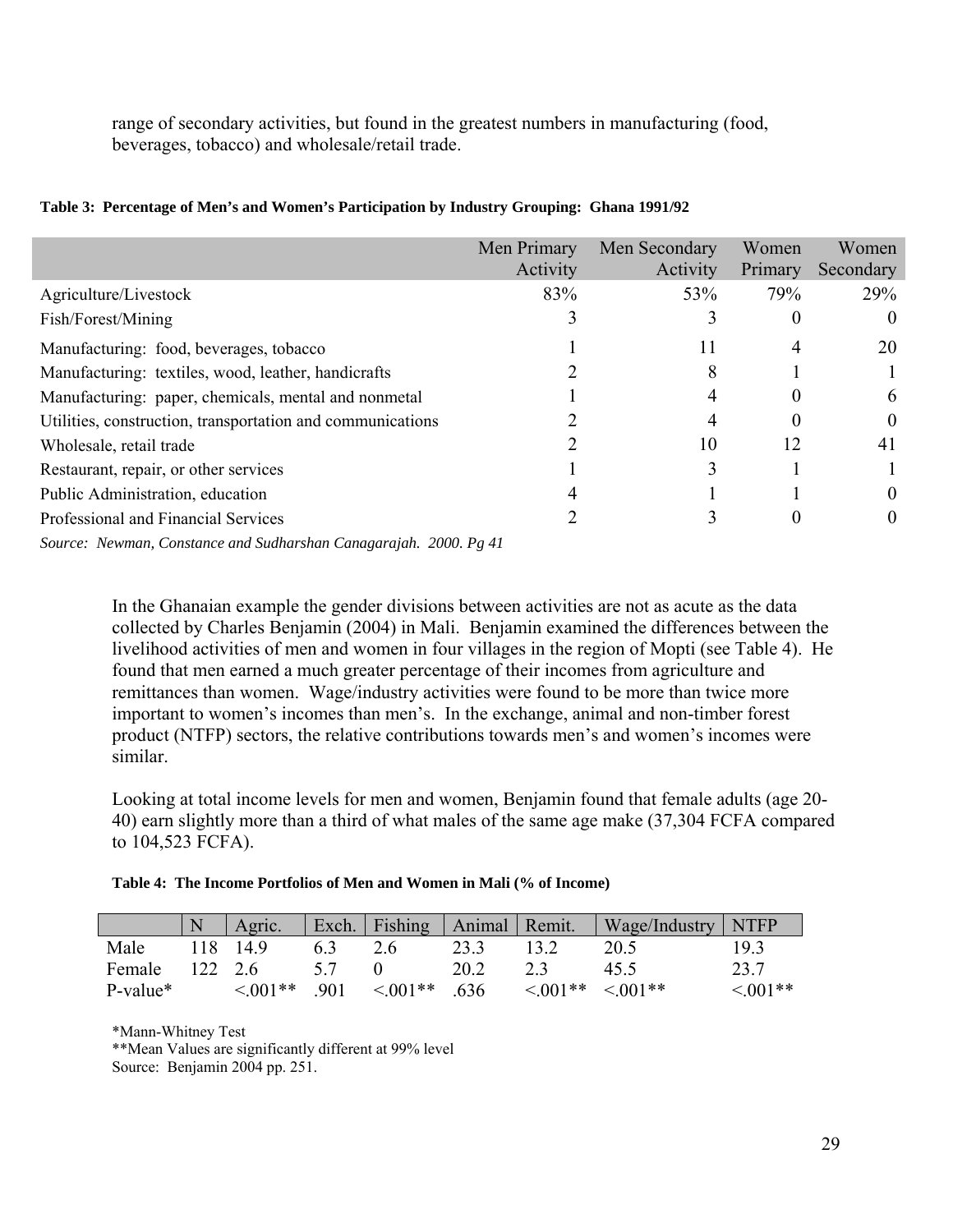Other researchers have found that women are less likely to participate in diversification strategies than men and less likely to be found in higher return activities (Ellis 2000 and Haggblade 2007). Generally men have fewer access constraints and also more of the assets that enable them to diversify into more remunerative activities than women (Gladwin 2001, Haggblade 2007; Sardier 2003). The high return nonfarm activities are dominated by men (Gladwin 2001). Women are more likely to diversify into farming activities that are closely related to their customary roles in the domestic sphere. Because women are less likely to be involved in high return activities they depend on many low return, easy entry income sources to sustain them. In her research in the Inner Delta region of Mali, Suzanna Davies (1996) found that in all livelihood systems, women spend more of their time involved in coping/adaptive activities than men.

Despite women's contribution to household food security and economic viability, patriarchal family and social structures deny women real property rights in land, limit women's access to and control over the proceeds of their own labor, and constrain their decision-making roles (Jiggins 1989). Inequalities in the ability to access better paid nonfarm opportunities are likely to exacerbate gender inequalities in rural incomes (Whitehead 2001). In places where there are more developed and differentiated labor markets women may have greater opportunities to enter viable nonfarm activities Newman and Canagarajah (2001).

## *Women and Agriculture*

Women in sub-Saharan Africa play a primary role in food security. However they are disadvantaged in the farming sector due to restricted land rights, insecure tenure, exclusion from many cash crops, and their limited access to agricultural inputs, technology and extension services (Whitehead and Kabeer 2001, Kumar 1994, Sutherland 1988).

In rural communities land is a family's greatest asset and men control the vast majority of this valuable asset. Most societies observe patrilineal inheritance practices. Land rights act as a form of economic access to key markets, as well as a form of social access to nonmarket institutions, such as the household relations and community-level governance structures (Lastarria-Cornhiel 2009). Rights to land might also confer rights to other natural resources and increase a woman's bargaining power within the household (Lastarria-Cornhiel 2009).

Women's fields are generally smaller and more insecure than men's fields as well. Poor tenure security discourages women from investing in their fields. In general, cash crops are seen as part of the male domain, while subsistence food crops consumed by the household are considered to be the female domain. This creates a situation where women are the primary food producers for the household, but they do not have access to the cash from the sale of cash crops to purchase the critical agricultural inputs (Gladwin 2001).

Women typically do not have the necessary financial resources or social capital to obtain agricultural inputs like fertilizers, paid labor and pesticides that are fundamental to improving productivity. In Burkina Faso, ICRASAT data revealed that yields on women's plots were lower than on men's, for the same crops in the same year, for all plot sizes (Udry 1995). This finding is not explained by the assumed lower productivity of women's labor, but by differences in labor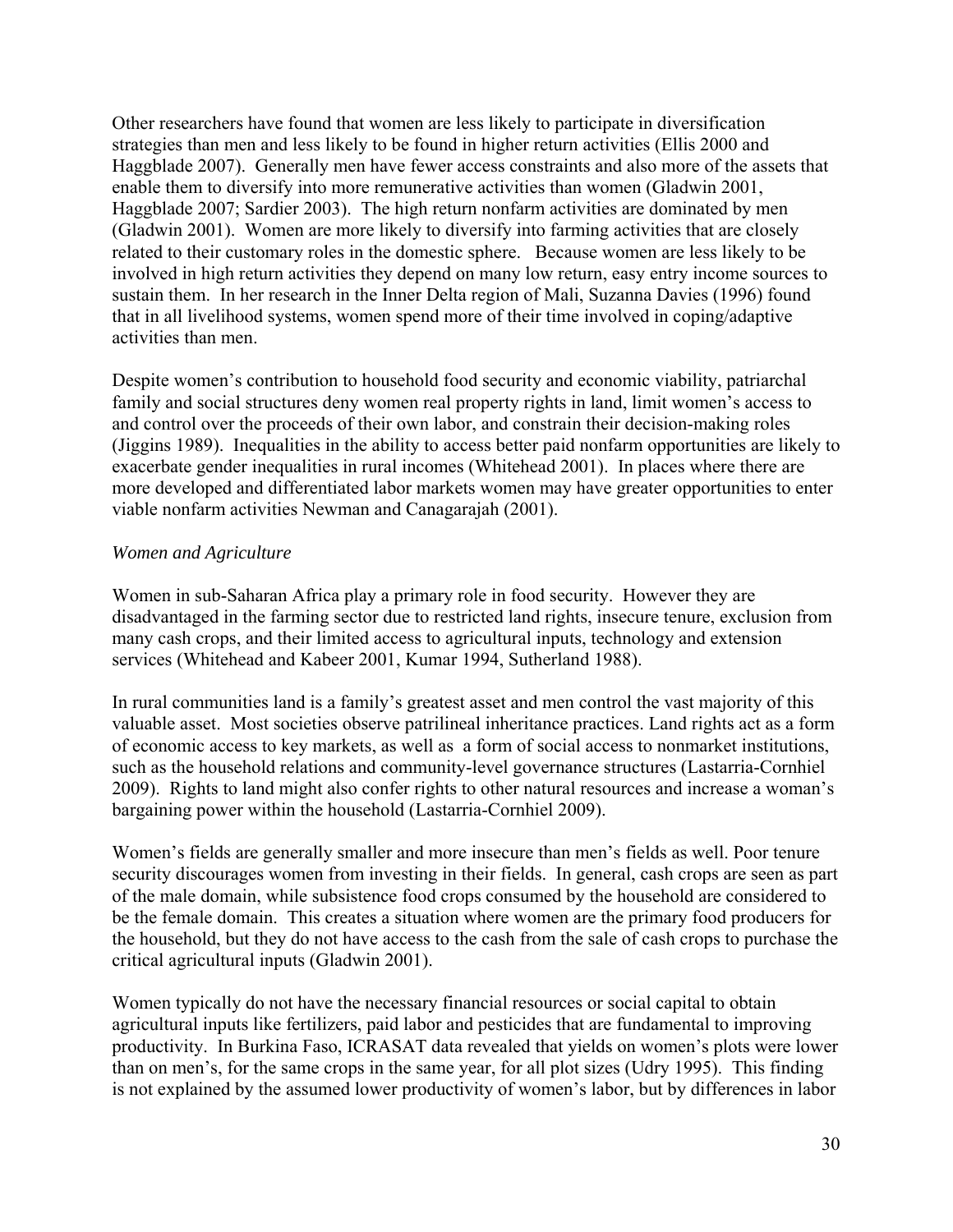and other inputs used on women's fields (Udry 1995). Research by Russ in two villages in the Koulikoro region of Mali, confirms that men almost exclusively control all agricultural inputs (manure, hired labor, chemical fertilizer and pesticides) (Russ 1997). In one of the research villages called Sirakorola 1,300 kg of manure were used in men's fields, and none was used in women's fields (Whitehead and Kabeer 2001).

## *Women in nonfarm activities*

Women have a long history of participation in diversification strategies to cope with hunger and food insecurity (Gladwin 2001). In sub-Saharan Africa, women are actively involved in petty trading, sale of snack foods, vegetable production, processing and selling, handicrafts, beer brewing, and informal labor markets.

In some cases, women have been able to take advantage of new diversification opportunities and start small enterprises. For example, Newman and Canagarajah (2001) found that nonfarm activities are extremely important to women's welfare in Uganda and Ghana, despite the gender divisions of labor. In both countries women were found to be increasingly active in the nonfarm economies and this participation was linked to greater reductions in poverty for women than for men (pp.2). Over the five year period of research in the 1990's women were discovered to have increased their nonfarm activities more so than men (Newman and Canagarajah 2001).

However, women are not as highly involved in nonfarm income diversification as men (Ellis 2000; Haggblade 2007). A broad picture that emerges from diversification studies, but that is not necessarily repeated with statistical significance in all studies, is that the involvement of women in the nonfarm sector is generally low and that, where women are involved in the nonfarm sector, they are generally concentrated in the less remunerative activities (Haggblade 2007 pp. 71). A multiplicity of access constraints prevent women from diversifying in high return activities, and especially high return nonfarm activities.

First, social norms and labor market stratification based on rigid gender roles generally confine women to the sorts of activities that are considered to be a "natural" extension of their reproductive and domestic duties. The cultural categories of gender are embedded in powerful ideologies that limit women's economic opportunities (Gladwin 2001). Many of the high return activities, especially those involving travel, machinery and complicated tools are not thought to be suitable activities for women.

Second, women enter the labor market in contractually inferior terms to men (Whitehead 2001). In rural labor markets women typically command about one third to one half the male rate for a day's work (Whitehead 2001). Third, women face intense labor time constraints due to heavy domestic workloads that generally occupy the better part of their days. Any supplementary activities that women undertake must be performed after their domestic and reproductive responsibilities are fulfilled.

Fourth, access to credit is poor in many rural areas, but there are distinctive obstacles that women face in obtaining credit including, a higher incidence of illiteracy, lack of sufficient capital, and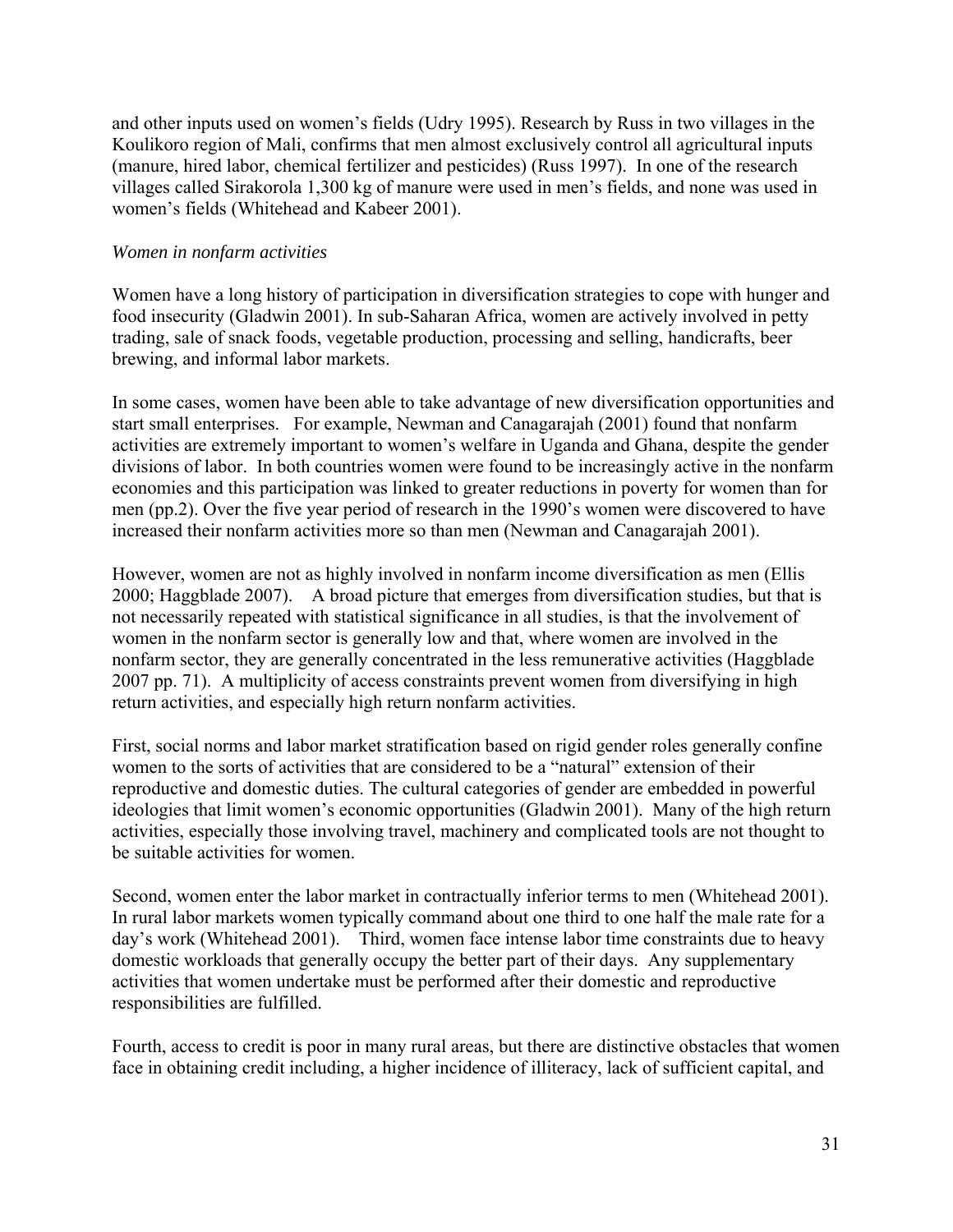travel restrictions (Luery, 1989 pp. 22). Women have a more difficult time accessing outside finances and obtaining the credit needed to start their own small enterprises.

Fifth, men have greater freedom and mobility to search for work outside the community (Whitehead 2001). After marriage, women generally do not leave the rural community to find work and their movements are curtailed by their husbands. Women lack the networks and connections outside the village necessary to access higher return activities (Gladwin 2001). Sixth, women often lack the independence to pursue the activities they choose and spend their money as they wish. Men generally control the household assets and make the household decisions. Access to productive resources, for women, occurs through the mediation of men and their decision-making capabilities concerning resource use and output choices are severely restricted (Ellis 2000).

Lastly, women are less likely to be educated and literate than men. Girls are underrepresented in schools due to many social/cultural and economic factors. Not all studies demonstrate a clear cut relationship between education and income or diversification into high return activities for rural women, but many research studies have shown that higher education is positively associated with nonfarm activities (Newman and Canagarajah 2001, Adams 1991). Female entrepreneurs in Ethiopia, Tanzania and Zambia were found to have an above average level of education having completed secondary school (Farnworth 2009).

Education may also have the indirect effect of lessening the access restrictions women face in entering nonfarm activities. For example, a literate woman would be in a better position to take advantage of a leadership position in a NGO project or obtain credit from a financial institution. Nevertheless, in relation to their peers in well developed urban markets, rural women are more likely to be concentrated in activities where education related differentials in earning are likely to be of little relevance (Whitehead and Kabeer 2001). In conclusion, it is clear that there are multiple ways women are disadvantaged, relative to men, in their ability to diversify into high return nonfarm markets.

# Agricultural Productivity

The relationship between agricultural productivity and diversification is debatable. In the 1970's it was generally assumed that backward and forward linkages from agriculture would result in the formation and growth of rural non-farm enterprises. During the Asian Green Revolution investments in agriculture did prove to stimulate rural services, commerce and industry (Bryceson 1999). Outcomes from other parts of the world, however, called the Green Revolution into question.

In Africa, the technical synergy of forward and backward linkages between agriculture and the rural non farm economy has not been replicated to anywhere near the same degree (Bryceson 1999, pp. 38). Much of the household level diversification is not just nonfarm but also non-rural in character (Ellis 1999). It has also been observed that a poorly performing agriculture market, where excess labor cannot secure agriculture jobs, may in fact stimulate the nonfarm economy (Ellis 2000). Thus, in some cases, areas with low agricultural productivity will tend to be more involved in nonfarm activities as a risk reduction/security strategy.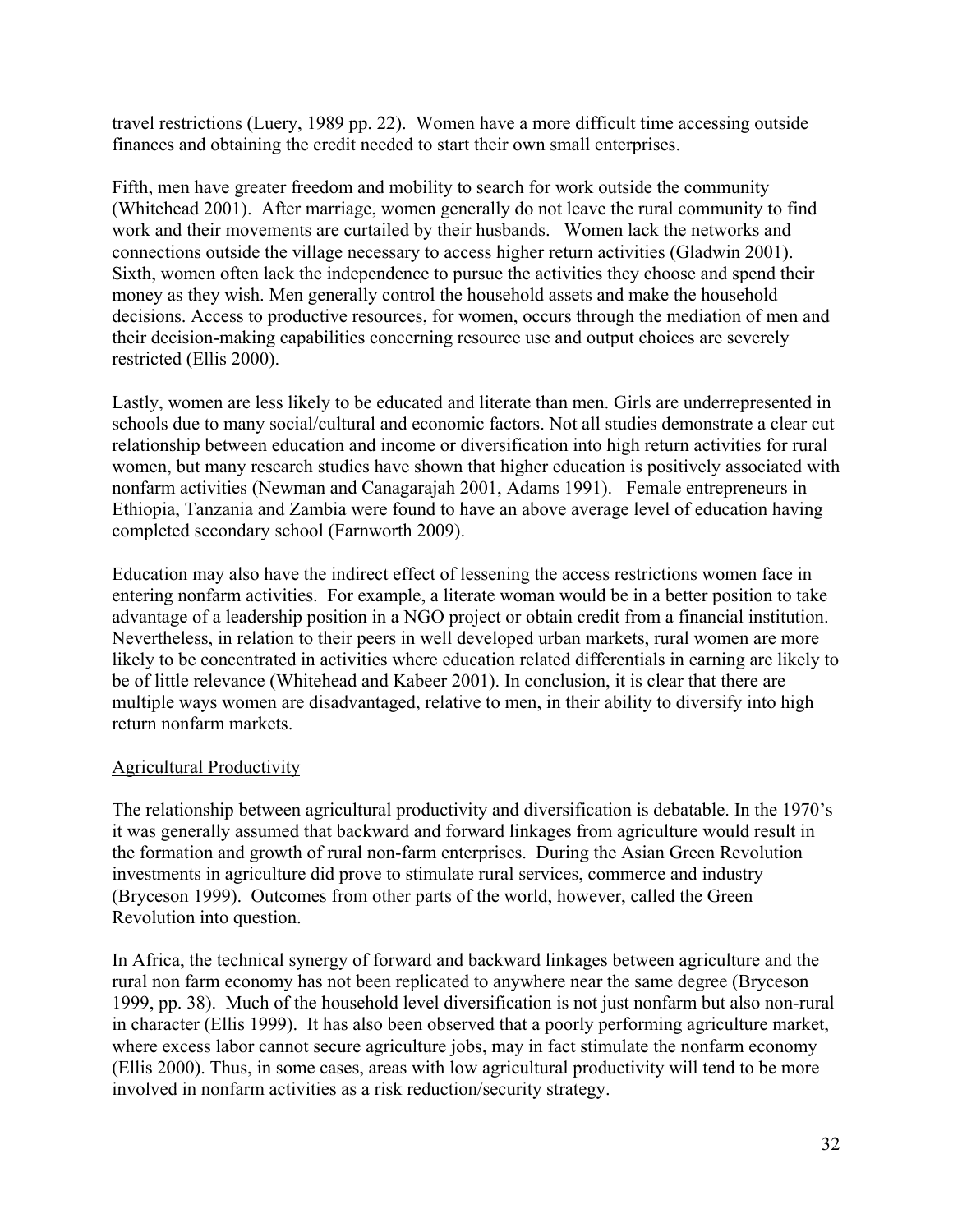Some types of diversification may result in stagnation on the home farm. For example this could occur if there is a buoyant distant labor markets for male labor. In this case, the household might be depleted of the labor required to undertake peak production demands such as planting and harvesting. Another consequence of longer term male migration is increasing numbers of female headed households, which are more likely to be food insecure and land scarce (Gladwin 2001).

Some researchers argue that there are benefits of diversification strategies to agriculture including the alleviation of credit constraints and a reduction in the risk of innovation (Ellis 1999). Off farm diversification could also reduce the pressure on land and degraded soils (Elias 2000). Many studies have found that agricultural and non agricultural activities are mutually reinforcing with respect to lubricating investment, purchasing power, and cross investment (Bryceson 1999). Startup capital from agriculture is often used to enter nonfarm activities (Bryceson 1999). There are also possible indirect benefits for the agriculture sector when the non farm sector expands, due to linkages in output markets, input markets, and capital flows (Haggblade 2007).

# **Is Diversification Worth Pursuing?**

When rapid growth in the rural nonfarm sector occurred during the Asian green revolution, this was a sign of good news: broad based agricultural income gains propelled growth in increasingly high-return nonfarm processing, trading, commercial, and service activities (Haggblade 2007). In stagnant rural economies, however, a growing nonfarm sector is the harbinger of the bad news that landlessness and rising populations are pushing households with few assets and opportunities, by default, into low-paying nonfarm activities" (Haggblade 2007, pp.15).

It has also been shown that diversification generally doesn't benefit all social groups equally. Considering this information, should diversification still be considered a worthy policy objective?

Frank Ellis, one of the leading livelihood researchers, answers yes (1999). The benefits of diversification, even for the most vulnerable groups of society, outweigh its possible negative effects. Diversification is known to be important survival strategy for the poor, and without diversified livelihoods many households might not be able to cope through hard times. Diversification has also proven its worth as a risk reduction strategy that improves livelihood security and protects against adverse shocks. In regards to security, diverse livelihood portfolios are less vulnerable than undiversified ones, and also more likely to be sustainable over time because they allow for positive adaptation to changing circumstance (Ellis 1999). These positive effects have wide applicability (Ellis 1999).

Although the motivations for pursuing a diversified livelihood and its outcomes differ significantly between different social groups, Ellis argues that removing the constraints to and expanding opportunities for diversification are a desirable policy objective (1999). The permutations of diversification are as varied as local landscapes and there is hope that by better understanding the factors that lead to beneficial diversification we can craft policy and interventions to help mitigate the possible adverse effects of diversification and promote positive, equity enhancing diversification.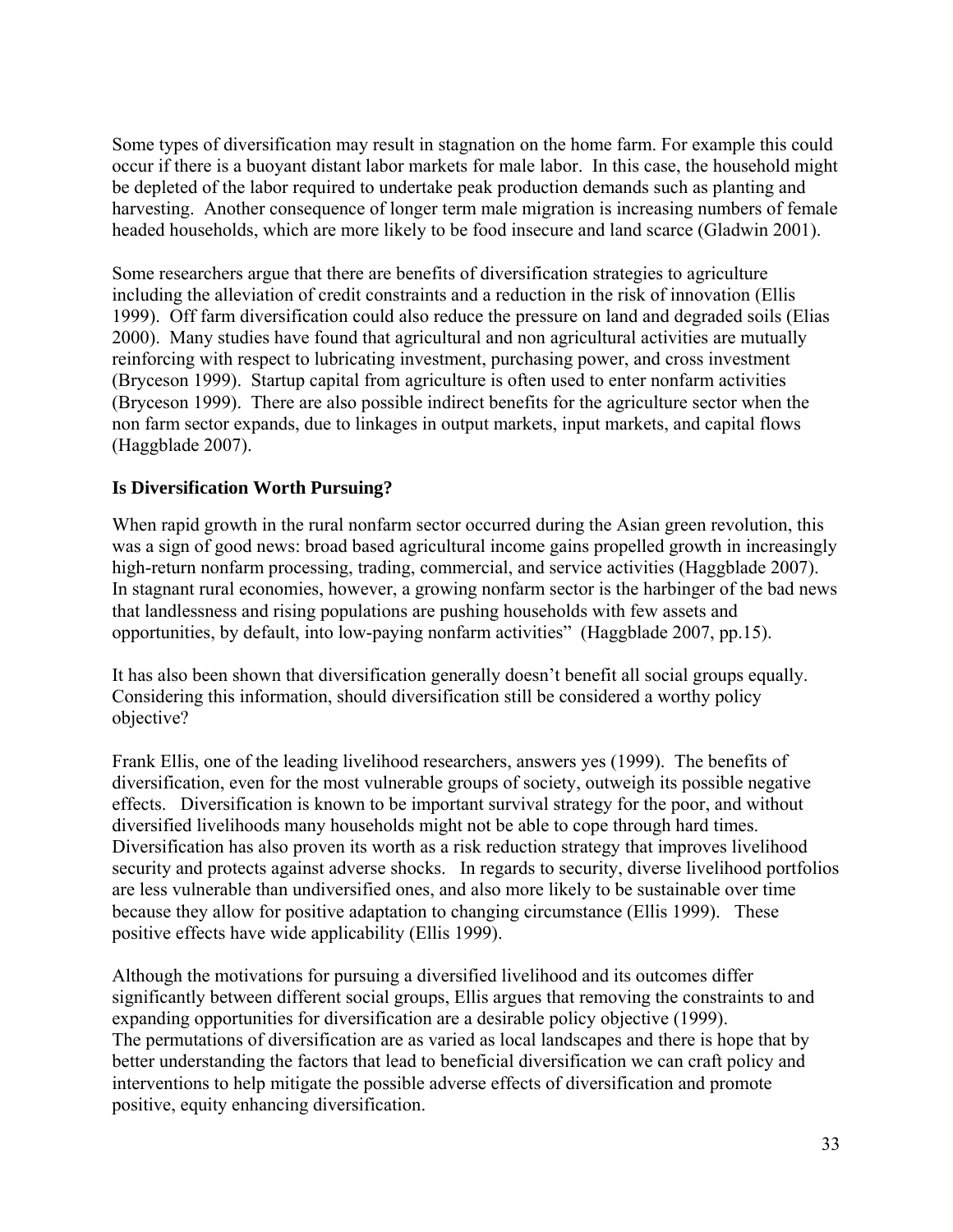In the face of the continuing trends of rapidly increasing populations, declining farm productivity and landlessness in many developing regions, farmers will be forced to turn towards nonfarm activities to survive. Rather than fighting or ignoring the inevitable, we should do all that we can to better understand diversification and how to integrate it into a comprehensive poverty reduction program. My research aims at improving our understanding of diversification activities at an individual level and identifying the pathways that men and women have taken to successfully diversify their livelihoods.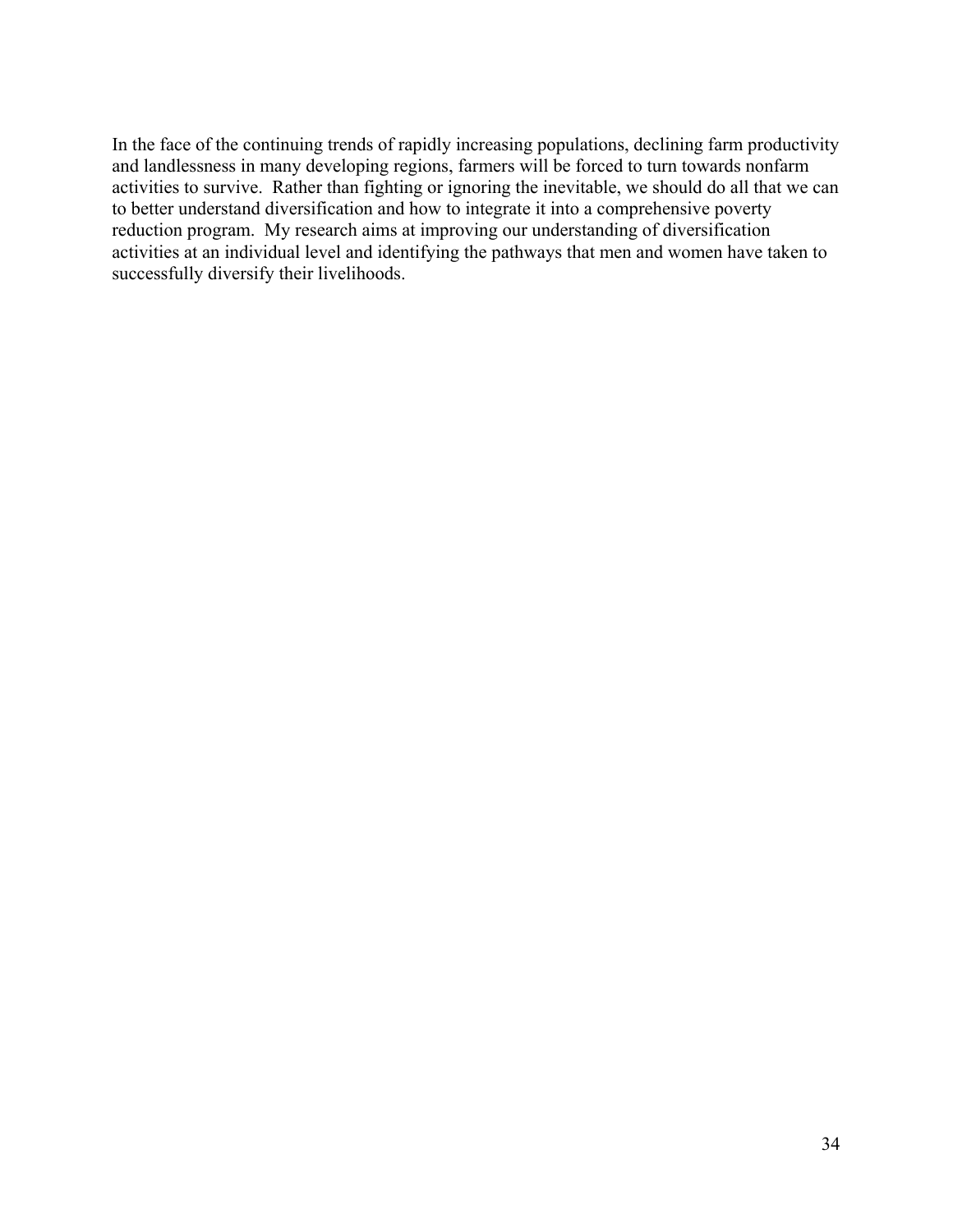## **Chapter 4: Methodology and Research Questions**

## **My Role in Samene**

I conducted the research for this thesis over the two years that I served as Peace Corps volunteer in Samene, Mali. During this time I lived as a member of the community and gained tremendous insight into how rural dwellers in Mali see the world. I completed several projects over the two years in water/sanitation, education and gardening, and I also became intimately acquainted with the development challenges faced in Samene.

I participated in many of the major livelihood activities along with the community and was involved in community meetings, NGO sponsored initiatives, women's organizations, health care services and education in Samene. My Peace Corps training in cross cultural skills and language helped me integrate into the community, gain the community's trust and acquire "insider" access in the village.

Although I did make great strides towards integrating into the community, as the Bambara proverb goes, "*Hali ni kala be men ji la, a te se ka ke bama ye*." Even if a stick spends a long time in the water it cannot become a crocodile. I am a white, unmarried, childless, woman from America, and our lived experiences are amazingly different. Throughout the time I spent in Samene, I practiced reflexivity and couldn't help but be aware of how my personal history and characteristics affected how people responded to me and the way I saw life unfold around me.

I played a wide range of roles in Samene, and developed many different kinds of relationships with community members. To some I was a teacher, an aid worker, a source of money or a source of amusement while others regarded me a student or a friend. My complex relationship with the community undoubtedly affected my research results as well.

Objectivity in research such as this is impossible and 'validity' can only be improved through long-term engagement. I do believe that my duration in the village and the positive opinion people had of me, along with my command of *Bamanakan* enabled me to gain a holistic, unique, and more 'authentic' view of community life. My research draws its strength from the relationships I established with community members and their willingness to confide in me and trust me with their stories.

#### **Research Questions**

I did not go to Samene or Mali with a research topic in mind. My research topic grew from questions I frequently found myself asking in Samene. When I arrived I was surprised by many things, but I became especially curious about the supplementary (nonfarm) activities that nearly everyone in the village was involved in. I had thought that all rural dwellers were strictly small farmers. I became interested specifically in what factors accounted for the types of activities undertaken by different individuals and households. The nonfarm activities I saw different members of the village engaged in were incredibly complex and diverse, and it became apparent that the income returns from these activities were very different as well. I wondered why particular social groups were clustered in certain activities. What factors enabled an individual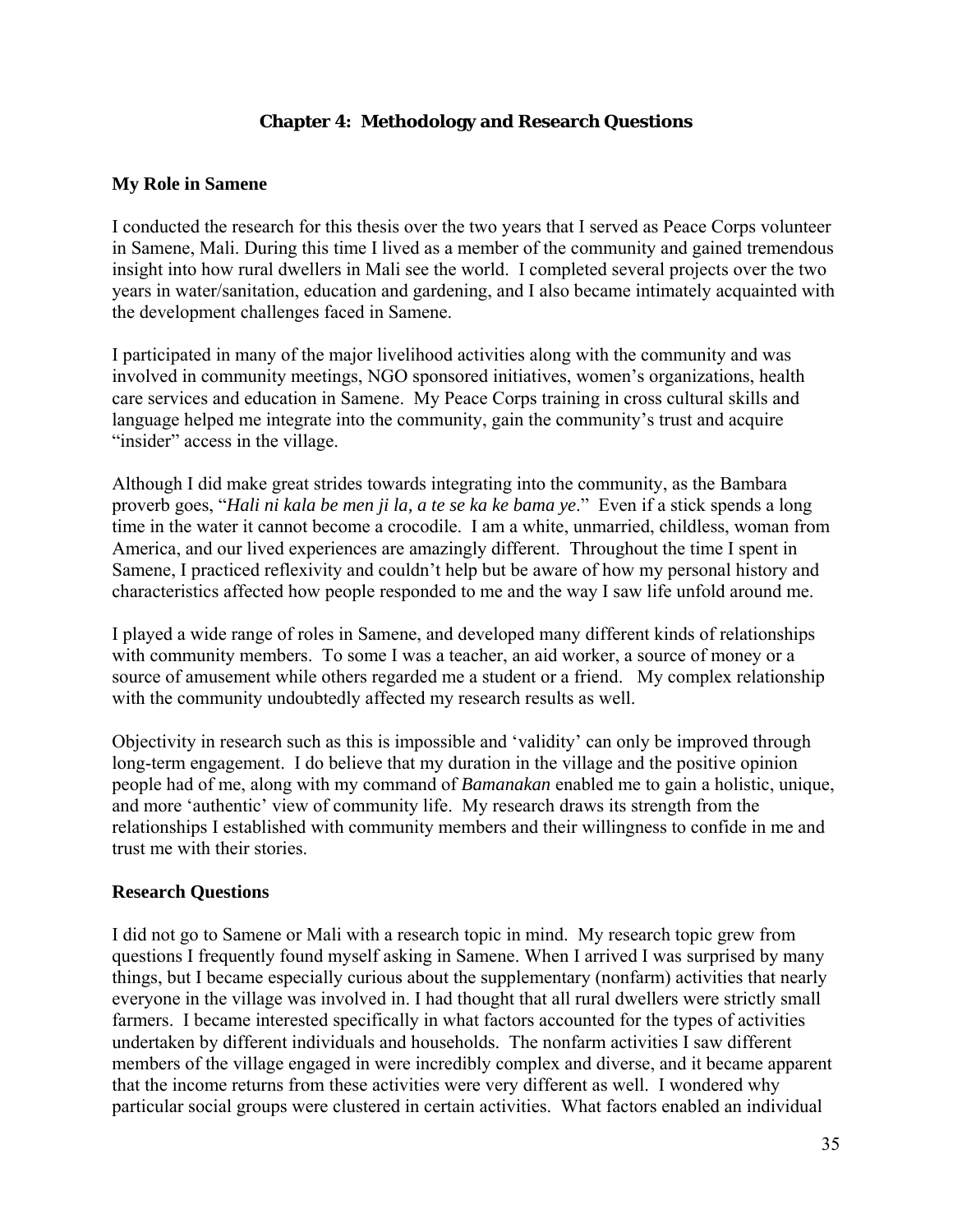to be successful in diversifying their livelihood activities and what factors kept individuals confined to activities that offered little hope of income accumulation?

After making these initial observations and pondering these questions I read all the literature on livelihoods and diversification that I could get my hands on. Armed with a theoretical framework and the language to express what I was seeing in Samene I sat down to write my research questions.

My research design and methodology was formulated to answer my initial research question, which was: How do assets and access influence livelihood diversification strategies at an individual and household level? The research data I collected could more than adequately address this topic; however, this thesis is based on a specific piece of this broader research question due to my time constraints and the limitations of a Masters thesis project.

Comparing different social groups, the most obvious distinctions emerge between the livelihoods of men and women. My revised research question addresses a single level (individuals) and focuses specifically on the differences between men's and women's livelihoods.

The primary research question addressed in this thesis then is:

• How do assets and access (social rules and norms) influence livelihood diversification options for men and women?

Secondary research questions include:

- What is the composition of men's and women's livelihood portfolios?
- How are assets held differently by men and women?
- What are the major access restrictions that affect livelihood success for men and women?
- What accounts for the intra-gender differences in men's and women's livelihood success?

My hypothesis is that men and women have very different assets and face gender based access constraints that affect their livelihood diversification options. Women have fewer of the assets that enable them to enter high return activities in the nonfarm sector and also face more severe access restrictions. Therefore, women tend to be concentrated in low return, easy entry activities that are mainly in the farm sector. Men are more likely to have access to nonfarm activities, and exclusively control the high return nonfarm activities in Samene.

# **Methodology Overview**

A large part of this research is drawn from my participation in the community life in Samene. Every day I took notes of potentially significant issues, events, quotes, and concerns collected from informal discussions I had with community members. Participant observation, casual conversations and informal opportunistic interviews took place nearly every day and provided me with the necessary background to prepare my research and the formal data collection methods. I also gained a great deal of understanding about the community and how to approach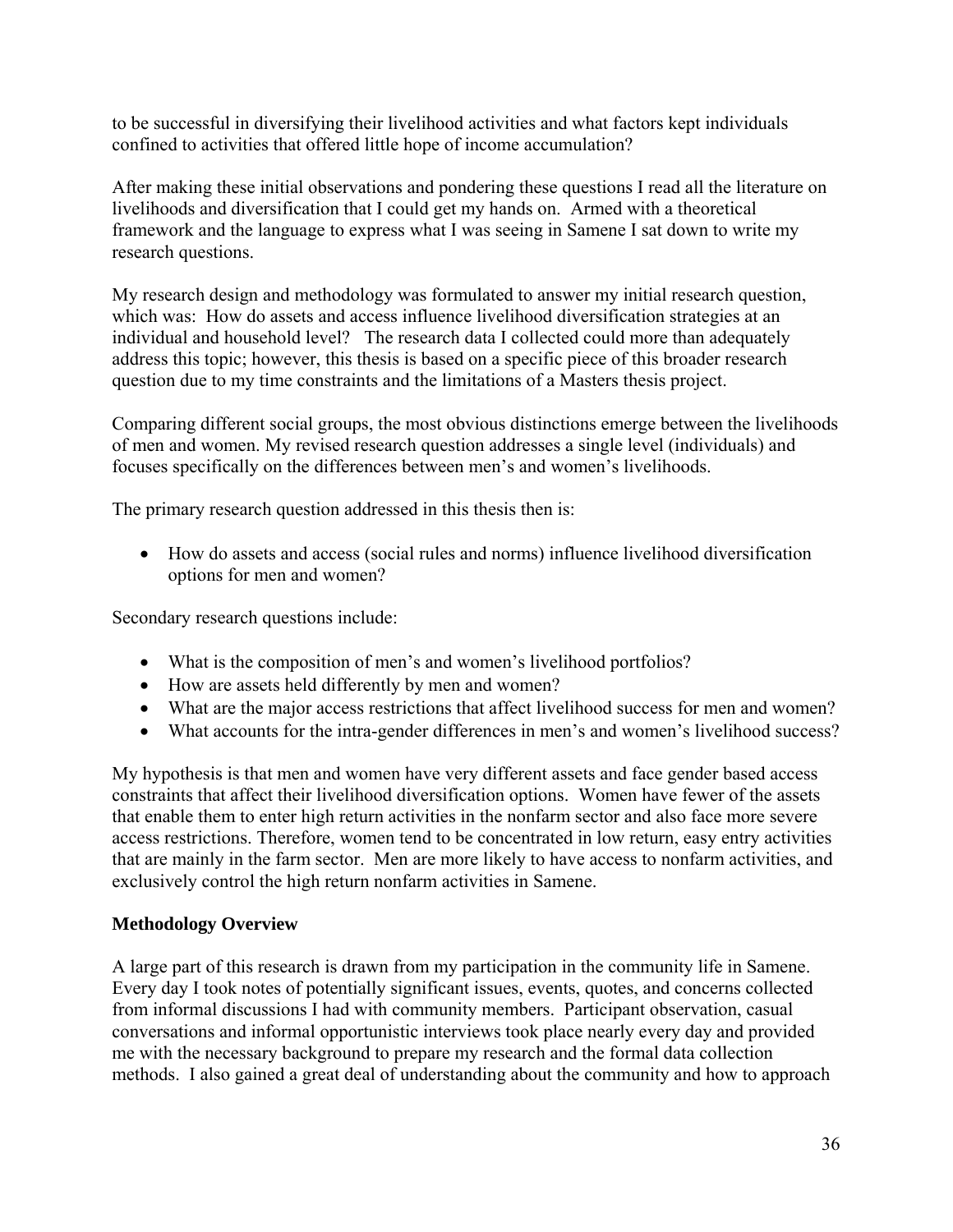data collection by speaking with visiting NGO's, (such as ICRAF, FODESA, and PACT) and attending their meetings in Samene.

The formal part of my research consists of a mixed method design combining qualitative and quantitative approaches. Between January 2008 and July 2008 I conducted three surveys, a series of focus group discussions, and dozens of key informant interviews in Samene. Throughout the process multiple data collection methods and analysis were employed as a way to triangulate or cross check data. All interviews and surveys were conducted in the local language of *Bamanankan*. All names have been changed to protect the confidentiality of my informants.

I was particularly interested in contributing to the research on access and its role in the livelihood framework. Although, access is gaining recognition as one of the keys in the livelihood framework, it is hard to capture and has received little attention by researchers. My methodology is diverse and oriented at understanding the different experiences of social groups to help explain how access and assets influence livelihood options for men and women.

|                                    | <b>Frequency and Dates</b> |                         |
|------------------------------------|----------------------------|-------------------------|
| <b>Research Methods</b>            | <b>Conducted</b>           | Quantity                |
| Participant Observation            | Daily, Oct., 2006-July 08  | $>1000$ experiences     |
| <b>Informal Conversation</b>       | Daily, Oct. 2006-July 08   | $> 1000$ conversations  |
| Informal, Opportunistic Interviews | Weekly, July 2007-July 08  | $\approx$ 50 interviews |
| Household Surveys                  | Daily, January-July 2008   | 121 surveys             |
| <b>Extended Household Surveys</b>  | Daily June-July 2008       | 5 surveys               |
| <b>Individual Surveys</b>          | Daily, January-July 2008   | 168 surveys             |
| Discussion Groups                  | 6 days in June 2008        | 6 days                  |
| Key Interviews                     | Weekly Jan-July 2008       | $\approx$ 25 interviews |

#### **Table 5: Overview of Research Methods**

#### Participant Observation

Every day presented opportunities to participate in community life and learn by doing and observing. I participated to some extent in all the livelihood activities in Samene and also attended community meetings, taught in the schools, worked at the health clinic, and attended dozens of naming ceremonies, funerals, weddings, and religious celebrations. I carried a notebook with me wherever I went. I recorded descriptions of people, events and activities as well as my thoughts, observations, reactions, quotes and conversations that seemed important. Every night before dinner I spent time reflecting on my day and catching up with my notes. Towards the end of the research my notes were focused on emerging themes and the data from my surveys and experiences that seemed to confirm or refute my initial findings.

#### Informal Conversations

These were the conversations of daily life that oscillated between the mundane and the pivotal. These were conversations that I pursued without any objective in mind, in contrast to the more structured interviews where I sought specific information. These conversations occurred in the fields, gardens, shops, schools, kitchens, doctor's offices, kitchens or cramped trucks where we found ourselves having a moment to chat. Often the conversations began by talking about the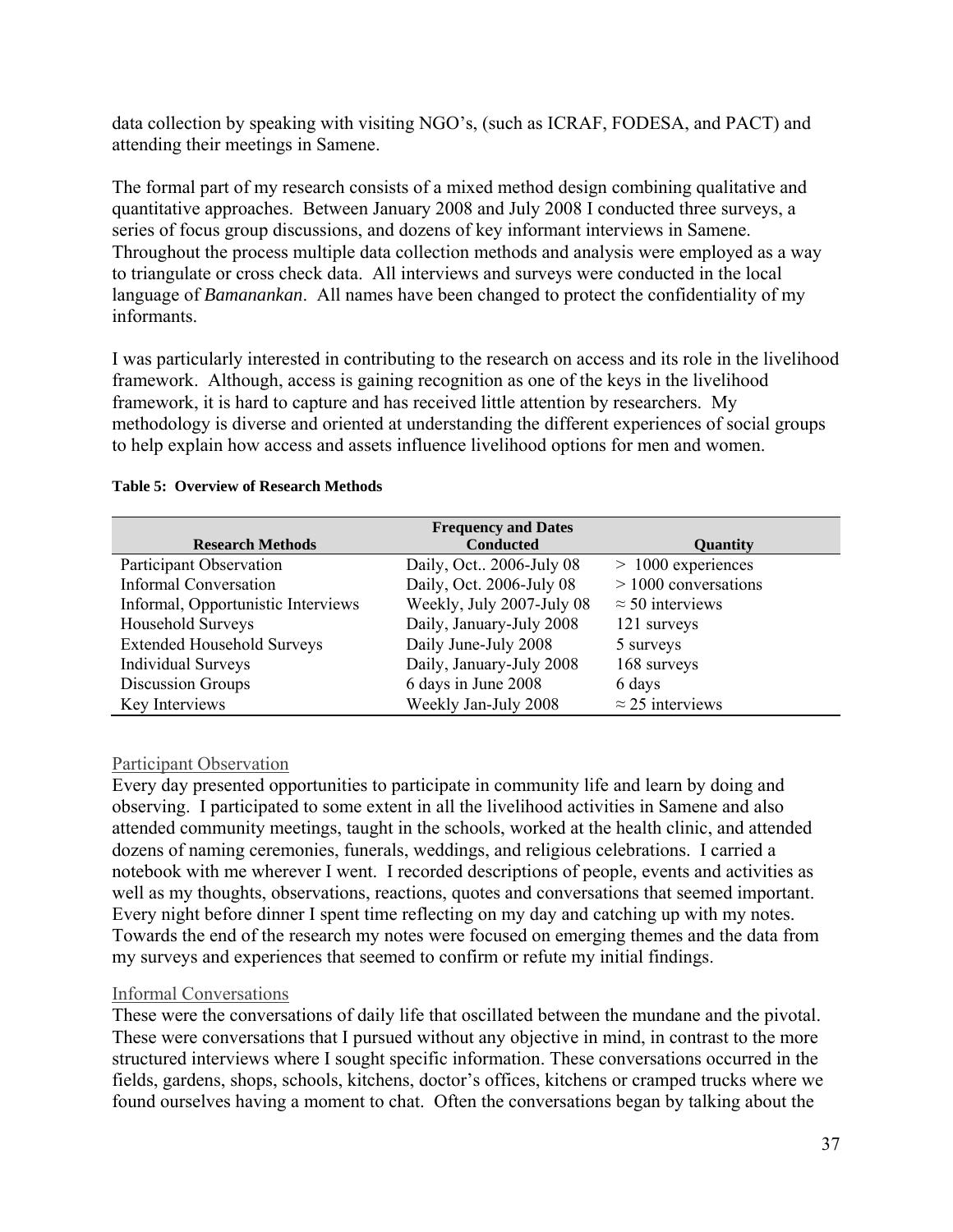weather or work and then, when I was lucky, they would weave their way into the relevance of my research. As with the informal opportunistic interviews, these conversations became more sophisticated as my language skills progressed during my second year in Samene.

# Informal Opportunistic Interviews

The informal opportunistic interviews were generally triggered by my curiosity when participating in community events and activities. For example, when gardening with the women, we would talk about why they grow certain crops or when an NGO visited I would attend their meeting and then informally interview them about their work in Samene. Sometimes these interviews were based on previously designed questions, but just as often my questions originated spontaneously during my participation in the activities.

Key Informant Interviews: Key informant interviews were used to get more information about a specific topic from the person who knows the most about that topic. For example the Doctor of the communal health clinic was interviewed about the general health of the community. Other key informant interviews were conducted with the teachers, NGO workers, the mayor, the chief, major landowners, leaders from major organizations, representatives of occupational based castes and individuals that represented a unique characteristic or were involved in a unique activity. These were more structured interview that I carried out in the last six months of my field research when my language skills had progressed to a high level of fluency.

# Household Survey

The purpose of the household survey was to collect information about household livelihood portfolios and household assets. 121 Household Surveys were conducted in Samene. Abduliah Coulibably, a mayor from Nara, Mali and a Peace Corps trainer, helped me develop and pretest my surveys.

Sections of the household survey:

- Household composition: number of household members, number of children, number of migrants, education level of household members
- Assets: household physical, social/political, human, natural and financial assets
- Organization membership: number, type and strength of tie to organizations household heads belong to
- Livelihood Activities: list household livelihood activities, rank them according to their importance and assign them a monetary value

In each household the male and female household heads were surveyed whenever possible. Both household heads were asked about the livelihood activities of the household, but the other questions were assigned to either the male or the female based on who was generally more knowledgeable about the area in question. For example, women are more likely to know about the health of the children in the household, while men are more knowledgeable about the size of the household fields.

The households surveyed were systematically selected from the tax documents obtained from the Mayor's office. This tax document listed 242 households in Samene by the name of the legal head of the household. Since a sample size of 120 households was considered optimal, it was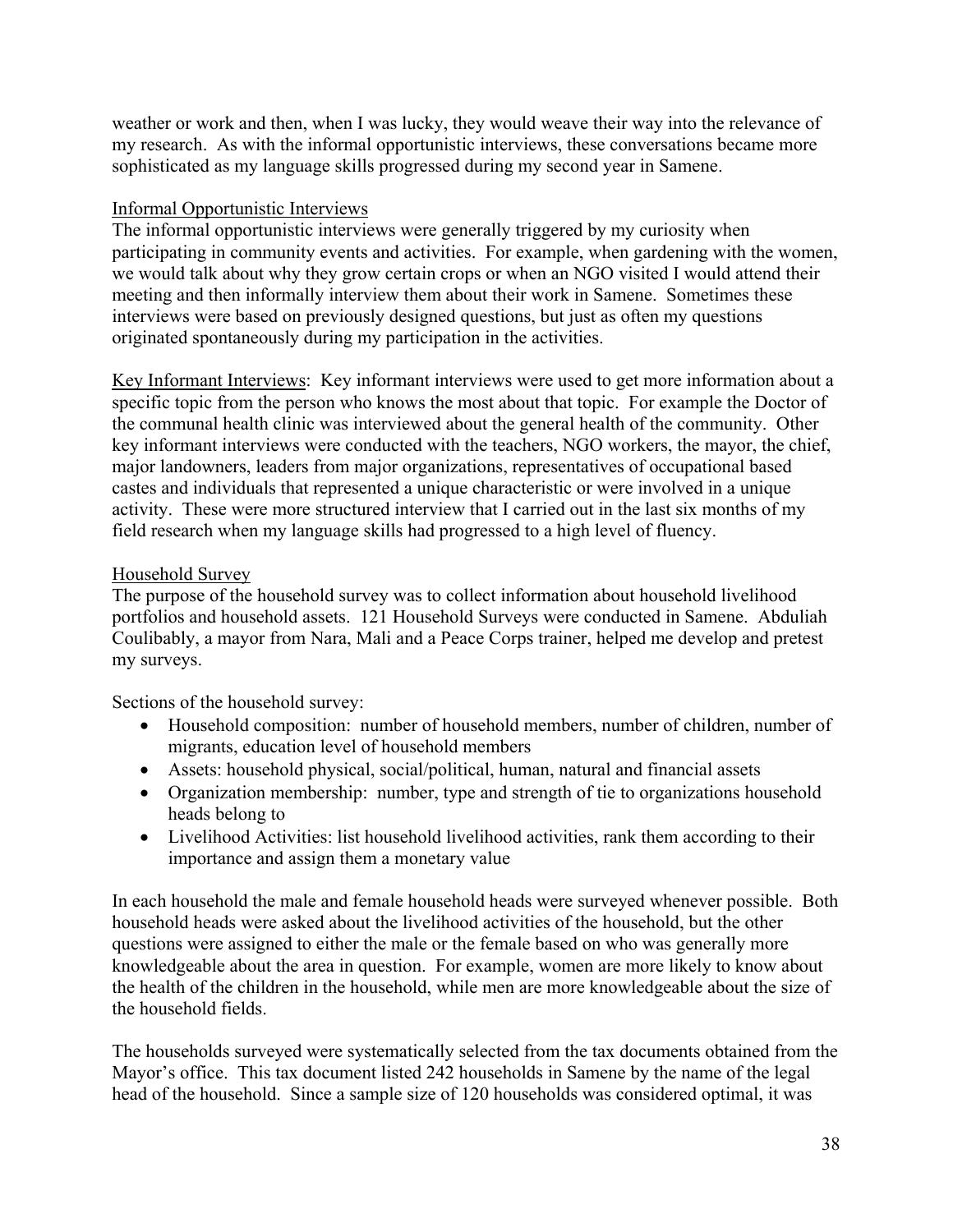decided that all the households would be numbered according to the order under which they were listed on the tax document and every even numbered household would be selected to participate in the surveys.

Generally, I was able to meet with the even numbered households, but in some cases the household structure had changed since the tax rolls were last taken. In these instances, or when I was not able to locate either the male or female head of the household after repeated attempts the next household (odd numbered) on the list was surveyed in its place. I estimate that I surveyed 50% of the households in Samene.

Before the surveys began, I met with the leaders of the districts in Samene and explained the surveying process and the general purpose of the research. The district representatives were supportive of the idea when the researcher promised that the mayor would not be able to look at the information about their assets (because they are taxed according to physical property assets like motorcycles and guns). These representatives then called separate meetings in their districts to explain to their constituencies what I had told them about the surveys.

I was accompanied by a member of each district when conducting the interviews, primarily to help locate the households. My assistants in the five districts were varied: the chief of the village, the son of one of the elders, a ten year old girl, two young boys, and a  $9<sup>th</sup>$  grade school boy.

The respondents were often assisted by nearby family members or friends when they struggled to answer questions. This help was encouraged for the household surveys, but generally discouraged during the individual surveys, because of the personal nature of some of the questions and an individual's tendency to downplay their assets in front of others.

Although the surveys were set up to gather quantitative data, my questions often led to in depth discussions about certain topics. The survey was flexible and my notes constantly overwhelmed the neat check mark boxes. I followed up on any unusual responses and allowed the respondents to tell their stories when they felt inclined to.

The majority of the surveys took place during the non-farming season (January to June) when people generally have less work to do than during other times of the year. Care was taken to come at different times of the day, so as not to exclude people that left for the fields or other activities during certain times of the day.

#### Individual Surveys

The purpose of the individual surveys was to capture individual diversification strategies and asset bases and gather data to represent the different positions in the households. At least four individuals were interviewed from 33 (one-quarter) of the households selected for the household surveys. A total of 168 individuals (81 women and 87 men) were surveyed. The households where the individual members resided were chosen systematically from the even numbered households. Every fourth household, out of the households where the household surveys were conducted, participated in the additional individual surveys. The respondents for the individual surveys included the male and female heads of the household in all cases, and at least one more male and female member of the household. The two additional household members were chosen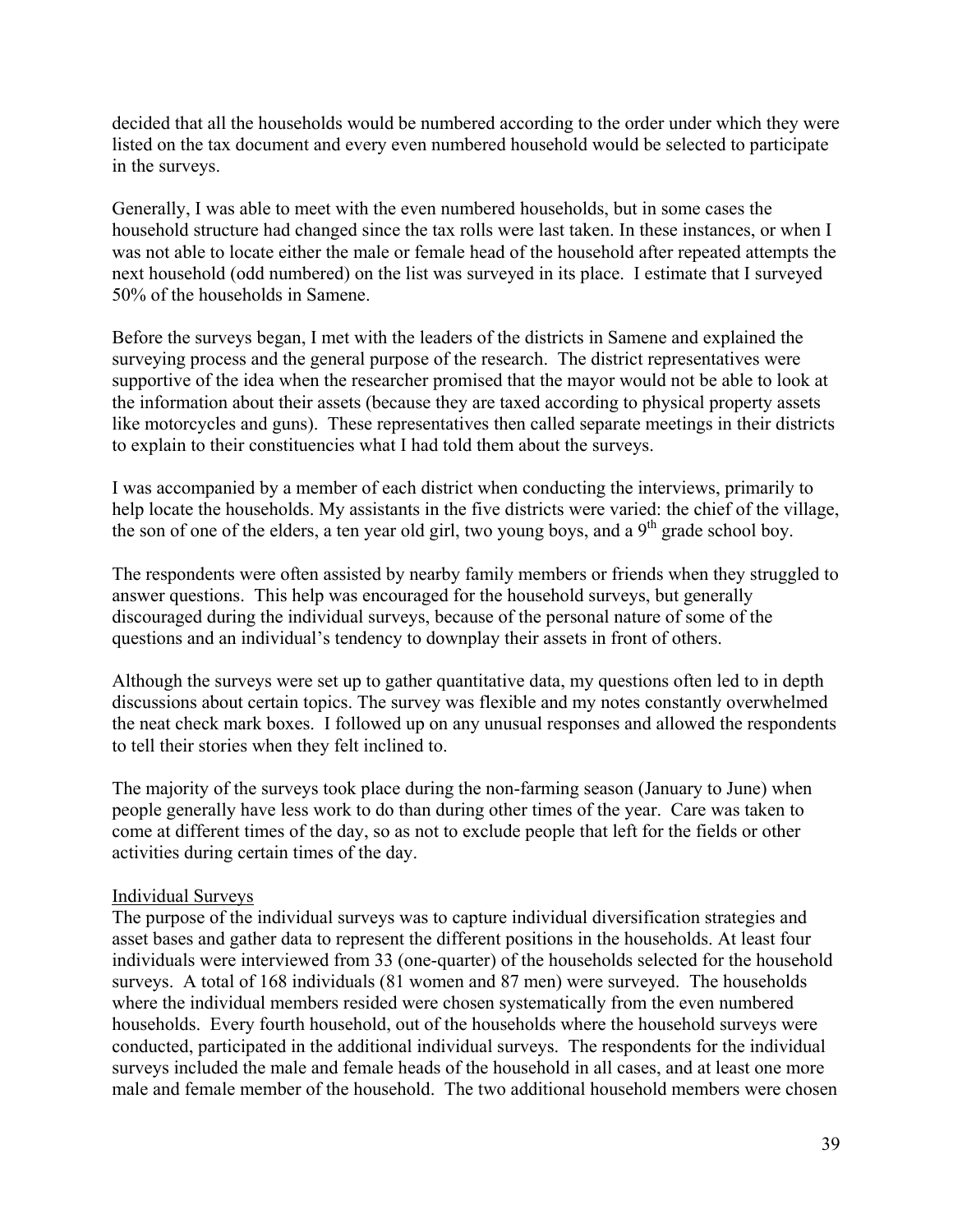to capture a diversity of ages, positions in the household and livelihood activities. Respondents ranged from 15 to 85 years.

Sections of Individual Surveys:

- Personal Attributes: age, gender, marital status, number of children, number of wives (for men only), number of brothers and sisters, health.
- Assets: individual physical, social/political, human, natural and financial assets.
- Organization membership: number, type and strength of tie to organizations individuals belong to.
- Livelihood Activities: list individual livelihood activities, rank them according to their importance and assign them a return value based on the scale developed.

Extended Household Surveys: In each of the five districts in Samene one household was selected for an extended survey. The purpose of the extended surveys was to record a complete picture of a household's livelihood portfolio and the livelihood roles undertaken by each member of the household. In these households many additional individual surveys were conducted and a family tree with each person's age and livelihood activities was also drawn up. The households selected for the extended surveys were chosen to represent critical cases.

| District | Household Name   | Description of household                                                                            |
|----------|------------------|-----------------------------------------------------------------------------------------------------|
| Nyena    | Coulibably ka so | This is the household of the largest landholder in Samene.                                          |
| Sokoro   | Kane ka so       | This is an example of a household involved in many diverse<br>nonfarm activities.                   |
| Boukoura | Djarra ka so     | This is an example of a small, poor household.                                                      |
| Bougoni  | Dumbelle ka so   | This is an example of a medium sized household, also<br>described as <i>cemanc</i> or middle class. |
| Sokoura  | Sisikoro         | The most educated household in Samene                                                               |

#### **Table 6: The Five Households Selected for Extended Surveying, By District**

# Small Group Discussions and Participatory Activities

The discussion groups were separated by gender and included between six to twenty members of the community chosen according to the particular topic of discussion. In May, on two separate weekends, the men and women met for three days. The individuals participating were generally some sort of community leader chosen by myself and the mayor to represent different age and wealth groups and primary livelihood activities.

# *Outline of Three Day Discussion Group Schedule*

Day 1

AM: Participatory Activity: Seasonal Calendar.

• Activities, health, finances and food available for each of the four seasons.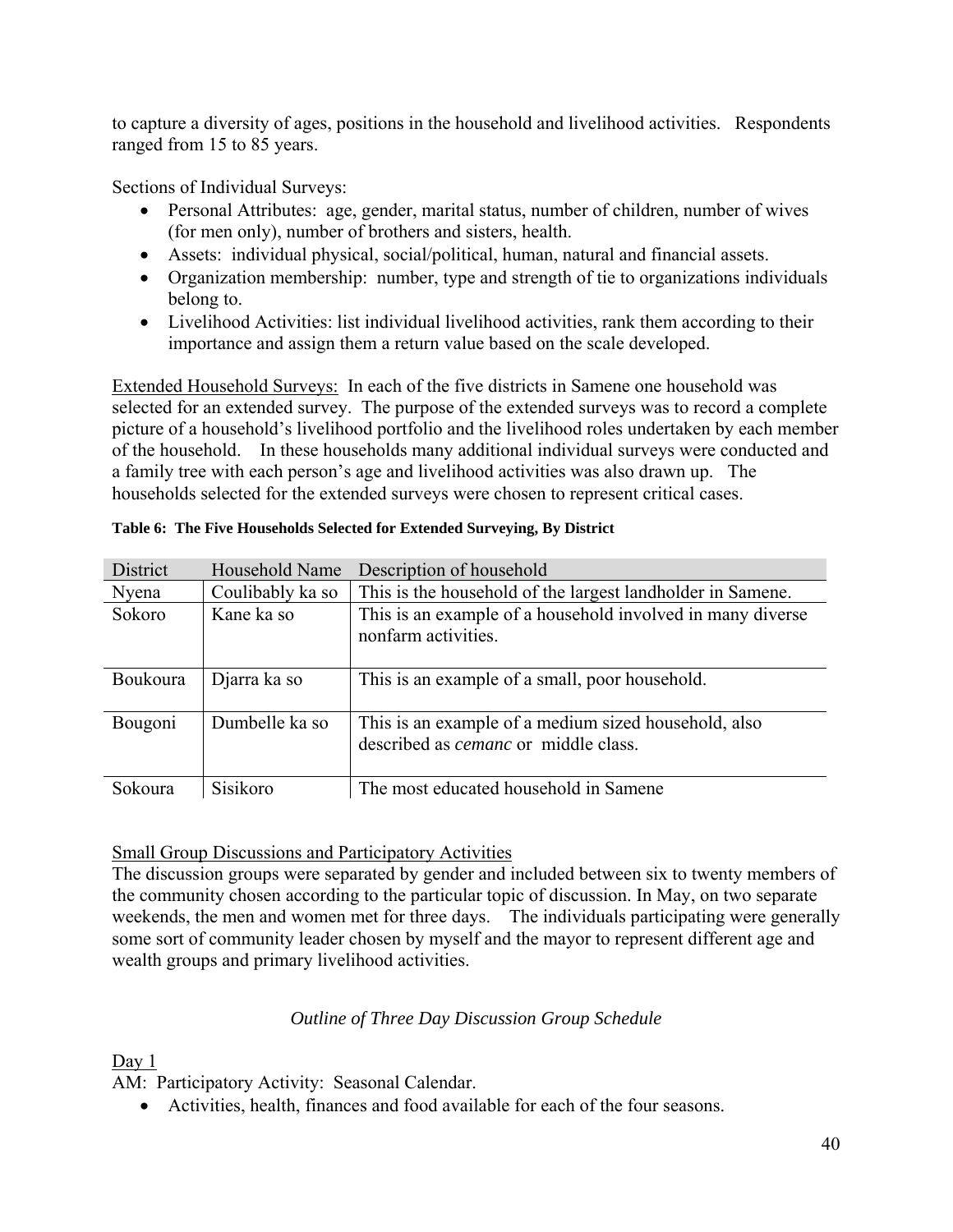PM: Group Discussion: Livelihood Activities.

• Ask in depth questions about each livelihood activity.

# Day 2

AM: Group Discussion: Assets.

- List, discuss, and try to rank the assets that are important to individuals and households.
- Participatory Activity: Activity sorting.

Place each of the 30 activity card drawings under a heading indicating its importance. For each activity discuss its importance; who can do the activity and what access issues prevent anyone from participating in the activity.

P.M: Group Discussion: "Big picture" questions

• Example of leading questions: What is a good livelihood strategy for a household?, What makes a household strong over many generations? How do households build up wealth?

# Day 3

A.M: Group Discussion with elders: Changes in livelihood activities, households and the community over the last 40 years.

• Example of leading questions: How have women's activities changed in your lifetime? How has women's role in the household changed in your lifetime? How has poverty and wealth changed in your lifetime?

P.M: Group Discussions: Community Assets.

• Identify, discuss and map important community assets. Create historical village timeline.

# **Survey Challenges**

Data collection was challenging in terms of numerating assets and assigning monetary values to livelihood activities. Residents of Samene are not comfortable or familiar with counting and measuring things they own. Fields are not measured, livestock are not counted, incomes are not accounted, and even the number of children one has is not known off hand. Generally though, armed with patience and persistence, I could find a way to answer these questions. Often it was a matter of finding the right person in the household to ask or physically counting or measuring specific assets.

There are a number of questions that were particularly difficult. Most people have never metrically measured their fields. When asked about their field size they will either estimate in hectares or respond in the local measure of a "*citige*." *Citigis* are the number of distinct plowed areas in ones field. A *citige* can be either larger or smaller than a hectare, but for the purpose of data aggregation, one *citige* was assumed to equal one hectare.

Community members are often uncomfortable discussing things they own and will tend to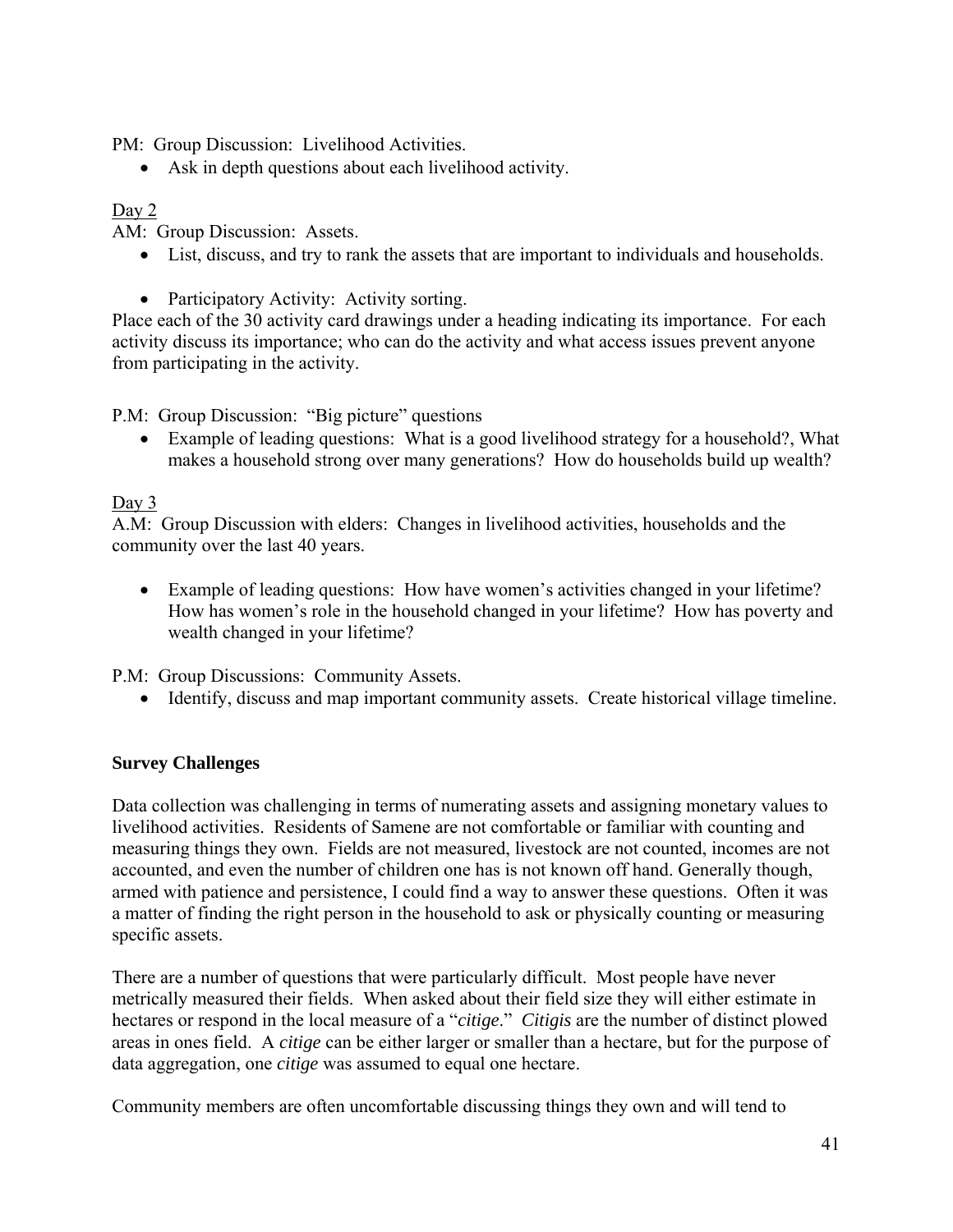underestimate indicators of wealth like cows. A local proverb states: "*Sa min be dogo, be bonyo*." The snake that hides gets bigger. Outward displays of wealth are not common in Samene and even the wealthiest people wear the same worn clothing and live in the same mud houses as everyone else. One young man said, "If you show off your wealth people will start asking you for money and since it is difficult to refuse family, you will lose everything you worked for." Another reason that physical assets are not openly discussed or displayed is because they form the basis of the household tax.

To mitigate these potential inaccuracies figures were corroborated as much as possible through multiple questions, different data collection techniques, and multiple sources. Answers about animal ownership were crosschecked with other members of the community and by observation. Field sizes were relatively compared between neighbors and during all questions care was taken to ensure the participants that their answers were confidential.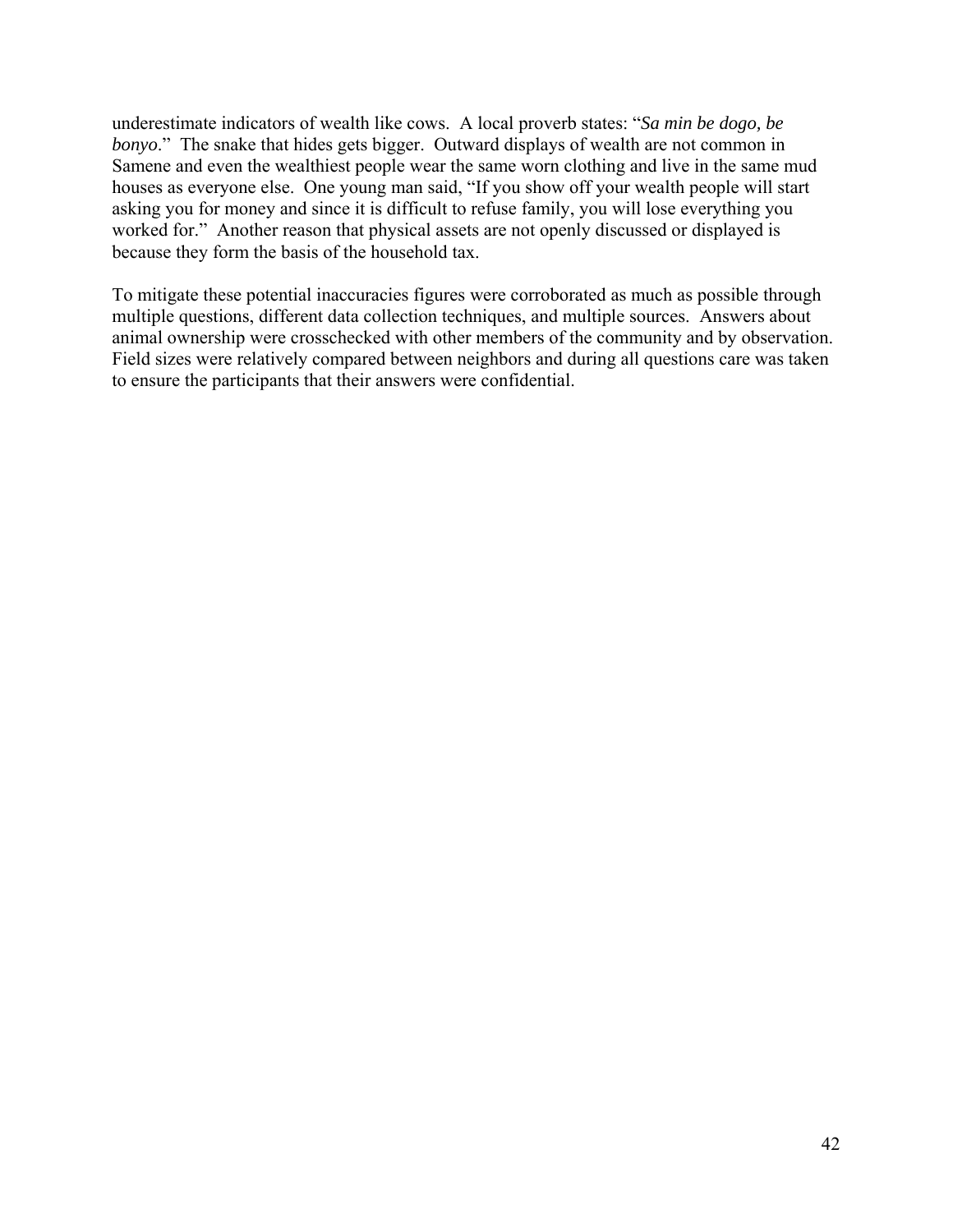#### **Chapter 5: Overview of Mali**

Mali is a large West African country with 13.9 million people, nestled in the Sahel region of Africa between Algeria in the north, Senegal in the west, Guinea in the south and Niger in the east (UNICEF, 2008). The Senegal river runs through the southeast of Mali, and the Niger river arcs through the middle of the country providing critical water resources and fertile flood plains for the otherwise arid country. More than 80% of Malians are rural dwellers who depend on farming, fishing and/or animal husbandry for their daily subsistence needs and livelihoods. Mali's population base is scattered along the southern flood plains of the Niger river, in the Savanna climatic zone. North of the savanna, in the drier Sahel belt, there are fewer people, and a greater percentage of nomadic or semi nomadic herders. The northern half of the country is consumed by the vast and sparsely populated Saharan desert.

#### o 200 400 km 400 mi 200 **ALGERIA** 24 Taoudenni S A Н A **MAURITANIA** Kidal -18 Tombouctou Gao Hombori SENEGAL Tondo Mopti Kayes **NIGER** Kita Ségou **BAMAKO BURKINA FASO** Koutiala Sikasso<sup>®</sup> GUINEA **BENIN GHANA CÔTE D'IVOIRE TOGO**

#### **Map 1: Map of Mali**

*Source: CIA World Factbook*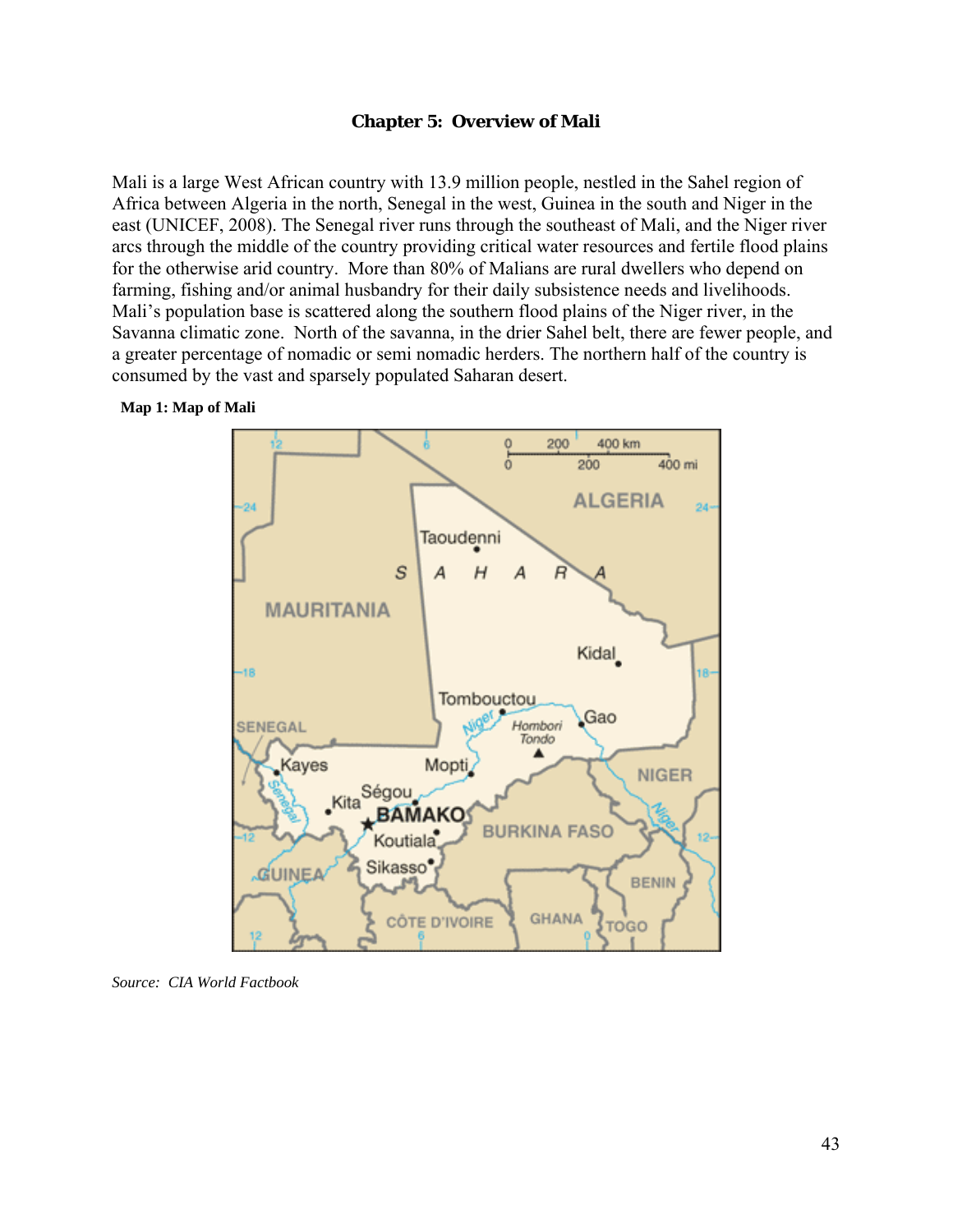# **History**

The oldest human remains in Mali were found in the north and dated to 4,400 B.C (Imperato 1989). Mali was the site of three great African Empires. The first of the great kingdoms was the Ghana Empire, which ruled from the  $8<sup>th</sup>$  century to the 11<sup>th</sup> century when it gave way to the Malian Empire. At the peak of its power in the 14th century the Malian Empire controlled much of West Africa as well as the trans Saharan gold and salt trade. The Songhai Empire, supplanted the Mali Empire and ruled until the Berber invasion in 1591. Mali is known for its rich cultural heritage and cultural influences that are still found throughout West Africa.

In the colonial era, the French gained control of present day Mali in the late 1800's and renamed the region French Sudan. During the period of colonial rule the native people endured taxation, forced public works labor projects, harsh reprisals for intransigence, and military conscription (Imperato 1989). Infrastructure provision was pursued to further colonial interests, rather than to develop the region for the benefit of the indigenous people. In 1959 Mali and Senegal formed a federation and gained independence from France. Less than a year later, Mali split from Senegal and was declared an independent nation in 1960.

The reign of the first President, Moridibo Keita was marked by economic decline. Keita proclaimed a policy of state socialism, adopted a one party state and nationalized the nation's economic resources. His reign was largely marked by economic decline. In 1968 Moussa Traure led a bloodless military coup and established himself as the absolute ruler of Mali. The Traore dictatorship lasted 23 years and was marked by corruption and brutal suppression of dissent.

In 1991 a coup d'etat, orchestrated by Amadou Toumani Toure, led to the establishment of a democratic system based on a national constitution. Alpha Oumar Konare became Mali's first democratically elected President. In 2002, another peaceful election brought Amadou Toumani Toure to the Presidency, where he currently serves after a successful reelection in 2007. Today Mali is one of the most politically and socially stable countries in Africa.

# **Social/Cultural Characteristics**

Mali is an ethnically diverse country. It is populated by the Bambara (the largest single ethnic group), the Maninka, Sonninke, Songhai, Peul, Dogon, and Tuaregs, among others. Each ethnic group has its own language, traditions, livelihood activities, and customs. The great majority of Mali's people are Muslim, and the official language is French. *Bamanankan*, however, is the country's true lingua franca.

Households are related by patrilineal kinship and are headed by the oldest male member. Polygamy is prevalent and households, especially in the rural areas are large, complex structures involving several generations.

There is a high degree of social differentiation within and among communities in rural Mali (Benjamin 2004, pp. 322). Social identity is based on ethnicity, gender, age and kinship or lineage. Lineage, which is marked by last name, is a very important inter-group security system,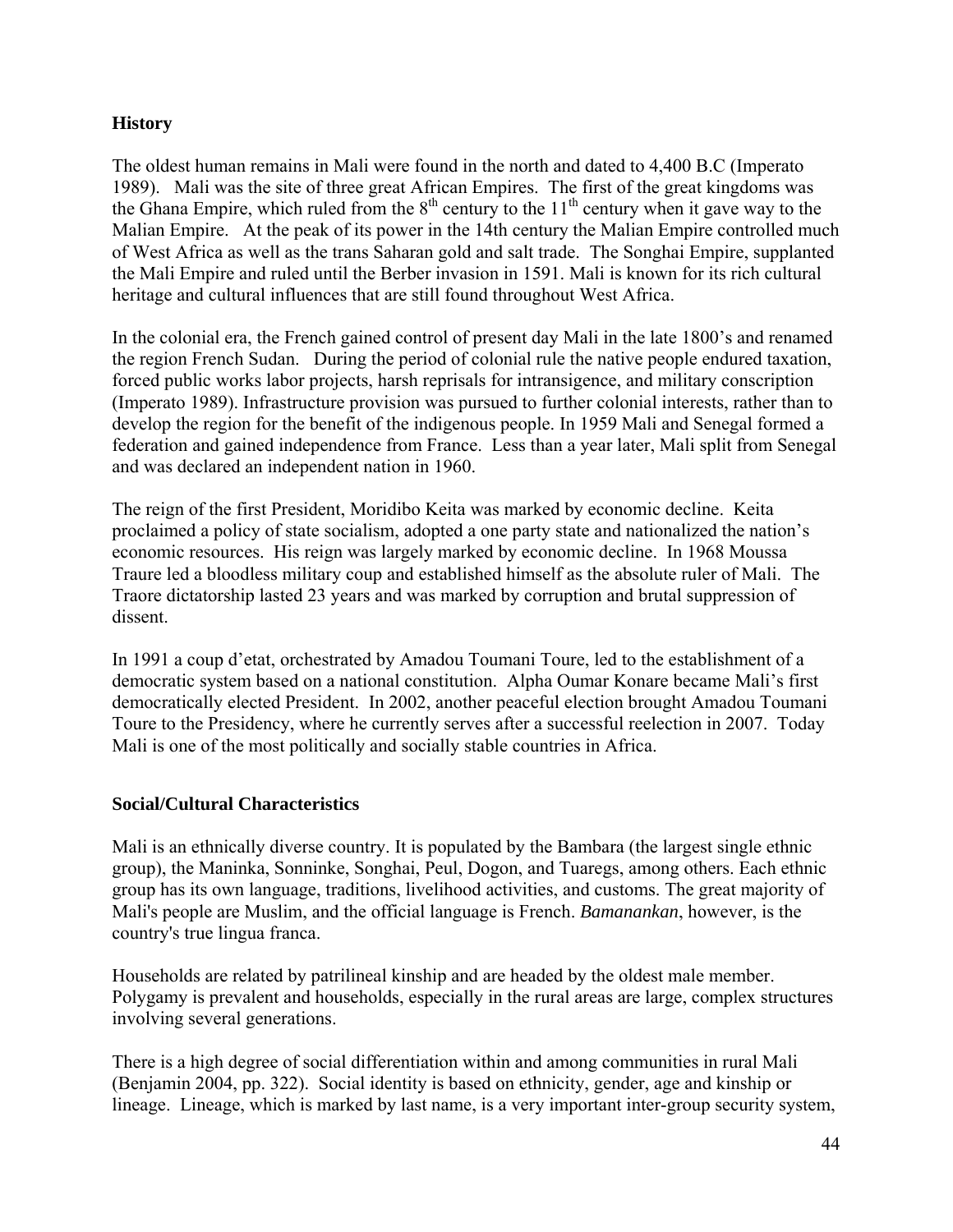and also an important system for ensuring peace between different ethnic groups. Last names, *jamu*, are a reflection of older caste distinctions and ethnic affiliations. A strong tradition in Mali called 'joking cousins' dissolves historical tension between ethnic groups and castes, through a series of jokes, teasing and greetings. The President himself, draws on this tradition to mitigate conflict and is known to start off a radio broadcast by playfully accusing the Coulibalys of eating beans. These jokes never fail to get a laugh and are credited, in part, to the relative stability and peace between the ethnic groups in Mali.

# **Geography and Climate**

Mali is a large landlocked country located centrally in the semi arid Sahalian zone, which extends across Africa from West to East just below the Sahara desert. More than half of the country is swallowed by the Saharan desert and only 2-4% percent is suitable for farming. Except for a few areas of hills and mountains, Mali is a flat country consisting largely of plains and plateaus.

The Sahelian zone is characterized by a single short rainy season. The rainy season typically begins in June, reaches its peak in August and tapers down in September. Over the last 30 years, rainfall has decreased and become more erratic and unpredictable. The severe drought of 1968- 73 appears to have signaled the beginning of a trend toward drier conditions in the Sahel (Benjamin 2004, Toulmin 1992). There is little doubt that the Sahel is becoming drier, but research suggests that land use practices are less to blame than are long-term climate cycles. (Benjamin 2004 pp. 72)

The northern regions in Mali are much drier than the southern regions, where much of the population is located. Southern regions are characterized by higher density and greater diversity of vegetation than northern regions. (Benjamin 2004)

Mali is endowed with neither the great biological diversity nor the great economic potential that is found in the humid tropical forests of coastal West Africa and Central Africa. Nonetheless, Malians are highly dependent on natural resources and the woodlands offer a great variety of livelihood opportunities for rural people (Benjamin 2004).

# **Development Indicators**

According to the Human Development Index, which ranks countries according to measures of living a long and healthy life, having access to education, and a decent standard of living, Mali ranked 168th out of 179 countries (UNDP 2008). In the Human Poverty index, which focuses on the proportion of people below a threshold level in the same dimensions of human development as the human development index, Mali was ranked as one the two poorest countries in the world, for which the index was calculated (UNDP 2008).

Income poverty is acute and more than a third of Malians live on less than \$1/day (UNDP 2008). GDP per capita is less than US\$400. Only about one quarter of adults in Mali are literate and school attendance for children is poor (UNDP 2008). Infrastructural development in terms of roads, transportation, markets, and technology is scarce and largely absent from rural areas.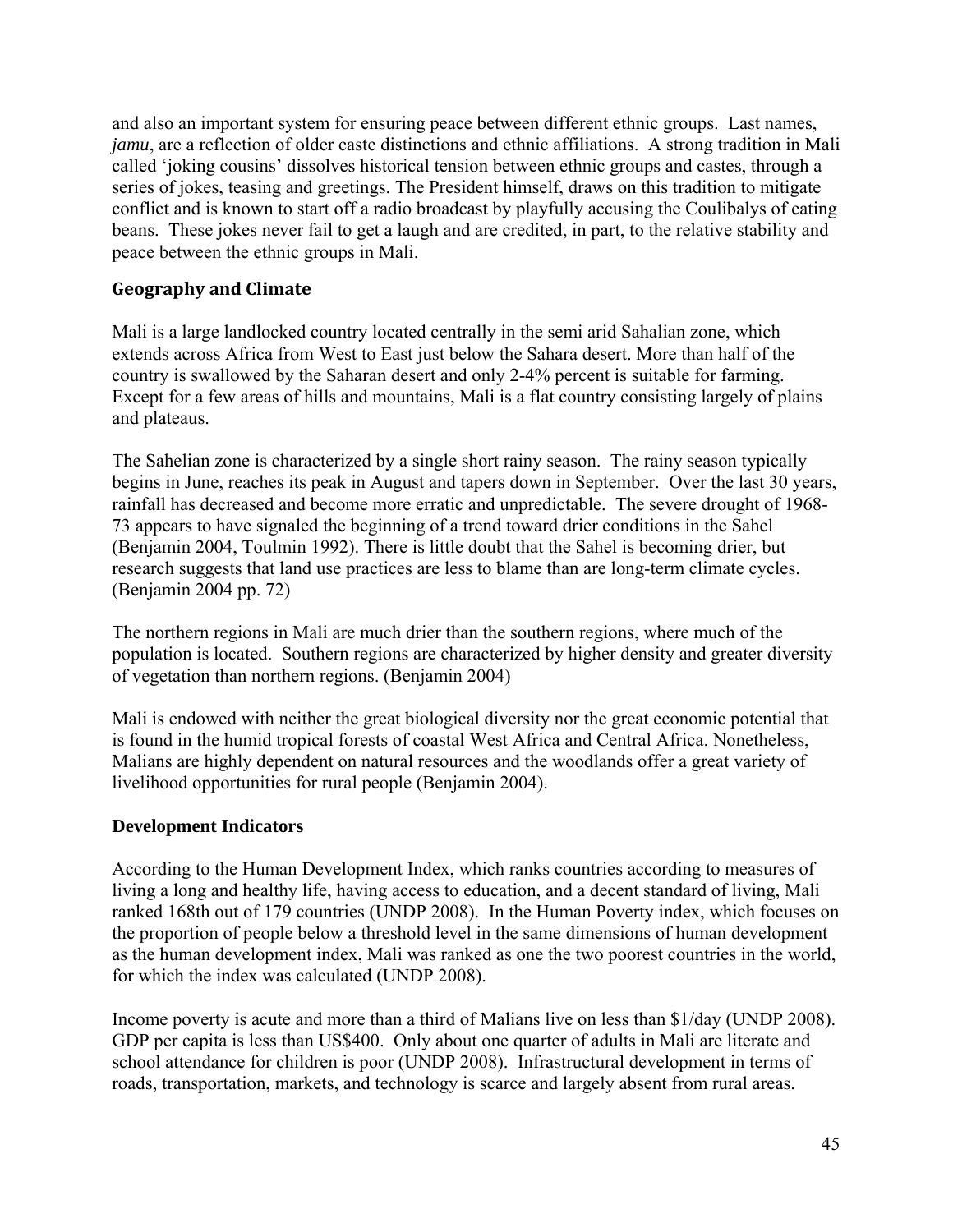Life expectancy in Mali is low (53.7 years), and fertility rates and population growth rates are high (UN Human Development Reports). Health care coverage in rural areas is largely insufficient and almost half of the households in Mali lack access to improved water supplies and sanitation. Malnutrition and a high prevalence of several debilitating infectious diseases including malaria, typhoid and diarrhea also lead to a high infant mortality rate.

As a landlocked country with few natural resources, Mali is further hampered by large international debts, low economic development and a difficult farming climate.

# **Livelihoods and Diversification**

The structure of rural livelihoods in Mali must be understood against the variability and uncertainty of the Malian environment. Because of the need to manage environmental and socioeconomic risk, it is rare to find a household with a single source of revenue, even among the elite and salaried people (Toulmin 1992). Even though agriculture, fishing, and livestock rearing constitute more than 80% of the country's total employment, diversification is at the root of food and livelihood security strategies in the Sahel (Davies 1996, pp. 24; UNDP 2008).

Livelihood patterns in the Sahel are characterized by diversity, seasonality, mobility and social differentiation. (Benjamin 2004). There is a strong ethnic dimension associated with livelihoods in Mali. For example, the Fulani are known as transhumant pastoralists and the Bozo are primarily fishermen. Additionally, there are specialized, occupation based castes within ethnic groups, such as leatherworkers, *griots* (traditional storytellers and historians) and blacksmiths.

In the Inner Niger Delta Davies (1996) identifies five different livelihood systems: cultivators, transhumant pastoralists, agro-fishers, transhumant fishers, transhumant pastoralists. These livelihood systems not only dictate activities, but also food security, patterns of settlement, income sources and expenditures. In his work in the Mopti region Charles Benjamin created a system of classification of livelihood activities that consisted of seven sectors: Agriculture, Exchange, Fishing, Livestock, Remittances, Wages/Home Industry, and Non-timber forest products.

Although there has not been a lot of research on livelihoods in Mali, a number of studies and their key findings provide important insights into livelihoods and diversification in Mali.

# *Characteristics of livelihood diversification*

Charles Benjamin conducted livelihood research in four villages in the Mopti region of Mali during 2001-2003. His research yielded a number of relevant findings. First Benjamin found that most households practice a number of secondary activities, either as a regular part of their livelihood portfolios or as more temporary coping strategies. Most households were involved in four or five different activity sectors (Benjamin 2004).

Second, Benjamin found that a household's livelihood portfolio is significantly related to village and ethnic group. The types of activities practiced and the extent of diversification were found to vary depending on the ethnicity of the household and the resources available in the village.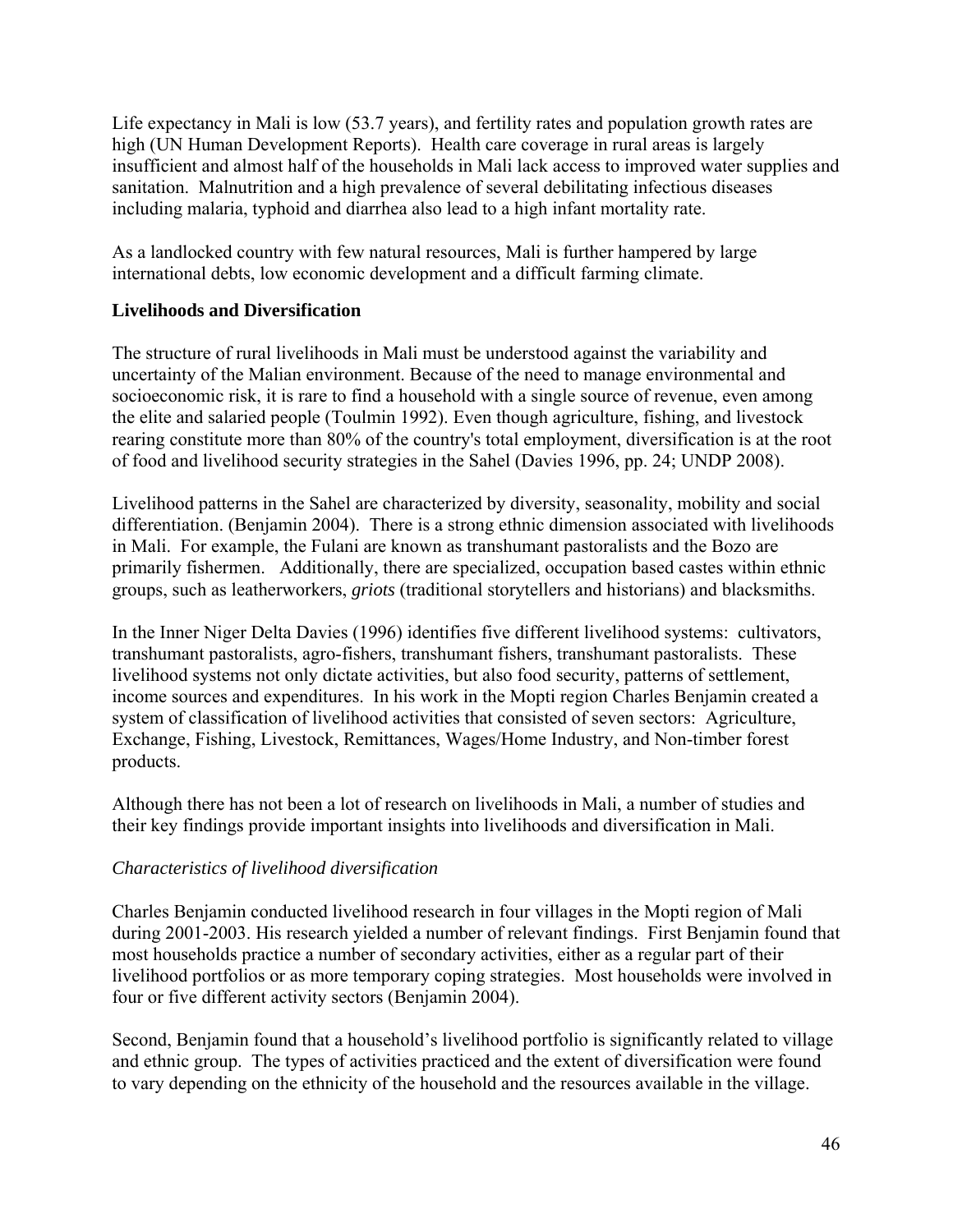The Fulani primarily focus on livestock and have the least diversified livelihoods, while the Bella and Bambara were more likely to be generalists engaged in many different activities.

Third, Benjamin discovered that the number of livelihood sectors a household is engaged in is not significantly related to the household size or income rank. He found no significant differences in relative contribution of different sectors among income quartiles. However, he did find that there is a positive relationship between the number of livelihood sectors practiced and the mean total value of livelihood activities (241). In spite of the positive correlation between diversification and income, Benjamin's data suggest that poor and wealthy households structure diversity in a similar manner. Diversification, in Benjamin's research, was found to be important for both poor and wealthy households. A critical analysis of Benjamin's conclusions, reveals that he does not differentiate between the specific types of activities poor and wealthy households are involved in, nor does he compare the income levels derived from nonfarm activities between the different income brackets.

# *Income source diversification*

A study from central Mali provides insight into the sources of cash income for households. In the Kelka Forest, Traore (1997) found that between 1992 and 1996 the breakdown of cash income consisted of the following activities: forest resources (48%), livestock (33%), agriculture (10%), migration (6%), and miscellaneous (3%) (cited in Kerkhof (2000).

In the late 1980's Toulmin (1992) found a very different income breakdown in the Mopti region of the country. The wide variations of income source diversification are related to different regional resources and livelihood systems. Toulmin (1992) found that the cultivators, agropastoralists, and agro-fishers together derived 9% of their incomes from cereals sold, 33% from animals and milk, 23% from fish, 19% from wage labor and only 5% from gathered forest products (pp. 190). Toulmin also breaks down the income sources between the three livelihood systems to show how the distribution of income varies significantly depending on the livelihood system in question. For example, cultivators sell more cereals, agro-pastoralists derive more income from animals and milk and agro-fishers earn the majority of their income from selling fish.

The third example of how households diversify their income sources comes from the village of Douma in the Mopti region (Benjamin 2004). Benjamin found that 46% of the income earned in Douma comes from agriculture. 25% of incomes are derived from animal raising and remittances and wages/industry account for 9% and 15% of incomes respectively. Exchange and nontimber forest products both contribute around 3% to household incomes in Douma.

#### *Gender and Personal Livelihood Activities*

Gender is an important personal attribute that structures livelihood portfolios. Unfortunately, there has been little research, apart from the work of Charles Benjamin (2004) that looks at the differences between the livelihood activities that men and women in Mali are engaged in. (See Table 7). In the four villages where Benjamin conducted his research in Mopti, men earned a much greater percentage of their incomes from agriculture and remittances than women. Wage/industry activities were found to be more than twice as important to women's incomes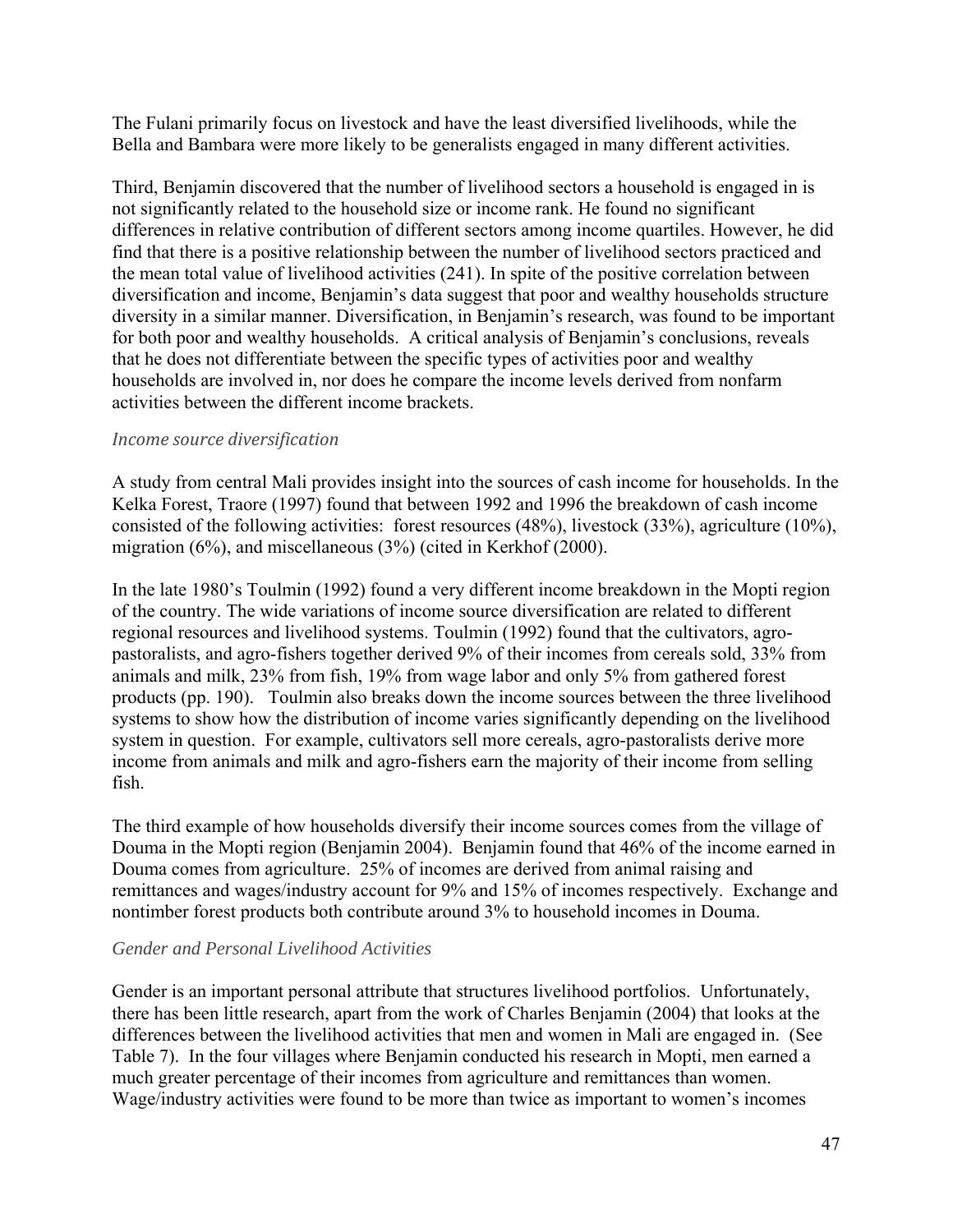than men's. In the exchange, animal and non-timber forest product (NTFP) sectors, the relative contributions towards men's and women's incomes were similar.

Looking at total income levels for men and women, Benjamin found that female adults (age 20- 40) earn slightly more than a third of what males of the same age make (37,304 FCFA compared to 104,523 FCFA).

|        | N  | Agric.        | Exch. | Fishing    | Animal | Remit.     | Wage/Industry | <b>NTFP</b> |
|--------|----|---------------|-------|------------|--------|------------|---------------|-------------|
| Male   | 18 | 14.9          | 6.3   | 2.6        | 23.3   | 13.2       | 20.5          | 19.3        |
| Female | ററ |               |       |            | 20.2   | 2.3        | 45.5          | 23.7        |
|        |    | $\leq 0.01**$ | .901  | $< 0.01**$ | .636   | $< 0.01**$ | $< 0.01**$    | $0.001**$   |
| value* |    |               |       |            |        |            |               |             |

|  | Table 7: The Income Portfolios of Men and Women in Mali (% of Income) |  |  |  |  |  |
|--|-----------------------------------------------------------------------|--|--|--|--|--|
|--|-----------------------------------------------------------------------|--|--|--|--|--|

\*Mann-Whitney Test

\*\*Mean Values are significantly different at 99% level Source: Benjamin 2004 pp. 251.

# *Understanding Livelihood Changes*

Susanna Davies' (1996) book, 'Adaptable Livelihoods; Coping with Food Insecurity in the Malian Sahel,' presents an interesting perspective about how livelihoods are changing in Mali's Inner Niger Delta. Davies central argument is that livelihoods are becoming less resilient and more sensitive over time. The primary characteristic of a vulnerable livelihood system is a 'structural cereal gap, or the inability to meet annual food requirements through primary production entitlements' (pp.195). The causes of the increased vulnerability of livelihood systems, identified by Davies, include: a series of successive droughts that eroded security, a changing natural resource base, lower rainfall and flood levels and inimical government policies.

Before the droughts of the 1970's Davies posits that livelihoods were highly resilient and insensitive. Primary livelihood activities provided for subsistence and accumulation needs and had built in safety nets for bad years. Secondary activities were only utilized during difficult times, and they enabled households to cope, withstand shocks and bounce back.

In more recent times, Davies contends, the principal difference is that livelihood systems can no longer guarantee food security in most years. The coping strategies of the past are now part of the normal calendar of activities; coping activities have become adaptive activities. "Whereas in the past, diversification beyond primary activities was used to accumulate and act as a safety net, it is now the basis of subsistence" (pp. 169). Interestingly, Davies found no evidence of the introduction of new activities, and believes that adaptation is a process of exploiting existing activities more intensely.

The cultivators in the research area have become dependent on long-term migration, animal husbandry, forest resources and the market (for food, credit and work) to meet their food needs. Whereas, in the past, farming traditional crops provided for a family's food needs, in current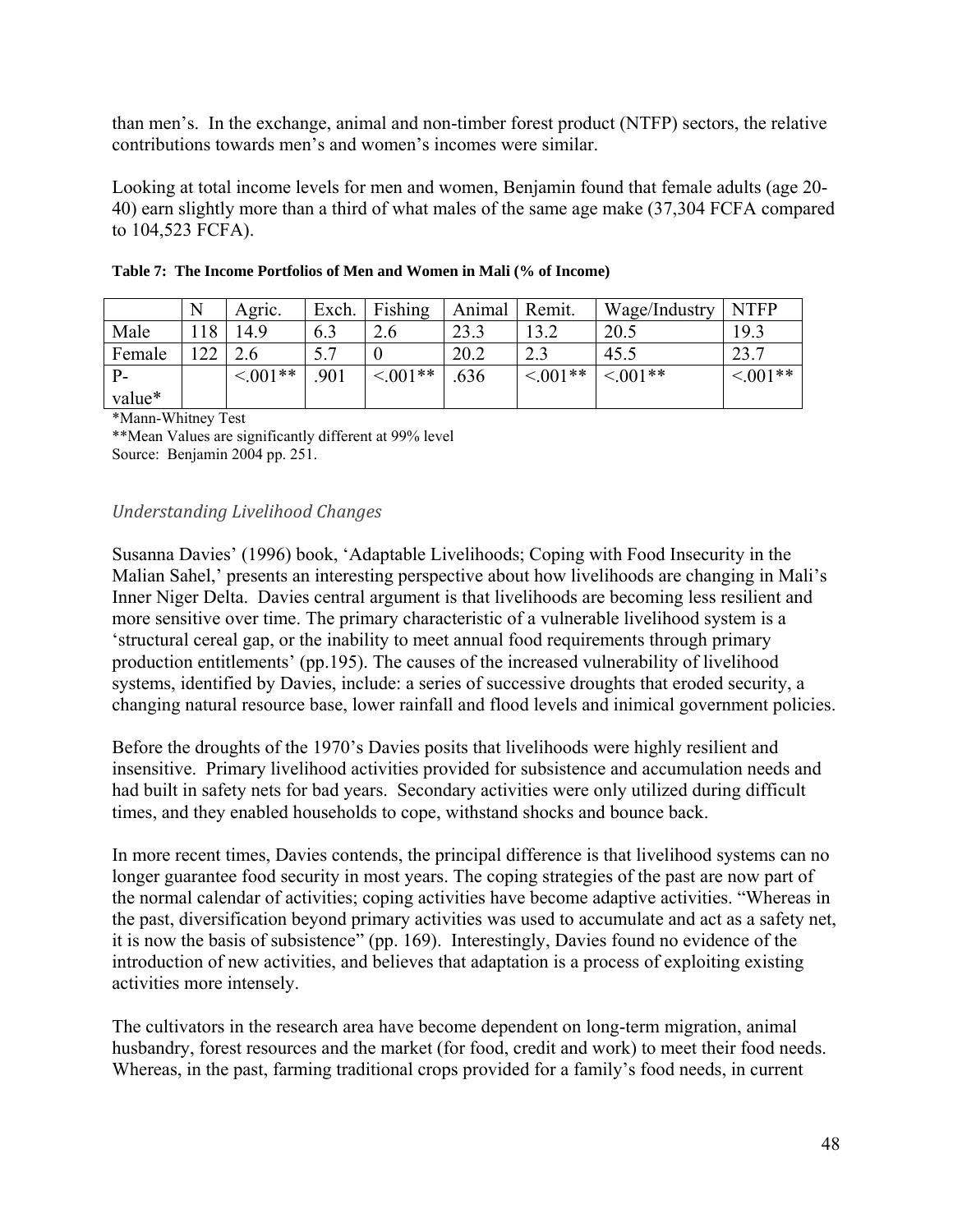times, farmers have been forced to diversify their activities and rely on supplementary activities to feed themselves (Davies 1996).

# **Overview of Major Livelihood Activities in Mali**

# **Agriculture**

Farming is the dominant livelihood activity in Mali. Dryland cereal farming for subsistence use is the principle form of agriculture in most of Mali. Agriculture is based on cultivation by hoe or simple animal traction, using primarily organic fertilizers, and few pesticides. The dominant cereal crops are coarse grains – millet, maize and sorghum. Other secondary crops include: okra, sesame, calabash, watermelon, manioc, beans, peanuts and hibiscus. There are two zones in Mali oriented to greater cash crop production: the cotton zone in Southern Mali and the rice fields irrigated by the *Office du Niger*. These zones often employ mechanization, synthetic fertilizers and pesticides with the support of parastatal organizations (Benjamin 2004).

Farmers in Mali face many difficulties. They have to contend with numerous environmental risks including droughts, onslaughts of locusts, and erratic and decreasing rainfall. Farmers work with poor soils without the aid of improved technologies, irrigation, or synthetic fertilizers. Labor productivity in agriculture is low and farmers generally do not have access to extension services or credit opportunities (Havnevik at al. 2006). In addition, prices for exports, and in particular cotton, are highly volatile.

The severe Sahelian droughts and famines of the early 1970s and mid 1980s attracted international attention to the vulnerability of the country's people and its natural environment. In West Africa, inimical farming conditions have motivated a search for other viable activities to meet the farming production shortfalls.

# Migration

Migration, especially for the Bambara, is an integral part of most rural livelihood strategies. Patterns of migration vary and are determined by ethnicity, extended kinship networks, household structure, distance to migration sites, the household's portfolio of activities, and conditions at the migrant's destination. The most common migration pattern in Mali is circular migration, where migrants return home during the farming season, and leave for urban centers after the harvest is complete.

The long history of migration in West Africa, was stimulated during the period of French colonialism when the economic responsibilities of the household increased with the introduction of taxes. Women's urban migration is a relatively recent phenomena that began in the late 1980's.

A comparative study carried out in four Sahel countries, including Mali, examining the effects of male out migration, concludes that: male out-migration contributes to the viability and sustainability of rural livelihoods (Ellis 2000). Remittances ensure food security and the patterns and duration of migration are adapted to changes in seasonal and annual shortfalls in food and basic needs (Ellis 2000, pp.156).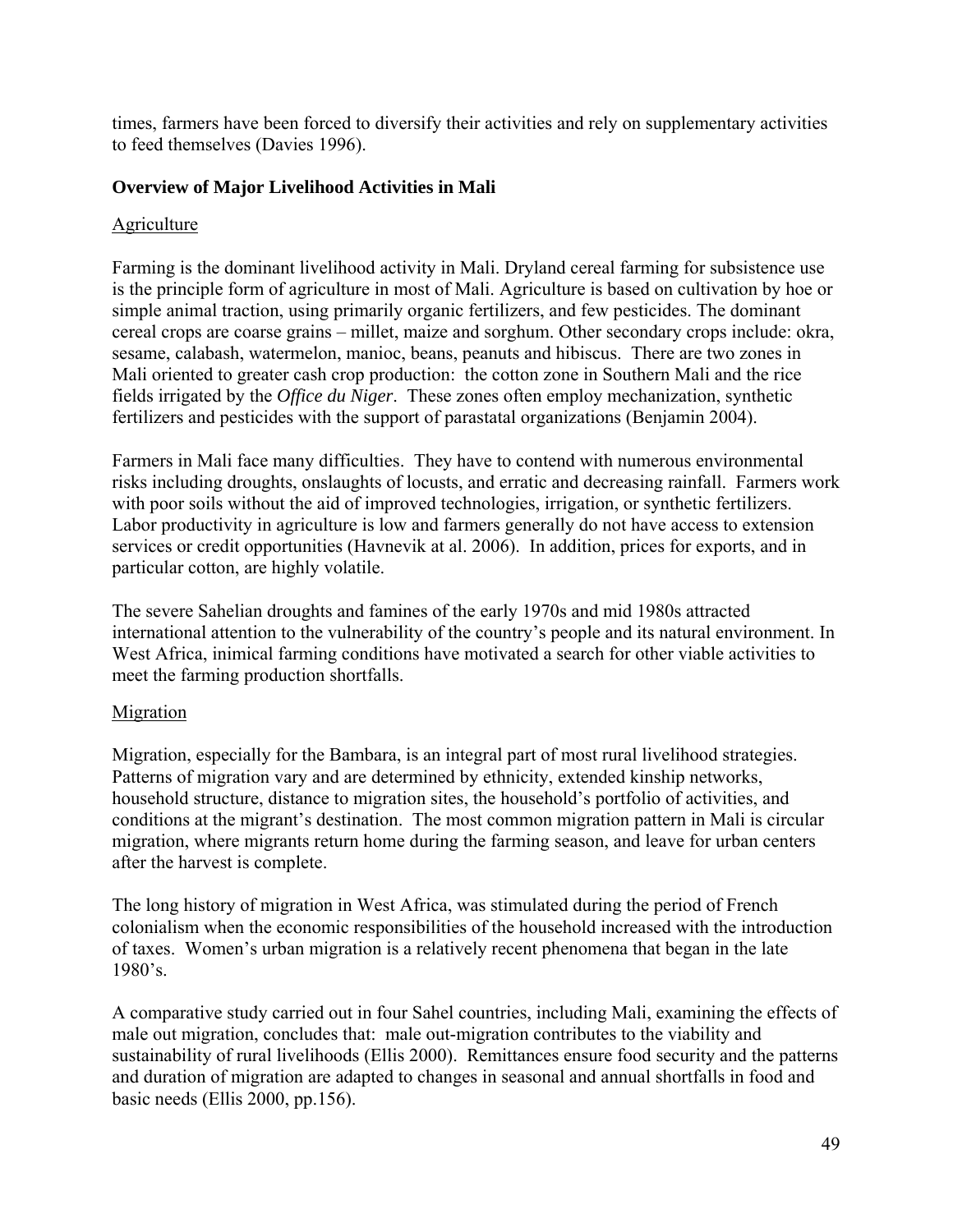# Livestock

Livestock are the livelihood basis for some ethnic groups, notably the Fulani, and are essential to the security of the livelihood portfolios of most farmers as well. In fact behind cotton, beef is Mali's largest export. For the Fulani their personal status and wealth is associated with their herd size. The Fulani are likely to move seasonally in search of pasture and water for their animals. Sedentary farmers also frequently raise livestock to complement agricultural activities and provide security when other production activities fail.

# Fishing

Fishing is the dominant livelihood activity only for the small Bozo ethnic group, although it is a critical secondary activity in many areas. The large fish markets in the inner Niger delta, provide a means for fishermen to acquire income and barter for cereals. Agro-fishers are sedentary fishers living on the floodplains of the delta who also cultivate substantial quantities of rice (Davies 1996 pp. 143). Transhumant fishers cultivate rice as a secondary activity as well, but during the fishing season, they follow the fish downstream.

# Other secondary activities

Handicrafts, collecting forest products, services, and commerce are other important rural livelihood sectors in Mali. Apart from the studies focused on forest products, these other activities have received little attention from researchers and will be discussed in greater detail in the following section on livelihood activities in Samene.

It has long been recognized that a wide range of forest products are critical to rural livelihoods. Forests 'provide rural populations with primary livelihood resources, with means of filling production gaps, and with sources of cash income' (Warner 2000). The majority of agriculture in Mali takes the form of parkland agroforestry systems (Foley 2001 in Benjamin 2004). Agroforestry parks feature the selective retention and maintenance of spontaneously occurring 'useful' trees. Besides providing useful products such as food, fodder, fuel and medicine they can they also serve ecological functions that improve farming productivity (Benjamin 2004). For example, the nitrogen-fixing properties of *Acacia albida* make it a very valuable tree in Sahelian agroforestry (Benjamin 2004).

Becker (2001) identified 43 wild tree species used for purposes other than fuel wood in a Bambara village near Bamako (cited in Benjamin 2004). In another survey of wild plant use in six Malian villages, Gakou et al. (1994) record 108 plant species yielding locally used forest products. They note that of the most frequently mentioned plants all but one are native species in natural forests and two-thirds were sold in local markets.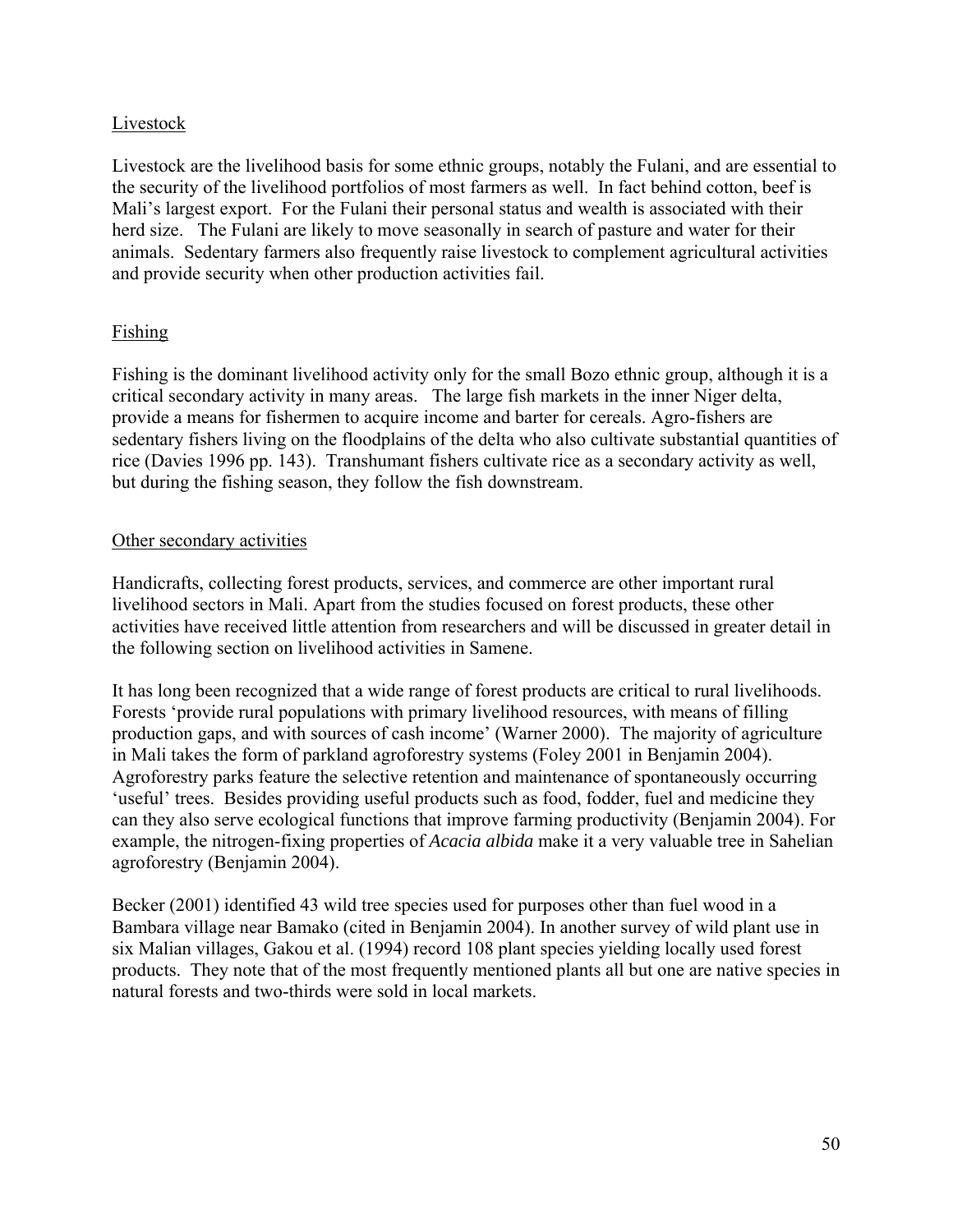#### **Determinants of Livelihood Success**

What are the determinants of livelihood success in Mali? This is another question that has received little attention from researchers, especially when it is considered using an asset based approach. There are some hints of the types of assets that are key determinants of livelihood success in the work of Karen Brock. She writes, 'the basic factor enabling accumulation of wealth through diversification is the constant availability of at least three able-bodied adult men amongst who the necessary tasks to household labor could be divided.' (1999). Brock also found that in Zaradougou, the most sustainable households had at least two sources of income in addition to their farms. In a different paper written with Coulibaly, Brock identifies the most sustainable households as those that have secure access to the entire range of assets needed to maintain their agricultural production, or the potential to exchange the capital they have for the capital they need" (Brock and Coulibaly 1999, pp. 3).

In two regions of Mali, De Haan (2001) posed the questions: what makes a household strong over several generations and what makes a good life? to different focus groups. Three criteria were consistently mentioned. The most important criteria identified was *gestion*, which refers to the way a household is managed. Poor household management by the household head is believed to lead the household towards poverty, while good management is a key feature of a household's success. *Main d'oeuvre*, the second criteria, refers to the household labor force, and encompasses not only its size but also its age and gender balance (pp. 10). The third criteria agreed on, *betail* refers to livestock holdings, and reflects the importance of animals as assets and as insurance during difficult times (pp. 10).

Camilla Toulmin (1992) found household size to be the central determinant of a household's asset status. In her work with the Bambara in Central Mali in the early 1980's, Toulmin found a strong and positive correlation between household size and ownership of different assets. Large households had more of the three critical assets considered (wells, oxen plough team and cattle) than smaller households. Toulmin writes, 'household size plays a crucial role in this process of accumulation' (1992). Larger households were found to be better equipped to diversify their incomes and more capable of acquiring and maintaining productive assets. Women in large households were found to have more free time to pursue supplementary activities, while men were more likely to participate in migration. Small households, on the other hand, were constrained by a lack of assets and an inability to generate sufficient surplus to invest in raising farm productivity (Toulmin 1992).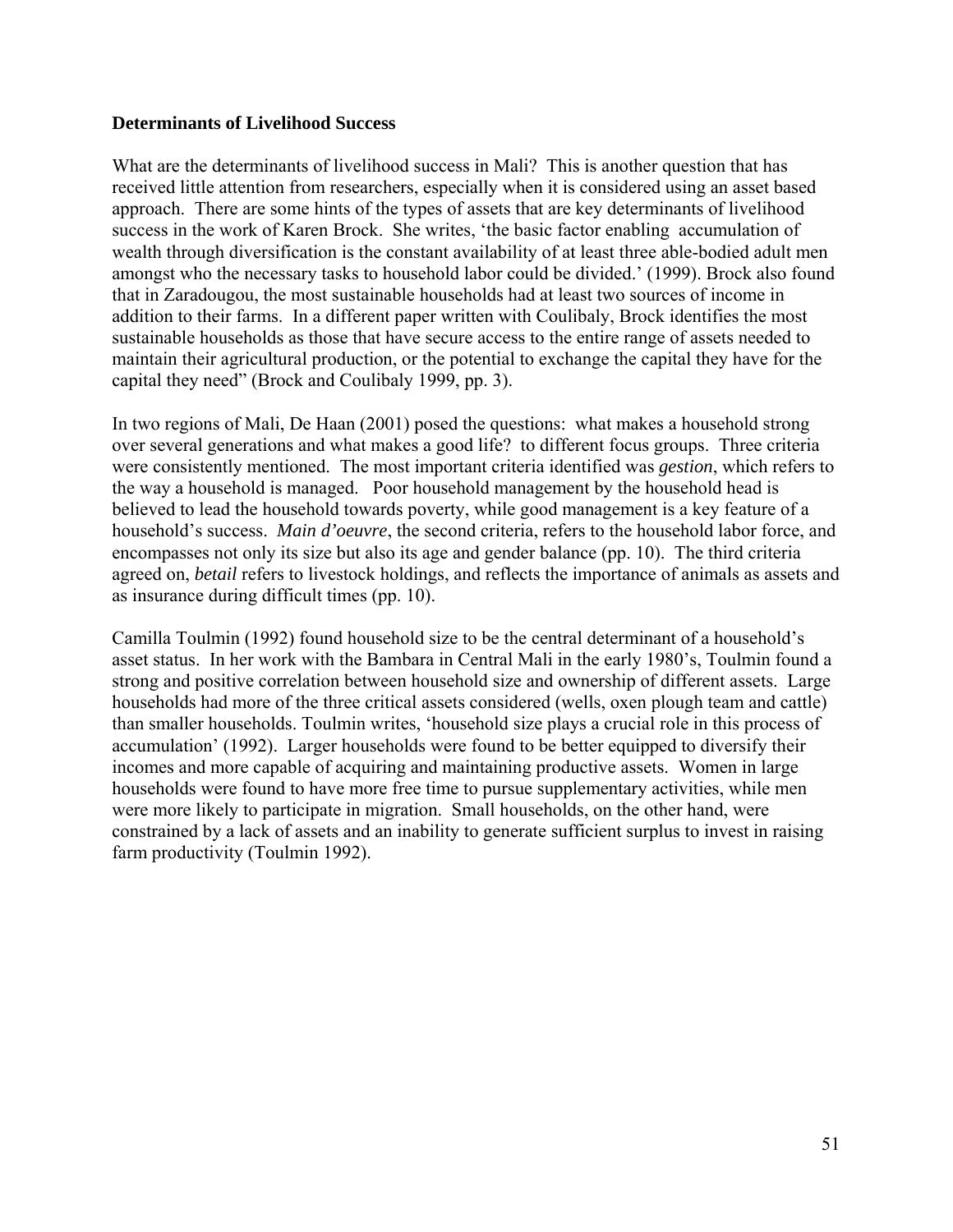### **Chapter 6: Description of Samene**

This chapter is a description of the village of Samene in terms of its people, geography, history, primary livelihood activities, government and services. There is a particular focus on the community level assets of Samene that influence livelihood options for community members. The chapter concludes with an attempt to situate Samene in comparison to other villages in Mali.

#### **Samene in General**

Samene is a large village, of about 4,500 people, located approximately 30 miles southeast of the regional capital Segou. The residential area of the village spans a distance of almost a mile long, and includes several dispersed communities. There is little geographic relief, besides the basins that fill with rainwater during the rainy season, in the flat plains that dominate the area.

Samene is part of Sahel belt that stretches from Senegal to Sudan, and includes some of the poorest countries in the world. Livelihoods in this region face tremendous uncertainty and rainfall is extremely low and highly variable. Samene receives between 500 and 900 mm. of rain per year during the short rainy season from June to September.

Much like most villages in Mali, people in Samene live in mud huts without electricity or running water. Households live together in compounds that are concentrated in a dense maze at the center of the village and surrounded by fields. Small gardens and open meeting places are sprinkled within this domestic area. Most households either have their own wells or share a well with their neighbors. These wells are shallow, uncovered and generally contaminated. In 2006 the Japanese installed a piped water system with 12 community taps to provide potable water to the village, but because the piped water costs money few people choose it over the traditional well water

The household's fields radiate out from the settled area in a patchy and seemingly unorganized manner due to the highly variable nature of the soils and the flooding potential in many areas. The village controls a large area of land, but in many places the soils are too poor for farming. In an outer ring beyond the fields, and in the land between the fields, lies the forest. The forest provides grazing land for livestock as well as food sources and other useful products for the people of Samene.

A gravel/dirt road connects Samene to Segou, and the village is also connected to neighboring villages by unimproved roads. The Bani river, a branch of the mighty Niger river flows 5 km. to the south of Samene and is important to the livelihoods of many people in Samene.

In Samene households are defined by patrilineal kinship as the group of people that share the same fields and food granaries. The members of a household generally cook and eat together, and reside in the same compounds as well. Households in Samene are large, multi-generational and complexly organized around distinct power relations based on age, gender and relation to the household head. The *dutigi*, or the male household head, controls the household's resources and makes the important household decisions. Polygamy is a common practice in Samene and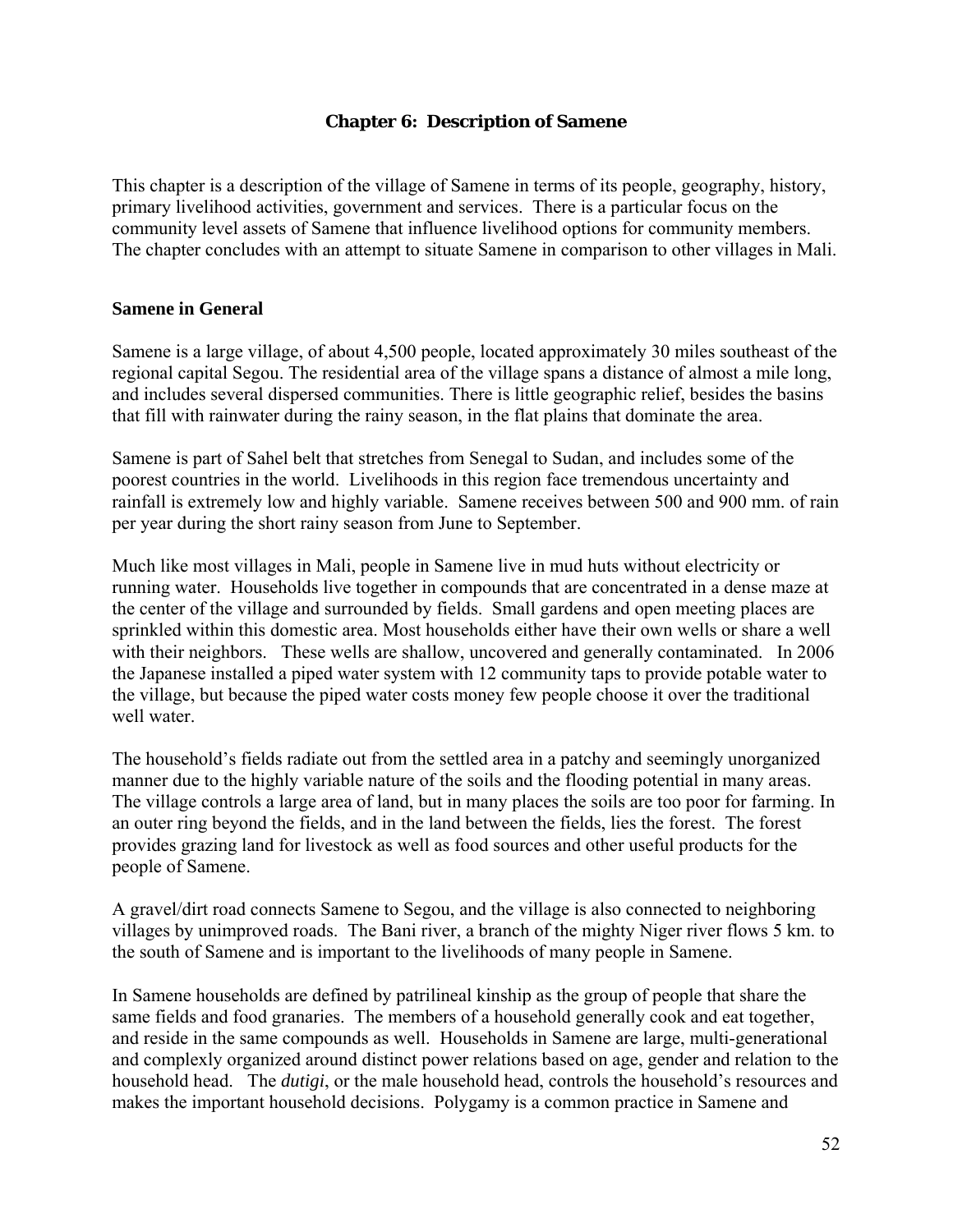households are often very large. The average household size is 31 people (median is 23), but the largest household in Samene has 203 members.

The Bambara are the primary ethnic group in Samene, although there are a significant number of Fulani and a couple Dogon families residing in Samene as well. All of the Fulani have integrated into the Bambara society and adopted the Bambara language, traditions, and livelihood activities, except for a few isolated households living outside the village proper.

*Bamanankan* is the first communication language in Samene. French is spoken only on occasion by the few educated men in the village, but many of the men who have engaged in long term migration also have a rudimentary understanding of French.

Samene is primarily a Muslim village and most adults pray five times a day. Even though the Islamic practices are observed, Islam is often nothing more than a veneer applied over traditional belief systems. There are also half a dozen Christian households in Samene.

Farming is the principle livelihood activity for nearly every household. The dominant crops are millet and sorghum. Secondary crops include beans, peanuts, manioc, sesame, watermelon, gourds, rice and cotton. Animal raising and migration are the two economic activities that most often supplement farming. Other livelihood activities include: gardening, commerce, handicrafts, various services, collecting forest products and fishing.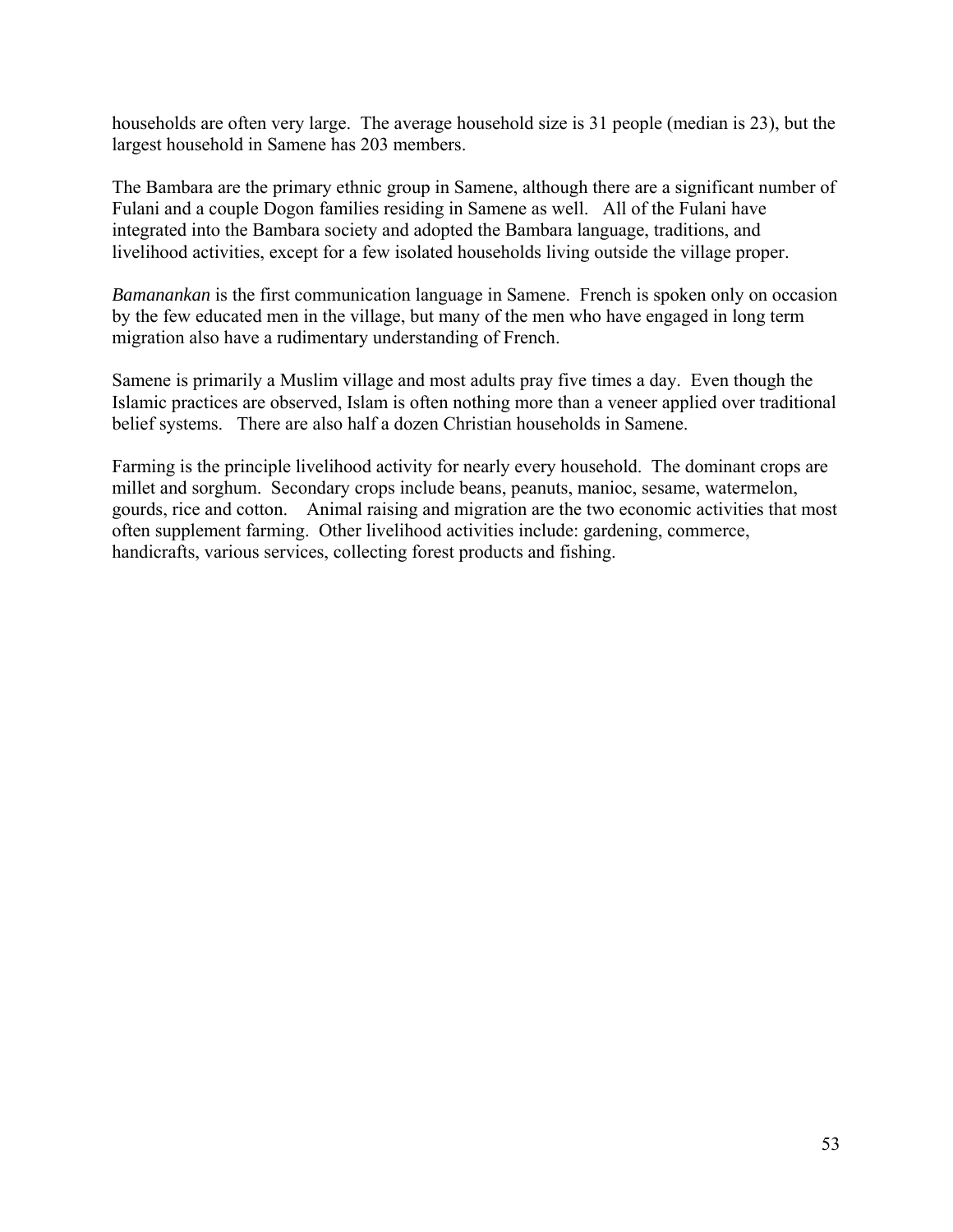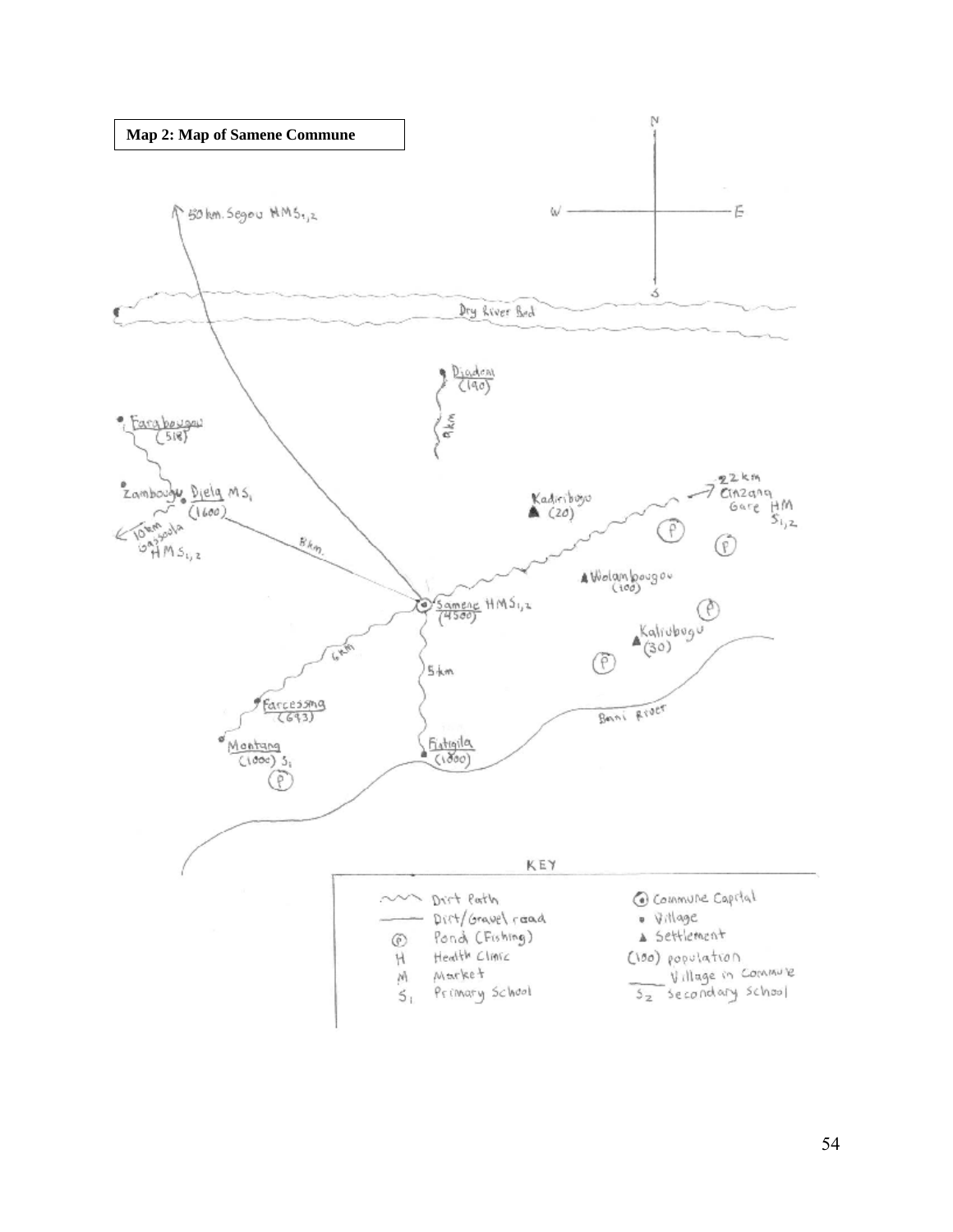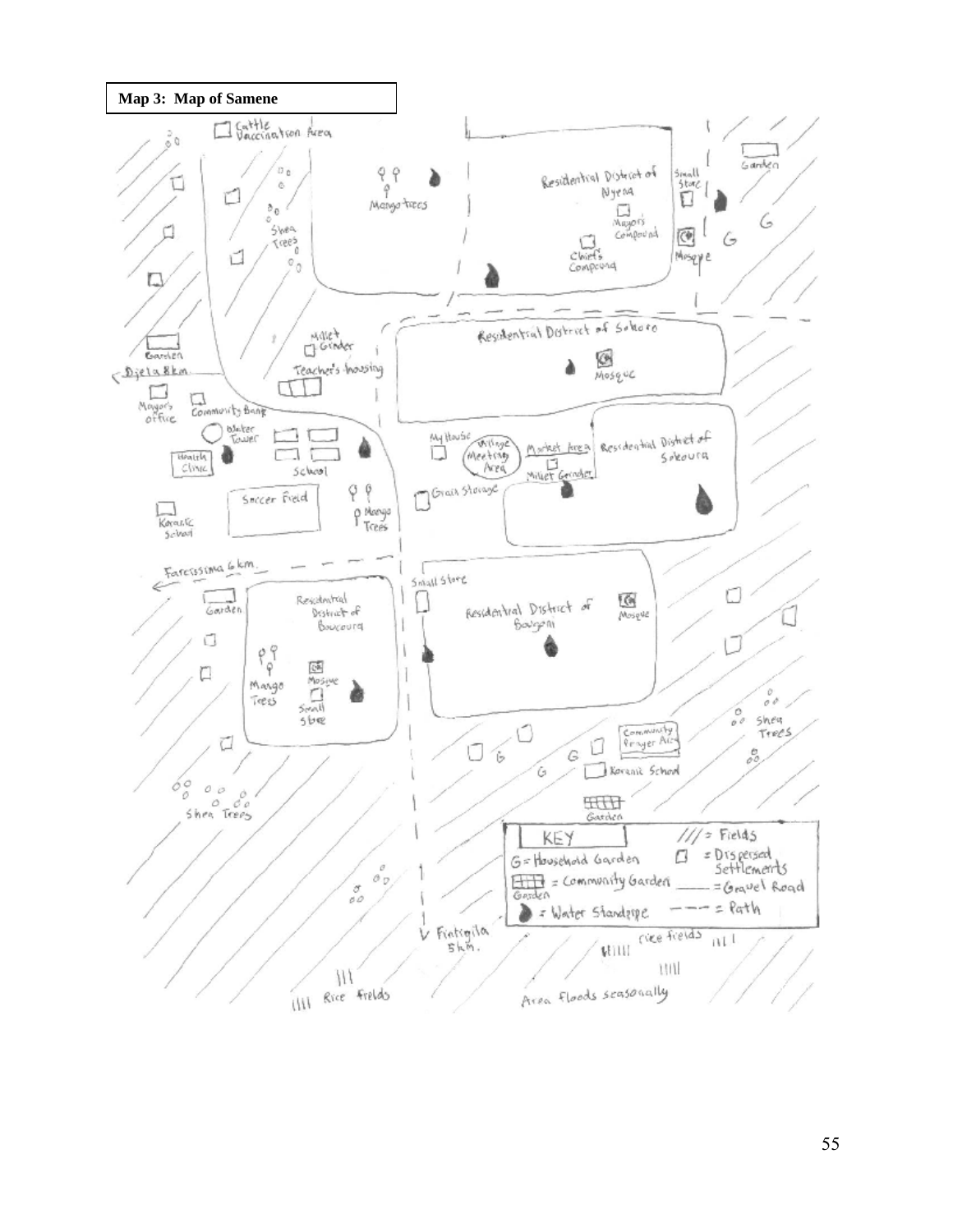## Founding History

Samene was founded between 200 to 300 years ago. Today Samene consists of five community districts; Nyena, Sokoro, Sokura, Bougoni and Boucoura. Each district has its own unique history. Nyena was at first its own village called Samene and then around 100 years ago it incorporated the newer nearby villages of Sokoro and Sokora, and became one of three districts in Samene. The people of Bougoni and Boucoura moved to Samene much later. In the 1940's fighting with the colonial French armies caused many regional villages to uproot and take sanctuary in Samene. In Samene the districts are individually well governed and organized. The district leadership is generally more respected than the village leadership, due to the strong identities and nuclearization of the districts.

This founding history of Samene is important for a number of reasons. The founding members of Samene control land distribution and land rights. As the first district established in Samene, landowners in Nyena control the vast majority of the village's land. When a new district was added to Samene, land was granted to the *chief d'cartier*, the district chief, but as the village grew there was less arable land to be dealt out. Therefore, the majority of the land is controlled by the founders of the village and the newcomers have only a very small share of land they personally control.

There are no major landowners in Boucoura, the last district to be formed in Samene, and only a few landowners in Soukoura and Bougoni. That being said, everyone in the village is granted land according to their needs by the chief of the village, who resides in Nyena, regardless of which district the land seeker resides in. The farmers do not own their own land, but their tenure is generally secure so long as they cultivate their entire field every year.

Local politics are also dominated by those who can trace their lineage back to the first households settled in Samene. Landownership and power go hand in hand in Samene. Currently the mayor, the chief and the most influential councilors all come from Nyena. The landowners and political figures that are from Nyena, and a lesser extent Sokoro, have determined the development of Samene and will undoubtedly be the ones to determine its future as well.

#### Samene Commune

As the most populated village in the area, Samene was named the commune capital in 1993, in accordance with Mali's new decentralized government program. The decentralization campaign grouped villages into autonomous communes to give them greater control over their own development. The Samene Commune includes five other, smaller, villages located within 15 miles of Samene. According to the background information prepared for the commune's long range plan, the total area of the Samene Commune is 300 square kilometers and 20,000 ha are suitable for cultivation (Plan de Development 2006). In 2007, the population total for the commune was 9,890 people (Plan de Development 2006).

# Government, Governance and Civil Society

The modern leadership ushered in 1999 a mayor, and his elected cabinet members and representatives from each village and district. Power is shared, or rather divided, between the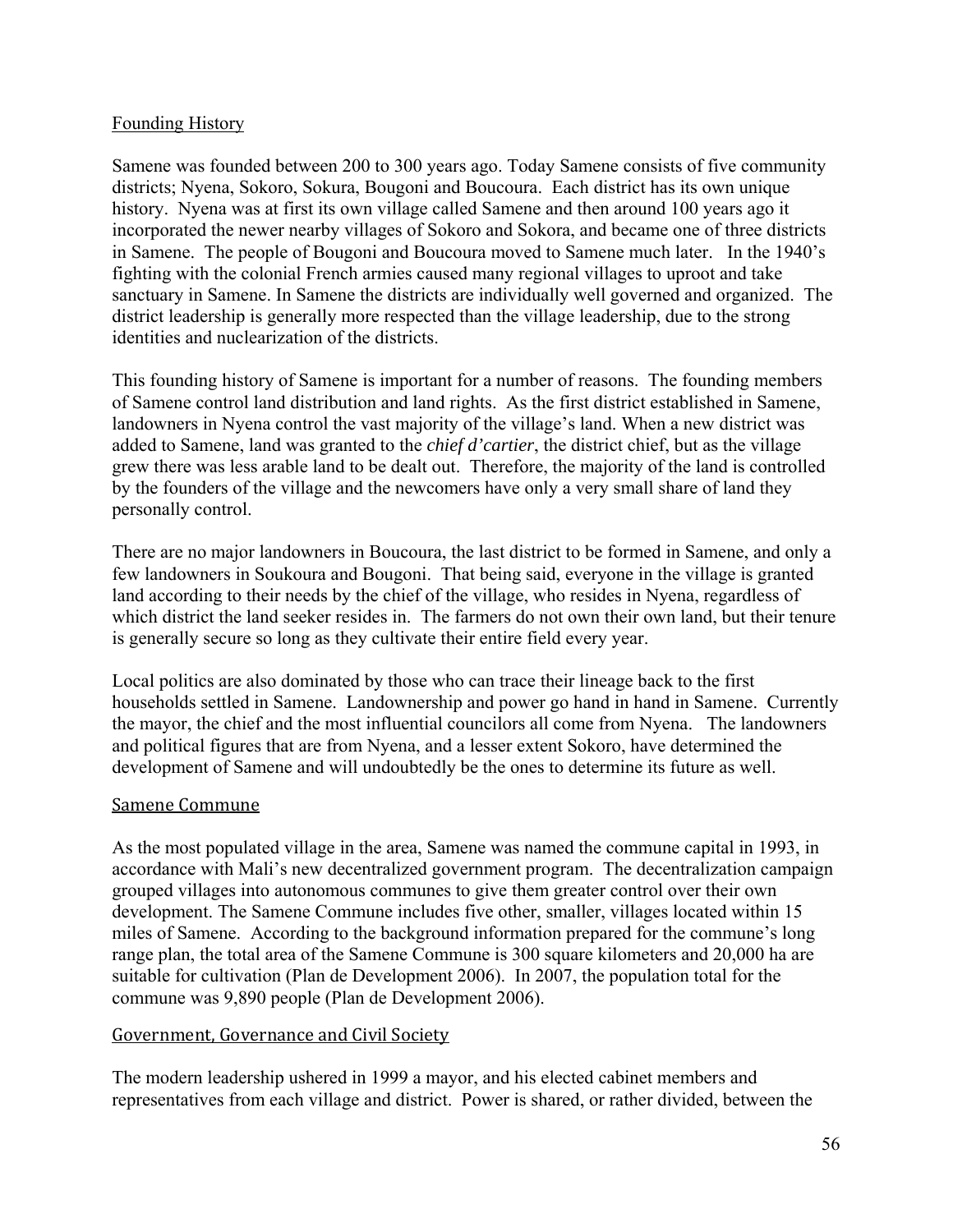modern and traditional leadership. Each is responsible for different realms of society. The traditional leadership is headed by the village chief, who typically originates from one of the founding families. A council of elders actively advises the chief. The village chief controls land, mediates inter-marital issues and land conflicts, settles interpersonal disputes, and dispenses advice and wisdom. The mayor, on the other hand, handles the legal documents for marriages and births, manages the budget, implements projects and collects taxes,

More than 100 associations, informal groups and organizations exist in Samene as well. These groups serve a variety of functions including providing: loans and credit, work, community services, education, business opportunities, emergency help and social networks for their members or the larger community. Strong networks based on age, gender, district and village ties are also vital to the health of the village.

## Education and Health

As the commune seat, Samene hosts the school and health clinic for the commune. Samene has a primary school (grades 1-6) that was built in 1982 and a secondary school (grades 7-9) that was completed in 2002. Despite the relatively early presence of schools in the village, the community is poorly educated and generally places a low value on education, especially for girls.

Koranic schools and madrasas are an important part of the education system in Samene. The Koranic schools typically focus their efforts on the Koran, while the more mainstream Madrasas use a government curriculum similar to what is taught in the formal schools. Informal recitation of the Koran is also organized within the districts for the children at night. Many children attend the government schools during the week and the faith based schools for a few hours over the weekend.

The second cycle school director, Baba Berthé estimates that around 20% of boys and 5% of girls in the village are in school. In 2008 in the  $7<sup>th</sup>$  grade there were 130 students (31 were girls). Thirty, ninth grade students passed the final exam and only one was a girl (Pers. Comm. Berthé, Baba). In the first cycle in 2008 there were 474 children, of which 136 were girls (Pers. Comm.. Kamaté, Jean). The adult literacy rate is also very low. It is estimated that the adult literacy rate is around 2%. Fewer than 100 people in Samene have more than a  $9<sup>th</sup>$  grade education (Pers. Comm. Berthé, Baba).

Although overall education levels are low and girls are underrepresented in the schools, these indicators have been positively changing in the last 25 years. When Jean Kamaté first moved to Samene to become the director of the first cycle school in 1995, only about 250 children were enrolled in the first cycle. The number of school children has almost doubled in 12 years, although Jean warns that these numbers may be misleading because the attendance for many children is so poor. Not a single girl had passed the  $9<sup>th</sup>$  grade exam until 2005 and since then seven more girls have joined her ranks (Pers. Comm. Berthé, Baba). In the first five years of the secondary schools opening, boys also performed poorly and only 8 passed during this period, but after 2005 an average of 30 boys have passed every year (Pers. Comm. Berthé, Baba).

The Centre de Santé Communautaire (CSCOM) in Samene is staffed by one doctor, one nurse and two midwives. The facility has a refrigerator for vaccines, a hot water heater and a solar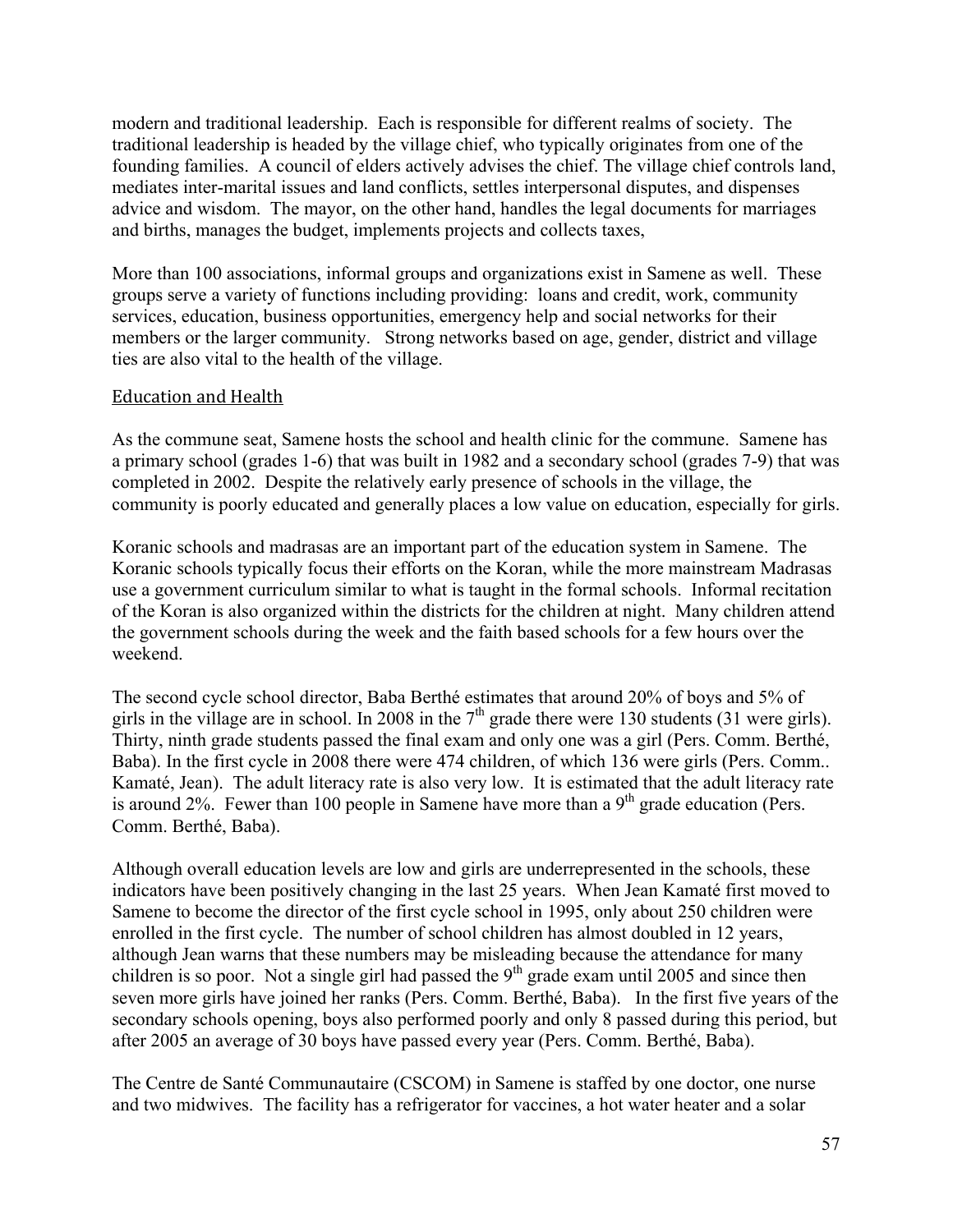<span id="page-64-0"></span>panel to provide light at night. The three major health problems in the community are malaria, diarrhea diseases, and malnutrition. In Mali the under five mortality rate is between 25-30% and this rate is higher in rural areas (World Bank, WHO, UNICEF). Basic health and sanitation knowledge is very low in the community. Due, to their limited financial means or their preference for traditional medicine, many households do not choose modern medical services.

# **Community Assets**

The strengths and weaknesses of the community assets are listed below under the different asset categories. These assets were listed by the villages in group discussions, or during the participatory mapping activity.

# **Physical Assets**

# Strengths

- Gravel road to Segou (regional capital), Djeala and Montana (both nearby villages).
- Potable water system with 12 water taps in the village
- Community health care clinic and maternity clinic
- Primary school (Grades 1-6); 6 classrooms
- Secondary school (Grades 7-9); 3 classrooms
- 2 Koranic schools, 1 Madrasa
- Mayor's office
- Community market
- FODESA<sup>[1](#page-64-0)</sup> grain storage warehouse
- FODESA cattle vaccination area
- FODESA grain grinding machine
- FODESA savings and lending center
- 2 Satellite Phone booths
- 4 Community gardens
- Water aquifer for wells rarely goes dry

# Weaknesses

- Poor roads that are impassable during rainy season
- Poor access to markets: bad roads, long distance, and poor transportation options
- Infrequent, expensive and crowded public transportation system
- Poor local markets, little variety of goods
- Schools are poorly equipped, not fully staffed, and crowded
- Shallow, open and contaminated wells
- Lack of community sanitation infrastructure

# **Natural**

Strengths

- Many fishing ponds
- Abundant land

 $\overline{a}$  $1$  A regional NGO: Fond de Développement en Zone Sahélienne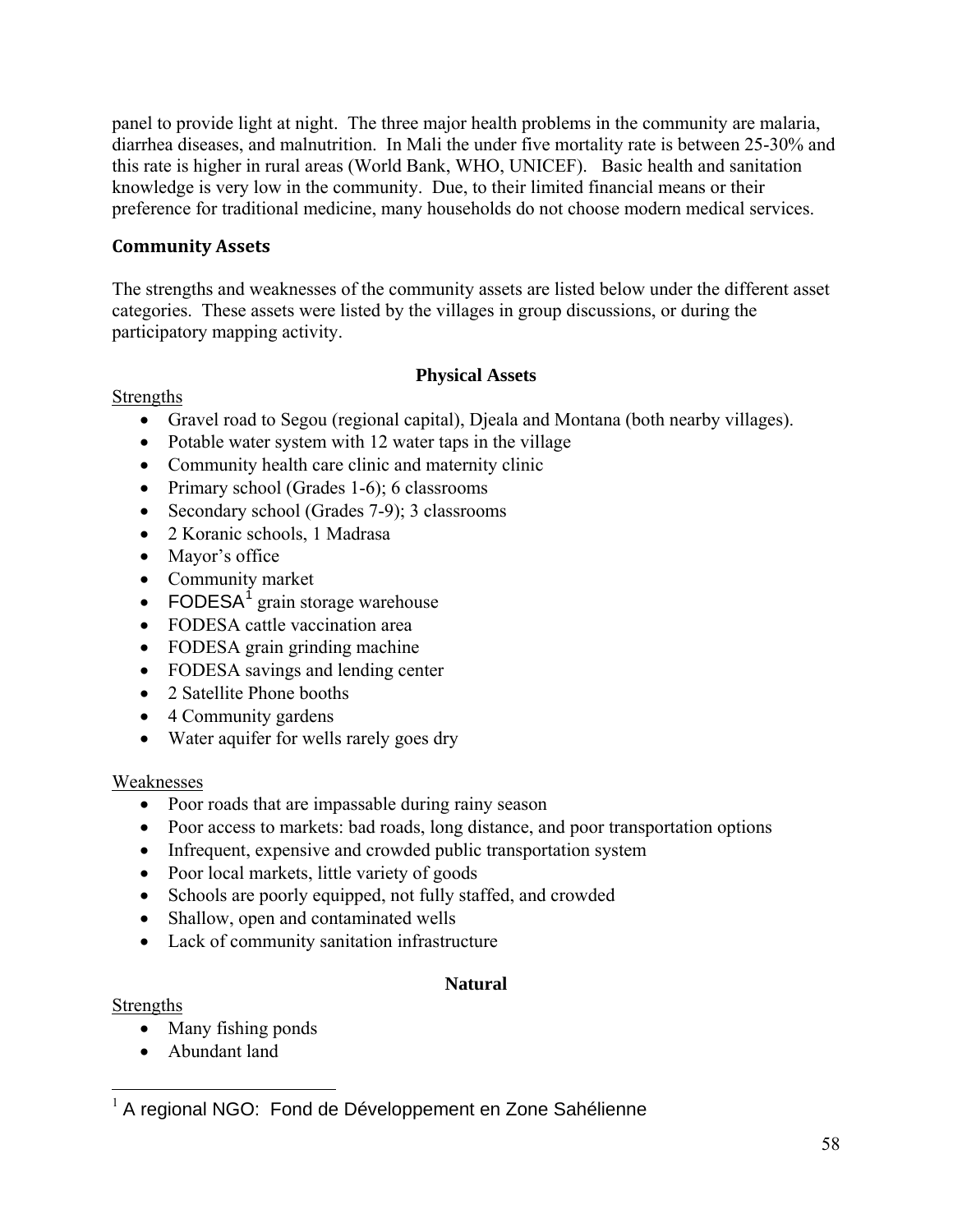- Located 5 km. from the Bani river
- A wide variety of useful forest products (especially shea nuts, baobab frutis, mangos, and gum arabic)

# Weaknesses

- Unpredictable and declining rainfall
- Degraded soils and declining soil fertility
- Lack of fertile farm land
- Flooding occurs in many fields-ruing crops
- Reduced vegetative cover; lack of forage material for animals
- Poorly managed natural resources
- Decline in forested land

# **Social/Political Assets**

# **Strengths**

- More than 100 local credit, service and work organizations and associations-including many important women's organizations
- Strong familial bonds and social norms of trust and reciprocity
- Common village identity and shared social norms and rules
- Strong traditional leadership
- Fully staffed mayors office
- A large number of different organizations that can lobby the government
- Well attended community meetings
- Strong, well respected district leadership
- Districts are well organized and easily mobilized
- Strong migration networks in Segou, Bamako and Dubabugu

# Weaknesses

- Conflicts and tension between districts
- Conflict about who is the true chief of the village
- Conflict over the legitimacy of the mayor
- Conflict between farmers and herders
- Women are not represented in the traditional or modern systems of governance

# **Human**

# Strengths

- A few well educated men
- Well developed skills including: bike, motorcycle and truck repair, blacksmithing, midwifery, soap making, fishing, gardening hunting, animal raising and sewing.
- Most people have experience with migration.
- Large, multigenerational households

# Weaknesses

- Poorly educated population.
- Gender inequalities in the school system.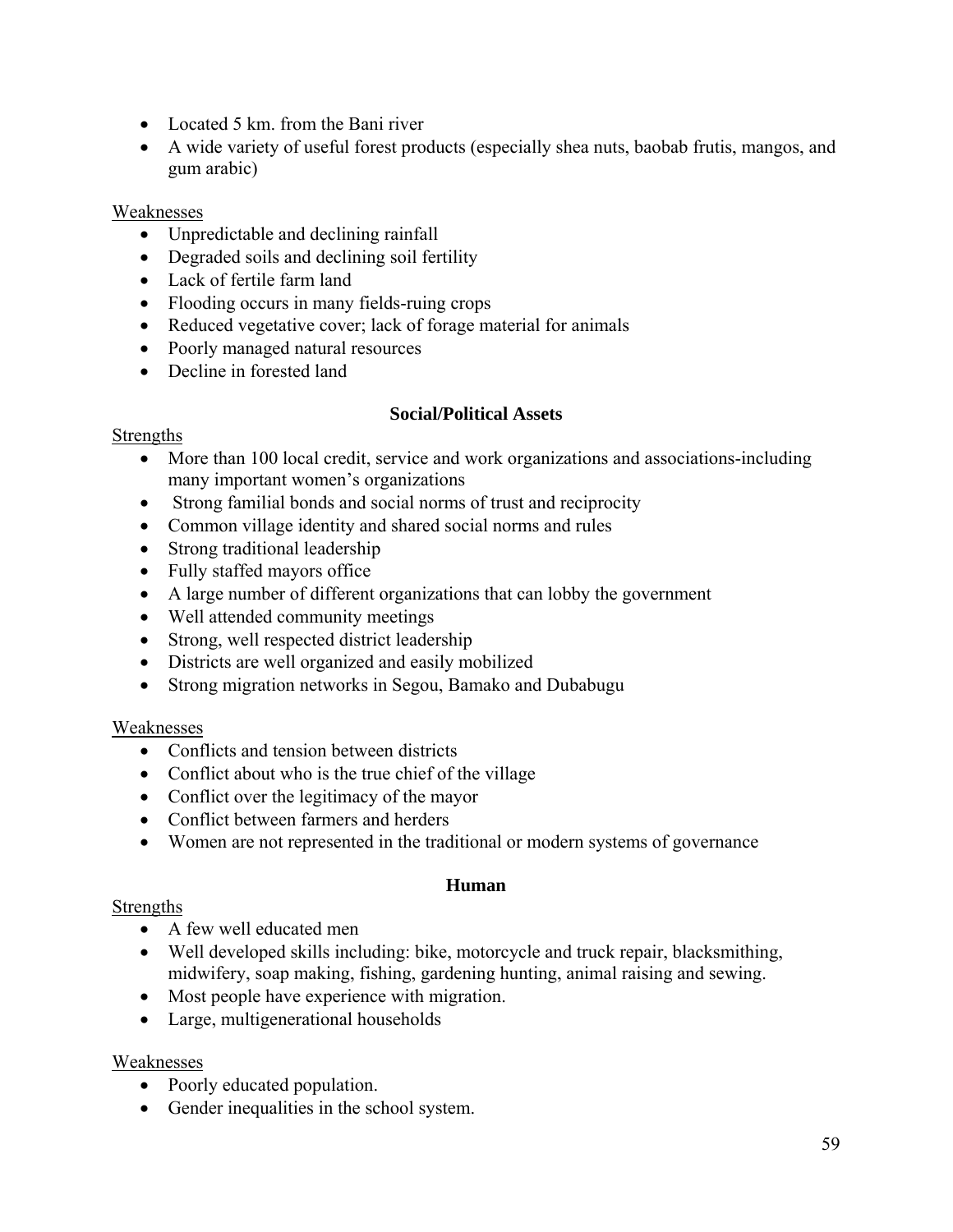- Many major health problems including malaria, diarrhea diseases and malnutrition.
- Lost productivity due to hunger, malnutrition and disease

## **Financial**

# Strengths

- Dozens of rotating credit associations formed by groups of men and women
- FODESA credit and savings center: 140 members (Aug. 2008), 45 are women
- Many small money making activities available in Samene (gardening, collecting forest products, selling food in the market, animal raising)
- The majority of households raise animals that can be quickly converted into cash if necessary

# Weaknesses

- Few opportunities to earn a viable cash income in the village.
- Income poverty is prevalent
- Increasing income cash needs to buy food for the family and pay taxes, health expenses, and school costs
- Women can only access a narrow range of low return money making activities
- Households have very few financial resources and often do not have enough money to provide food to adequately feed the family.

# **Is Samene a 'typical' village in Mali?**

No there is not a 'typical' Malian village, but it is helpful to consider how Samene compares to other villages according to certain characteristics. First, Samene stands apart from other villages due to its large size. Samene is one of the largest villages in Mali. However, Samene is also fairly isolated, due to bad roads, a poor transportation system, and the distance to the nearest city. Access to larger markets is difficult. While, there are many villages much more isolated than Samene, I would be surprised if there were any near Samene's size.

The village is 'typical' in terms of its religious and ethnic makeup, but it is perhaps a more traditional village than most, in terms of the rigidity of social rules and norms and the cohesion and large size of the households.

Livelihoods in Samene, like all villages in Mali, are based in farming activities. Samene is not located in one of the prime agricultural regions of the country, nor is it part of the unique Inner Niger Delta region or irrigated systems near Niono. The farming system and types of crops farmed in Samene are consistent with other villages in the same region. Livestock ownership in Samene appears to be greater than in other villages of Bambara farmers. In addition, few other villages can boast the same quantity of shea trees that are so important to the livelihoods of women in Samene. The river and many ponds around Samene are also rare.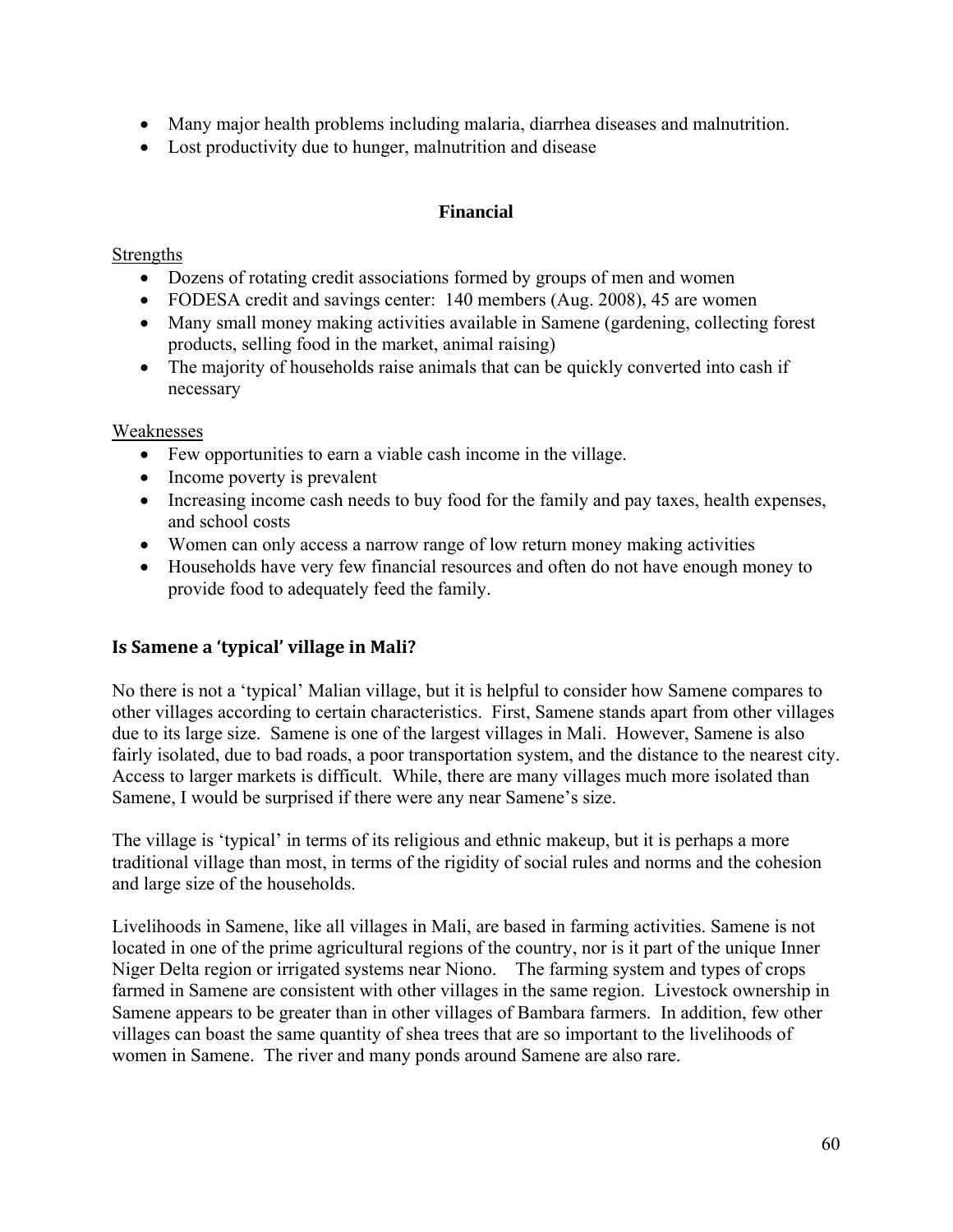It is hard to determine how the nonfarm sector in Samene compares to other villages in Mali because so little nonfarm livelihood data exists, but I would speculate that Samene falls somewhere in the middle range of income derived from nonfarm activities. On one hand, the nonfarm activities, like services and commerce, are facilitated by the relatively high population of the village, but, on the other hand, poor access to markets undoubtedly restricts the capacity of nonfarm enterprises. Seasonal migration in Samene is more prolific than in many villages, but nearly all migrants return to Samene to help with farming, which is seen to be less common in other villages.

Samene has better services (health, water, education, credit, etc.) than most villages and also hosts the commune's local government. A major development difficulty that faces many other villages, but not Samene, is access to water. There are always wells with water in them during the dry season and with the new piped water system, there should never be a lack of water in the village.

When women were asked what things in Samene that they were proud and made the village a good place to live they mentioned: abundant shea trees and livestock, the fishing ponds, the health clinic, FODESA's savings and credit center, the schools, and the water supply system.

Women were also asked what amenities they thought that Samene was lacking. The responded with a wish list including: better roads connecting to nearby markets, a literacy center, a larger market, electricity, greater availability of fertilizer, more food for animals, more millet grinders and a larger health clinic.

Men responded with many of the same answers to the first question posed. They did not mention the shea trees however, and added the FODESA cereal bank and animal vaccines to their list of things that made the village 'a good place to live.' Time constraints prevented discussing the second question with the men's group.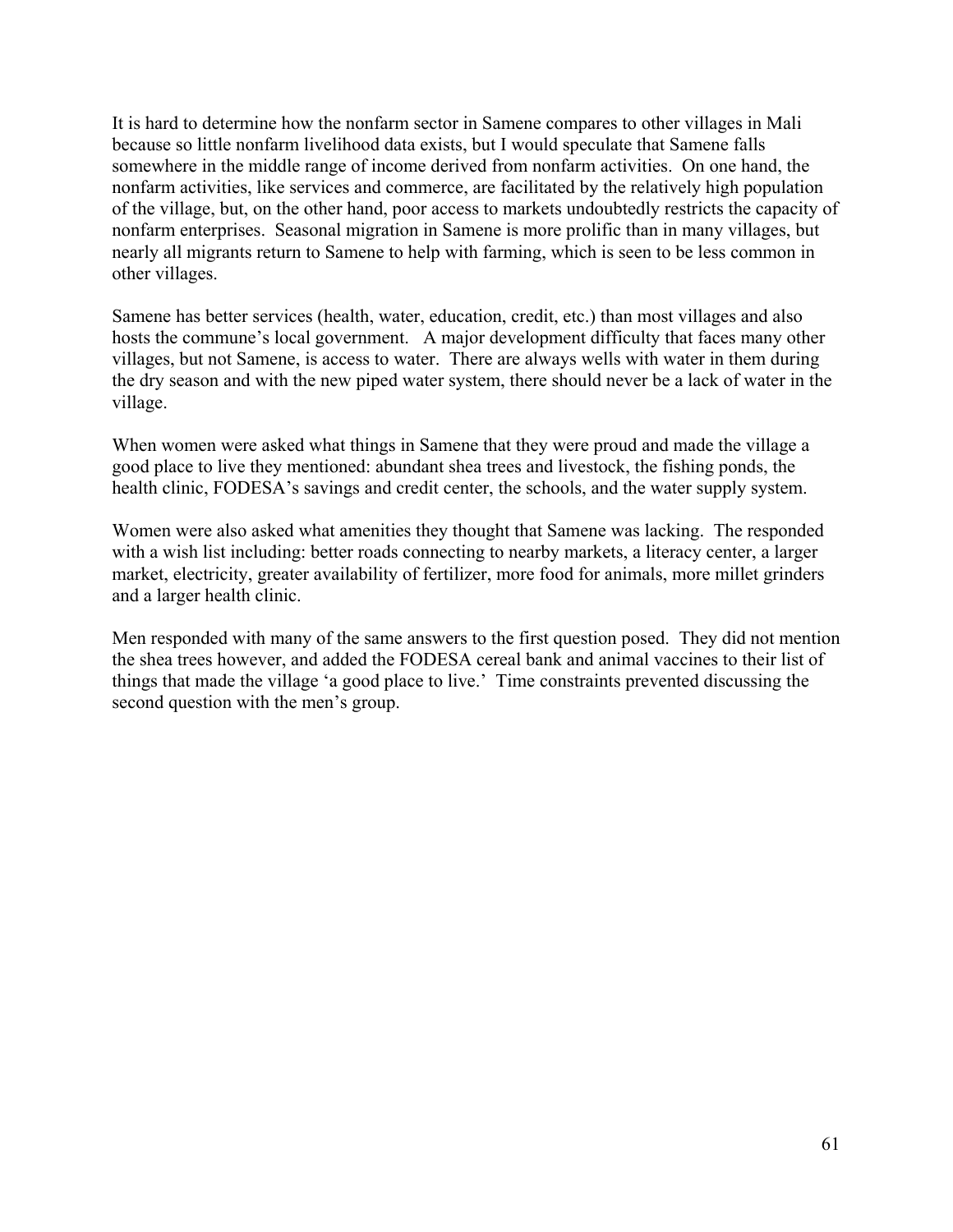## **Chapter 7: Description of Livelihood Activities in Samene**

This chapter provides a detailed description of the different livelihood categories in Samene. Each sector is individually discussed as it relates to the livelihoods of both men and women. (The quantitative data is included in the next chapter.) The chapter concludes with a section about the livelihood changes that have occurred in Samene over the last 30 years.

### **Livelihood Categories**

This chapter begins with a table that outlines the livelihood categories referred to in the rest of the thesis. When the surveys were conducted the specific activities households and individuals were engaged in were recorded. To simplify this list of over 75 activities reported, twelve livelihood categories were constructed.

| Livelihood  | Activities included in the livelihood category                                       |
|-------------|--------------------------------------------------------------------------------------|
| Category    |                                                                                      |
| Farming     | Farming: millet, corn, sesame, sorghum, beans, peanuts, watermelon, calabash         |
| Livestock   | Raising: Cattle, donkeys, sheep, goats, poultry                                      |
| Raising     |                                                                                      |
| Migration   | Loading vehicles, moving goods, building repair, street cleaning, well digging,      |
| Non Farm    | housework/cooking/childcare, construction, government service                        |
| Work        |                                                                                      |
| Migration   | Harvesting, planting, weeding, plowing and field preparation-often in rice or        |
| Farm Work   | sugar fields near Niono                                                              |
| Forest      | Wild fruits, shea nuts, grasses (for fodder), fire wood, traditional medicines,      |
| Products    | materials for handicrafts and house building, bee keeping                            |
| Gardening   | Okra, peppers, hibiscus, tomatoes, onions, lettuce, cassava, carrots, green beans,   |
|             | papaya, egg plants                                                                   |
| Commerce    | Selling animals, farm products, garden products, forest products, medicines,         |
|             | prepared foods, pots, sandals, clothing, jewelry, gourds. Operating a store.         |
| Service     | Carpentry, fortune telling, transportation, sandal repair, calabash repair, bicycle, |
| Sector      | motorcycle and vehicle repair, tailoring, traditional and modern health care, house  |
|             | building, well-digging, midwifery, grain grinding, phone booth services,             |
|             | electronic repair, blacksmithing, singing, photography, veterinary services,         |
|             | traditional magic                                                                    |
| Farm Wage   | Harvesting, planting, weeding, plowing and field preparation wage work in            |
|             | Samene.                                                                              |
| Non Farm    | House building, transportation helper, government worker, store clerk, well          |
| Wage        | digging in Samene                                                                    |
| Handicrafts | Beading, embroidery, weaving, mat making, net making, rope making, soap              |
|             | making, charcoal making, cotton spinning, pottery, leather working                   |
| Fishing     | Cat fish, El Capitan                                                                 |
| Community   | Educational, religious, or leadership service in the community                       |
| Service     |                                                                                      |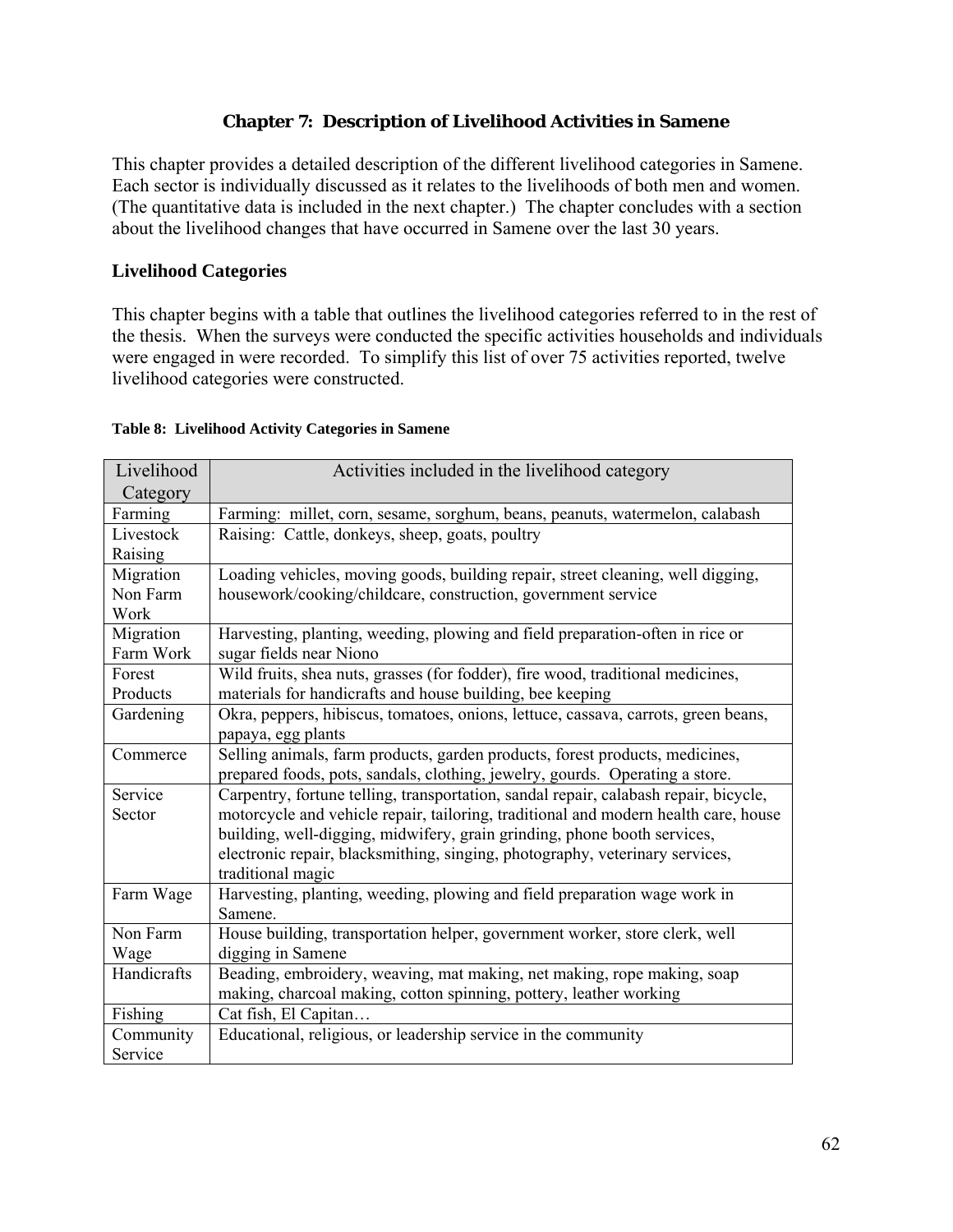## **Farming**

Subsistence farming is the principal livelihood activity for nearly everyone in Samene. The staple crops grown in Samene are millet (*Pennisetum spp.)* and sorghum (*Sorghum vulgare*). Two thirds or more of a household's fields are generally devoted to these two crops. Beans, manioc, and peanuts are the primary secondary crops. Households generally have fields in different areas of the village to help spread risks (i.e. flooding) and take advantage of different soil characteristics. Most households grow at least four crops; most commonly millet, sorghum, beans and peanuts. Sesame was introduced into the village in 1995 and is a cash crop for a few households. Cotton was grown in Samene for a long time, but due to the recent delayed rains, cotton isn't grown nearly as much as it used to be.

Men perform the majority of the work in the household fields, although each member of the household is expected to contribute their labor to this collective activity. Men prepare and plow the fields and count on women's help during the planting, weeding, and storing phases of the process. Young children may be enlisted to chase the animals from the fields, guide the plow, or plant and weed the crops.

A low level of mechanization and heavy reliance on household labor characterizes farming in Samene. Cultivation is generally by simple animal traction or in some cases by hoe. Organic fertilizer (manure) is used when it is available, and the use of chemical fertilizers is rare. The minimal equipment that is necessary for farming includes a traction plow, two cattle, and a few hand hoes. To be a successful a household needs at least two traction plows, one wooden cart and yoke, three cattle, and five hand hoes (From Men's discussion group on livelihood activities).

When girls are married their husbands usually give them a small field to farm on their own. Peanuts and millet are the two crops that women grow in abundance. In some cases, women are able to sell quite a bit of their harvests, while other families depend on the women's crops to feed the children during the lean periods. Women perform all the farming tasks in their own fields, except for plowing which is usually done by a male member of the women's family. The practice of women farming their own fields is relatively recent, estimated to have begun in the last 25 years. Before this time, women worked side by side their husbands during every part of the farming cycle. Today most women just help their husbands during certain farming stages and then they are free to tend to their own fields. Women's personal fields are called '*suro foro'* or night fields, in reference to the fact that they don't get to work in their personal fields until all their other work is complete.

In Samene there are ten traditional landowners and three of these landowners own three quarters of the land. The rest of the households are given land from the landowners, based on their ability to farm it. The fields are only loaned to people and not considered to be their personal property. One of the problems with this arrangement is that if a farmer wants to let part of his field fallow, the landowner will take it back. Ni *y'a bila, c'est fini.* If you do not farm your fields, it is over for you.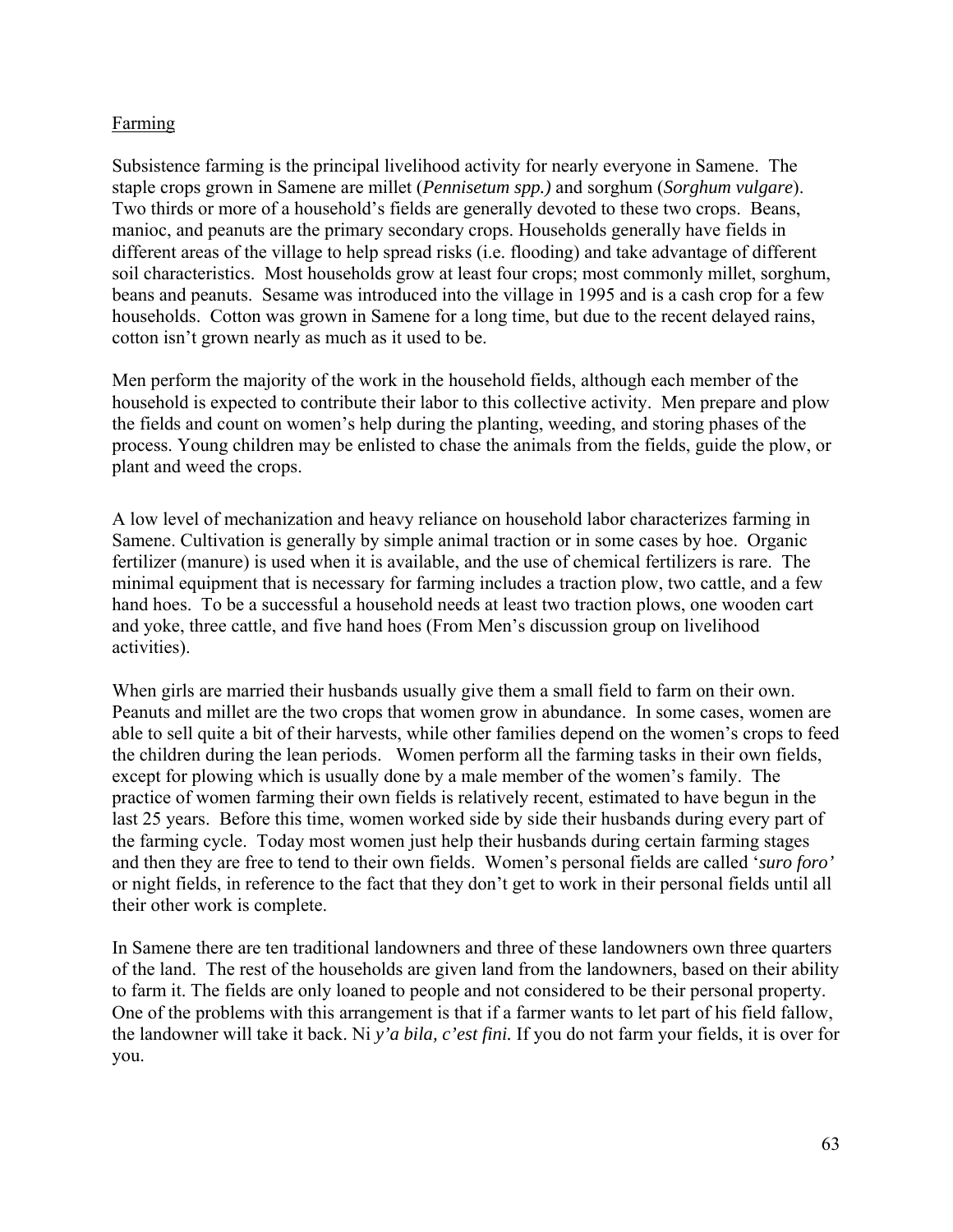Until around 50 years ago much of the farming was done collectively at a village level and the yields were split between households depending on their need. A large party was thrown at the end of the harvest and everyone ate meat. When this system started to break down, farming organizations were formed for each district to assist each other with harvests and planting. Many of the men's farming groups help each other during periods of peak labor demand without pay. Women's work groups are more likely to collectively work on someone else's farm for a wage. Local farm wage labor is more common for women, because they have fewer options to migrate outside the village to find work.

Presently, farmer's field crops are no longer able to sustain their households like they could in the past. The factors commonly cited to explain the poor field yields are: a lack of fertile farm land, degraded soils, a lack of fertilizer, reduced fallow periods, and declining and unpredictable rainfall patterns.

The types of crops grown have also changed over the last few decades due to different rainfall patterns and increased damage to crops from livestock. In the past, more peanuts, manioc, Bambara groundnuts, cassava, potatoes and cotton were grown. The new crops that have been introduced-sesame and rice-have been adopted only by a few households.

## Animal Raising

Animal raising is often the second most important livelihood activity for a household or individual. The size of an individual's or household's livestock holdings may be the single greatest indicator of their wealth in Samene. Rather than invest their money or save it in a bank, people buy animals to hold their savings. Cattle are the most prized possession for any family because they have so many uses. They provide animal traction (for plowing), milk, transportation, manure, and are seen as an investment, insurance and bank in one. Besides cattle, goats, sheep, donkeys, chickens, and guinea fowl are the most common domestic animals raised in Samene.

Most people do not continuously buy and sell animals to generate income. Livestock are generally saved for important occasions like *Tabaski* and marriages, or they are sold during difficult times when cash is desperately needed by the household. That being said, many families sell a few animals during the year for sorely needed cash and some of the wealthier families do great business buying, "fattening" and selling animals to distant cities.

All but a few families in Samene have at least the two cows that are the key farming assets. Although the average household doesn't have more than four cattle, a few households have as many as seventy five that they sell all over West Africa. The Fulani ethnic group, traditionally center their livelihoods on animal husbandry and usually either semi-transhumance or transhumance. In Samene, however, the Fulani are sedentary and although they commonly have more livestock than the Bambara, they still consider farming to be their principal livelihood activity.

About the same time women started farming their own fields, they also started buying their own animals. It is not uncommon for women to own a couple of goats, a sheep or a dozen chickens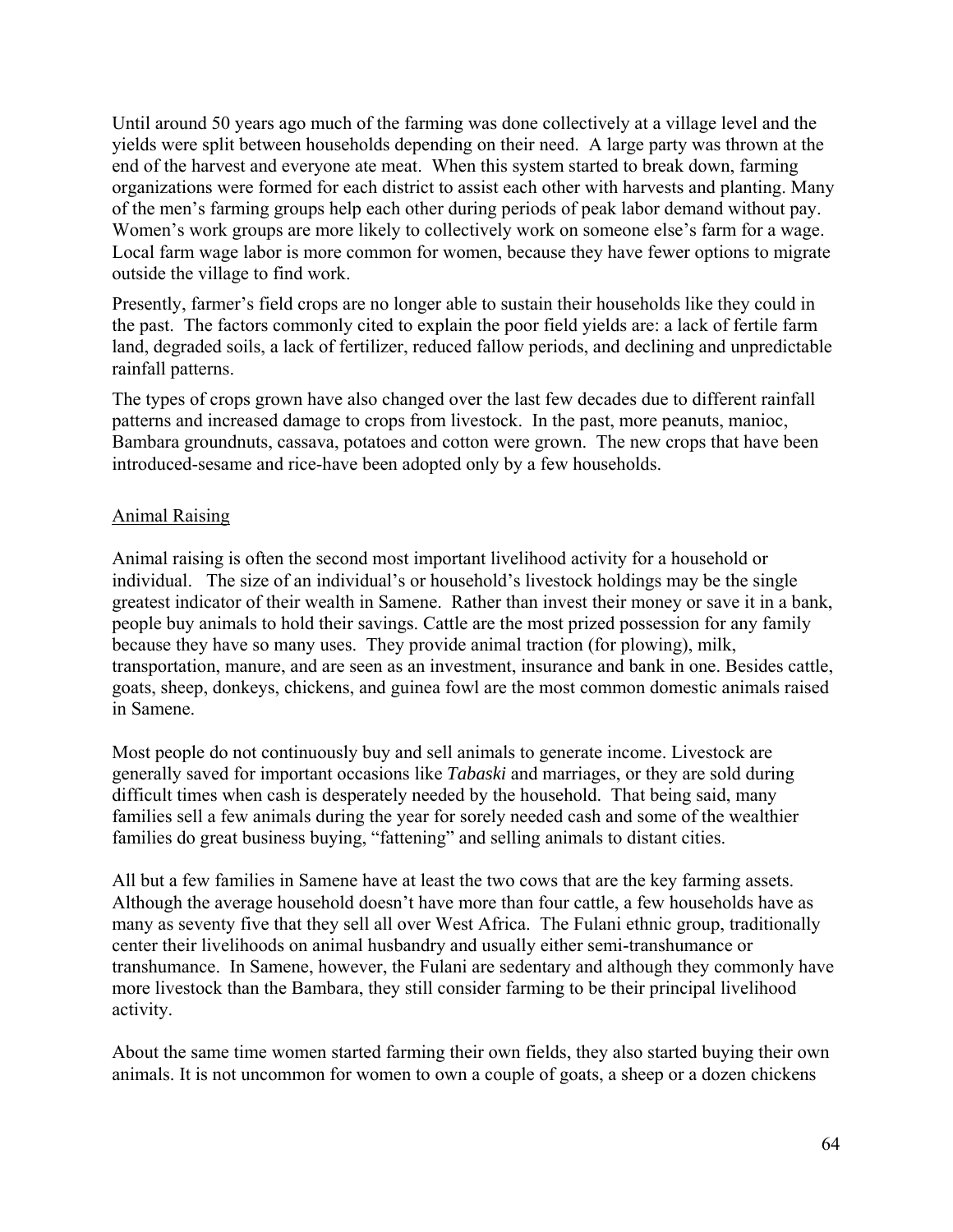and some women even own cattle, sparking some men to alarmingly declare that women are richer than men today.

The elders in Samene claim that it is more difficult to raise animals than it used to be because good foraging land and vegetative cover is becoming increasingly sparse. As the population has grown and fertile farm land is becoming scarcer, farmers have turned once used grazing lands into fields. Now, livestock must be driven far away to find food.

# **Gardening**

Gardening is a coveted and important livelihood activity for the people of Samene, especially the women. Gardens provide more nutritious foods for families and can also become a small income generating activity. The main gardening season begins in December after the harvest and a secondary gardening season occurs when the rains start in June. During the rainy season many of the gardens are planted with rice and do not need to be hand watered.

Some women have their own small gardens fenced in with webs of sticks, while other gardens are owned by the household or by a community association. In 2008 four community gardens were built in Samene, allowing every woman who wanted a small garden plot to participate in gardening.

Gardening is primarily a women's activity, although the three largest and most well equipped gardens in Samene are owned by men. Children and old women can tend to the gardens when the women are busy farming. In all the gardens, except for one of the men's gardens, watering is done by hand with buckets drawn from nearby wells. When the garden crops are harvested lettuce, tomatoes, green beans, carrots, onions, okra, hibiscus, eggplant and peppers can be found in the market. Some of the larger gardens produce enough produce to sell in larger regional markets as well.

Women didn't participate in gardening in such large numbers due largely to superstitious beliefs about what crops and land women could garden. The women who had gardens didn't grow a great diversity of crops; they mostly stuck to onions, and sometimes papayas. When these beliefs disappeared, more land was opened up for women to start gardening and new garden crops slowly became popular.

# Collecting Forest Products

Forest products are abundant in Samene and they are an important survival and income generating activity for the people in the community. Shea nuts (*Vitelleria Paradoxa*) are the most valuable forest products in Samene. The fruit around the shea nuts can be eaten, and the nuts can be locally made into soap, oil, or lotion or sold whole to buyers for a nice profit. Collecting shea nuts is principally a women's activity and the soap, oil and lotion that can be made from shea nuts is most beneficial to the women. All women learn to make cook the shea nuts down into cooking oil, but there are only a few older women that know how to make the shea soap. The majorities of women sell some of their nuts and use the rest for cooking oil.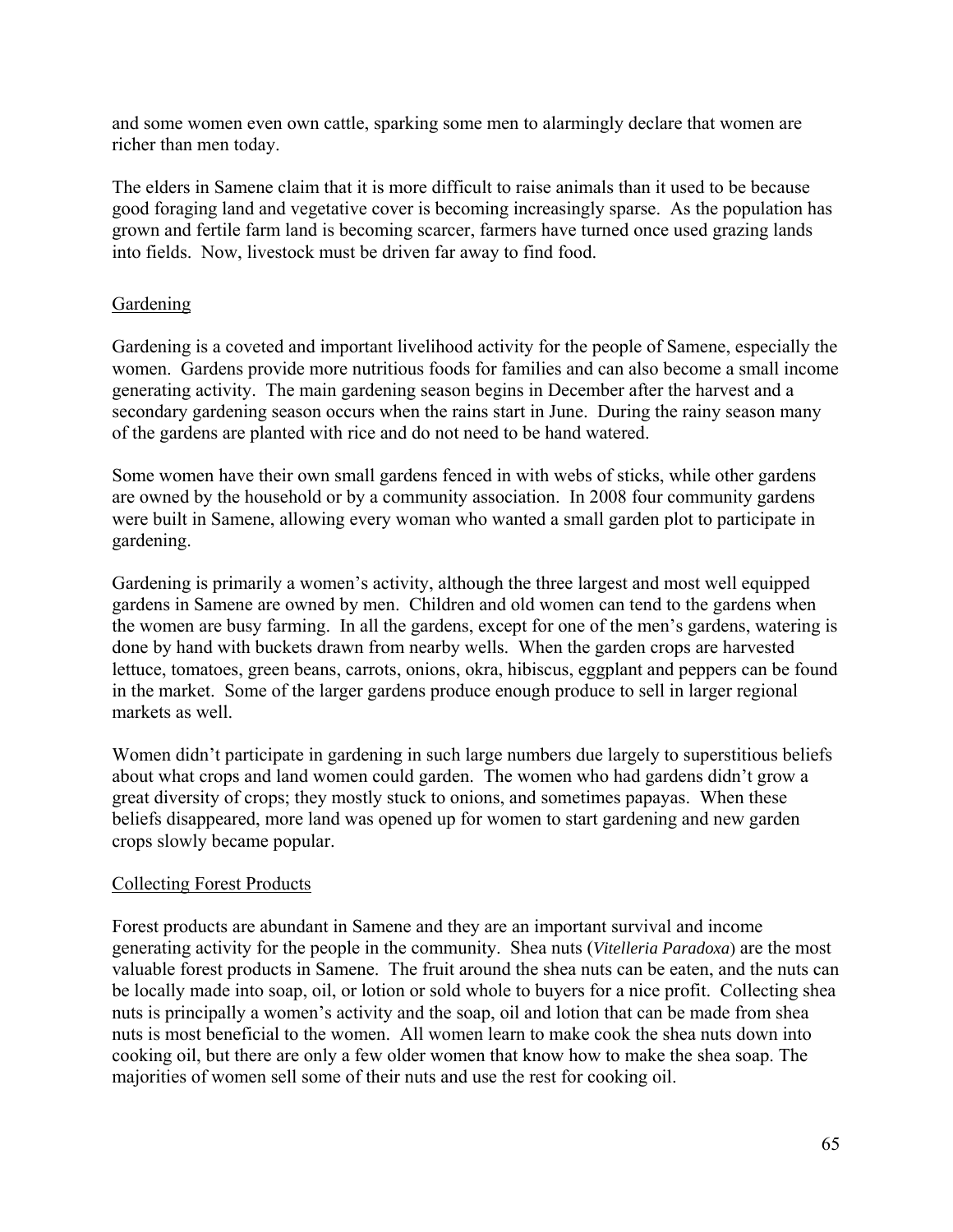Other forest products collected in Samene include: fuel wood, *saba senegalis*, wild grapes, baobab leaves, baobab fruits, fruit from the *balantes aegyptiaca*, mangos,*, gomme arabic*, and tamarin. The fruits and leaves supplied by trees provide critical food supplies for families during the lean seasons. Many of the edible forest products like the mangos, wild grapes, shea nuts, and *saba senegalis* come to fruit in June and July, during the peak of the hunger season. The forest products have an amazing number of uses besides consumption. They provide medicine, soap, fuel, and the basis for many sauces and handicraft activities. Some women sell forest products other than shea in local and regional markets, especially mangos, *saba senegalis*, and *gomme arabic*. The few men who do collect forest products gather products that provide medicines, animal food, or the basis for handicraft activities.

More intensive human exploitation, declining rains, shrinking forests and overgrazing have reduced the quantity of forest resources available. The old people speak of a time in their youth where they could find whole meals in the forest and survive through the hungry seasons by making use of forest resources. In the past forest products were locally consumed, and nobody even thought about selling them. Today with greater access to information, markets, and technology (like the shea grinding machines) there has been an increased focus on selling forest products.

## Migration

Migration has become an essential livelihood activity in Samene. When harvests began to fail, cash needs to buy food, increased. With little money to be made in Samene, people left to find work in the cities. Nearly 80% of all individuals interviewed had some migration experience.

The most frequent migration type, for both men and women, is seasonal migration. Migrants leave Samene around December, after the harvest, and return in June, before planting begins. Although most migrants return every year to farm and consider Samene their home, some male migrants have established homes in Bamako or other cities of Mali and only occasionally visit Samene. All female migrants return every year to help their family's farm. Even when male migrants are living outside Samene, they typically keep strong ties to their household and send money home several times a year. There are a few cases of migrants abandoning their families and severing their connection to the village, but these cases remain rare.

I talked to one elderly man who remembers when his father would walk to the Ivory Coast to buy kola nuts to sell back in Mali, but the first real flow of migrants left Samene in the 1930's to work in Senegal. This migration was spurred by the need for cash to pay the taxes demanded by the colonial French administrators. In the 1970's migration to Cote d'Ivoire became popular, and the majority of men currently age 40-65 years old in Samene spent some time working in the Ivory Coast. These men usually found what they considered to be good jobs in factories, farms or at the port. During this time men are reported to have returned with 400,000 CFA, which was enough to get married, construct homes, and buy the necessary farming inputs. The golden days in the Ivory Coast ended in the mid 1980's, when the country switched to the CFA (dropping the exchange rate) and conflicts dampened employment opportunities. Today there are few migrants who migrate to other West African countries to find work.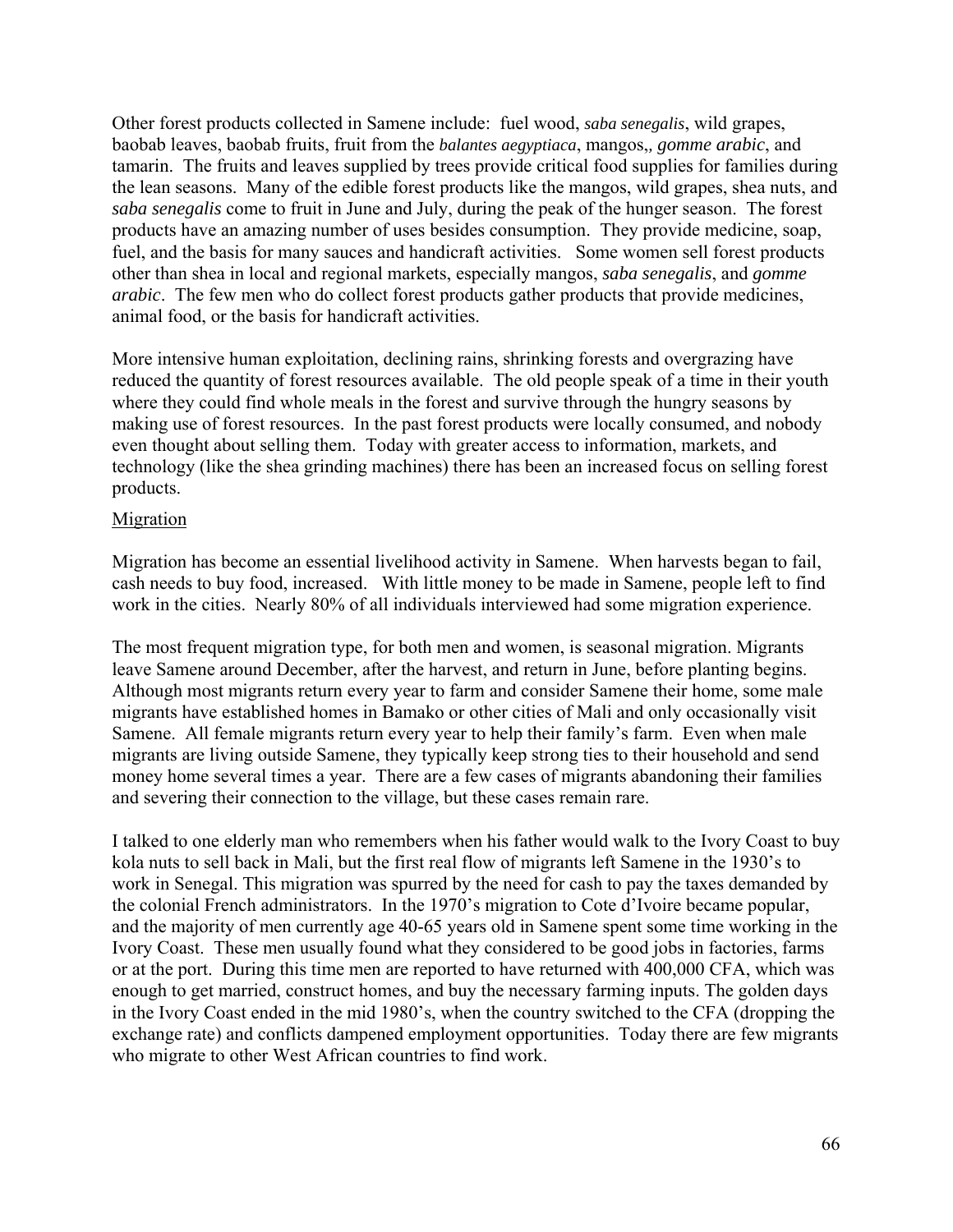Bamako is currently the most popular place for male migrants to find work. Young men may begin to engage in seasonal migration as early as age sixteen, but most don't leave until their early twenties. In Bamako men generally perform low skilled, labor intensive activities including: street sweeping, moving concrete, gardening and pushing carts of goods around the city. For a full day of work a migrant can hope to get 1,500 CFA (2-3 \$USD), but the work isn't always predictable or constant. Dugabugu, near Niono, north of Segou, is another popular destination for male migrants from Samene. In Dugabugu they farm rice and sugar and some men earn as much as 60,000 CFA a month there if they are experienced. Men rely on family or village based networks and connections to find work and a place to live when they arrive in the cities to work. Even with good connections, men often have to spend a considerable sum on housing and food when they are away from Samene.

Unless the migrant is the head of the household, the majority of money they make will be turned over to the head of the household upon their return. Younger men are able to use some of their money to buy a bicycle, radio or new clothing for themselves, but as they enter their early 20's they are expected to give nearly all of the money they earn to the head of the household. Old men in the village point out that this tradition is beginning to unravel and young men are becoming selfish and buying things for themselves and their nuclear families, without showing the proper respect for the head of the household to provide for all the members of the household.

Girls as young as ten years old will seasonally migrate to Segou, while older girls will go to Bamako. Female migration began in large numbers within the last 20 years, and there are still many fathers who forbid their daughters from going. The girls who can leave are not in school, and they are also not married yet. Married women generally do not leave the village unless they are briefly visiting family or going to the Segou market. Working in the city gives young girls the opportunity to learn valuable skills such as: soap making, sewing, fabric dying, or commerce. There are some girls that even attend a literacy school at night when working in Segou. In the past women only left the village to do small trading if there were difficulties in the household or their husbands were sick or deceased. One thing driving female migration is the greater status assigned to their *konyo minen,* or wedding package. A woman used to be able to collect all the bowls, clothing and canneries she needed for her wedding from artisans within the community, for very little money. Today, a lot more money is needed for young women to purchase the urban goods that give their *konyo minen* modern value.

Young women will typically work and live with a family in the city, washing clothes, cooking, caring for the children, or cleaning. There are some young women that also sell fruit, sandals, soap or water in the cities. Women commented that working for themselves selling something is the best type of work, but you must have a good amount of money to start these activities. A group of girls might all go to one of their *djatigis*, hosts, and ask for a loan to start selling goods. Female migrants earn between 5,000-7,500 CFA per month. The girls do not return home with any money and they are not expected to give their money to their fathers, unlike young men. Girls spend their money either on clothing, sandals, jewelry, makeup for themselves or buy pots and other household goods for their *konyo minen*.

Migration is in a large part driven by the annual food security of the household. A common refrain is: "*Ni geleya te, n te taa*." If there are no difficulties I will not go. After poor harvests,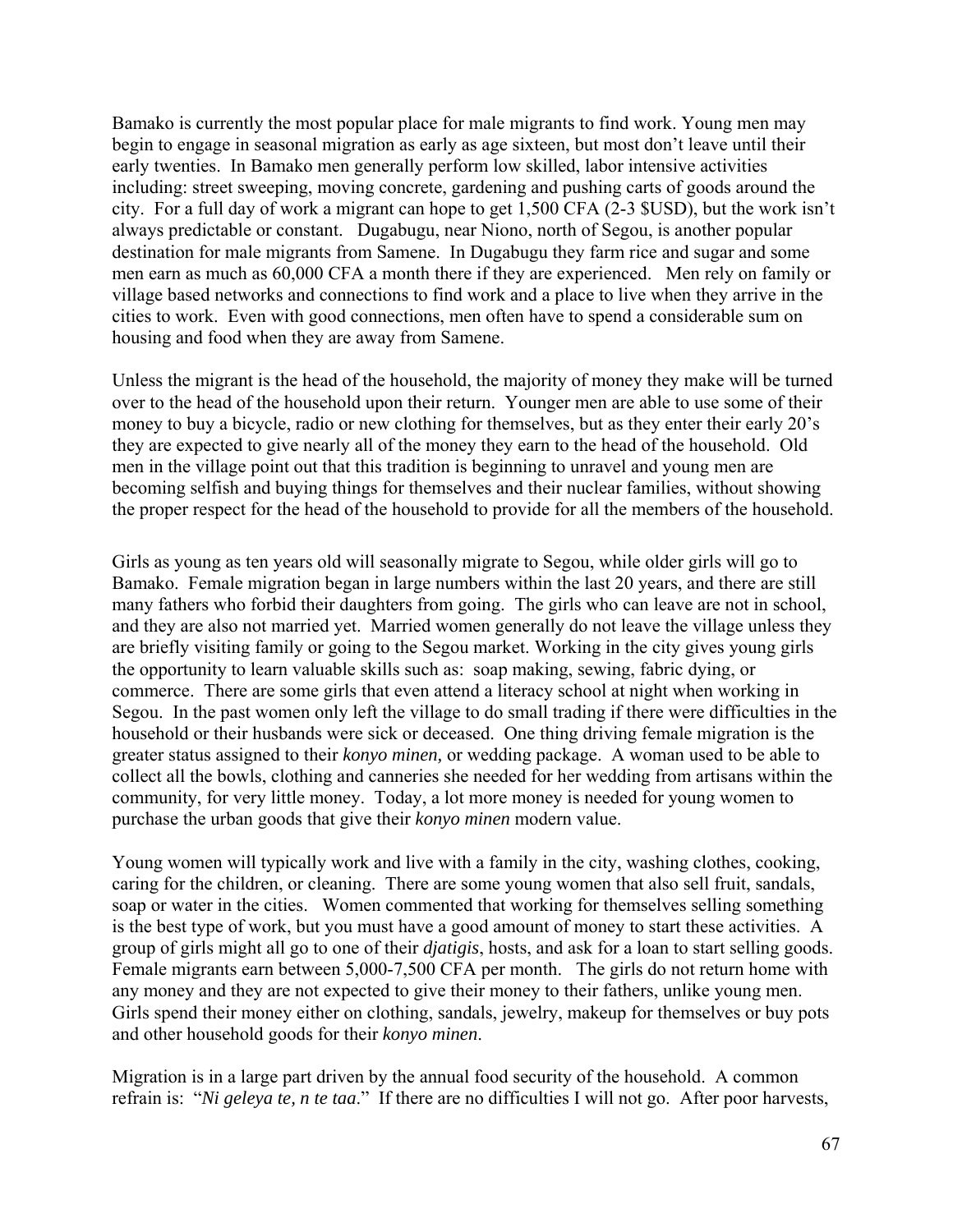when it is clear that additional money will be needed to buy food, more people from the household leave the village to find work in the cities. In a good farming year, income earned during migration might buy livestock, clothing or a motorcycle, but in a bad year it is all spent on food for the household.

# Service sector activities

The service sector includes a great diversity of activities. The services range from calabash repair and hair braiding to traditional medicine and agro-processing. These services are an integral part of keeping the village functioning. Most all of these activities, and especially the high return service sector activities, are performed by men. Hair braiding, midwifery, repairing cooking bowls, and small scale agro-processing are some of the lower return services that women provide.

The service sector activities typically require specific skills and special tools or equipment. The government service workers at the schools, health care clinics, and mayor's office are well educated and receive a monthly salary, but the majority of government workers in these facilities, including all the teachers, are not from Samene.

Many of the services like phone booths, millet grinders and motorcycle repair are essentially small, self owned businesses, which operate on a pay per service system. Otherwise, men may be paid as daily laborers to do activities such as house construction or well digging. In this case, the activities would be categorized as nonfarm wage activities. The daily wage laborers are typically paid 1,000-1,500 CFA per day, and most need to seek a different employer every couple days when the specific task is complete.

# **Commerce**

There are an amazing variety of commercial ventures in Samene. The majority of commercial activities consist of women selling small amounts of processed or unprocessed foods "door to door" or in the market place. Fresh fruit, fried millet balls, rice and sauce, cassava and bean fritters are some of the more popular food items sold in the market. Except for a few women who sell larger quantities of rice and sauce daily in the market, most women sell a small amount of food products once or twice a week in local markets.

The majority of commercial activity takes place inside the village for women, although there are some women that sell their food products in Segou or other regional markets. Besides food, a few women also sell fabric, clothing, jewelry, and medicines from bowls on their heads. *Jagoke*, or commerce is a highly coveted activity for women, but one that is difficult for them to enter because of the initial capital that is necessary to begin these slightly higher return commercial activities.

There are far fewer men engaged in commercial activities than women, although the high return commercial activities are dominated by men. Men do not sell food products. The men that sell goods in the market sell cooking bowls, farming tools, knives, jewelry, medicine, sandals, or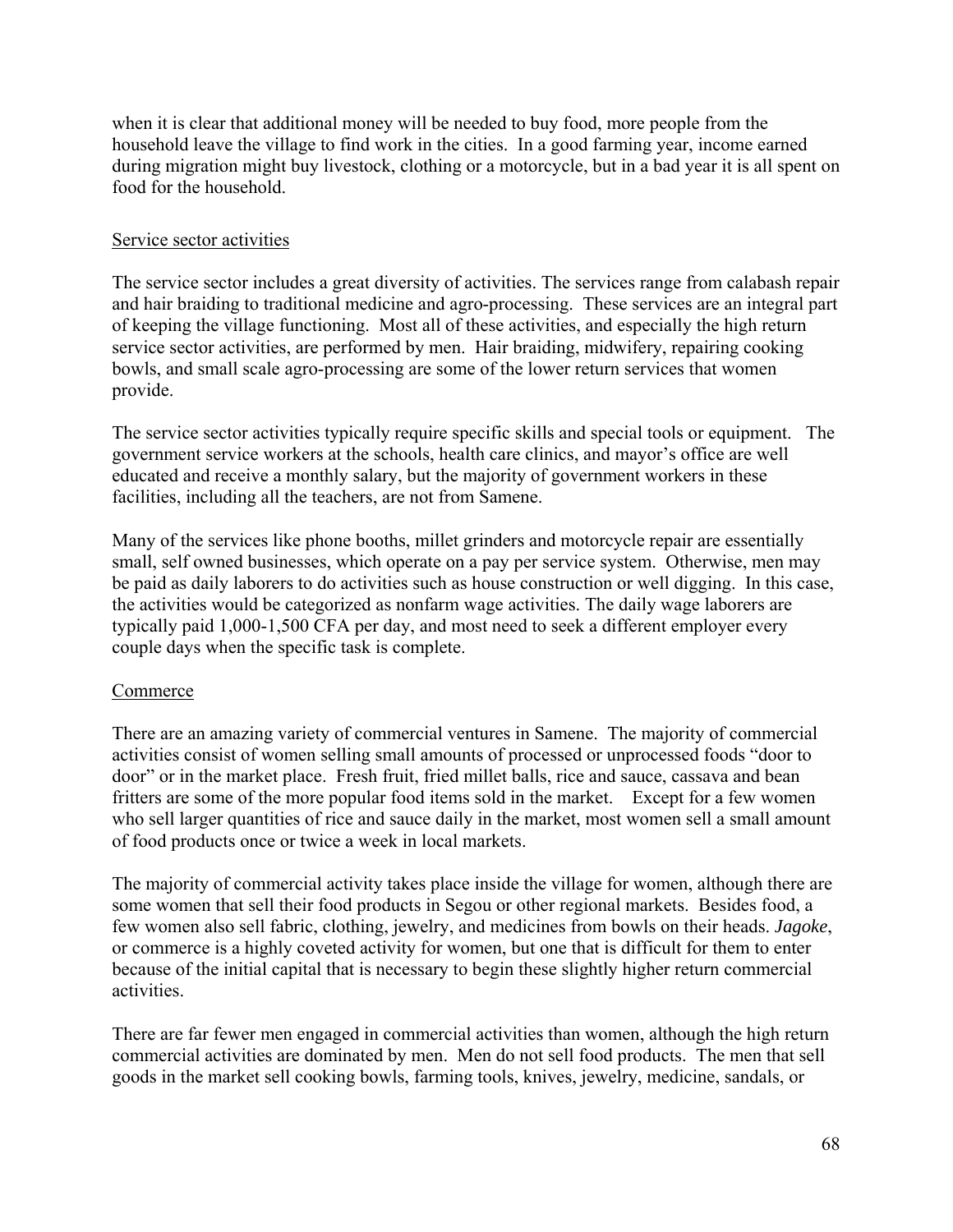clothing. Commerce in livestock and field grains are two of the highest return activities that men are concentrated in.

Commerce, for both men and women may also be linked to farming, handicrafts and animal raising. There are a lot of women who sell small amounts of peanuts or millet to buy necessary household items and a few women even buy local grains and sell them for higher prices in larger markets. Commerce in livestock is an important livelihood activity for a few households in Samene as well. Some families have as many as 75 cattle and as many sheep and goats that they raise locally and sell in Senegal or the Ivory Coast for handsome profits. Men are able to make similar profits buying millet, peanuts, shea nuts, and beans locally and selling them in outside markets.

In the past, around fifty years ago, men would sell kola nuts, salt, cotton, calabash, traditional woven clothing, peanuts, straw mats and some chickens. Women sold yams, cotton, onions, and shea oil. A few women would walk to Segou to sell small things to buy wedding clothes. Overall though, market orientation was very low and most goods were used to provide for a household's subsistence. The older women told me they didn't even think of selling the goods that are sold today. '*Sisan, fenw bee be feere,'* today everything is sold, one woman said with a mixture of pleasure and contempt*.*

# Handicrafts

Although handicrafts in Samene are not as necessary as they once were, due to the improved access to modern substitutes, handicrafts are still important for many individuals, and especially old people. Handicraft activities are more prolific during the hot season, when farming activity declines and the heat prevents more strenuous activities.

Traditionally, spinning cotton was a very important livelihood activity for women. Today a few older women still spin cotton and then pass it to the male weavers who make the traditional white cotton fabrics that are still worn by brides and older people. Mat weaving, rope making and net tying are other popular activities for old men. Women engage in embroidery, cloth dying, pottery and jewelry making. These goods are generally given as gifts or sold in Samene or local markets for small amounts of money.

# Hunting

Hunters are a well respected group in the society. Wild game was once an important food source, especially during the hungry season. Although there is little game to be hunted in the region any more, hunting is an important part of the local culture. There are around one hundred hunters in Samene that are part of hunter's organization with strong political leverage. Hunters also patrol the village at night to prevent robbery or attack.

# Fishing

Located only five km. From the Bani river (a branch of the Niger), many people in the community participate in fishing activities. There are over ten other natural or manmade ponds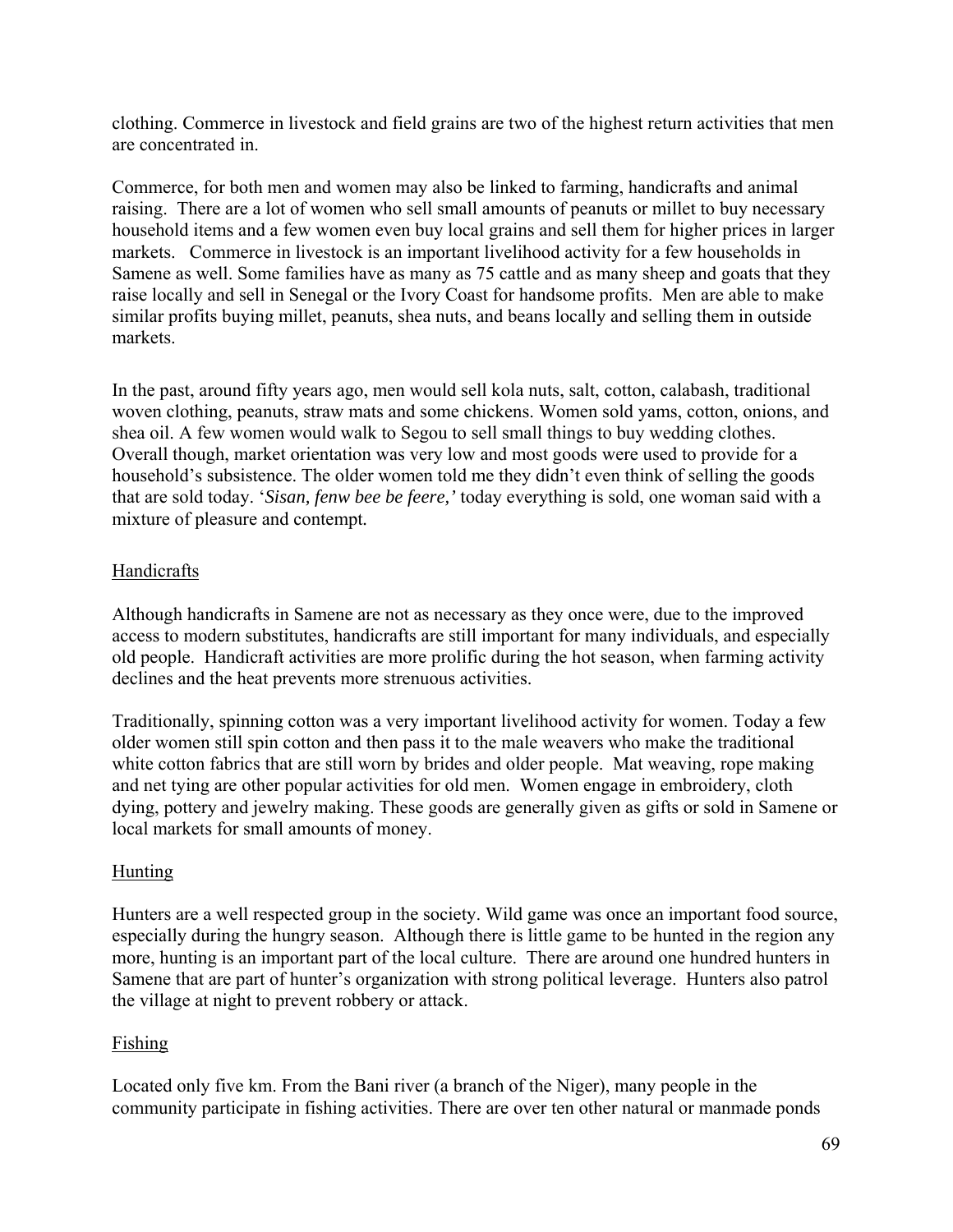located around Samene that are used by the village for fishing. Fish are an important supplement to the local diet and are used frequently to enhance the taste of base sauces.

During the primary fishing season in April and May, a number of fishing festivals occur and nearly every household has at least a few members attend. Both men, women and children participate. Although these fishing festivals are popular, only a small percentage of individuals fish more than a few times a year and list fishing as one of their livelihood activities. The amount of fish available has been decreasing continuously and now fresh fish are a rare treat, when in the past they supplemented most main dishes.

## Community Service

Community service activities include helping construct community infrastructure, volunteering at the health clinic, religious services, leading community groups, and teaching adult education or Koranic school. These activities are usually performed for free, although gifts are often given in exchange for help or services. Men are more likely to participate in community services than women.

# **Livelihood Changes and Trends**

Livelihoods are dynamic, and adapt and change under the influence of a variety of demographic, climatic, technological, social, market and political factors. The livelihood changes diagram below depicts some of the major livelihood changes and trends that have occurred in Samene over the last 30-40 years. Many of the changes in specific livelihood activities were discussed in the previous section. The information for this section was collected primarily through a series of focus group discussions with elderly people in the village.

Chains of casual factors can be traced from the outside external factors towards the center to understand how the livelihood activity changes came into being. The chains themselves are interrelated, and a single nexus like hunger may have many causes and effects. The arrows are color coded to correspond with the three themes discussed below.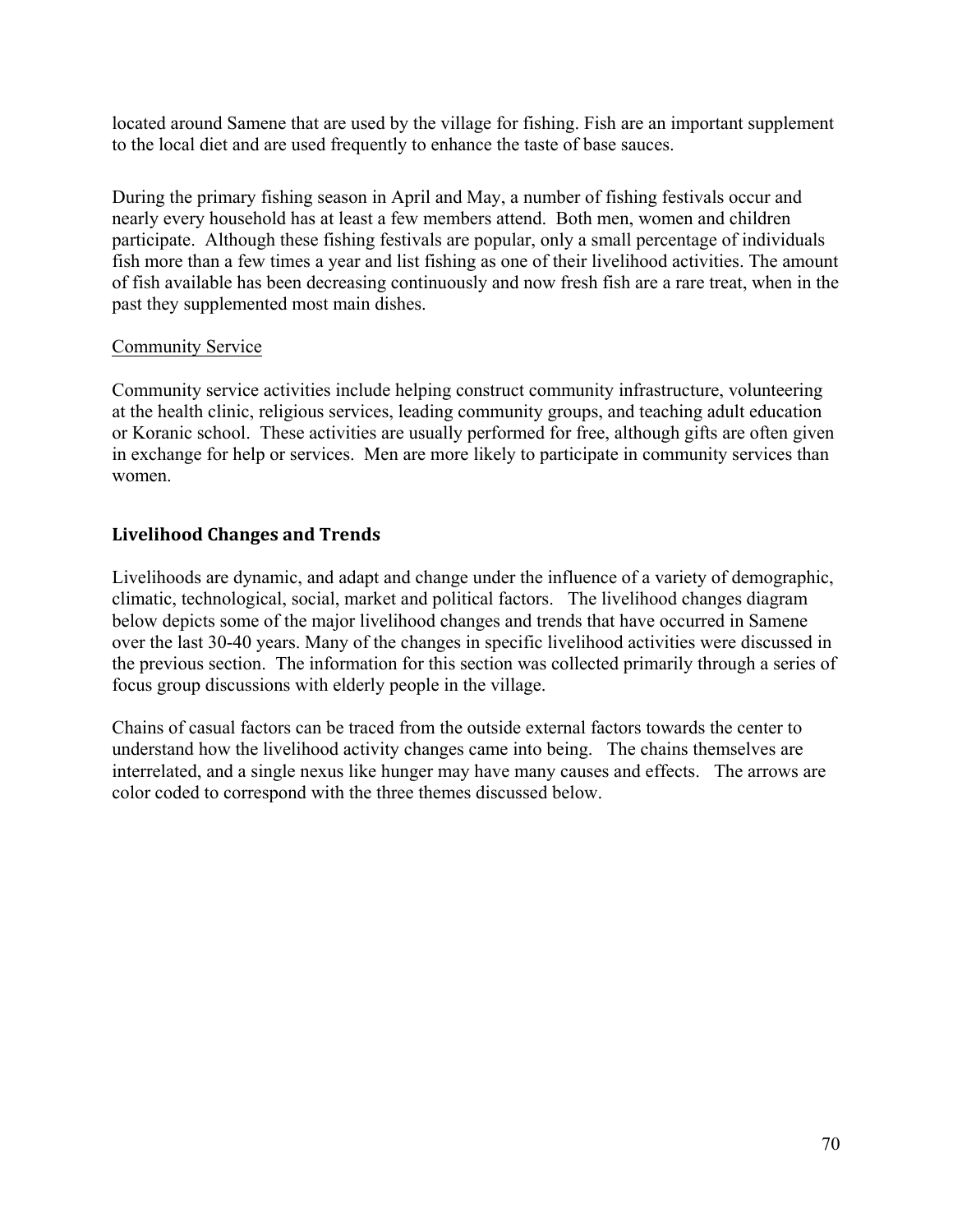**Figure 3: Diagram of Livelihood Changes in Samene in the last 30-40 years** 

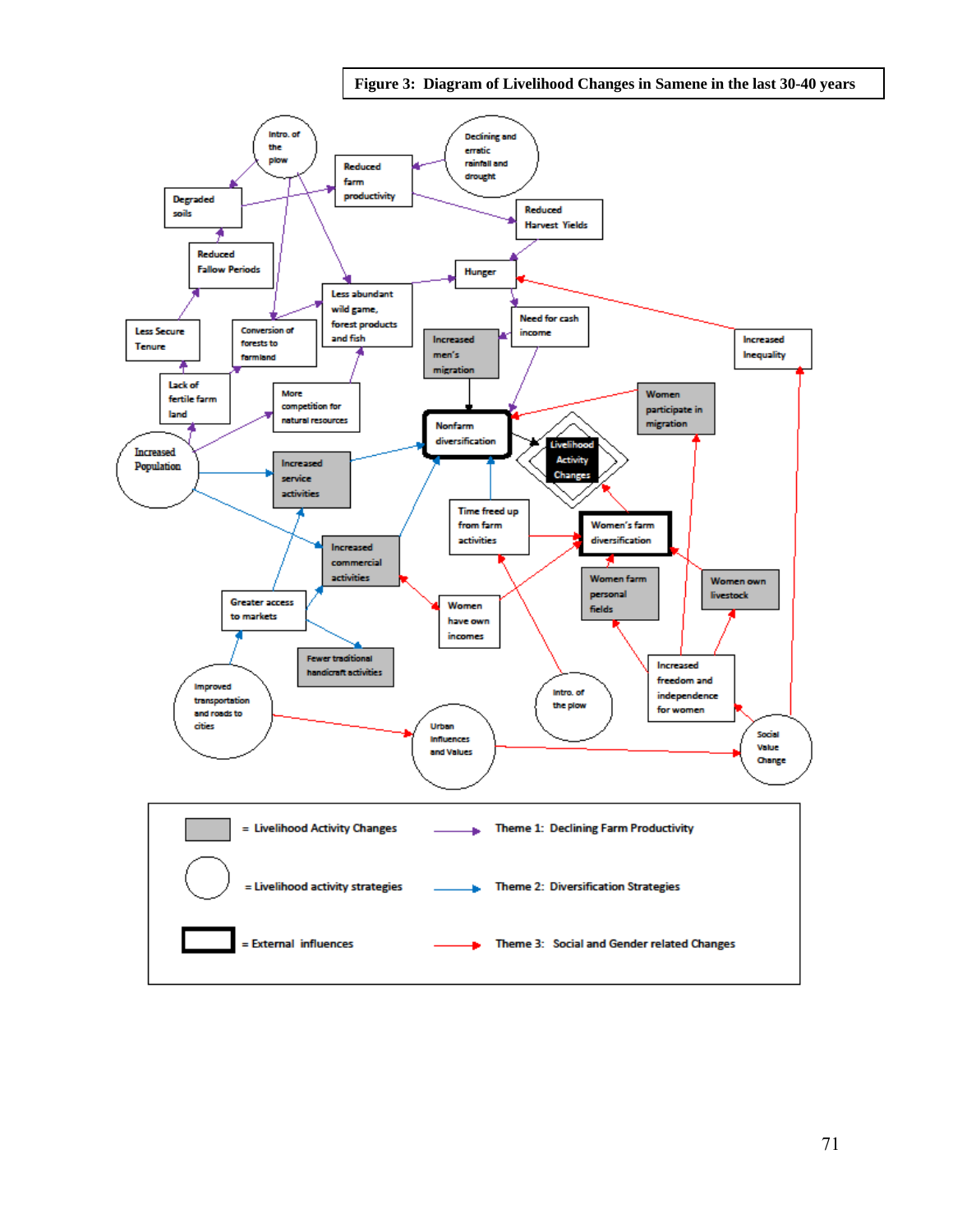## Declining Farm Productivity (Purple Arrows)

One of the most prominent trends throughout developing countries is a lack of productive farmland due to a rapidly increasing population. In Samene there is little fertile land (that can be farmed without significant fertilizer inputs) available to meet the demands of the growing population. This situation has made tenure less secure and forced farmers to plow and plant the same piece of land every year.

In the past fields were allowed to fallow for 7-10 years, with secure field tenure, but today if a field is left to fallow it will be given to someone else because of the scarcity and competition for land. The lack of an adequate fallow period, along with the introduction of the plow has depleted soils, and as a result yields are much lower today than they were in the past. The men's group agreed that the yield of one hectare of millet 30 years ago is equal to the yield from three hectares today.

Another significant factor contributing to reduced crop yields are the declining and irregular nature of the rains since the early 1970's, along with frequent natural disasters (droughts, flooding and locust invasions). Rainfall used to be more consistent and the older men remember the rains beginning in late May and lasting four months, but today farmers are lucky to get three months of erratic rainfall.

In the past subsistence farming supported the community of Samene. "Since anyone can remember until thirty years ago there was enough food for everyone to eat," remembers Soulemane Djarra. In the last five years only ten families out of the 120 surveyed were able to provide enough food from their own fields to feed their families for all five years. The great majority of households run out of their staple crops with three to six months until the next harvest. The harvest of 2007 was cited as the worst in 30 years and during this year some families ran out of grain eight months before the next harvest.

The food security challenge has been compounded by diminishing forest products, wild game, and fish. These foods were once sufficient to see the village through the lean times before the next harvest. The growing population of Samene has led to increased competition for natural resources and forest land is often cleared to make space for new fields.

Food insecurity has compelled people to find new ways of seeking cash income to buy food. Cash income has become an essential part of livelihoods-it is needed not only to buy food, but also to pay for taxes, health care, clothing and education.

### Diversification Strategies (Blue Arrows)

Activity diversification, and especially migration, has become the primary strategy adopted by households in Samene to meet cash income demands. Nonfarm activities are attractive because they are not threatened by the lack of rain, land, and other risk factors that threaten farmers.

Migration has become a critical livelihood activity for both men and women. Men's migration increased since the food deficits began, and also when the good jobs to be found in Abidjan dried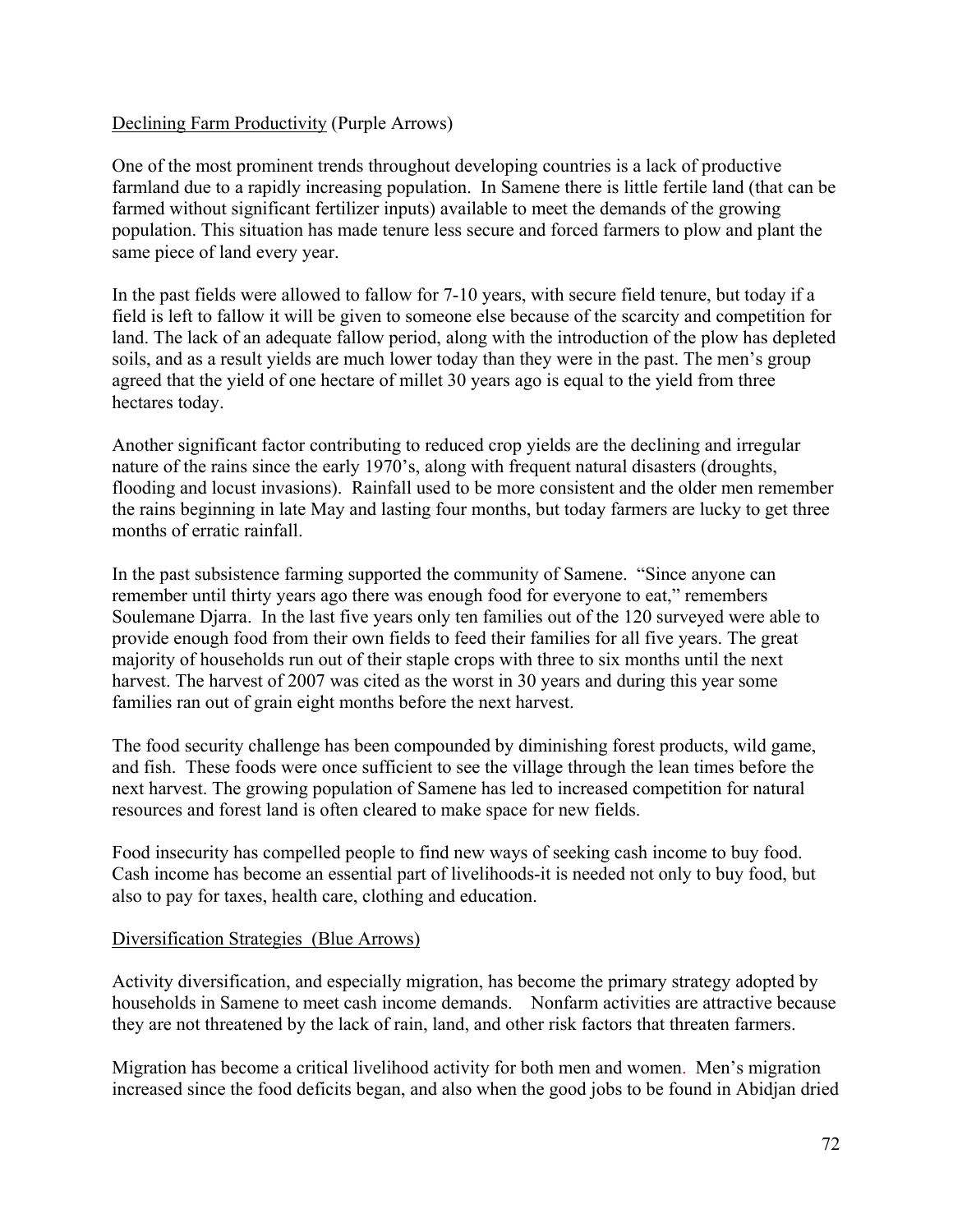up. Losing these well paying, generally secure jobs in Abidjan forced more men to undertake menial work in Bamako.

Services and commerce related activities have also grown in Samene, facilitated by increasing access to markets and a greater local demand. However, local handicraft activities such as cotton spinning and pottery have, in many cases, declined because their products are easily replaced by cheap urban goods.

## Social and Gender related Changes (Red Arrows)

Social values in the village have changed remarkably over the last couple decades. The narrowing of the rural/urban divide due to improved transportation, road systems, and increased migration has brought many urban influences into the village. Both old men and old women notice an increased sense of individualism and a lack of cooperation in the village, especially with younger generation.

Inequality in the village has increased while social support systems have declined. In the past, nobody went hungry and the rich were defined by those people that were most willing to help out others. A communal ethic and support system ensured that nobody went hungry. This consistent theme of a past where people helped each other and there was enough food to go around was reiterated by both the old men and old women. In current times, the rich are not as likely to share what they have and many households face a long hunger season.

Changing social values have given women more freedom and independence to pursue their own livelihoods than they had in the past. Women now own their own livestock, participate in migration, and farm personal fields-activities they were not involved in thirty years ago. Women's involvement in commercial activities has also greatly increased. The concept of women having their own incomes is also a recent development.

It is unclear exactly why women started farming their own fields, but it could reflect a greater burden of food security falling on their shoulders, and/or the increased free labor time women have since the introduction of the plow. During successful farm years, women are able to sell some of their crops and this extra income, along with a greater ability to control their own incomes, is what first allowed women to start buying livestock for themselves.

Another congruent development has been the rise of women's organizations focused on credit and income earning activities. Women's organizations today are more formalized and targeted to specific goals than the looser social and aid organizations of the past. The income or credit that women's groups have been able to generate for their members has enabled many more women to get involved in commercial activities and livestock raising.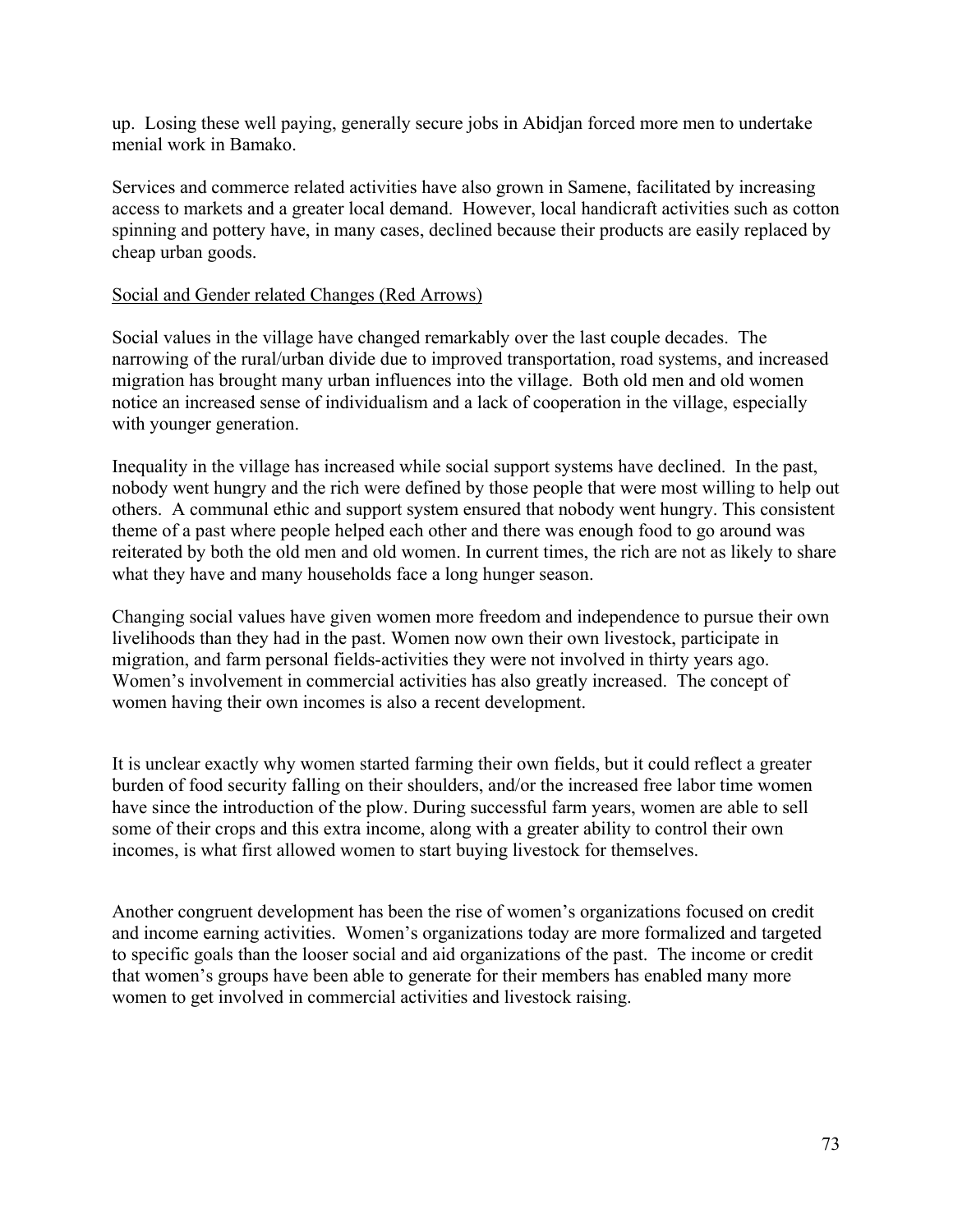### **Chapter 8: Livelihood Activities Portfolios of Men and Women in Samene**

This chapter begins with a look at household activity portfolios, to gain an understanding of how the individual livelihood activities fit within the larger household strategies. Then the activity portfolios of men and women are compared, with a particular focus on the returns associated with the different activities. The chapter concludes with a summary of the relevant findings and a look at how they fit with the existing literature.

### **Household Activity Portfolios in Samene**

#### **Table 9: The Importance Attributed to Each Livelihood Activity by Household**

(1=Household's most important livelihood activity, 10=Household's least important livelihood activity)

|                          |         |                |      |      |      |      |      |     |     |     | % of Household's<br>active in each |
|--------------------------|---------|----------------|------|------|------|------|------|-----|-----|-----|------------------------------------|
|                          | 1       | $\overline{2}$ | 3    | 4    | 5    | 6    | 7    | 8   | 9   | 10  | sector                             |
| Farming                  | 96.7    | 1.7            | 1.7  | 0.0  | 0.0  | 0.0  | 0.0  | 0.0 | 0.0 | 0.0 | 100.0                              |
| <b>Forest Products</b>   | 0.0     | 1.7            | 12.4 | 30.6 | 33.1 | 13.2 | 3.3  | 2.5 | 0.0 | 0.0 | 96.7                               |
| <b>Livestock Raising</b> | 0.0     | 33.9           | 29.8 | 8.3  | 11.6 | 5.8  | 2.5  | 0.0 | 0.0 | 0.0 | 91.7                               |
| Migration*               | 0.0     | 45.5           | 24.8 | 12.4 | 5.8  | 0.8  | 0.8  | 0.0 | 0.0 | 0.0 | 90.1                               |
| Gardening                | $0.0\,$ | 4.1            | 9.9  | 28.9 | 17.4 | 12.4 | 3.3  | 2.5 | 0.0 | 0.0 | 78.5                               |
| Commerce                 | 0.0     | 6.6            | 6.6  | 10.7 | 10.7 | 16.5 | 5.8  | 0.0 | 0.0 | 0.0 | 57.0                               |
| Service Sector           | 3.3     | 5.0            | 9.1  | 4.1  | 2.5  | 3.3  | 0.8  | 0.8 | 0.0 | 0.0 | 28.9                               |
| Handicrafts              | 0.0     | 0.8            | 1.7  | 0.0  | 2.5  | 3.3  | 7.4  | 0.0 | 1.7 | 0.0 | 17.4                               |
| Farm Wage                | $0.0\,$ | 0.8            | 0.0  | 1.7  | 2.5  | 4.1  | 5.0  | 0.8 | 0.0 | 0.0 | 14.9                               |
| Non Farm Wage            | 0.0     | 0.0            | 2.5  | 1.7  | 5.0  | 0.8  | 0.8  | 0.0 | 0.0 | 0.0 | 10.7                               |
| Fishing                  | 0.0     | 0.0            | 0.0  | 0.0  | 1.7  | 0.8  | 2.5  | 1.7 | 0.8 | 0.0 | 7.4                                |
| <b>Community Service</b> | 0.0     | 0.0            | 0.8  | 0.8  | 0.0  | 1.7  | 1.7  | 0.0 | 0.8 | 0.0 | 5.8                                |
| Percentage of Households | 100.0   | 100.0          | 99.2 | 99.2 | 92.6 | 62.8 | 33.9 | 8.3 | 3.3 | 0.0 |                                    |

Note: Shaded activities indicate nonfarm activities

\* In the household surveys the type of migration (farm vs. nonfarm) was not specified. Migration is considered a nonfarm activity in the household surveys.

#### Farm activities

In Samene everyone is a farmer, and farming is the most important livelihood activity for nearly every household. More than 90% of households also raise livestock and collect forest products. Livestock raising is the second most important farm activity for households. Although gathering forest products is also taken up by all but a few households, less than 15% of households include it in their top three livelihood activities. For most households it is their 4<sup>th</sup> or 5<sup>th</sup> most important livelihood activity. Gardening is the fourth farming activity that more than 75% of the households in Samene participate in. The importance of gardening as a livelihood activity varies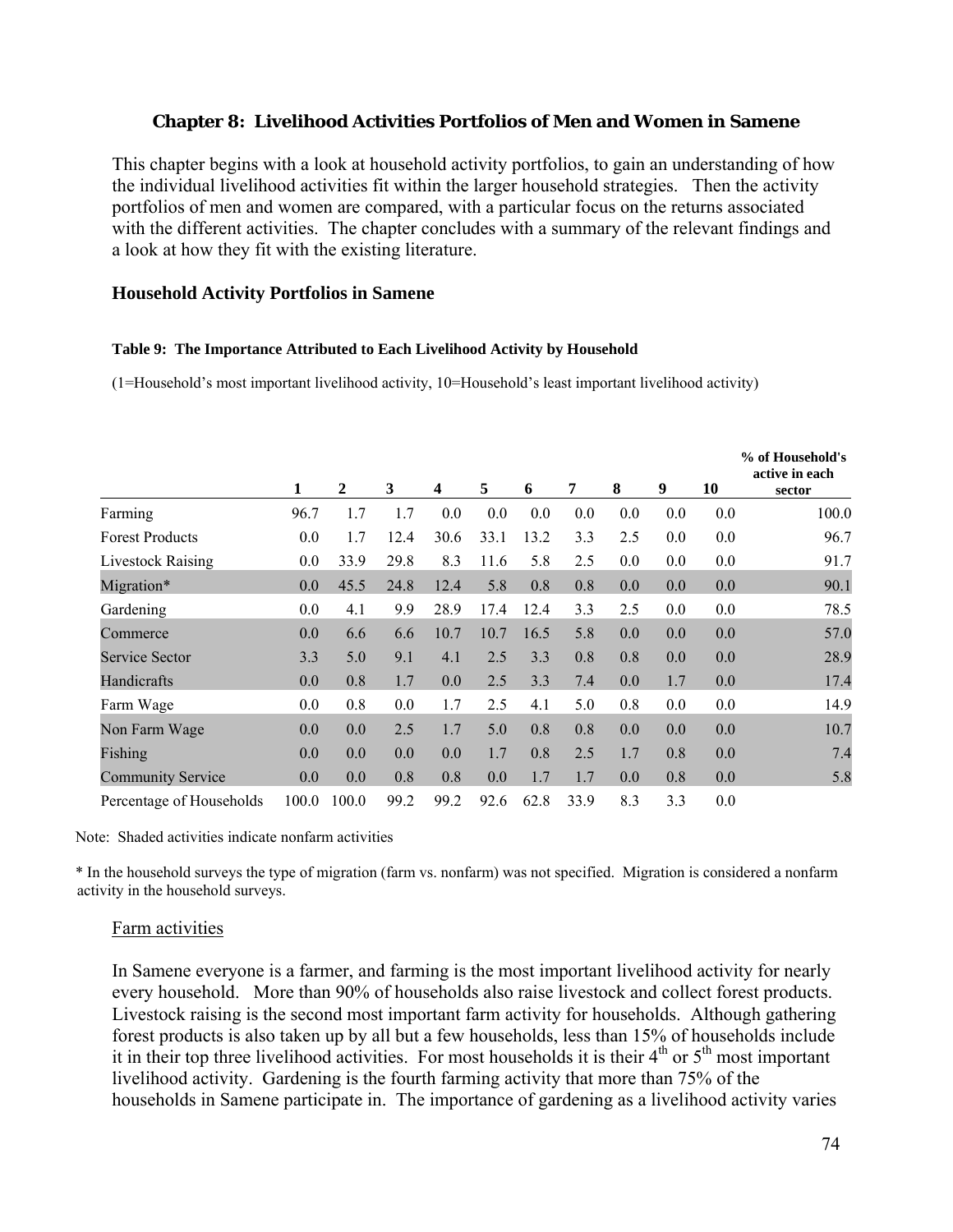widely between households. 15% of the households surveyed have at least one member working for a farm wage in the village. The final farm activity mentioned is fishing, which fewer than 10% of households consider a livelihood activity.

## Nonfarm activities

Nonfarm activities have become increasingly critical to fill household crop production deficits. Migration is the second most important livelihood activity for households in Samene and the most important nonfarm activity. 90% of the households interviewed had at least one household member engaged in seasonal migration. During times of difficulty the number of migrants increases.

57% of households find work in commerce, and 28% are engaged in the service sector. For these two activities their importance to the household livelihood strategy varies considerably. Four of the 121 households surveyed listed service sector activities as their most important livelihood activity.

Handicrafts engage 17% of households, but they are generally not considered very important compared to other livelihood activities. 11% of households have at least one member who works for a nonfarm wage in the village. The final nonfarm activity included in the survey is community service which has the lowest household participation rate.

## **Seasonality**

Life in Samene is highly dependent on the seasons. The seasons dictate the types of livelihood activities people are engaged in, their work load, and the amount of food and cash available. Table 10 summarizes the seasonal livelihood activities and draws the important distinction between the activities of the men compared to those of the women.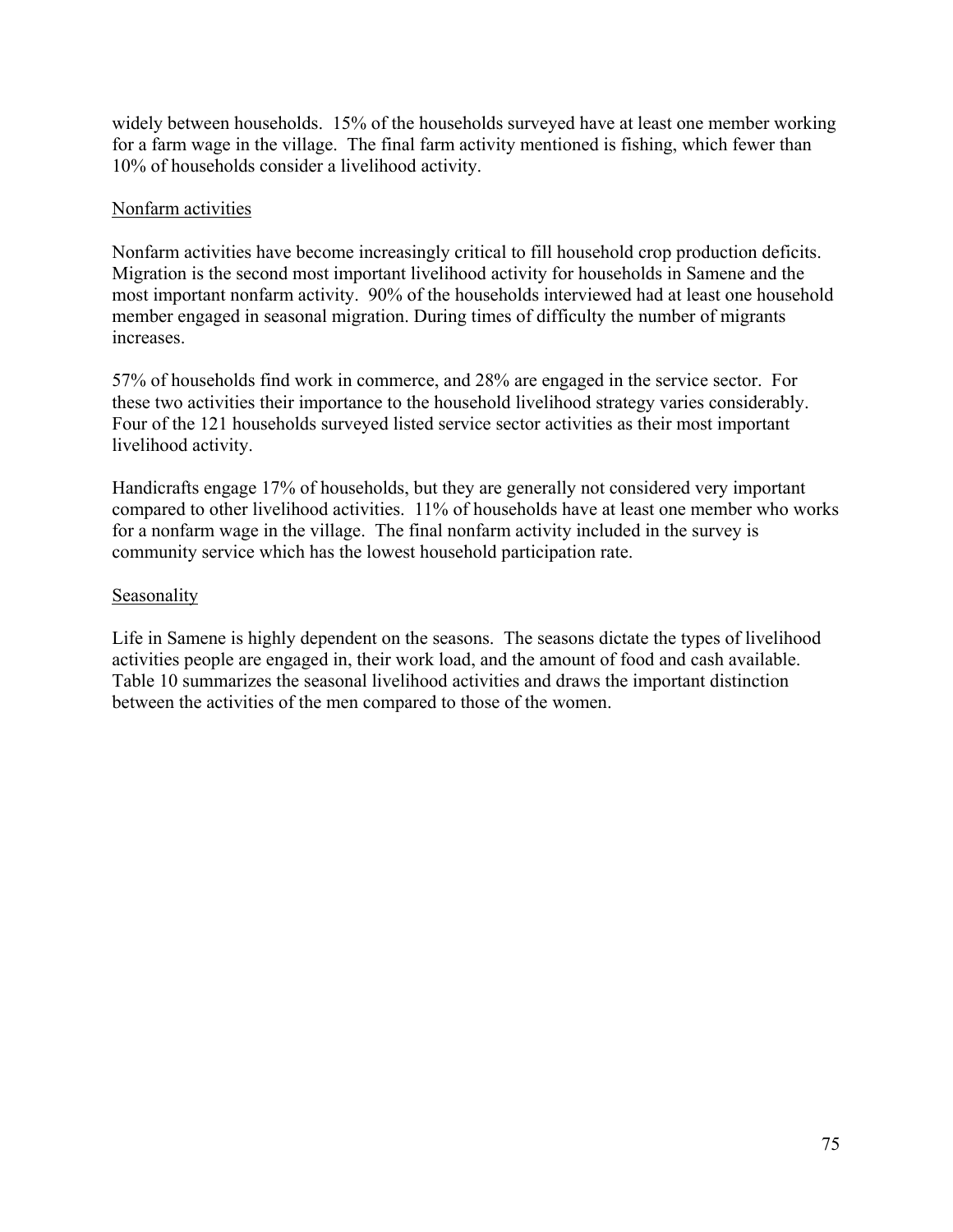#### **Table 10: Seasonal Activity Calendar**

| Men's<br>Livelihood<br>Activities   | Fonene Waati<br>(December-February)<br>Harvest and store field<br>crops<br>Wood Gathering<br>Migration                                                        | Tilema Waati<br>(March-May)<br>House repair<br>Field Preparation<br>Fertilize fields<br>Fishing<br>Collect animal feed<br>Handicrafts<br>Migration                                   | Samiya Waati<br>(June-August)<br>Plowing, planting and<br>weeding fields<br>Herding animals<br>Migrants return                                           | Kawale Waati<br>(September-November)<br>Start harvesting (Nov)<br>Plant watermelon, squash<br>and calabash<br>Herding animals |
|-------------------------------------|---------------------------------------------------------------------------------------------------------------------------------------------------------------|--------------------------------------------------------------------------------------------------------------------------------------------------------------------------------------|----------------------------------------------------------------------------------------------------------------------------------------------------------|-------------------------------------------------------------------------------------------------------------------------------|
| Men's Work<br>load                  | Heavy                                                                                                                                                         | Light                                                                                                                                                                                | Heavy                                                                                                                                                    | Medium                                                                                                                        |
| Women's<br>Livelihood<br>Activities | Harvest field crops<br>Sift and pound millet<br>and sorghum<br>Migration<br>Gardening<br>Wood gathering<br>Process peanuts and<br>shea nuts<br>Sell shea nuts | Wood gathering<br>Field Preparation<br>Fertilize fields<br>Collect animal feed<br>Spin cotton Handicrafts<br>Migration<br>Small commerce<br>Water gardens<br>Collect forest products | Plowing, planting and<br>weeding fields<br>Small gardening<br>Migrants return<br>Light gardening<br>Collecting shea nuts<br>and other forest<br>products | Start harvesting (Nov)<br>Plant watermelon, squash<br>and calabash<br>Collect baobab leaves                                   |
| Women's<br>Work load                | Heavy                                                                                                                                                         | Medium                                                                                                                                                                               | Heavy                                                                                                                                                    | Medium                                                                                                                        |

Livelihood Activities are not only determined by the seasons and gender, they are also related to a person's age. As men and women move through different phases of their life, their livelihood activities change. Table 11, shown below, outlines these changes by age categories. This table is oriented around men's and women's daily activities and includes more of the reproductive domestic activities that occupy a great deal of time, especially for women.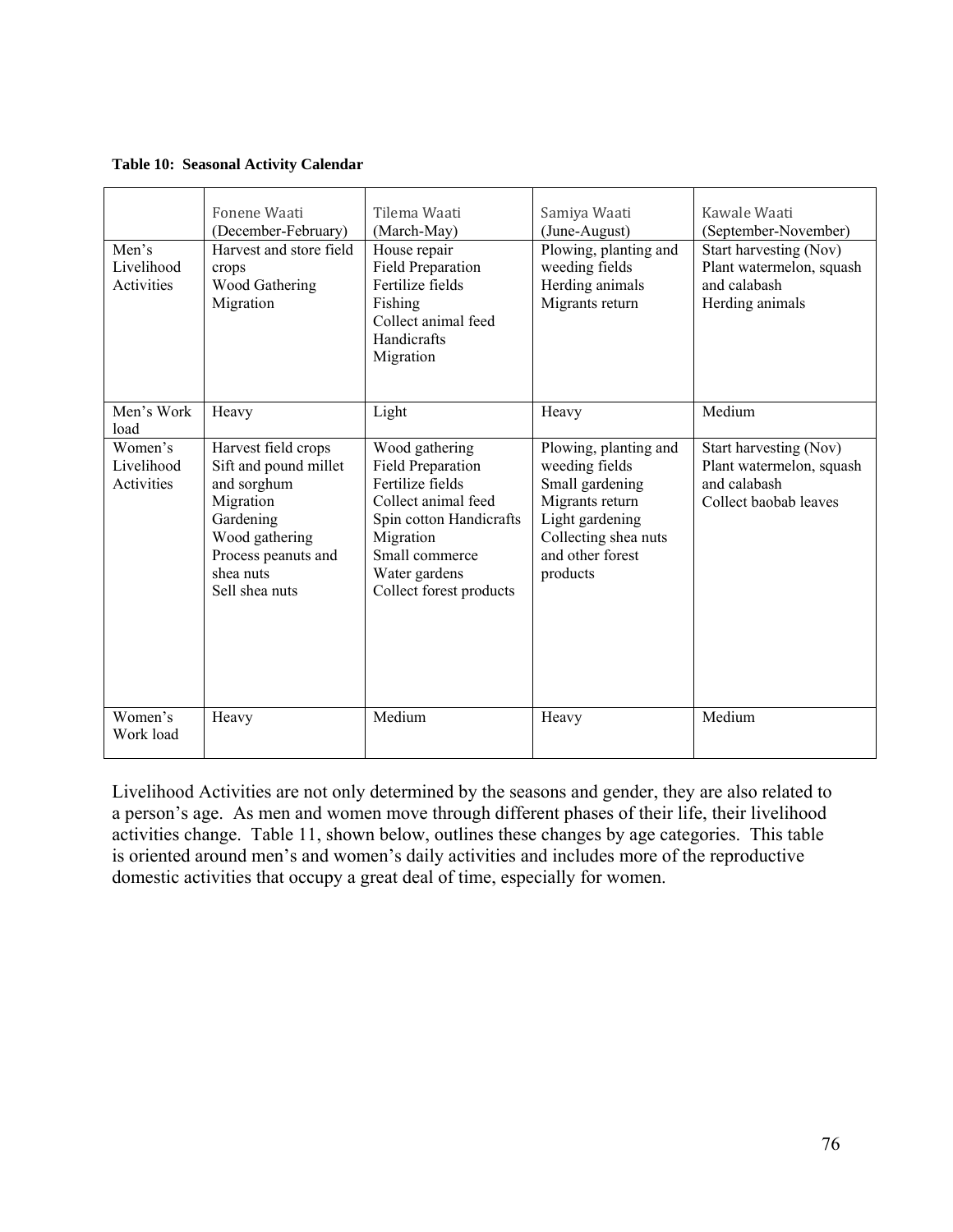| Women's Activities                                                                                                                                                                                                                                                                                                            | Men's Activities                                                                                                                                                                           |
|-------------------------------------------------------------------------------------------------------------------------------------------------------------------------------------------------------------------------------------------------------------------------------------------------------------------------------|--------------------------------------------------------------------------------------------------------------------------------------------------------------------------------------------|
| Age 5-11                                                                                                                                                                                                                                                                                                                      | Age 5-11                                                                                                                                                                                   |
| Take care of younger siblings<br>Help mothers with housework<br>Help pound millet<br>Fetch water<br>Collect forest products<br>May attend school<br>May help sell edible foods in market                                                                                                                                      | Herd animals<br>Help prepare, plant, weed, and harvest field crops<br>Watch over fields<br>May attend school<br>May take care of younger siblings                                          |
| Age 12-Marriage (generally 14-19)                                                                                                                                                                                                                                                                                             | Age 12-20                                                                                                                                                                                  |
| Collect forest products<br>Watch younger siblings<br>Assist with cooking<br>Clean house, wash dishes, do laundry<br>Pound millet<br>Help plant, weed and harvest fields<br>Sift millet and sorghum when harvested<br>May seasonally migrate<br>May help sell edible goods in the market<br>May help water garden              | Herd animals<br>Help prepare, plant, weed and harvest field crops<br>May attend school<br>Help with house repair/construction                                                              |
| Marriage-Age 50                                                                                                                                                                                                                                                                                                               | Age 20-Age 50                                                                                                                                                                              |
| Raise children<br>Farm own field<br>Help plant and harvest household fields<br>Pound millet<br>Cook for family<br>Clean compound<br>Fetch water<br>Collect forest products<br>May raise some livestock<br>May participate in gardening<br>May do small service, commerce, or handicraft<br>activities<br>May process shea nut | House repair and construction<br>Prepare, plant, weed and harvest field crops<br>Seasonally migrate to the cities<br>May raise animals or participate in service or<br>commerce activities |
| Age 51-65                                                                                                                                                                                                                                                                                                                     | Age 51-65                                                                                                                                                                                  |
| All of the above with less time spent raising children                                                                                                                                                                                                                                                                        | All of the above with more time spent attending to<br>village affairs and less time in the fields                                                                                          |
| Age 66 and older                                                                                                                                                                                                                                                                                                              | Age 66 and older                                                                                                                                                                           |
| Supervise grandchildren<br><b>Handicraft Activities</b><br>Gardening Activities                                                                                                                                                                                                                                               | <b>Handicraft Activities</b><br>Attending to village affairs                                                                                                                               |

## **Table 11: Men's and Women's Activities by Age groups**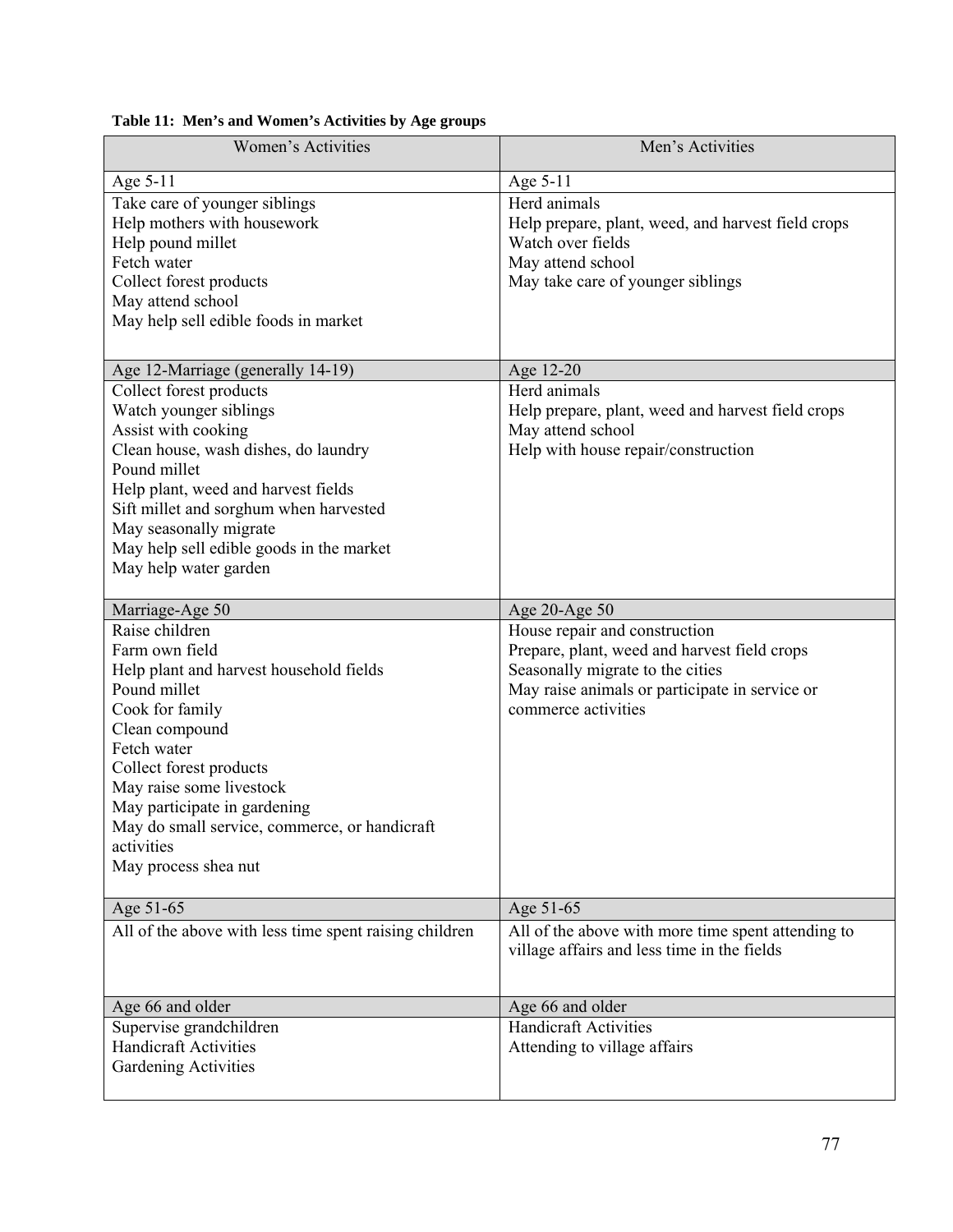Looking at the basic activities for men and women in different times of their lives, it is clear that women have more reproductive and household responsibilities than men. The primary domestic responsibility assigned to men is to construct the huts and "remud" them seasonally. The reproductive activities women are responsible for, such as cleaning, cooking, caring for the children, and pounding millet are not accounted for in the livelihood index. These domestic responsibilities, combined with farming chores, often keep women busy from sunrise until everyone else has fallen asleep at night. Unfortunately, the livelihood framework presented here does not give women the credit they deserve for the unpaid reproductive activities they perform in the household. Nearly every woman from the age of 5-50 is performing domestic duties on top of their other livelihood activities. This fact must be kept in mind when comparing the differences in livelihood activities between men and women.

|                        | Mean<br>Number of<br>Activities | $0 - 1$<br>Activities | $\overline{2}$<br>Activities | $\mathcal{E}$<br>Activities | $\overline{4}$<br>Activities | 5<br>or more<br>Activities |
|------------------------|---------------------------------|-----------------------|------------------------------|-----------------------------|------------------------------|----------------------------|
| Men                    | 2.29                            | 12.8%                 | 51.2%                        | 29.1%                       | 4.7%                         | 2.3%                       |
| Women                  | 3.79                            | 3.7                   | 3.7                          | 33.3                        | 35.8                         | 23.5                       |
| Men age 15-25 years    | 2.43                            | $\mathbf{0}$          | 57.1                         | 42.9                        | $\mathbf{0}$                 | $\boldsymbol{0}$           |
| Men age 26-50 years    | 2.47                            | 4.7                   | 58.1                         | 27.9                        | 4.7                          | 4.7                        |
| Men age 51-65 years    | 2.5                             | 6.3                   | 50                           | 31.3                        | 12.5                         | $\boldsymbol{0}$           |
| Men age 66 and older   | 1.31                            | 61.5                  | 23.1                         | 15.4                        | $\mathbf{0}$                 | $\boldsymbol{0}$           |
| Women age 15-25 years  | 3.7                             | $\boldsymbol{0}$      | $\theta$                     | 40                          | 50                           | 10                         |
| Women age 26-50 years  | 3.92                            | $\boldsymbol{0}$      | $\overline{2}$               | 36.7                        | 38.8                         | 22.4                       |
| Women age 51-65 years  | 4.21                            | $\boldsymbol{0}$      | 7.1                          | 21.4                        | 28.6                         | 42.9                       |
| Women age 66 and older | 2.38                            | 37.5                  | 12.5                         | 25                          | 12.5                         | 12.5                       |

**Table 12: Number of Livelihood Activities Men and Women participate in** 

Even when their domestic activities are not included, women, on average, are involved in more livelihood activities than men. Almost 60% of women are involved in more than four activities, and the same is true for only 7% of men. Throughout the year women are busy with different activities, whereas men often have little to do during the nonfarm season if they do not migrate to the cities to find work.

Both men and women are slightly more active in terms of livelihood activities from the ages 51- 65, than from the ages of 26-50. For women, not having small children to take care of in her later years opens up her time to engage in more activities. By the age of 50 men are also typically done migrating during the nonfarm seasons and looking to diversify their economic activities closer to home. The number of livelihood activities for both men and women declines markedly after age 65.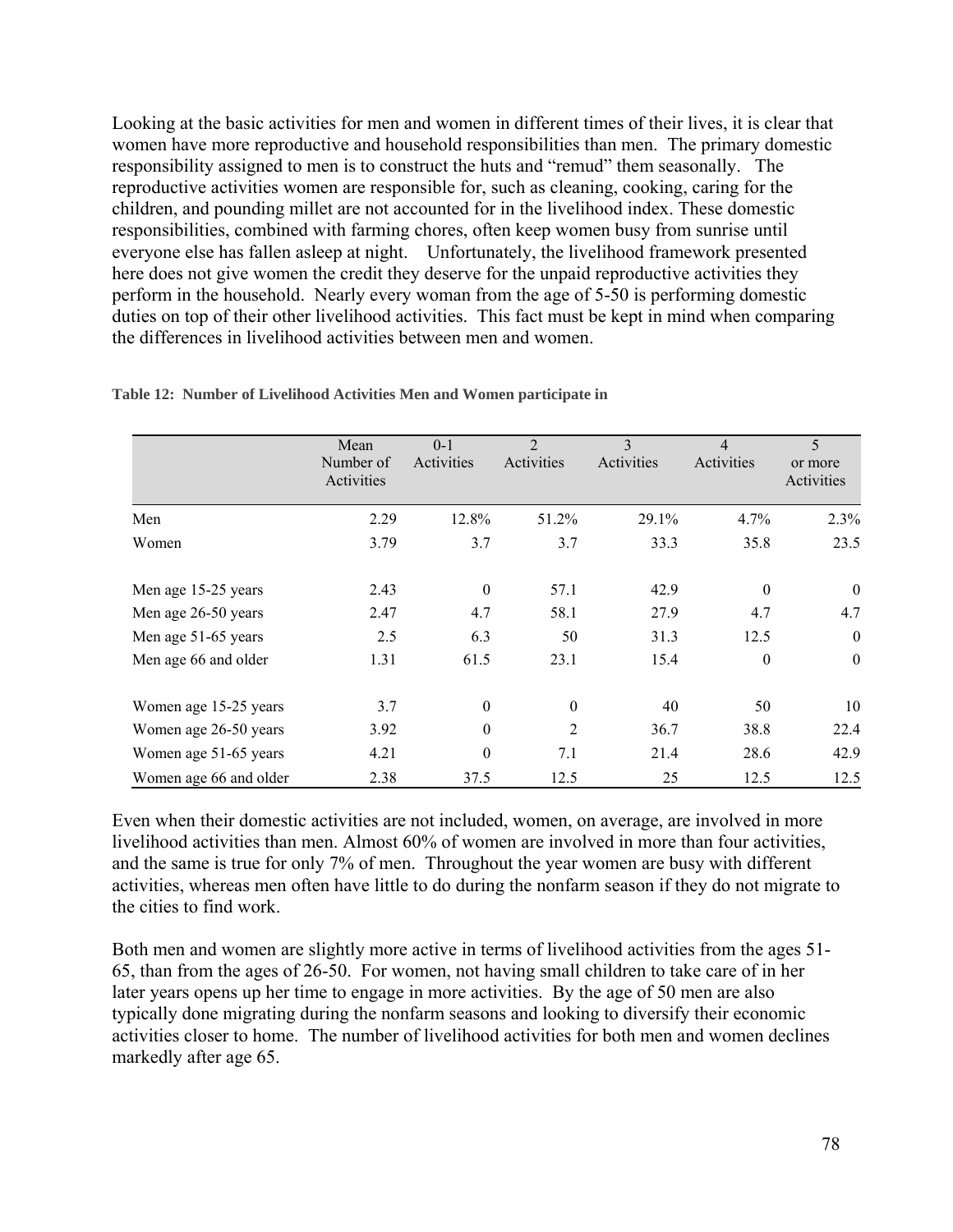### **Table 13: Men's and Women's Involvement in Nonfarm Activities**

|                          | Mean $#$<br>Nonfarm<br>Activities | % of total Livelihood 0 Nonfarm<br>Activities that are<br>Nonfarm | Activities | 1 Nonfarm<br>Activities | 2 Non Farm<br>Activities | 3 or more<br>Nonfarm<br>Activities |
|--------------------------|-----------------------------------|-------------------------------------------------------------------|------------|-------------------------|--------------------------|------------------------------------|
| Men                      | 0.87                              | 38%                                                               | 32.6%      | 50%                     | 14%                      | 3.5%                               |
| Women                    | 0.78                              | 21                                                                | 34.6       | 54.3                    | 9.9                      | 1.2                                |
| Men age 15-25 years      | 0.86                              | 35                                                                | 28.6       | 50                      | 21.4                     | $\boldsymbol{0}$                   |
| Men age 26-50 years      | 1.02                              | 41                                                                | 23.3       | 58.1                    | 11.6                     | 7                                  |
| Men age 51-65 years      | 0.75                              | 30                                                                | 43.8       | 37.5                    | 18.8                     | $\boldsymbol{0}$                   |
| Men age 66 and greater   | 0.54                              | 41                                                                | 53.8       | 38.5                    | 7.7                      | $\mathbf{0}$                       |
| Women age 15-25 years    | 1.1                               | 30                                                                | 10         | 70                      | 20                       | $\boldsymbol{0}$                   |
| Women age 26-50 years    | 0.71                              | 18                                                                | 40.8       | 49                      | 8.2                      | $\overline{2}$                     |
| Women age 51-65          | 0.71                              | 17                                                                | 35.7       | 57.1                    | 7.1                      | $\boldsymbol{0}$                   |
| Women age 66 and greater | 0.88                              | 37                                                                | 25         | 62.5                    | 12.5                     | $\boldsymbol{0}$                   |

As shown in Table 13, men participate in slightly more nonfarm activities than women, but they derive a much higher percentage of their livelihood activities from nonfarm activities, than women do because they are involved in fewer total livelihood activities. Men between the ages of 26-50 are the group most involved in nonfarming activities.

#### **Table 14: Livelihood Activity Participation for Men and Women**

|                               | $%$ of Men<br>Participating | % of Women<br>Participating |
|-------------------------------|-----------------------------|-----------------------------|
| Farming                       | 93%                         | 87%                         |
| <b>Livestock Raising</b>      | 35%                         | 43%                         |
| <b>Migration Nonfarm work</b> | <b>22%</b>                  | $6\%$                       |
| Migration Farm work           | 8%                          | $0\%$                       |
| <b>Forest Products</b>        | $0\%$                       | 95%                         |
| Gardening                     | $4\%$                       | 53%                         |
| Commerce                      | 12%                         | 41%                         |
| Service Sector                | 21%                         | 6%                          |
| Farm Wage                     | $1\%$                       | 10%                         |
| Non Farm Wage                 | 8%                          | $4\%$                       |
| Handicrafts                   | 7%                          | 18%                         |
| Fishing                       | 5%                          | $1\%$                       |
| <b>Community Service</b>      | 12%                         | $1\%$                       |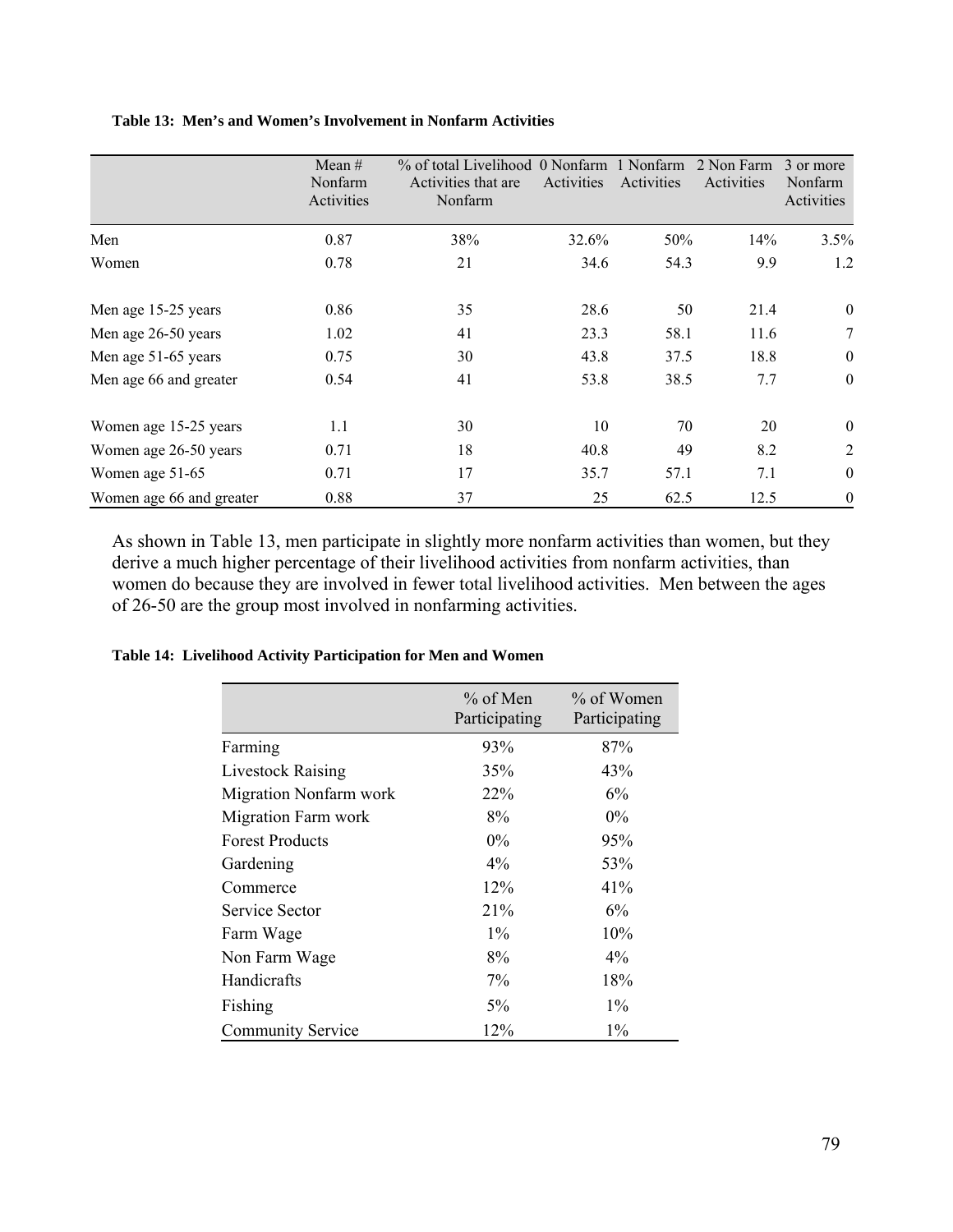Except for farming, involvement in most livelihood activities differs significantly by gender. Collecting forest products is the most popular livelihood activity for women, followed by farming and gardening. For men, farming is by far the most common activity. Livestock raising, migration in nonfarm work and the service sector are the other three livelihood activities that involve at least 20% of the men.

### **High vs. Low Return Activities**

There are many ways to classify livelihood activities. The division between nonfarm and farm activities has already been commented on. One of the other significant distinctions to be made between livelihood activities concerns their level of returns (Foeken 1992; Gladwin 2001; Hart 1994; Lanjouw 2007).

The lists in Table 15 are intended to present a general picture of the activities and their returns in Samene, but many of the activities could be considered a high or low return activity depending on the scale of the activity. For example, farming and migration are listed under all three of the different return categories. Some individuals generate a lot of income from farming, while for others farming is purely a subsistence activity. The returns from migration similarly vary from 5,000 CFA/month for cooking and cleaning for a family to more than 80,000 CFA/Month for a working as an accountant at a store.

| <b>Low Return Activities</b> | <b>Medium Return Activities</b>   | <b>High Return Activities</b>  |
|------------------------------|-----------------------------------|--------------------------------|
| Farming                      | Farming                           | Farming                        |
| Gardening                    | Gardening                         | Gardening                      |
| Livestock Raising            | Livestock Raising                 | Livestock Raising              |
| Migration                    | Migration                         | Migration                      |
| Collecting forest products   | <b>Collecting Forest Products</b> | <b>Transportation Services</b> |
| Hair braiding                | Carpentry                         | Agro Processing                |
| Selling fruit or other foods | Bicycle/motorcycle Repair         | Running a small store          |
| <b>Fixing sandals</b>        | <b>Tailoring</b>                  | Operating a phone booth        |
| Spinning cotton              | <b>Traditional Doctor</b>         | Government jobs                |
| Making rope                  | Midwifery                         | Working with NGOs              |
| Repairing calabash gourds    | Koranic school teacher            |                                |
| <b>Praise Singing</b>        | <b>House Construction</b>         |                                |
| Fishing                      | Day Laborer in Samene             |                                |
| <b>Hunting</b>               | Well digging                      |                                |
| <b>Electronic Repair</b>     | Fortune telling                   |                                |
| Weaving                      | Hair cutting                      |                                |
| Farm Laborer in Samene       | <b>Veterinarian Services</b>      |                                |
|                              |                                   |                                |

#### **Table 15: Low, Medium and High Return Activities in Samene**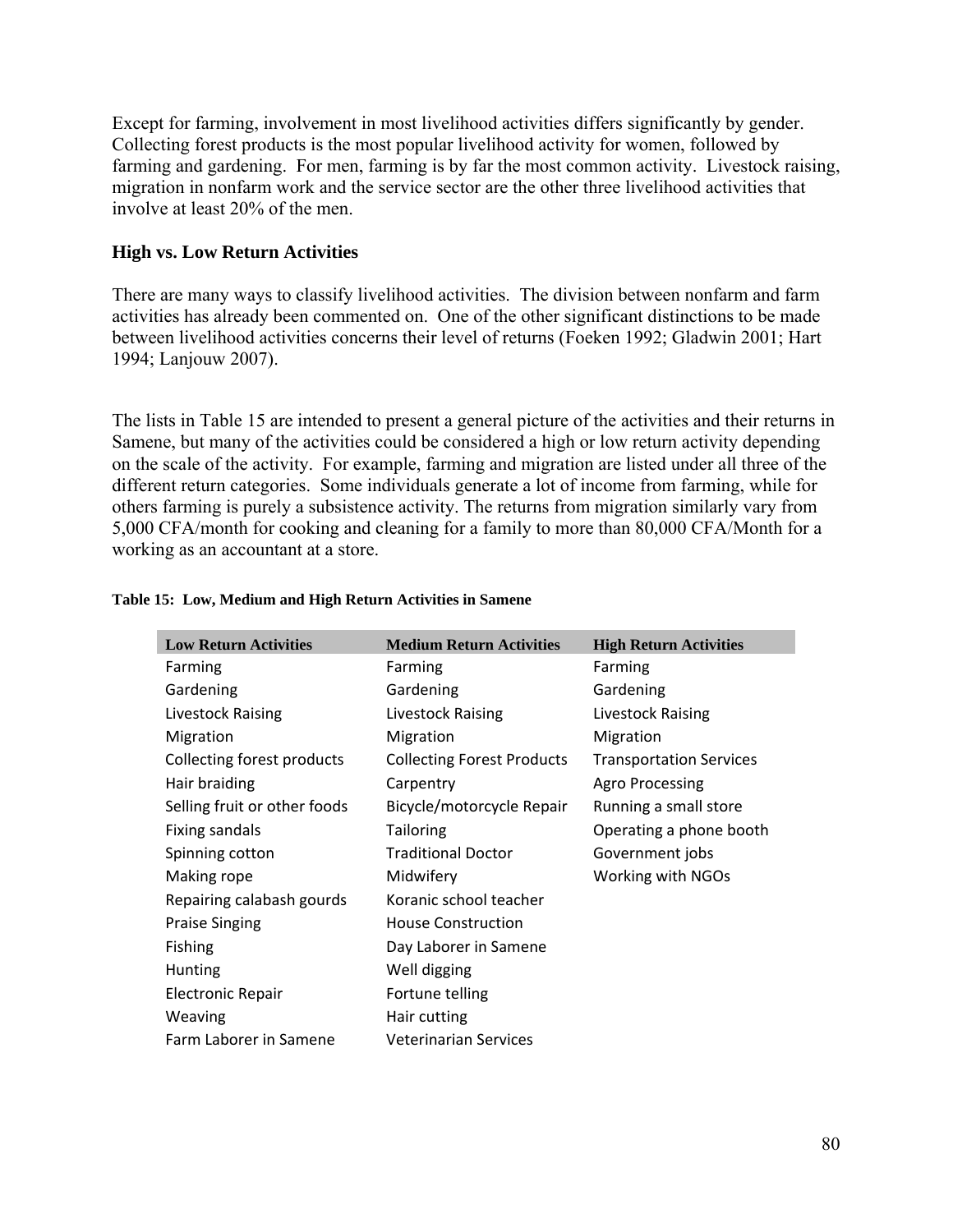## Classifying High vs. Low return activities

Measuring income returns from the different livelihood activities was one of the most difficult parts of this research. I knew that it was going to be problematic to ask about annual incomes because of the subsistence orientation of the village, income variability and seasonality, a lack of record keeping, and the "hand to mouth" way of living in Samene. In addition, cultural norms call for reticence and modesty when talking about income.

With this understanding I created a scale that corresponds to the language typically used in the village to describe income. When asked about how much income they make from a particular activity, people will respond: None, very little, a little, some, a lot, the most. I translated these descriptive terms into a scale from 0-5 that provides an estimate of the income generation from the various livelihood activities.

Scale of Income Generation from Livelihood Activities



Using this scale I attempted to calculated the incomes of the different activities. I was surprised to find that the average women was making significantly more income from her activities than the average man, until I realized I had an additive problem with my method for estimating income. For example, if a woman was involved in five low return activities, her activities would add up to between five and ten points on the scale, when she was probably earning an annual income less than 30,000 FCFA. A man involved in selling a lot of cattle and running a millet grinding machine would have around an eight on the scale, but be making more than 150,000 FCFA per year. Because women are involved in more activities than men their returns totals, as calculated by the scale, were consistently higher than men's, even though their total incomes were often not near as high as men's.

The data collected using this method can also not be used to estimate differences in returns between activities because the numbers on the scale are not assigned to specific amounts of money. Therefore, a 'four' achieved by running a small store and a 'four' achieved by selling mangoes do not represent even close to the same amount of income.

Without any way to go back and get the data I needed to more effectively estimate income differences, I have found that the scale system can be useful in looking at the different returns for men and women *within* a single activity. This data is presented in Table 16.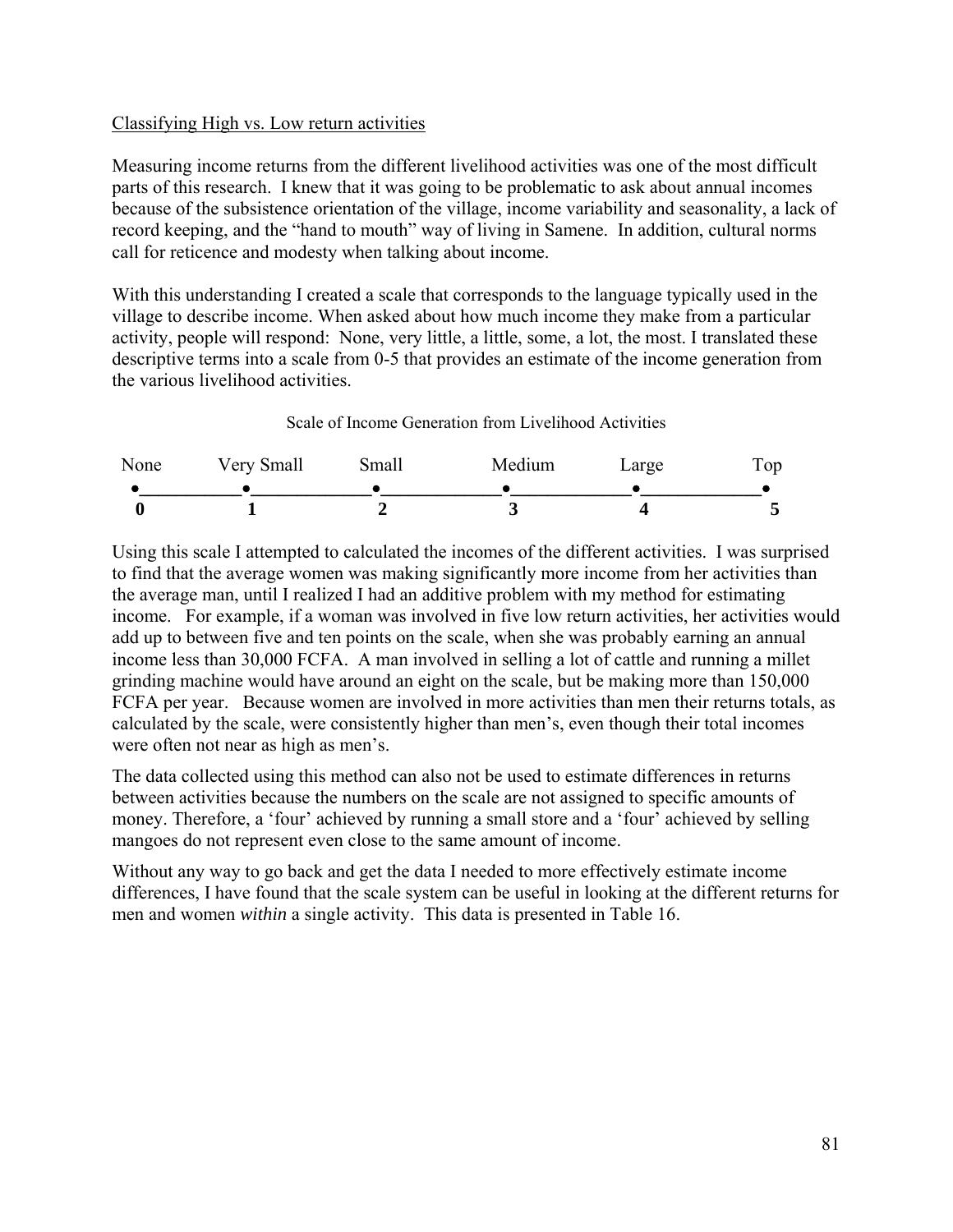|                          | Average<br><b>Return for</b> | Average<br><b>Return for</b> |
|--------------------------|------------------------------|------------------------------|
|                          | Men                          | Women                        |
| Farming                  | 1.1                          | 1.5                          |
| <b>Livestock Raising</b> | 2.5                          | 1.5                          |
| Migration                | 3.2                          | 1.2                          |
| <b>Forest Products</b>   | $0*$                         | 2.1                          |
| Gardening                | 3.0                          | $1.7*$                       |
| Commerce                 | 3.5                          | 1.9                          |
| Service Sector           | 3.4                          | 1.6                          |
| Farm Wage                | 2.0                          | 1.3                          |
| Non Farm Wage            | 2.3                          | 1.3                          |
| Handicrafts              | 1.7                          | $1.5*$                       |
| Fishing                  | 1.7                          | $1.0*$                       |
| <b>Community Service</b> |                              | $1.0*$                       |

#### **Table 16: Average Returns per Activity for Men and Women**

Note: Returns are calculated using the five point scale discussed above

\*Indicates a livelihood activity where less than 5% of the gender category is involved in (i.e. sample size is too small to draw meaningful conclusions from)

Table 16 shows that except for farming, for every activity both men and women are involved in, men, on average, earn more than women. This is true because very few men sell food crops or have personal fields, compared to women. The activities with the greatest disparities between the returns men and women earn are migration and the service sector.

While women are more active in the farming sector (measured by activity participation rates) men earn more within individual farm activities: livestock raising, gardening, nonfarm wage, handicrafts and fishing, than women. Men are not involved in collecting forest products, the activity that involves the greatest number of women and has the highest returns for them, so returns cannot be fairly compared in this activity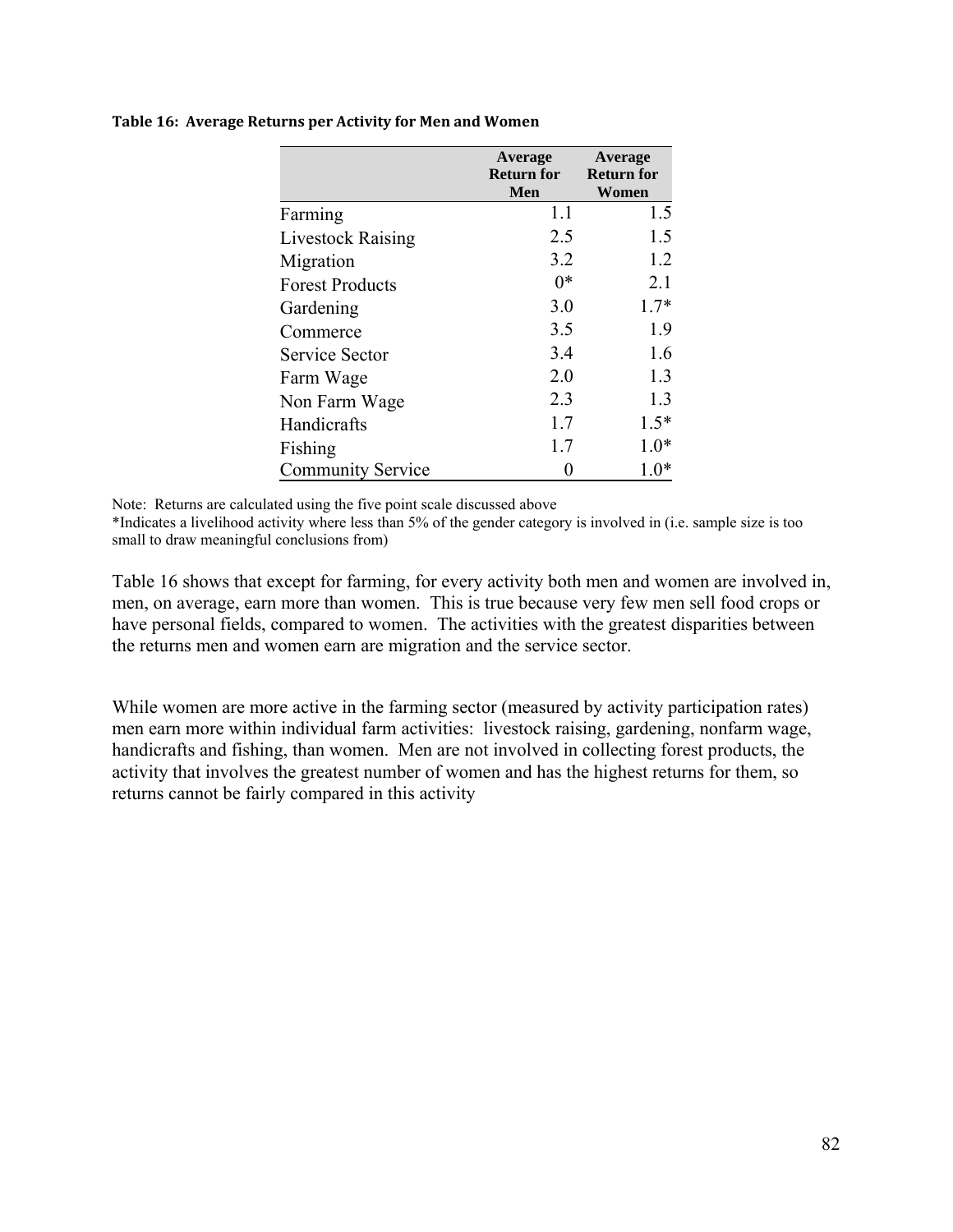#### **Table 17: Percentage of Men and Women Involved in Low and High Return Activities for the Major Activity Sectors both Men and Women are Involved in**

|            | Low<br>Return* | High<br>Return* |
|------------|----------------|-----------------|
| Farming    |                |                 |
| Men        | 90%            | 10%             |
| Women      | 96%            | 4%              |
| Livestock  |                |                 |
| Men        | 53%            | 47%             |
| Women      | 91%            | 9%              |
| Migration  |                |                 |
| Men        | 27%            | 73%             |
| Women      | 100%           | $0\%$           |
| Service    |                |                 |
| men        | 17%            | 83%             |
| Women      | 80%            | 20%             |
| Commercial |                |                 |
| Men        | 11%            | 89%             |
| Women      | 82%            | 18%             |

\* Low return activities indicate activities that received a 0-2 on the scale. High return activities indicate activities that received a 3-5 on the scale.

Table 17 is significant because it shows that men and women earn very different incomes participating in the same activity categories. The differences in returns are significant in all activity categories except for farming. 80-90% of women earn low returns from each activity, and only a small minority of women earns high returns in any of their activities. For men, the converse of this trend is observed. Most men earn high returns from their activities, in all categories except for farming and livestock, and in both cases they are still are more likely to earn high returns in these activities than women.

To help explain these findings let's take a closer look at the commercial activity category. 42% of women participate in this activity but more than 80% of them earn low returns. Women mostly sell small amounts of processed foods, forest products or garden products. Only 10% of men participate in commercial activities but almost 90% of them earn high returns from their commercial endeavors. Men are likely selling livestock or large quantities of crops. This data demonstrates the need to disaggregate the different types of activities and returns on activities men and women are involved in within each activity category.

### **Summary of Relevant Findings**

Women

- Women are involved in more total activities than men
- Women are likely to diversify into farming activities.
- Most of women's activities have low entry barriers and rely on natural resources.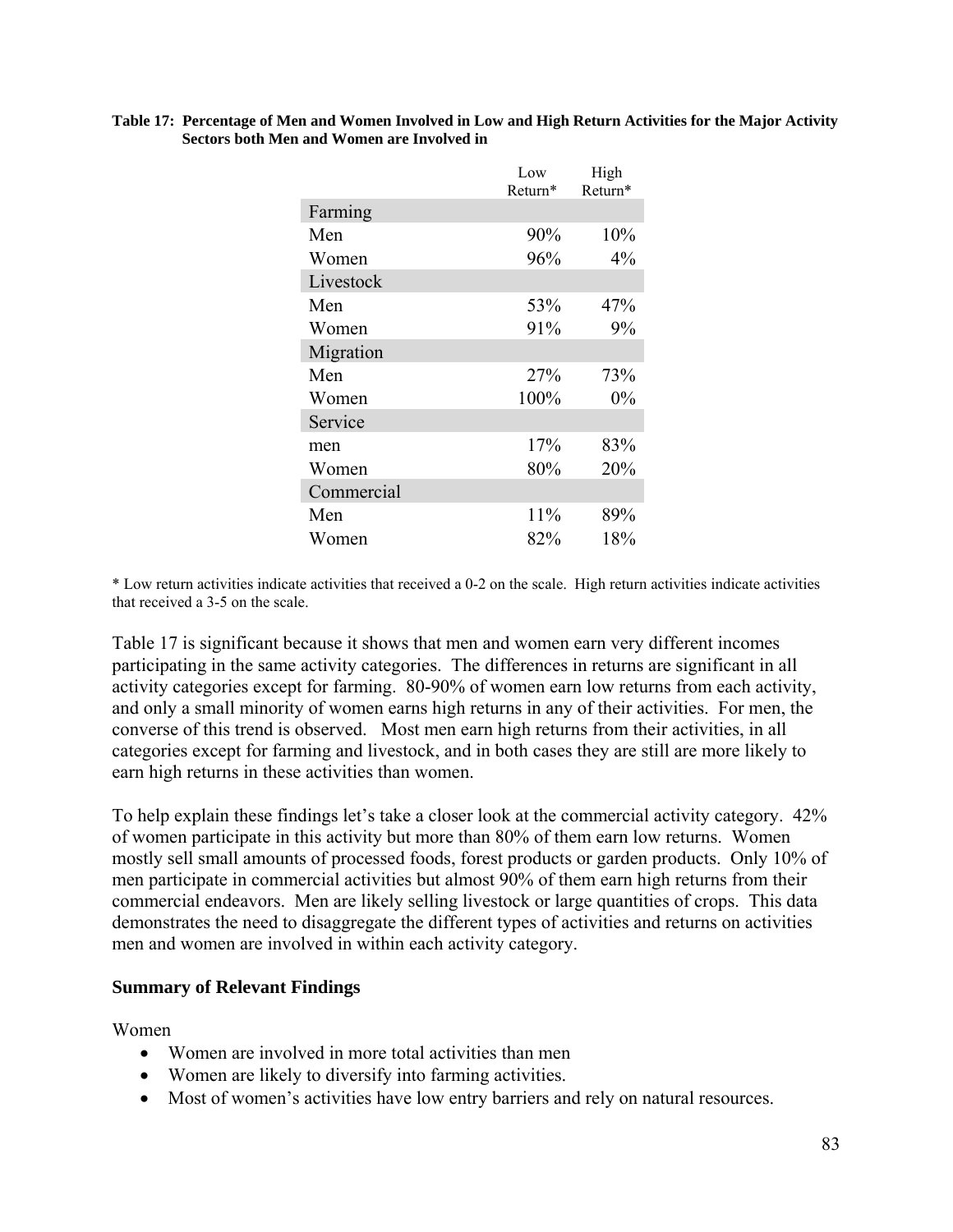• 80-90% of women earn low returns from each activity category.

# Men

- Men are involved in fewer total activities than women.
- Men are involved in more nonfarm activities than women.
- Besides farming, men tend to be concentrated in higher return activities.
- In all activity categories except for farming men earn more per activity than women.

# In General

- With the exception of farming there is a high gender division in the livelihood activity categories.
- It is important to look closely at the specific types of activities men and women are involved in within each sector and the returns generated by these activities.

Although there is little research that notes the differences in how men and women structure their livelihood portfolios, my findings are generally consistent with the literature that exists. The studies show that women tend to be concentrated in low return farm activities and that they are less likely to participate in nonfarm activities than men (Ellis 2000; Gladwin 2001; Haggblade 2007; Sardier 2003). There is little data from rural areas that can back up this claim however, and my quantitative data makes a small contribution towards this end.

It is important to examine not only the number of activities men and women are involved in, but also the specific types of activities and the returns from these activities (Foeken 1992; Hart 1994; Lanjouw 2007; Gladwin 2001). Due to the time commitments necessary to break down the activity sectors into specific livelihood activities, it is rare for studies to draw attention to the differences within livelihood sectors. My data can fill this lacuna and also provide estimates on returns per activities that are also largely absent from research studies.

A unique finding from my data, points to a high level of diversification within the farm sector for women. When diversification is considered to be strictly nonfarm activities, on-farm diversification is discounted, and women appear to be only minimally involved in activity diversification. This is the finding of Ellis (2000), Haggblade (2007) and others. My data shows that women are in fact more active in activity diversification than men (measured by total number of activities). Within the farm sector there are many activities that women are highly active in including: farming personal fields, collecting forest products, gardening, and livestock raising. My research findings draw attention to the need to better understand how women use on-farm diversification strategies to mitigate risks and improve livelihood security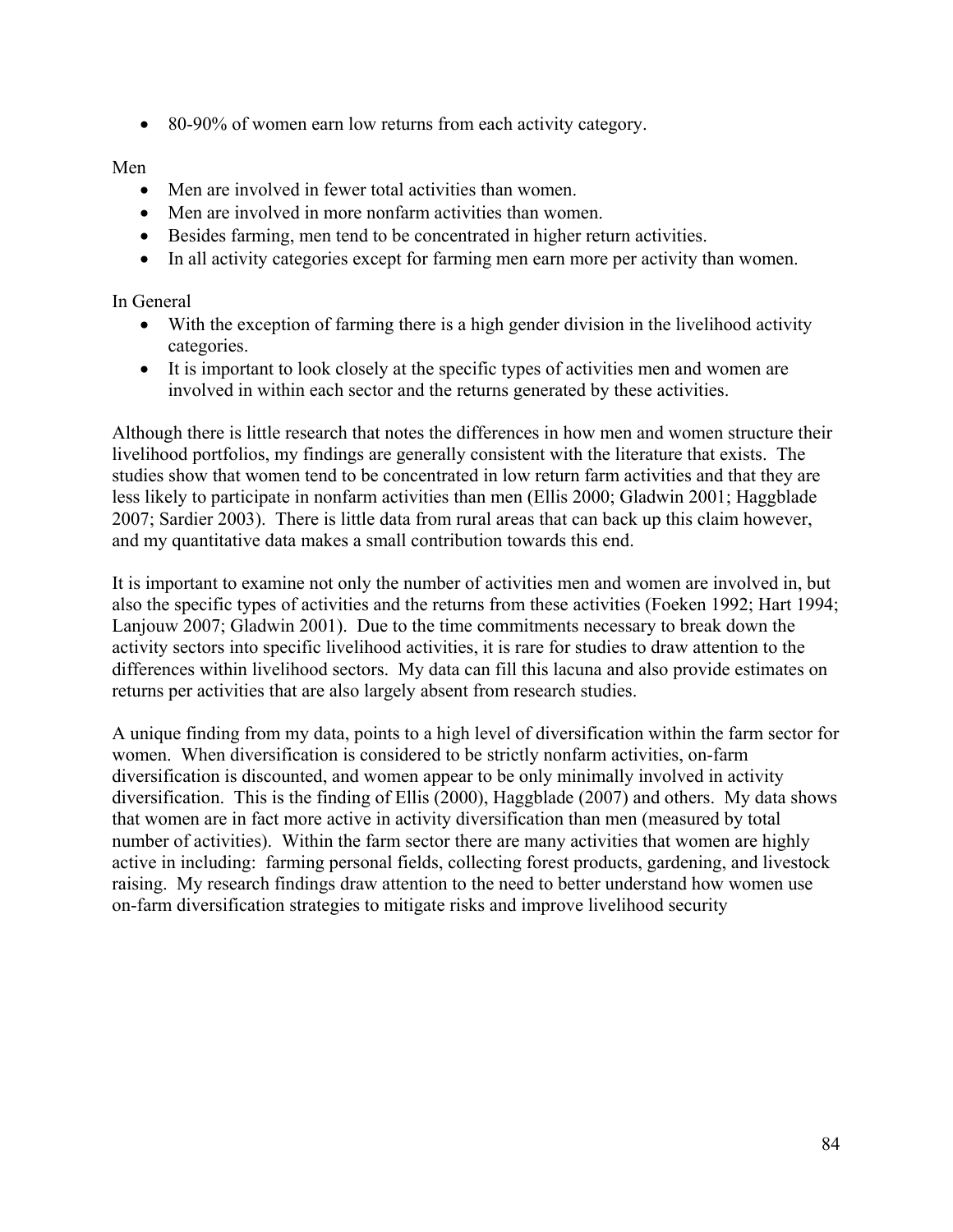### **Chapter 9: Men's and Women's Assets in Samene**

<span id="page-91-0"></span>In this chapter the five asset categories will be considered for the men and women in Samene. The most relevant asset variables were chosen from the surveys for each asset category. The selection process was based on the quality of the data for each variable and their relevance to the specific asset categories. Variables were dropped if they were not expected to influence livelihood activities.

This section merely presents the asset portfolios of men and women and does not yet attempt to analyze the effect of different assets on livelihood activities. The variables chosen are described, analyzed and discussed below. The analysis uses the available survey data to highlight the differences in men's and women's assets.<sup>[2](#page-91-0)</sup> The chapter concludes with a community asset ranking exercise to better understand the assets that the men and women in Samene consider to be the most important to their success.

## **Human Assets**

- Gender
- Age

 $\overline{a}$ 

- Position in the Household
- Education Level
- Migration Experience
- Special Skills

Human assets are the characteristics of individuals. These include the ascribed characteristics of gender, age, and position in the household, as well as acquired assets like education, migration experience and skills. The effects of gender, age, and position in the household on livelihood activities are discussed in greater detail in chapters seven and ten and in this chapter they will be used to compare asset distribution. These prescribed traits mean little when they are analyzed independently, and their effect on dependent variables is not shown.

<sup>&</sup>lt;sup>2</sup> The data is taken from the individual surveys. The individual surveys were administered to both the male and female household heads as well as at least two other individuals in each household. Therefore the survey contains a greater proportion of household heads than would be found in a random sample. Because household heads typically have the greatest assets in the household the assets status of both men and women are likely to be higher than average, when they are not disaggregated by position in the household.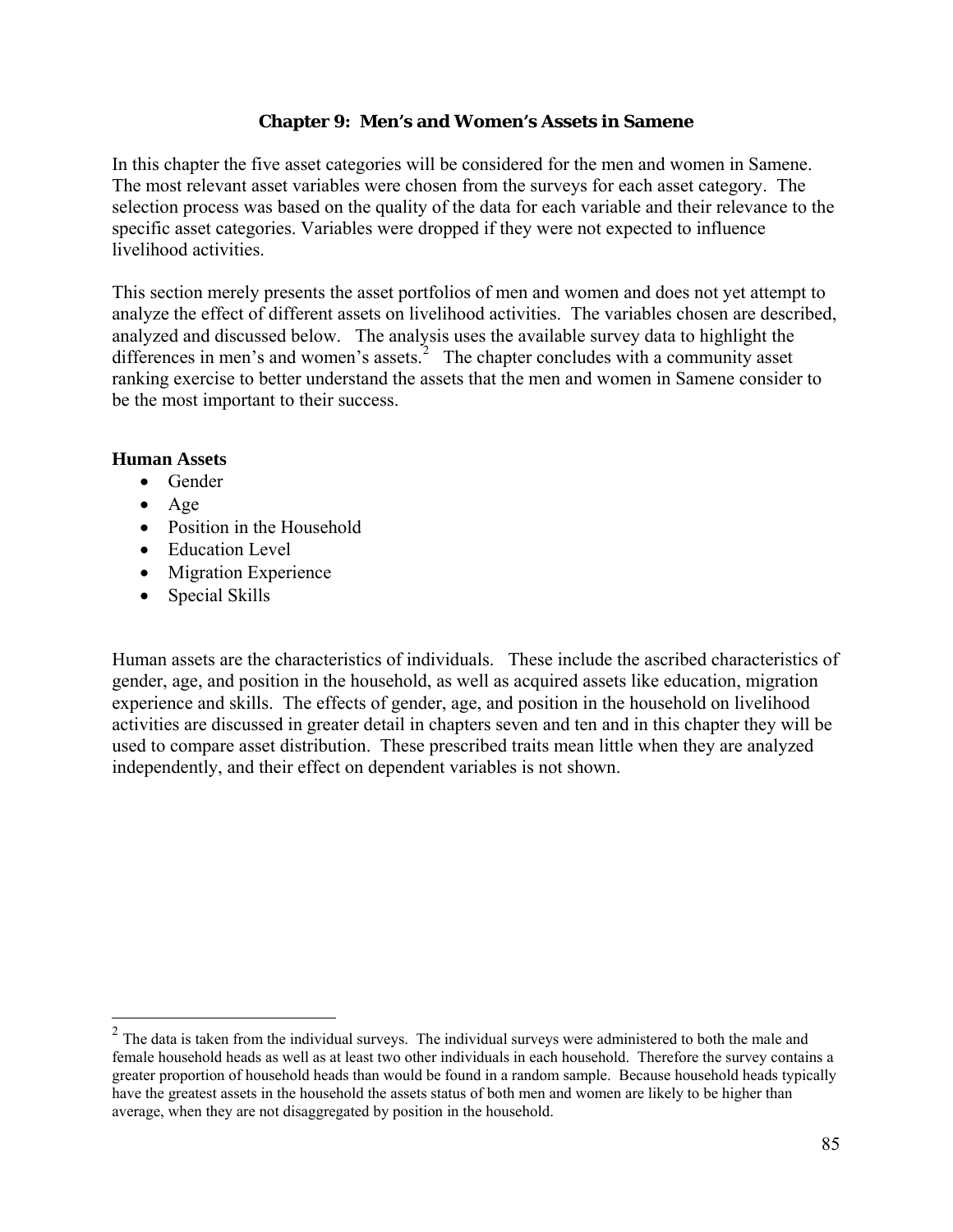### Education Level

| Number of Years | Men   | Women   |
|-----------------|-------|---------|
|                 | 37.9% | 86.4%   |
| $1 - 3$         | 12.6% | 4 9%    |
| 4-6             | 28.7% | $7.4\%$ |
| More than 6     | 20.7% | 1.2%    |

|  |  | Table 18: Percentage of Men and Women who have achieved each level of Education* |  |
|--|--|----------------------------------------------------------------------------------|--|
|  |  |                                                                                  |  |

\*Includes both government schools and Koranic schools

Education has been recognized to be one of the key human assets all over the world. The people of Samene, however, are generally poorly educated and do not place a high value on getting a good education. 86% of the women surveyed, had no formal or Koranic schooling. The same is true for 38% of the men surveyed.

One-fifth of the men surveyed attended government or Koranic school for more than six years, although only 8% of men attended formal school past the  $6<sup>th</sup>$  grade. A single woman in the survey attended school past  $6<sup>th</sup>$  grade, and she was pulled out of school after  $7<sup>th</sup>$  grade. When averages are compared, males spend more than six times the number of years in school than females.

Some children attend Koranic school every day, but most attend Koranic school during the weekends, so that it is possible for them to attend both the government schools and Koranic schools. Typically children attend Koranic school for a shorter duration than government schools.

The table below shows the percentage of men and women who are able to at least write their names. Considering the large number of children who attend school for only a couple years, before they are 10 years old, the ability to presently write their names, may be a greater indicator of education level than the number of years of schooling. Half of men can write their names, compared to only 10% of women.

#### **Table 19: Percentage of Men and Women who are able to Write their Names**

|                                  | Men | Women  |
|----------------------------------|-----|--------|
| Are able to write their name     | 50% | 10%    |
| Are not able to write their name | 50% | $90\%$ |

For all survey participants, there is only one woman with no formal or Koranic education that can write her name. It was discovered that this woman attended adult literacy classes in Samene over the two years they were offered. No women with between one and three years of education can presently write their names. Young boys and girls are often put in school for just a couple years by their parents to avoid taxes or to keep them occupied during the day, with no intention of allowing them to pursue education at a higher level. Their attendance is often poor, because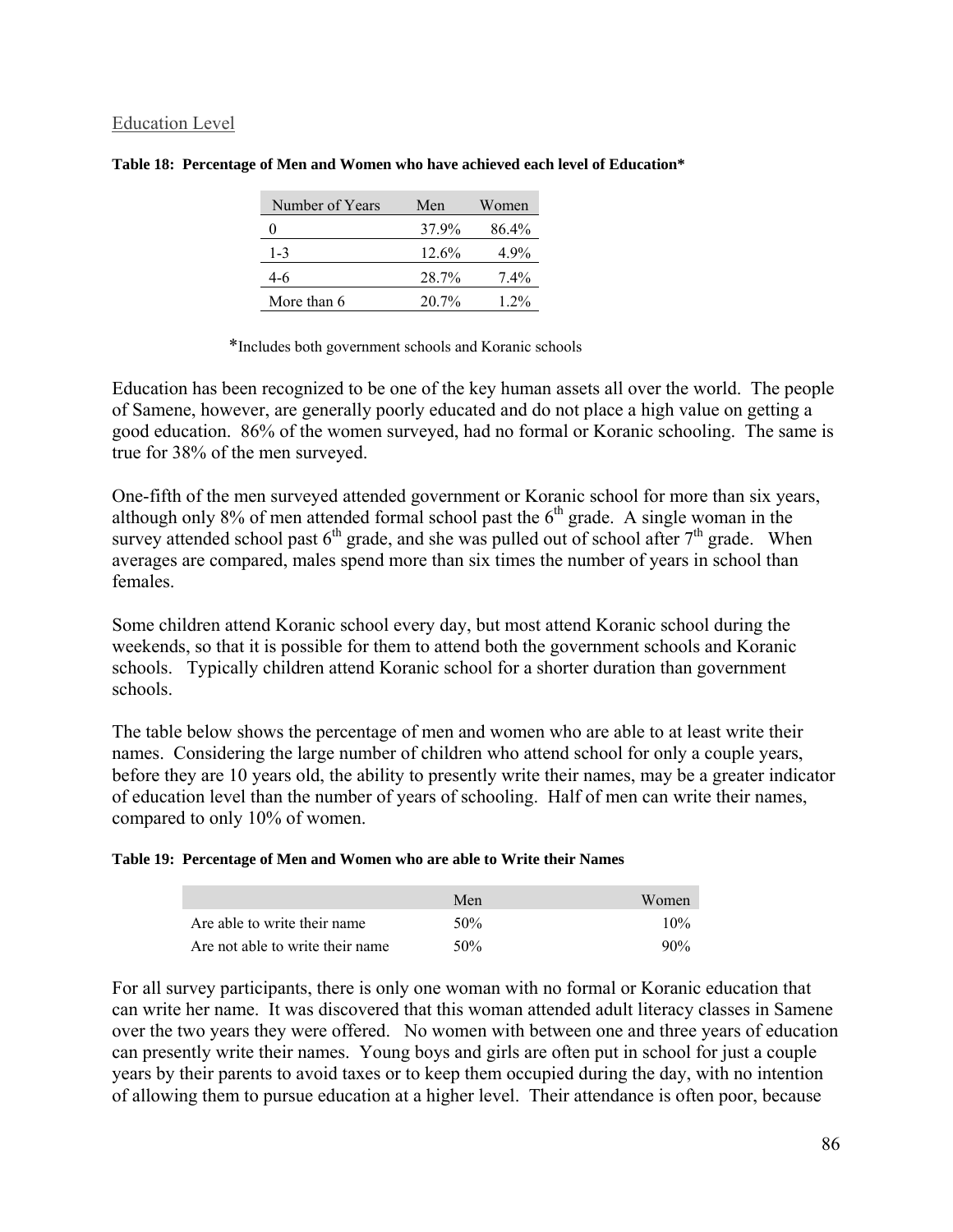they are pulled out of school whenever the household needs extra labor. 30% of men educated up to third grade could write their names, which indicates that the experience of school for young boys, might be different than the experience for young girls. Girls are more likely to be repeatedly pulled out of school and less likely to be given school supplies and encouraged by family members and teachers. For both men and women educated past  $3<sup>rd</sup>$  grade, nearly everyone could write their names.

The school director, Baba Berthe estimates that around 20% of boys and 5% of girls in the village are in school. In the  $9<sup>th</sup>$  grade there are sixty two students and eight are girls. Thirty ninth grade students passed the final exam (allowing them to move to  $10^{th}$  grade) and only one was a girl (Pers. Comm. Baba Berthe).

The adult literacy rate is also very low. It is estimated that the adult literacy rate is around 2%. Fewer than one hundred people in Samene have more than a 9<sup>th</sup> grade education and many of these people no longer reside in Samene.

The value households place on education varies considerably. In many households there are no children in school and in others every boy and girl attends school every day. The number of children in school is generally based on the attitude of the male head of the household towards education and the farm labor available in the household. Many household heads still see education as a waste of time, or corrupting to women.

## **Migration Experience**

Migration has become an essential livelihood activity in Samene. When harvests began to fail, cash needs for food increased. With little money to be made in Samene, people left to find work in the cities. Nearly 80% of all individuals interviewed had some migration experience. Women make up 80% of the group that has never migrated. The median number of years of migration for men is seven, and for women three.

|                   | Men   | Women | Total    |
|-------------------|-------|-------|----------|
| Has not migrated  | $8\%$ | 34.6% | 20.8%    |
| $1-5$ Yrs.        | 33.3% | 42%   | 37.5%    |
| $6-10$ Yrs.       | 34.5% | 23.5% | 29.2%    |
| More than 10 Yrs. | 241%  | $0\%$ | $12.5\%$ |

### **Table 20: Percentage of Men and Women who have Participated in Migration**

Table 21 shows that the number of years a woman has migrated is inversely related to her age. Women first started participating in migration roughly 40 years ago, and their work was often based in nearby villages and towns. In the last twenty years migration became much more common and urban for women. No women over 65 participated in migration, but more than a third of women aged 51-65 did. These percentages continue to increase in the younger age groups. 90% of women aged 15-25 years old participate in migration. In this roughly 40 year span, women's migration went from nonexistent to ubiquitous.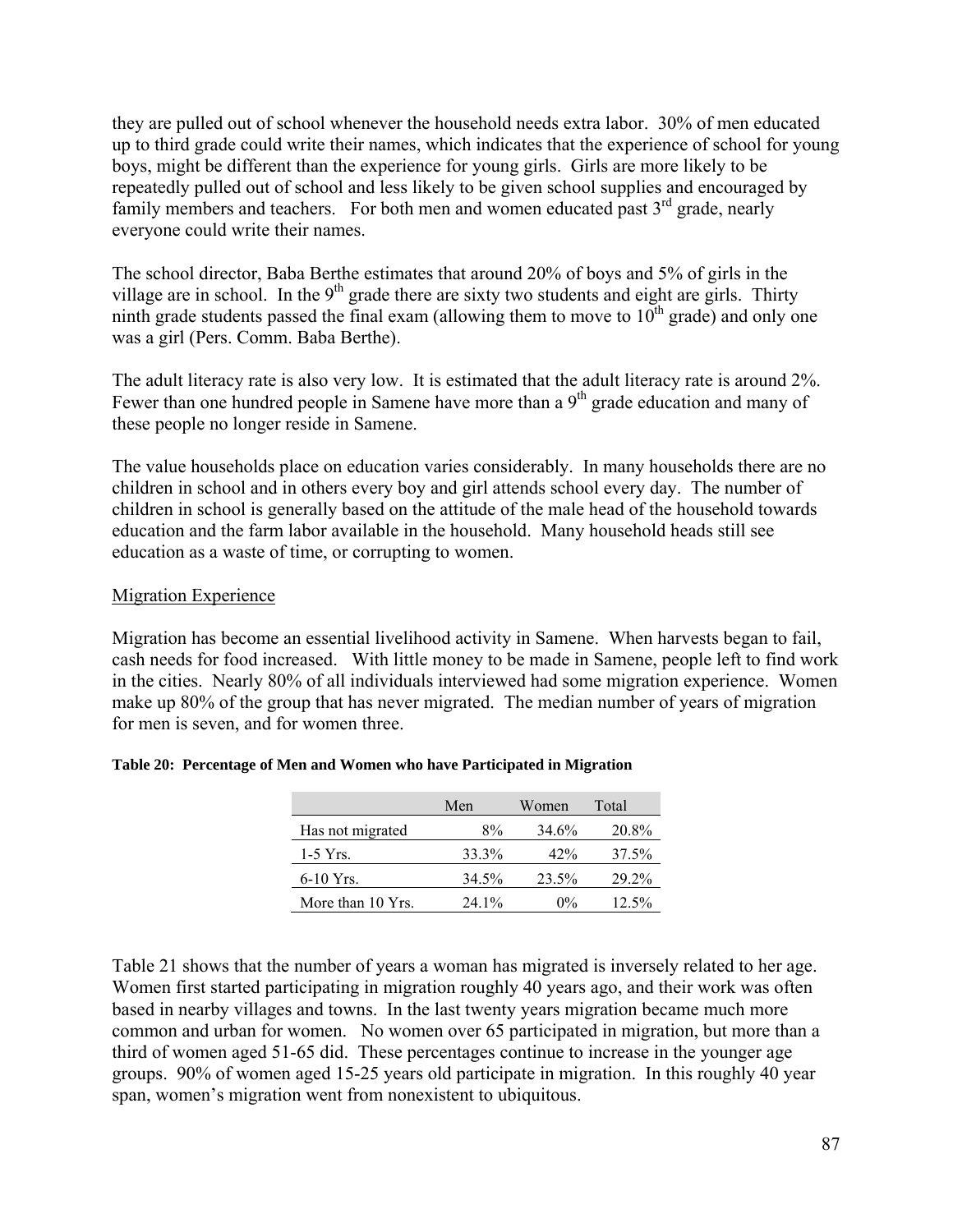| Age Categories   | Gender | 0 Years | 1-5 Years | $6-10$ years | More than 10 Years |
|------------------|--------|---------|-----------|--------------|--------------------|
| Age 15-25        | Men    | 7%      | 93%       | $0\%$        | 0%                 |
|                  | Women  | 10%     | 60%       | 30%          | 0%                 |
| Age 26-50        | Men    | 7%      | 30%       | 37%          | 26%                |
|                  | Women  | 20%     | 47%       | 33%          | 0%                 |
| Age 51-65        | Men    | 6%      | 6%        | 56%          | 31%                |
|                  | Women  | 64%     | 36%       | $0\%$        | $0\%$              |
|                  | Men    | 15%     | 15%       | 32%          | 39%                |
| Age 65 and older | Women  | 100%    | $0\%$     | $0\%$        | $0\%$              |

#### <span id="page-94-0"></span>**Table 21: Number of Years of Migration by Age and Gender**

While men's migration numbers haven't changed very much<sup>[3](#page-94-0)</sup> over the last 40 years, the type of migration and location of their work has. All the men and women surveyed between fifteen and twenty five years old work in Mali. Most of the men flock to Bamako. In the second age category (26-50 years) only half of the men worked in cities in Mali. The majority found work in the Ivory Coast. The percentage of men who worked in the Ivory Coast increases with the age of the respondent. More than 80% of men older than fifty spent some time working in the Ivory Coast.

Women either migrate to Segou or Bamako, except in two cases where women were temporarily living with their families outside of Mali. More than 90% of female migrants find work in domestic positions where they wash, cook, clean and take care of the children for wealthier urban families. Two women work for themselves in the city selling water bags and fabric, and another two women found steady work on a farm in Niono. One women interviewed had no steady employment and did small activities for different households every day.

The men are involved in a greater diversity of migration activities than women. The type of work men find is highly related to the location of their migration work. More than 80% of the men who worked in the Ivory Coast found steady, well paying employment. Many of them worked at the port loading ships and others had higher skilled jobs like taking inventory, painting houses or working as mechanics. These jobs were secure and available year after year. Since 1985 these types are opportunities are difficult to find in the Ivory Coast.

The next generation, has for the most part, worked in Bamako. The migrants in Bamako typically find unsteady, minimally paid, hard labor-type of jobs, like moving sacks of concrete or loading trucks. 20% of male migrants that work in Mali, are employed on the sugar and rice farms in Dugabugu (a town served by the *Office de Niger* irrigation system, near Niono). This work is generally steady and more remunerative than work found in Bamako. Another 20% of migrants working in Mali found relatively stable work in Bamako sweeping streets, guarding houses, or working in gardens. The list of activities male migrants are involved in within Mali is

 $\overline{a}$ 

 $3$  Younger men cannot be compared in the column representing migration work for more than 10 years because they are often currently still working as migrants and have not had time to achieve this status.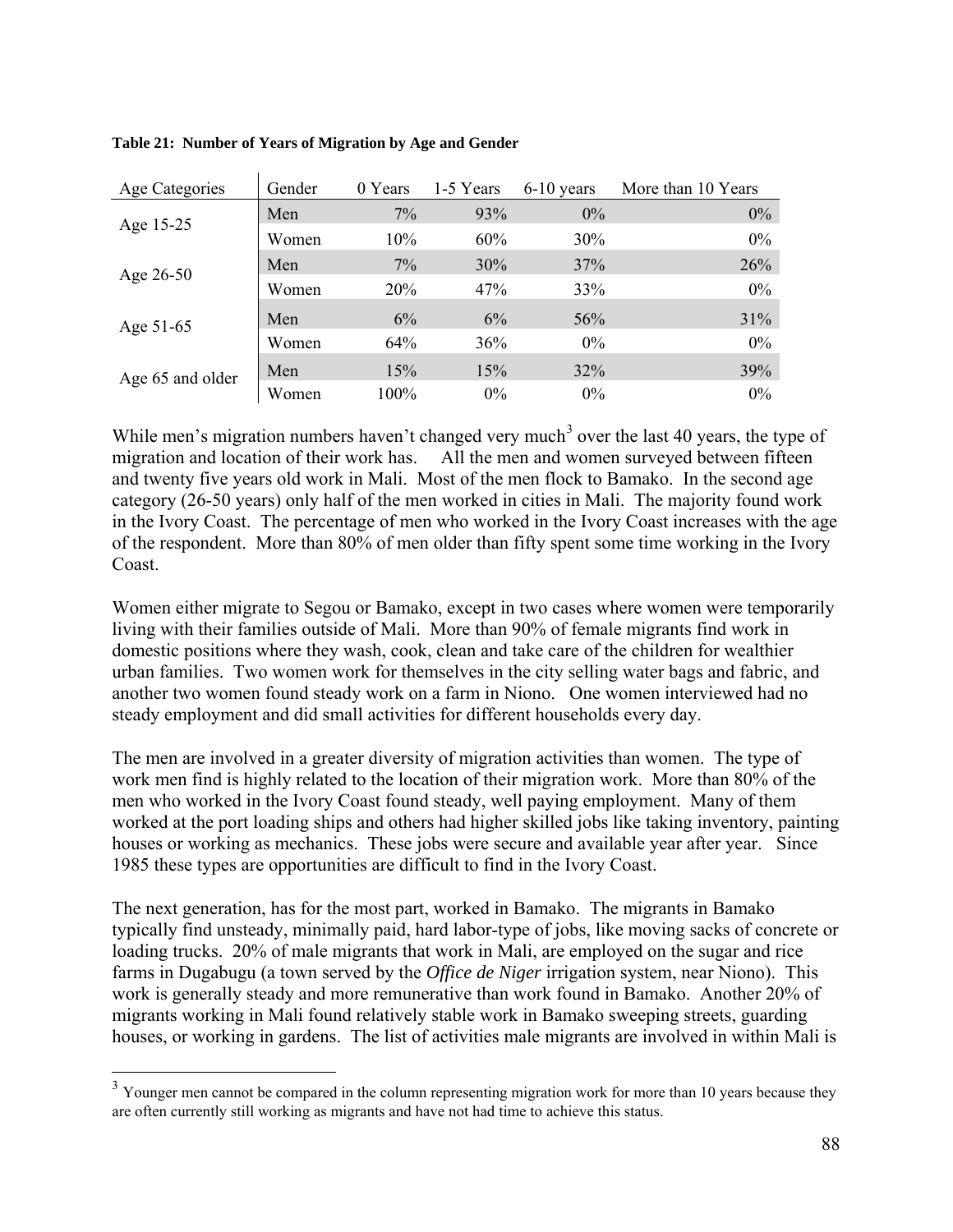completed by educational pursuits and skilled activities like weaving, tailoring, painting, and mechanical repair. The eight men who were working in other West African Countries (Nigeria, Benin, Togo, Senegal and Niger) were involved in either skilled activities or self-employed, usually in commerce.

Migration is an asset, not only because of the income it provides, but also because of the skills and experience that can be obtained by working outside the village. Some of these skills are discussed in the following section. The experience of migration exposes young people to urban values and ideas. One woman had this antidote to offer, "I didn't know so many girls went to school. I saw lots of girls with nice clean clothes going to school, and I wanted to go too." In the cities girls come into contact with educated women, who have jobs and ride motorcycles to work in jeans.

# **Skills**

While the population of Samene is not very educated, both men and women are highly skilled and knowledgeable in their particular livelihood activities. Special skills such as: driving, blacksmithing, tailoring and soap making give individuals the opportunity to enter more lucrative activities. Skills may be passed on through the family, learned in an organization, or acquired during migration.

Working outside the village is a prime time for individuals to acquire new skills. Women might be taught cloth dying, soap making, tailoring, embroidery, commerce or new cooking techniques by their patrons. Skills such as shea processing to make oil and soap, commerce, gardening, midwifery, and fabric dying are likely to be passed down in the family from mothers to daughters. Skills that might be learned in a women's group include: gardening, commerce, and shea nut processing.

Men could learn carpentry, blacksmithing, machine repair, painting, well construction, tailoring, commerce, accounting and gardening through their migration work. Most of the older men who worked for a few years in the Ivory Coast understand basic French as well. Special skills such as collecting medicinal plants, blacksmithing, commerce, hunting and fishing are passed on within the family. Blacksmithing in particular is a casted activity reserved for a particular group of people.

Basic farming and animal raising skills are nearly universal in Samene. Children begin learning about these activities when they can walk, and grow more knowledgeable through experience. Girls start learning the domestic skills of cooking, cleaning and caring for children before they are five years.

# **Physical Assets**

- Farming Equipment: Number of plows and carts
- Transportation: Number of bicycles, motorcycles, and cars
- Capital Investments: Work truck, store, and phone booth.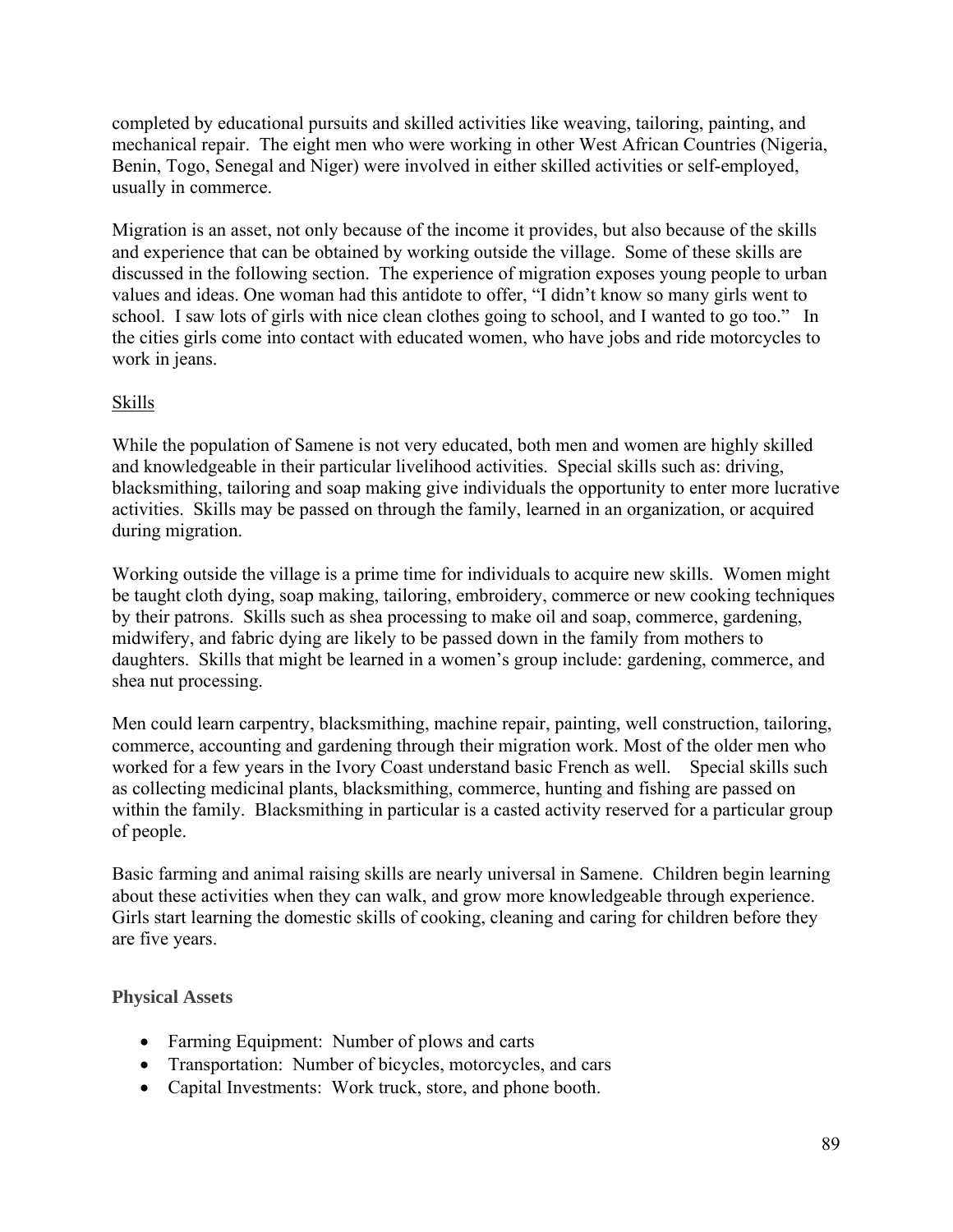• Livelihood Tools: grain grinders, wielding equipment, blacksmith tools, generators, sewing machines, solar panels and pumps.

Physical assets are the key for many farming and nonfarming pursuits. In this section the physical assets that are analyzed are farming equipment, transportation, capital investments, and livelihood tools.

# Farm Equipment

Ownership of the critical farming equipment forms the foundation for nearly every household's livelihood. Farming equipment, is one of the household's most expensive assets and it is almost always owned by men. The table below shows how farming equipment is distributed within the family.

|                    | Male      |                |       | Female    |       |           |
|--------------------|-----------|----------------|-------|-----------|-------|-----------|
| Number of Plows or | Household |                |       | Household |       | Daughter  |
| Carts owned        | Head      | <b>Brother</b> | Son   | Head      | Wife  | or Sister |
| 0 Plows            | 3%        | 81%            | 86%   | $100\%$   | 100%  | $100\%$   |
| 1-2 Plows          | 62%       | 13%            | 11%   | $0\%$     | $0\%$ | $0\%$     |
| 3 or more Plows    | 35%       | 6%             | 3%    | $0\%$     | $0\%$ | $0\%$     |
|                    |           |                |       |           |       |           |
| 0 Carts            | 12%       | 75%            | 89%   | 94%       | $0\%$ | $0\%$     |
| 1-2 Carts          | 65%       | 25%            | $5\%$ | 6%        | 0%    | $0\%$     |
| 3 or more Carts    | 24%       | $0\%$          | 3%    | $0\%$     | $0\%$ | $0\%$     |

### **Table 22: Farming Equipment Ownership by Position in the Household**

Ownership of the household's physical assets is often difficult to assign. Generally the male head of the household will say that farming equipment and livestock are owned by the whole household, but under his control. (In this case, assets were recorded as being owned by the male household head.)

97% of male household heads reported owning at least one plow, compared to less than 20% for any other person in the household. Farming equipment, livestock and livelihood tools beyond the minimal amount needed for farming, are often owned by individual people within the family. Usually livelihood tools are owned by the person in the house that principally works with the tools, but in some cases, the household head will declare that he owns all the physical assets in the household.

"Brothers" of the household head, are the second most likely household group to own physical assets followed by "sons" of the household head. Two of the women surveyed reported owning wooden carts. These carts are important transportation options for women going to nearby village markets and they are also useful for farming activities.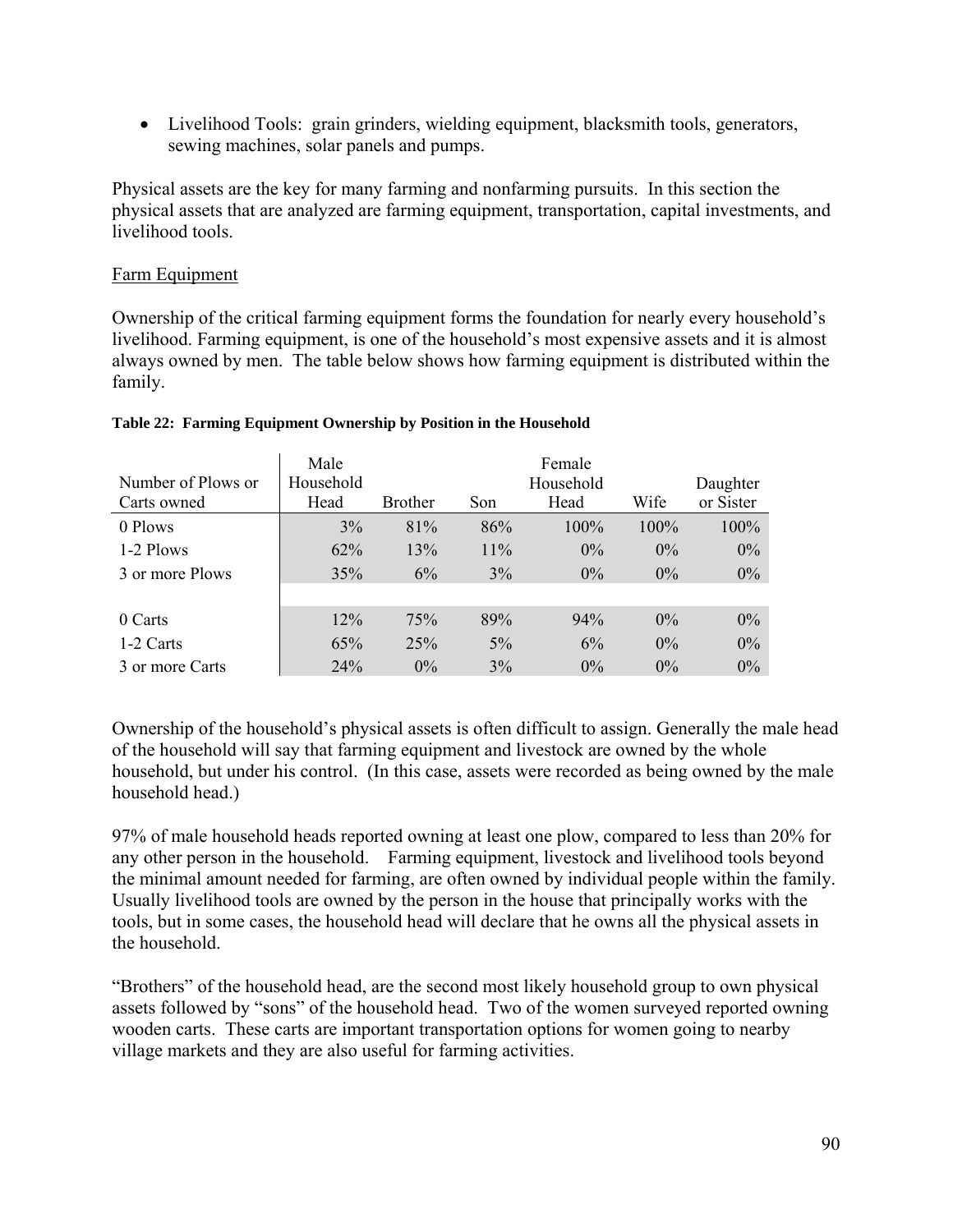### Transportation

|                    | Men | Women |
|--------------------|-----|-------|
| <b>Bicycles</b>    |     |       |
| Own <sub>0</sub>   | 20% | $0\%$ |
| Own 1              | 61% | $0\%$ |
| Own 1 or more      | 20% | $0\%$ |
| <b>Motorcycles</b> |     |       |
| Qwn0               | 70% | $0\%$ |
| Own <sub>1</sub>   | 30% | $0\%$ |
| Cars               |     |       |
| Own 0              | 96% | $0\%$ |
| Own 1 or more      | 5%  | በ%    |

|  |  | Table 23: Ownership of Bicycles, Motorcycles and Cars for Men and Women |
|--|--|-------------------------------------------------------------------------|
|  |  |                                                                         |

80% of men own at least one bicycle. Bicycles are a critical asset for an individual. They have become indispensable for farmers who have to travel several miles to their fields every day, traders who travel throughout the commune selling different goods and anyone else whose daily work requires a lot of travel.

Motorcycles are highly coveted by men in Samene. They provide freedom to travel to Segou to do business, the ability to visit family members in other areas of Mali, and the security of being able to take sick family members to the Doctor and attend funerals outside Samene. 30% of men own motorcycles, and three cars are owned by men in Samene.

Although women would benefit greatly from bicycles because they too must walk every day out to the fields during the farming season, and do so often carrying heavy loads, they own no bikes or other forms of transportation.

Work trucks, *Butikis* (small neighborhood stores), and phone booths are the three large physical assets described as, "Capital Investments" in this analysis. The work trucks are used primarily to thresh piles of millet and sorghum and transport grain, animals and people to Segou and Cinzana Gare. Two trucks are owned by men in Samene. These truck owners are usually paid in cash for their transportation services, and in food stuffs for their threshing services.

In Samene, *Butikis* are mud brick stores which sell a small selection of goods needed in the village like, sugar, tea, bike tires, sandals, batteries, and soap. There are four smaller *butikis* and two large *butikis* in Samene. The two *butikis* captured in this survey were the smaller stores that sold a narrower range of goods. In the last two years three phone booths were constructed in Samene. Due to the lack of cell phone reception in the village, and the high price of a cell phone and credit, phone booths are an important service now offered in Samene. All three of these capital investments provide the means for high return activities and they are all owned by men.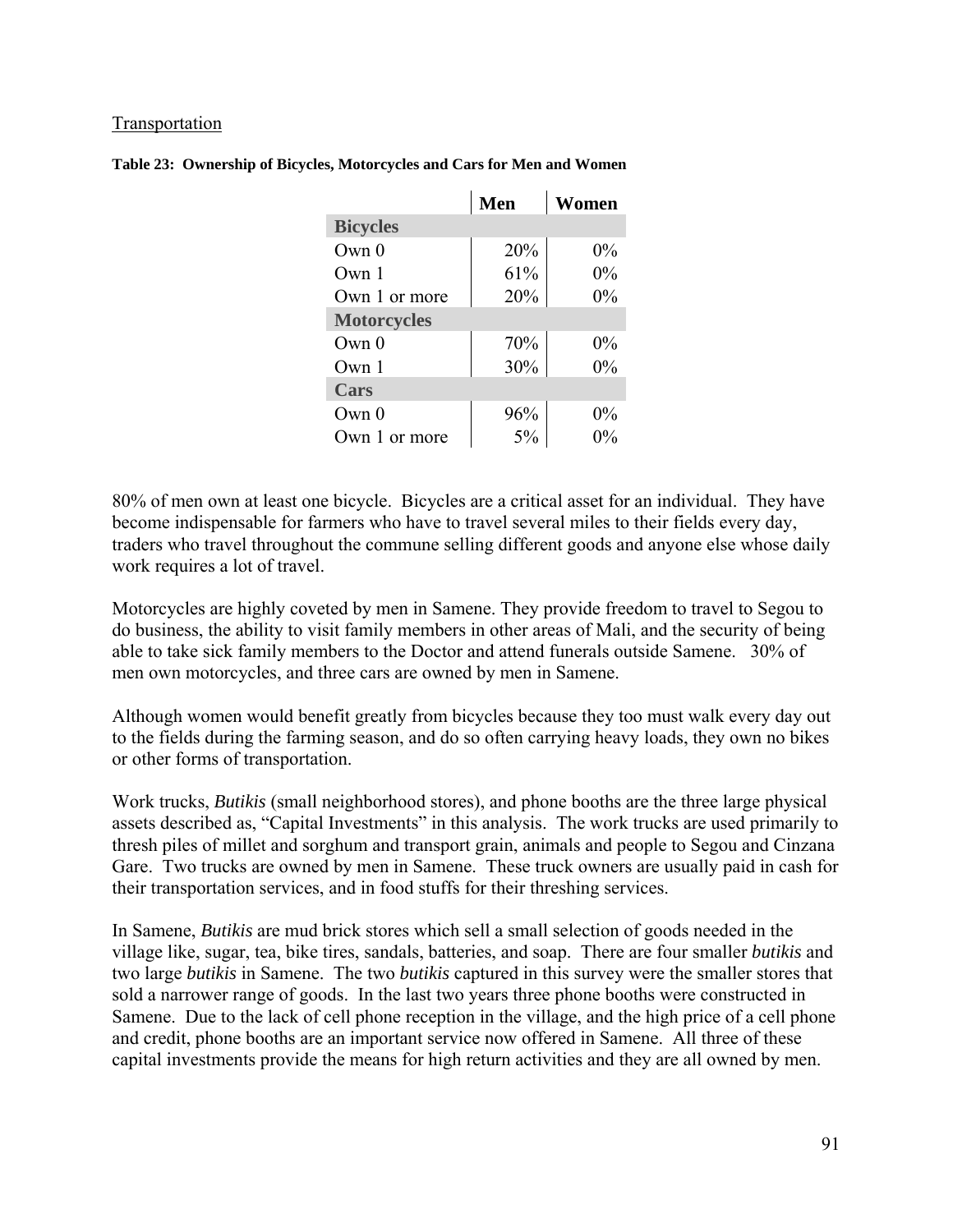# Livelihood Tools

The next category of physical assets considered is referred to as livelihood tools. This category includes grain grinders, welding equipment, blacksmith tools, sewing machines, solar panels, pumps and other livelihood tools. Books, bicycle and motorcycle repair tools, the Koran, and fishing nets are some of the random responses, listed in the "other" column of livelihood tools. All of these tools are related to specific livelihood activities, namely activities that require special skills and offer potentially high returns.

|       | Grain<br>Grinder | Wielding<br>Equipment | <b>Blacksmith</b><br>Tools | Generator | Sewing<br>Machine | Solar<br>Panel        | Pump  | Other |
|-------|------------------|-----------------------|----------------------------|-----------|-------------------|-----------------------|-------|-------|
| Men   | $5\%$            | 2.30%                 | 2.30%                      | 4.70%     |                   | $7.00\%$ 11.60% 2.30% |       | 5.90% |
| Women | 0%               | $0\%$                 | $0\%$                      | 0%        | $0\%$             | $0\%$                 | $0\%$ | 2.50% |

#### **Table 24: Ownership of Livelihood tools for Men and Women**

More than 25% of men own at least one livelihood tool and nearly10% own two or more livelihood tools. Less than 3% of women own any livelihood tools.

#### **Table 25: Percentage of Men and Women that Own Livelihood Tools**

|       | Own <sub>0</sub> | Own <sub>1</sub> | Own 2 or more |
|-------|------------------|------------------|---------------|
|       | Livelihood       | Livelihood       | Livelihood    |
|       | tools            | tool             | tools         |
| Men   | 73.6%            | 17.20%           | 9.30%         |
| Women | $97.50\%$        | $2.50\%$         | $0\%$         |

The two livelihood tools owned by women, a pasta making machine and a manual shea oil extractor, are also counted as part of the "other" column of livelihood tools. The pasta machine is shared by the wives in one household and the shea oil extractor was purchased by the Bougoni Women's Group. Group ownership is important to women because it spreads out the financial burdens and risk, in addition to contributing to social capital formation.

The physical asset that is most important to women, is surely their *konyo minen*. When girls are growing up they focus their energy on acquiring their *konyo minen*, which is the collection of cooking pots, fabric, and other household items that women must purchase before their marriage and take with them to their husband's house. The size of the *konyo minen* is a sign of wealth and as one woman put it, "It makes you feel proud and gives you respect. On your wedding day, if you don't have a large *konyo minen*, then you and your family will be ashamed."

Unfortunately this critical women's asset, didn't come to the researcher's attention until half way through the surveys, and was not captured. The size or quality of the *konyo minen* is also very difficult to measure, especially in the cases when a lot of time has elapsed since the marriage.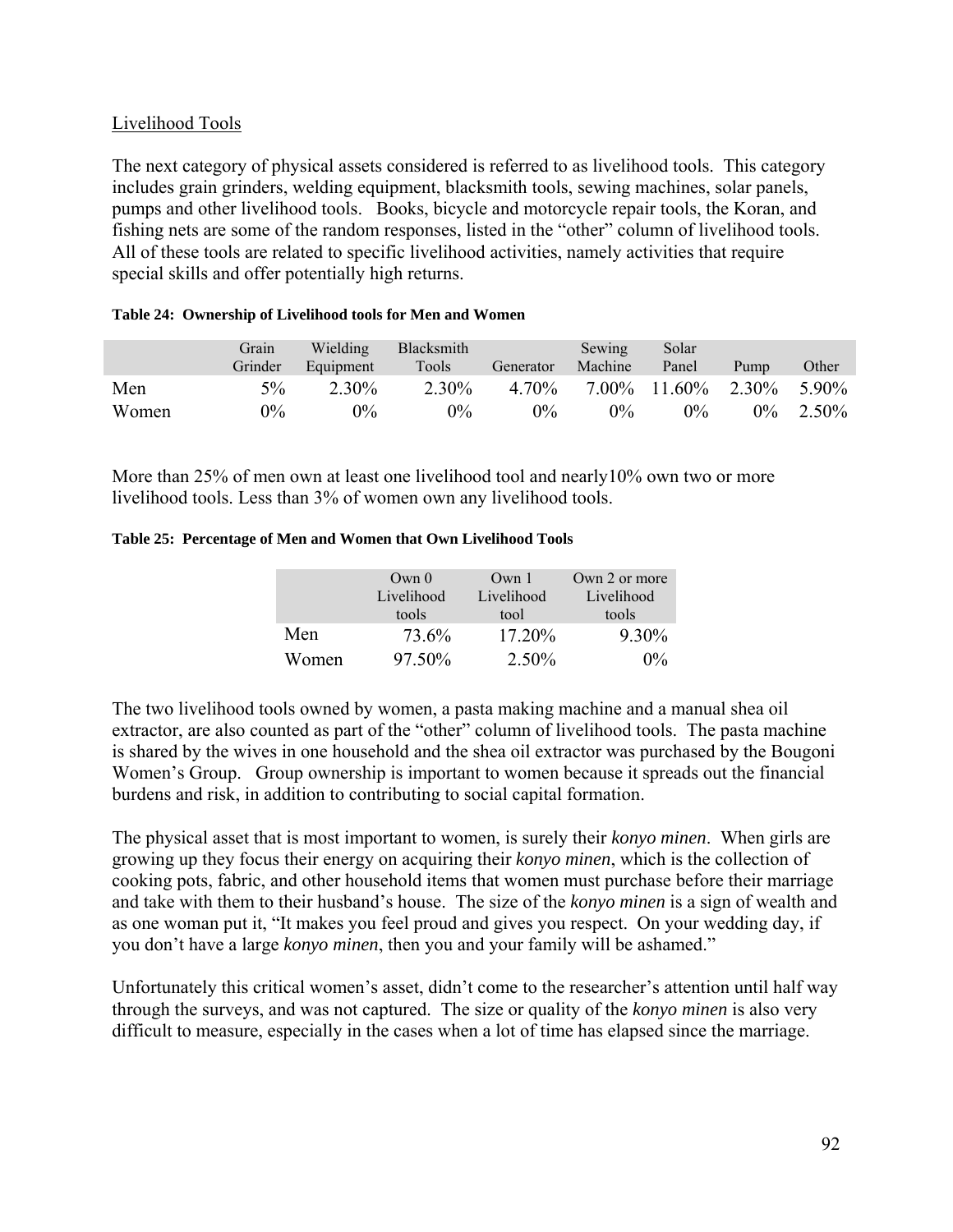Nice clothing is another physical asset highly valued by women, but again this physical asset is hard to measure, and perhaps difficult to justify as an asset that contributes to women's livelihood activities.

## **Financial Assets**

• Animal ownership: the number of cows, goats, sheep, donkeys, and poultry owned by the individual.

Financial assets are very difficult to measure in Sub-Saharan Africa. People generally have little or no cash savings and this stash varies so much between seasons that it is difficult to get an idea of financial assets by counting the cash people have on hand.

Men and women are also uncomfortable talking about their financial position and do their best to hide their wealth. There is a saying in Samene that, "*Sa min be dogo, o be bonya*." The snake that hides will get fat. Men and women will go so far as to pay others to raise their animals in another village, so they are hidden from the watchful eyes of neighbors and family members quick to ask for their piece of the profit.

In Samene financial assets are revealed through animal ownership. An old man explained to me that, "*Bagan ye in a fo an ka banqi,"* animals are like our bank. People save and invest their money in animals. The number of animals, especially heads of cattle, owned is probably the greatest indicator of wealth in Samene.

An individual might start by buying couple chickens, to raise and sell with the small amount of money they have been able to save up. With the money earned from selling the chickens, this individual might now buy a goat, which they will raise and sell in order to buy sheep, and so forth, until enough money has been saved up to purchase one head of cattle. Cattle are by far the most lucrative investment, but obtaining the initial cash savings to buy a head of cattle often takes many years.

That being said, some individuals specialize in chickens, goats, or sheep and never purchase very many cattle, even though they might be able. The maximum numbers of goats and sheep owned by an individual are forty and fifty respectively.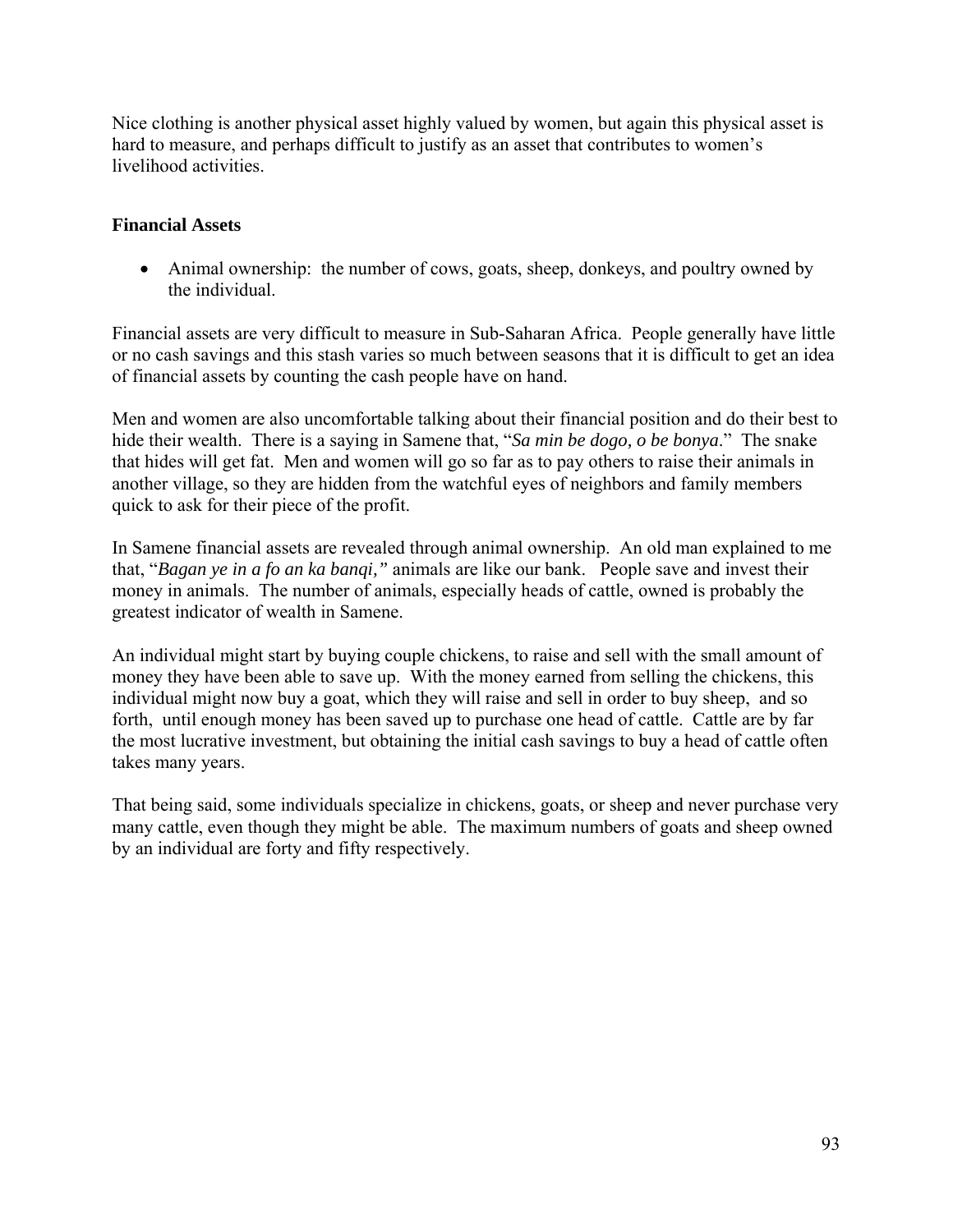|  | Table 26: Percentage of Men and Women owning each type of Animal |  |  |  |
|--|------------------------------------------------------------------|--|--|--|
|--|------------------------------------------------------------------|--|--|--|

|                        | Men   | Women   |
|------------------------|-------|---------|
| <b>Heads of Cattle</b> |       |         |
| $\theta$               | 44.8% | 95.0%   |
| $1$ to $3$             | 17.2% | 2.5%    |
| $4$ to 5               | 14.9% | 2.5%    |
| 6 to 19                | 14.9% | $0.0\%$ |
| 20 or more             | 8.0%  | $0.0\%$ |
| Mean Number            | 4.6   | .16     |
| <b>Donkeys</b>         |       |         |
| $\theta$               | 73.6% | 97.5%   |
| $1$ to $2$             | 16.1% | 2.5%    |
| 3 or more              | 10.3% | $0.0\%$ |
| Mean Number            | .76   | .04     |
| <b>Sheep</b>           |       |         |
| $\theta$               | 52.9% | 81.5%   |
| $1$ to 5               | 20.7% | 14.8%   |
| 6 to 10                | 19.5% | 2.5%    |
| 11 and more            | 6.9%  | 1.2%    |
| Mean Number            | 3.92  | .8      |
| Goats                  |       |         |
| 0                      | 74.7% | 64.2%   |
| $1$ to 5               | 9.2%  | 29.6%   |
| 6 to 15                | 11.5% | 4.9%    |
| 16 or more             | 4.6%  | 1.2%    |
| Mean Number            | 2.56  | 1.51    |
| <b>Poultry</b>         |       |         |
| $\theta$               | 77.0% | 80.20%  |
| 1 to 10                | 14.9% | 16%     |
| 11 or more             | 8.0%  | 3.70%   |
| Mean Number            | 3.75  | 1.54    |

Livestock ownership for women is typically concentrated in less expensive animals, like chickens and goats. In fact, a greater percentage of women own goats than men. Around 20% of women own sheep, and another fifth of women own some sort of poultry as well. Three women surveyed owned cattle. While a fair number of women own animals, they rarely raise a large quantity of animals, and the higher levels of animal ownership are always dominated by men.

65% of men own at least one head of cattle, and almost 45% of these men own more cattle than are minimally needed for farming (one or two heads of cattle). There are three men that own more than 25 cattle. Donkey's are not typically raised and sold to make money-they are used for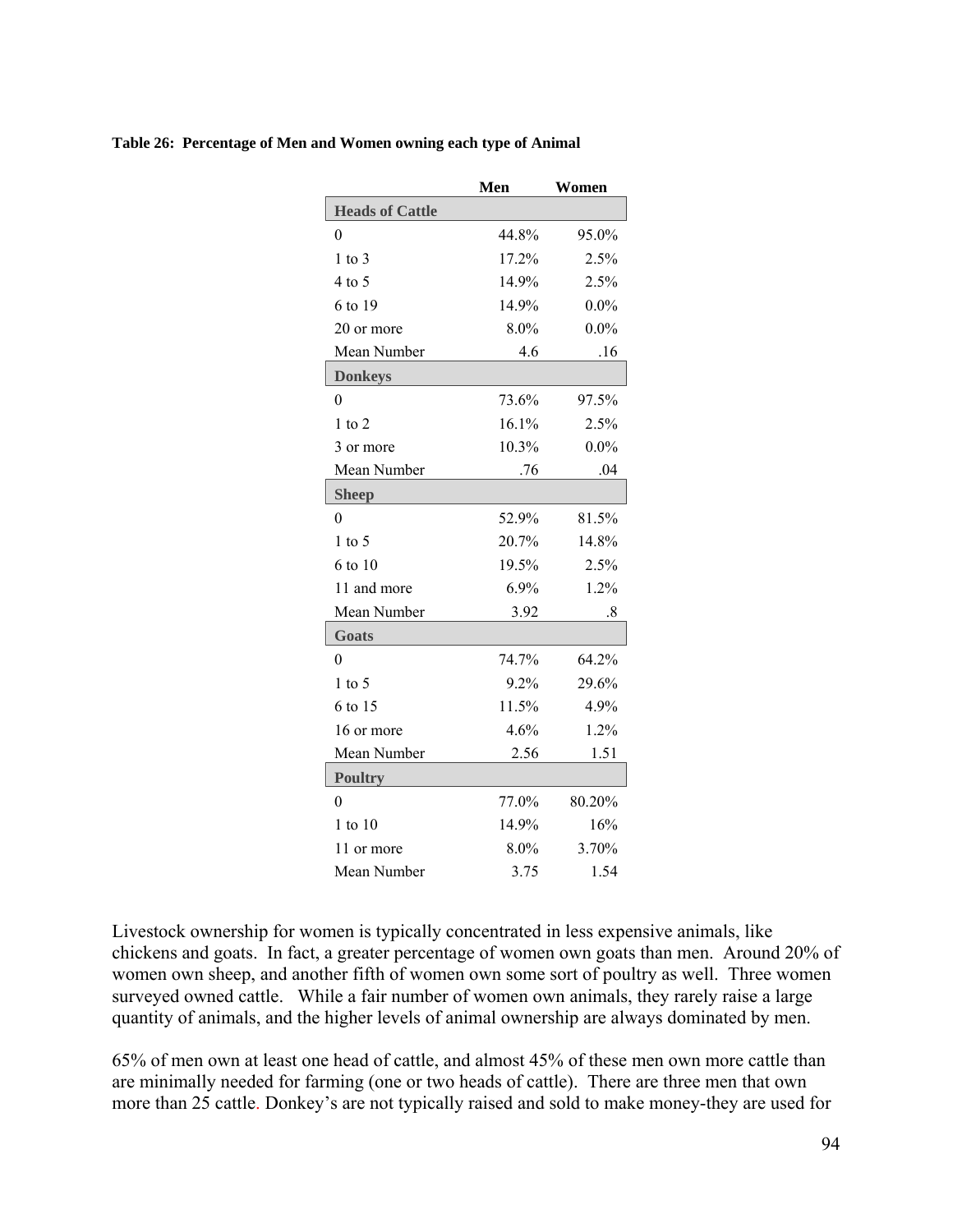farming and sometimes transportation. Mutton is an important ceremonial food, and about 50% of men have at least one sheep for ceremonial purposes. Other men raise and sell sheep in the cities during Tabaski. Goat ownership and poultry raising are not as common for men, although there are some men who specialize in one of these animals and raise up to thirty goats and one hundred birds.

## **Social Assets**

- Membership in organizations
- Participation in decision making institutions
- Does the individual have control over money they make

## **Organizations**

Organizations, groups, and associations are extremely important for both men and women. They can provide aid during difficult times, work, social support, and the initial cash needed to enter different livelihood activities. 58% of the women in Samene and 65% of the men are part of a local organization. There are a great variety of organizations and associations in Samene and they all provide different benefits to the organization member.

Women between the ages of twenty five and fifty are the most active in organizations. 75% of women in this age category are involved in at least one organization, compared to only 10% of women younger than twenty five and 40% of women over fifty years old. For men, participating in organizations is also low (40%) before 25 years of age, but after that age it remains at between  $65 - 70\%$ .

The great majority of women that belong to an organization are part of either a credit or a work organization. These types of organizations directly augment livelihood activities by providing work and/or credit to their members.

| <b>Type of Organization</b>  | <b>Organization 1</b> | <b>Organization 2</b> | <b>Organization 3</b> |
|------------------------------|-----------------------|-----------------------|-----------------------|
| Service                      | 1.2                   | 2.5                   | 1.2                   |
| Credit                       | 11.1                  | 11.1                  | $\mathbf{0}$          |
| Work                         | 33.3                  | 3.7                   | 2.5                   |
| Social                       | 9.9                   | 0                     | $\theta$              |
| Leader                       | 1.2                   | 0                     | $\mathbf{0}$          |
| Hunt                         | $\theta$              | $\theta$              | $\theta$              |
| <b>Business</b>              | $\theta$              | 0.6                   | $\theta$              |
| Education                    | 1.2                   | 0                     | $\theta$              |
| Percent of women that belong | 57.9                  | 17.9                  | 3.7                   |

### **Table 27: Women's Involvement in Organizations: By Organization Type**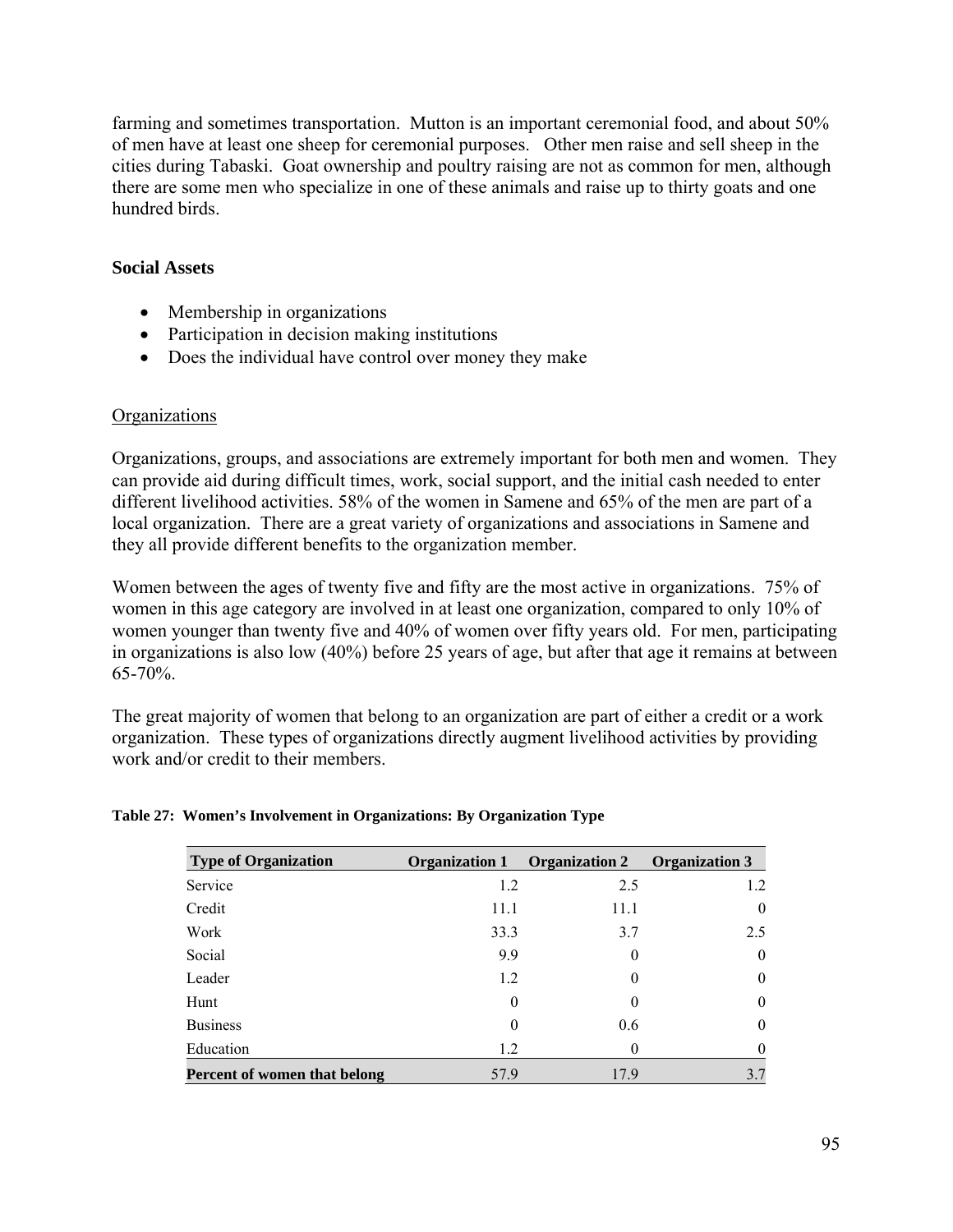Most women's credit groups are small, with between six and fifteen members, but there are also a few large credit groups with more than fifty women participating. These groups generally meet every month, or sometimes every week, and during the meetings the women all contribute a small amount of money-usually around 100-200 CFA. This pot is then given to one or more members of the organization on a rotating basis. When a woman receives the pot she might buy goods like fabric or clothes in the city to sell in Samene or clothes and food for her own family.

Women's work groups are paid to do farming activities on someone else's land. They will gather firewood or help plant and harvest crops as a group. Generally the money is saved with the group, rather than being split between the members, and then it is given in bulk sums either on a rotating basis or to someone who critically needs the money.

The third main type of organization that women belong to are referred to as as a "social" organization." These organizations do in fact have more than social benefits. They generally become active when one of their members has a new child or is getting married, and then the members of the organization help with the celebration and give small gifts or sums of money. The number of women recorded as belonging to these sorts of organizations is probably underestimated. Most women don't think of the mutual aid networks they all belong to as organizations, per se.

Men in Samene are also highly involved in local organizations. Men are concentrated in either work based or leadership organizations. Men's work organizations typically are broader and less formal than women's organizations. Generally these organizations are large district farming groups that help each other in their fields, as they have been doing for more than a hundred years. If any money is exchanged it is usually saved for community projects or celebrations. Men's leadership organizations include the mayor's staff, the traditional leadership, district representatives and less formal district based leadership organizations.

| <b>Type of Organization</b>       | <b>Organization 1</b> | <b>Organization 2</b> | <b>Organization 3</b> |
|-----------------------------------|-----------------------|-----------------------|-----------------------|
| Service                           | 4.7                   | 1.2                   | $\overline{0}$        |
| Credit                            | 2.3                   | 2.4                   | $\theta$              |
| Work                              | 23.3                  | 8.1                   | 4.7                   |
| Social                            | 1.2                   | $\theta$              | $\theta$              |
| Leader                            | 25.3                  | 4.7                   | $\theta$              |
| Hunt                              | 1.2                   | 2.4                   | $\theta$              |
| <b>Business</b>                   | 4.7                   | 1.2                   | 1.2                   |
| Education                         | 2.3                   | $\theta$              | $\theta$              |
| <b>Percent of Men that Belong</b> | 65.0                  | 20                    | 5.9                   |

|  |  |  |  | Table 28: Men's Involvement in Organizations: By Organization Type |
|--|--|--|--|--------------------------------------------------------------------|
|--|--|--|--|--------------------------------------------------------------------|

One of the organizations that nearly all people in Samene belong to that isn't taken into account here, is an informal social group called a *geren*. A *geren* is composed of people of the same age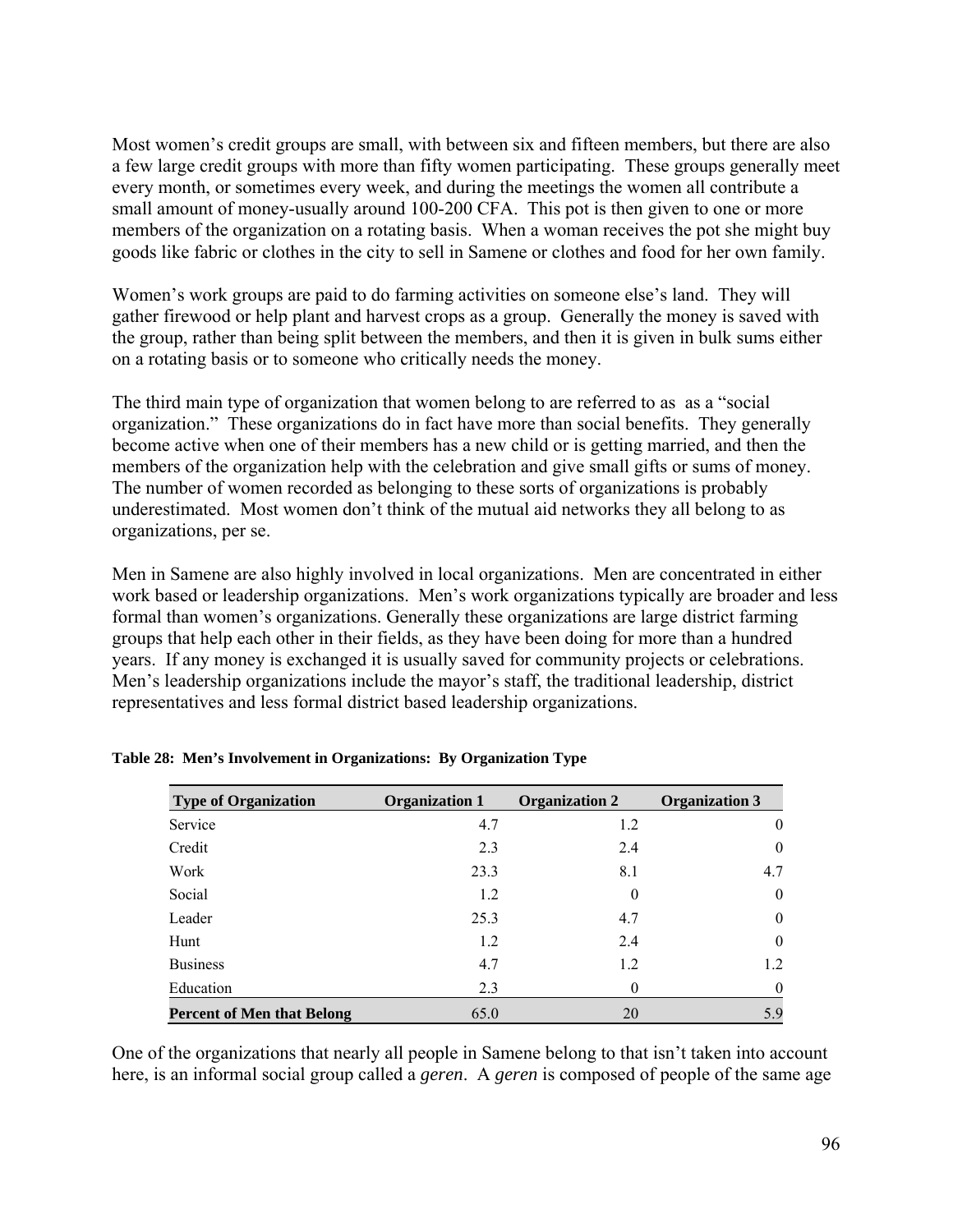group that generally grow up together and help each other during difficult times. For the most part, the group meets informally to share conversation and sometimes food.

## Participation in Decision Making Institutions

Another way to evaluate an individual's social and political assets is to look at their participation in decision-making institutions. The survey measured decision-making by looking at different levels of participation. At the first level are the individuals who are simply invited to community meetings. One third of the men surveyed were invited to attend community meetings, and most of these men were household heads. Seven women, or 9% of the women, were also invited to attend community meetings. Typically though women sit in the back of the circle and do not speak, unless the meeting is run by an NGO that mandates the participation of women.

### **Table 29: Percentage of Men and Women in positions of Leadership**

|       | No.<br>leadership<br>role | Invited to<br>Community<br>Meetings | Leader of an District<br>Organization | leader | Village<br>leader |
|-------|---------------------------|-------------------------------------|---------------------------------------|--------|-------------------|
| Men   | 55                        | 33                                  |                                       |        |                   |
| Women | 88                        |                                     |                                       |        | $\Omega$          |

The second category of participation is leading an organization. Women that are the leaders of the major organizations are often also the women that are invited to community meetings.

District representatives form the third category of participation. Two individuals are elected from each district by their constituencies, to represent them in the modern leadership institution. All ten of the representatives are men.

The top tier of leaders in Samene includes the chief and the circle of elders, the mayor and his staff and the religious leaders. No women belong to this elite group either. Seven percent of men had two or more leadership roles, and the same is true for only one of women surveyed.

### Control over Money

#### **Table 30: Degree of Control Men and Women have over the Income they Earn**

|       | <b>None</b> | A Little | Some   | A Lot     | <b>Total Control</b> |
|-------|-------------|----------|--------|-----------|----------------------|
| Men   | $11.50\%$   | 14 90%   | 20.70% | $11.50\%$ | $14.40\%$            |
| Women | 7.40%       | 7.40%    | 53.10% | 32.10%    | $0\%$                |

The degree of control individuals have over the money they earn is considered a social, rather than a financial asset because it is a reflection of the status of the individual and their relationship to the household head.

The majority of women have some control over their incomes. When asked to define what this means, women will generally say that this means they keep some money for themselves and give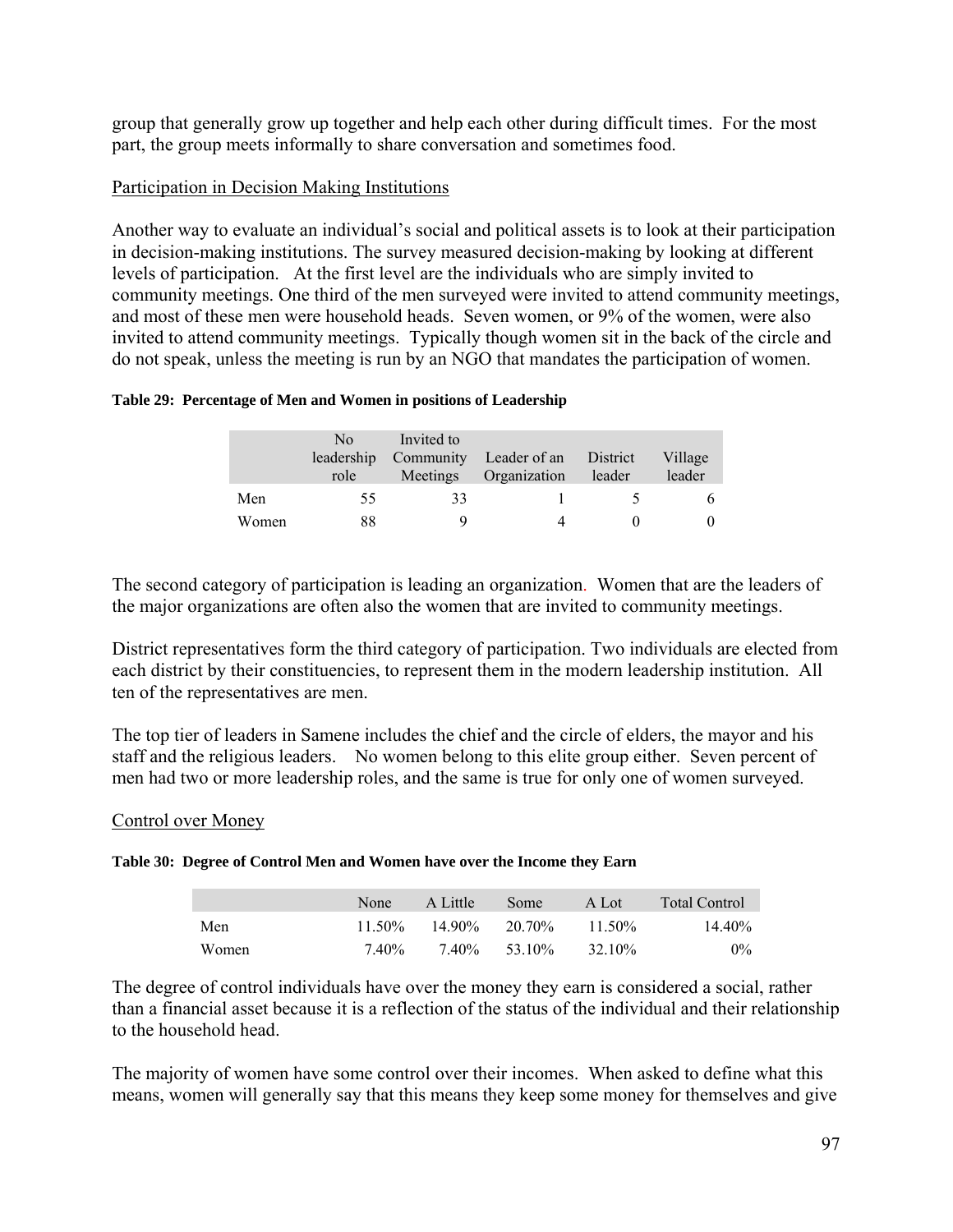some to their husbands. Almost a third of women have "a lot' of control over their incomes, but no women have total control. The women who have a lot of control over their incomes are more than likely the female household head.

More men have little to no control over their incomes than women. Men are expected to give their incomes to the household head, especially in their younger years. Typically, male migrants bring their earnings to the household head when they arrive back in the village, and then, depending on the farming season, the household head will return what he doesn't need to buy food. Women's incomes, on the other hand, are not necessarily counted on as part of the household's survival strategy. The nearly 15% of men that have total control over their incomes are all male household heads. Older brothers or sons of the household head will often have "some" or "a lot" of control over their incomes.

### **Natural Assets**

- The size of the individual's field
- Gardening space

The natural environment is the foundation for most livelihood activities, especially for women. Women's personal fields are very important to their livelihood portfolios. When women are married they are generally given a field to cultivate for themselves. The foodstuffs from their fields either provide critical food supplies for the household or personal income for women. Over 80% of women between the ages of 20 and 50 have their own fields to farm. No unmarried women or women older than 65 farm their own fields.

#### **Table 31: Number of Hectares farmed by Men and Women on their Own**

|       |       | $5-1$   | Greater than 1 |  |
|-------|-------|---------|----------------|--|
| Men   | 93%   | $3.5\%$ | $3.5\%$        |  |
| Women | 35.8% | 53.1%   | $11.1\%$       |  |

Men generally do not have their own fields and work on the household fields which are to sustain the household. There are six men out of the 86 surveyed that reported farming their own fields. These men are all between the ages of 30 and 50 and come from large households or in one case a smaller household with a larger field.

### Gardens

#### **Table 32: Percentage of Men and Women that Have a Gardening Space**

|       |           | Plot in<br>Community | Plot in<br>Household | Own    |
|-------|-----------|----------------------|----------------------|--------|
|       | No garden | Garden               | Garden               | Garden |
| Men   | 977       | $\mathbf{0}$         |                      | 2.3    |
| Women | 43 2      | 22.2                 | 29.6                 | 49     |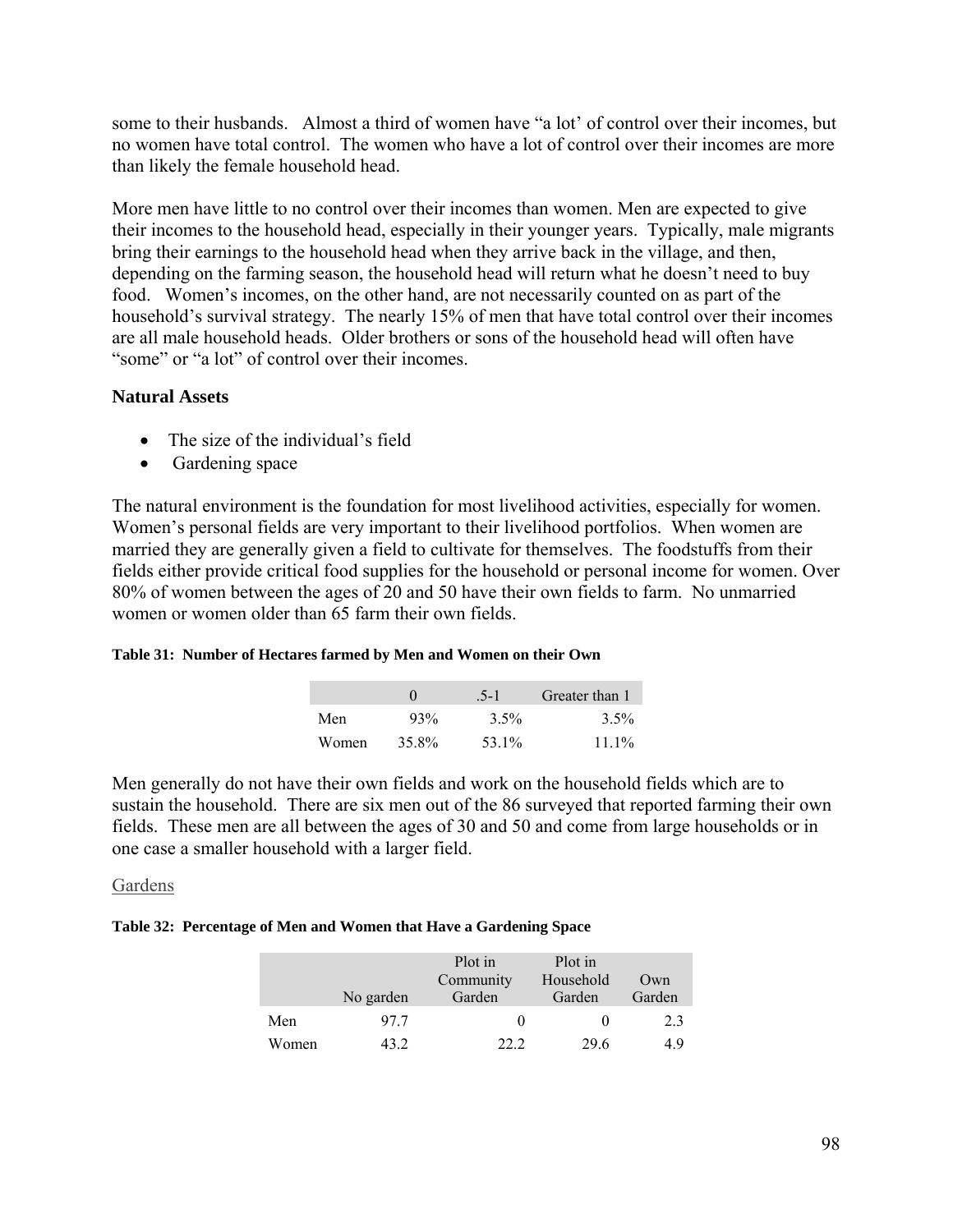More than 55% of women have a place to garden. Most of these women either have a plot in a household garden shared with the other wives in the house or a plot in the community garden. Almost 5% of the women surveyed have their own gardens.

The 22% of women, who have a plot in one of the four community gardens all acquired them in the last year (2008) when the community gardens were constructed. Because the gardens were in the process of being built over the time the surveys were administered, the individuals that were first surveyed were more likely to report not having a plot in the community garden than the individuals surveyed later in the process. It is now estimated that nearly 40% of married women have a plot in one of the community gardens.

Two of the individual men surveyed owned their own gardens; otherwise, men do not participate in gardening.

# **Community Ranking of Assets**

The assets discussed earlier related to the surveys are not necessarily the most important assets, because some essential assets were not surveyed. To fill in these gaps and discuss assets in a more qualitative manner, small groups of men and women were assembled in Samene.

The topic addressed was which assets are the most important for the household's success. The men and women identified many essential assets from all the asset categories. From this list they were instructed to collectively decide on the five assets that were the most important for them.

Men choose the following assets (in order of importance):

- 1. *Den ka fa* Having enough to eat, so the children are full
- 2. *Keneya* The health of the family
- *3. Bagantigi* Owning of a lot of animals
- *4. Kalan* The education level of the household
- *5. Jigiya* Your hope- someone that you can count on for help and money

Women choose:

- *1. Keneya* The health of the family
- *2. Den ka fa* Having enough to eat so, the children are full
- *3. Dutigi numan* The head of the household is fair and a good leader
- *4. Denw chaman* Having lots of children
- *5. Denmissen Kalan* Having well educated children

When the men discussed assets that were personally important for them to live a good life they mentioned:

- *Senefenew* Farming equipment (A plow and a wooden cart)
- *Musow furu* Getting married
- *Bagantigi* Animal Ownership
- *Dugutaa*-Migration
- *Kalan*-Education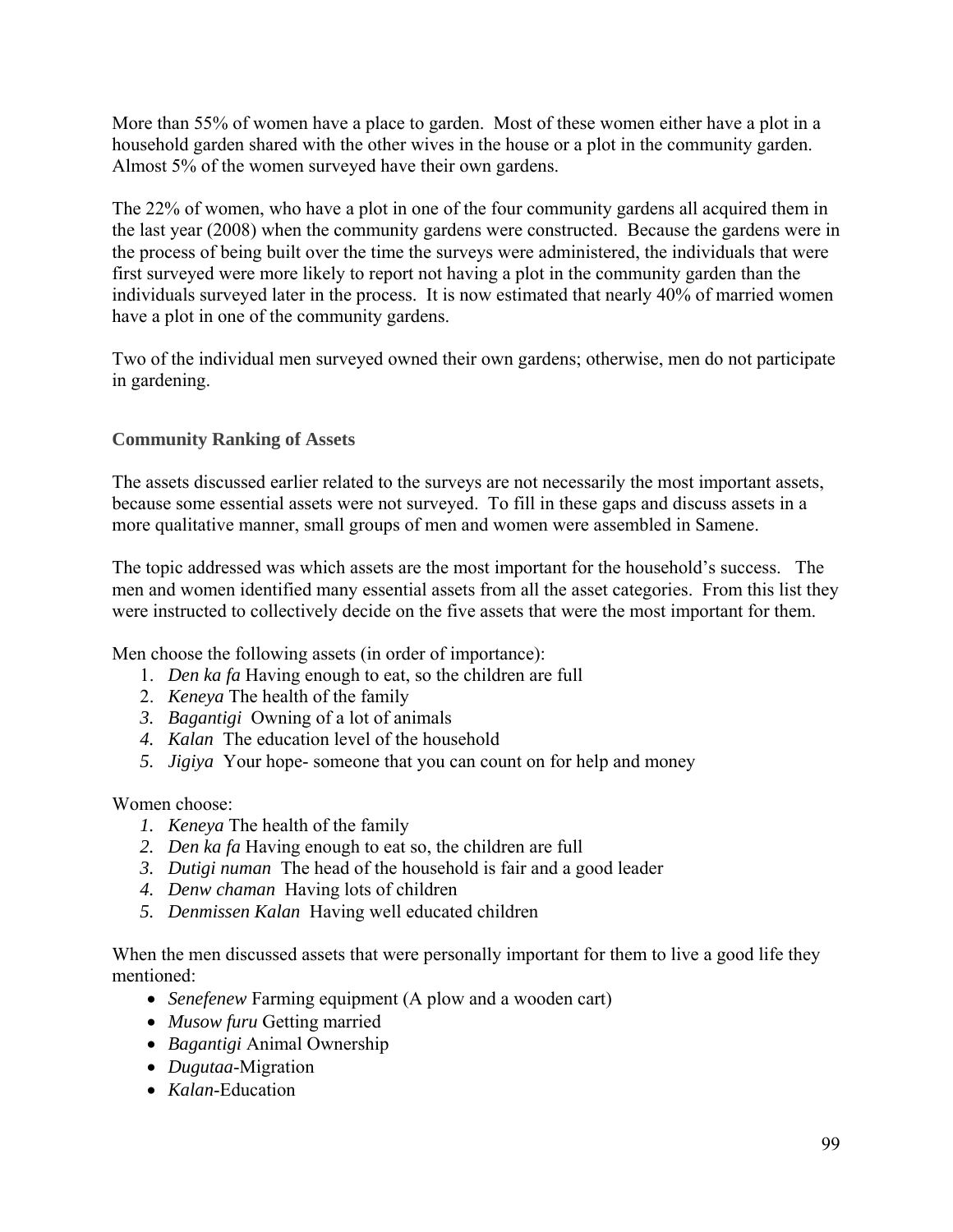• *Duba*-A large family

Women mentioned:

- *Balima chaman* Lots of brothers and sisters
- *Bagantigi* Animal ownership
- *Nako* Gardening space
- *Togolaforo* Having a Personal field
- *Fali Watoro* A cart and donkey
- *Tobolike Minen* Cooking pots
- *Jagoke* Commercial Activities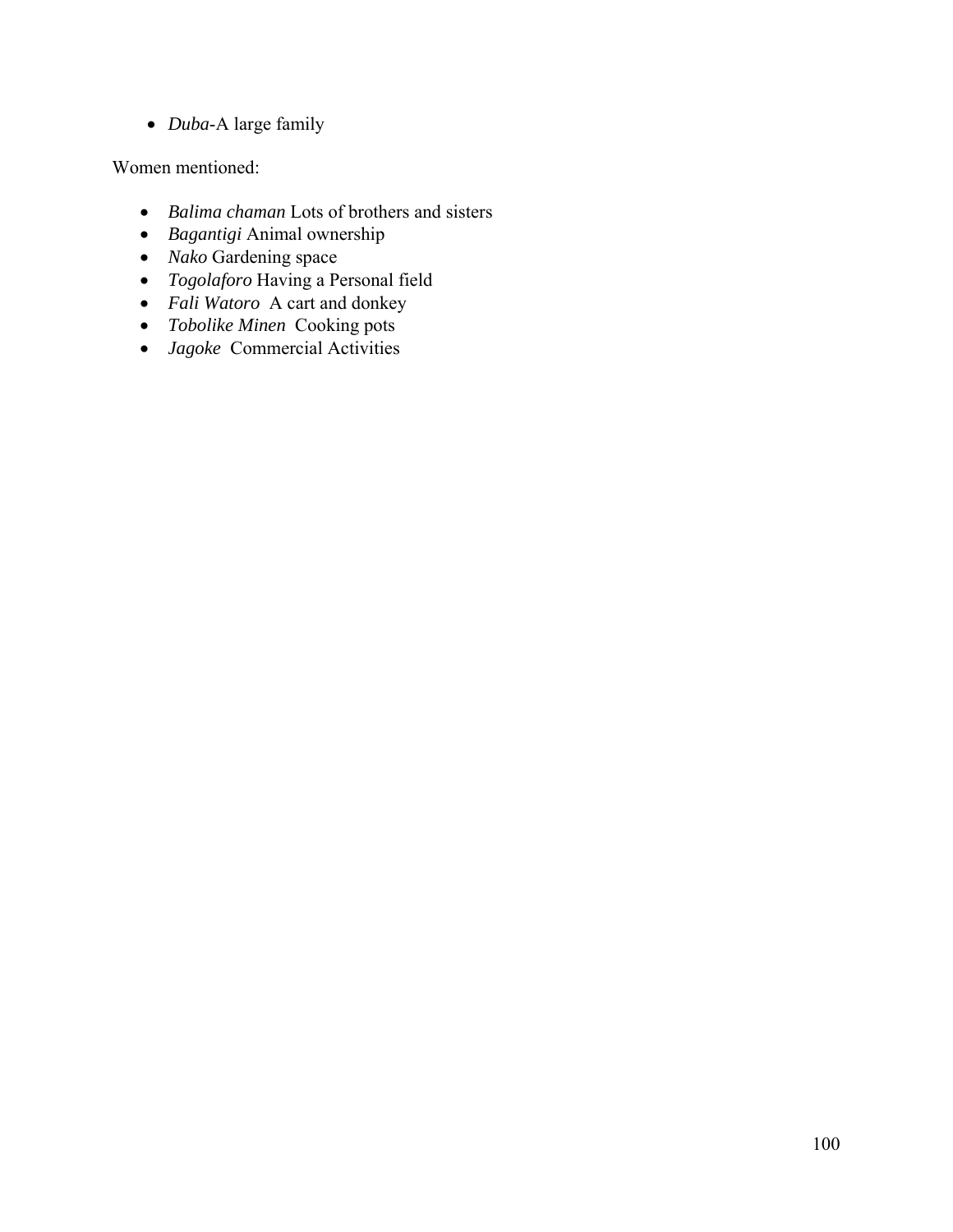## **Chapter 10: Social Rules and Norms of Access in Samene**

Livelihoods are embedded in the social rules and norms of society that affect access. Access gets at the power dynamics and structures that shape livelihood options for different social groups. Scoones defines access as the '*differential ability* of people in rural areas to own, control, otherwise 'claim,' or make use of resources' (Scoones 1998).

In this section the social rules and norms in Samene are considered with particular attention to the concept of gender. It has already been shown that the asset bases and activities of men and women are quite different in Samene. The social rules and norms take into account the social, cultural, institutional and organizational factors shaping these differences and contributing to intra-group differences as well. Social rules and norms are the gates that can lock individuals out or grant them access to a wider range of opportunities.

This chapter will discuss the social rules and norms in terms of the gender division of labor, household power structures, education, financial resources, household roles, organizations, institutions and networks. This chapter also pays attention to the ways that men and women are able to gain access and challenge the social rules and norms.

### **Access, Gender and the Household**

I will begin by directing the spotlight on the household, at the center stage where gender is acted out, and propose that the *dutigi*, or male household head provides the keys to accessing opportunities in this institution. The *dutigi* will therefore be given the stage name of the 'gatekeeper.' The male head of the household controls the household assets and makes the important household decisions. He decides who can migrate each year, which children will go to school, when to plant the crops, and how independently the rest of the household members can control their own money.

When women in Samene were asked which household assets are the most important to a household's success, women consistently listed *dutigi numan* in their top three responses. *Dutigi numan* was described as a household head who is fair and a good leader. De Haan asked similar questions in two Malian villages and found *gestion*, or the way in which a household is managed, to be one of the most important criteria for household sustainability as well (De Haan 2001). The *dutigi* is largely responsible for the success or failure of the household. If he lacks authority, or is not considered fair and worthy of respect he is doomed. A *dutigi's* resources, lineage, networks, education level, and position in the community shape the collective fate of the household as well as the opportunities for different members within the household.

Households are places of cooperation, sharing and resource pooling. Whitehead and Kabeer (2001) propose that households are also sites of competition and differential power arrangements (see also Von Braun and Webb 1989 and Jones 1986). The reality of households in Samene is somewhere in between these two descriptions or more accurately the household fits both descriptions. For this reason my descriptions of the household might appear contradictory to some. The household is a complex, dynamic institution. At any given time households are sites of joint and competing interests, separations and interdependencies, rigid hierarchies and flexible relationships. Of course, some households might be more cohesive and dependent on each other,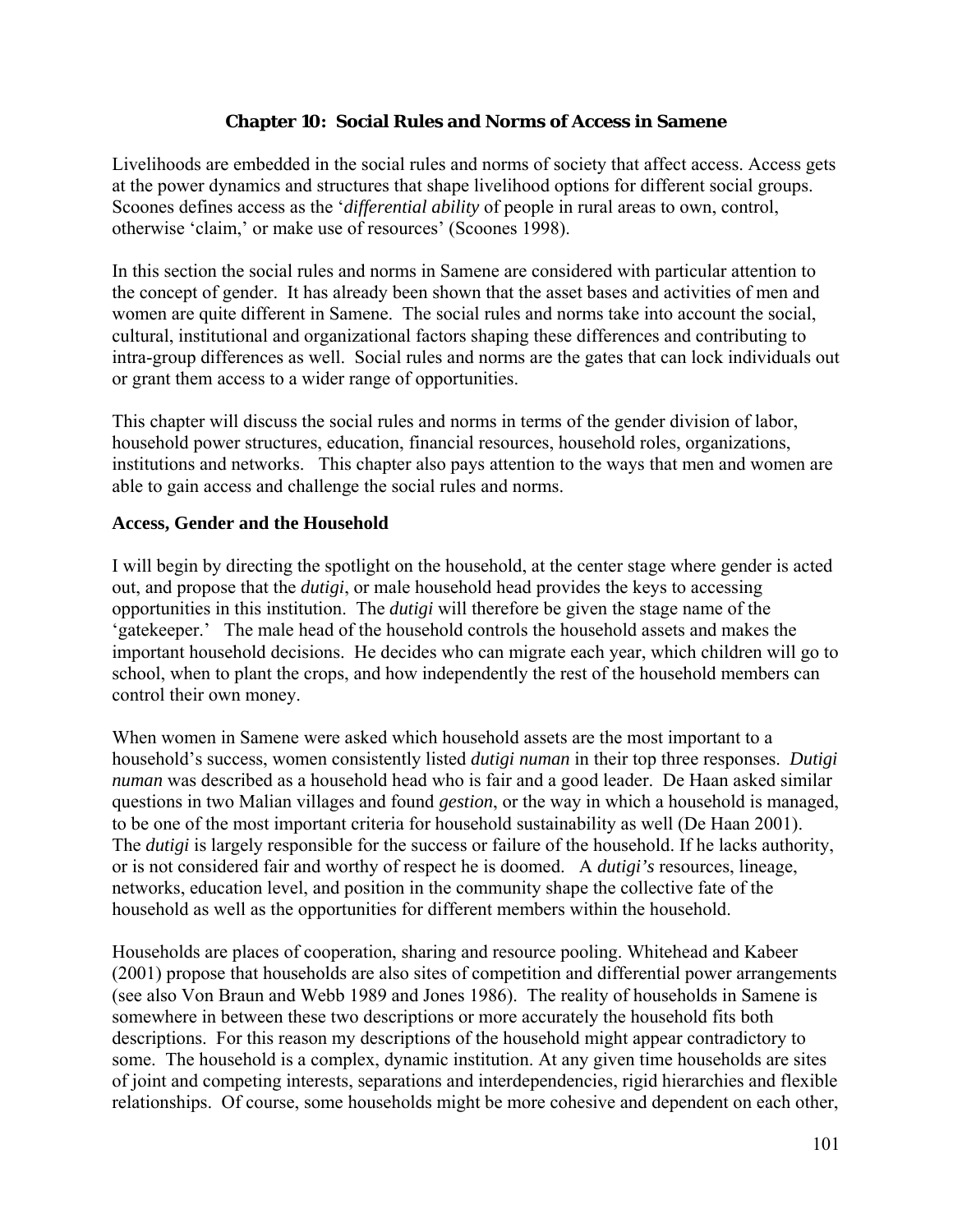while others are more independent and competitive but, all households fall within somewhere along the continuum cannot be simply described one way or another.

## Household Hierarchy

All members of the household are situated somewhere in the hierarchy according to their relationship to the household head. Each member of the household performs the role dictated by this relationship. An individual's position in the household determines their access to resources, the respect they receive from other family members, and the decision making power they have within the household, among other things.

The female household head generally has more authority than any other women in the household, and is more likely to be consulted about household affairs. However, all married woman are subservient to their husbands and under their authority. If a woman wants to leave the village, attend a wedding at night, join an organization, attend literacy school or start a new livelihood activity she must ask the permission of her husband. Women are often beaten for disobeying their husbands or not showing them the proper respect.

A woman's husband acts as the gatekeeper of her opportunities, but if a woman's husband is not the *dutigi*, her access to the keys is further complicated because her husband must also must seek permission and access from the *dutigi*. Younger brothers and sons of the household head are also under his authority. A brother just a couple years younger than the household head is expected to give all the money he earns during migration to his older brother. The children are at the bottom of the hierarchy and must obey anyone older than them.

The way food is served in the household during meal time is an apt metaphor for the power relations and resource distribution within the household. Food distribution is based on gender, age, and relationship to the household head. The household head is served first and his meal contains the most meat, vegetables, fish or other special foods that might supplement the daily millet based dishes. The household head eats alone or with his brothers. The other men in the household are served next, and lastly the women and young children eat what is left of the meal together. Although, it is a communal meal and everyone gets something to eat, the food is not distributed evenly and it is not uncommon for some members of the household to leave the meal hungry.

All of the critical household assets are held by the household head. Nearly all household heads own at least one plow, and the same is true for less than one fifth of the brothers or sons of the household head. The household head also generally controls the wooden carts and transportation options available in the household. Out of the 81 women surveyed only two owned either a plow or a wooden cart. In most cases all the manure generated by the household's livestock are used in the household fields, and women's fields suffer. Due to the degraded nature of the soils in Samene, organic fertilizer (manure) is one of the most sought after agricultural inputs.

## Cracks in the hierarchy

This household hierarchy that appears as rigid as an Egyptian pyramid can be upset and shifted from within. The following examples demonstrate that household roles, authority, decision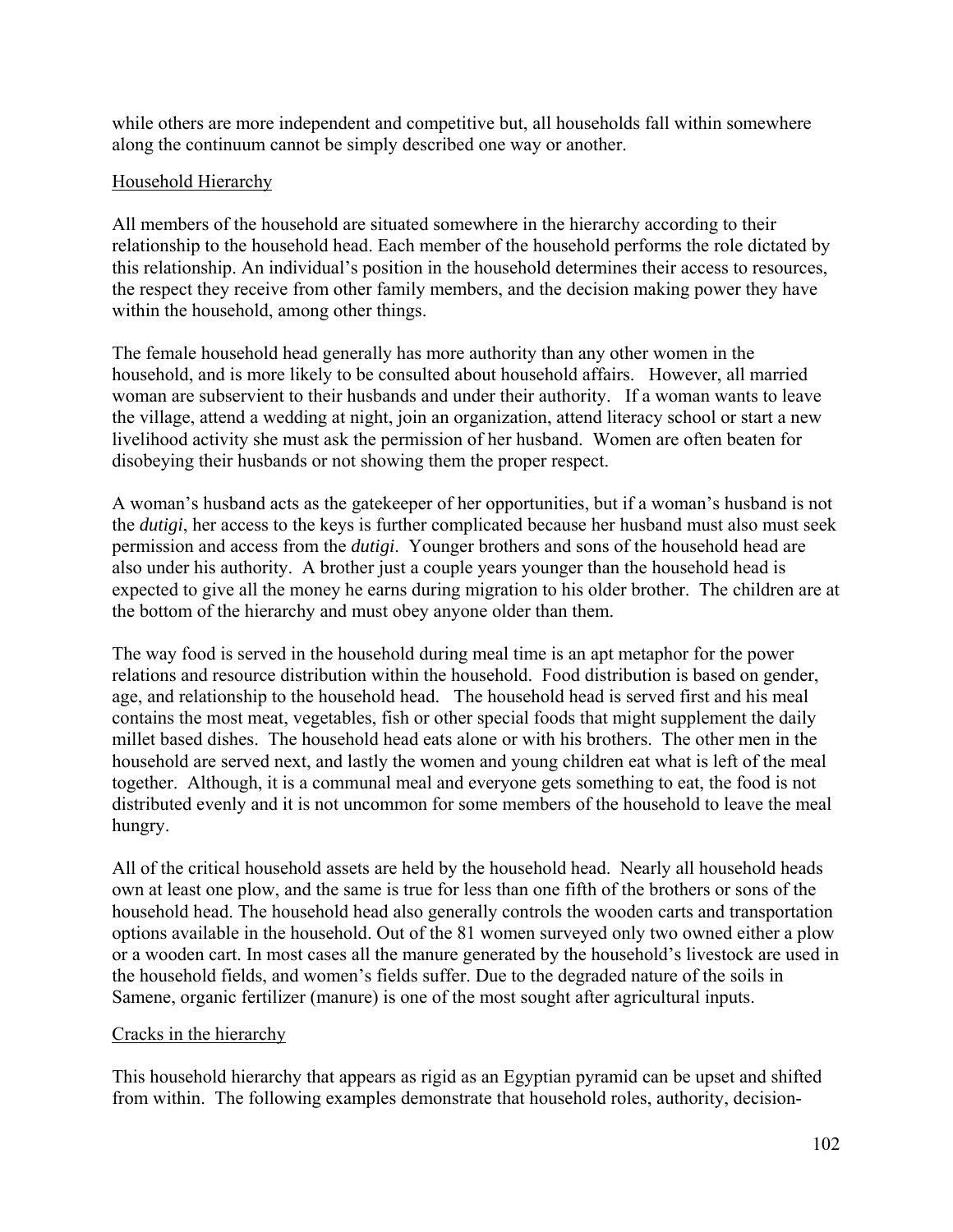making, and access to resources are not static and enduring; they are rather-flexible and negotiated.

#### *Freedom within household roles*

In some ways it could be argued that women today have more control over their activities, assets, and income than men. A man's sole responsibility is to provide for the family. All his activities and income are directed towards this task. If the household doesn't have enough to eat than it is his fault.

During the household surveys when the male household heads were asked about the activities of the household they rarely mentioned women's activities, or considered women's assets or income to be part of the household assets. The animals and other physical assets that women own, are not automatically considered to be part of the household's subsistence resources. Women are primarily responsible for the domestic tasks that maintain the household. The income women make is considered to be something extra that is not traditionally counted on for the family's survival.

Individual men do not own their own fields and the income they earn is generally expected to buy food or pay the taxes for the household. In this sense it is more difficult for men to accumulate wealth as individuals than women. Soulemane Keita explained that, "women are more successful because they don't have to invest all the money they make in the family."

More men (27%) report having little to no control over their incomes than women (15%). In most cases, the male household members beneath the *dutigi* are expected to turn over their incomes to him. Nearly all male household heads, but no female household heads, have full control over their incomes. More than 85% of women report having 'some' to a 'lot' of control over their incomes, and it is often easier for women to save their personal money than for men, other than the *dutigi*, to do the same.

In cases when the husband is not fulfilling his duty of providing for the household, women may have to use more of their incomes and food supplies to keep their children from going hungry. A group of women explained to me that when a husband fails to support his wife and children, she no longer has to obey him. In these households women might be released from the authority of their husbands to a great degree, but also burdened by bridging the gap in the household's food resources. Women with greater incomes or more education are also likely to be more independent from their husband's, authority.

#### *Negotiation and Power*

Doing research in Mali, Brock and Coulibaly (1999), reflect that access is negotiated through a series of overlapping, flexible institutional arrangements. The ability to access assets can be as important as actual asset ownership. Access to household resources often involves a complex process of negotiation where both sides play the cards they have in order to get what they want. This finding is in line with the research on intra household bargaining, such as the study carried out by Christine Jones in Northern Cameroon.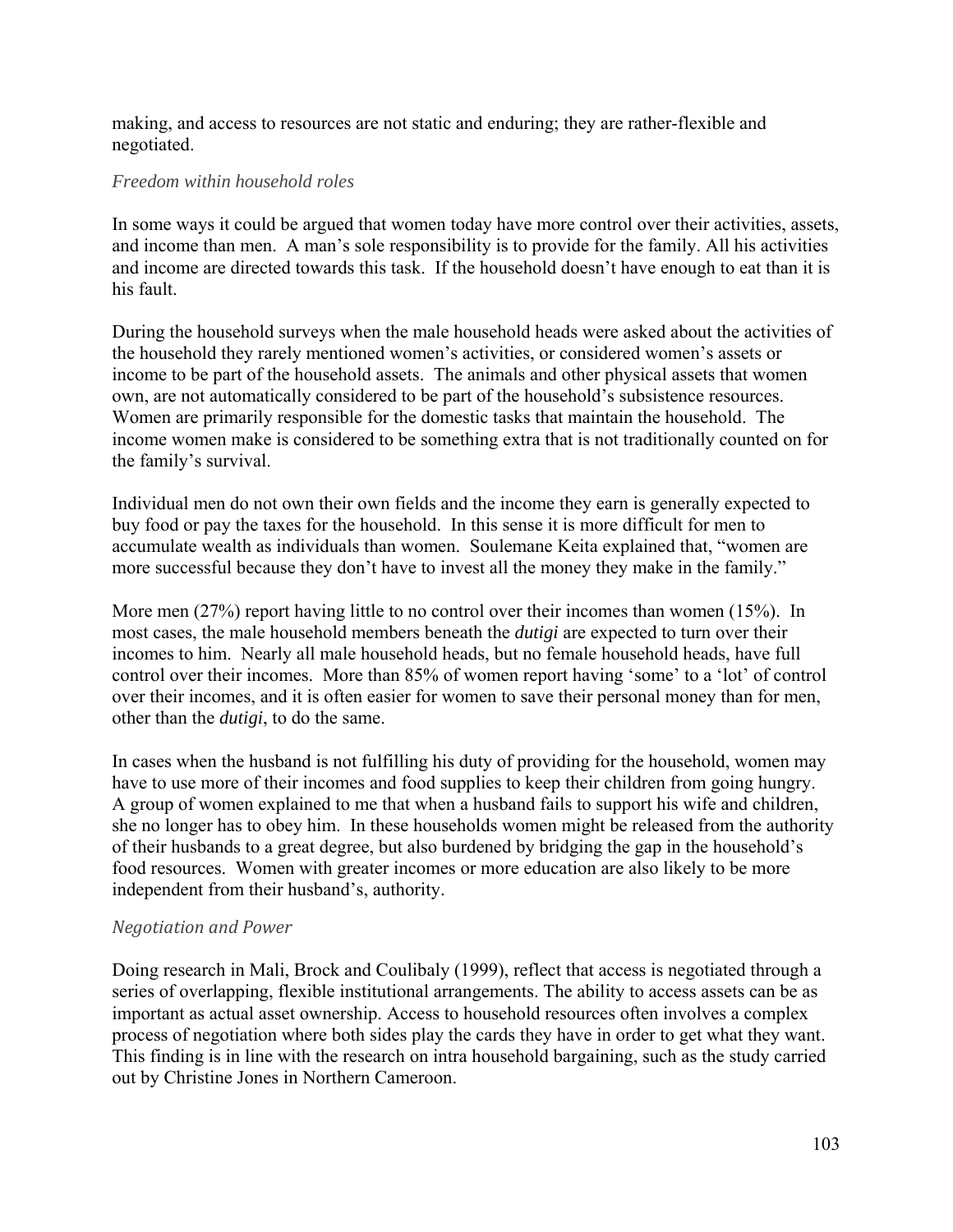Jones (1986) conducted her research in a rice production area where women were required to work on their husband's fields and turn over all the income they earned in their personal fields to their husbands. Jones writes that 'social norms are the result of a bargaining process taking place between members of the household' (pp. 105). If a woman does not receive what she considers an adequate 'contract or compensation' from her husband for working on his field, she will reduce the amount of time she works for him in the future and be more inclined to work as hired labor. Husbands were quite aware that their wives' continued participation depends on their own generosity (Jones 1986, pp. 110). Thus, this social norm is a contested boundary of struggle and 'recontracting,' dependant on mutual obligations and concessions.

In Samene, the use of household assets must be negotiated through the household head, and for women access depends on their efforts to win their husband's favor. Women go out of their way to please their husbands and make them comfortable. They cook him special foods; treat his guests with hospitality, and place fresh water in his bathing area. Yes, these are women's household roles, but they are often performed strategically to win the favor of their husbands, so they will be granted greater privileges and enjoy greater access to resources. Women might also give their husbands money or supply him with millet, in exchange for being able to use the wooden cart to go to market or take some manure for their field. Conversely, women can demonstrate their displeasure with their husband's by cooking poorly or serving the meal late and men know that if they fail to properly manage the household and provide for their wives' they will lose their authority and respect.

Here we are speaking of a type of power that builds from Foucault's descriptions of power, but moves towards giving actors greater agency. Villareal (2004) speaks of the 'room to maneuver' that subordinate populations have and the possibility that actors can deviate from discourses shaped by previous generations and thus induce change in structure (De Haan 2005). De Haan recommends that the livelihood approach should adopt an analysis of power based on the dynamic process of 'wielding and yielding.' This dynamic implies that women, or other subordinate groups, are not sheer victims, they play an active role in their subordination and also embody the possibility of rebelling and improving their position within the wielding and yielding process (De Haan 2005 pp.13).

## *Household disruption*

Changing social values and conflicts in Samene are often the cause of household disruption and fissure into more nuclear units. During group discussions the older people in the village explained that both men and women act more individualistically today and are less likely to adhere to the complete authority of the household head. In many cases, younger brothers officially split from the household with their nuclear families or remain in the household, but control their own money and focus their attention on their family rather than the larger household unit. There are also more frequent stories of young migrants buying themselves motorcycles, stereos and clothing, rather than turning their money over to the household head.

#### Cooperation and Competition

In Guinea Von Braun and Webb (1989) found that that the two highest principles of life that define and govern family obligations at the compound level are expressed in the Mandinka terms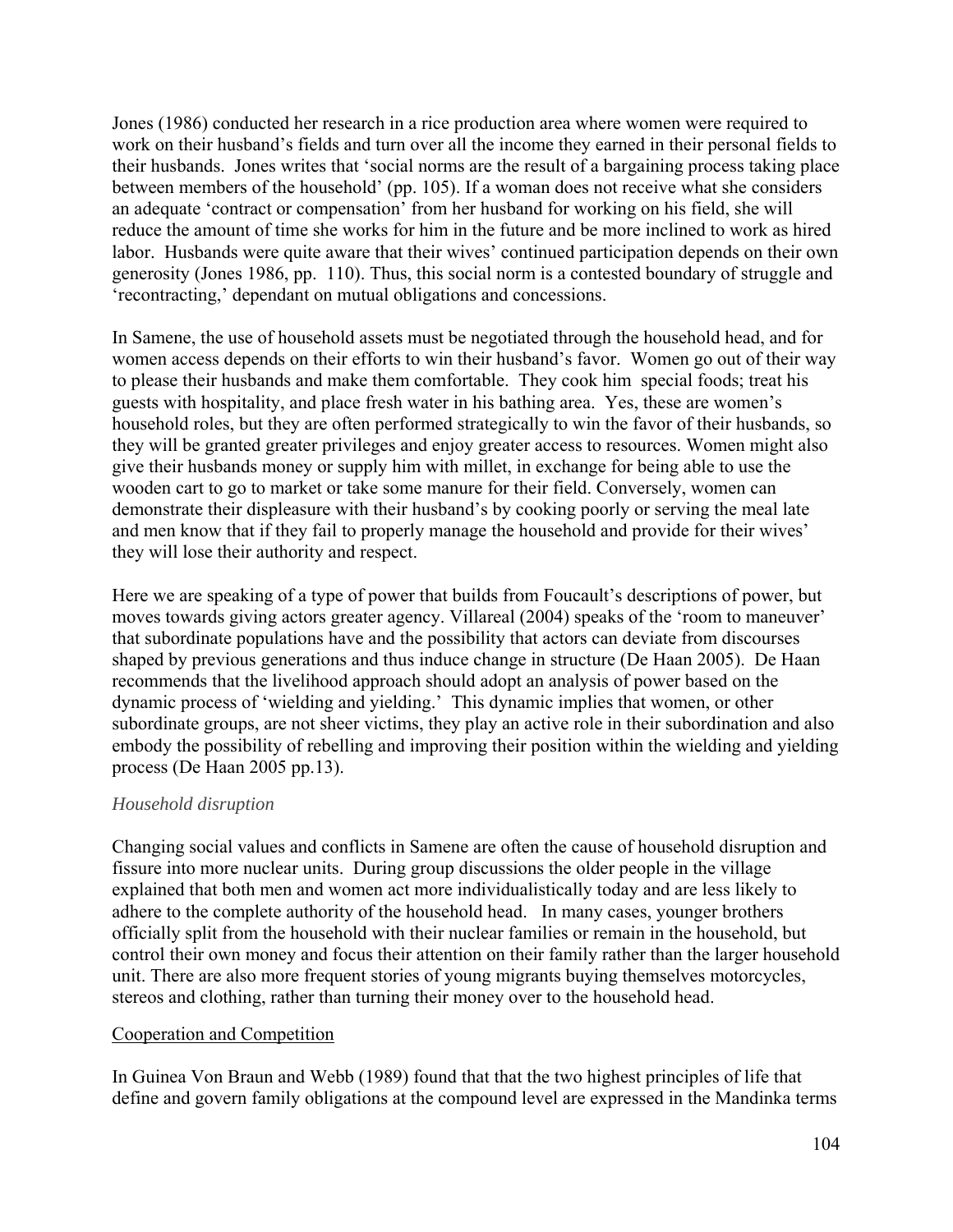*badingya* and *fadingya*. *Badingya* represents harmony, cooperation and the obligations that bind the community together. *Fadingya*, on the other hand is an expression of personal ambition, competition and even aggression. The simultaneous forces of cooperation and conflict, are not only related to women and men, but also involve age groups and groups of different status in the same compound (Von Braun and Webb 1989). This nuanced view of the household structure is needed to make sense of the dichotomies of cooperation and conflict that are present in West African households.

Consistent with the 'cooperation paradigm,' households in Samene can be described as sites of resilience and cooperation, where the activities of each member come together to create a diverse and secure household livelihood portfolio. Each member of the household contributes what labor, skills, or income they have in order to keep the household functioning. During difficult times, women will give the crops they farmed to their husbands to help with the food security of the household. The men who migrate to urban areas return with urban goods and the critical supply of cash that is needed to pay taxes and buy foods when supplies run low. Wealth is not something that is normally horded selfishly; it is divided dozens of ways within large extended family structures. In general, household members do share resources, work together and see their fate as interconnected.

A realistic view of households in Samene, demands that conflicts, differential power arrangements and significant intra household inequalities be considered as well. Separate interests often compete for scarce resources, such as labor time and animal traction. In many household there is also significant competition between the co-wives for household resources. In addition, household resource pooling does not mean that all household members have equal access.

The story of the Mariko household is an example of how household wealth is not always distributed equally among the members of the household. The Mariko household is one of the wealthiest in Samene. The deceased household head rose to a high position when he fought in WWII for the French. The household remained together after his death and one of his son's now works for the army and another is a famous Christian preacher, who owns his own car. When I talked to the women in the household, I expected them to be living a life of relative ease and comfort, but the reality was far from this image. The wives of the two brothers complained of hunger and told me that their husbands rarely sent them enough money to take care of their children.

There are also a few examples of women who appear to be quite wealthy, in terms of their assets, while their husbands struggle to get by. The presence of a wealthy member of the household does not always mean that the rest of the household will improve their position as well.

## Support of Women's livelihood activities

The amount of support and independence the 'gatekeeper' provides the women in the household, is a critical access variable, and one that varies widely. For example, many men forbid their wives from traveling outside the region. This restraint prohibits women from entering certain commercial activities. Some men have denied their wives permission to attend NGO sponsored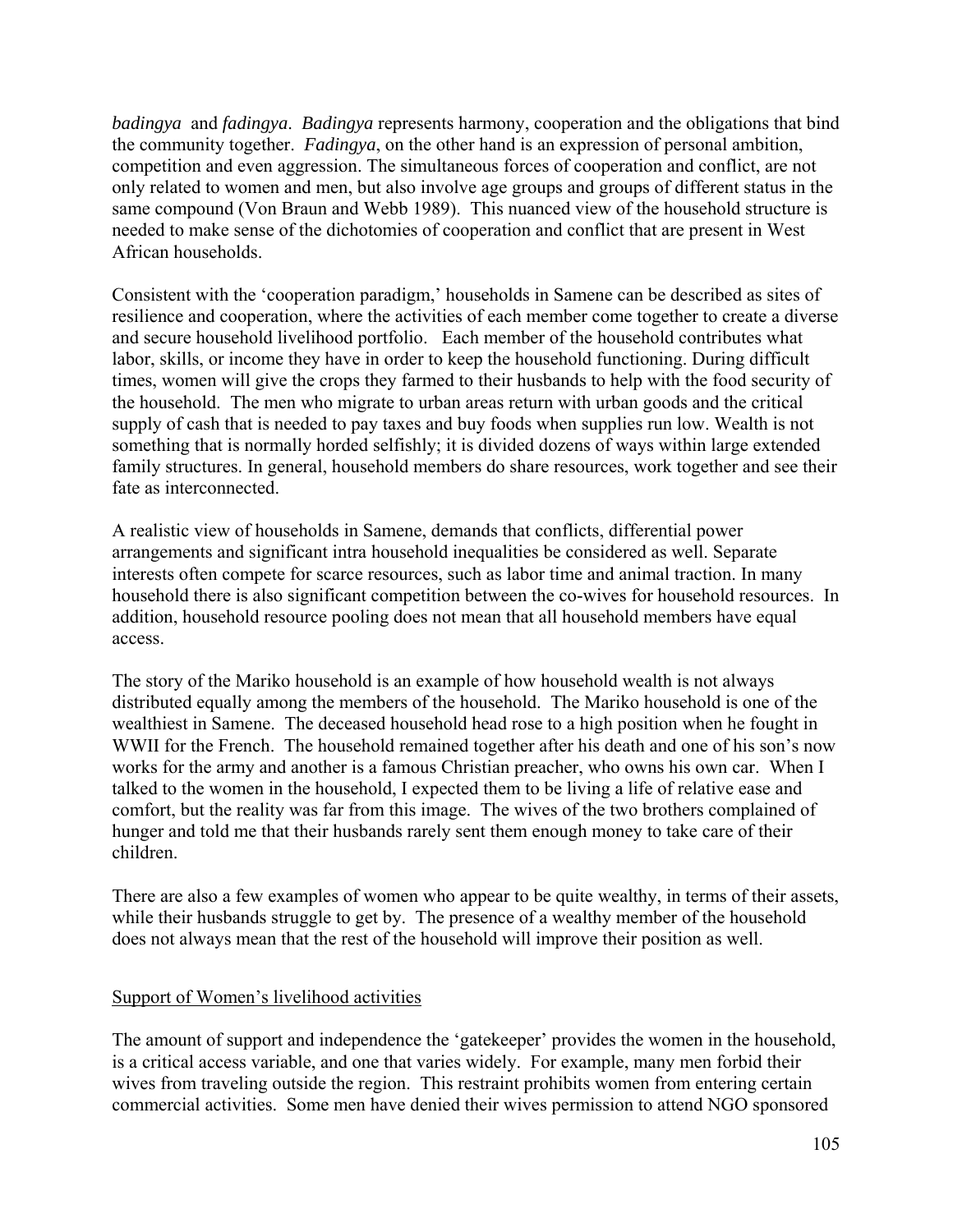trainings in the city as well. One way a husband can demonstrate his support for his wives activities is to plow her field, which many men do. There are however, a lot of women that must still use a hand hoe because their husbands refuse to plow their fields.

While some men encourage their wives to be involved in money making activities and even give them the initial capital they need to start a small business, others do everything in their power to keep their wives from earning money themselves or prohibit them from holding their own money. One women quietly told me that, "When women earn money it is theirs, but many want to help their husbands and give them money or they do so out of fear." Women may attempt to hide and minimize their incomes as a way of circumventing the gender politics that surround the control over incomes.

Aminata Troure's success in her livelihood activities is largely due to the support of her husband Baro Keita. Issita never attended school, but Baro has a  $9<sup>th</sup>$  grade education. More than ten years ago Baro benefited from farming loans provided by FIDA (Fonds International de Développement Agricole) and helped Aminata get three loans of her own. With the first loan of 25,000 CFA Aminata bought a grill and fishing baskets to start a small business selling fried fish. After paying back the first loan she took a second loan for 50,000 CFA and bought a donkey and some sheep. Her final loan for 75,000 CFA allowed her to buy a wooden cart, so that she could ride in her cart pulled by her donkey down to the river everyday to buy fish. Today Aminata owns five goats, two donkey, and two sheep and has her own fish frying stand in the market. Baro allows her to keep all her money and even encouraged her apply to the savings and lending center so that she could keep her money more securely. Aminata is the President of a women's credit group and a member of another work group. Interestingly, many of the most successful women in the village have been supported in their endeavors by well educated and often financially well endowed husbands.

## **Gender Division of Labor**

The gender division of labor in Samene is well established and defined. Certain domestic responsibilities, restrictions and opportunities come with being a member of each gendered age group (see Table 10). Within the household women are responsible for the reproductive activities such as cooking and caring for the children. Activities that women are involved in outside of the house, like gardening, selling food products and collecting forest products, are considered a "natural" extension of their roles in the household. For example, shea nuts which are the foundation of a very important livelihood activity for women, are processed into soap, lotion, and cooking oil-all of which benefit women in their domestic roles. Activities that are seen to be incongruent with women's cultural roles in the household include hunting, repairing machines or bicycles, carpentry, and transportation services and no women are found in these sorts of activities. Unsurprisingly, these activities include most of the high return nonfarm activities.

Women's time consuming domestic chores often leave them little time to pursue activities outside the household. Women with many young children to take care of are forced to withdraw from supplemental income generating activities until their children are old enough to help them in the home. Unlike men, whose activity load varies according to the farming calendar, women never have a season off. Their domestic responsibilities are full time, year around jobs. During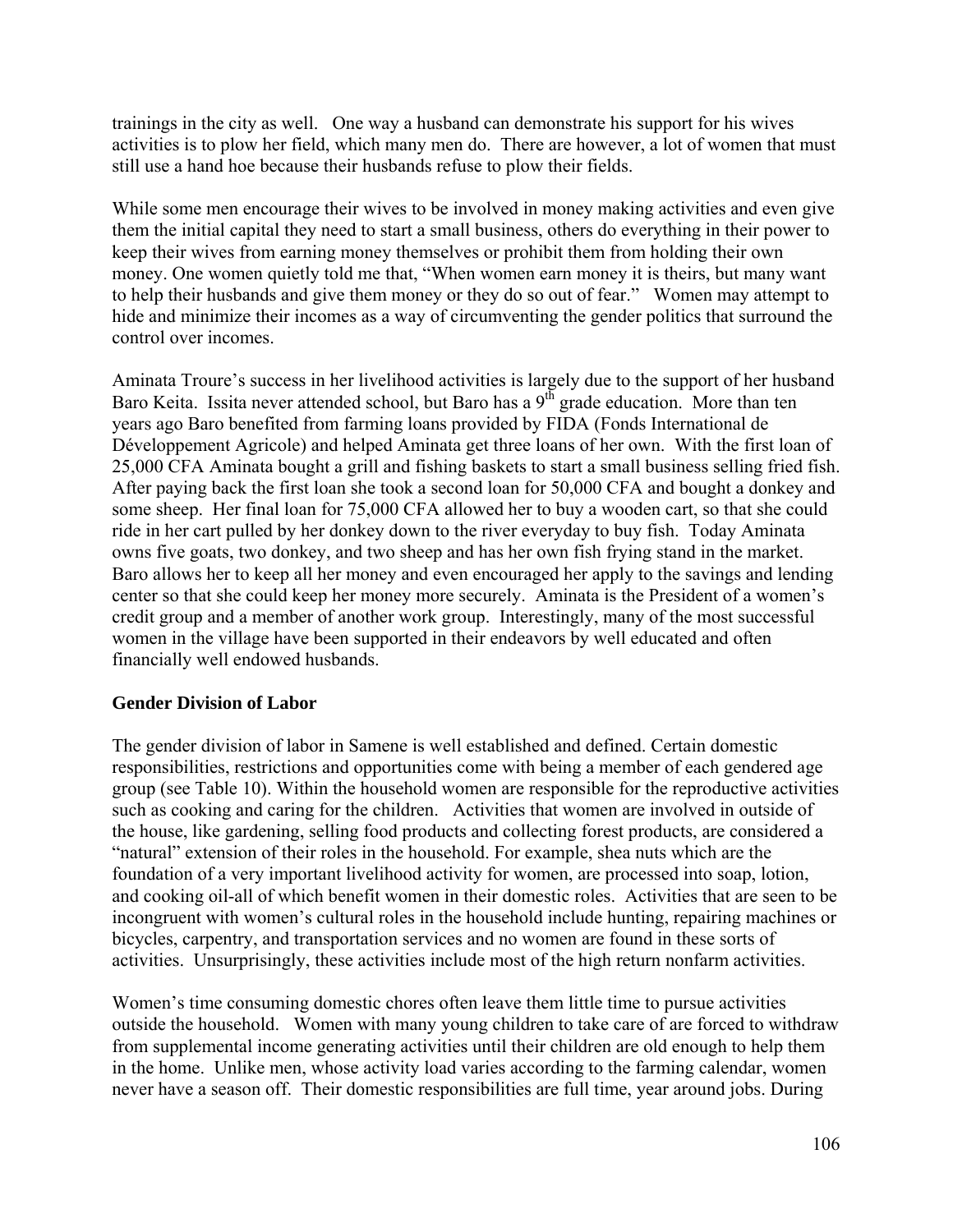the five months after harvest men have few household responsibilities, and are freed to enter income earning activities. Most of the women surveyed who are involved in many activities no longer have young children, or come from large households where many wives share the tasks of cooking and caring for the children.

Although at any single point in time the gender division of activities appears rigid, a look back at the last thirty years shows that women's activities have changed dramatically over time. Today women can engage in urban migration, raise animals and farm their own fields-activities that they didn't even think about a few decades ago. Women's roles still center around domestic responsibilities, but the last couple decades have shown that the edges of the gender divides are more flexible, and amenable to changing incentives and conditions, than one might have thought.

Men have more freedom to enter a wider range of livelihood options. The only taboo activity for men-women's domestic chores-offers no possibility of income generation. Men have also demonstrated the ability to eschew gender divisions under the right conditions. For example, news has spread that in other villages in the Segou region, men have started entering and taking over women's activities like, gardening and shea nut operations, when they switched from subsistence activities to profit making enterprises.Other researchers have similarly discovered that gender relations are vulnerable during times of change, such as the introduction of new agriculture technology (von Braun and Webb 1989).

Throughout the two years I spent in Samene I never heard a woman complain that she was excluded from an activity, simply because she was a woman. Farming *tiganegaru* (a ground nut) and house building are the only activities women said they absolutely could not participate in because of taboos associated with these activities for women. The biggest hurdle that women identify as preventing them from participating in certain activities is a lack of financial capital.

## **Financial Resources**

While gender may appear to be the most significant factor in determining who can enter which livelihood activities, income or financial resources may in fact be at the foundation of many of the gender divisions. When men and women were asked about who can enter certain high end activities like operating a store, running a agro-processing machine, and driving a transport truck they amusedly replied that if women had enough money they could also enter these activities.

The majority of men and nearly all women, are effectively excluded from most higher end activities, because they lack the initial startup capital necessary to enter these types of activities. When Malike Keita was asked about the work he does, he shrugged, opened empty hands and explained, "Work is good, but if you don't have money you can't work."

Wealth is something that is accumulated and builds upon itself, but if you don't have the minimum about of money to purchase an animal or start petty trading than you will be stuck in activities with low returns and low entry barriers. Financial capital is also strongly related to physical assets. Without financial resources, physical capital like carts, plows, and bicycles cannot be purchased. Except for a couple carts and livelihood tools, men own all the physical assets in Samene. This effectively excludes women from independently participating in any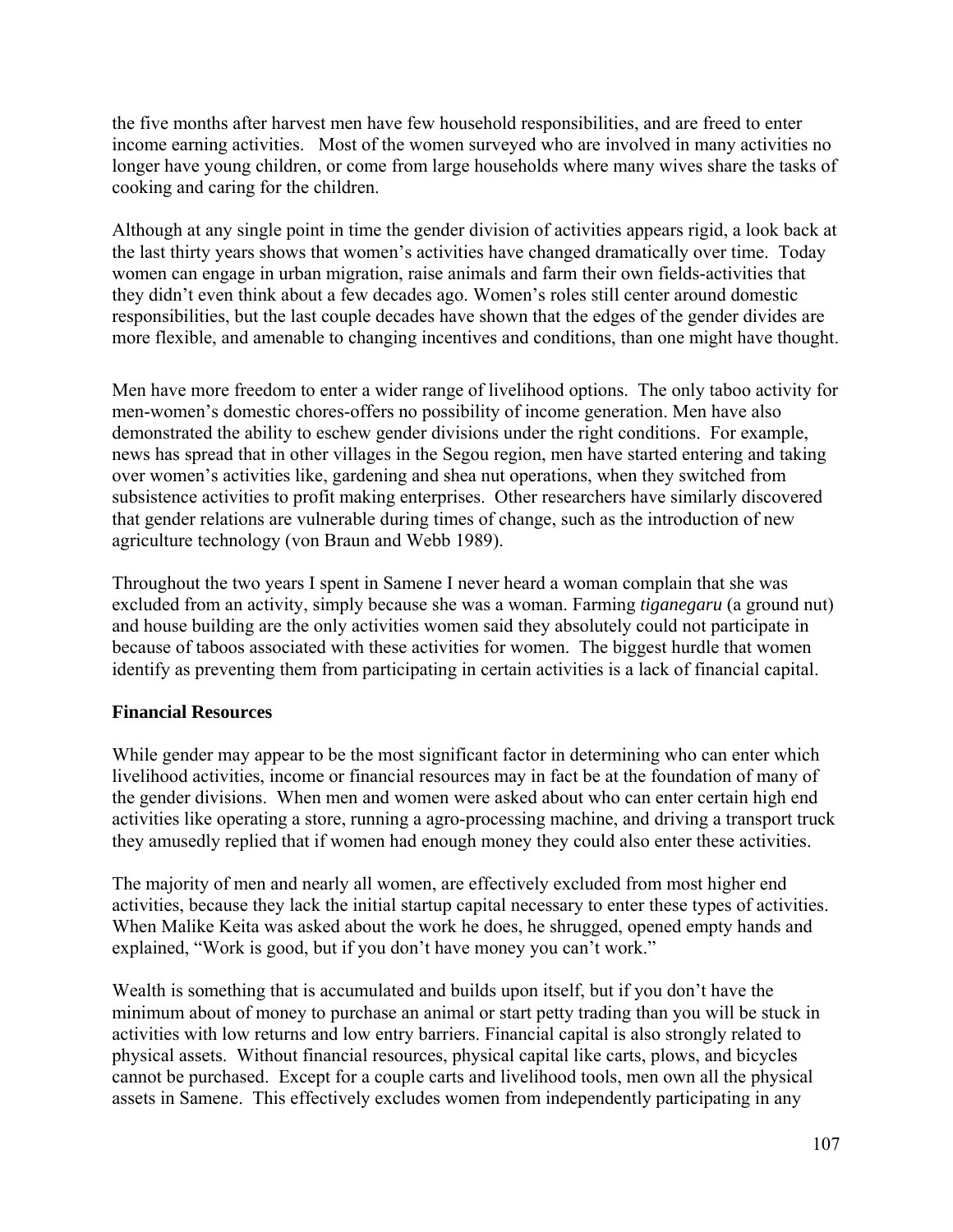livelihood activities that require physical capital ownership. Most of the high return nonfarm activities do rely on livelihood tools and equipment. Women are concentrated in natural resource based activities, particularly farming and collecting forest products, which demand no special tools or financial capital to enter.

Using animal ownership, and in particular cattle, as a proxy for financial resources, it is obvious that there is a great deal of financial inequality in the village, and that this divide is most stark between men and women. 55% of men own at least one head of cattle and the mean number of cattle owned by men is 4.6. 95% of women own no cattle and the mean number of cattle owned by women is .16. The distribution of financial and physical assets is also highly unequal between men in different positions in the household. Once again, it is the *dutigi* who owns or controls the vast majority of these critical assets, including plows, carts, and cattle.

Na Djarra is an exception to the rules, as one of only two women to have worked outside the village in a steady job. This initial income provided the impetus in her rise to become one of the wealthiest women in Samene. Na and her family lived near Niono and she worked on a large irrigated rice farm for four years before she was married. With the money she saved up she purchased four sheep. A couple years later she sold two of the sheep and bought a cow. Today, at age 42, she owns three heads of cattle, five goats, four sheep and ten chickens. The money she has made by selling livestock has enabled her to start a little business selling fabric. Na also collects shea nuts and gardens.

## **Education**

Education is also a critical factor in opening up higher return livelihood activities for individuals. All the employees in Samene that receive a steady salary, such as the mayor and the doctors and teachers are at least able to read and write. The high return nonfarm activities in Samene, such as running a store, operating a phone booth, and managing a large commercial business also require at least a basic education.

In Samene a new generation of younger, wealthy, better-educated men, have become an increasingly powerful group. The unofficial members of this group are not represented in the formal leadership structures, but they run most of the large businesses and often act independently of social traditions and authority. These men generally also have good outside connections and are the group most likely to be involved in high return nonfarm activities.

Bakary Coulibaly is probably the best example of this group of men. His  $9<sup>th</sup>$  grade education helped him: secure temporarily work with the NGOs FODESA and FIDA; become the Director of the commune's pharmacy; procure yearly loans from major Malian banks; and start a literacy school in Samene. With the loans he took and the intermittent, but well paying work with NGO's, he invested in cattle. Bakary was also able to personally benefit from the work NGOs did in Samene. He made a 'deal' with FODESA to build the largest garden in Samene for his household, and he also became the secretary of the grain storage building FODESA constructed in Samene. Bakary's wealth was not gained in the traditional way-by being born into the household of a major landowner or animal trader. He was able to take advantage of opportunities that came along and enter high return activities largely due to his education.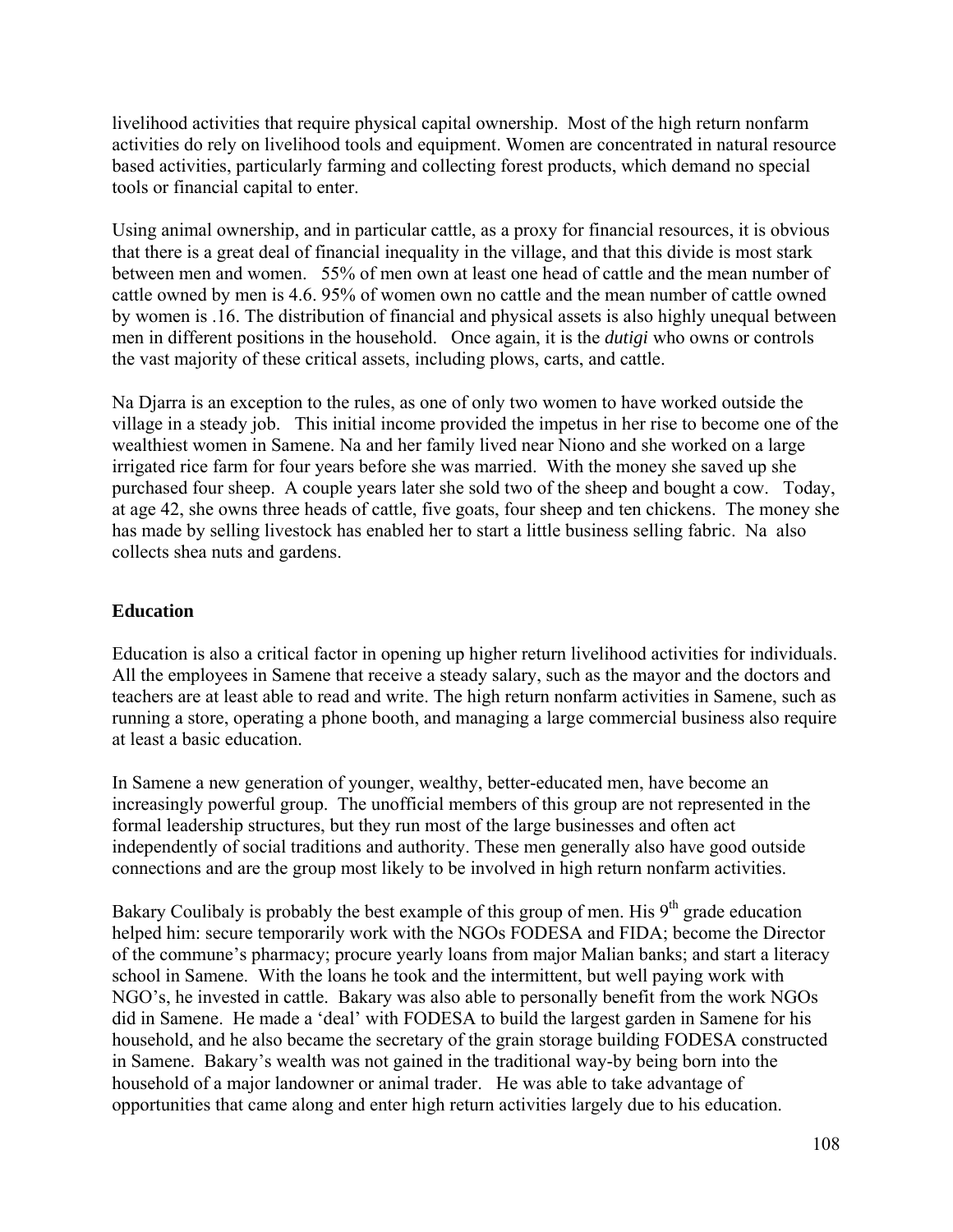Literate women are not found in high return nonfarm farm activities of Bakary's level, but in some cases, their education gives them more opportunities and freedom than their peers. Even women with only limited reading and writing skills, are in demand to act as secretaries for women's groups, to write letters requesting aid to family members in the city, and to work for NGOs. To even register an organization officially at the Mayor's office requires a literate woman to fill out an official membership list and the group's statement of purpose.

Seli Doumbia is 45 years old, and with a  $7<sup>th</sup>$  grade education, she is the most educated woman I surveyed. Her father was a doctor and believed all boys and girls should be educated. Seli is the secretary for Groupe Yele, the largest women's credit group in her district. Every night women from the village bring her notes from family members to read and reply back to. Every Tuesday, Seli works at the health clinic when vaccinations are given, recording baby's names and weight. She was also recently selected to act as a community health care worker for a project that UNICEF is starting in Samene.

Although there are clearly many direct and indirect benefits of education, few households value education for their children. Girls especially are denied access to education and for every four boys, only one girl is enrolled in school. This ratio increases in the upper grade levels. In the 9<sup>th</sup> grade there are sixty four students and only eight are girls.

If school children pass the  $9<sup>th</sup>$  grade exam, they must attend school in Segou to continue their studies. This requires money for their living expenses and family members in Segou to watch over them. Finding a safe living situation, for teenage girls, is especially difficult and their father's fears that they will refuse their arranged marriages or have too much freedom in the city generally prevent girls from furthering their education.

In addition to formal education, knowledge and skills are important nontraditional education measures that open up opportunities for men and women. Knowledge and skills are diverse, and specific to gender. Women know how to garden and make soap from shea nuts, while men know how to track animals in the forest and make traditional medicines. Women lack the skills associated with high end activities like transportation, blacksmithing, running a store, and managing a large business. Women are disadvantaged in their knowledge of how to access information and navigate in the world outside the village. Information about how markets work and how to obtain information about prices, for example, are very valuable skills that enable individuals to move ahead in livelihood activities, like commerce and service enterprises.

## **Organizations**

When an individual lacks a key asset they often rely on their stronger assets to fill in for the deficient asset. For example, social capital might be utilized by the income poor to raise cash during an emergency. Organizations are one of the ways that people in Samene overcome asset bottlenecks and circumvent access restrictions. Organizations can provide credit, skill training, work, business opportunities, emergency aid and social support to their members.

While both men and women are actively involved in organizations, women derive different benefits from organizations than men. In general, men's organizations are important in tying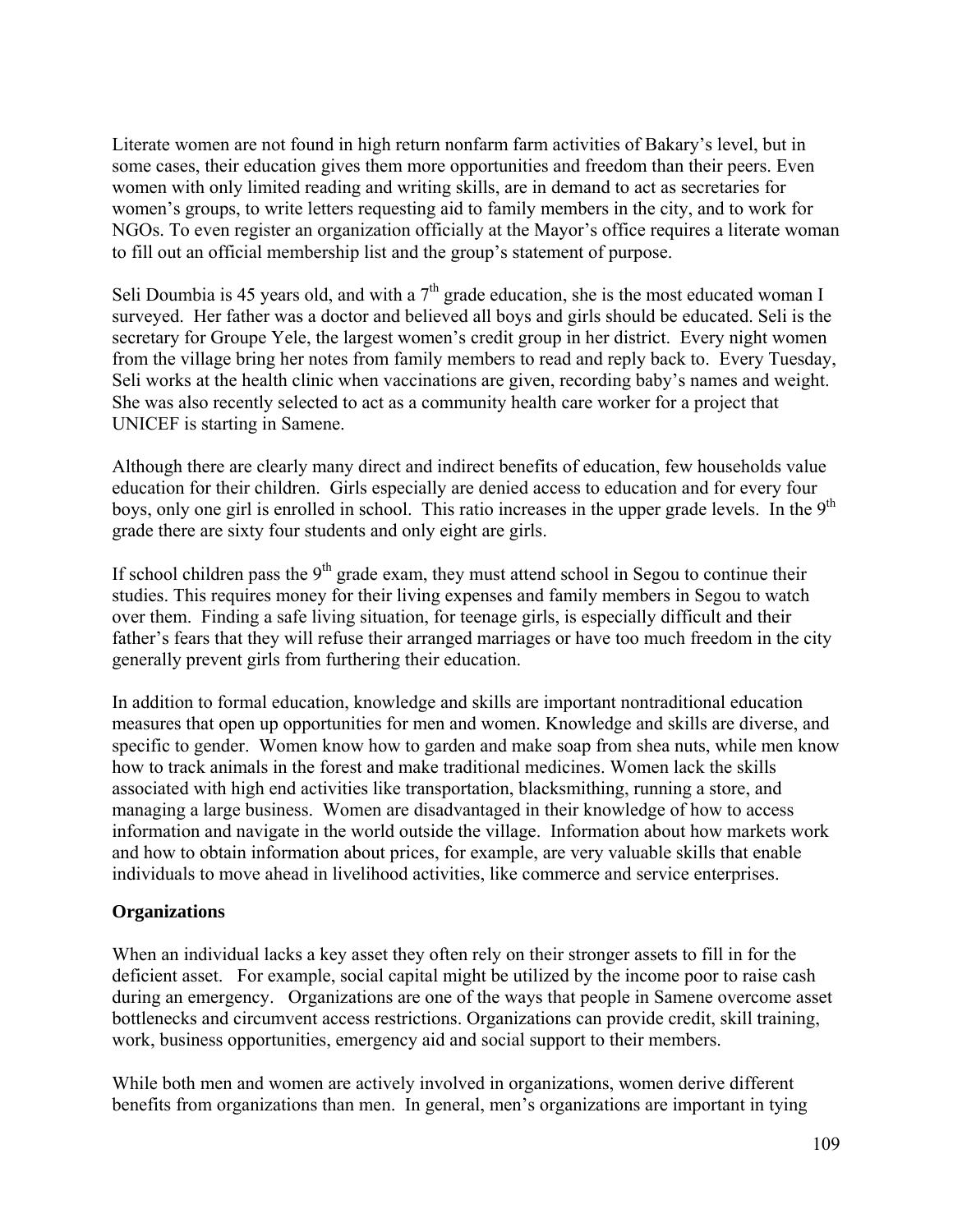them to the village and filling key leadership roles. Women on the other hand are concentrated in organizations that provide them more direct benefits like work, credit, or aid during difficult times.

The older people in Samene remember when there used to be one village identity and groups were only divided by age and gender. You were automatically considered part of the group of children you grew up with. This basic informal organization, known as a *geren*, is one of the informal organizations in Mali that has endured over time. Everyone in Samene is a member of a *geren*, composed of their same age cohorts. These are typically groups of fewer than twenty individuals who are friends and often from the same district as well. This group sticks together through all the major life events. They often attend school together, celebrate marriages and births together, form organizations together, undertake farming activities together, and help each other through difficulties.

In the past, groups generally centered on farming assistance, but also supported each other during difficult times. Formal women's groups originally were formed only for the purpose of organizing celebrations. Now there are a plethora of groups, and individuals have more freedom to choose the groups they want to belong to. Organizations are formed with specific objectives today, and are more likely to be linked to outside resources.

Work based organizations are popular with both men and women, but function quite differently. Nearly 40% of women are involved in a work group that performs farm work for a small wage. The men's work groups that involve more than 35% of men are less likely to work for a wagetheirs is a system of labor exchange during the peak periods of labor demand on the farm. It is rare to hear of an individual woman selling their labor for a wage, but as a group women have greater strength to negotiate with men and find work. This type of organization directly facilitates diversification, by opening up new money making opportunities for women.

Women's credit groups are critical to women's security and livelihood opportunities. 22% of women are involved in a credit association. The rotating collection of money contributed by members of a group can usually be claimed every month or week by whoever in the group most needs the money. Often this money is used to pay for an emergency Doctor's visit or to purchase goods for a wedding, but it may also become the critical financial capital that enables women to start a small commercial enterprise. Sometimes this money is even invested in livestock.

Another reason that women's credit groups are so essential is because women lack the means to take loans from formal lending institutions and are particularly scared of money lenders and the shame that would result from not being able to pay back a loan.

The examples below are given to illustrate the ingenuity, accomplishments and range of women's groups in Samene.

Groupu Dugale. This women's group has fifty two members who are all from Boukoura. It was started with only a dozen women two years ago by Seta Tangara. Every week the members of the group contribute 50 CFA. This money is put together to purchase millet from farmers in the village. The millet is stored in the FODESA grain storage center until the prices rise and it can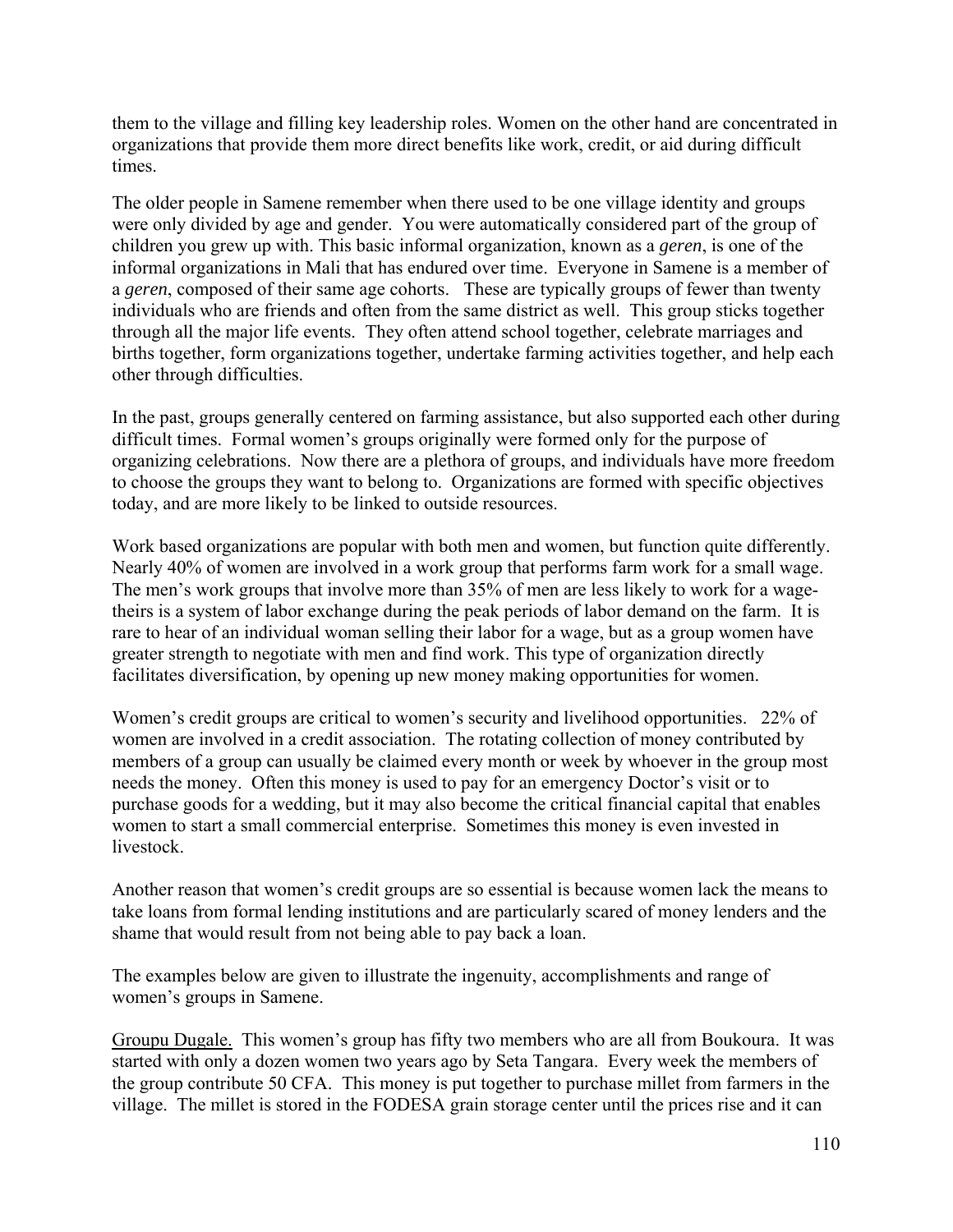be sold for a nice profit in Segou. The money generated from these sales is loaned out to members without interest.

Sigitumason. Aissitan Coulibaly started this organization about five years ago in Sokoro. The seventy five members in the organization work together once or twice a week in the fields for a wage. The wage earned by the group is invested in pots and other cooking ware for large celebrations. All members of the group can borrow these materials when they host a wedding, a funeral, or a baptism. The group owns one size 30 pot (30 kilograms of metal), and one size 50 pot that is big enough for a woman to sit inside and is prohibitively expensive for one woman to purchase. To join this group you must be from Sokoro and everyone must pay 500 CFA.

Groupu Yele**.** With nearly 200 members, this is one of the largest women's credit groups in Samene. All members are from the district of Bougoni. Groupu Yele was started only three years ago by Selimata Djabete.Every Wednesday all members contribute 50 CFA to the rotating pot, which is given to each woman in their turn. When woman in Bougoni wanted to expand the size of their district garden, Groupu Yele agreed to donate the collection pot towards this cause for one month. The group also collectively purchased a manual shea oil extractor to help them process shea nuts.

Although the benefits of women's groups are impressive, they often have membership restrictions. Nearly all women's groups are exclusive to women from a certain district, and some are even narrowed to include only certain households. Without strong social networks joining a women's organization might also be difficult. Jeneba Troure, who was not born in Samene and Ami Kankaleba, a Dogon woman who also recently moved to Samene, have not found a women's credit group that will allow them to join.

There are a couple men's credit and business associations that function similarly to women's organization, but they are generally smaller, more restrictive and have higher dues. There are a handful of men's groups that are also well connected to outside resources. Consider Group Tanye, an organization of 18 men in Nyena from the same age cohort group or *geren.* For the last eight years this organization has been able to secure large loans from a national bank to help them buy farming inputs or livestock.

Men are often automatically considered part of an organization due to their position in society. Most male household heads are part of the village leadership organization and younger males are all part of some farming association. 30% of men are involved in a leadership organization, compared to just 1% of women. Men are simply born into these organizations and they aren't as likely to be motivated by specific material benefits like women are when they seek organizations to join.

 Other men's groups that have strong authority in Samene include the hunter's organization and religious organizations. Male secret societies play a role in Samene, but information about their activities and members is highly restricted.

In the last twenty years outside organizations and NGOs have become active in Samene. They have constructed infrastructure, created new resource management frameworks, formed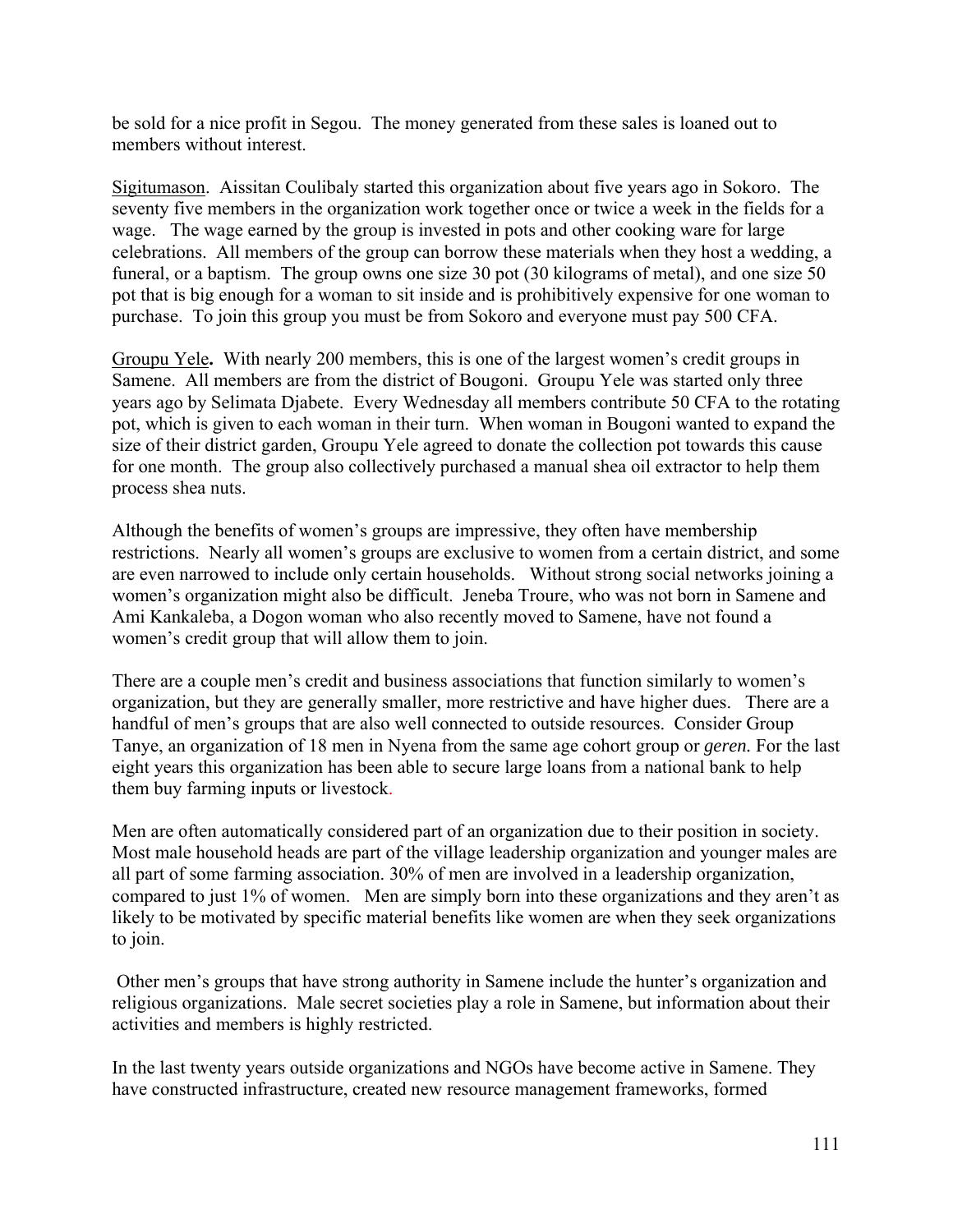organizations, enhanced existing livelihood opportunities, and worked to improve the natural resources in the region. Complicated gender politics often come into play when outside organizations come into the village with lots of resources, and the benefits of the NGOs work are never equally distributed.

Most of the aid organizations working in Samene depend on the Mayor and his staff for information and mobilization. He is the gatekeeper of gatekeepers. The mayor chooses who will be invited to these meetings with NGOs and who will eventually benefit from their projects. For example, when a foreign NGO recently came to the village wanting to test a new variety of rice, the mayor chose the fifteen households that would receive the free rice and fertilizer for the test plots. All the households he chose were either somehow related to his own or were the households of the elected representatives in the other districts. As the village gatekeeper the mayor can channel opportunities and aid to certain groups of people, and exclude others from participating.

Association de Recherché Action Femmes et Developpement (ARAFD) is an organization that specifically targets women. This NGO helps women develop and sell local forest products like zanban, gomme arabic, and shea. Forty six small groups were formed in Samene around four different forest products. ARAFD is providing the leaders of each group with training on markets, prices, accounting, and business strategies, so they can sell their products in larger markets. Only three of the forty six groups are men's groups. This project is only in its first year, but it could potentially be of great benefit to women by organizing them and providing them with the skills to reap greater profits from activities they already participate in.

My Peace Corps community gardens project also targeted women, by focusing on an activity that is exclusively theirs. Peace Corps provided the fencing, and the women contributed some money to dig the wells in the garden. Over 400 women now have plots in one of the four community gardens.

An example of a project that has failed to include women is the Multifunctional Platform (MFP), a grain grinder and small-scale agro processing machine, constructed in Samene by FODESA. Selimata Djarra told me the story of the Multifunctional Platform from her perspective. As one of the women in the village with some education Selimata was selected to help run the MFP. She attended a week long training with the other four men, and one woman also chosen to help manage the MFP. Once FODESA left the village and the project was turned over to the management team in Samene, Selimata explained that she dutifully showed up to work during her allotted time, but she was never paid and wasn't allowed to see the books the men kept. She didn't understand the record keeping as well as some of the better educated men and couldn't fix the machine if it broke, so she was slowly pushed out of the organization, along with the other woman. A similar story, of project management being taken over by men, is told about the grain storage center and the savings and lending center, also set up by FODESA.

## **Institutions**

Institutions are the shared informal and formal rules, customs and structures that govern human actions, enable cooperation and provide social order to a community. In Samene institutions take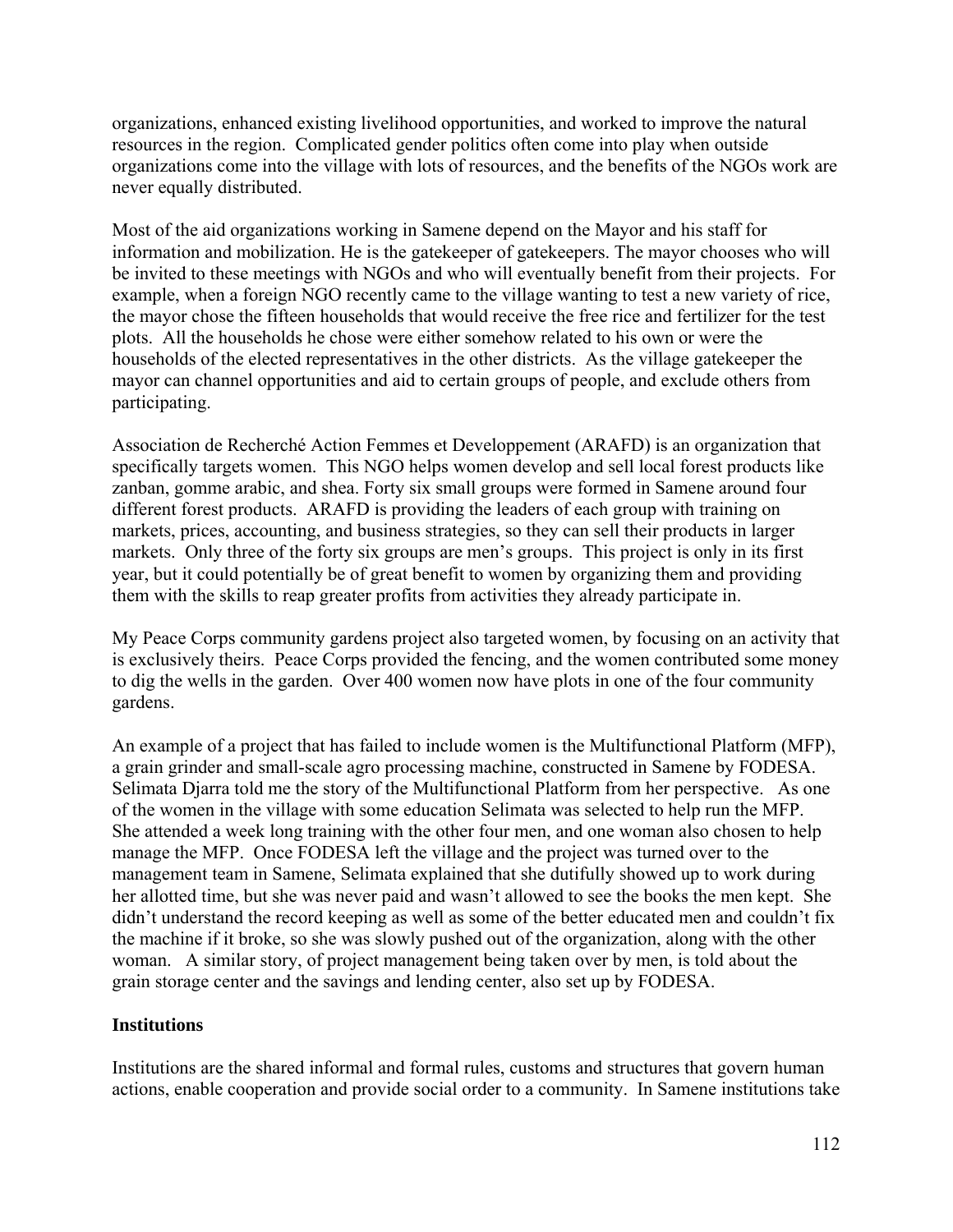many forms. Institutions provide the framework for governance, natural resource use and management, and land tenure. They also dictate how marriages are arranged, how religion is practiced and how households are run. The institution of the household has already received due attention. Four institutions in Samene: formal leadership institutions, arranged marriages, land tenure, and the savings and lending center, are discussed below to provide examples of a few of the institutions with the most relevant gender implications.

### Formal Leadership Institutions

Access to leadership positions and decision making in Samene is highly restricted. The traditional leadership is composed of landholding families and founders of the village-groups that generally overlap. The modern leadership consists of the mayor and his staff as well as seventeen representatives from the commune. One representative is elected from each district, and he is not necessarily one of the founders or landowners, rather he may be a well respected and fair man, who is a good speaker, and has some education. No women from Samene have positions in the traditional or modern leadership structures. This authority belongs solely to the men. There are a few women who are known leaders of their districts or organizations, who are invited to attend some types of community meetings. However, this invitation does not give them the right to speak or state their opinion. Custom dictates that the women sit quietly in the back.

### Arranged Marriages

Early arranged marriages are embedded into the social fabric of Samene. These marriages form strategic alliances between households and can be important in mediating conflicts, obtaining honor, and improving the security of a household. The Gatekeeper arranges all the marriages for his children and often his younger siblings as well. Girls are usually engaged, or promised to a man before they reach ten years of age and they are married before they are seventeen. Their own desires and preferences are not considered. Any resistance a girl displays to the man chosen, damages the household's honor, shames the girl, and disrupts intricate alliances and networks between households.

While young girls have a certain degree of independence especially when they are working outside the village, they quickly lose all their freedom in marriage. In marriage a women's new responsibility is to serve her husband and take care of the house. Early arranged marriages often prevent women from pursing her studies as well.

#### Land Tenure

The amount of land farmed by a household and the security of that land are dictated by the local customs of land distribution and tenure. The relationship between the farmer seeking land and the landowner is very influential in granting land. The households of the major landowners control the most land and have the greatest security. Other individuals and households related to the landowners or somehow connected to them through friendship ties, marriages or lineage are also more likely to farm larger fields, and worry less about losing their fields.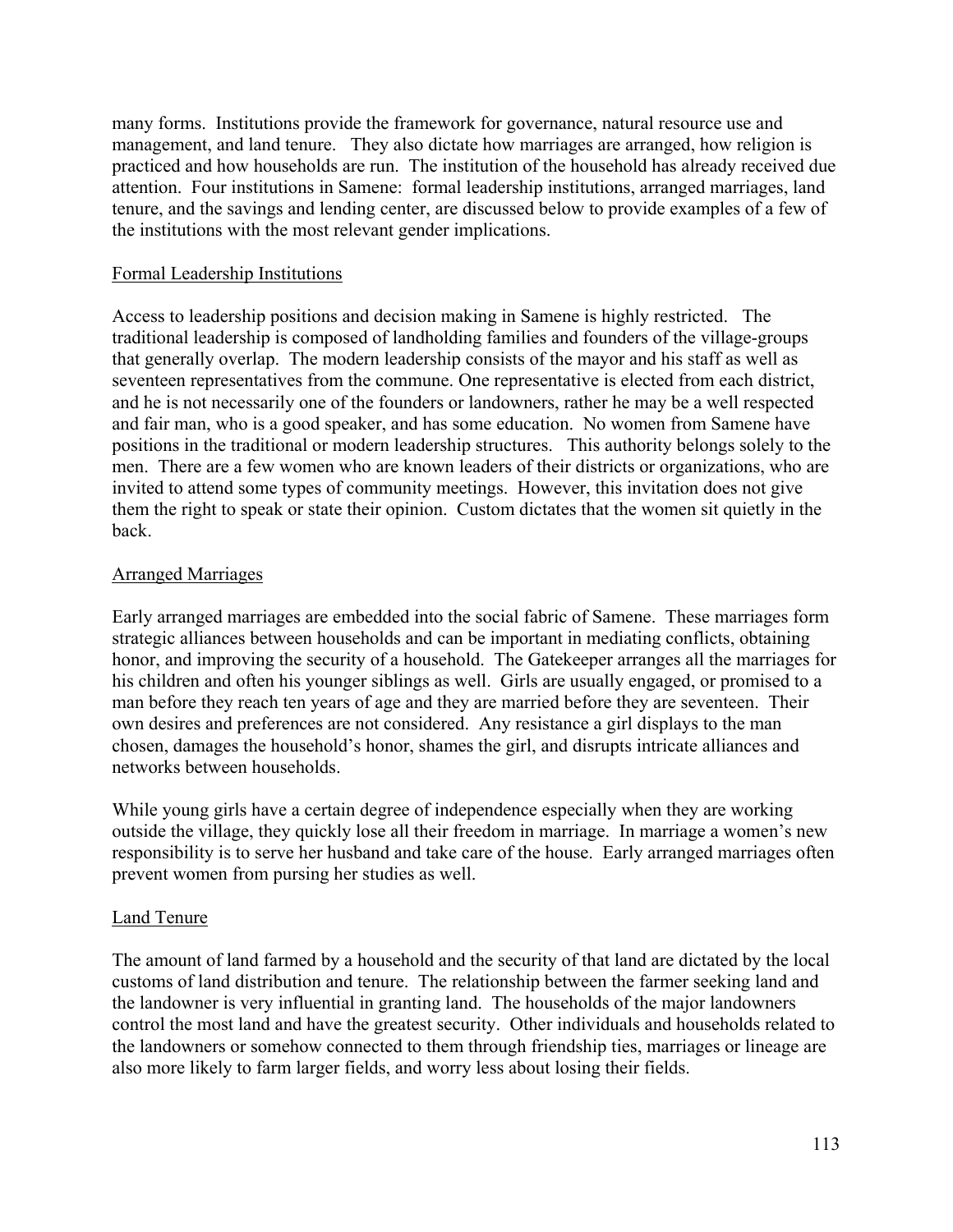In Samene traditional land tenure arrangements are dominant. When a person is said to have tenure or rights to a resource, he or she controls a bundle of rights in the resource (Berry 1988 pp. 53 cited in Crowley 1991). The bundle of rights includes the right of use, transfer, allocation, eviction, exclusion from use, and rights against decreasements (Crowley 1991 pp. 3). The landlords control these rights and grant land to households to farm, although they retain the right of eviction and transfer, under certain conditions. The head of the household is the primary right holder and his wife and children hold secondary rights to the land (Crowley 1991).

Although the recent opportunity for women to farm their own fields is an important advancement, their access to land is still riddled with constraints. Married women that want to farm their own fields must negotiate through their husbands with the landowners. The amount of land granted to them, thus depends on the relationship between their husbands and the landowners, unless the woman herself is the sister of daughter of the landowner. The fields women are granted are often far from their homes and largely infertile. When I was speaking with a group of women, Ami unabashedly reported that, "Women are given the land that is too tired for men to farm," and the other women clucked in agreement. Women's rights to the land they are granted are also highly restricted and their tenure is quite insecure. If part of a woman's field is not planted, which might happen if they are sick or have new babies, her field can easily be taken back by the landowner.

The traditional fertilizer (animal manure), produced by the household's animals is controlled by men and used on their fields. Only women who own their own animals and take complete responsibility for them, including paying someone to herd them during the rainy season, will be allowed to have their own animal manure.

Even with these limited rights and access restrictions, 65% of women have some land to farm and 55% of women have land for gardening. Only 7% of men farm their own fields, and 3% own gardens. Men are expected to work in the household fields, and only in cases where there is surplus household labor will men be granted their own land to farm. Women also have responsibilities in the household fields, notably during the planting, harvesting, and storage phases-and can only work in their own fields after these obligations have been fulfilled. Women's fields are called *surofolo*, which means night field, because women often only get to work in their fields late in the day when all their other tasks are complete. Nevertheless, the custom of granting land to married women for farming and gardening has given women a unique opportunity to earn personal income.

## Savings and Lending Center

In 2007 a small savings and lending center was opened up in Samene by Fonds de Développement du Sahel (FODESA). As of June, 2008 there were 137 members from Samene and four other neighboring villages. Forty two of the members are women. Eight organizations also save their money at the center, and five of them are women's organizations, including Groupu Yele and Bali Bali Geren (two of the groups featured in the organization section).

Of the woman who participate in the savings and lending center, most are part of a program called *pari* that resembles their traditional credit groups. Each week they make small deposits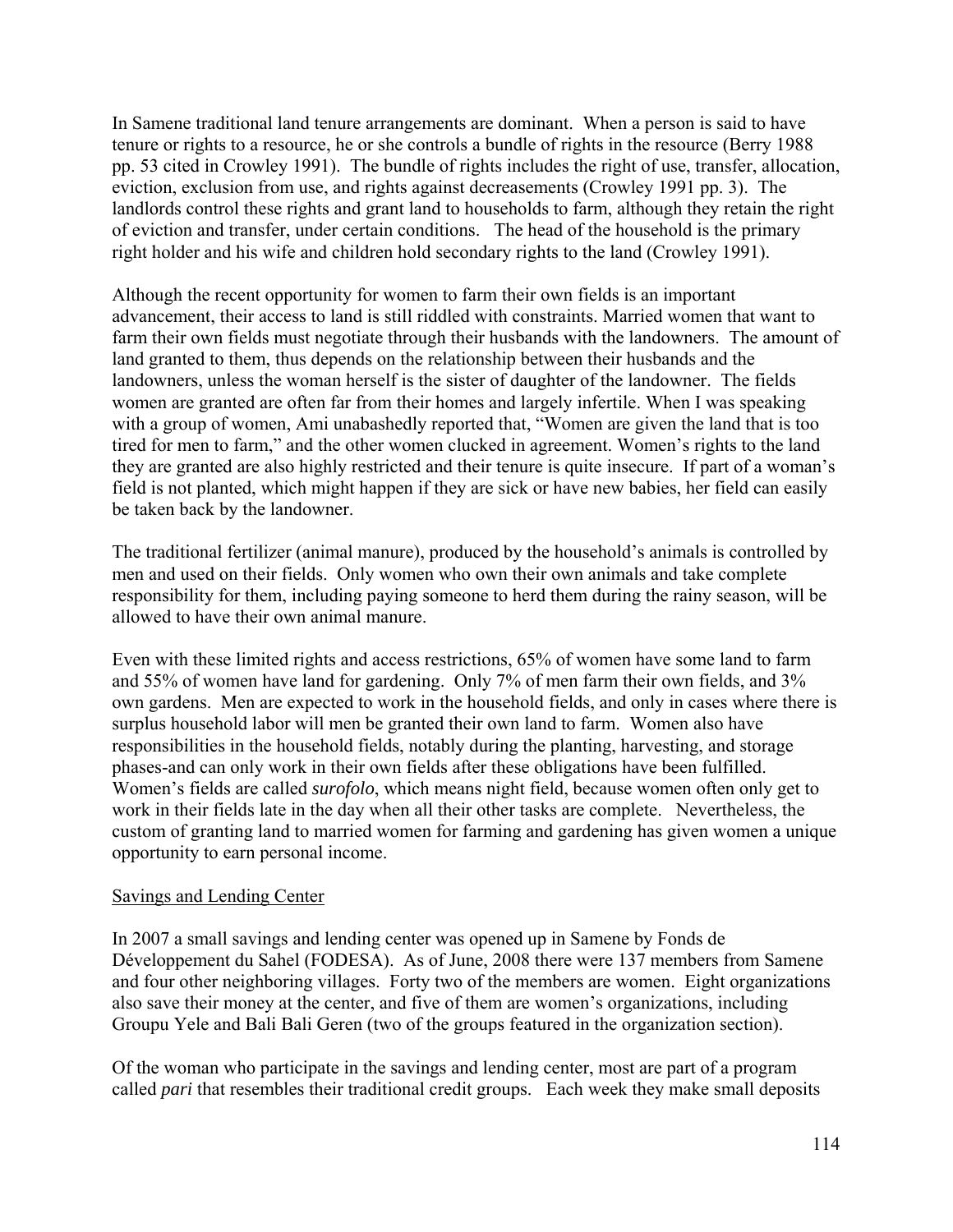and then they can borrow small amounts of money from their savings when they are needed. The bank also offers up to 100,000 CFA in loans, but most people borrow no more than 5,000 CFA.

One women who relies heavily on the center explains, you can't count on other people to help you with your difficulties anymore. *Sisan, n ko jigitigiso kera bankiso*. Now the person that you used to be able to count on for help has become the bank. For individuals an account in the center requires 2,500 CFA, and for organizations the entrance fee is 10,000 CFA. This is a substantial investment for women, but one that they value due to the security and privacy of their money in the bank. When money is saved in the home, it quickly disappears when family members and friends come asking for small loans. Another advantage of the savings and lending center is that there are no social restrictions, unlike those faced in most men's and women's credit associations. Also, members also don't need to wait until it is their turn to receive the pot like they generally would in a local credit group-loans can be taken at any time.

# **Networks**

Complex and dense networks based on age, marriages, gender, residential districts, livelihood activities and family lineages, crisscross the village and link it to other nodes in Bamako, Segou, Abidjan and other West Africa cities. In a village everyone is tied to each other and the village in multiple ways. These networks are useful for finding aid during difficult periods, securing jobs, and providing housing for migrants and students.

Adama Kane's story outlined below illustrates the power of networks and connections, in facilitating livelihood activities.

Adama Kane was born in Segou and lived there until he passed his  $6<sup>th</sup>$  grade exams. At this time, he moved to Samene with his parents, who were returning to their home village after his father's business failed. In Samene Adama's father had been good friends with Umar Troure, the largest landowner in the village and his younger brother also operated the largest store in the village. When Adama's family returned to Samene, Umar gave them twelve hectares of prime farming land and two storerooms in the market. Adama's father started a commercial business buying farm crops from residents in the area and reselling them in Segou. Before Adama was thirty years old his mother and father both passed away and as the oldest son he became the head of the household and took over his father's business. Adama quickly reestablished a connection he had in Segou with an old schoolmate, who had become a big buyer of shea nuts, bissap, and metal. Seizing this opportunity, Adama expanded his commercial enterprise in Samene so that he could sell these other goods to his friend. Adama Kane now buys millet, bissap, metal, shea nuts, beans, and peanuts from all over the commune and sells them in Segou and Bamako. He employees four workers, owns one large truck, a motorcycle and ten head of cattle.

Migrants rely on village or even regional networks to find work and housing in new places. Many of the male migrants from Samene live in the same area of Bamako with households from Samene that have a permanent residence in the area. The older generations that found work in Abidjan, all worked for only a couple different bosses. They had a good reputation in one of the companies that managed the ports and anyone from Samene could get a job there. Friendship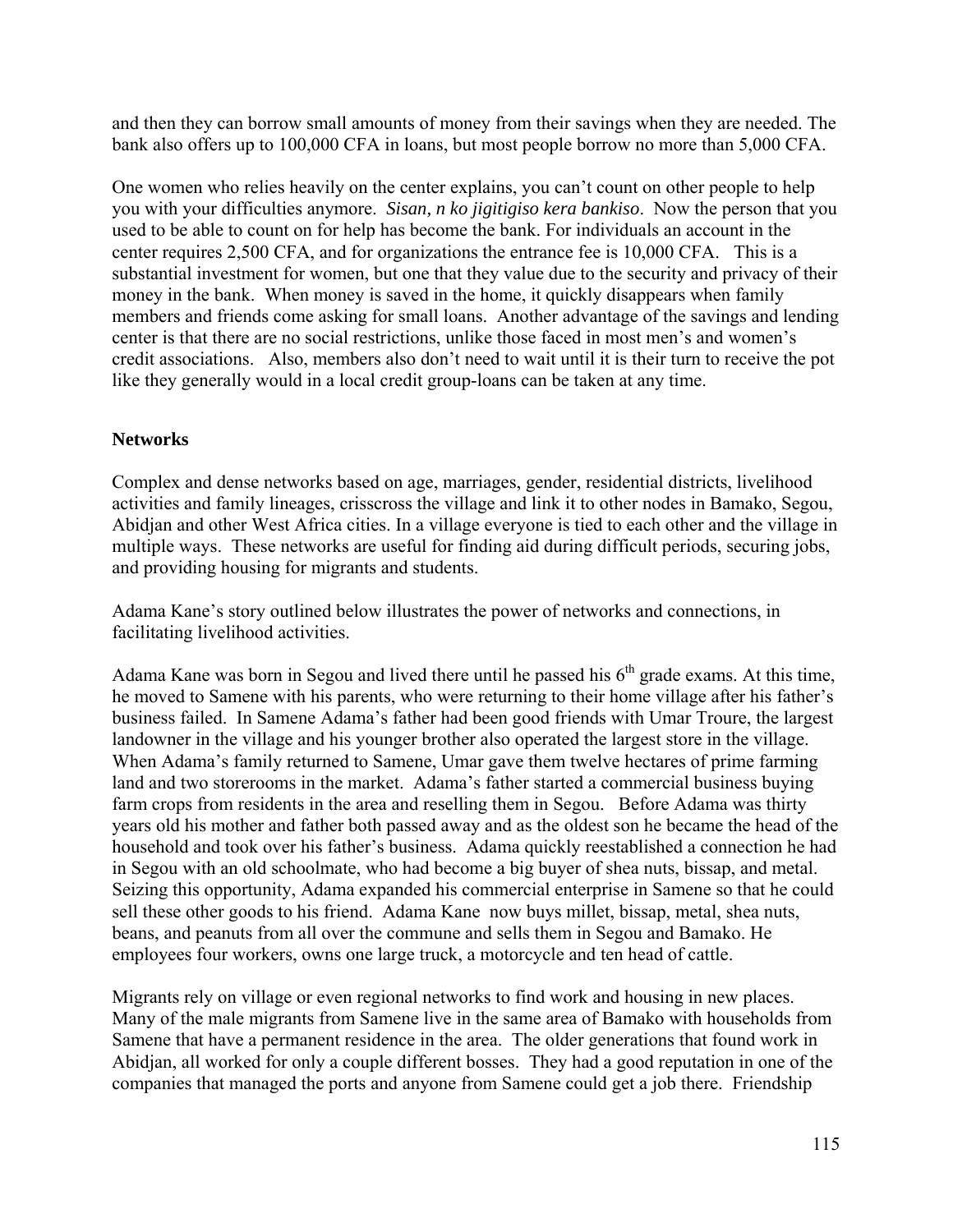networks are also utilized by both male and female migrants seeking work. Migrants who are already employed will search for jobs for friends, so when they arrive they can go right to work.

Large households usually have household members living and working in many locations outside of Mali and these individuals are counted on, especially when harvests are poor, to send cash back to the village. If even one member of the household has secured well paying salaried employment, he becomes their *jigiya*, their hope and the person they count on. The money sent by this person can enable other members of the household to enter new activities with high financial barriers. Adama says, "If someone in your family finds good work, than you can work also, but if nobody has any money then you can't work."

Umar Troure is the largest landowner in the village and there are 95 members in his household. One of his brother's sons, Lasseni, was educated and found good work in Spain. Even with more than enough farmland, large herds of livestock, and many migrants in the household, Lasseni is their *jigiya*. His remittances enabled his father to set up a phone booth in Samene, and his mother to start her own garden.

In the village, households form the most basic, and generally the strongest networks. Even smaller families that split from the larger households can depend on the support of their extended family members during times of celebration and hardship. Sisters or daughters that are married into another household, often ask for help from their mothers, fathers, brothers, and sisters.

When women were asked who they would ask for cash in a critical situation, most mentioned their husbands, but many also gave the names of their siblings or sons. Men were more likely to mention their brothers and good friends, or if they were older, their sons. The majority of people that were thought to be able to help during a desperate situation were working outside the village. The poorest households are often the smallest households that have no men able to earn money through migration activities.

Yacouba Djallo is the seventy five year old head of a small household with poor human assets. He had three sons and three daughters, but two of the sons abandoned the family, after a conflict, and now live in Bamako. The third son is thirty five years old married with four young children. Yacouba is too old to be much help in the fields or around the house, so the son cannot leave the village to work. He does farm wage work when he can, but earns little money. Without any remittances coming from outside the village and a lack of farm labor, food and cash are scarce and everyone in the family is hungry a lot.

 Within the districts, most households can trace back their lineage to a couple founding households, and these connections still carry a lot of weight. Due to this common ancestry and history, the districts in Samene are tight networks of mutual aid and support. The five districts in Samene are separately very well organized and most adults participate in some sort of district based leadership, work group, or community service group. In Sokoro, the oldest district in Samene, all the male and female household heads regularly meet to discuss community affairs, although they do so separately. When the Sokoro mosque was expanded every adult male in the district helped with the construction.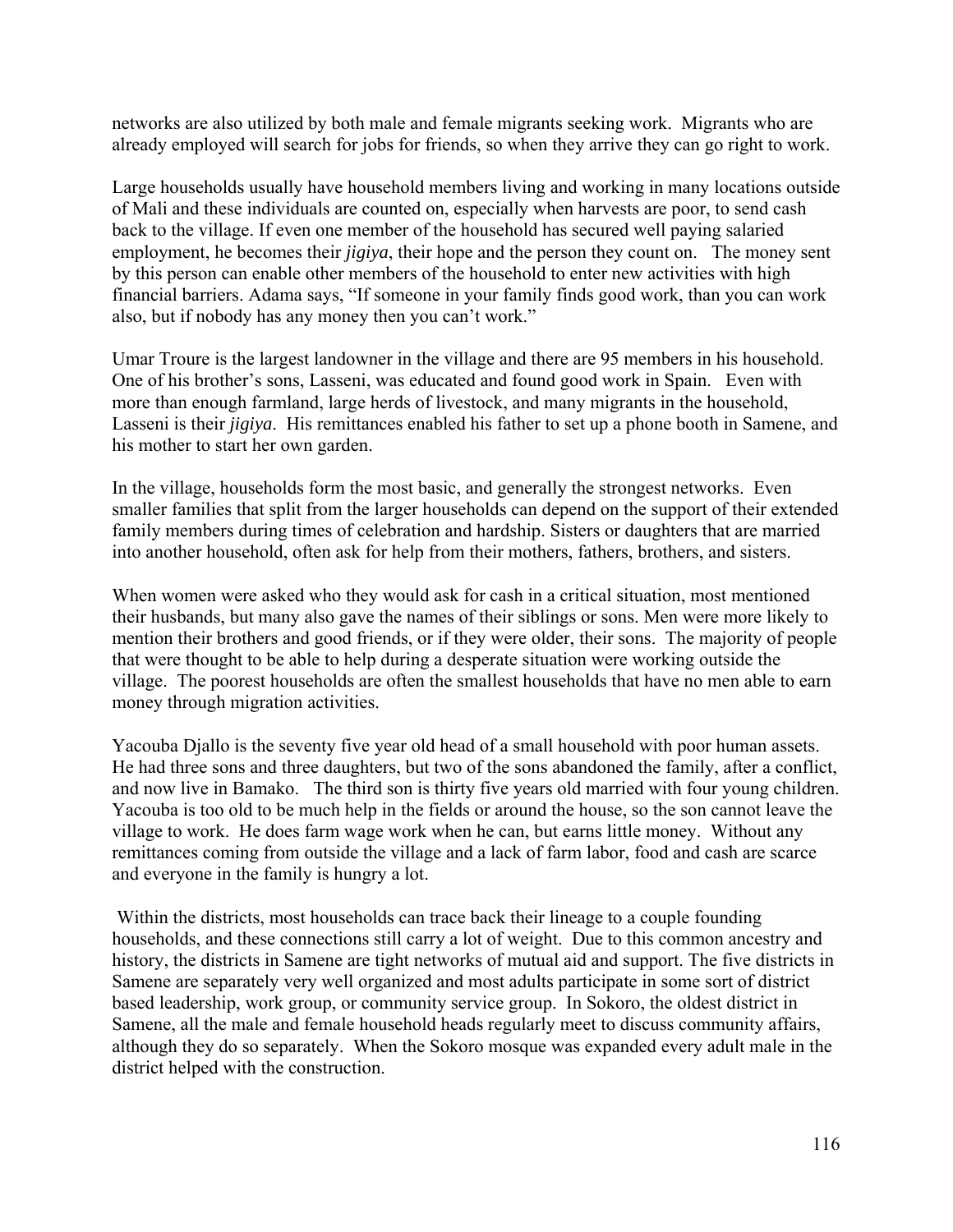## **Conclusion**

The social rules and norms embedded in power dynamics and structures are present between every step in the livelihood framework and determine an individual's ability to access livelihood opportunities. The differences in asset ownership and activity participation between men and women can be explained by the social rules and norms of society.

The social rules and norms open or restrict livelihood options for individuals depending on their age, gender, position in the household and society, and wealth or assets. They are the gates that can be opened or locked by the gatekeepers. The household, headed by the *dutigi*-or the gatekeeper- has been a common theme in this section used to bring to life one of the most critical access barriers men and women face in constructing their livelihoods. Deconstructing the household and using it as a tool to help understand access, has shown access to be complicated and never straightforward. Access is at once opportunistic and negotiatable and rigid and uncompromising.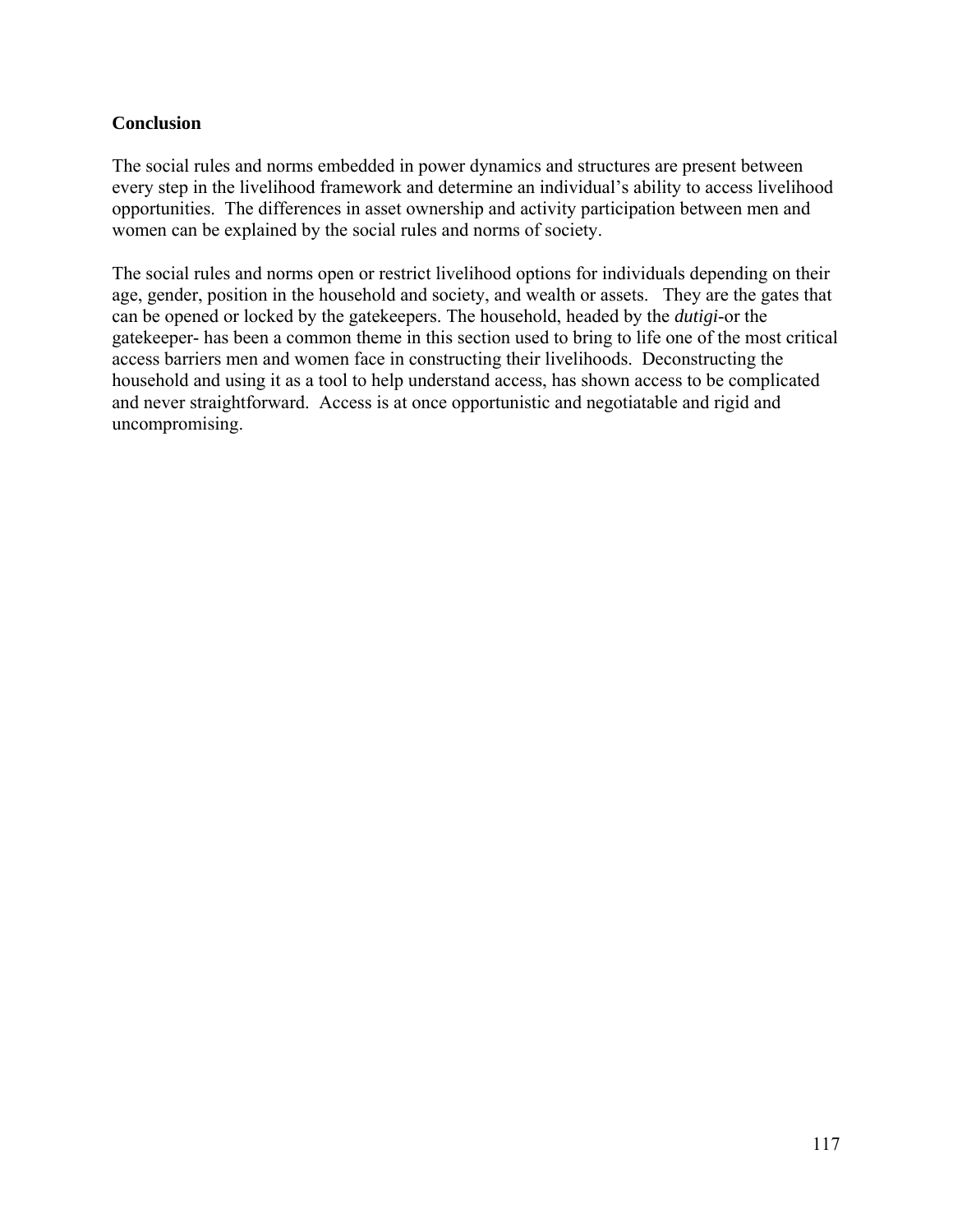#### **Chapter 11: Samene's Livelihood Framework**

The livelihood framework I designed was constructed to help summarize and explain my findings and answer my research question. It incorporates both the data and the key concepts and processes that I discovered during my research. This chapter will start by outlining the premises on which my livelihood framework is based and then transition to a presentation and explanation of the livelihood framework diagram itself. The second half of the chapter explains how my data fits into this livelihood framework.

### **Basic premises of Samene's Livelihood Framework**

My livelihood framework is based on the following premises:

- 1) Not all diversification is the same.
- 2) The livelihood experience is different for different social groups.
- 3) Access embedded in power and social relations is critical in understanding livelihoods.
- 4) Social differentiation is a central process in the livelihood framework.

Each of these premises is discussed in turn below as they relate to my findings and the existing literature.

#### *1) Not all diversification is the same.*

Many researchers speak of diversification as if it is a single process with uniform effects. It is either good or bad. However, there is an incredible range of diversification activities. Repairing broken sandals is not the same as running a store. These activities have different access restrictions, demand different assets and promise different outcomes.

Most researchers evaluate diversification by counting the number of livelihood activities a person is engaged in or by calculating the percentage of income nonfarm activities contribute to total incomes (Benjamin 2004; Bryceson 1999; Ellis 2000; Haggblade 2007). These are measures of the degree of involvement in diversification activities. They are satisfactory methods if the research is not specifically concerned with how diversification benefits social groups differently (Foeken 1992; Hart 1994; Lanjouw 2007; Gladwin 2001). For research such as mine that is concerned with the outcomes of diversification activities and differences between social groups, it is necessary to look closely at the specific types of activities that different social groups are involved in and the income returns generated by these activities (Foeken 1992; Hart 1994; Lanjouw 2007).

My framework depicts activities as the manifestation of an individual's assets and access. This understanding is central to my research question. An individual's ability to enter diversification activities that result in asset enhancement and income accumulation depend on their assets and social position. For this reason, activities cannot simply be counted they must be qualitatively disaggregated and seen as a reflection of the individual's livelihood experience.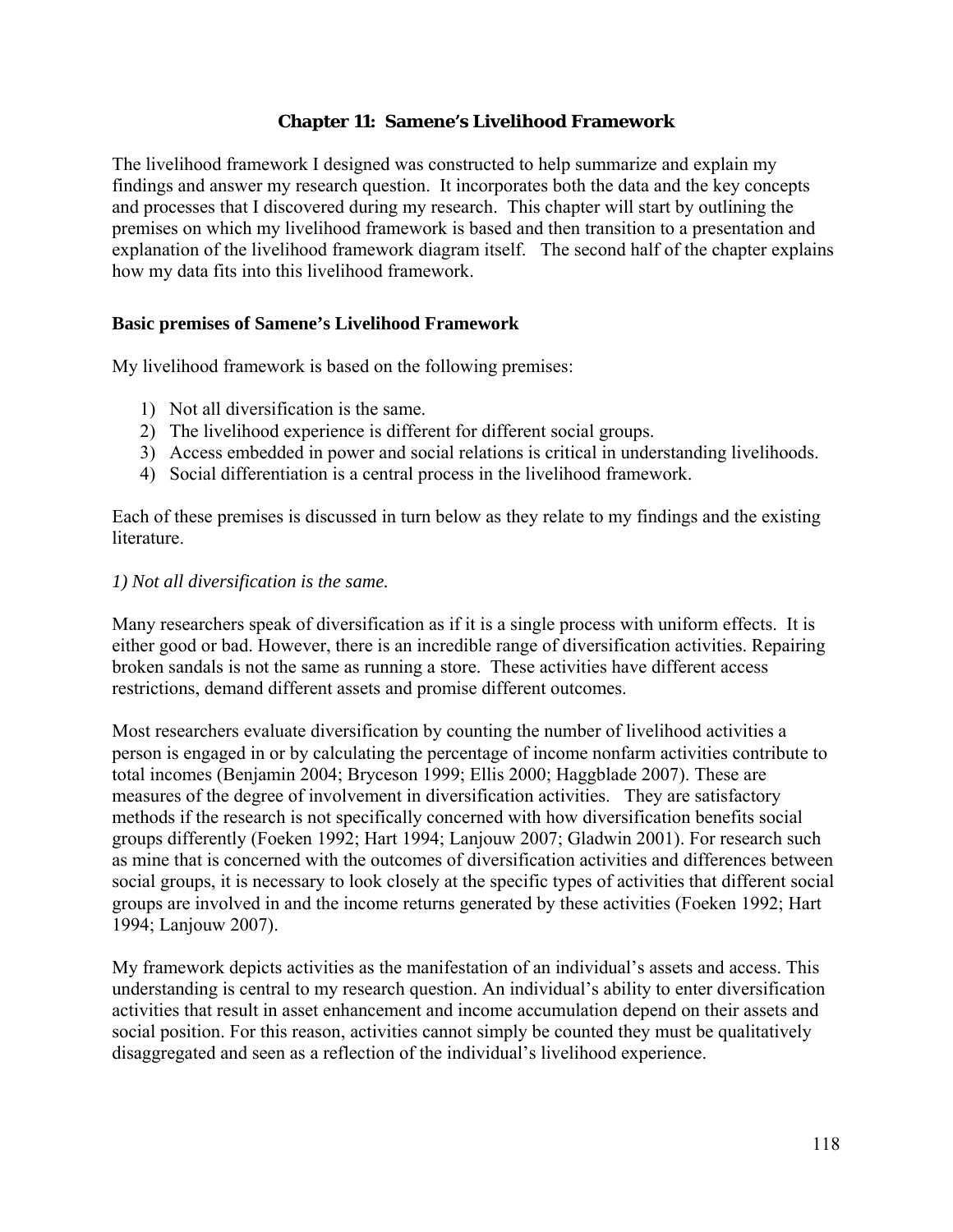## *2) The livelihood experience is different for different social groups.*

My findings show that men and women and the rich and poor have different assets, access capabilities, activity involvement and livelihood outcomes. This finding is well established by other researchers, but it has not been adequately addressed in the livelihood framework (Arce and Hebinick 2002; Ellis 2000; Gladwin 2001; Jiggins 1989; Kang et al. 2004; Scoones 1998). The conventional livelihood framework also neglects to account for the complex interactions and synergy that I found between the livelihood components, which come together to create an *integrated livelihood experience* for the members of each social group.

My framework draws on Arce and Hebnick's description of the internal logic of the livelihood experience as constructed by the specific cultural repertoire of shared experiences, knowledge, insights, prospects, interpretations of the context, and an integrated set of assets and shared challenges (Arce and Hebinick 2002). My framework attempts to address the interrelatedness and synergy between the livelihood components and the observed regularities and patterns in livelihoods among men and women and the rich and poor.

### *3) Access embedded in power and social relations is critical in understanding livelihoods.*

The conventional livelihood frameworks fail to bring the issue of access to life. Access is generally depicted as a benign and neutral factor that must be accounted for, but has little real significance. In line with researchers such as Brujin (1995), De Haan (2005), Kang et al. (2004), and Scoones (1998) I found access to be of preeminent importance in understanding livelihoods. The institutional factors that are often considered only in passing are very important for explaining (differences in) resource endowments and activity strategies (Van Dijk 2002 cited in Kang et al. 5; Scoones 1998). Institutional factors are the social rules and norms based in power dynamics and structures that shape livelihood options for different social groups. 'Understanding institutional processes allows the identification of restrictions/barriers and opportunities (or 'gateways') to sustainable livelihoods' (Scoones 1998 pp. 12 ). My research supports the claim that different social groups are faced with unequal power relations and differential access to resources (Brujin 1995; Kang et al. 2004).

The literature on social exclusion has been particularly helpful to me in understanding how unequal power dynamics structure livelihoods. Kang et al. (2004) describes poverty as the result of a historical process of the exclusion of certain social groups from natural resources, decision making, land rights, income control, information, trade opportunities, knowledges, livelihood opportunities and social services. The process of social exclusion involves one group claiming a specific opportunity for their own relations based on material, social or physical characteristics such as race, gender, property ownership, caste, education, social status, or ethnicity. These characteristics can become accepted barriers that fence in opportunities for the eligibles and exclude the ineligibles (Ellis 2000, pp.11). Social exclusion is a process in which groups try to monopolize specific opportunities for their own group. The concepts of social exclusion, access and power were found to be critical elements in my research and are fundamental to the design of my livelihood framework.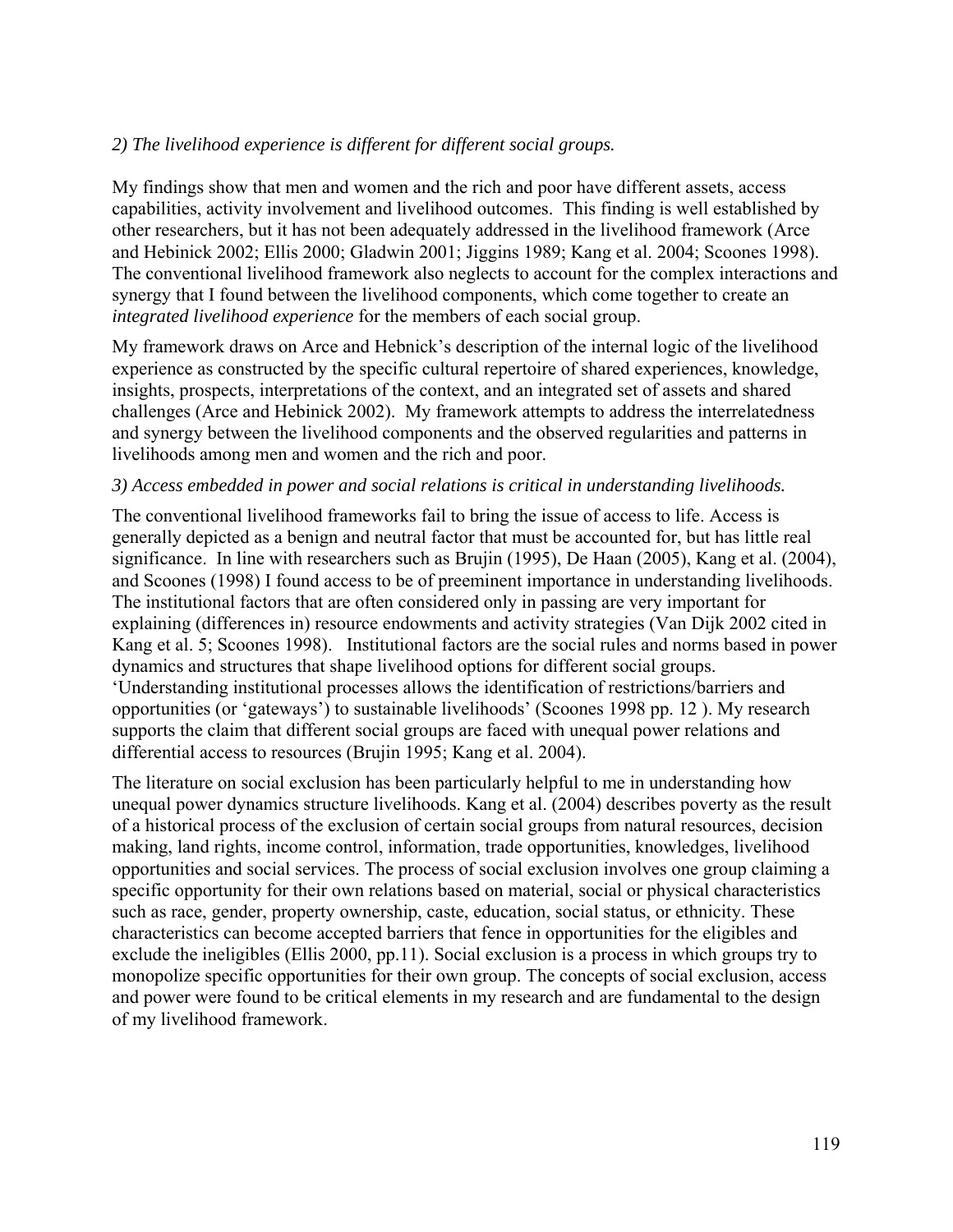## *4) Social differentiation is a central process in the livelihood framework.*

The livelihood framework I propose centers on the process of social differentiation between social groups. This process of differentiation and the presence of inequality between social groups are key themes in my findings, but they are rarely addressed in livelihoods literature. Exceptions include Brujin (1995), De Haan (2004), Kang et al. (2004) and Scoones (1998) who have found inequality and social differentiation to be important aspects of livelihood analysis and advocate for greater incorporation of these elements into the livelihood framework.

One of the chief sources of inspiration guiding my livelihood framework is based on De Haan's concept of trajectories that is so vividly described below.

"Depicting livelihood trajectories can perhaps best be described as unraveling a historical route through a labyrinth of rooms, which each room, having several doors giving access to new livelihood opportunities, but the doors can be opened and the room of opportunities successfully entered only with the right key qualifications. As a result, some doors remain unopened and rooms of opportunities not accessed; sometimes new rooms of opportunities are successfully exploited, but perhaps more often a person ends up in a room that very much resembles the room from which they have tried to escape a while ago" (De Haan 2005, pp. 17).

In line with De Haan I also emphasize the historical path an individual takes through the livelihood framework and the doors of access that can be opened or closed only with the 'right key qualifications.' The livelihood framework I propose can be used to compare the livelihoods of different social groups and explain how differentiation occurs in the village.

#### **Samene's Livelihood Framework**

Samene's livelihood framework is represented as a spiral. A spiral begins in the center and travels outwards in successive, linked orbits. The first orbit represents the weak assets, poor access and low return activities that are characteristic of poor and marginalized groups. At this level people are just barely getting by and their livelihoods are likely to be based within their household. Each successive orbit represents an increase in assets, a widening of access and participation in more prolific livelihood activities. In the second orbit livelihoods are based in the village and in the third orbit, livelihoods rely on resources, activities or networks, based outside the village.

Rather than the labyrinth of rooms described in De Haan's quote on livelihood trajectories I have depicted orbits of opportunity. Each orbit of the spiral is representative of the integrated, interrelated set of assets, access constraints, activities and outcomes that shapes ones livelihood experience. For individuals with strong asset bases and few access constraints, advantages are accumulated over time as they move outward in the spiral. As these groups move through the livelihood framework they continue to build up their assets allowing them access to a wider range of income earning opportunities.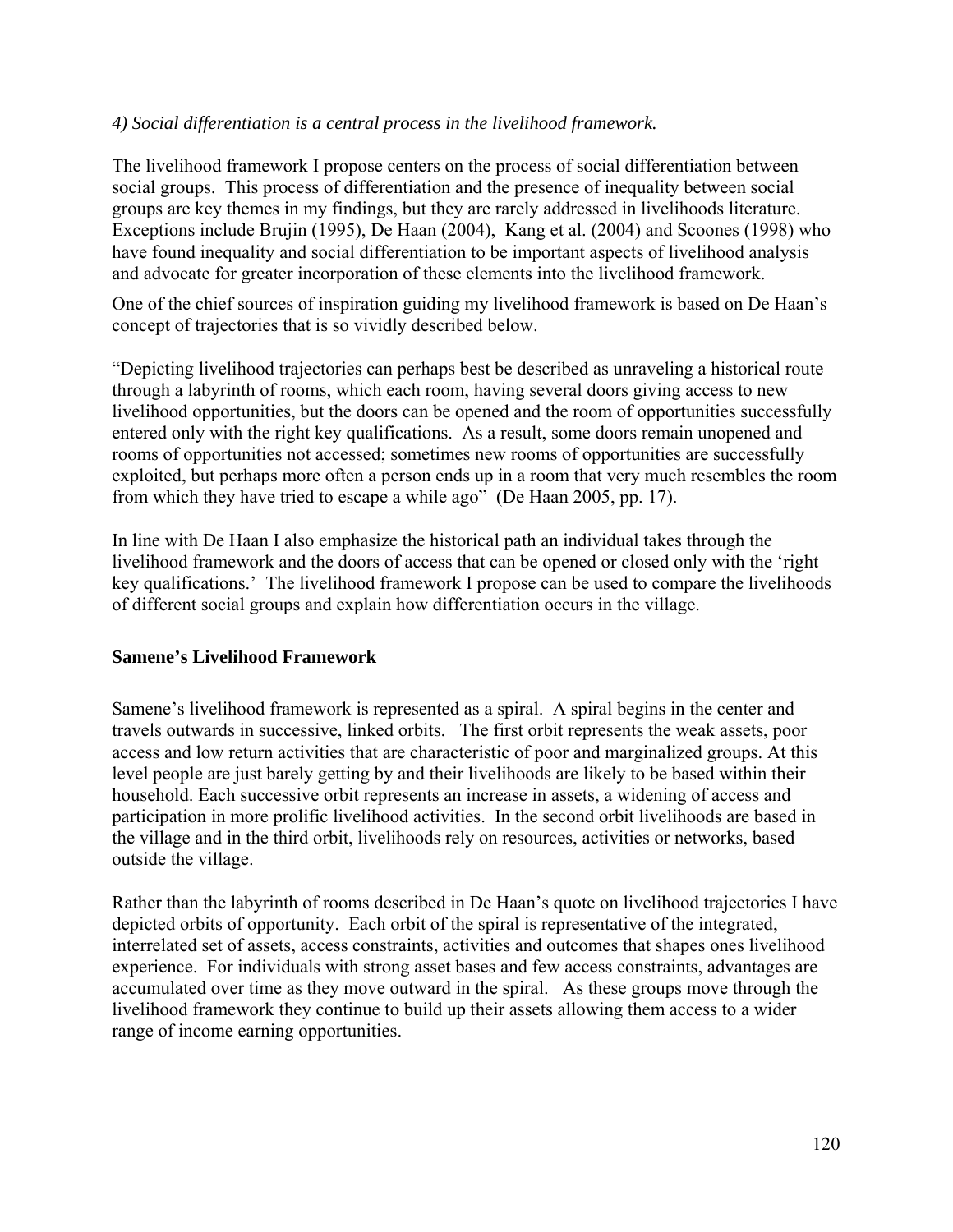The individuals with weak asset bases face what Barrett et al. refer to as the asset poverty trap (2001). Without sufficient assets to access activities that lead to positive livelihood outcomes, individuals in this situation are faced with a never ending cycle of poverty.

Locked gates guarded by gatekeepers prevent access to the outer rings of the spiral unless one has the right qualifications to pass through the gates. If an individual possess the keys to open up gates, they move outwards along the spiral in a process of accumulating advantages, but those lacking the keys to open these gates are stuck moving around the same orbit with little hope for advancement. The livelihood framework thus represents a process of differentiation between individuals and different social groups.

Assets, represented by the asset pentagon in the diagram, are the access keys. Each point in the asset pentagon represents one of the five assets: social, physical, natural, financial, and human. (see pg. 9 for more on Asset Mapping). In the first orbit of the spiral the total area of the star shape within the pentagon is smaller than the area of the star shape in circle two, which is relatively smaller than the asset pentagon in circle three. The area of the star represents an individual's power and capacity to access assets, transform assets into activities, reach desired outcomes, and challenge the rules and social norms of access (Bebbington 1999, pp. 2022).

The gates of access represent the social norms and rules that open or close livelihood options. The ability of an individual to pass through a gate is determined by the social rules and norms of society and an individual's assets. The minor gates of access regulate movement within the orbits and the critical access gates regulate movement between the orbits. Within the circles the minor access gates need to be opened to access resources, transform assets into activities, and reach desired outcomes. Within each orbit an individual might be slowly improving their livelihoods, but they cannot move between circles until their assets have reached the critical threshold that allows them to make the big jump to the larger orbit. The key qualifications that allow an individual to make this jump vary and might consist of many different combinations of the five asset categories. In some cases an individual's social standing and education are their access keys, while for other's their large cattle herds and field size give them the power to move through the access gates.

Gatekeepers guard the critical access gates that regulate movement between orbits. The concept of the gatekeeper borrows heavily from the literature of social exclusion. The powerful groups in society (i.e the gatekeepers) have the ability to manipulate social relations, norms, rules and values to their own advantage (Brujin 1995). The rules and social norms such as, the gender division of labor, land tenure arrangements and household resource distribution are enforced by the gatekeepers to protect their own privileges. In my research I identified many overlapping powerful groups in the community including household heads, large wealthy households, landowning households, village leaders and the village founders.

The critical access gate between the first and second orbit is typically guarded by the household head, or *dutigi.* The *dutigi* holds the power in the household and controls the livelihoods of individual household members. Both men and women rely on the *dutigi's* support to move to the second orbit. There are many tools a *dutigi* has on hand to prevent members of his household from moving to the second orbit if it is not in his best interest, such as demanding their incomes,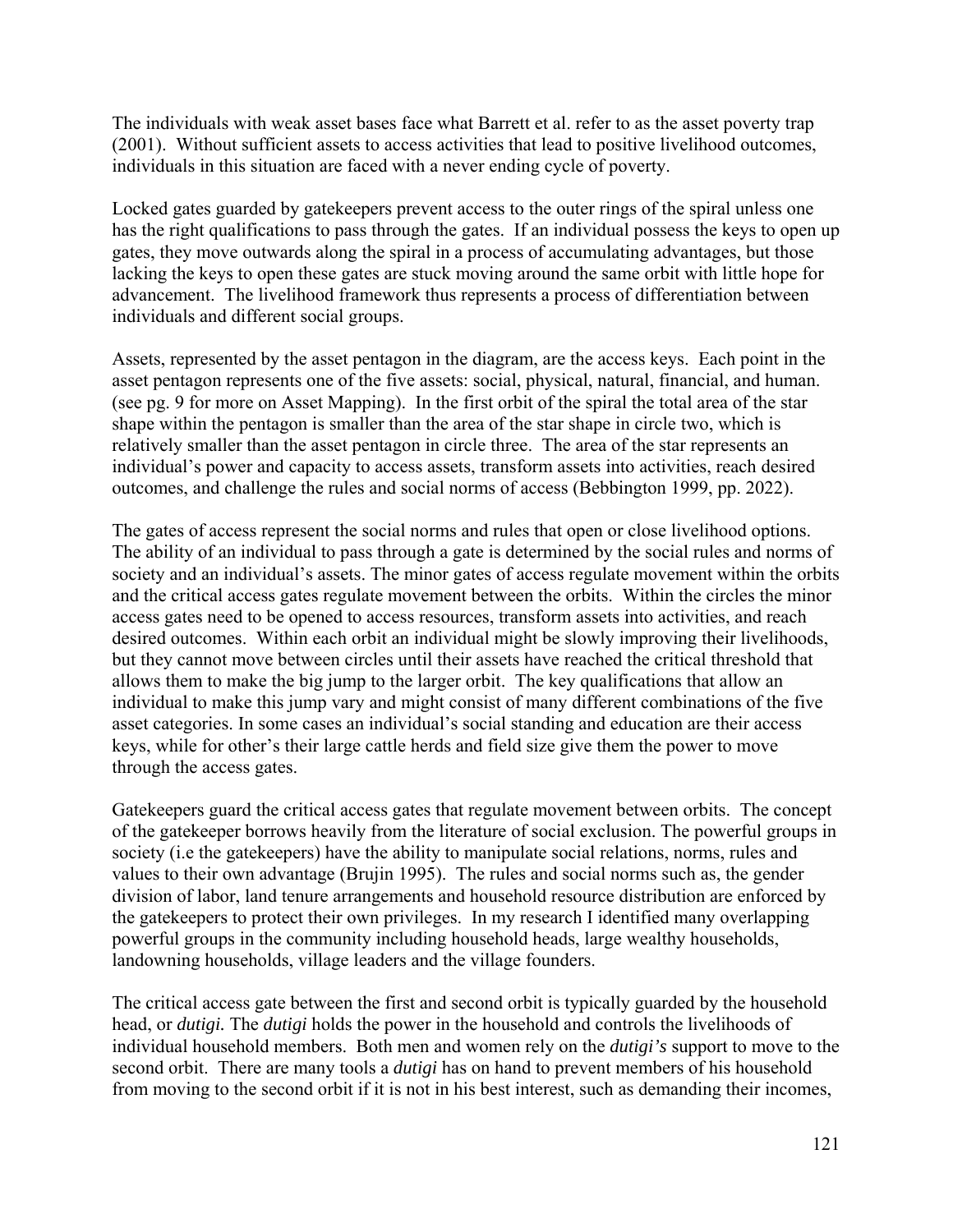refusing them access to the household's productive assets, and prohibiting them from undertaking certain activities.

The critical access gate between the second and third orbit is typically guarded by either the mayor or the chief. Both the mayor and chief are fair leaders, who look out for the community's welfare, but they also use their power to ensure that privileges remain with the groups they belong to and that others outside these groups are unable to access the advantages they enjoy. It goes without saying that gatekeepers at both levels are men, and that women are one of the groups that are uniformly excluded from accessing the third livelihood orbit.

The mayor and chief have the power to channel opportunities (i.e leadership roles, NGO projects, land, etc.) to certain individuals and groups. They also control the access in and out of the village that is so critical for the livelihoods of individuals in the third orbit. These two gatekeepers act as the executive, judicial and legislative branch enforcing, interpreting and making the rules that the rest of the community must follow.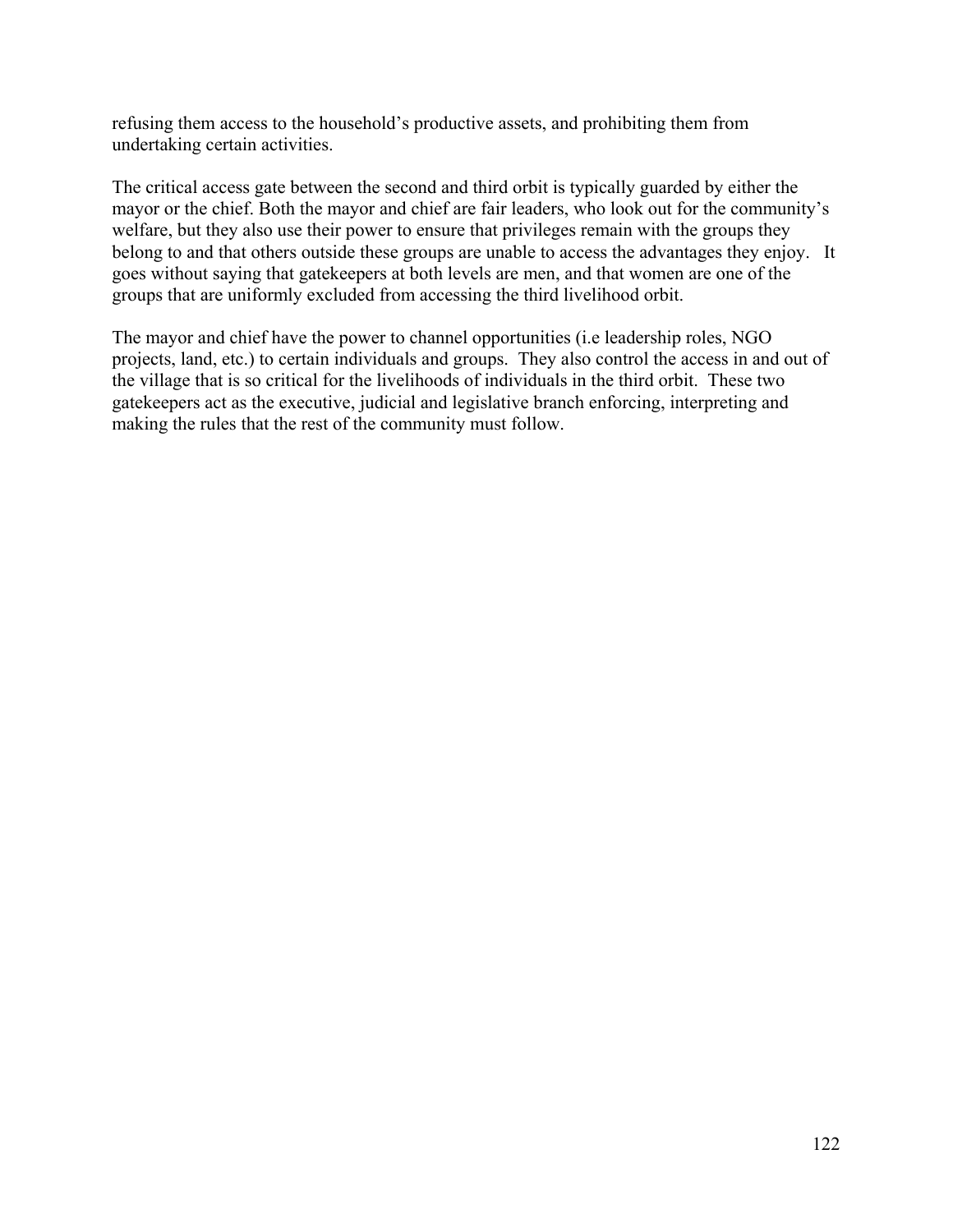

#### **Samene's Livelihood Framework**



Assets: Each point of pentagon refers to one of the five assets and the total area of the star in the pentagon represents and<br>individual's assets and power to move through the access gates.



 $\oplus$ 

Activities: The livelihood activities and strategies pursued by an individual.

activities.

Outcomes: The outcomes of livelihood



Minor Access Gate



**Critical Access Gate**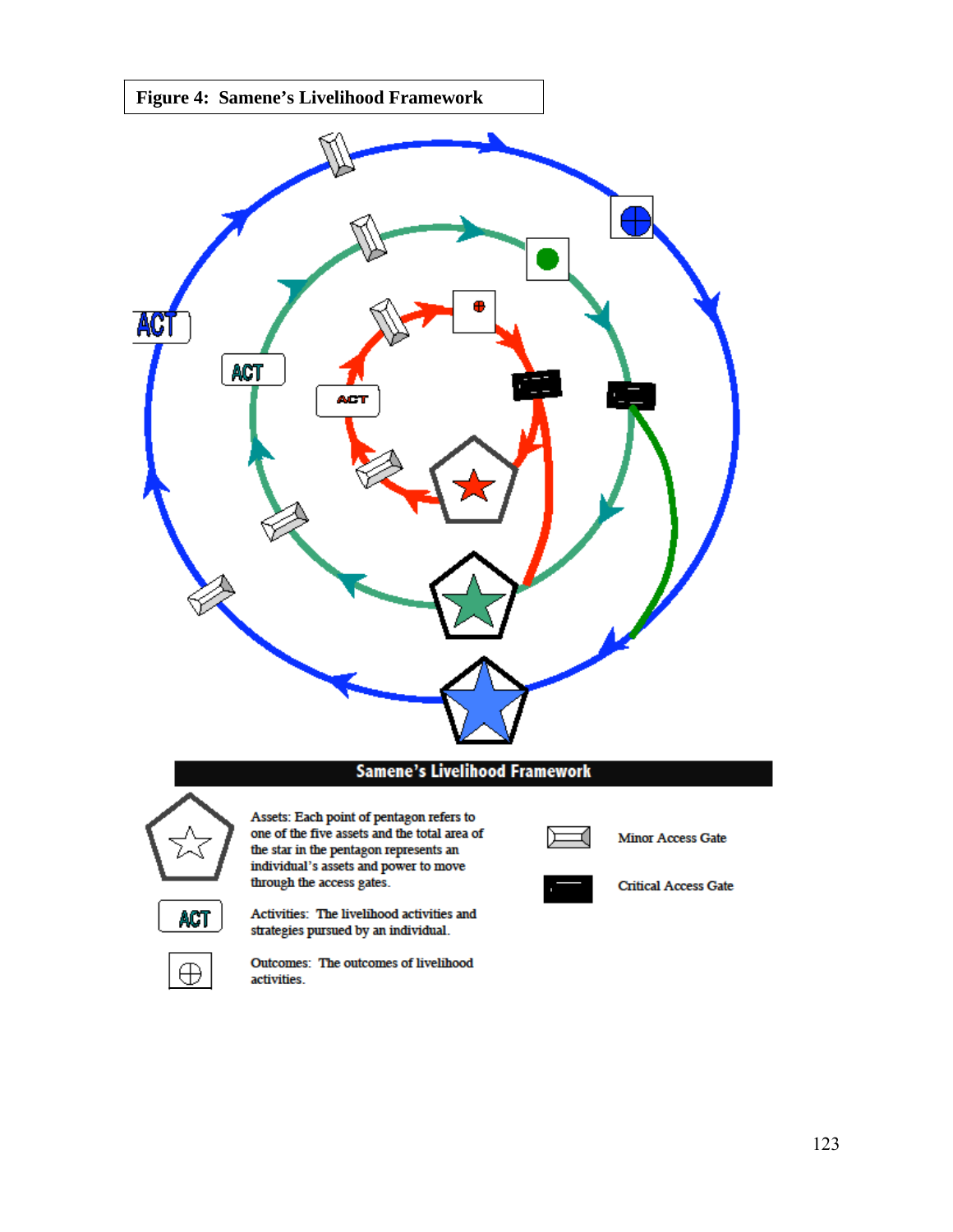## <span id="page-130-0"></span>Describing the Livelihoods of Men and Women in the Livelihood Framework

One of the consistent patterns found at all orbits of the livelihood framework is that men's livelihood success is highly dependent on their household's wealth where no such relationship is evident for women's livelihoods. In Samene patrilocal marriage customs dictate that women leave their household of origin for their husband's household. While no data was collected about a women's household of origin, the wealth of the household they married into was found to have little influence on their livelihood success.

A household's wealth can be easily estimated using three interrelated variables: cattle holdings, field size and household size. Large households are likely to have large fields and cattle holdings, whereas small households are likely to have small fields and cattle holdings. The table below shows that households with more than fifty people have about ten times more cattle and almost ten times larger fields than the smallest households.

| Household size      | Mean $#$<br>Cattle | Mean Field<br>Size (hect.) |
|---------------------|--------------------|----------------------------|
| $0-15$ people       | 3.2                | 3.7                        |
| $16-30$ people      | 6                  | 6.2                        |
| $31-50$ people      | 71                 | 12.1                       |
| More than 50 people | 36.6               | 34.8                       |

#### **Table 33: Household Cattle Holdings and Field Size by Household Size**

Men's assets, access and activities are positively correlated with the wealth of their households. Table 32 shows that in households with large cattle herds, men will also have a higher individual cattle ownership. In households that have more than 25 head of cattle, 82% of men individually own at least one head of cattle<sup>[4](#page-130-0)</sup>, and the same is true for only 54% of men from households that own between zero and two head of cattle. Men in households that own more than 25 head of cattle own an average of 15 head of cattle individually, compared to men in households that own between zero and two cattle where the average individual cattle ownership for men is less than 4.

#### **Table 34: Percentage of Men and Women that own at least one head of cattle (or the equivalent)\* for different Household Cattle sizes**

| Household cattle holdings                                     | Men             | Women  |
|---------------------------------------------------------------|-----------------|--------|
|                                                               |                 |        |
| 0-2 head of cattle                                            | 54 <sup>%</sup> | 58%    |
| 3-6 head of cattle                                            | 53%             | 50%    |
| 7-25 head of cattle                                           | 70 <sub>%</sub> | $61\%$ |
| More than 25 head of cattle                                   | 82%             | 55%    |
| $*$ Livestool: Unit (LSU) $\cdot$ 1 oottle: 5 sheep: 10 goots |                 |        |

Livestock Unit (LSU): 1 cattle: 5 sheep: 10 goats

 4 For individual animal ownership Livestock Units (LSU) are used to add up the different animals owned by an individual. (1 cattle: 5 sheep: 10 goats).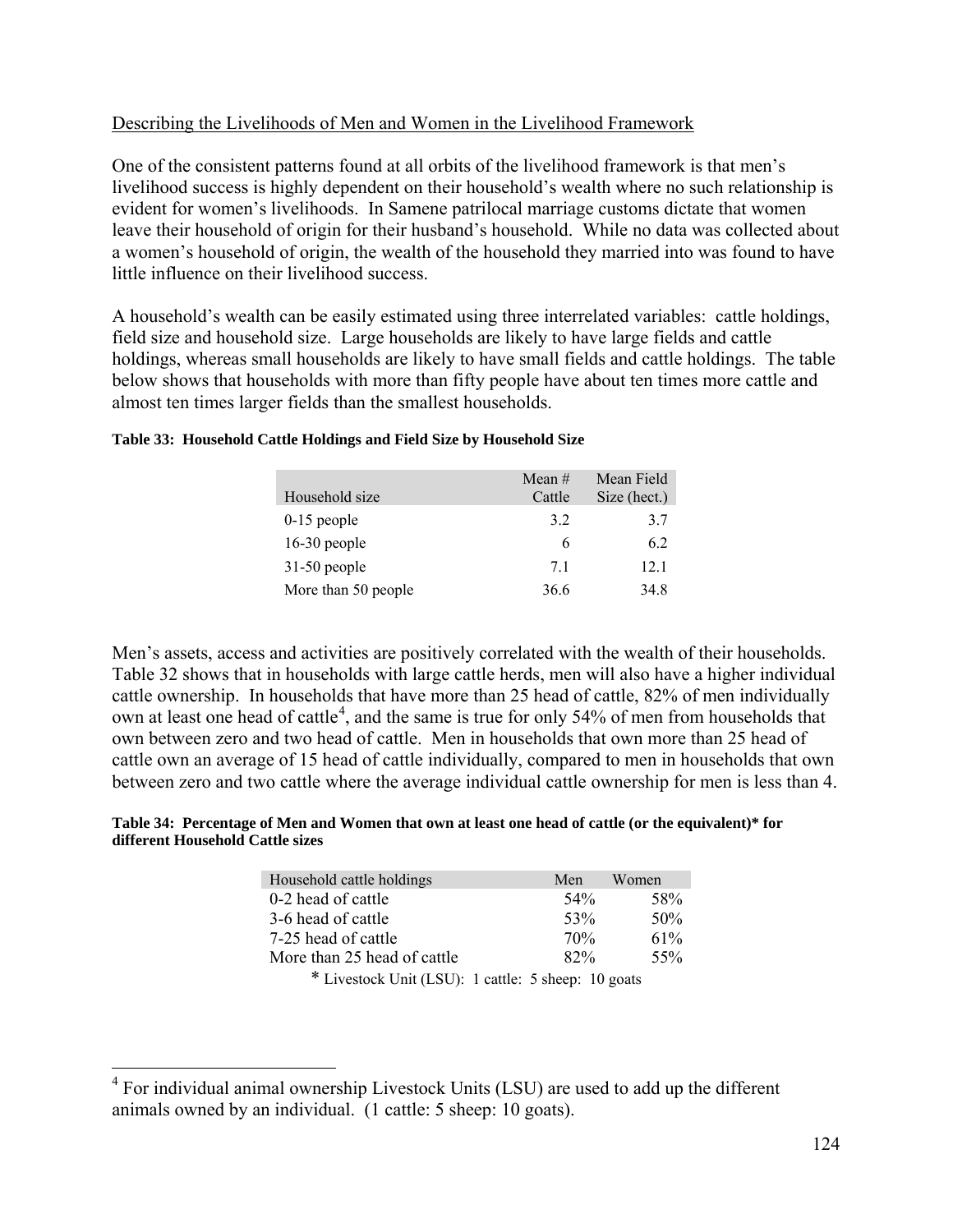The same relationship is found between a man's cattle holdings and his household's size and household field size. The most convenient indicator of an individual's wealth is their animal ownership, and this indicator will be relied on throughout the next section.

For women, there is little correspondence between her livelihood experience and the wealth of her household. This finding can be understood in relation to the norms of patrilocality and patrilineal descent. When a woman is married she leaves her birth family behind and joins her husband in his compound. Daughters stand to inherit none of their father's assets. Women's nonproductive livelihood activities and income are also less of a part of the household's livelihood strategies, than men's activities and income.

## **The Livelihood Experience of Men and Women in the different Orbits of the Livelihood Framework**

The following section describes the livelihood experiences of men and women in the different orbits of the framework. Each orbit represents the particular assets, access, and activities that form the integrated livelihood experience for individuals at different levels of the framework.

# **Men in the first orbit**

Men in the first orbit are, more often than not, from *duguma* or lower income class, households that are small and poor. In these households there are few men capable of migrating and/or farming and many dependents in the household. Livelihoods at this level are extremely vulnerable,and a bad harvest means hunger and resource depletion.

There are few household heads, or *dutigis*, found in the first orbit because they generally control all the shared household assets. Only *dutigis* from very poor households, like Amadu's are found in the first orbit. Amadu is the *dutigi* of a household with only eleven people. The household owns no cattle or plows and Amadu and his two wives farm one hectare by hand. Out of the eight children in the household, only one son and one daughter are old enough to migrate during the nonfarm season. Amadu farms and makes a small amount of money repairing radios. He survives by begging and through gifts of millet from his older brother.

The other type of man likely to be found in the first orbit is from a *cemance,* or middle class, household, but is not the *dutigi* and thus has little income and few assets of his own. Generally social norms dictate that men who are not the *dutigi* turn over their incomes to him so that he can provide for the household as a whole.

Yacouba's story is a good example of a man whose position in the household prevents him from accumulating any personal assets or making independent livelihood decisions. Yacouba Dumbelle is the younger brother of Youssef, who is the *dutigi* and the district leader of Bougoni. Yacouba worked twenty years in the Ivory Coast as a record keeper at the port and now his primary task is farming in the household's fields. He has no personal livestock or physical assets and all the income he has ever made he gave to Youssef. Yacouba does have a  $9<sup>th</sup>$  grade diploma and extensive migration experience and he would like to try to find work outside of Mali. Youssef prohibits him from leaving. Youssef's authority as the *dutigi* is compounded by his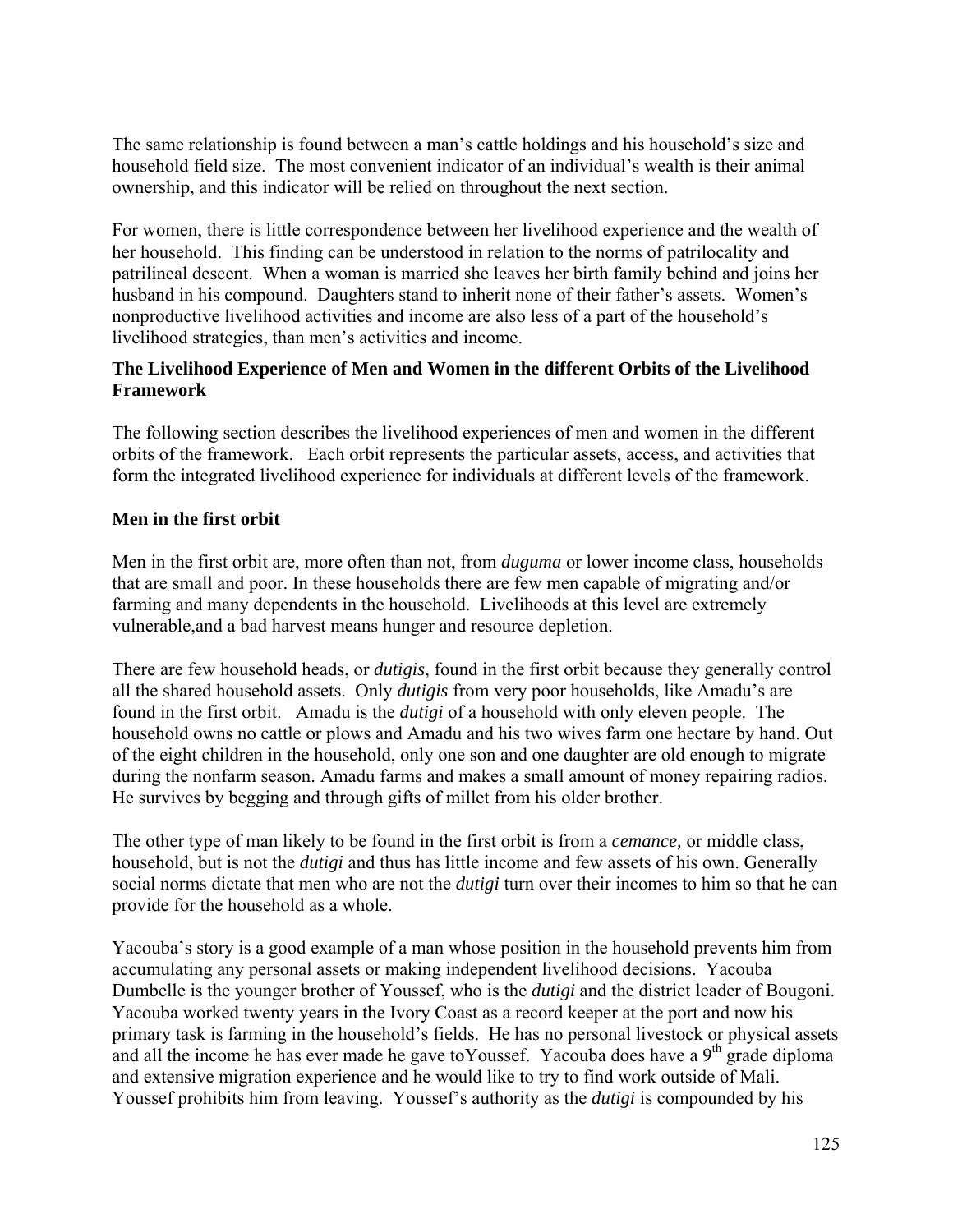position as the district chief, and Yacouba would violate well entrenched and respected social rules if he disobeyed Youssef's authority.

Even though men like Yacouba from *cemance* households may not leave the first orbit, they do not worry about hunger and their livelihoods are more secure than men from *duguma* households because their assets and activities are just a small part of the household's livelihood strategy. When a son gives all his hard earned migration income to his father, he may have nothing for himself, but he knows that his father will protect and provide for him.

Men in the first orbit are involved in one or two livelihood activities. The primary activity pursued by men at the first level is farming. If there is enough household labor, younger men will seasonally migrate, although they are likely to find only low return, labor intensive work in the cities. Except for migratory activities, livelihoods in this first orbit are based within the household.

For both men and women there is a lifecycle effect within the livelihood framework. Different orbits correspond to certain life stages. For example young men (15-30 years old) and old men (65 years and older) are likely to be found in the first orbit. Younger men have not had time to develop their own livelihoods and older men can no longer actively participate in many livelihood activities.

### Assets

In terms of assets, men in the first orbit are likely to own no physical assets except for maybe a bicycle or radio. They do not own livelihood tools or equipment that would allow them to enter into activities besides farming and migration. Human assets for men in the first orbit are low, and they are less likely to be able to read and write than men at the higher level orbits.

Men in the first orbit do not have their own fields to farm and they generally own no livestock. For many men at this level, their social assets are likely to be weak because they are from poorer households or have low standing in their own households. Only 31% of men who are not leaders (men invited to community meetings or leaders of organizations) own at least one head of cattle, compared to 92% of men who own one head of cattle or more and are leaders. Men in the first orbit are also significantly less likely to be any type of community leader or participate in an organization. Livelihood support for men at this level comes from their households, rather than outside organizations, networks or connections.

## Access to the second orbit

Men are unable to make the jump to the next orbit largely because they cannot accumulate assets, either due to the poverty in their households, or the social norms that require them to turn all their income and assets over to the *dutigi.* To pass to the second orbit, men must get the permission of the gatekeeper, who in this case is the *dutigi*. It is the *dutigi* who guards the access gates into activities outside of the household and he who determines the control individuals have over their own incomes. When men have established their own families and the farming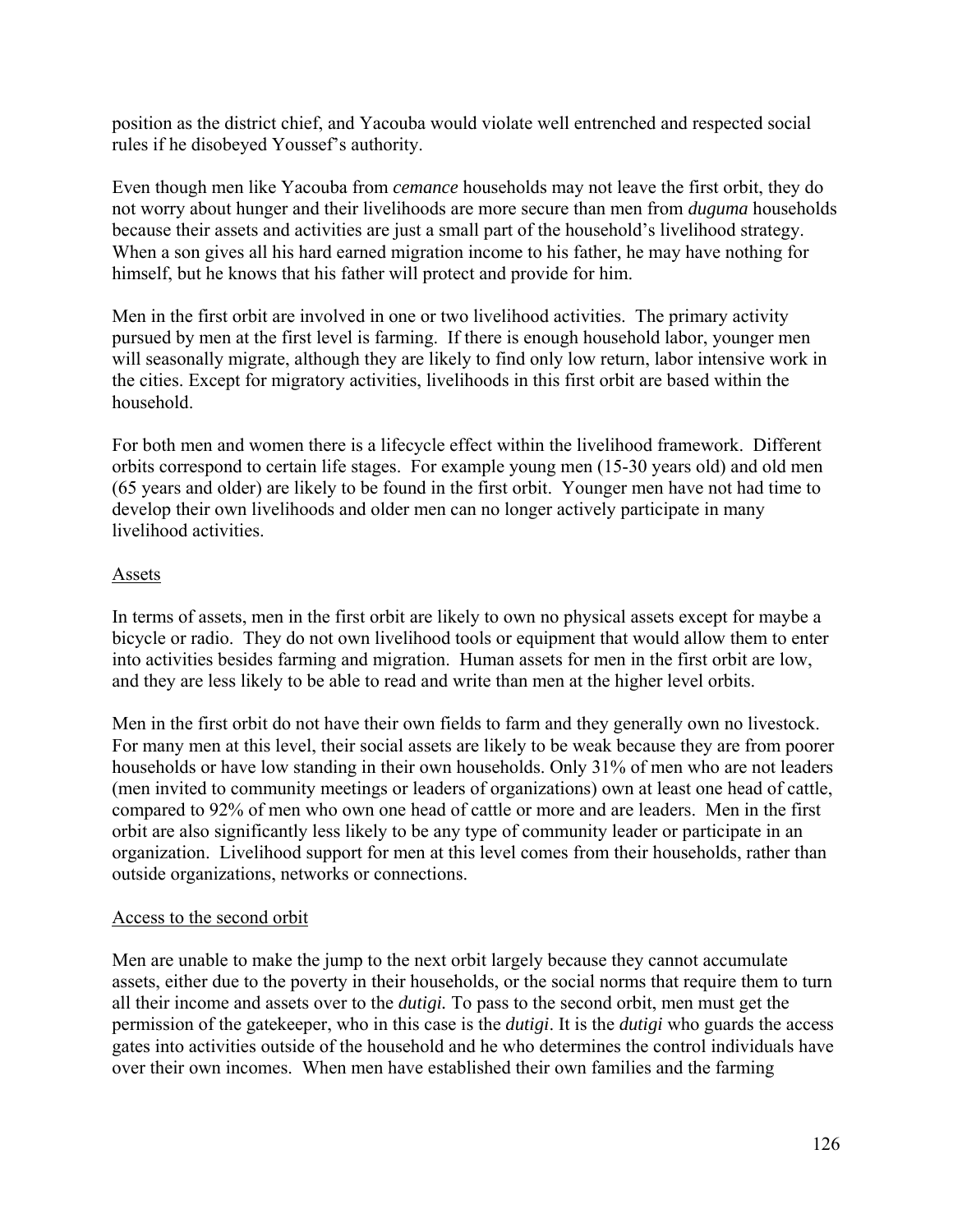foundation of the household is secure, the gatekeeper is more willing to let them pass into the second orbit.

When men in the first orbit were asked who could help them during an emergency, they were more likely than the men in the upper orbits to have replied, *mogosi* or no one. Men in the first orbit, also lack a *jigiya.* A *jigiya* is someone, who is relatively wealthy and usually lives outside the village, that helps their friends or kin access opportunities and provides them with financial resources.

Another access constraint men in the first orbit face is a lack of the financial capital necessary to start or enter activities leading to more desirable outcomes. Umar Keita is the *dutigi* of a poorer household. He is able to read and write and dreams of owning a small business like a phone booth or a battery charging station, but he doesn't have the financial capital to buy the equipment he needs to get started.

Men from the first orbit adapt different strategies to pass through the critical gate into the second orbit only in certain situations. The most prominent strategy is a slow accumulation of livestock. The first goats or sheep are often purchased with either a loan from a father, brother or close friend, or from income saved up slowly from migratory activities. In other cases, a small proportion of a man's income might be slowly saved and invested in simple livelihood tools that grant access to new, more prolific activities like bee keeping, bike repair or well digging.

For a *dutigi* of a small poor household, the surest way to reach the next orbit is to raise sons that will be able to help farm and provide income to the household. Education or special skills might also help grant access to the second orbit, but they are useless without the financial capital to start the activities that can capitalize on these human assets.

Sedu has relied on his religious erudition and complementary social standing to give him access to the second level. Looking at Sedu Troure's assets, it might appear that he belongs in the first orbit. He is a *dutig*i of a household with very poor farming assets, but Sedu is one of the most prominent religious leaders in the village. His primary activity is studying the Koran and teaching children. This activity does not earn him a cash income per se, but the village will ensure that a man of his standing will be taken care of. The households of his students often send him bags of millet and during the holidays other families give him meat.

A final path that men might take to access the second orbit is to secure better paying work outside the village. Adama's story is an example of this case. Adama, is the younger brother of a *dutigi.* He passed into the second orbit when he was offered an accounting job at a small store in Bamako. This relatively well paying and secure job combined with his University degree gave Adama the power to break into the second level and control his own income even though he isn't a *dutig*i.

## **Men in the Second Orbit**

Men at the second orbit are involved in livelihood activities that generate income and enhance assets. Their livelihood portfolios are marked by their participation in activities besides farming and low return migration. The most common supplementary activity for men is livestock raising. Men at this level are likely to own a couple cattle or small ruminants that they fatten and sell in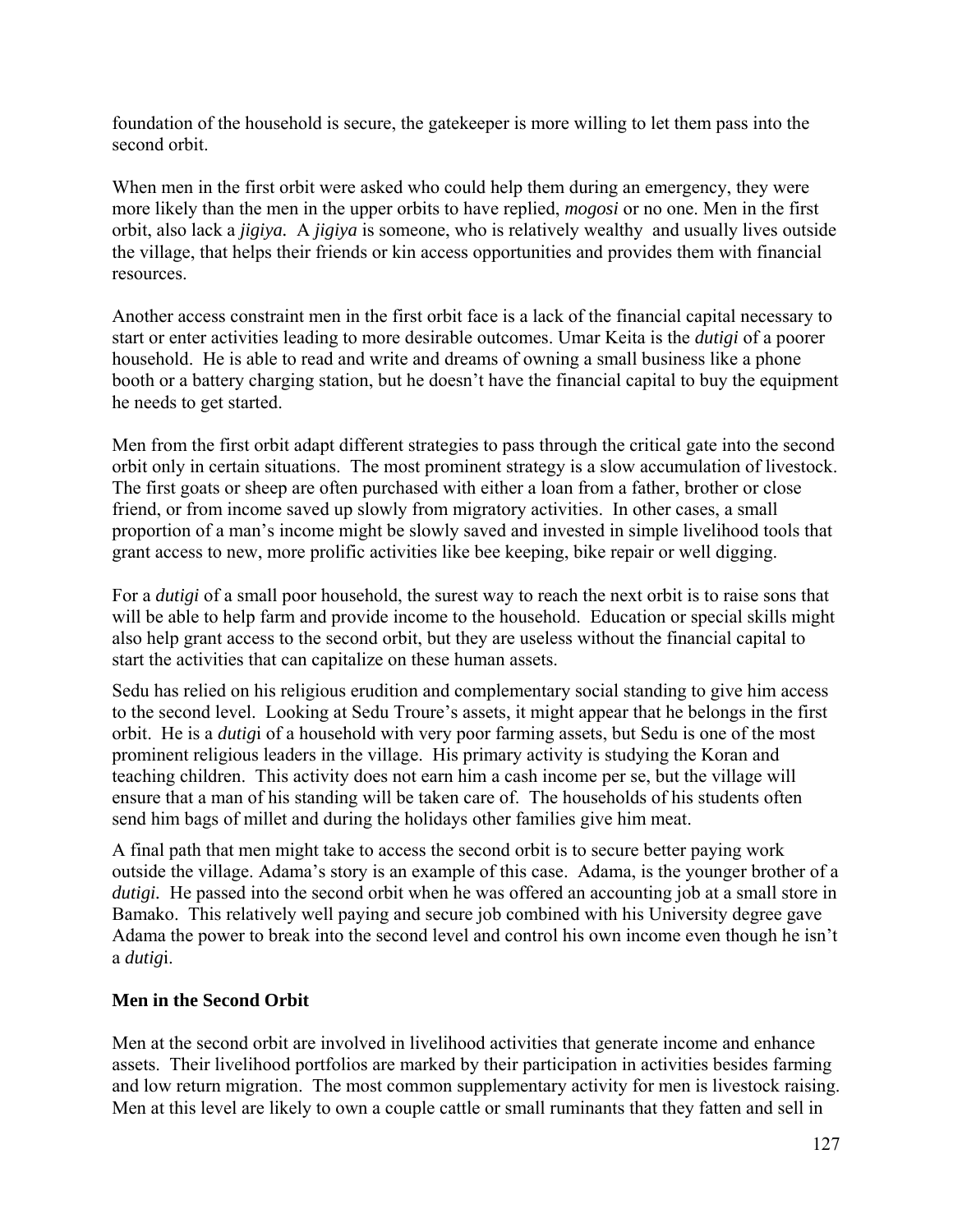local markets (including Segou). They may also be involved in slightly higher return migration activities, such as farming rice near Niono or commerce in Bamako. Other medium return activities that men at this level are associated with in Samene are: tailoring, bicycle repair, house building, mat weaving, well digging, and small scale commerce. Activities at this level involve interactions at the village level.

For men at the second level as well as the first, household wealth in terms of cattle, fields size and household size, is positively correlated with individual livelihood success. At the second level, most men are from *cemance,* or middle class, households.

Men at the second orbit have greater independence and fewer demands on their labor and income from the *dutigi*, so they are able to enter supplementary activities and invest their income in livestock or livelihood tools like plows, carts, sewing machines, or bike repair tools. In the case when the individual is the *dutigi,* he also has more physical and financial assets and greater security than a *dutigi* at the first level.

Serry Djarra, is an example of a man who has achieved success in the second orbit. Serry is the son of the *dutigi* of a middle class household. He worked for seven years in Bamako during the nonfarming season pushing goods around the city in hand held carts. He gave some of the money he made to his father, but invested the rest into starting a small commercial business in Samene. Serry sells sugar, batteries, cigarettes, oil, tea and soap from a stand outside his house. With his profits he has slowly built up a herd of cattle and also purchased a motorcycle for himself.

Many men have small service or commercial enterprises at this level. Issah owns some basic tools and repairs bike and flat tires under a small shack he built near the main road. Dramane is a carpenter, who constructs wooden carts, tables and cattle yokes and Adama is a blacksmith who makes the *dabas* or hand hoes that are so critical to farmers.

## Assets

Like their counterparts in the first orbit, men at the second orbit do not farm their own fields or have gardens. In terms of financial assets, they are likely to own a couple cattle or several small ruminants. Unless members of this orbit are *dutigis* they do not generally own plows or carts of their own, but they might own personal livelihood tools that assist them in their activities like sewing machines, fishing nets, bike repair tools or weaving looms. Men in the second orbit generally have good health and they are more likely than men in the first orbit to be literate or have special livelihood skills.

## Access to the Third Orbit

Access to the third orbit is highly restricted. The gatekeepers at this third level are likely to be powerful people within the village like the mayor, the chief, the village founders or the major landowners. These gatekeepers allocate land, choose the beneficiaries of NGO and governmental projects, control movement in and out of the village and enforce the rules and norms that keep the social hierarchies in place.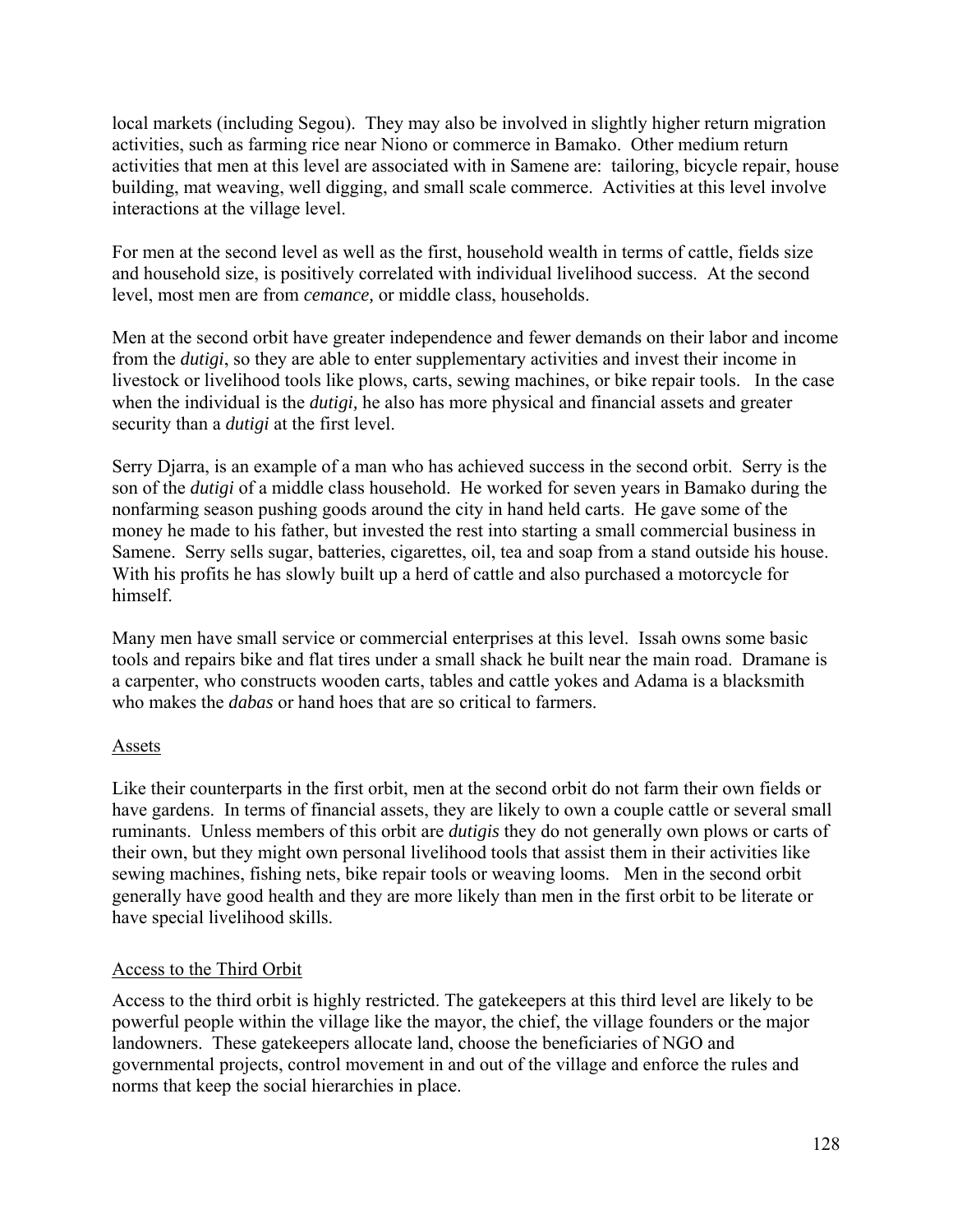Without a high social standing and networks to resources, jobs, or family members outside Samene it is difficult for a man to move to the third orbit. Men who are able to build up a profitable commercial or service enterprise or secure a skilled job outside the village, might also gain the social status and financial resources that will allow them to access the third level. Education or special skills are in many cases the keys that help men access these high return nonfarm activities.

Consider the access difficulties that Malike Djarra faces in accessing the third orbit. Malike is the *dutigi* of a *cemance* household. The household's forty members farm twelve hectares and have four head of cattle. As the *dutigi* Malike controls all of these farming assets. Malike himself is only active in farming, but his three sons seasonally work in Bamako and contribute their incomes towards household expenses. This is a very typical household livelihood portfolio. Malike cannot enter the third orbit, because he, nor anyone in his household, is involved in a high return activity, nor do they appear to have any good connections outside the village that can help them access more prolific opportunities. Malike's household lacks the livelihood dynamism characterizes the activity portfolios of the men at the third level.

Issah Keita's story demonstrates how he was able to use his assets and social position to move into the third orbit. Issah is the first son of a fairly wealthy district leader. His father is too old to perform his duties so Issah has become one of the district representatives. In his earlier years, he worked in Abidjan and in Dugaubu and especially in Abidjan he was able to earn a relatively high income. With this migration income, Issah started buying a couple sheep to fatten and sell during Tabaski. He slowly built up his herd and now owns twelve head of cattle and ten sheep. One of the members of his *geren,* or age cohort group, is the owner of the livestock truck in Samene, and he helps Issah sell his cattle and sheep outside of the village. The income Issah earned from his migration work along with his high social standing in the village and help from his childhood friend enabled Issah to grow a profitable cattle raising business and access the third orbit.

## **Men in Third Orbit**

Men who have entered the third orbit come from *sanfe*, or upper class households. *Sanfe* households are likely to be large (over 40 people), farm more than 10 hectares and own at least 7 head of cattle. There are no men that have reached the third orbit that come from poor households. Many of the men that are members of the third orbit also come from powerful households, such as the household of the chief, mayor, village founders or major landowners.

*Dutigis* from wealthy households are likely to provide critical assets such as land, credit, or livestock, to their brothers or sons and also give them a high degree of independence over their labor and incomes because their contributions are not critical to the household's vitality. The large size of most wealthy households, also frees up men's labor to start their own activities. Individuals from wealthy households can take advantage of kinship networks outside the village to secure resources, commercial activities, information, and jobs.

Men in the third orbit are likely to be the *dutigi*. 97% of *dutigis* own at least one head of cattle, and the same is true for only 44% of brothers, and 30% of sons. Men who are not the *dutigis*, but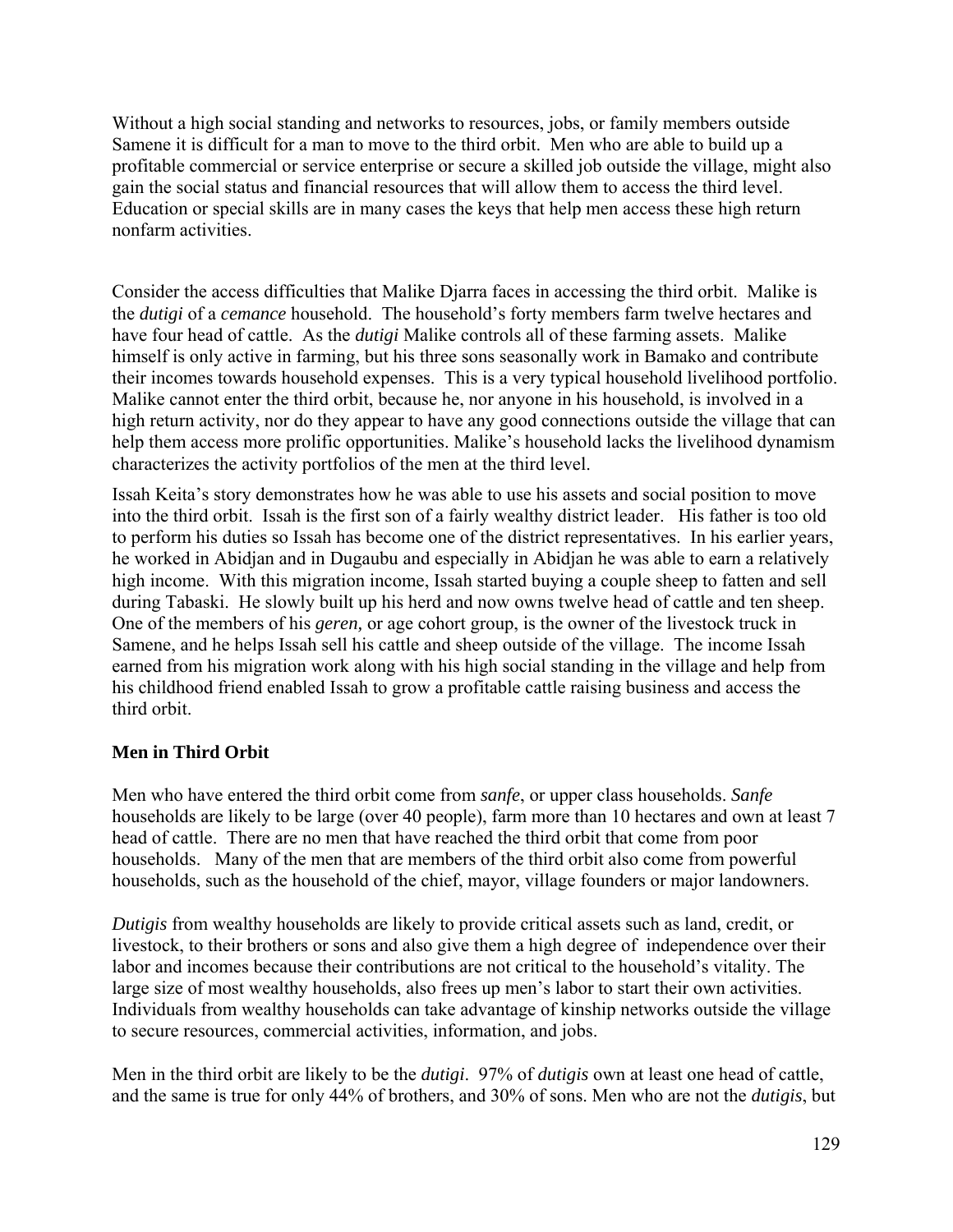earn high incomes, are also likely to be from wealthy households. The only men who farm personal fields have their own plows and carts are from large wealthy households.

The majority of men in the third orbit continue to depend highly on livestock and farming for their income, but most are also involved in supplementary nonfarm activities. Many of the most successful men are involved in more than two activities. Men involved in more than two activities are three times more likely to own at least one head of cattle, than men involved in two or fewer activities. (75% to 25%).

At this third orbit, there appears to be a split between men whose wealth is built on farming activities and men who rely on entrepreneurial nonfarm activities for their wealth. This second group of men are all from middle to upper class households just like the first group, but they are less likely to be from one of the powerful households in the community than men who rely solely on farming activities. The following paragraphs present examples of these two livelihood strategies taken up by men in the third orbit.

SeduSacko is a traditional example of a man found at the third orbit. Sedu is the *dutigi* of a household with 46 members and his father was one of the major landowners in Samene. Sedu has never attended school and earns all his income from his expansive farming activities. Sedu oversees the farming operations on the household's 30 hectares, and many years there is a surplus of crops that he is able to sell in Segou. Animal raising is the primary income generator for Sedu. He owns 40 head of cattle, 10 sheep, and 25 goats that he sells in Bamako and in markets outside of the country.

Soulemane Djarra participates primarily in nonfarm activities, although his household has a strong farming base. Soulemane is a  $47$  year old *dutigi* and has an  $8<sup>th</sup>$  grade education. There are 32 members in his household and the harvests from their 17 hectares are enough to sustain them most years. Soulemane also owns 10 head of cattle. While farming and livestock raising are the most important activities to the household because they provide for food security and some income, the majority of Soulemane's income comes from his involvement in business and consulting projects with NGO's like FODESA and ADS. These connections outside the village have granted Soulemane access into the third orbit even though he is not from one of the traditionally powerful households. Soulemane has worked with FODESA outside of Samene constructing buildings and roads and he has also benefited from all of FODESA's projects in Samene. He helps run the grain storage bank and also the savings and lending bank that FODESA established in Samene. Soulemane's involvement in these high return nonfarm activities is facilitated by his education and the security his household has in the farming sector.

Some of the wealthiest individuals consider their nonfarm activities to be more important than their farm activities. Only men in the third orbit can access high return service and commercial activities. These high return nonfarm activities such as running a small store, working with NGOs, operating a phone booth, blacksmithing, transportation services, millet grinding, motorcycle and vehicle repair or skilled urban wage work all require a basic education level or highly developed skills, and in most cases special tools and equipment as well. All the men who listed service activities as their most important activities had at least a  $6<sup>th</sup>$  grade education.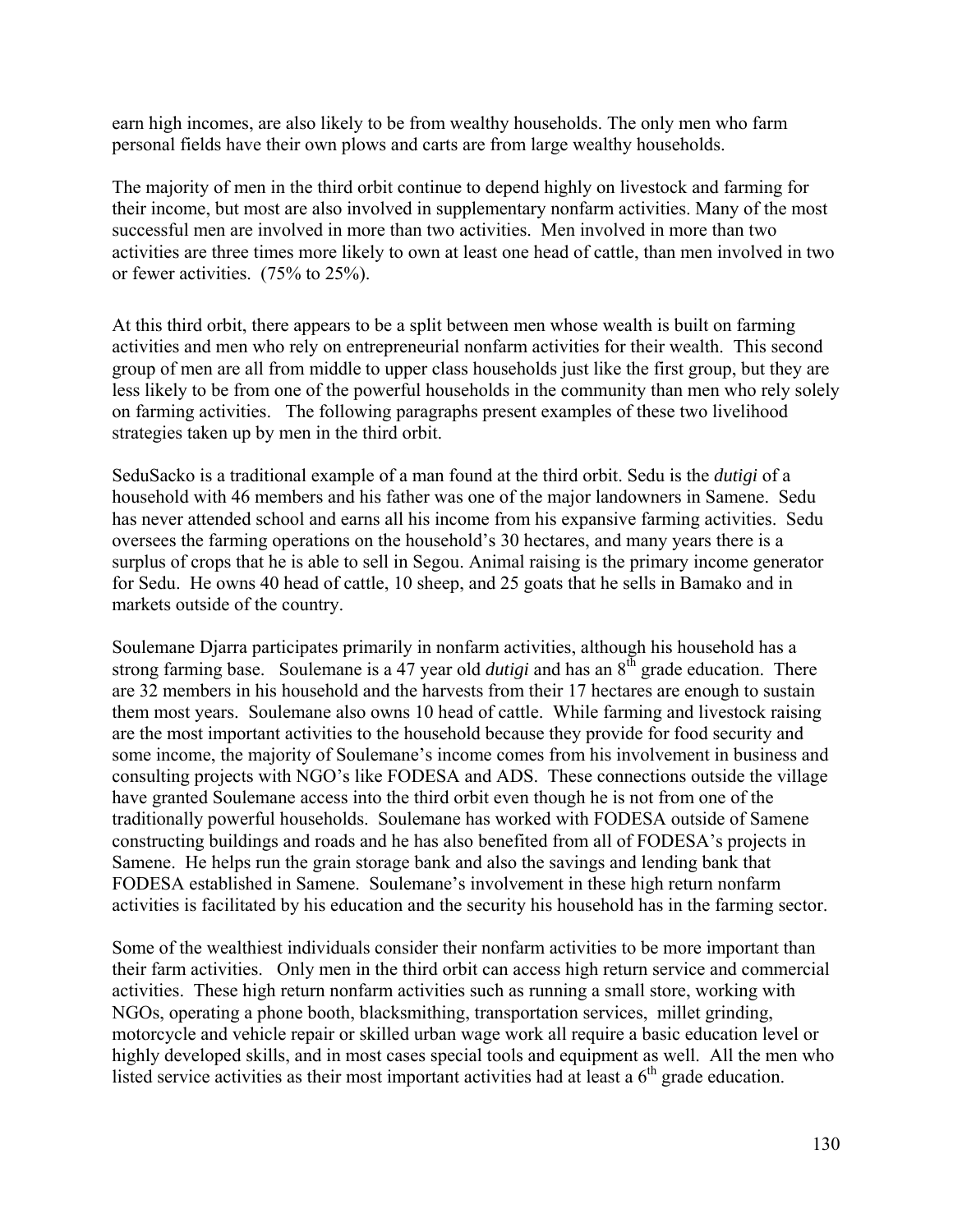The men surveyed who are involved in high return nonfarm activities are all from households with strong farming assets, characterized by large fields, many plows and carts, and large cattle herds. Therefore, it appears that a strong farming foundation is necessary in facilitating involvement in higher return nonfarm activities.

## Assets

Men in the third orbit are generally strong in all five asset categories. Most farm their own fields (or are in charge of the households fields) and a couple even own large gardens. It the third orbit, men own a large number of livestock and often many physical farming assets such as plows and carts, in addition to luxury goods like motorcycles, solar panels and televisions.

In terms of human assets, men at this level are generally more than 40 years old and, in many cases, they can read and write or have other special livelihood skills. 47% of men with at least a 4<sup>th</sup> grade education are involved in three activities or more, compared to 27% of men with less than a  $4<sup>th</sup>$  grade education. The four men involved in 4 or 5 activities all have at least a sixth grade education.

Social assets are perhaps the most critical in granting membership to this elite third orbit. All men at the third orbit have a high social standing and come from *sanfe,* or upper class, households. Another social asset that characterizes this group are networks and livelihood activities that reach outside the village.

The discussion of the third orbit will conclude with two examples of men's livelihoods at this level.

Daouda Djarra is the *dutigi* of a household of 30 people. He has a  $6<sup>th</sup>$  grade education, and his late father was a soldier and a very wealthy man. His father passed down to him one car, one truck, a millet grinding machine, and hundreds of bags of stored millet. Daouda farms 10 hectares with his household, and most years they sell more than a 20 bags of millet and beans. Besides selling food crops and raising a dozen cattle to sell, Daouda also operates the millet grinding machine and is paid to thresh the millet beads from their stalks with his truck. Daouda has a well developed mix of farm and nonfarm activities that make him one of the richest men in the village. The physical assets that were passed down to him (i.e. the truck and the millet grinder) along with his education and the income accrued from his farming activities have established Daouda's place in the third orbit.

Lage Troure is the son of Baba Troure, who is the *dutigi* of one of the largest households (100 people) in Samene. The household farms 30 hectares, owns 12 heads of cattle and sells farm crops most years. Lage attended school until the  $6<sup>th</sup>$  grade and then worked for 12 years farming coffee in the Ivory Coast. He was able to use his wages from Ivory Coast to invest in livestock and also buy a plow and cart for himself, unlike most migrants who were required to turn over the majority of their incomes to the *dutigi*. Baba also gave his son a small personal field that generates a small income for him during good years. Lage's largest regular source of income is his small tailoring business. He was able to buy a sewing machine by selling his cattle and food crops from his field, and learned the craft during an apprenticeship in Bamako with a cousin.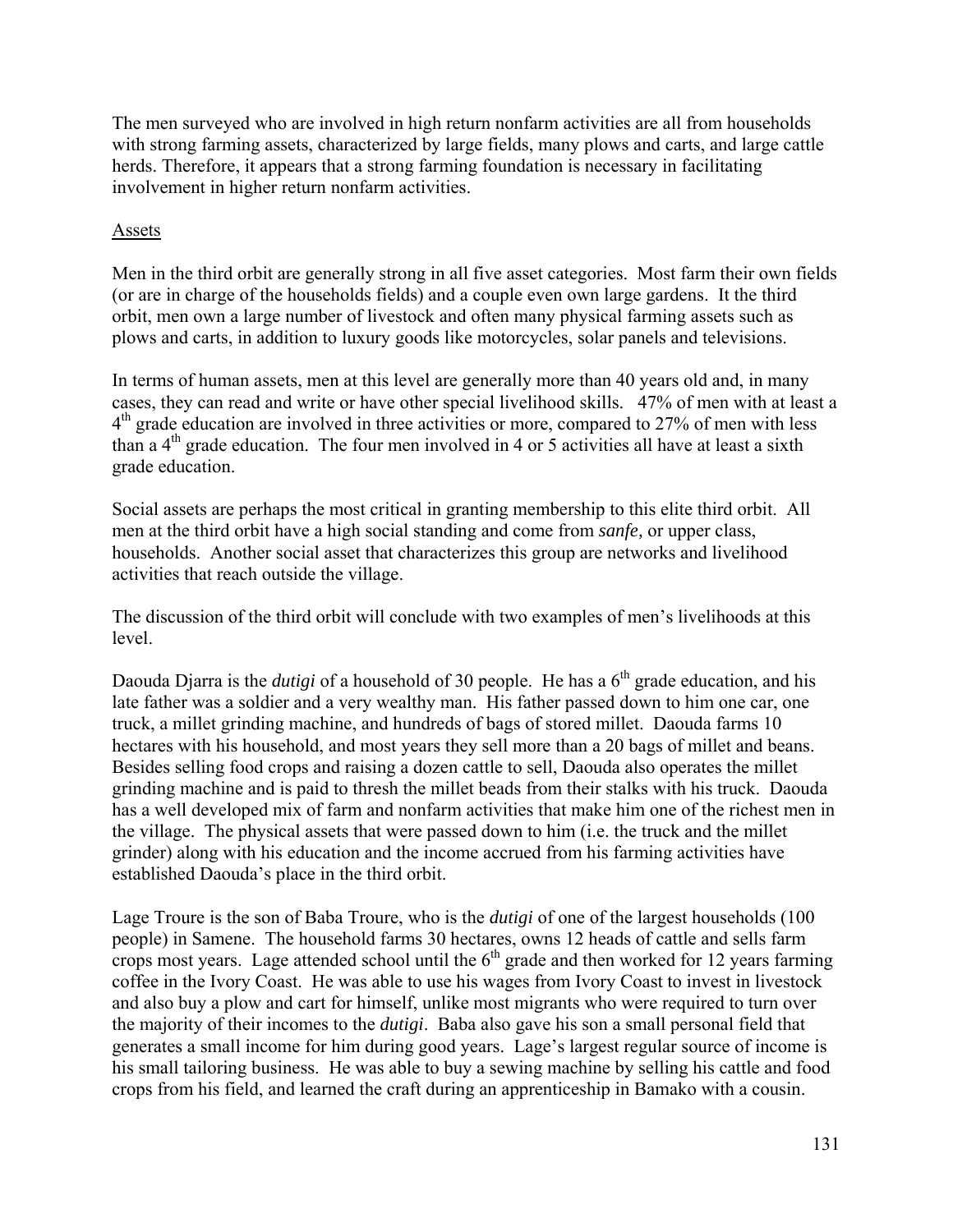Coming from a large wealthy household that does not depend on Lage's labor or income, he has been able to use his income to invest in highly profitable activities aided by his education and trade skills.

These are examples of some of the different pathways that men have taken to achieve livelihood success. Now we will turn to look at the livelihood experience of women in the different orbits. Note the similarities in some of the access constraints that both men and women face in the first orbit. As we look at the outer orbits of the framework, women's numbers decrease due to gender differentiated social rules and norms that restrict women from improving their livelihoods and reaching the third orbit.

# **Women in First Orbit**

Women moving around the first orbit are just 'getting by.' They struggle to pass through the minor access gates in the orbit and at the end of the day they end up just where they started. Women at this level have little independence and power due to their weak assets.

Women in the first orbit rely on low return farm activities based in the natural resources. They collect forest products and most also farm their personal fields or garden as well. Activities performed in the first orbit provide only for subsistence needs. The shea nuts are used for cooking oil, and garden and food crops are consumed within the household. If any small amount of income is generated it is used to buy basic necessitates that woman rely on such as soap.

The following example is a description of the experiences that women in the first orbit face.

Minema Coulibaly is the second wife of the *dutigi's* younger brother. She is 30 years old and has four young children. Her social standing in the household is low due to her gender, age, and position as the *dutigi's* brother's second wife. Minema collects shea nuts and gum arabic from the forest and has a plot in the community garden. She is responsible for a lot of the cooking and she helps plant and harvest the household's crops as well. Although Minema works long hard days, the only activity that earns her any money is selling the *gum arabic* to a local buyer. She saves this money to buy soap and gifts for weddings and baptisms. The shea nuts are made into cooking oil and consumed within the household. With her four young children and arduous household chores Minema has little time to pursue any other activities. She also does not have the financial capital to buy animals or start a commercial activity. Minema is not part of a women's organization and she has nobody that can give her a loan, although her older brother has come to her aid before. Minema's weak assets only give her access to farming activities with low entry barriers and she is not able to accumulate income or enhance her assets over time.

Women like Minema are highly dependent on their husbands, and have no power to challenge his authority. Without income of her own, Minema must beg for money from her husband for clothing, cooking supplies, spices, and medicines. If a woman in Minema's situation were prohibited from joining an organization or traveling to markets by her husband she will not be able to challenge his authority.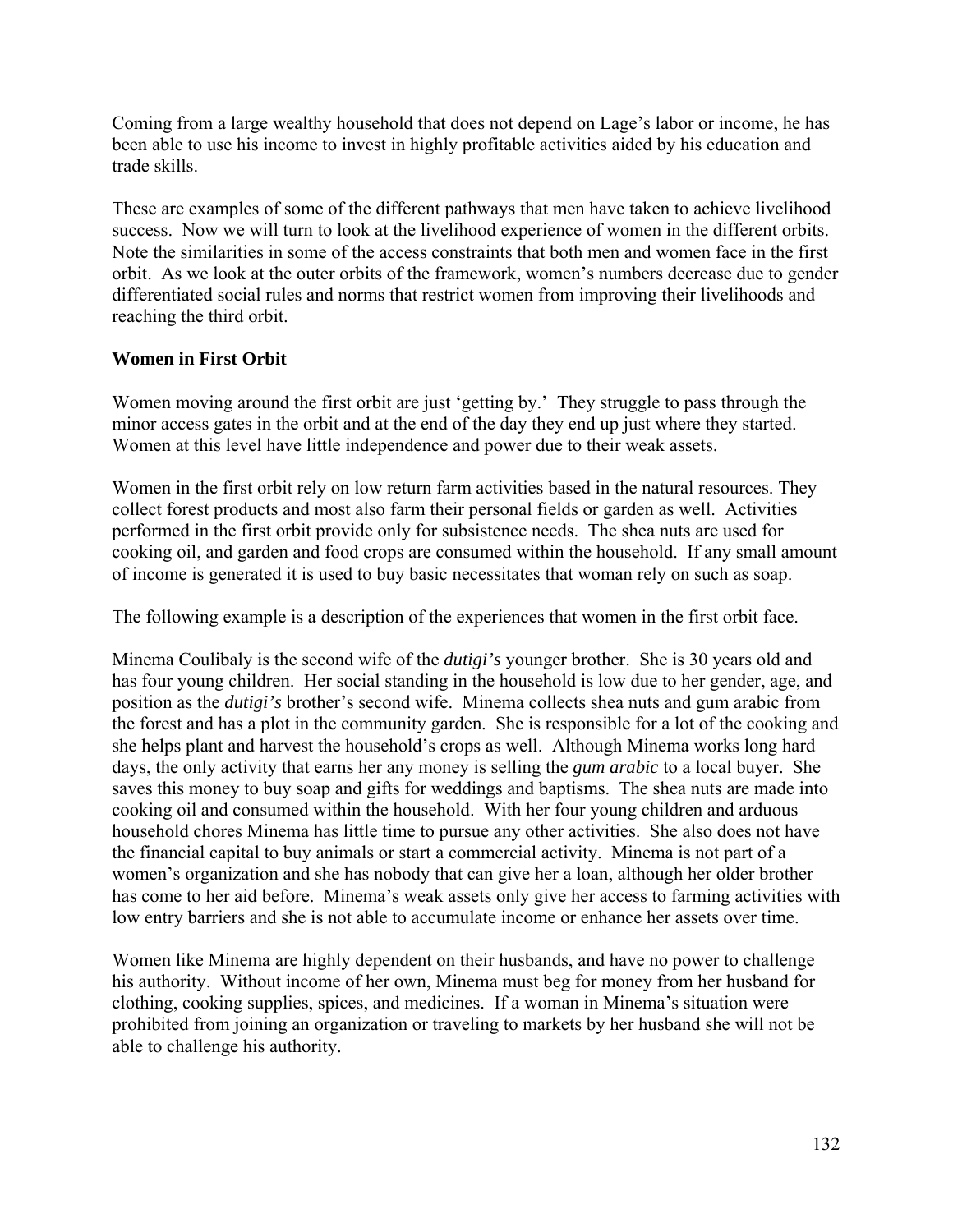### Assets

Overall women have good access to natural resources. Forests are common pool resources open to all women to collect from as they wish. Many women at the first orbit have a garden plot as well. Although 75% of women have personal fields to farm, women at this level are less likely to have personal fields than women at the second orbit.

It is rare for women in the first orbit to own livestock. Women who do not farm personal fields are twice more likely to own no animals than women who do farm personal fields. Apart from their natural assets, women at this first level have very few assets at their disposal. They do not own physical assets or livestock that might allow them to enter new activities or generate income.

Weak social assets are generally a key indicator that a woman is at the first orbit. In the first orbit, women are likely to have low status within the household and in society (they are less likely to be the daughters or sisters of one of the powerful households in the village). Women here are also less likely to have someone that can loan them money and help them during difficulties than women at the second orbit. Although a sizable minority of women in the first orbit are members of women's organizations, organization membership is not as common as it is in the second orbit.

When evaluating assets, it is important to consider how age categories influence livelihoods. Of the 23 women who do not own any animals or farm their own fields, 12 are either over 65, or unmarried. Older women might not participate in a lot of activities; however, they might enjoy a relatively high status in the household, due to their age, especially if they are the female household head.

#### Access to the second orbit

The weak assets controlled by women in the first orbit, give them little power to move through the access gates and negotiate with the gatekeeper. At this level a woman's husband or the *dutigi* is the major gatekeeper. If the gatekeeper does not allow his wife to control her own income or participate in certain activities, women will find it very difficult to break through the critical access gate into the second level.

One of the major access constraints women face is a lack of time to devote to their personal activities. This constraint is especially acute for the women who are assigned the bulk of cooking duties or have many small children that are not yet old enough to help them with their household chores.

Women are able to open the critical gate between the orbits and move into the second orbit only under certain conditions. If a woman is the daughter or sister of a powerful man in the village she will have greater power to negotiate with the gatekeeper and move through to the second level. Her blood relatives are also likely to be able to loan her money to start an activity. When asked who could help them during difficulties, more than half of the women mention someone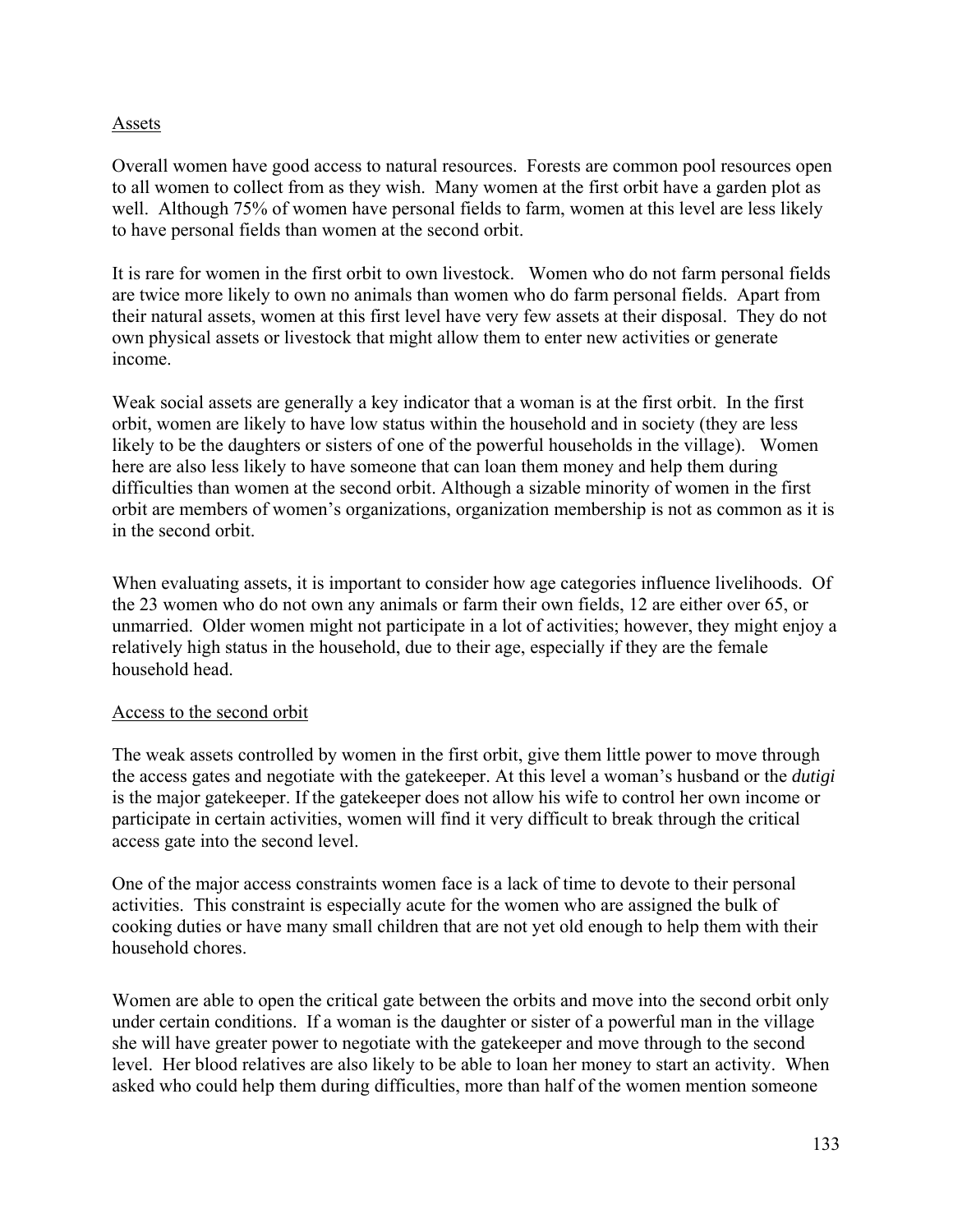from their original households. Setu Djarra knows her older brother can help her, and Kortum can count on her mother for help.

In some cases women continue to move around the first orbit, slowly enhancing their assets and activities until they reach the critical threshold that allows them to break out into the second orbit. Accumulation may begin when women are granted personal fields or plots in a garden, or when they start to sell small amounts of forest products or field and garden crops. Expanding farming activities to generate a surplus beyond subsistence needs, is another way women might be able to access the second orbit. Sira Troure bought her first goat by saving money from shea nut sales and many of other women are able to save money by selling peanuts from their fields or spun cotton (more common in the past).

Another way that women are able to procure the initial capital to move into relatively higher return activities, is to participate in a women's organization that provides wage work or credit to its members. For example, *Jeliya ton* is a women's group that collects firewood to sell. The 12 members in *Jeliya ton* use this money to buy fabric to sell in Samene. When a small amount of money can be saved, women often try to start a small commercial business (usually selling some sort of food) or they invest in livestock.

In a few cases women enter the second orbit with assistance from their husbands. Their husbands have the power to open the gates into more prolific livelihood opportunities than they would have been able to access on their own. Issah Djarra is a major buyer and seller of farm crops in Samene, and his wife also has become a grain trader. Her husband allows her to use his scale to measure the grains and he also sells her grains for her in Segou when he travels there. In another example, Adama Doumbia granted his wife a sizable plot in the large, well equipped garden that he owns and she has been able to sell many garden crops with her husband.

In the previous chapter (Chapter 11) the two women who worked on the sugar farms near Niono were mentioned. These two women worked for 4 and 5 years respectively outside the village earning a much higher wage than any other women migrants working as domestics in urban centers. These women were also unique because they were married when they were working in Niono and living with members of their original households with homes in Niono. Both women used the income they saved from this work to invest in livestock and now they own more livestock than any other women surveyed. When they returned to Samene, the prestige of their work along with the power of their financial assets enabled them to attain large fields to farm.

There are also a few cases where the ability to read and write has opened up opportunities for women and enabled them to enter the second orbit. Consider the activities of Sira Mariko, who has a  $6<sup>th</sup>$  grade education, and the role her education played in attaining these opportunities. On Fridays Sira works in the savings and lending center, and she also serves as community health care monitor twice a week. In addition, Sira is a member of the parent teacher organization and a women's work organization. With the extra income from these nonfarm activities, Sira invests in her goat herd and buys spices in bulk in Segou to sell in her district.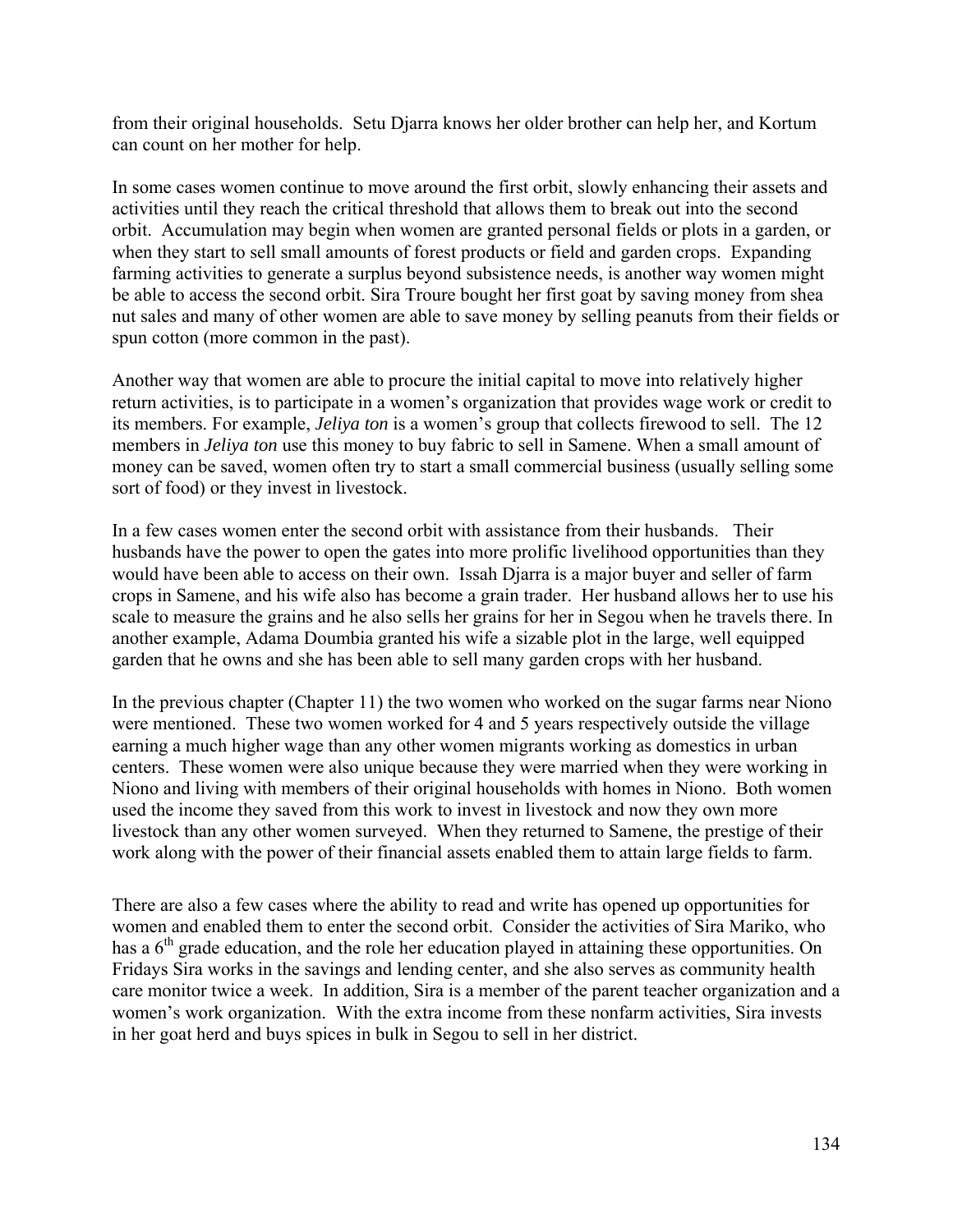#### **Women in the second orbit**

Women in the second orbit are involved in activities that enhance their assets and lead to income accumulation. These women are likely to be involved in the same fundamental farming activities as the women from the first level, but they often engage in supplementary activities and are able to generate income from their farming activities, rather than relying on them purely for subsistence needs. Women at the second orbit are also likely to be involved in more activities than women at the first level. Involvement in more activities is correlated with higher incomes and animal ownership. Sixty percent of women involved in four or more activities owned at least one goat or sheep, compared to only 24% of women involved in three or fewer activities.

During a focus group discussion, when I asked women how they would identify a wealthy women they said first by her activities. A women's participation in commercial activities is a sign of her wealth. Even though most of women's small commercial ventures such as selling small amounts of garden crops, shea nuts or fried millet balls generate low returns, they do require some financial capital and free time to start and are thus out of reach to most of the women at the first level. Some women are involved in slightly higher return commercial activities, such as selling fabric, medicine, jewelry, livestock, or farm crops and forest products, and all these women are found in the second orbit. Another distinguishing feature of the commercial activities of women in the second orbit is that they are likely to sell their products outside of Samene in larger regional markets. One woman explained, "Musow min be taama ko jugu bena wari sooro." The women that can travel a lot are going to make money.

Asetu Dumbelle's activity portfolio is typical of a woman in the second level. She farms one hectare of peanuts and millet and also collects shea nuts. Outside of farm activities she sells embroidery that she stitched and braids hair to earn a little supplementary income. Asetu also raises three goats that she bought with the income she made by selling shea nuts and embroidery and braiding hair.

The majority of the women in the second orbit have no education, but the few literate women in Samene are more likely to be found in the second orbit. In fact, all women that have some education are involved in three or more activities. In some cases basic literacy has helped women get work with NGOs or find temporary work with community services such as child vaccinations, voting registration, and health monitoring. There are no women in the community that have full time wage positions in Samene. Even though they may not have any formal education, women at the second level often rely on special skills, like cotton spinning, soap making, gardening or embroidery.

To enter this second orbit a woman must have her husband's support. Women at this stage have greater independence from their husband's and usually also have a high degree of control over their own incomes. Women who have a lot of control over their incomes are also more likely to own animals, than women who have little to no control over their incomes (54% compared to 33%).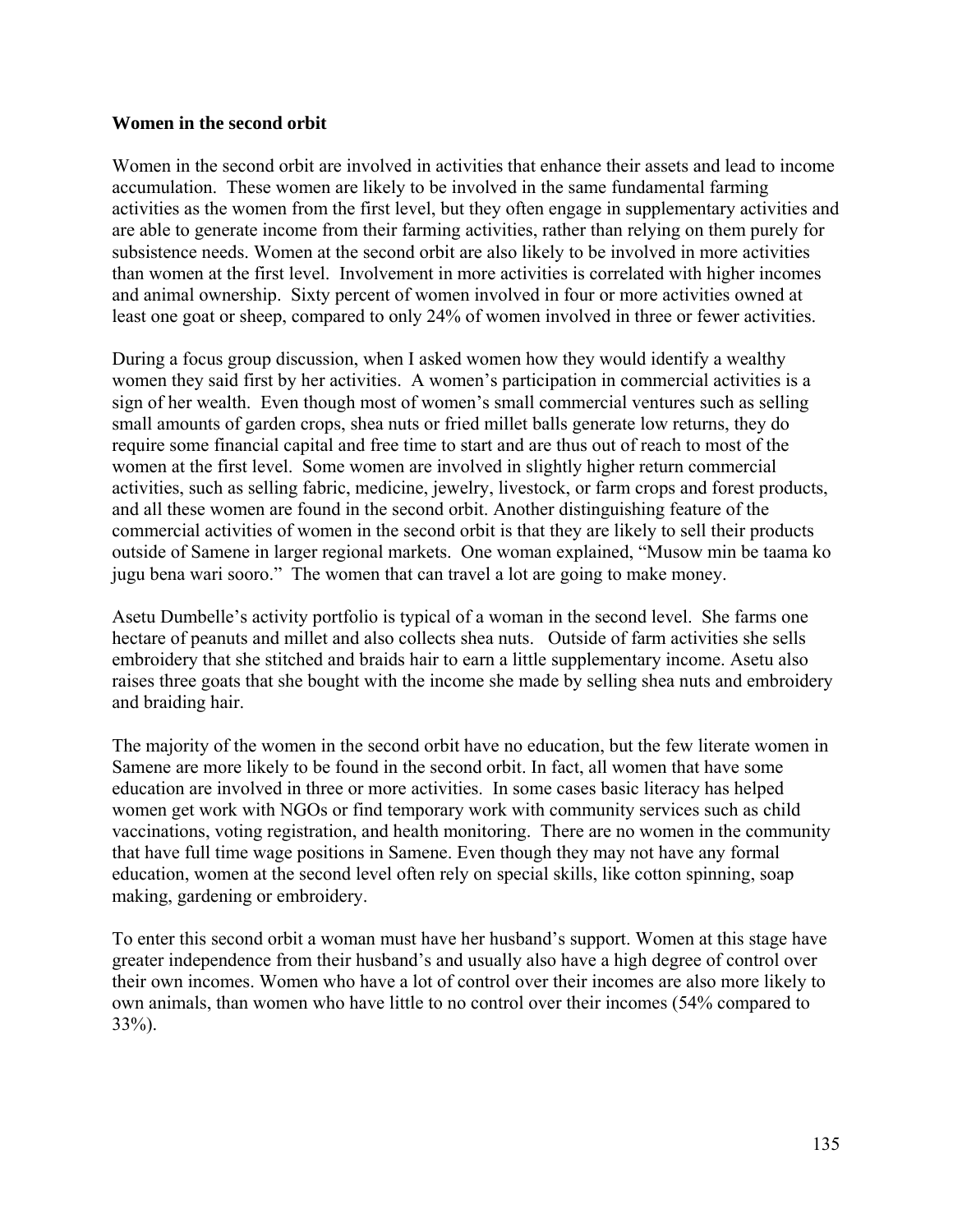### Assets

Nearly all women in the second orbit farm their own fields and several women at this level farm more than three hectares. Women are likely to have plots in a garden as well. In the second orbit, women also have greater financial assets (i.e. livestock). Nearly all women in the second orbit own at least a couple goats and some own sheep and cattle as well. Only 11% of women who have fields1.5 hectares and greater have no animals, compared to nearly 80% of women who do not farm their own fields. Owning physical assets is rare even for women at the second level, but the few women that do own wooden carts are found in the second orbit.

In terms of social assets, a majority of the women in the second level, are female household heads and thus have more authority in the household. It has already been mentioned that position in the household, control over money, and field and livestock ownership are all highly correlated.

Women in the second orbit are often members of a women's credit or work organization, and more likely to be the leaders of the organization than women at the first level. Women that are part of an organization are 2.5 times more likely to own some animals than women who are not part of organizations (73% to 27%).

A higher social standing in the community or a leadership role is another characteristic of women in the second orbit. Ninety percent of women who are leaders own some livestock, compared to 39% of women with no leadership role in the community. Here 'leader' includes women who are the leaders of an organization or are regularly invited to community meetings.

The strong social assets that Pola possesses have been the key to her success in the second orbit. She is the wife of the older and now deceased brother of the principal landowner in Samene. Pola has not followed the traditional custom of marrying her husband's brother. As the wife of one of the most powerful men in the village Pola has the power to challenge this social convention of remarriage. Pola also has another strong social asset: her son, Madu, who works in Spain and regularly sends her money.

Pola is around 60 years old, but without a husband to attend to and no small children, she is very active in a diversity of livelihood activities. She collects a large amount of shea nuts and sells the majority. She also uses some of the shea oil to make soap, a skill that only a few women have. Pola was given three hectares to farm and a fenced garden of her own with a well near the household and she sells both garden and food crops. Pola helps support her younger sister and a daughter who live in Samene, but with her remaining income she has purchased five goats. When community meetings are called, Pola is one of the few women invited to attend.

With the exception of a couple stories like Pola's, the wealth of the household that women marry into doesn't appear to influence their livelihoods to a great extent. The standing and wealth of the households they were born in might be better predictor of women's success. Unfortunately I lack comprehensive data linking women to the household's they were born into. The lives of a few women I knew personally appear to confirm my speculation that women who are originally from powerful households, will carry this social standing to their husband's household, and use it to negotiate through access gates might have constrained other women.

Selimata Mariko's story is a prime example. Selimata's father was a major landowner in Samene. Her father's powerful position in the village, gave Selimata the keys to become an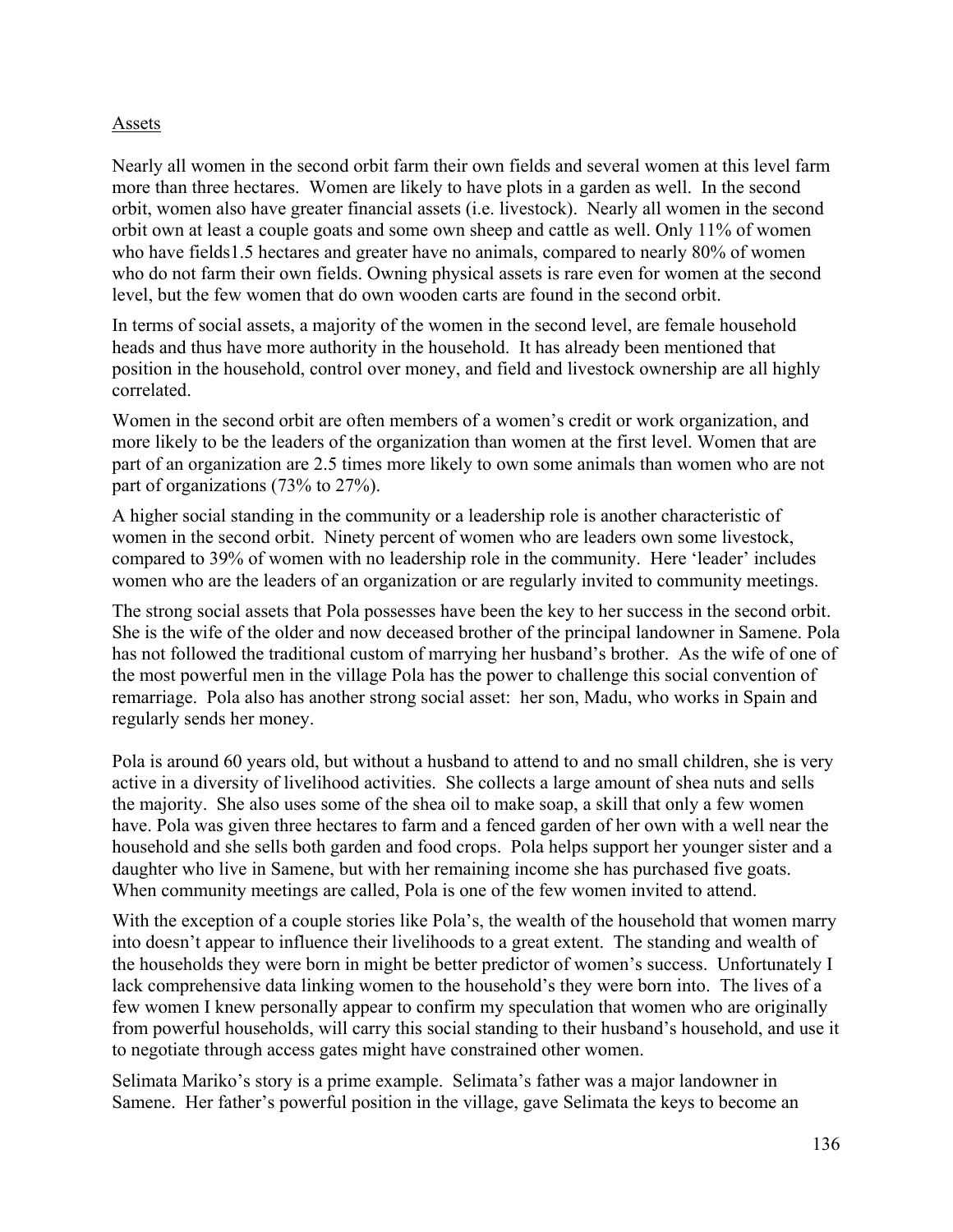influential woman in the village. Selimata is the President of two large women's organizations. One is a rotating credit group and the second is a women's work group. Five years ago Selimata purchased a pasta making machine with two other women in her household, and she sells pasta every day in the market and also farms her own field and collects shea nuts. Selimata has never been able to have children of her own. This inability might have ostracized another woman of a lower initial social standing, but in her case it has freed her up to participate in many activities and lead organizations. Selimata is well respected outside the village and is invited to important community meetings.

### Access to the third level

No women in Samene are found in the third orbit. The gatekeepers between the second and third levels guard certain advantages and privileges for themselves and do not allow women to enter. The high return activities and especially the nonfarm activities are closely guarded by men who do not allow women to pass. Women are excluded from the high return activities that might allow them to enhance their assets and gain power in the community.

Women do not have the connections and networks that lead to access to information, jobs and markets outside the village that men in the third orbit have. Women's mobility after marriage is also highly regulated by their husbands. They cannot leave the village to participate in market activities without the permission of their husbands and they would never think of looking for work outside the village after marriage.

Many highly entrenched social rules and norms keep women from moving to the third orbit. In appearance women must always be 'beneath their husbands' (or men in general). This social norm prohibits women from participating in activities or accumulating assets that challenge this subservient role. A second social norm that is inimical to the advancement of women in the livelihood framework is the gender division of labor. The vast majority of women's time is consumed by uncompensated household duties. It follows that women have little time to devote to their personal activities and that they are confined to a narrow range of activities considered to be the logical extension of their roles in the household. Traditional land tenure systems, also prevent women from making a lot of money farming. Women have poor tenure rights and are given only small plots of land. Women's fields are also considered secondary to the household's fields and they are more likely to be given degraded land and lack the means of acquiring fertilizer.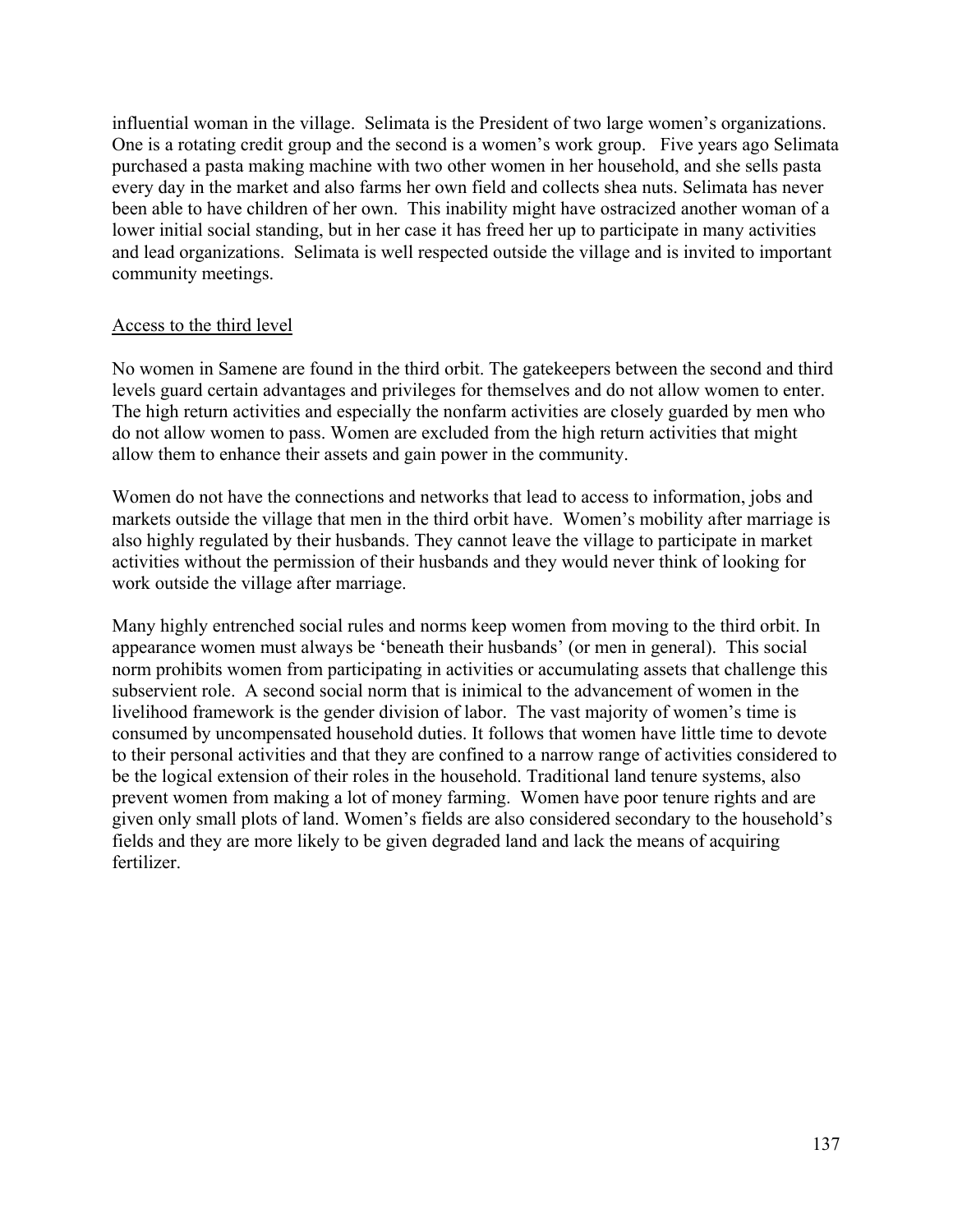|                  | <b>Social</b><br>standing                                                                                                      | <b>Types of Activities</b>                                                                                                                                                     | <b>Scale</b>                                         | <b>Outcomes</b>                                                                                                | <b>Key Assets</b>                                                                                                                                                                                                     | <b>Access constraints</b>                                                                                                                                | How to access next orbit                                                                                                                                          |
|------------------|--------------------------------------------------------------------------------------------------------------------------------|--------------------------------------------------------------------------------------------------------------------------------------------------------------------------------|------------------------------------------------------|----------------------------------------------------------------------------------------------------------------|-----------------------------------------------------------------------------------------------------------------------------------------------------------------------------------------------------------------------|----------------------------------------------------------------------------------------------------------------------------------------------------------|-------------------------------------------------------------------------------------------------------------------------------------------------------------------|
| Men<br>Orbit 1   | From poor<br>households<br>Less likely to<br>be dutigi                                                                         | Low return activities w/<br>low entry barriers.<br>Subsistence farming,<br>possibly low return<br>seasonal migration<br>activities.<br>One or two activities.                  | Household<br>(with the<br>exception of<br>migration) | Survival                                                                                                       | Health, labor power<br>Member of a household and<br>community<br>Household's fields                                                                                                                                   | Little control over<br>income or activities<br>Low social standing<br>in household<br>Poverty of<br>household<br>Overall weak assets                     | Animal ownership<br>Acquire livelihood tools<br>Skills/education<br>Higher return migration work<br>Greater control over income and<br>labor<br>Support of dutigi |
| Men<br>Orbit 2   | From middle<br>class<br>households<br>More likely to<br>be dutigi                                                              | Often involved in<br>activities besides farming<br>and migration such as<br>livestock raising,<br>commerce, service<br>activities, and skilled<br>trades                       | Village                                              | Asset<br>enhancement<br>Income<br>accumulation,<br>Increased<br>security                                       | More freedom over income and<br>activities<br>Farming assets of household<br>Animal ownership<br>May own livelihood tools.<br>May be involved in an organization                                                      | Cannot farm own<br>field<br>Lack strong social<br>assets<br>Lack total control<br>over income and<br>labor                                               | Higher return work outside the<br>village.<br>Start own business<br>Connections outside village<br>Wealth of household                                            |
| Men<br>Orbit 3   | From wealthy<br>households<br>Often from one<br>of influential<br>households<br>Likely to be<br>the <i>dutigi</i>              | High return activities.<br>Strong farming base<br>Often with high return<br>nonfarm activities in<br>commerce or service<br>sectors.<br>Often 3 or more activities.            | Outside the<br>village                               | Asset<br>enhancement<br>Income<br>accumulation,<br>Increased<br>security,<br>Improved<br>standard of<br>living | Literacy or special skills<br>Physical capital assets<br>Strong farming assets<br>Large cattle herds<br>Wealth of household<br>Connections outside the village<br>High social standing<br>Farm own fields             | Violating norms of<br>equality in village                                                                                                                |                                                                                                                                                                   |
| Women<br>Orbit 1 | Less likely to<br>be the female<br>household<br>head or first<br>wife or from a<br>wealthy or<br>influential<br>household      | Low return activities w/<br>low entry barriers<br>Collect forest products.<br>Most also farm personal<br>fields or have garden.                                                | Household                                            | Survival                                                                                                       | Health, labor power<br>Member of a household and<br>community.<br>Natural assets-access to forest,<br>personal fields and garden plots                                                                                | Little control over<br>own income and<br>labor.<br>Poor farming<br>resources.<br>Time constraints.<br>Poor financial and<br>social assets.               | Support of dutigi<br>Sell forest products or garden and<br>field crops<br>Animal ownership<br>Join women's organization<br>Migration activities or wage work      |
| Women<br>Orbit 2 | Likely to be<br>the first wife or<br>female<br>household<br>head. Might<br>be from a<br>wealthy or<br>influential<br>household | Likely to be involved in<br>animal raising and/or<br>commerce, in addition to<br>farming, collecting forest<br>product ,and gardening.<br>Involved in 3 or more<br>activities. | Village                                              | Asset<br>enhancement<br>Income<br>accumulation                                                                 | Husband support<br>Animal ownership<br>Time availability<br>Ability to travel<br>May be literate or have special skills<br>Personal field<br>Garden plot<br>Member of an organization<br>Leadership role in community | Gender division of<br>labor<br>Time constraints<br>Gatekeepers<br>Lack connections<br>outside village<br>Lack of mobility<br>Lack of financial<br>assets | Unable to access third orbit due<br>to access constraints and<br>gatekeepers                                                                                      |

## **Table 35: Summary of Men's and Women's Livelihood Experience at each Orbit of the Livelihood Framework**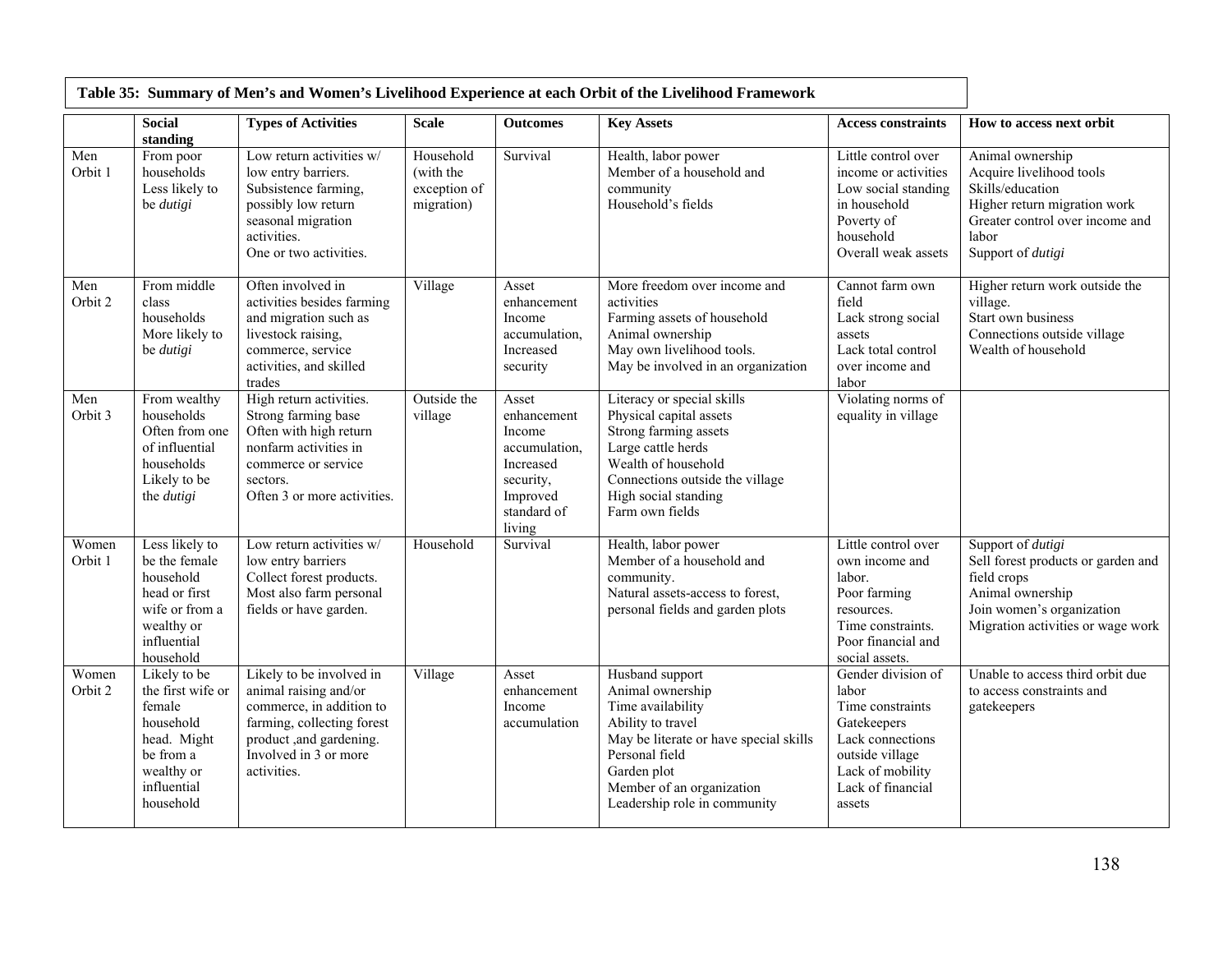## **Chapter 12 Conclusions**

The primary objective of this thesis was to answer the question of how assets and access (social rules and norms) influence livelihood diversification options for men and women. The livelihood framework I designed answers this question.

Each orbit of the spiral is representative of the integrated set of assets, access constraints, activities and outcomes that shapes one's livelihood experience. As individuals move forward and pass through the critical access gates into the successive layers of the spiral their assets increase and they are able to access more beneficial livelihood activities.

Not all diversification activities are equal. Activities are considered to be a manifestation of an individual's assets and social position. Some individuals are only able to access the low return diversification activities that are necessary for survival, while others use diversification activities to enhance asset enhancement and accumulate income.

An individual's assets and social standing give them the power to open the access gates and improve their livelihoods. The gates in the livelihood framework are the social rules and norms of society, which shape the livelihood options for different social groups. Access to resources and activities is not evenly distributed; it is embedded in power and unequal social relations. Some of the significant social rules and norms considered in this paper are the gender division of labor, intra-household resource distribution and decision making, and land tenure rights. The concept of the gatekeeper was used to bring the themes of access, power and social exclusion to life.

For men and women a number of key assets have been identified in granting individuals access to the critical access gates between orbits. For women her husband's support and her position in the household and the community were found to be the two most significant factors in determining her livelihood position. Time availability, animal ownership, personal field size, gardening space and involvement in organizations were identified as the key assets that lead to livelihood success for women. For men the wealth and social standing of their households, and their own position within their household are critical determinants of their livelihood success. Financial capital and access to credit, cattle ownership, networks outside the village, education and special skills, migration experience and physical capital were found to be the key assets for men.

Individuals with these assets, have the power to open the access gates within and between the orbits. Their experience is one of accumulating advantages. The individuals who lack the assets necessary to access activities that can improve their livelihood position are stuck in a cycle of poverty. Therefore, the process of livelihood construction and activity diversification is a process of social differentiation.

Groups are differentiated by gender and by asset status or wealth. Women are primarily concentrated in low return farming activities, and have access to only a narrow range of nonfarm activities. However, there are considerable variations in the livelihood experiences within gendered groups based on the differences in asset ownership and social standing of individuals.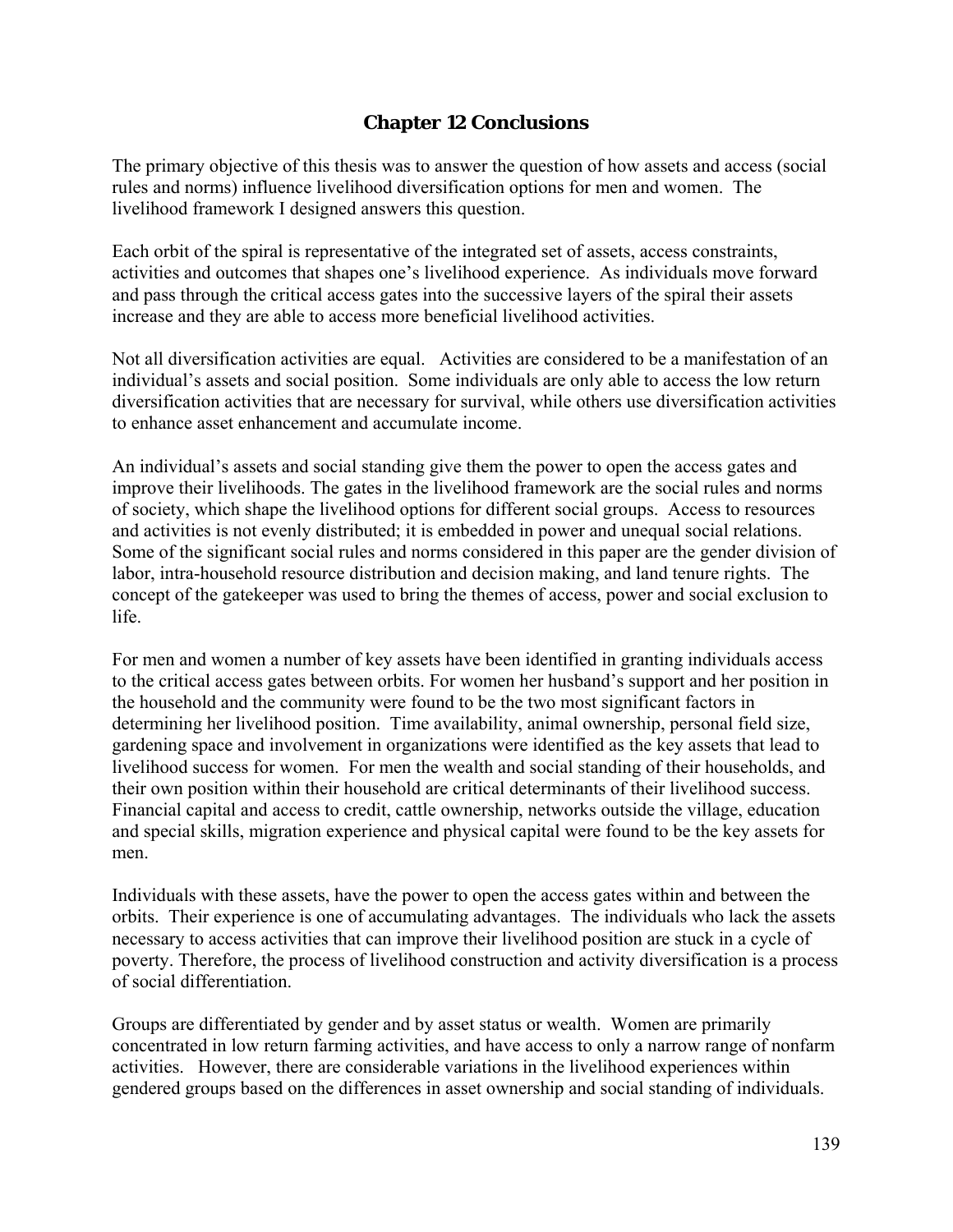Men and women are both found in the first and second orbits of the livelihood framework and share some basic similarities in their livelihood experiences at these first two levels, but women are excluded from the third orbit and the high return activities that characterize this level of livelihood success.

A livelihood framework that can help us understand the differences in how social groups compose their livelihoods is a critical tool in our time. Livelihoods in the developing world are undergoing significant changes. In many regions of the South poverty and inequality are on the rise. The holistic, people centered livelihood approach is well suited to understand the multiple dimensions of poverty and the diversity of responses to poverty.

Livelihood diversification has been one of the primary responses to poverty and insecurity. In the face of the continuing trends of rapidly increasing populations, declining farm productivity and landlessness in many developing countries, farmers are turning towards nonfarm activities to survive. Ellis (2000) and others argue that diversification is a worthwhile policy goal and that removing the constraints to and expanding the opportunities for diversification should be encouraged. Yet, promoting diversification is not equivalent to helping the poor. Without explicit efforts to reach marginalized populations, stimulus to the nonfarm sector benefits those already possessing the assets-financial savings, skills, education, social contacts-necessary to take advantage of emerging market opportunities (Barrett et al 2001 pp. 327).

Understanding how to promote diversification that reduces inequalities between social groups and specifically targets women and the poor is an important objective that can be facilitated by the livelihood framework. The livelihood framework proposed can be used to identify the critical assets that increase livelihood opportunities for certain groups and the pathways that individuals have taken to achieve livelihood security. For example if the policy goal is to improve livelihoods of poor women, one could identify and work to improve access to the key assets, such as farm land, animal ownership, and organization membership that women have used to gain access to the second livelihood orbit.

The livelihood framework calls for a three-fold strategy for improving livelihoods that works to strengthen assets and activities and remove obstacles that limit activity participation and access to resources. Some of the critical development interventions and policy recommendations that emerge from considering this approach in relation to livelihoods in Samene are outlined below.

- 1) Improve access to rural financial systems so that poor people are able to participate in the livelihood activities that require an initial financial investment. As Malike said, "Work is good, but if you don't have money you can't work." Without the initial capital to buy cattle, tools, plows, or construction materials for example, the poor are excluded from participating in many of the most attractive diversification activities. If an individual is unable to acquire the minimum assets that grant them access to the second livelihood orbit where they can begin the process of accumulation, they will remain stuck in the asset poverty cycle.
- 2) Improve access to markets by increasing transportation options, and improving roads and communication systems. An individual's access to markets for labor, goods and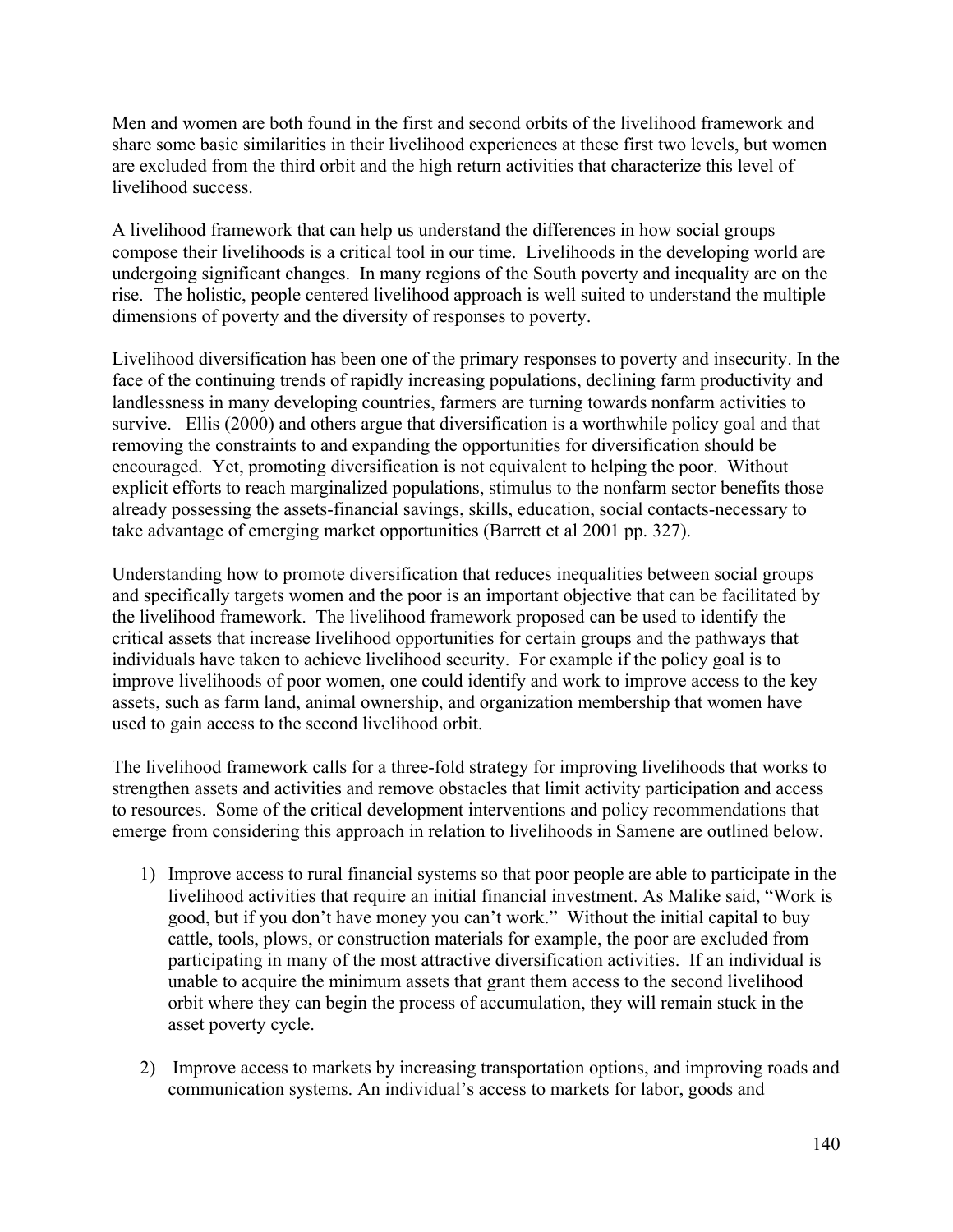information along with their urban social connections are critical determinants of their position within the livelihood framework. Livelihood activities that have a broad reach outside of the village are more profitable than activities restricted to the household or village level. Currently only rich men are able to take advantage of more profitable urban markets. Policies that reduce travel times and costs and expand access to information and jobs in urban markets will open up more opportunities for groups that are traditionally excluded from these more attractive activities.

- 3) Increase education and innovative skill training. Literacy was found to increase access to livelihood opportunities in Samene and specific skills are necessary for nearly all nonfarm activities. Nonformal education in the areas of accounting, adult literacy, and skill training for activities such as bike repair, tailoring, bee keeping, fabric dying, soap making, marketing, embroidery, and weaving should be encouraged alongside the formal education systems. Innovative training programs might also focus on skills that could open up more lucrative migration opportunities for men and women.
- 4) Strengthen activities that have been shown to be pathways to improved livelihoods. For women these are activities such as gardening, commerce, collecting forest products and animal raising. Activities that are pathways to livelihood improvements for men include migration, animal raising, and commercial and service enterprises. One example of an NGO that is working towards this goal in Samene is Association de Recherché Action Femmes et Developpement (ARAFD). In Samene, ARAFD organized women into groups that collect different forest products and trained them in improved processing and storage techniques. The NGO also provided training and assistance for how to access price information and sell forest products in larger markets. A similar model that focuses on organization (in a way that enhances social capital), and includes information and technology exchange as well as improved access to markets could also work to strength other livelihood activities.
- 5) While encouraging these supplementary activities, we should not lose sight of the fact that farming is the foundation for livelihoods. Continued investment in raising farm productivity, especially in ways that benefit women, should be a primary area of focus. This might include interventions and policies that work to improve women's access to land, new technologies and information, animal traction, plows, seeds, and fertilizers so they don't have to depend on their husbands to improve their farms. Traditional land tenure systems also pose major equity and efficiency challenges, especially to marginalized groups. Improving the functioning of land markets in rural areas is a critical goal that emerges from the livelihood framework (Cornia 1994; Havnevik et al. 2006).

It is my hope that Samene's livelihood framework can be used to increase our understanding for how rural peasants construct their livelihoods and guide policies and development efforts that aim to improve livelihoods in a equitable and holistic manner.

*Samenecow bee I ne ce. N'aw te nin te se ka ke. Ala k'aw demi. Ala k'an to nogon ye.*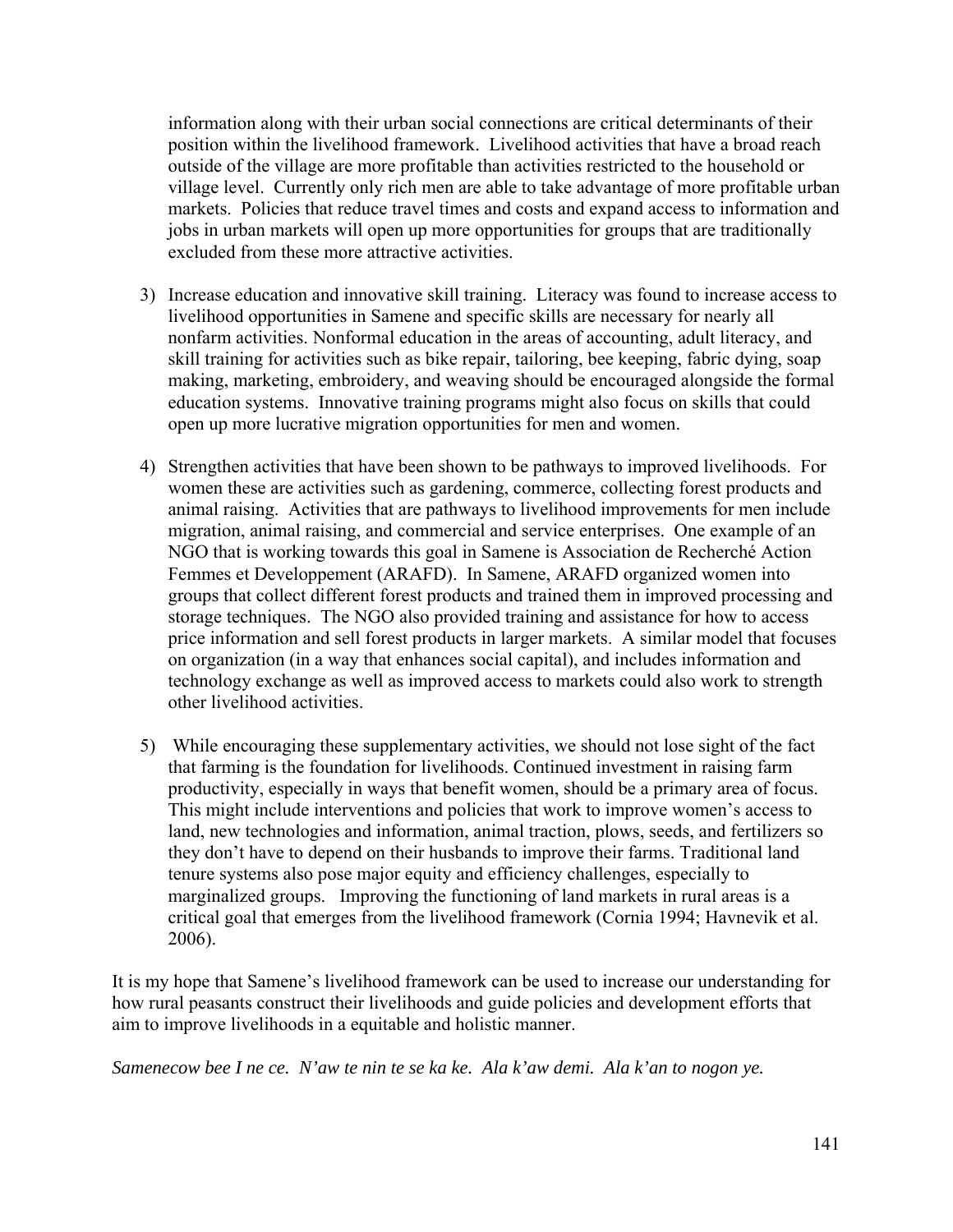## **References**

Barrett, Christopher and Thomas Reardon. 2000. "Asset, Activity and Income Diversification Among African Agriculturists; Some Practical Issues." Working Paper series. Social Science Research Network.

Barrett, Christopher, Thomas Reardon and P Webb. 2001. "Non farm Income Diversification and Household Livelihood Strategies in Rural Africa: Concepts, Dynamics and Policy Implications." *Food Policy* 26: 315-331.

Bebbington, A. 1999. "Capitals and Capabilities: A framework for analyzing peasant viability, rural livelihoods and poverty." *World Development* 27 (12): 2021-44.

Benjamin, Charles. 2004. "Livelihoods and Institutional Development in the Malian Sahel: A Political Economy of Decentralized Natural Resource Management." Ph.D. dissertation. University of Michigan.

Berthé, Baba. Personal Interview. July 2008.

Bingen, James, David Robinson and John Staatz. 2000. *Democracy and Development in Mali.* Michigan State University Press: Lansing.

Brock, Karen. 1999. "Implementing a Sustainable Livelihoods framework for Policy directed Research: Reflection from Practice in Mali." IDS Research Paper 85: 1-23.

Brock, Karen and N'golo Coulibaly. 1999. IDS Research Report 35. SANREM office.

Bryceson, Deborah. 1999. "Sub-Saharan Africa Betwixt and Between: Rural Livelihood Practices and Policies." De-Agrarianisation and Rural Employment Network. Afrika-Studiecentrum, Leiden. ASC Working Paper 43.

1999. "African Rural Labour, Income Diversification & Livelihood Approaches: A Long-Term Development Perspective." *Review of African Political Economy.* 26 (80): pp. 171-189.

\_\_\_1997. De-agrarianisation in Sub-Saharan Africa." *Farewell to Farms*. Ashgate Publishing; Leiden.

Campbell, Michael O' Neil. 2004. "The Role of Socio-economic Networking in the Sustainability of Rainfed Agriculture in the Coastal Savanna of Ghana." *GeoJournal* (61): 29- 88.

Carney, D. 1999. "Approaches to sustainable Livelihoods for the Poor." ODI Poverty Briefing. January.

Carney, D. 1998. "Implementing the Sustainable Livelihood Approach." In D. Carney eds., *Sustainable Rural Livelihoods: What Contribution Can We Make*. London: DFID.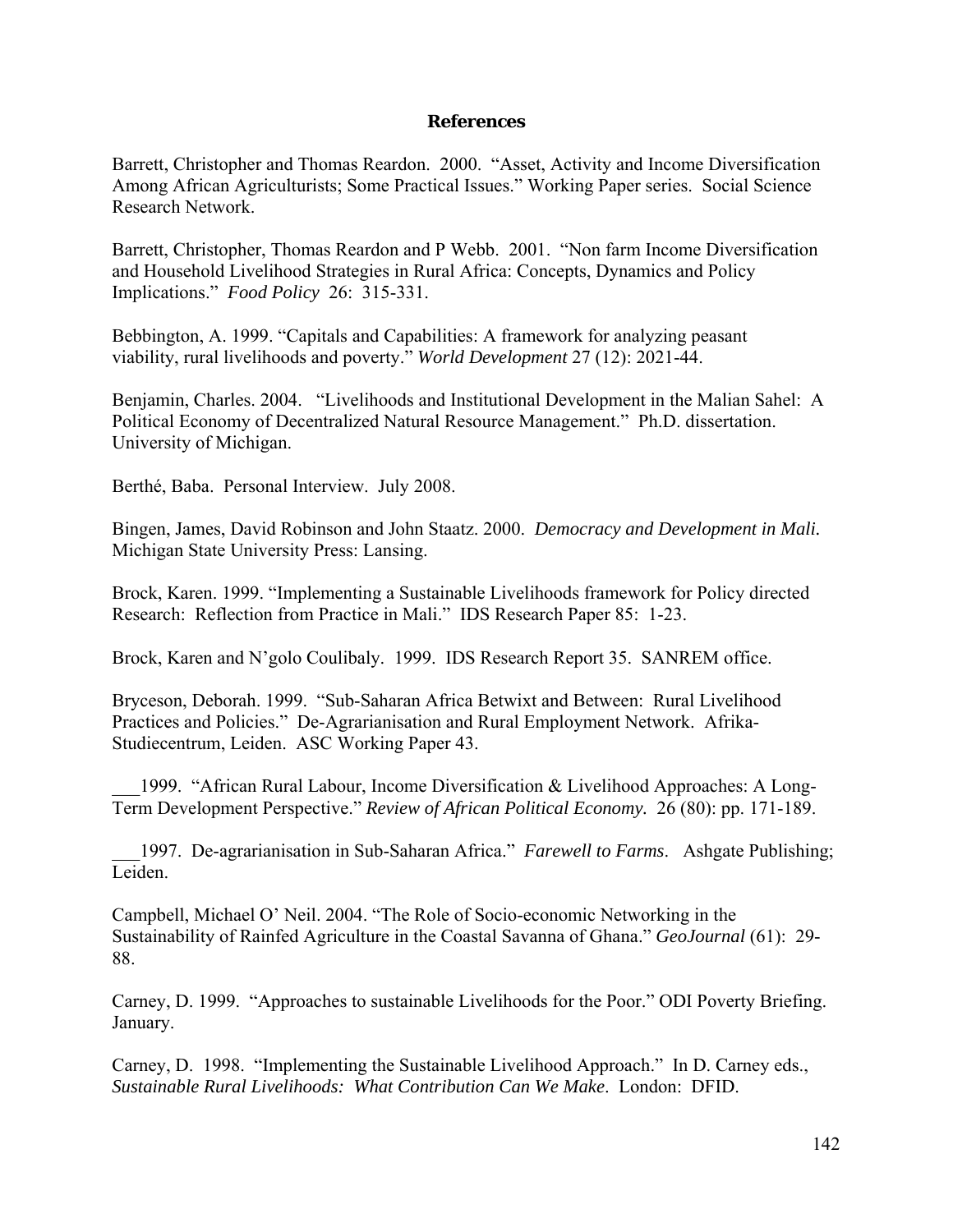Carswell, G. 1997. "Agricultural Intensification and Rural Sustainable Livelihoods: A Think Piece." IDS Working Paper 64.

Chambers, R. and R. Conway. 1992. "Sustainable Rural Livelihoods: Practical Concepts for the 21st Century." IDS Discussion Paper, No. 296.

Cornia, Giovanni. 1994. "Neglected Issues in the Decline of Africa's agriculture: Land Tenure, Land Distribution and R & D Constraints." In Giovanni Cornia and Gereald Helleiner eds. *Adjustment to Development in Africa: Conflict, Controversy, Convergence, Consensus*. UK: St. Martin's Press.

Crowley, Eve. 1991. "Resource Tenure in Mali: An Anthropological Analysis of Local Institutions." Club du Sahel. OECD.

Davies, Susanna. 1996. *Adaptable Livelihoods; Coping with Food Insecurity in the Malian Sahel*. New York: St. Martin's Press.

1997. "Livelihood Adaptation." Paper for workshop: Making Livelihoods work; women, men and children in Rajasthan. Mimeo. Brighton: IDS.

De Haan, Leo J. 2005. "How to Research the changing Outlines of African Livelihoods." *African Studies Leiden.* Paper presented at the 11th General Assembly of CODESRIA, Maputo.

De Haan, Leo J. 2002. "The Livelihood Approach and African Livelihoods. African Studies Center. Leider.

De Hann, Arjan, Karen Brock, Grace Carswell, Ngolo Coulibably, Haileyesus Seba and Kazi Ali Toufiq. 2001. "Migration and Livelihoods: Case studies in Bangladesh, Ethiopia, and Mali." IDS Research Report 46.

De Haan, Leo J and P. Quarles van Ufford. 2001. "The Role of Livelihood, Social Capital, and Market Organization in Shaping Rural Urban Interactions." In I Baud, J Post, L. de Haan and T. Dietz eds. *Re-Aligning Government, Civil Society, and the Market; New Challenges in Urban and Regional Planning*. Amsterdam, AGIDS.

De Hann, Leo J and Annelies Zoomers. 2005. "Exploring the Frontier of Livelihood Research." *Development and Change.* 36 (1): 27-47.

Delgado, Christopher and Ammar Siamwall. 1997. "Rural Economy and Farm Income Diversification in Developing Countries." International Food Policy Research Institute. Paper presented at XXIII Conference of Agricultural Economists.

DFID. 1999. "Sustainable Livelihoods Guidance Sheets. 2.1." dfid.livelihoods.gov.uk.org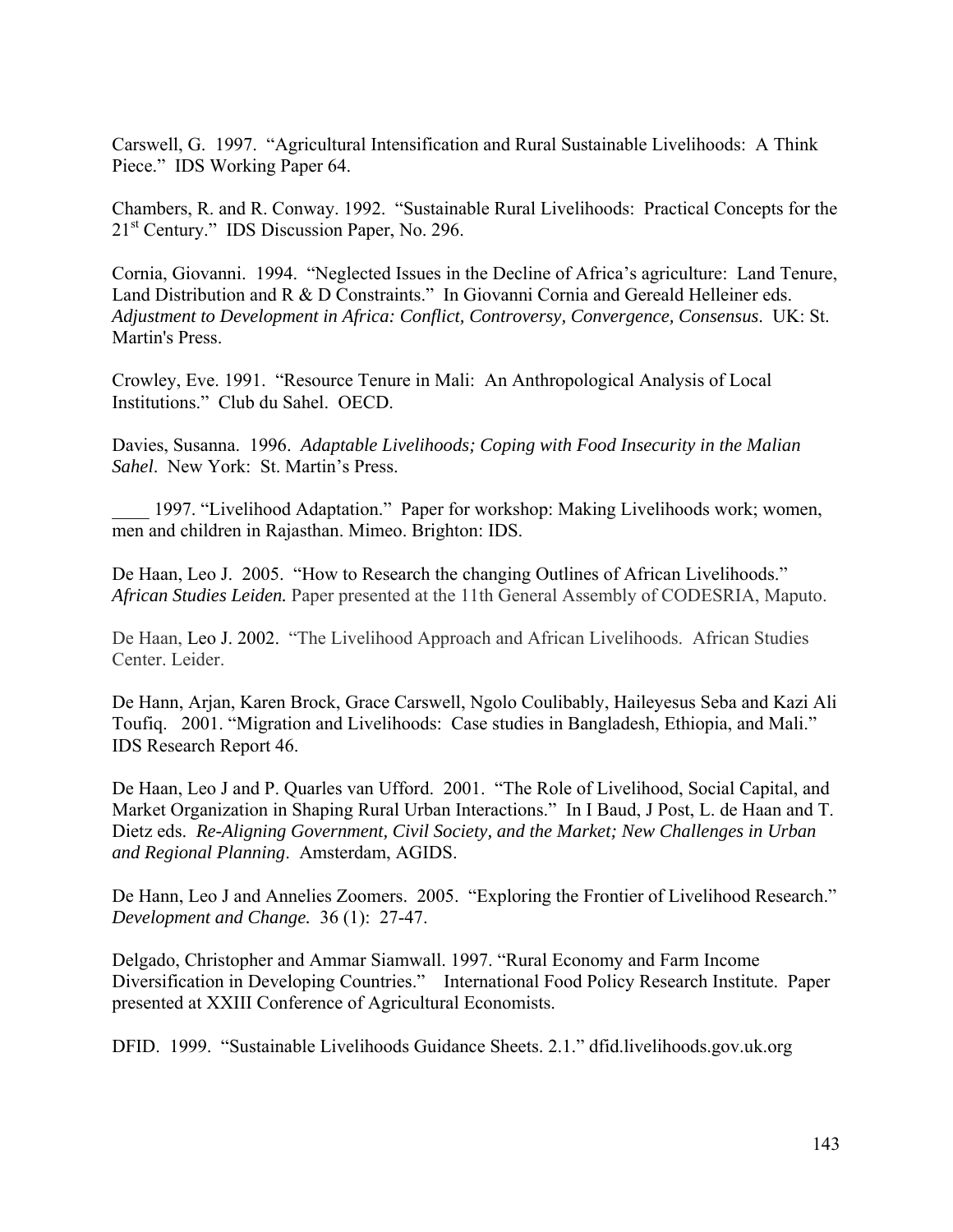Elias, Eyasu and Daniel Fantaye. 2000. "Managing Africa's Soils a Case Study from North Wallo, Ethiopia. Managing Africa's Soils No. 13. SOS Sahel.

Ellis, Frank. 2000. *Rural Livelihoods and Diversity in Developing Countries.* Oxford University Press: New York.

1999. "Rural Livelihood Diversity in Developing Countries: Evidence and Policy Implications. Overseas Development Institute. *Natural Resource Perspectives.* 40 (4).

\_\_\_1998. "Household Strategies and Rural Livelihood Diversification." *Journal of Development Studies*. 35 (1): 1-38.

Farnworth, Cathy and Catherine Ragasa. 2009. "Capacity Development for Small Scale Women Entrepreneurs. In *Gender in Agriculture Sourcebook*. Washington: World Bank.

Foeken, Dick. 1992. "Urban Trajectories in rural Livelihood Strategies: Household Employment Patterns in Kenya's Coast Province." In D. Bryceson eds., *Farewell to Farms*. Ashgate Publishing; Leiden.

Freudenberger, Karen. 1994. "Tree and Land Tenure: Rapid Appraisal Tools." Food and Agriculture Organization. United Nations.

Frankenberger, Frank, Kristina Luther and James Becht. 2002. "Household Livelihood Security Assessments: A Toolkit for Practitioners." CARE. Tango International Inc.

Gakou, M., E. Force, and W.J McLaughlin. 1994. "Non-timber forest products in rural Mali: A study of villager use." *Agroforestry Systems.* 29: 213-226.

Gladwin, Christina, Anne Thomson Jennifer Peterson and Andrea Anderson. 2001. "Addressing food security in Africa via multiple livelihood strategies of women." *Food Policy.* 26: 177-207.

Haggblade, Steven, Peter Hazell and Thomas Reardon. 2007. *Transforming the Rural Nonfarm Economy; Opportunities and Threats in the Developing World*. Baltimore: John Hopkins University Press

Hart, G. 1994. "The Dynamics of Diversification in an Asian Rice Region." In B. Koppel et al eds., *Development or Deterioration?: Work in Rural Asia*. Boulder, Colorado: Lynne Reinner.

Havnevik, Kjell,Tekeste Negash, and Atakilte Beyene, eds. 2006. *Of Global Concern: Rural Livelihood Dynamics and Natural Resource Governance*. Stockholm: SIDA.

Hulme, David. 1999. "Protecting and Strengthening Social Capital in Order to Produce Desirable Development Outcomes." Institute for Development Policy and Management. DFID. Working Paper.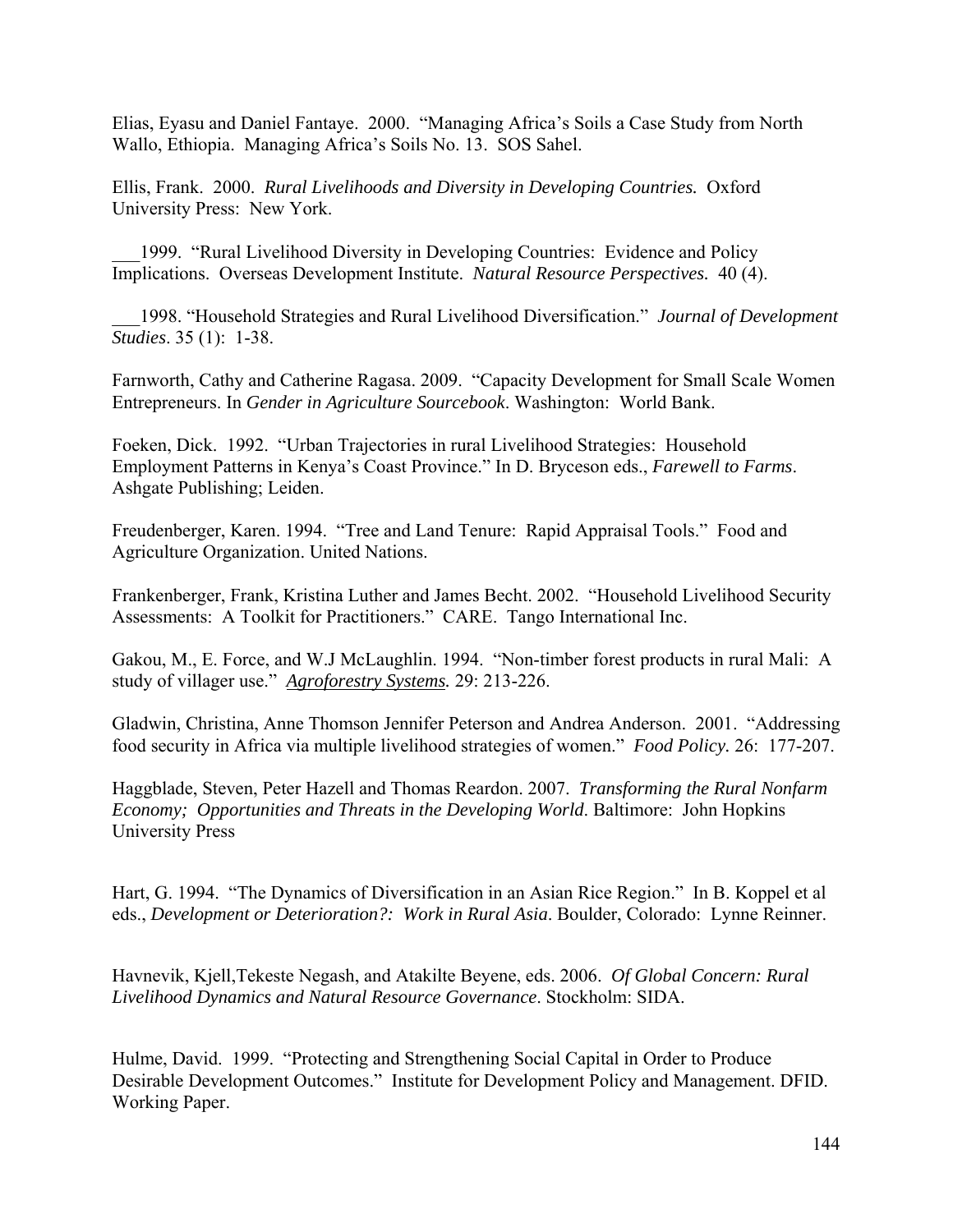Iliya, Mohammed and Ken Swindell. 1997. "Winners and Losers: Household Fortunes in the Urban Peripheries of Northern Nigeria." In D. Bryceson eds., *Farewell to Farms*. Leiden: Ashgate Publishing.

Imperato, Pascal. 1989. *Mali; A Search for Direction*. Boulder: Westwood Press.

 Jackson, Cecile. 1999. "Social Exclusion and Gender: Does one Size Fit All?" *The European Journal of Development Research.* 11 (1): 125-146.

Jiggins, Janice. 1989. "How Poor Women Earn Income in Sub-Saharan Africa and What Works Against Them." *World Development*. 17 (7):953-963.

Jones, Christine. 1986. "Intra-Household Bargaining in Response to the Introduction of New Crops: A case study from North Cameroon." In Joyce Lewinger Moock eds. *Understanding Africa's Rural Households and Farming Systems*. Boulder.: Westview Press.

Kamaté, Jean. Personal Interview. July 2009.

Kang, Mayke et al. 2004. "Poverty is Bad: Ways Forward in Livelihood Research." In D. Kalb, W. Pansters and H. Siebers, eds., *Globalization and Development. Themes and concepts in current research*. London: Kluwer.

Kerkhof, P. 2000*. Local Forest Management in the Sahel*. London (UK): SOS Sahel.

Kjell Havnevik, Tekeste Negash, and Atakilte Beyene, eds. 2006. *Of Global Concern: Rural Livelihood Dynamics and Natural Resource Governance*. Stockholm: SIDA.

Kumar, Uttam and others. 2002. "Diversification and Livelihood options: A Study of Two Villages in Andhra Pradesh, India 1975-2001." ODI. Working Paper 178.

Lanjouw, Peter. 2007. "Does the Nonfarm Economy Contribure to Poverty Reduction." In S. Haggblade, eds. *Transforming the Rural Nonfarm Economy; Opportunities and Threats in the Developing World*. John Hopkins University Press: Baltimore.

Lastarria-Cornhiel, Susan. 2009. "Overview; Gender Issues in Land Policy and Administration." *In Gender in Agriculture Sourcebook.* Washington: World Bank.

Lesetedi, Gwen. 2003. "Urban-Rural linkages as an Urban survival strategy among urban dwellers in Botswana: the Case of Broadhurst Residents." *Journal of Political Ecology.* (10): 37-46.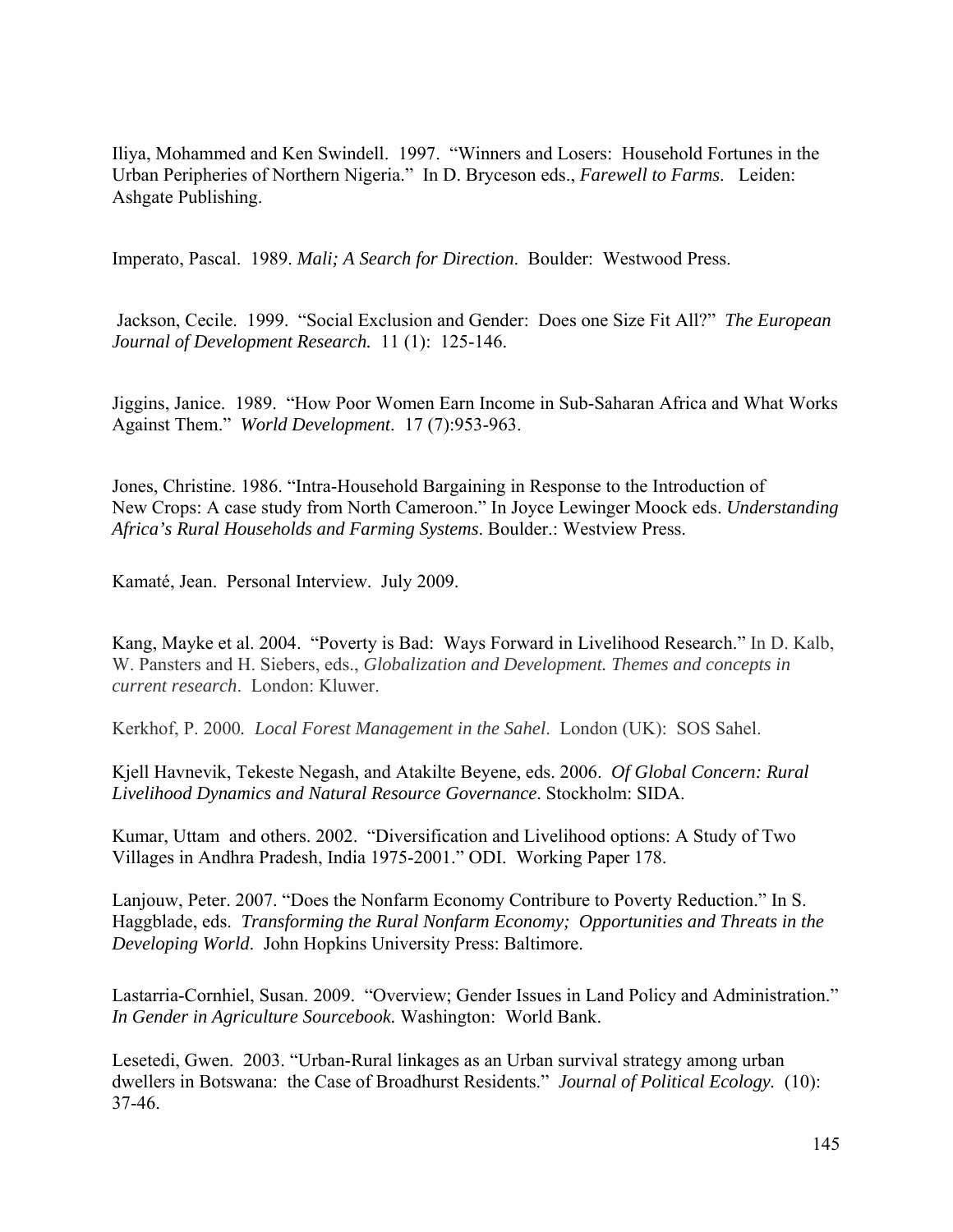Luttrell, Cecilia. 2001. "An Institutional Approach to Livelihood Resilience in Vietnam." Ph.D. Thesis. University of East Anglia.

Moser, C.O.N. 1996. "Confronting Crisis: A Comparative Study of Household Responses to Poverty and Vulnerability in Four Poor Urban Communities, Washington D.C. World Bank.

Murry, C. 2001. "Livelihoods Research: some Conceptual and Methodological Issues." Chronic Poverty Research Center.

Mustapha, Abdul. 1999. "Cocoa Farming and Income Diversification in Southwestern Nigeria. Center for Documentation and Research at Leiden. African Studies Center. Joint Working Paper 42.

Newman, Constance and Sudharshan Canagarajah. 2000. "Gender, Poverty, and Nonfarm Employment in Ghana and Uganda." World Bank. Working Paper 2367.

Pedersen, Poul Ove. 1997. "Rural Diversification in Zimbabwe" In D. Bryceson eds., *Farewell to Farms*. Leiden: Ashgate Publishing.

Piesse, J and Thirtle C. 1999. "Does non-farm income reduce rural poverty: a gini decomposition for the communal lands in Zimbabwe." Draft paper presented to Conference on Poverty Strategies, Reading April.

Plan de Developpement Economique, Social et Culturel. 2006. PDESC 2006-2019 Commune rurale de Samene.

Putnam, Robert, Leonardi R and R.Y Nanetti. 1993. *Making Democracy Work: Civic Traditions in Modern Italy*. Princeton: Princeton University Press.

Rakodi, Carole and Tony Lloyd James, eds. 2002. *Urban Livelihoods; A People-Centered Approach to Reducing Poverty*. Sterling: Earthscan Publications Limited.

Reardon, Thomas et al. 2007. "Household Income Diversification into Nonfarm Activities." In S. Haggblade, eds., *Transforming the Rural Nonfarm Economy; Opportunities and Threats in the Developing World*. Baltimore: John Hopkins University Press.

Reardon, Thomas, Delgado and P Matton. 1992. "Determinants and Effects of Income Diversification among Households in Burkina Faso." *Journal of Development Studies*. 28 (2): 264-296.

Renkow. Mitch. 2007. "Cities, Towns, and the Rural Nonfarm Economy." In S. Haggblade, eds. *Transforming the Rural Nonfarm Economy; Opportunities and Threats in the Developing World*. Baltimore: John Hopkins University Press.